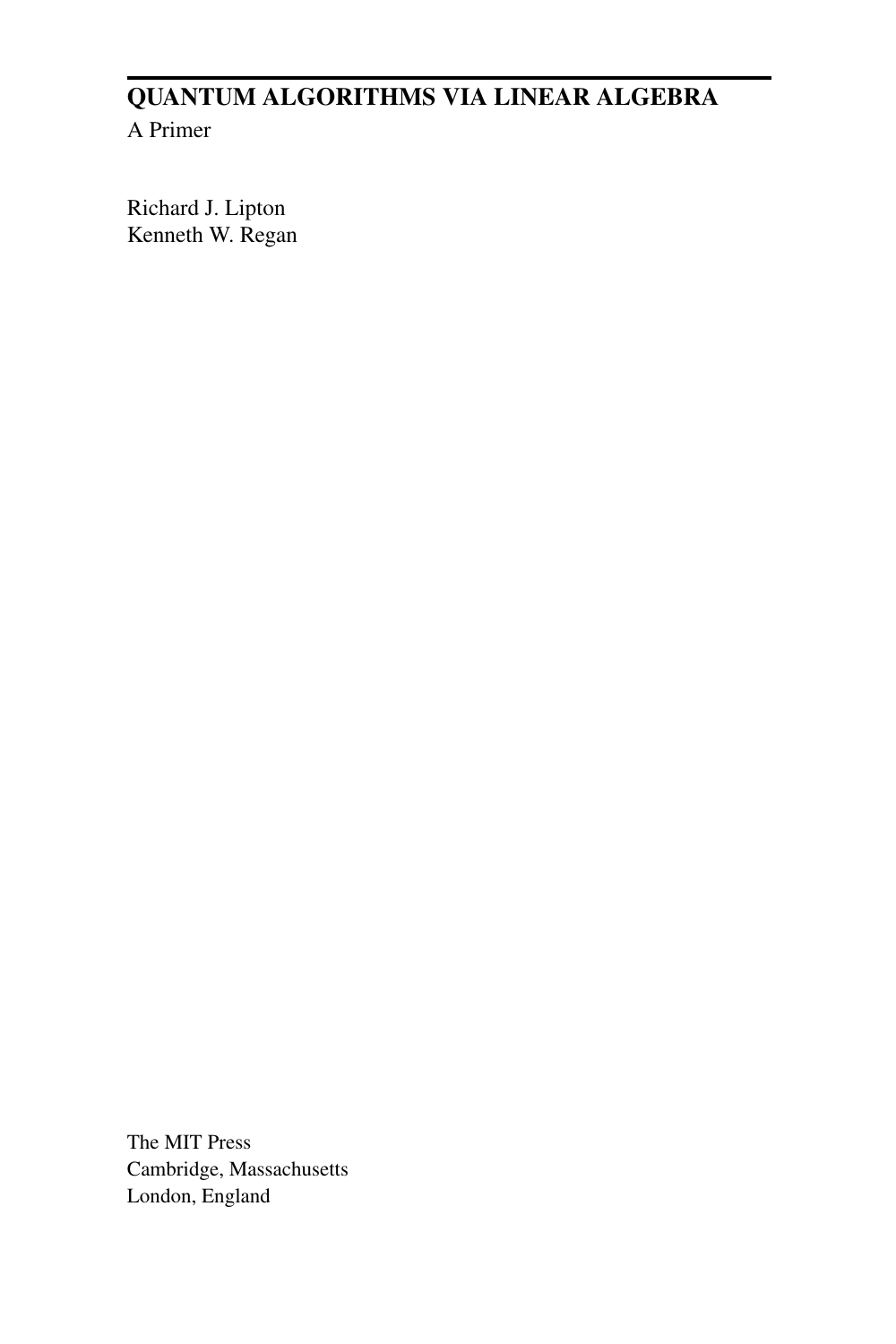-c 2014 Massachusetts Institute of Technology

All rights reserved. No part of this book may be reproduced in any form or by any electronic or mechanical means (including photocopying, recording, or information storage and retrieval) without permission in writing from the publisher.

MIT Press books may be purchased at special quantity discounts for business or sales promotional use. For information, please email special\_sales@mitpress.mit.edu.

This book was set in Times Roman and Mathtime Pro 2 by the authors, and was printed and bound in the United States of America.

Library of Congress Cataloging-in-Publication Data

Lipton, Richard J., 1946– Quantum algorithms via linear algebra: a primer / Richard J. Lipton and Kenneth W. Regan. p. cm. Includes bibliographical references and index. ISBN 978-0-262-02839-4 (hardcover : alk. paper) 1. Quantum computers. 2. Computer algorithms. 3. Algebra, Linear. I. Regan, Kenneth W., 1959– II. Title

QA76.889.L57 2014 005.1–dc23

2014016946

10 9 8 7 6 5 4 3 2 1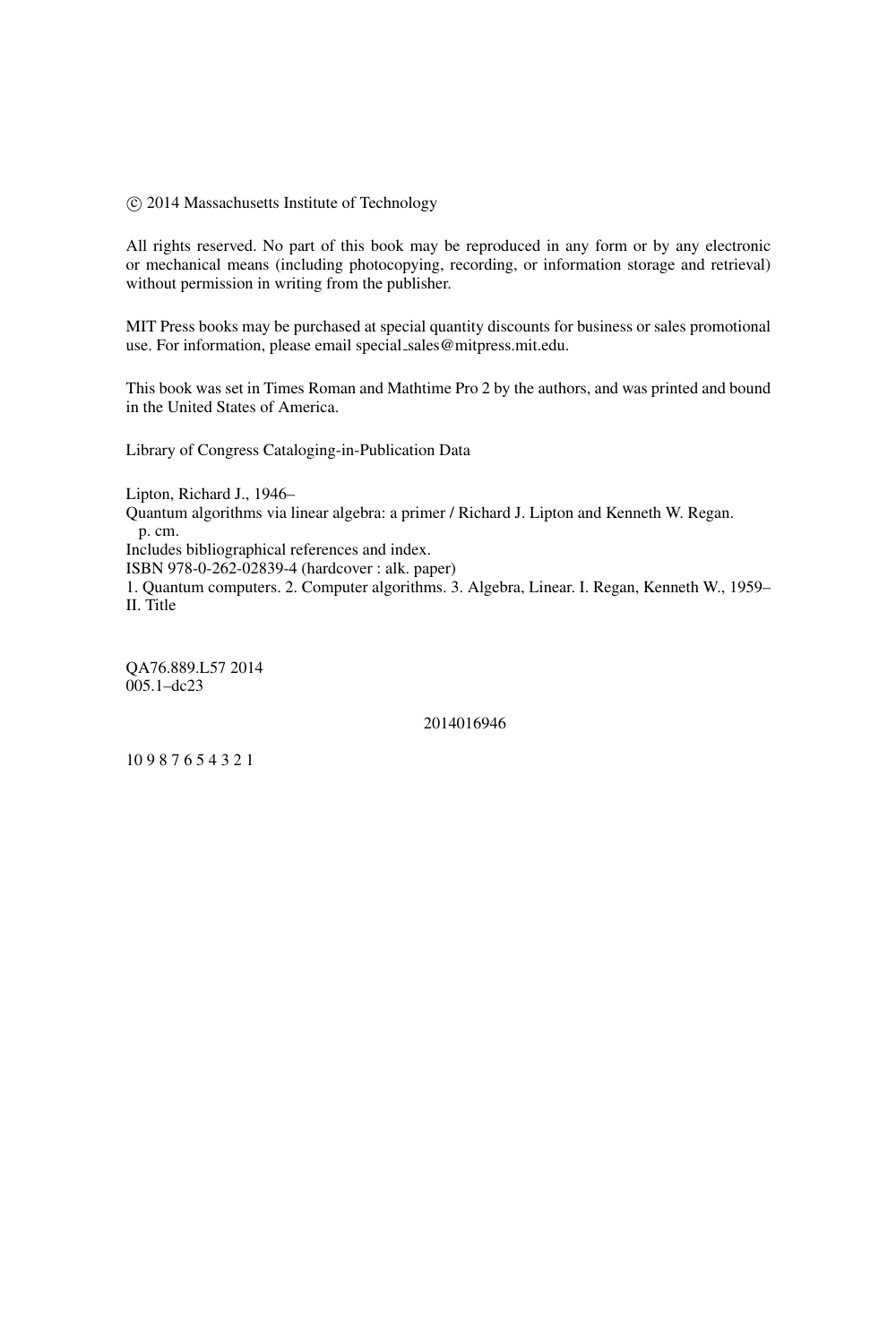We dedicate this book to all those who helped create and nourish the beautiful area of quantum algorithms, and to our families who helped create and nourish us.

RJL and KWR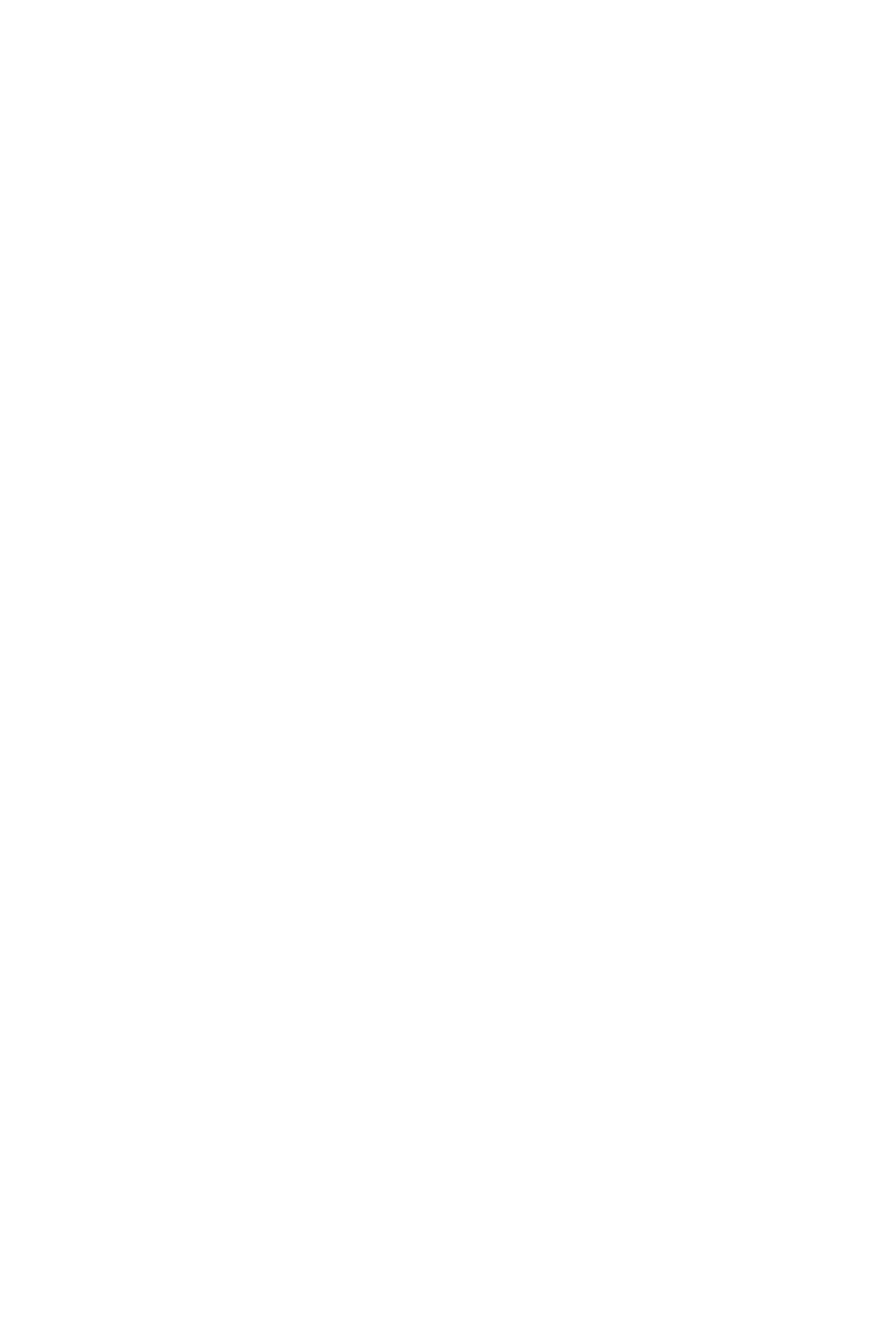## **Contents**

|   | Preface                                                 |                                                 | хi             |
|---|---------------------------------------------------------|-------------------------------------------------|----------------|
|   |                                                         | Acknowledgements                                | xiii           |
| 1 | Introduction                                            |                                                 |                |
|   | 1.1                                                     | The Model                                       | $\overline{2}$ |
|   | 1.2                                                     | The Space and the States                        | 3              |
|   | 1.3                                                     | The Operations                                  | 5              |
|   | 1.4                                                     | Where Is the Input?                             | 6              |
|   | 1.5                                                     | What Exactly Is the Output?                     | $\tau$         |
|   | 1.6                                                     | <b>Summary and Notes</b>                        | $\,8\,$        |
| 2 | <b>Numbers and Strings</b>                              |                                                 |                |
|   | 2.1                                                     | <b>Asymptotic Notation</b>                      | 11             |
|   |                                                         | 2.2 Problems                                    | 12             |
|   | 2.3                                                     | <b>Summary and Notes</b>                        | 13             |
| 3 | <b>Basic Linear Algebra</b>                             |                                                 |                |
|   | 3.1                                                     | <b>Hilbert Spaces</b>                           | 16             |
|   | 3.2                                                     | Products and Tensor Products                    | 16             |
|   | 3.3                                                     | Matrices                                        | 17             |
|   | 3.4                                                     | Complex Spaces and Inner Products               | 19             |
|   | 3.5                                                     | Matrices, Graphs, and Sums Over Paths           | 20             |
|   | 3.6                                                     | Problems                                        | 23             |
|   | 3.7                                                     | <b>Summary and Notes</b>                        | 26             |
| 4 | <b>Boolean Functions, Quantum Bits, and Feasibility</b> |                                                 |                |
|   | 4.1                                                     | <b>Feasible Boolean Functions</b>               | 28             |
|   | 4.2                                                     | An Example                                      | 30             |
|   | 4.3                                                     | Quantum Representation of Boolean Arguments     | 33             |
|   | 4.4                                                     | <b>Quantum Feasibility</b>                      | 35             |
|   | 4.5                                                     | Problems                                        | 38             |
|   | 4.6                                                     | <b>Summary and Notes</b>                        | 40             |
| 5 | <b>Special Matrices</b>                                 |                                                 |                |
|   | 5.1                                                     | <b>Hadamard Matrices</b>                        | 41             |
|   | 5.2                                                     | <b>Fourier Matrices</b>                         | 42             |
|   | 5.3                                                     | Reversible Computation and Permutation Matrices | 43             |
|   | 5.4                                                     | <b>Feasible Diagonal Matrices</b>               | 44             |
|   | 5.5                                                     | Reflections                                     | 45             |
|   | 5.6                                                     | Problems                                        | 46             |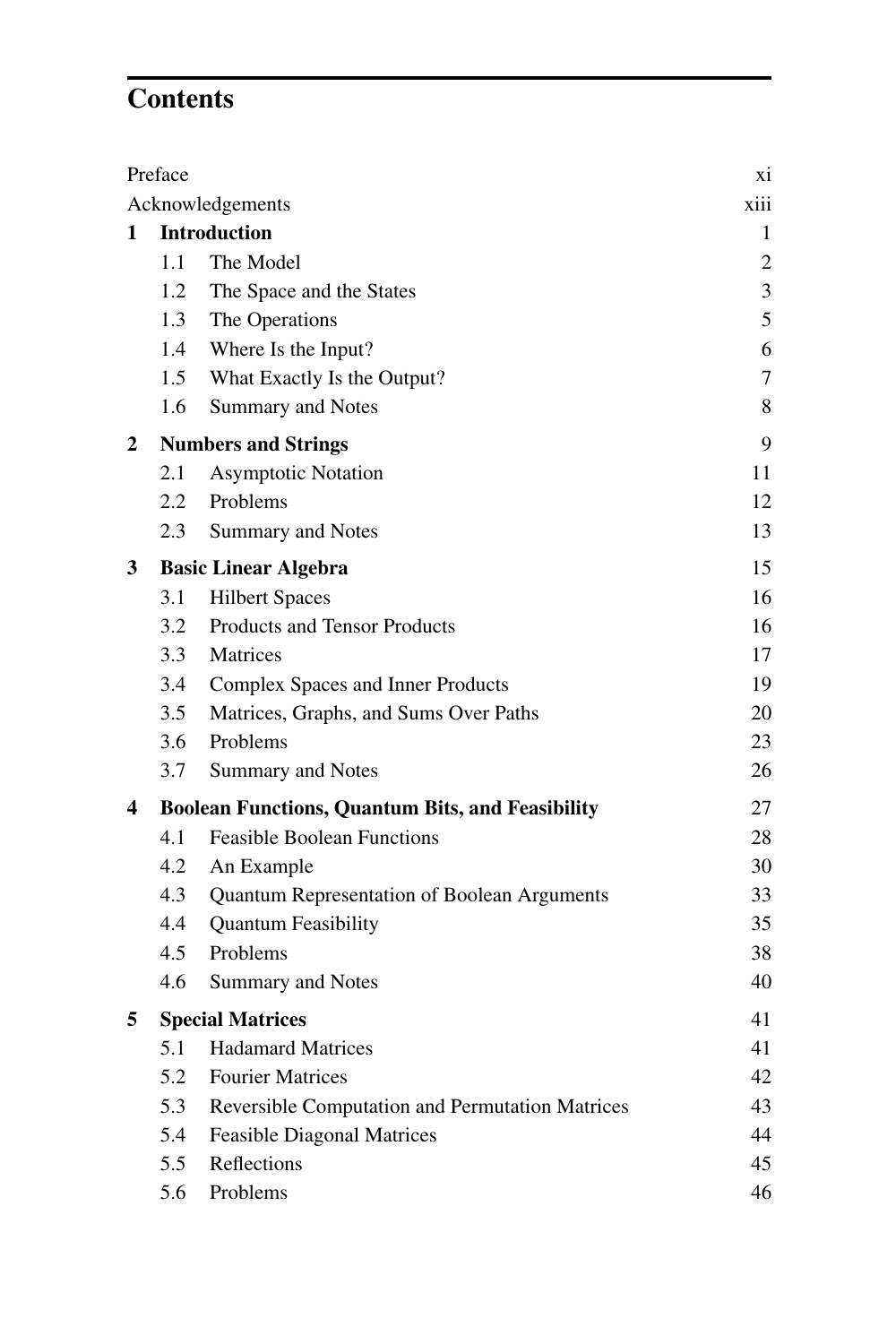|   | 5.7                        | <b>Summary and Notes</b>                      | 49 |
|---|----------------------------|-----------------------------------------------|----|
| 6 | <b>Tricks</b>              |                                               | 51 |
|   | 6.1                        | <b>Start Vectors</b>                          | 51 |
|   | 6.2                        | Controlling and Copying Base States           | 52 |
|   | 6.3                        | The Copy-Uncompute Trick                      | 54 |
|   | 6.4                        | <b>Superposition Tricks</b>                   | 55 |
|   | 6.5                        | Flipping a Switch                             | 56 |
|   | 6.6                        | <b>Measurement Tricks</b>                     | 58 |
|   | 6.7                        | <b>Partial Transforms</b>                     | 59 |
|   | 6.8                        | Problems                                      | 60 |
|   | 6.9                        | Summary and Notes                             | 62 |
| 7 |                            | <b>Phil's Algorithm</b>                       | 63 |
|   | 7.1                        | The Algorithm                                 | 63 |
|   | 7.2                        | The Analysis                                  | 63 |
|   | 7.3                        | An Example                                    | 64 |
|   | 7.4                        | A Two-Qubit Example                           | 64 |
|   | 7.5                        | Phil Measures Up                              | 66 |
|   | 7.6                        | Quantum Mazes versus Circuits versus Matrices | 69 |
|   | 7.7                        | Problems                                      | 71 |
|   | 7.8                        | <b>Summary and Notes</b>                      | 74 |
| 8 | <b>Deutsch's Algorithm</b> |                                               | 77 |
|   | 8.1                        | The Algorithm                                 | 77 |
|   | 8.2                        | The Analysis                                  | 78 |
|   | 8.3                        | Superdense Coding and Teleportation           | 82 |
|   | 8.4                        | Problems                                      | 86 |
|   | 8.5                        | <b>Summary and Notes</b>                      | 87 |
| 9 |                            | The Deutsch-Jozsa Algorithm                   | 89 |
|   | 9.1                        | The Algorithm                                 | 89 |
|   | 9.2                        | The Analysis                                  | 90 |
|   | 9.3                        | Problems                                      | 92 |
|   | 9.4                        | <b>Summary and Notes</b>                      | 92 |
|   |                            | 10 Simon's Algorithm                          | 93 |
|   | 10.1                       | The Algorithm                                 | 93 |
|   |                            | 10.2 The Analysis                             | 94 |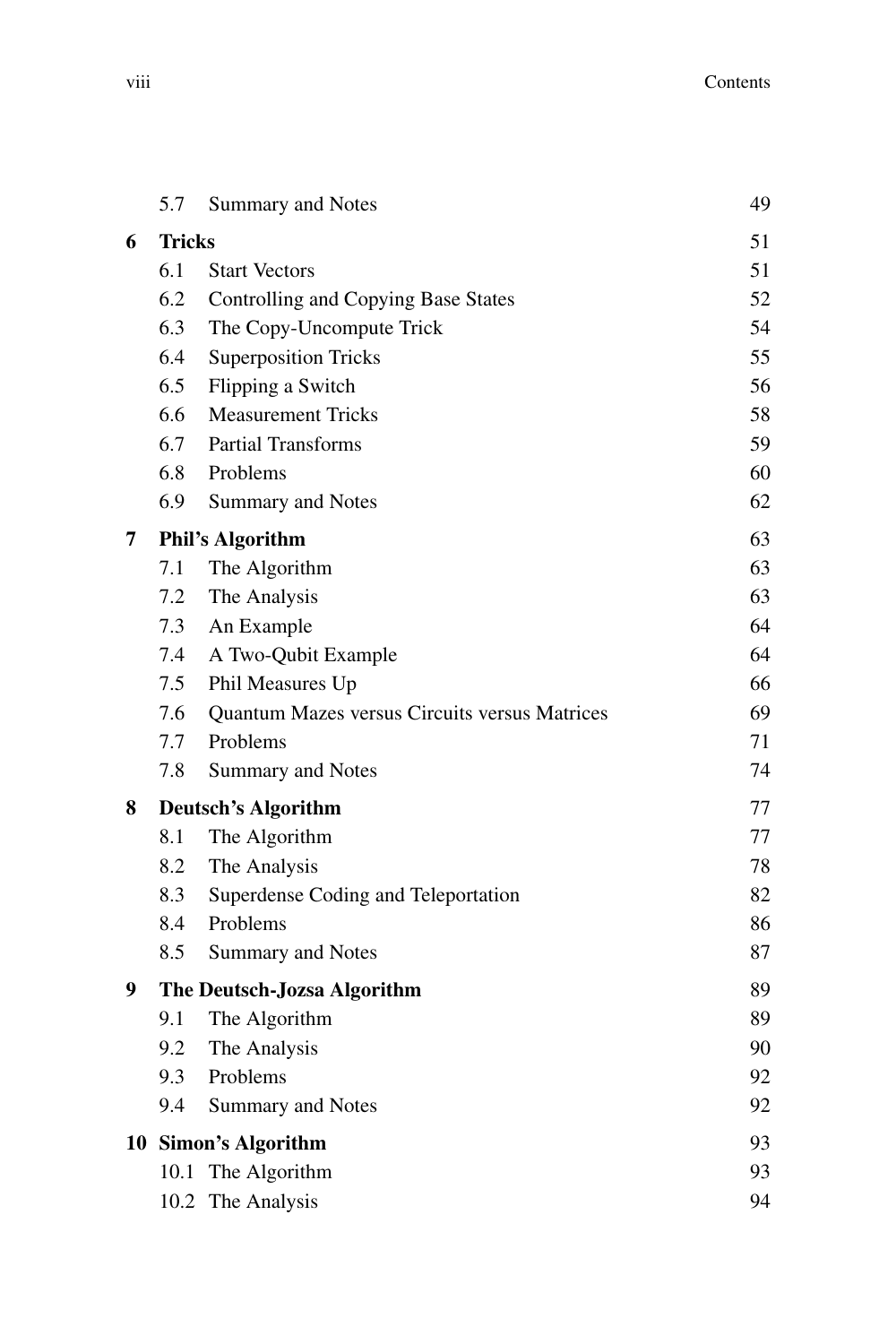|                              | 10.3 Problems                                | 95  |
|------------------------------|----------------------------------------------|-----|
|                              | 10.4 Summary and Notes                       | 96  |
| 11 Shor's Algorithm          | 97                                           |     |
|                              | 11.1 Strategy                                | 97  |
|                              | 11.2 Good Numbers                            | 98  |
|                              | 11.3 Quantum Part of the Algorithm           | 99  |
|                              | 11.4 Analysis of the Quantum Part            | 100 |
|                              | 11.5 Probability of a Good Number            | 102 |
|                              | 11.6 Using a Good Number                     | 105 |
|                              | 11.7 Continued Fractions                     | 106 |
|                              | 11.8 Problems                                | 107 |
|                              | 11.9 Summary and Notes                       | 108 |
| <b>12 Factoring Integers</b> | 109                                          |     |
|                              | 12.1 Some Basic Number Theory                | 109 |
|                              | 12.2 Periods Give the Order                  | 110 |
|                              | 12.3 Factoring                               | 110 |
|                              | 12.4 Problems                                | 112 |
|                              | 12.5 Summary and Notes                       | 113 |
|                              | 13 Grover's Algorithm                        | 115 |
|                              | 13.1 Two Vectors                             | 115 |
|                              | 13.2 The Algorithm                           | 117 |
|                              | 13.3 The Analysis                            | 117 |
|                              | 13.4 The General Case, with <i>k</i> Unknown | 118 |
|                              | 13.5 Grover Approximate Counting             | 119 |
|                              | 13.5.1 The Algorithm                         | 122 |
|                              | 13.5.2 The Analysis                          | 122 |
|                              | 13.6 Problems                                | 126 |
|                              | 13.7 Summary and Notes                       | 128 |
| <b>14 Quantum Walks</b>      | 129                                          |     |
|                              | 14.1 Classical Random Walks                  | 129 |
|                              | 14.2 Random Walks and Matrices               | 130 |
|                              | 14.3 An Encoding Nicety                      | 132 |
|                              | 14.4 Defining Quantum Walks                  | 133 |
|                              | 14.5 Interference and Diffusion              | 134 |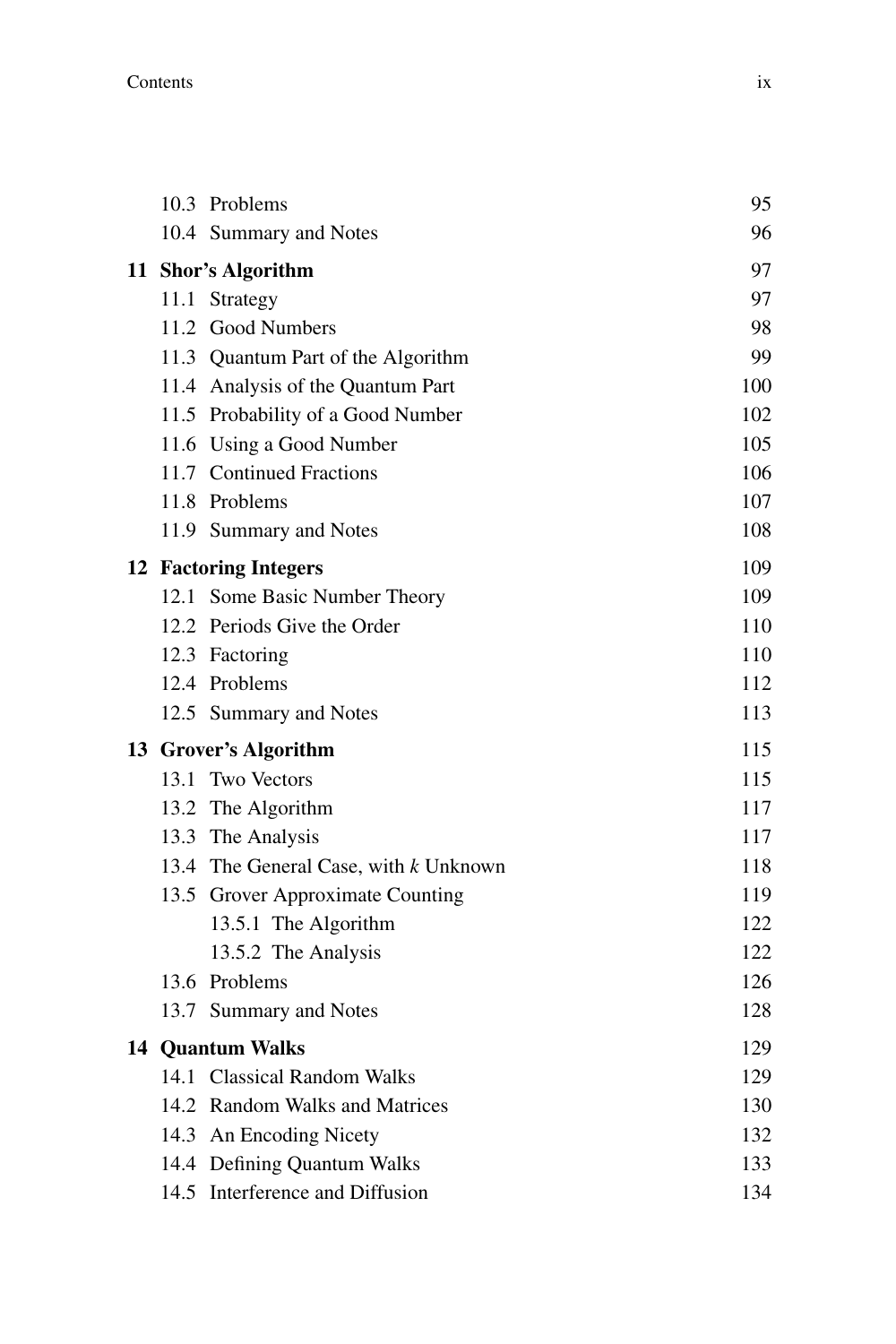|                                             | 14.6 The Big Factor                          | 138 |  |
|---------------------------------------------|----------------------------------------------|-----|--|
|                                             | 14.7 Problems                                | 139 |  |
|                                             | 14.8 Summary and Notes                       | 140 |  |
| 15 Quantum Walk Search Algorithms           | 143                                          |     |  |
|                                             | 15.1 Search in Big Graphs                    | 143 |  |
|                                             | 15.2 General Quantum Walk for Graph Search   | 145 |  |
|                                             | 15.3 Specifying the Generic Walk             | 147 |  |
|                                             | 15.4 Adding the Data                         | 149 |  |
|                                             | 15.5 Toolkit Theorem for Quantum Walk Search | 150 |  |
|                                             | 15.5.1 The Generic Algorithm                 | 151 |  |
|                                             | 15.5.2 The Generic Analysis                  | 152 |  |
|                                             | 15.6 Grover Search as Generic Walk           | 152 |  |
|                                             | 15.7 Element Distinctness                    | 153 |  |
|                                             | 15.8 Subgraph Triangle Incidence             | 154 |  |
|                                             | 15.9 Finding a Triangle                      | 155 |  |
| 15.10 Evaluating Formulas and Playing Chess | 156                                          |     |  |
| 15.11 Problems                              | 157                                          |     |  |
| 15.12 Summary and Notes                     | 158                                          |     |  |
|                                             | 16 Quantum Computation and BQP               | 159 |  |
|                                             | 16.1 The Class BQP                           | 159 |  |
|                                             | 16.2 Equations, Solutions, and Complexity    | 161 |  |
|                                             | 16.3 A Circuit Labeling Algorithm            | 163 |  |
|                                             | 16.4 Sum-Over-Paths and Polynomial Roots     | 165 |  |
|                                             | 16.5 The Additive Polynomial Simulation      | 168 |  |
|                                             | 16.6 Bounding BQP                            | 169 |  |
|                                             | 16.7 Problems                                | 170 |  |
|                                             | 16.8 Summary and Notes                       | 173 |  |
| 17 Beyond                                   | 175                                          |     |  |
|                                             | 17.1 Reviewing the Algorithms                | 175 |  |
|                                             | 17.2 Some Further Topics                     | 176 |  |
|                                             | 17.3 The "Quantum" in the Algorithms         | 179 |  |
| Bibliography                                |                                              |     |  |
| Index                                       |                                              |     |  |
|                                             |                                              |     |  |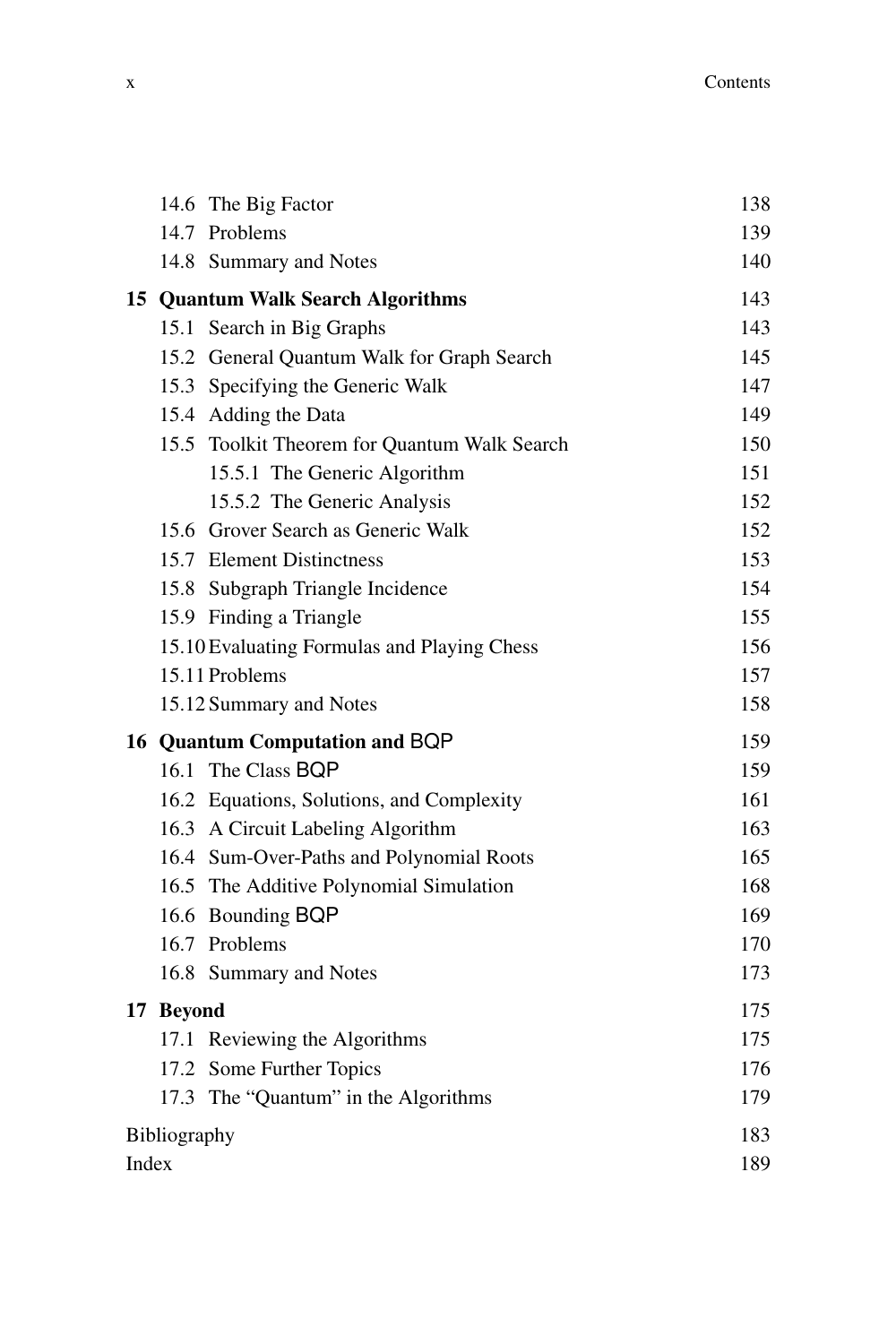### <span id="page-8-0"></span>Preface

This book is an introduction to quantum algorithms unlike any other. It is short, yet it is comprehensive and covers the most important and famous quantum algorithms; it assumes minimal background, yet is mathematically rigorous; it explains quantum algorithms, yet steers clear of the notorious philosophical problems and issues of quantum mechanics.

We assume no background in quantum theory, quantum mechanics, or quantum anything. None. Quantum computation can be described in terms of elementary linear algebra, so some familiarity with vectors, matrices, and their basic properties is required. However, we will review all that we need from linear algebra, which is surprisingly little. If you need a refresher, then our material should be enough; if you are new to linear algebra, then we suggest some places where you can find the required material. It is really not much, so do not worry.

We do assume that you are comfortable with mathematical proofs; that is, we assume "mathematical maturity" in a way that is hard to define. Our proofs are short and straightforward, except for advanced topics in section 13.5 and chapters 15 and 16. This may be another surprise: for all the excitement about quantum algorithms, it is interesting that the mathematical tools and methods used are elementary. The proofs are neat, clever, and interesting, but you should have little trouble following the arguments. If you do, it is our fault we hope that our explanations are always clear. Our idea of a standard course runs through section 13.4, possibly including chapter 14.

We strive for mathematical precision. There is always a fine line between being complete and clear and being pedantic—hopefully we stay on the right side of this. We started with the principle of supplying all the details—all of them—on all we present. We have compromised in three places, all having to do with approximations. The first is our using the quantum Fourier transform "as-is" rather than approximating it, and the others are in chapters 15 and 16.

For better focus on the *algorithms*, we chose to de-emphasize quantum *circuits*. In fact, we tried to avoid quantum circuits and particularities of quantum gates altogether. However, they are excellent to illuminate linear algebra, so we have provided a rich set of exercises in chapters 3 through 7, plus two popular applications in section 8.3. These can in fact be used to support coverage of quantum circuits in a wider-scale course. The same goes for complexity classes. We prefer to speak operationally in terms of *feasible* computation, and we try to avoid being wedded to the "asymptotically polynomially bounded" definition of it. We avoid *naming* any complexity class until chapter 16. Nevertheless, that chapter has ample complexity content anchored in computational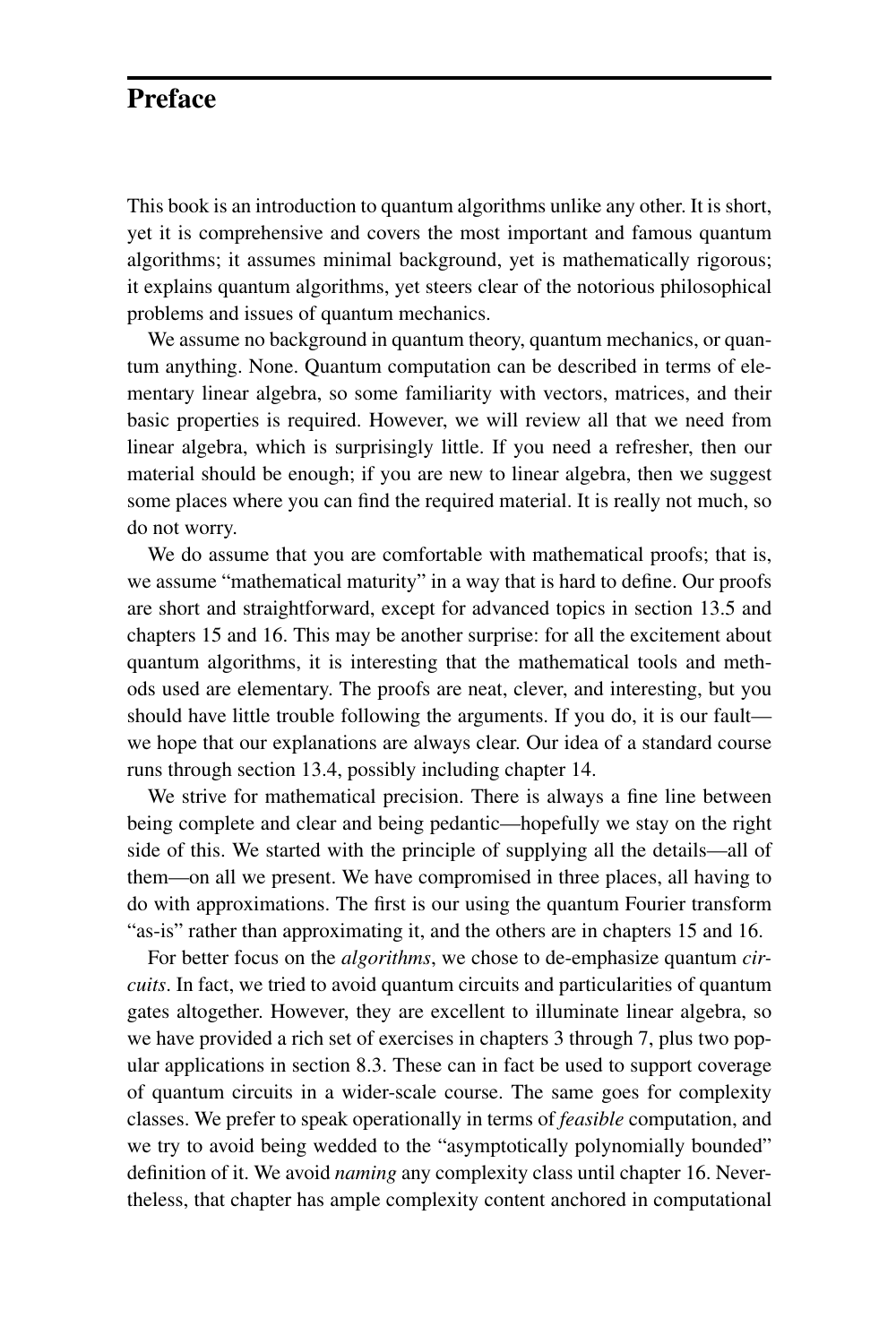problems rather than machine models and is self-contained enough to support a course that covers complexity theory. At the same stroke, it gives algebraic tools for analyzing quantum circuits. We featured tricks we regard as *algorithmic* in the main text and delegated some tricks of implementation to exercises.

What makes an algorithm a *quantum* algorithm? The answer should have nothing to do with how the algorithm is implemented in a physical quantum system. We regard this as really a question about how programming notation mathematical notation—represents the feasibility of calculations in nature. Quantum algorithms use algebraic units called *qubits* that are richer than bits, by which they are allowed to count as feasible some operations that when written out in simple linear algebra use exponentially long notation. The rules for these allowed operations are specified in standard models of quantum computation, which are all equivalent to the one presented in this book. It might seem ludicrous to believe that nature in any sense *uses* exponentially long notation, but some facet of this appears at hand because quantum algorithms can quickly solve problems that many researchers believe require exponential work by *any* "classical" algorithm. In this book, classical means an algorithm written in the notation for feasible operations used by every computer today.

This leads to a word about our presentation. Almost all summaries, notes, and books on quantum algorithms use a special notation for vectors and matrices. This is the famous Dirac notation that was invented by Paul Dirac—who else. It has many advantages and is the de-facto standard in the study of quantum algorithms. It is a great notation for experts and instrumental to becoming an expert, but we suspect it is a barrier for those starting out who are not experts. Thus, we avoid using it, except for a few places toward the end to give a second view of some complicated states. Our thesis is that we can explain quantum algorithms without a single use of this notation. Essentially this book is a testament to that belief: if you find this book more accessible than others, then we believe it owes to this decision. Our notation follows certain ISO recommendations, including boldface italics for vectors and heavy slant for matrices and operators.

We hope you will enjoy this little book. It can be used to gain an understanding of quantum algorithms by self-study, as a course or seminar text, or even as additional material in a general course on algorithms.

Georgia Institute of Technology, *Richard J. Lipton* University at Buffalo (SUNY), *Kenneth W. Regan*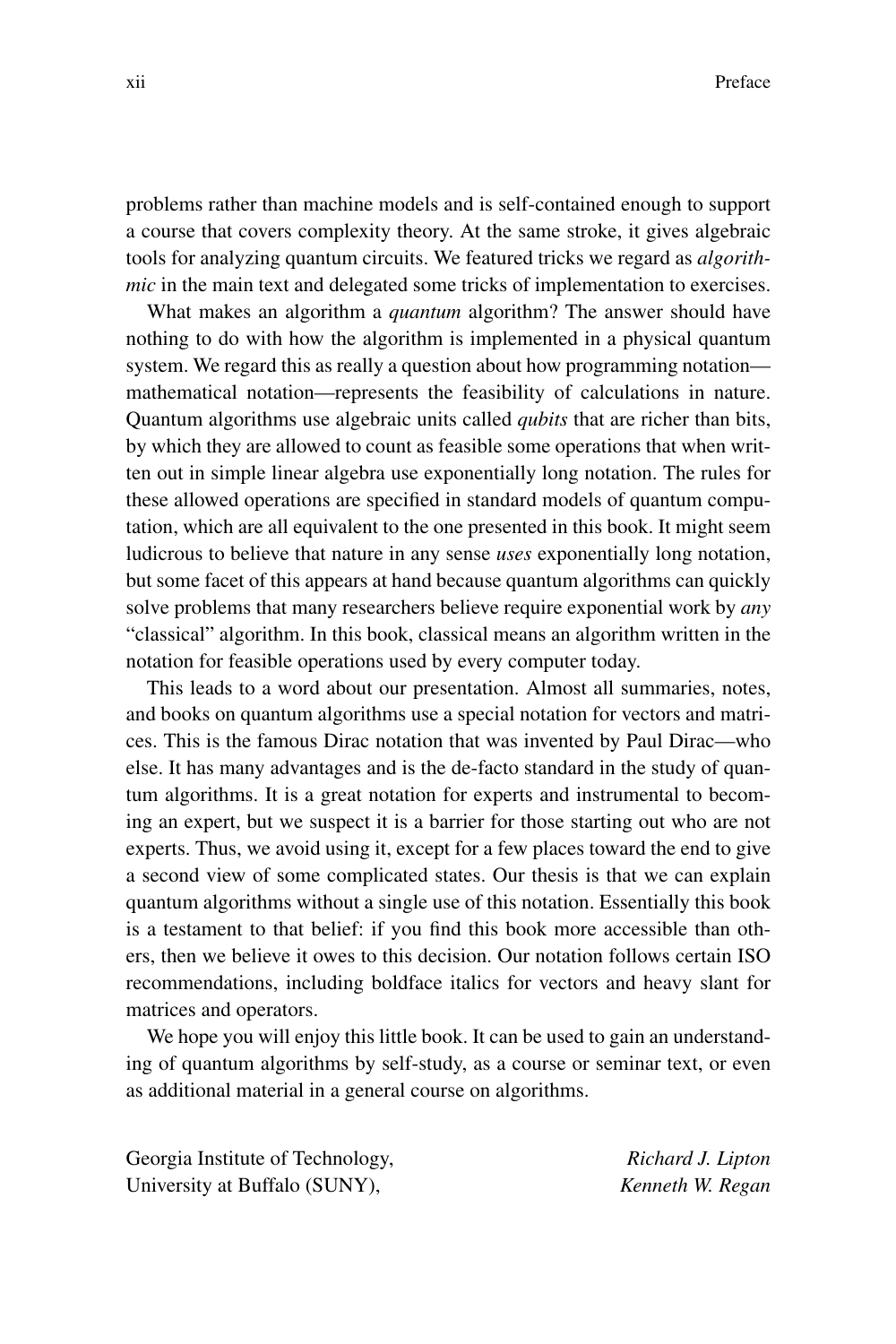## <span id="page-10-0"></span>Acknowledgements

We thank Aram Harrow, Gil Kalai, and John Preskill for contributions to a debate since 2012 on themes reflected in the opening and last chapters, Andrew Childs and Stacey Jeffery for suggestions on chapter 15, and several members of the IBM Thomas J. Watson Research Center for suggestions and illuminating discussions that stimulated extra coverage of quantum gates and circuit simulations in the exercises. We thank Marie Lufkin Lee and Marc Lowenthal and others at MIT Press for patiently shepherding this project to completion, and the anonymous reviewers of the manuscript in previous stages. We also thank colleagues and students for some helpful input. Quantum circuit diagrams were typeset using version 2 of the Qcircuit.tex package by Steve Flammia and Bryan Eastin.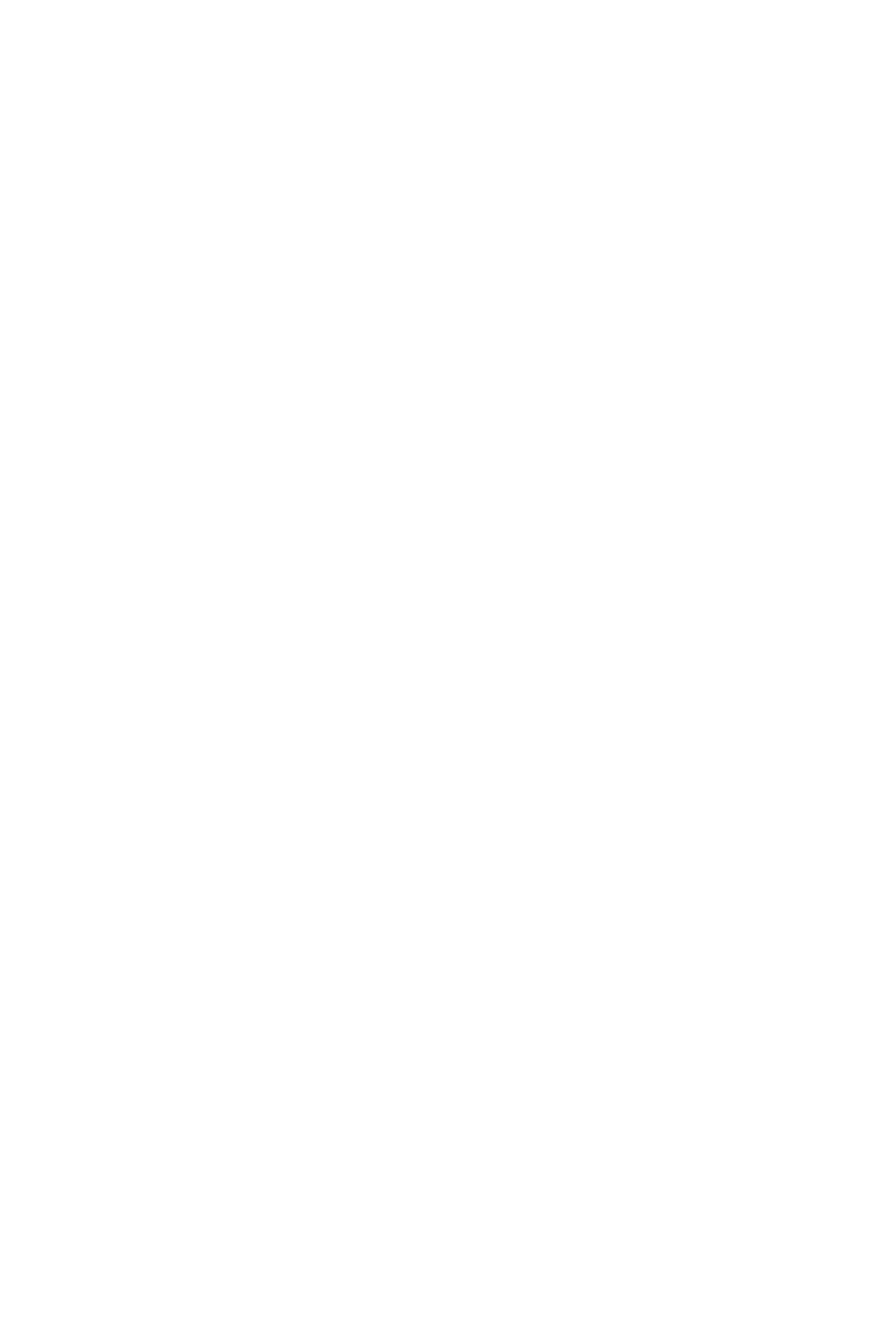# <span id="page-12-0"></span>**Introduction**

One of the great scientific and engineering questions of our time is:

*Are quantum computers possible?*

We can build computers out of mechanical gears and levers, out of electric relays, out of vacuum tubes, out of discrete transistors, and finally today out of integrated circuits that contain thousands of millions of individual transistors. In the future, it may be possible to build computers out of other types of devices—who knows.

All of these computers, from mechanical to integrated-circuit-based ones, are called *classical*. They are all classical in that they implement the same type of computer, albeit as the technology gets more sophisticated the computers become faster, smaller, and more reliable. But they all behave in the same way, and they all operate in a non-quantum regime.

What distinguishes these devices is that information is manipulated as *bits*, which already have determinate values of 0 or 1. Ironically, the key components of today's computers are quantum devices. Both the transistor and its potential replacement, the Josephson junction, won a Nobel Prize for the quantum theory of their operation. So why is their regime non-quantum? The reason is that the regime reckons information as bits.

By contrast, quantum computation operates on *qubits*, which are based on complex-number values, not just 0 and 1. They can be read only by *measuring*, and the readout is in classical bits. To skirt the commonly bandied notion of observers interfering with quantum systems and postpone the discussion of measurement as an operation, we offer the metaphor that a bit is what you get by "cooking" a qubit. From this standpoint, doing a classical computation on bits is like cooking the ingredients of a pie individually before baking them together in the pie. The quantum argument is that it's more expedient to let the filling bubble in its natural state while cooking everything at once. The engineering problem is whether the filling can stay *coherent* long enough for this to work.

The central question is whether it is possible to build computers that are inherently quantum. Such computers would exploit the power and wonder of nature to create systems that can effectively be in multiple states at once. They open a world with apparent actions at a distance that the great Albert Einstein never believed but that actually happen—a world with other strange and counter-intuitive effects. To be sure, this is the world we live in, so the question becomes how much of this world our computers can enact.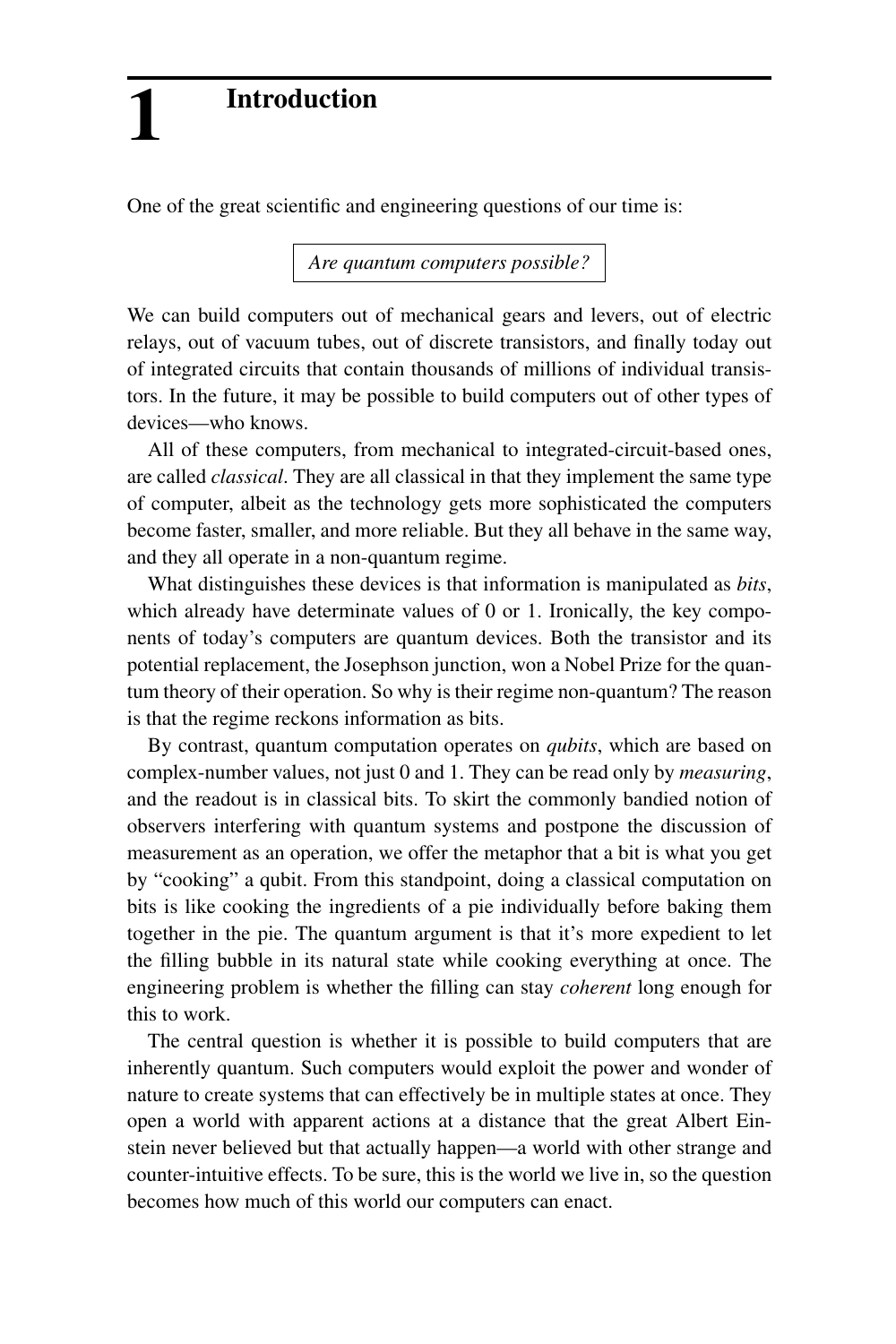This question is yet to be resolved. Many believe that such machines will be built one day. Some others have fundamental doubts and believe there are physical limits that make quantum computers impossible. It is currently unclear who is right, but whatever happens will be interesting: a world with quantum computers would allow us to solve hard problems, while a barrier to them might shed light on deep questions of physics and information.

Happily this question does not pose a barrier to us. We plan to study **quan**tum algorithms, which are interesting whether quantum computers are built soon, in the next ten years, in the next fifty years, or never. The area of quantum algorithms contains some beautiful ideas that everyone interested in computation should know.

The rationale for this book is to supply a gentle introduction to quantum algorithms. We will say nothing more about quantum computers—about whether they will be built or how they may work—until the end. We will only discuss algorithms.

Our goal is to explain quantum algorithms in a way that is accessible to almost anyone. Curiously, while quantum algorithms are quite different from classical ones, the mathematical tools needed to understand them are quite modest. The mathematics that is required to understand them is linear algebra: vectors, matrices, and their basic properties. That is all. So these are really linear-algebraic algorithms.

#### 1.1 The Model

The universe is complex and filled with strange and wonderful things. From lifeforms like viruses, bacteria, and people; to inanimate objects like computers, airplanes, and bridges that span huge distances; from planets, to whole galaxies. There is mystery and wonder in them all.

The goal of science in general, and physics specifically, is to explore and understand the universe by discovering the simplest laws possible that explain the multitude of phenomena. The method used by physics is the discovery of models that predict the behavior of all from the smallest to the largest objects. In ancient times, the models were crude: the earliest models "explained" all by reducing everything to earth, water, wind, and fire. Today, the models are much more refined—they replace earth and water by hundreds of particles and wind and fire by the four fundamental forces. Mainly, the models are better at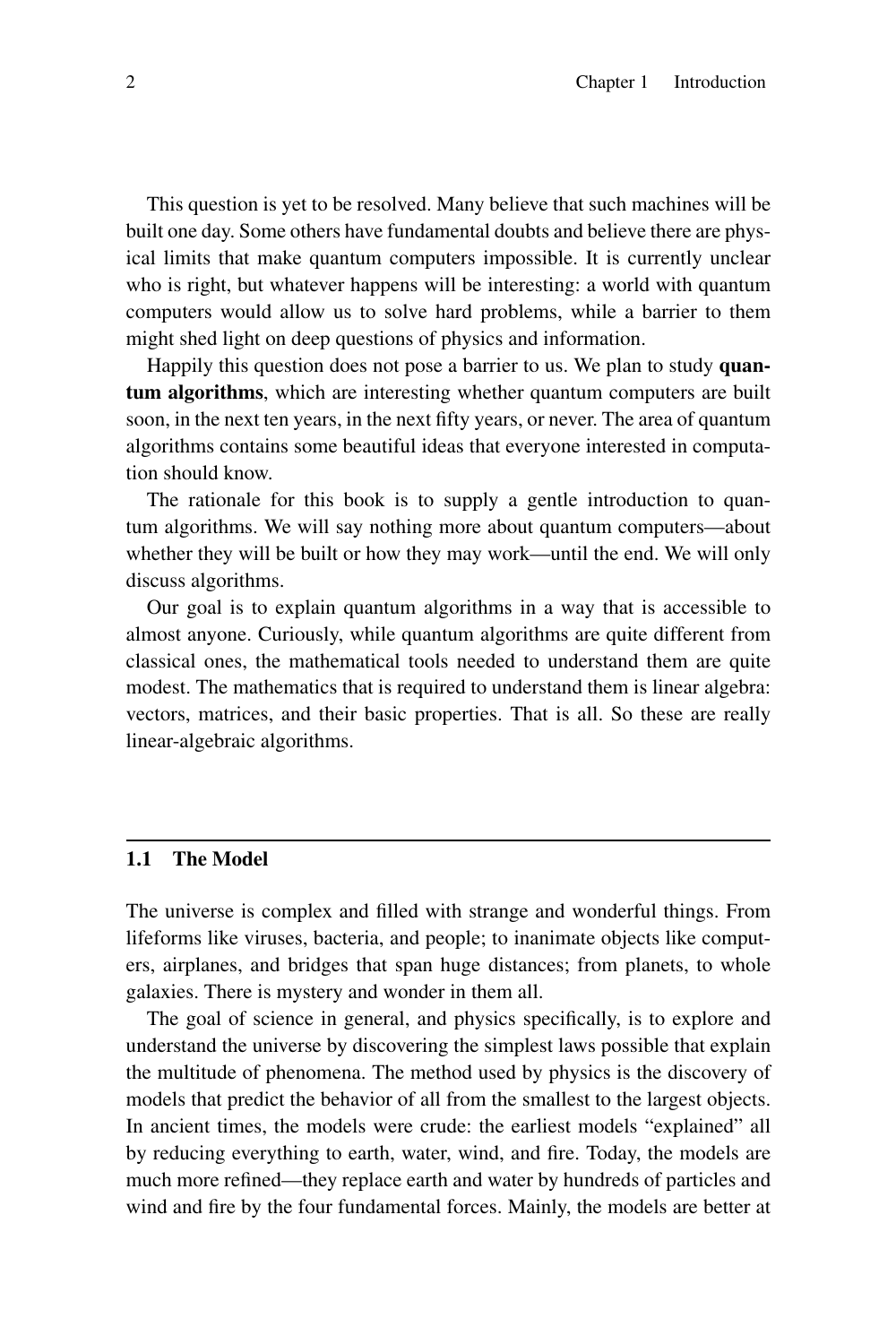predicting, that is, in channeling *reproducible knowledge*. Yet the full theory, the long-desired theory of everything, still eludes us.

Happily, in this introduction to quantum algorithms, we need only a simple model of how part of the universe works. We can avoid relativity, special and general; we can avoid the complexities of the Standard Model of particle physics, with its hundreds of particles; we can even avoid gravity and electromagnetism. We cannot quite go back to earth, water, wind, and fire, but we can avoid having to know and understand much of modern physics. This avowal of independence from physical qualities does not prevent us from imagining nature's workings. Instead, it speaks to our belief that algorithmic considerations in information processing run deeper.

#### 1.2 The Space and the States

So what do we need to know? We need to understand that the state of our quantum systems will always be described by a single unit vector *a* that lies in some fixed vector space of dimension  $N = 2<sup>n</sup>$ , for some *n*. That is, the state is always a vector

$$
\boldsymbol{a} = \begin{bmatrix} a_0 \\ \vdots \\ a_{N-1} \end{bmatrix},
$$

where each entry *ak* is a real or complex number depending on whether the space is real or complex. Each entry is called an amplitude. We will not need to involve the full quantum theory of *mixed states*, which are formally the same as classical probability distributions over states like *a*, which are called *pure states*. That is, we consider only pure states in this text.

We must distinguish between general states and **basis states**, which form a linear-algebra basis composed of configurations that we may observe. In the **standard basis**, the basis states are denoted by the vectors  $e_k$  whose entries are 0 except for a 1 in place *k*. We identify  $e_k$  with the index *k* itself in [0, *N* − 1] and then further identify *k* with the *k*-th string *x* in a fixed total ordering of  ${0, 1}<sup>n</sup>$ . That the basis states correspond to all the length-*n* binary strings is why we have  $N = 2<sup>n</sup>$ . The interplays among basis vectors, numerical indices, and binary strings encoding objects are drawn more formally in chapter 2.

Any vector that is not a basis state is a **superposition**. Two or more basis states have nonzero amplitude in any superposition, and only one of them can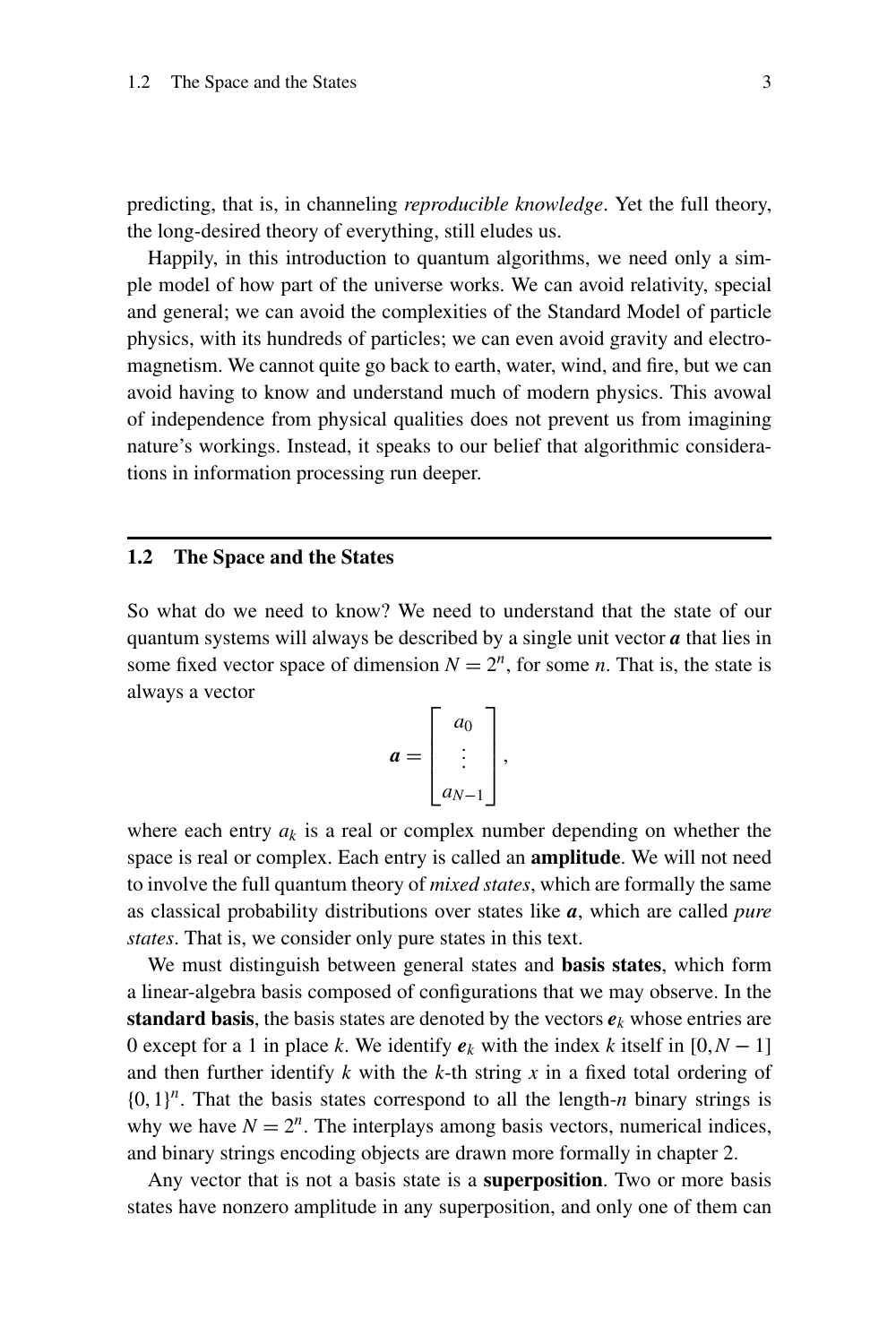be *observed* individually in any *measurement*. The amplitude *ak* is not directly meaningful for what we may expect to observe but rather its squared absolute value,  $|a_k|^2$ . This gives the *probability* of *measuring* the system to be in the basis state  $e_k$ . The import of *a* being a unit vector is that these probabilities sum to 1, namely,  $\sum_{k=0}^{N-1} |a_k|^2 = 1$ .

For  $N = 2$ , the idea that the length of a diagonal line defined by the origin and a point in the plane involves the sum of two squares is older than Pythagoras. The length is 1 precisely when the point lies on the unit circle. We may regard the basis state  $e_0$  as lying on the *x*-axis, while  $e_1$  lies on the *y*-axis. Then measurement projects the state  $\boldsymbol{a}$  either onto the " $\boldsymbol{x}$  leg" of the triangle it makes with the *x*-axis or the "*y* leg" of the triangle along the *y*-axis.

It may still seem odd that the probabilities are proportional not to the lengths of the legs but to their squares. But we know that if the angle is  $\theta$  from the near part of the *x*-axis (so  $0 \le \theta \le \pi/2$ ), then the lengths are  $\cos(\theta)$  and  $\sin(\theta)$ , respectively, and it is  $\cos^2(\theta) + \sin^2(\theta)$ , not  $\cos(\theta) + \sin(\theta)$ , that sums to 1. If we wanted to use points whose legs sum directly to 1, we'd have to use the diamond that is inscribed inside the circle. In *N*-dimensional space, we'd have to use the *N*-dimensional *simplex* rather than the sphere. Well the simplex is spiky and was not really studied until the 20th century, whereas the sphere is smooth and nice and was appreciated by the ancients. Evidently nature agrees with ancient aesthetics. We may not know *why* the world works this way, but we can certainly say, *why not?*

Once we agree, all we really need to know about the space is that it supports the picture of Pythagoras, that is, ordinary Euclidean space. Both the real vector spaces  $\mathbb{R}^N$  and the complex ones  $\mathbb{C}^N$  do so. That is, they agree on how many components their vectors have and how distances are measured by taking squares of values from the vector components. They differ only on what kind of numbers these component values *v* can be, but the idea of the norm or absolute value |*v*| quickly reconciles this difference. This aspect was first formalized by Euclid's great rigorizer of the late 19th and early 20th centuries, David Hilbert; in his honor, the common concept is called a Hilbert Space. Hilbert's concept retains its vigor even if "*N*" can be infinite, or if the "vectors" and "components" are strange objects, but in this book, we need not worry: *N* will always be finite, and the space  $\mathbb{H}^N$  will be  $\mathbb{R}^N$  or  $\mathbb{C}^N$ . Allowing the latter is the reason that we say "Hilbert space" not "ordinary Euclidean space."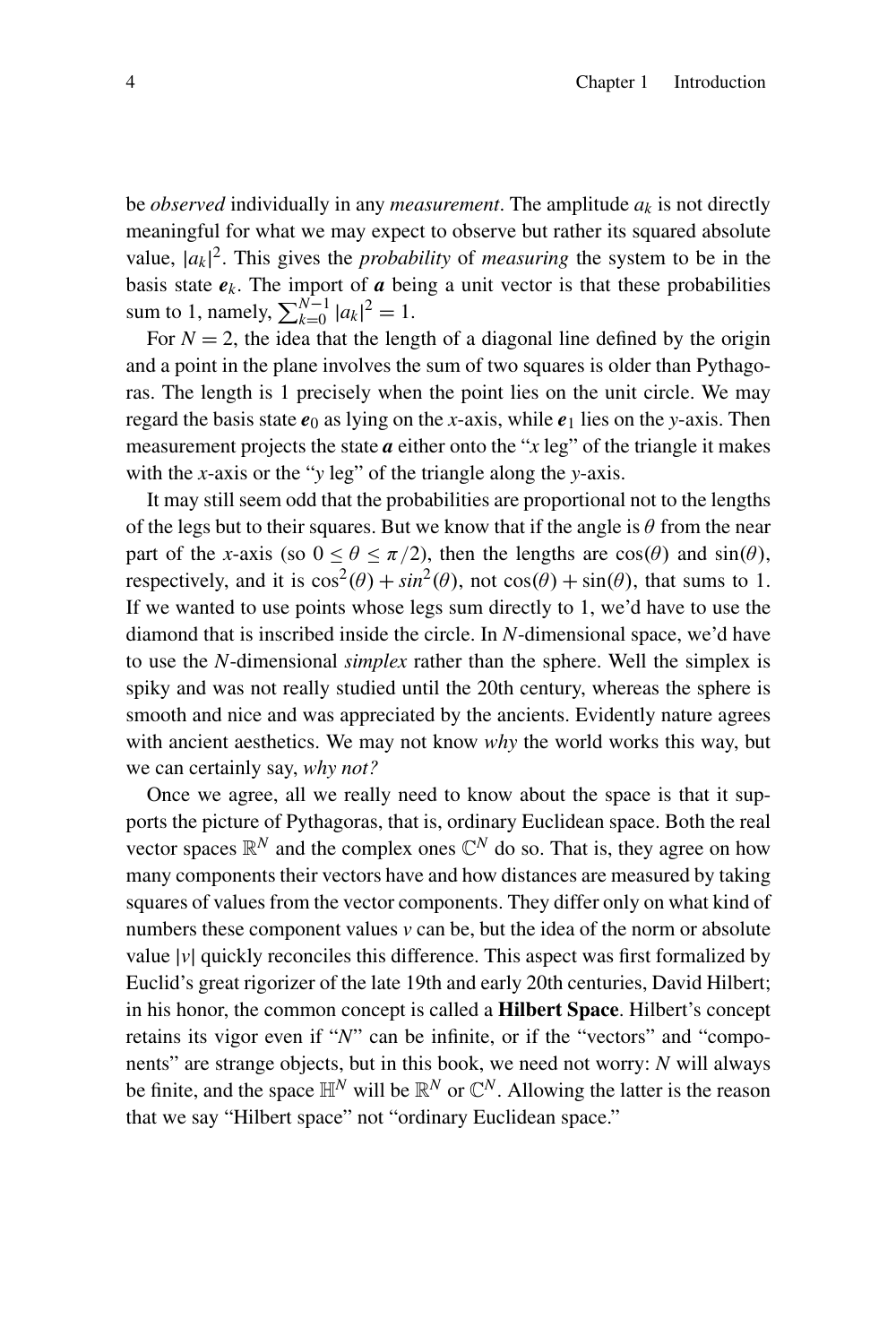#### 1.3 The Operations

In fact, our model embraces the circle and the sphere even more tightly. It throws out—it disallows—all other points. Every state *a* must be a point on the unit sphere. If you have heard the term "projective space," then that is what we are restricting to. But happily we need not worry about restricting the *points* so long as we restrict the *operations* in our model. The operations must map any point on the unit sphere to some (other) point on the unit sphere.

We will also restrict the operations to be *linear*. Apart from *measurements*, they must be onto the whole sphere—which makes them map all of  $\mathbb{H}^N$  onto all of  $\mathbb{H}^N$ . By the theory of vector subspaces, this means the operations must also be invertible. Operations with all these properties are called unitary.

We will represent the operations by matrices, and we give several equivalent stipulations for **unitary matrices** in chapter 3, followed by examples in chapter 5 and tricks for working with them in chapter 6. But we can already understand that compositions of unitary operations are unitary, and their representations and actions can be figured by the familiar idea of multiplying matrices. Thus, our model's *programs* will simply be compositions of unitary matrices. The one catch is that the matrices themselves will be huge, out of proportion to the actual simplicity of the operation as we believe nature meters it. Hence, we will devote time in chapters 4 and 5 to ensuring these operations are **feasible** according to standards already well accepted in classical computation.

Thus, we can comply with the requirements for any computational model that we must understand what state the computation starts in, how it moves from one state to another, and how we get information out of the computation.

Start: We will ultimately be able to assume that the start state is always the elementary vector

$$
e_0 = \begin{bmatrix} 1 \\ 0 \\ \vdots \\ 0 \end{bmatrix}
$$

of length *N*. Because the first binary string in our ordering of  $\{0, 1\}^n$  will be  $0^n$ , our usual start state will denote the binary string of *n* zeros.

**Move:** If the system is in some state  $a$ , then we can move it by applying a unitary transformation **U**. Thus,  $\boldsymbol{a}$  will move to  $\boldsymbol{b}$  where  $\boldsymbol{b} = \boldsymbol{U}\boldsymbol{a}$ . Not all unitary transformations are allowed, but we will get to that later. Note that if *a* is a unit vector, then so is *b*.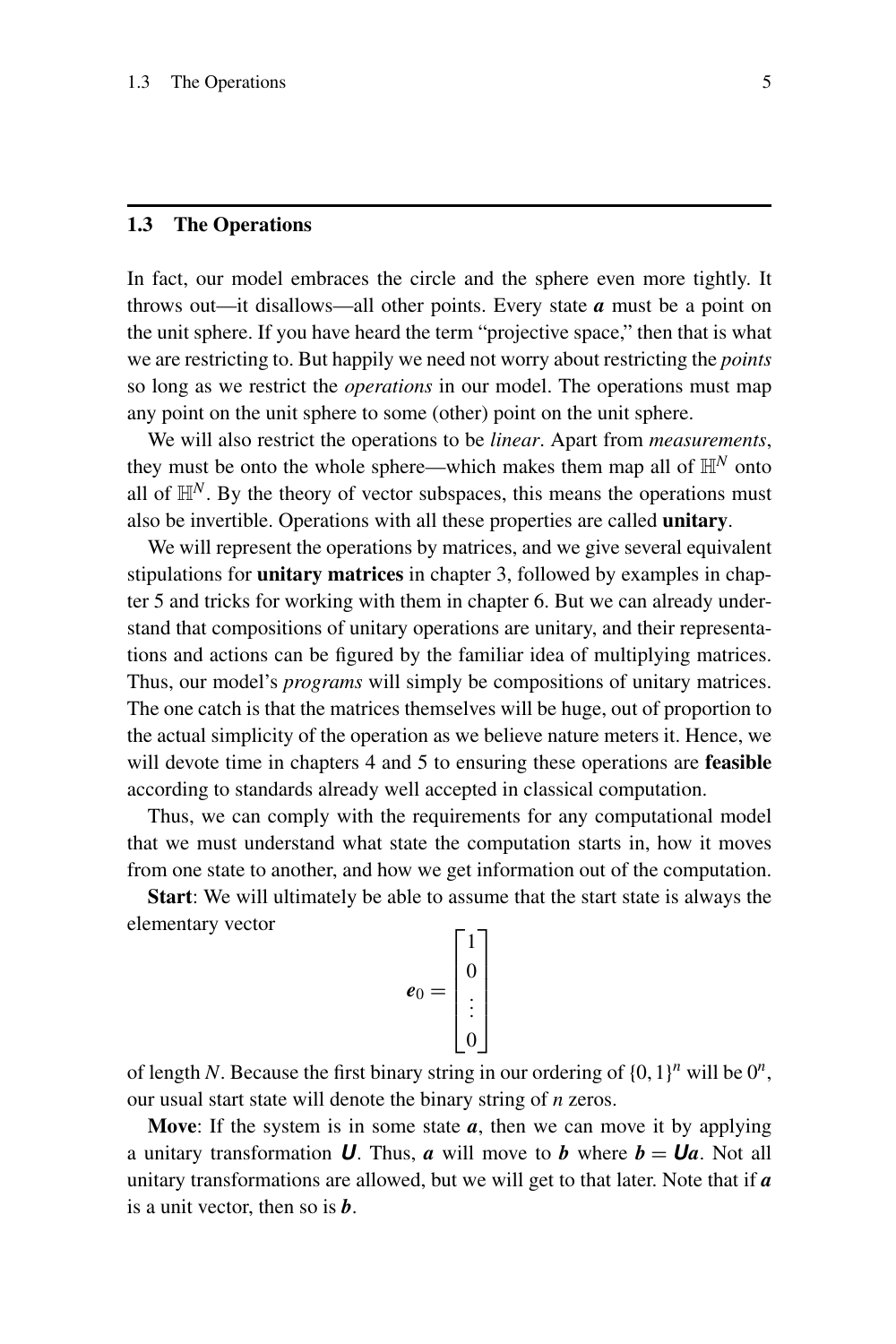End: We get information out of the quantum computation by making a mea**surement**. If the final state is *c*, then *k* is seen with probability  $|c_k|^2$ . Note that the output is just the index *k*, *not* the probability of the index. Often we will have a distinguished set *S* of indices that stand for *accept*, with outcomes in  $[0, N - 1] \setminus S$  standing for *reject*.

That is it.

#### 1.4 Where Is the Input?

In any model of computation, we expect that there is some way to input information into the model's devices. That seems, at first glance, to be missing from our model. The start state is fixed, and the output method is fixed, so where do we put the input? The answer is that the input can be encoded by the choice of the unitary transformation *U*, in particular by the first several unitary operations in *U*, so that for different inputs we will apply different transformations.

This can easily be done in the case of classical computations. We can dispense with explicit input provided we are allowed to change the program each time we want to solve a different problem. Consider a program of this form:

```
M = 21;x = Factor(M);procedure Factor(z) { ... }
```
Clearly, if we can access the value of the variable  $x$ , then we can determine the factors of 21. If we wanted to factor a more interesting number such as 35 or 1,001 or 11,234,143, then we can simply execute the same program with *M* set to that number.

This integration of inputs with programs is more characteristic of quantum than classical computation. Think of the transformation  $\boldsymbol{U}$  as the program, so varying  $U$  is exactly the same as varying the above program in the classical case. We will show general ways of handling inputs in chapter 6, while for several famous algorithms, in chapters 8–10, the input is expressly given as a transformation that is dropped into a larger program. Not to worry—our chapter 7 in the middle also provides support for the classical notion of feeding a binary string *x* directly as the input, while also describing the ingredients of the "quantum power" that distinguish these programs from classical ones.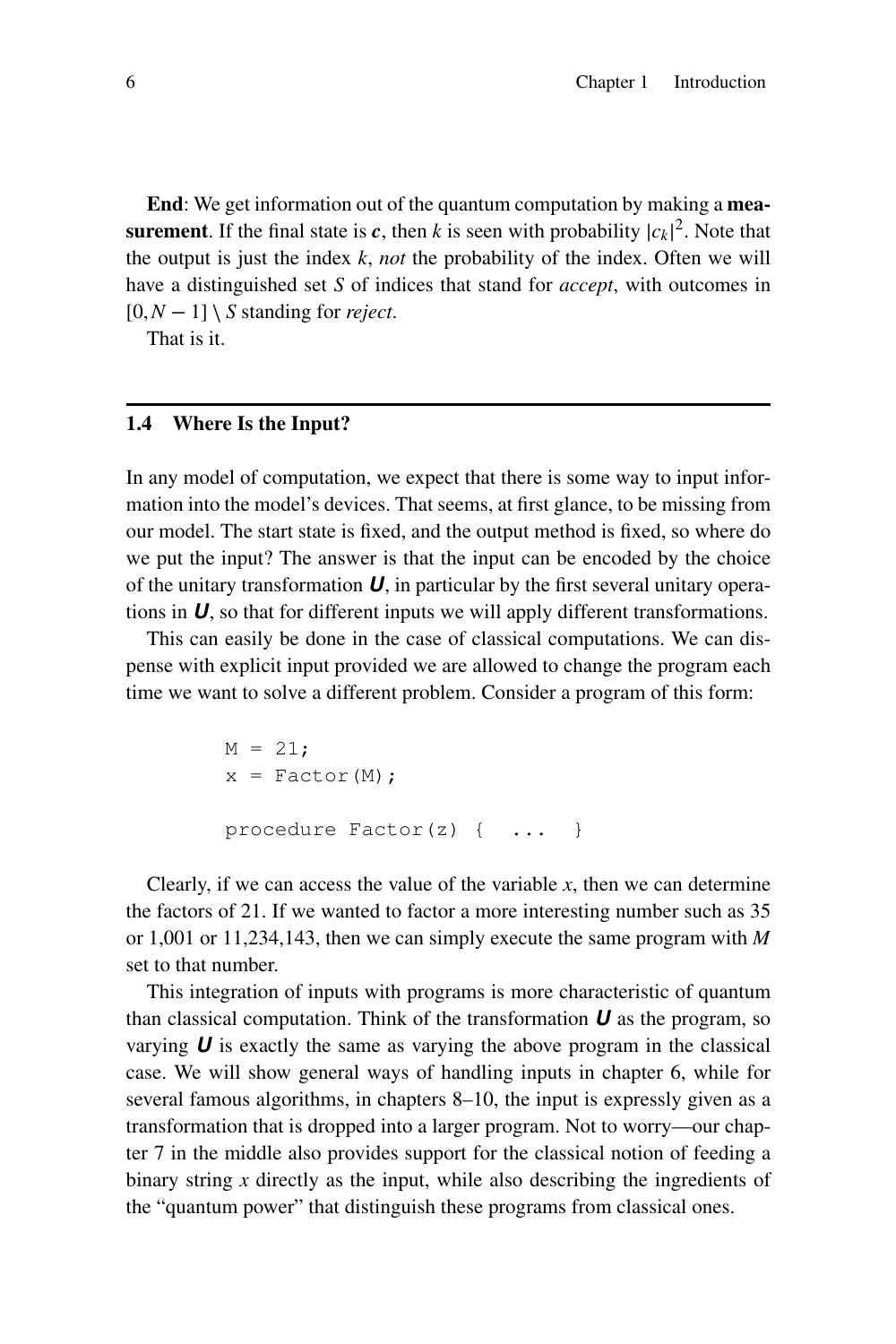#### 1.5 What Exactly Is the Output?

The problematic words in this section title are the two short ones. With apologies to President Bill Clinton, the question is not so much what the meaning of "is" is, as what the meaning of "the" is. In a classical deterministic model of computation, every computation has one, definite, output. Even if the model is randomized, every random input still determines a single computation path, whose output is definite before its last step is executed.

A quantum computation, however, presents the user at the end with a slot machine. Measuring is pulling the lever to see what output the wheels give you. Unlike in some old casinos where slot machines were rigged, you control how the machine is built, and hopefully you've designed it to make the probabilities work in your favor. As with the input, however, the focus shifts from a given binary string to the machinery itself, and to the action of *sampling a distribution* that pulling the measurement lever gives you.

In chapter 6, we will also finesse the issue of having measurements in the middle of computations that continue from states projected down to a lowerdimensional space. This could be analogized to having a slot machine still spinning after one wheel has fixed its value. We show why measurements may generally be postponed until the end, but the algorithms in this textbook already behave that way. This helps focus the idea that the ultimate goal of quantum computation is not a single output but rather a *sampling device*. Chapter 6 also lays groundwork for how those devices can be *re-used* to improve one's chance of success. Chapter 7 lays out the format for how we present and analyze quantum algorithms and gives further attention to entanglement, interference, and measurement.

All of this remains mere philosophy, however, unless we can show how the results of the sampling help solve concrete problems efficiently in distinguished ways. These solutions are the ultimate outputs, as exemplified in chapters 8–10. In chapters 11 and 12, the outputs are factorizations of numbers, via the algorithm famously discovered by Peter Shor. In chapters 13–15, they are objects that we need to search for in a big search space. Chapter 16 branches out to topics in quantum complexity theory, defining the class BQP formally and proving upper and lower bounds on it in terms of classical complexity. Chapter 17 summarizes the algorithms and discusses some further topics and readings. Saying this completes the application of the model and the overview of this book.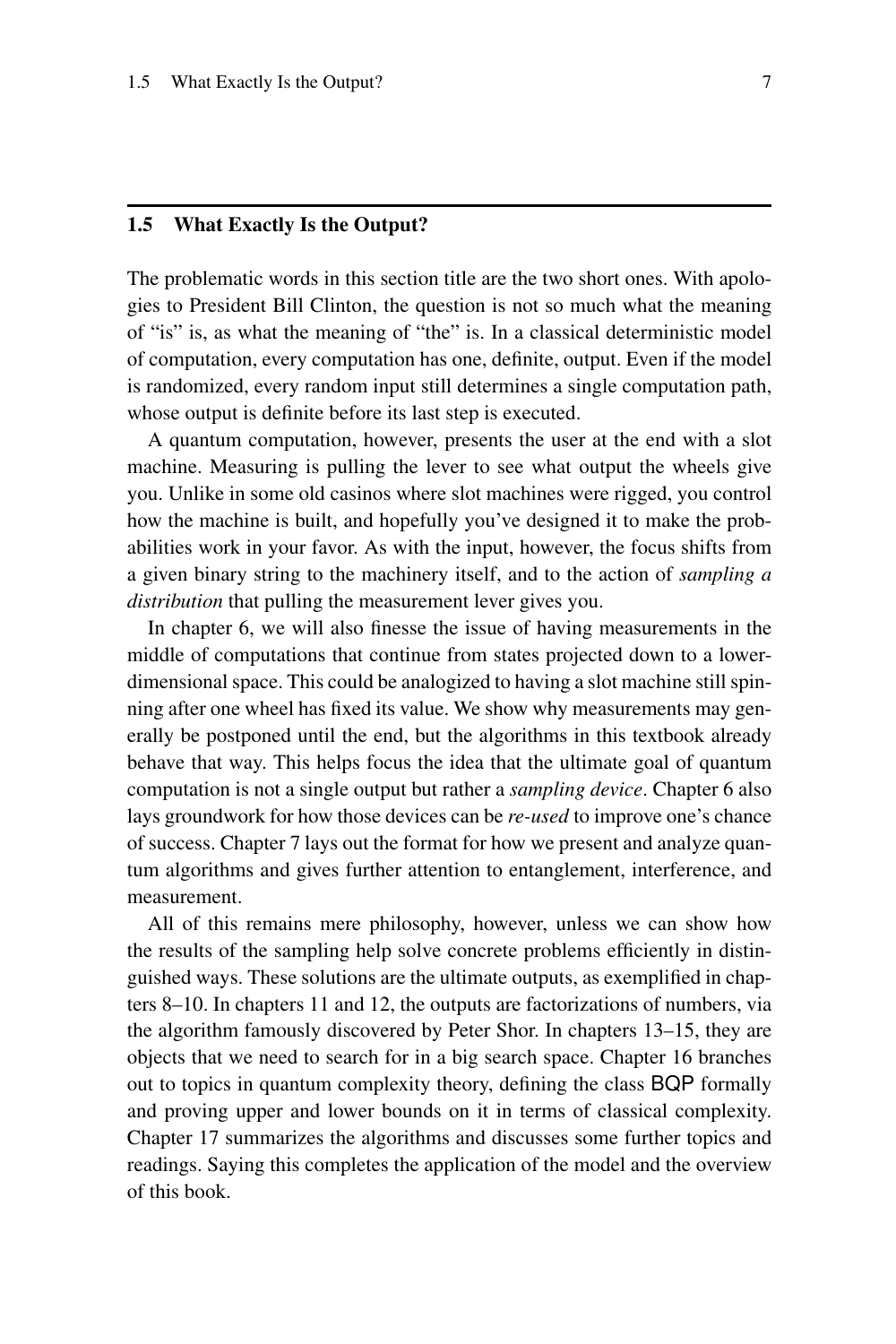#### 1.6 Summary and Notes

In old Platonic fashion, we have tried to idealize quantum computation by pure thought apart from physical properties of the world around us. Of course one can make errors that way, as Aristotle showed by failing to climb a tower and drop equal-sized balls of unequal weights. It is vain to think that Pythagoras or Euclid or Archimedes could have come up with such a computational model but maybe not so vain to estimate it of Hilbert. Linear algebra and geometry were both deepened by Hilbert. Meanwhile, the quantum theory emerged and ideas of *computation* were extensively discussed long before Alan Turing gave his definitive classical answer (Turing, 1936).

The main stumbling block may have been probability. Quantum physicists were forced to embrace probability from the get-go, in a time when Newtonian determinism was dominant and Einstein said "God"—that is, nature—"does not play dice." Some of our algorithms will be deterministic—that is, we will encounter cases where the final points on the unit sphere coincide with standard basis vectors, whereupon all the probabilities are 0 or 1. However, coping with probabilistic output appears necessary to realize the full power of quantum computation. Another block, even for the physicists happy with dice, may have been the long time it took to realize the essence of computation. Turing's paper reached full flower only with the emergence of computing machines during and after World War II.

Even then, it took Richard Feynman, arguably the main visionary in the area after the passing of John von Neumann in 1956, until his last decade in the 1980s to set his vision down (Feynman, 1982, 1985). That is when it came to the attention of David Deutsch (1985) and some others. The theory still had several false starts—for instance, the second of us overlapped with Deutsch in 1984–1986 at Oxford's Mathematical Institute and saw its fellows turn aside Deutsch's initial claims to be able to compute classically uncomputable functions.

It can take a long time for a great theory to mature, but a great theorem such as Peter Shor's on quantum factoring can accelerate it a lot. We hope this book helps make the ascent to understanding it easier. We chose  $M = 21$ in section 1.4 because it is currently the highest integer on which practical runs of Shor's algorithm have been claimed, but even these are not definitively established (Smolin et al., 2013).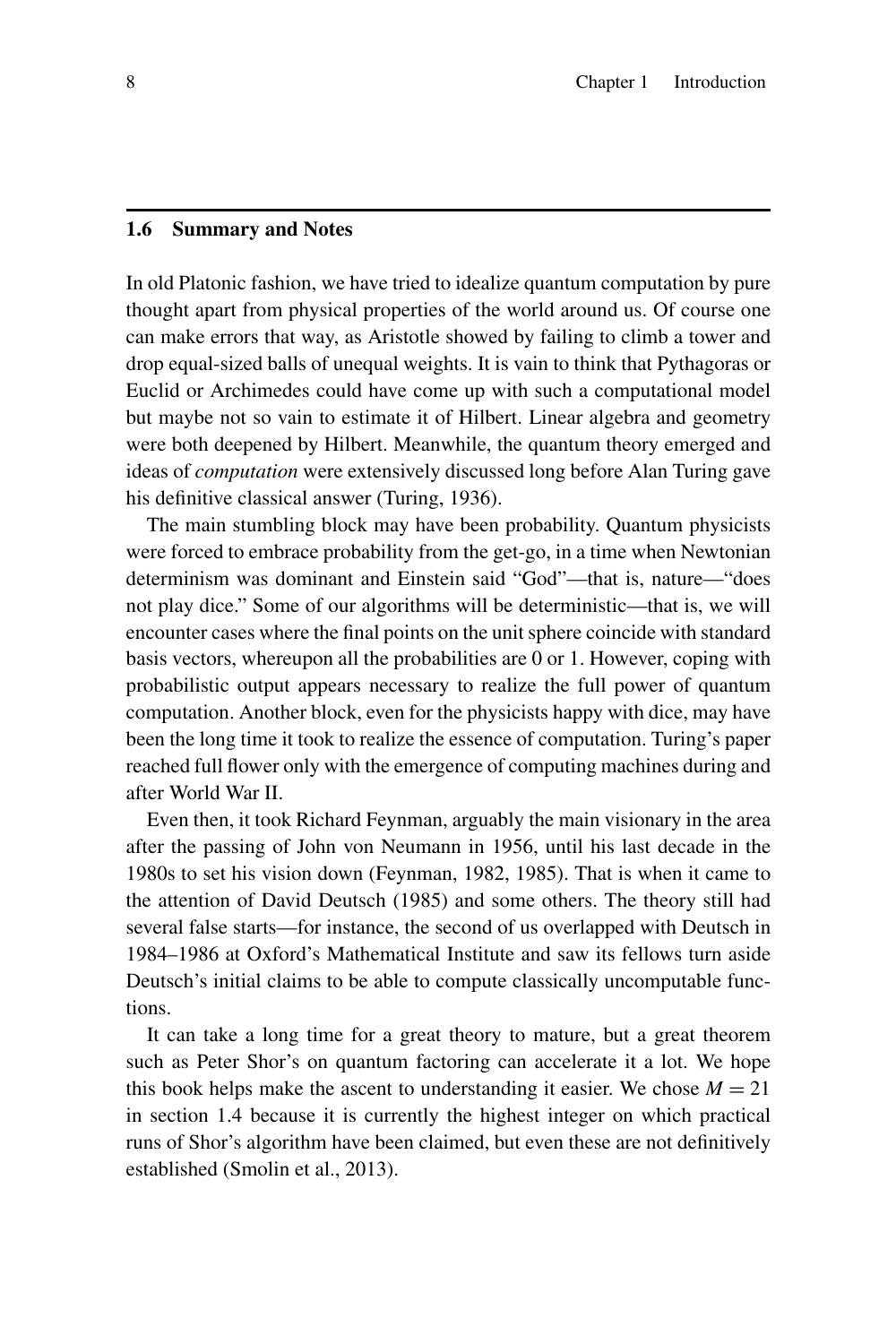## <span id="page-20-0"></span>**Numbers and Strings**

Before we can start to present quantum algorithms, we need to discuss the interchangeable roles of natural numbers and Boolean strings. The set  $\mathbb N$  of *natural numbers* consists of

 $0, 1, 2, 3, \ldots$ 

as usual.

A *Boolean string* is a string that consists solely of *bits*: a bit is either 0 or 1. In computer science, such strings play a critical role, as you probably already know, because our computational devices are all based on being either "on" or "off," "charged" or "uncharged," "magnetized" or "unmagnetized," and so on.

The operations we use on natural numbers are the usual ones. For example,  $x + y$  is the sum of *x* and *y*, and  $x \cdot y$  is their product. There is nothing new or surprising here. The operations we use on Boolean strings are also quite simple: The length of a string is the number of bits in the string, and if *x* and *y* are Boolean strings, then *xy* is their concatenation. Thus, if  $x = 0101$  and  $y = 111$ , then we have  $xy = 0101111$ . This is a kind of "product" operation on strings, but we find it convenient not to use an explicit operator symbol. If you see *xy* and both *x* and *y* are strings, then *xy* is the result of concatenating them together.

What we need to do is switch from numbers to Boolean strings and back. Sometimes it is best to use the number representation and other times the string representation. This kind of dual nature is basic in computer science and will be used often in describing the quantum algorithms. There are, however, some hitches that must be regarded to make it work properly. Let's look and see why.

If *m* is a natural number, then it can uniquely be written as a binary number: Let

$$
m = 2^{n-1}x_{n-1} + \cdots + 2x_1 + x_0,
$$

where each *xi* is a bit, and we insist that *xn*−<sup>1</sup> is nonzero. Then we can use *m* to denote the Boolean string  $x_{n-1}$ ...  $x_1x_0$ . For instance, 7 maps to the string 111. In the reverse direction, we can use the string

$$
x_{n-1},\ldots,x_0
$$

to denote the natural number

$$
2^{n-1}x_{n-1} + \cdots + 2x_1 + x_0.
$$

For example, the string 10010 is the number  $16 + 2 = 18$ .

Often we will be concerned with numbers in a fixed range  $0 \dots N - 1$  where  $N = 2<sup>n</sup>$ . This range is denoted by [N]. Then it will be convenient to omit the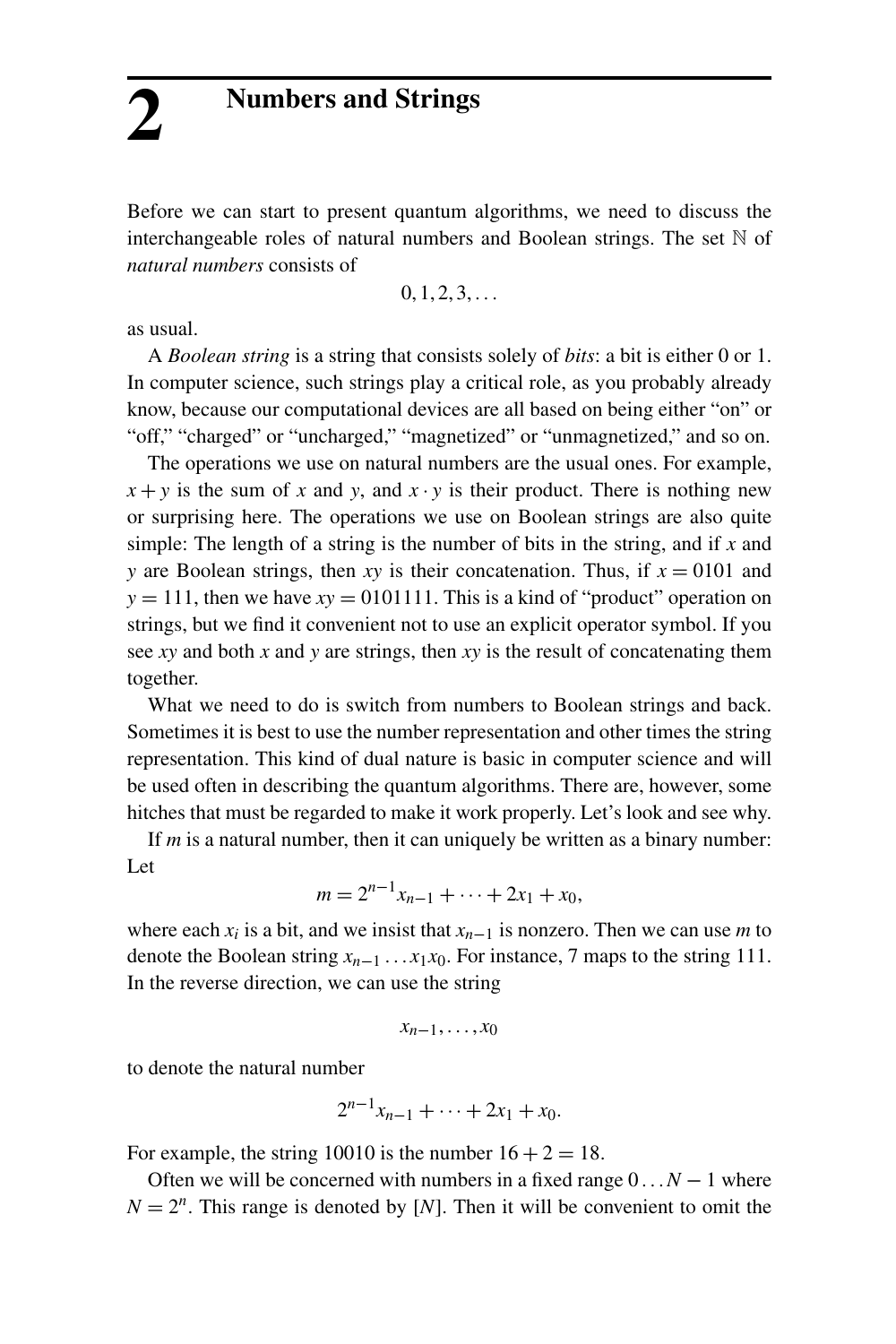leading 1 and use *n* bits for each number, so that zero is *n*-many 0s, one is  $0^{n-1}$ 1, and so on up to  $N - 1 = 1^n$ , where  $1^n$  means *n*-many 1's. We call this the **canonical numbering of**  $\{0, 1\}^n$ . For example, with  $n = 3$ :

|  | $000 = 0$<br>$010 = 2$ | $100 = 4$<br>$001 = 1$ $101 = 5$<br>$110 = 6$<br>$011 = 3$ $111 = 7$ . |
|--|------------------------|------------------------------------------------------------------------|

The small but important issue is that, for the representation from numbers to strings to be unambiguous, we must know how long the strings are. Otherwise, what does the number 0 represent? Does it represent 0 or 00 or 000 and so on? This is why we said earlier that the mapping between numbers and strings is not exact. To make it precise, we need to know the length of the strings. A more technical way of saying this is that once we specify the mapping as being between the natural numbers  $0, 1, \ldots, 2^n - 1$  and the strings of length *n* (that is,  $\{0, 1\}^n$ ), it is one-to-one. Note that 0 as a number now corresponds to the unique string

### $0 \dots 0.$   total of *n* zeros

There is one more operation that we use on Boolean strings. If *x* and *y* are Boolean strings of length  $m$ , then  $x \bullet y$  is their **Boolean inner product**, which is defined to be

$$
x_1y_1\oplus\cdots\oplus x_my_m.
$$

Here  $\oplus$  means exclusive-or, which is the same as addition modulo 2. Hence, sometimes we may talk about Boolean strings as being members of an *m*dimensional space with addition modulo 2. We must warn that the name inner product is also used when we talk about Hilbert spaces in chapter 3. Many sources use  $x \cdot y$  to mean concatenation of strings, but we reserve the lighter dot for numerical multiplication. When *x* and *y* are single bits,  $x \cdot y$  is the same as  $x \bullet y$ , but using the lighter dot still helps remind us that they are single bits. Sometimes this type of overloading occurs in mathematics—we try to make clear which is used when.

A further neat property of Boolean strings is that they can represent subsets of a set. If the set is  $\{1, 2, 3\}$ , in that order, then 000 corresponds to the empty set, 011 to {2, 3}, 100 to {1}, 111 to the whole set {1, 2, 3}, and so on.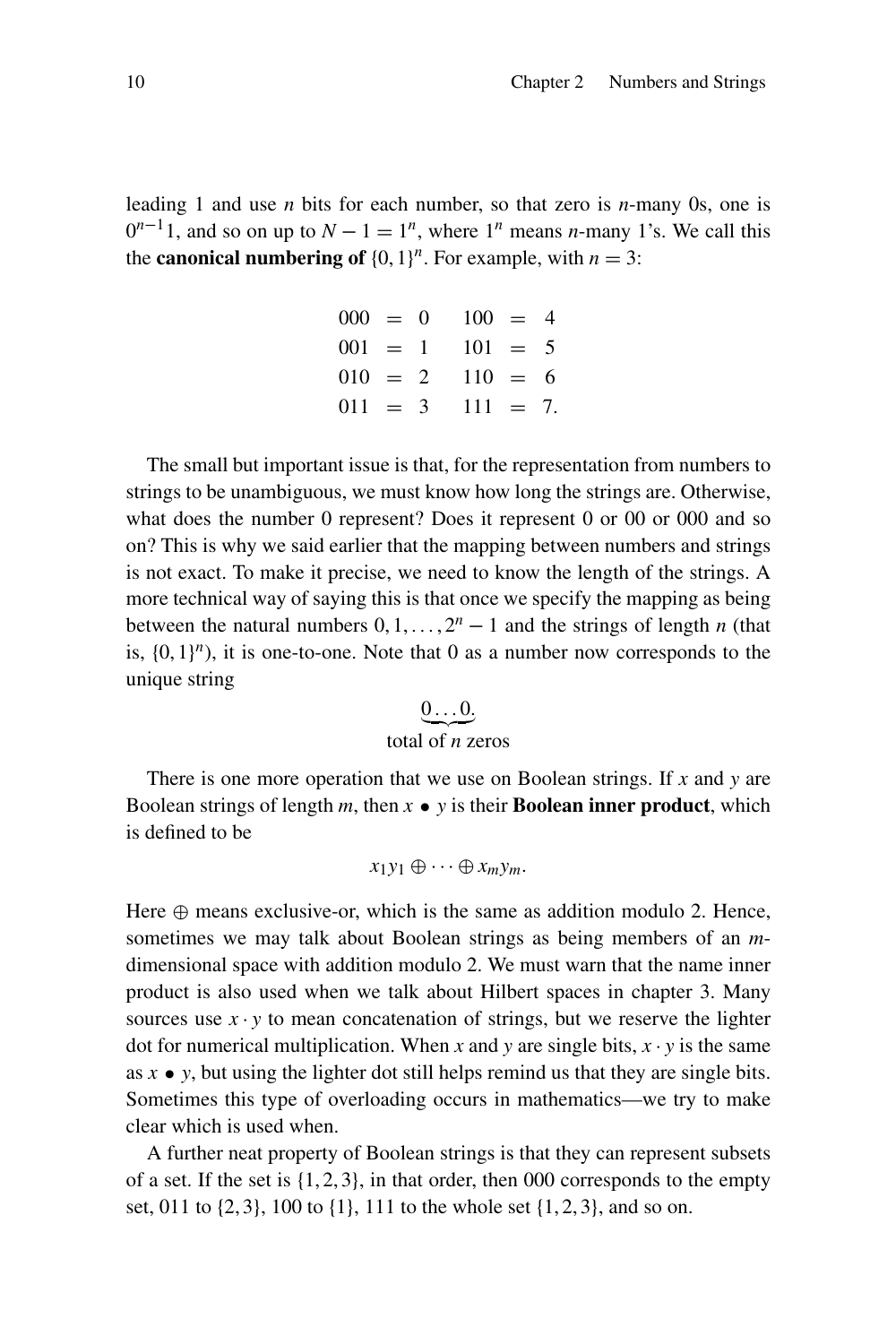#### 2.1 Asymptotic Notation

Suppose we run an algorithm that on problems of size *n* works in *n* "passes," where the *i*-th pass takes *i* "steps." How long does the whole algorithm take? If we want to be exact about the number  $s(n)$  of steps, then we can calculate:

$$
s(n) = \sum_{i=1}^{n} i = \frac{n(n+1)}{2} = \frac{1}{2}n^2 + \frac{1}{2}n.
$$

If we view the process pictorially, then we see the passes are tracing out a triangular half of an  $n \times n$  square along the main diagonal. This intuition says " $\frac{1}{2}n^2$ " without worrying about whether the main diagonal is included or excluded or "halved." The difference is a term  $\frac{1}{2}n$  whose added size is relatively tiny as *n* becomes moderately large, so we may ignore it. Formally, we define:

DEFINITION 2.1 Two functions  $s(n)$  and  $t(n)$  on N are **asymptotically equivalent**, written *s*(*n*) ∼ *t*(*n*), if  $\lim_{n\to\infty} \frac{s(n)}{t(n)}$  exists and equals 1.

So *s*(*n*) ∼  $\frac{1}{2}$ *n*<sup>2</sup>, which we can also encapsulate by saying *s*(*n*) is quadratic with "principal constant"  $\frac{1}{2}$ . But suppose now we don't know or care about the actual time units for a "step," only that the algorithm's cost scales as  $n^2$ . Another way of saying this is that as the data size *n* doubles, the time for the algorithm goes up by about a factor of 4. This idea doesn't care what the constant multiplying  $n^2$  is, only that it is some constant. Hence, we define:

DEFINITION 2.2 Given two functions  $s(n)$ ,  $t(n)$  on N, write:

•  $s(n) = O(t(n))$  if there are constants *c*, *d* such that for all *n*,

$$
s(n) \leq c \cdot t(n) + d.
$$

- $s(n) = \Omega(t(n))$  if  $t(n) = O(s(n))$ , and
- $s(n) = \Theta(t(n))$  if  $s(n) = O(t(n))$  and  $s(n) = \Omega(t(n))$ .

In the first case, we say  $s(n)$  is "order-of"  $t(n)$  or "Big-Oh-of"  $t(n)$ , whereas in the second, we might say  $t(n)$  is "asymptotically bounded below by"  $s(n)$ , and in the third, we say  $s(n)$  and  $t(n)$  have the same "asymptotic order."

A sufficient condition for  $s(n) = \Theta(t(n))$  is that the limit  $\lim_{n\to\infty} \frac{s(n)}{t(n)}$  exists and is some positive number. If the limit is zero, then we write  $s(n) = o(t(n))$ instead—this "little-oh" notation is stronger than writing  $s(n) = O(t(n))$  here. Thus, we can say about our *s*(*n*) example above: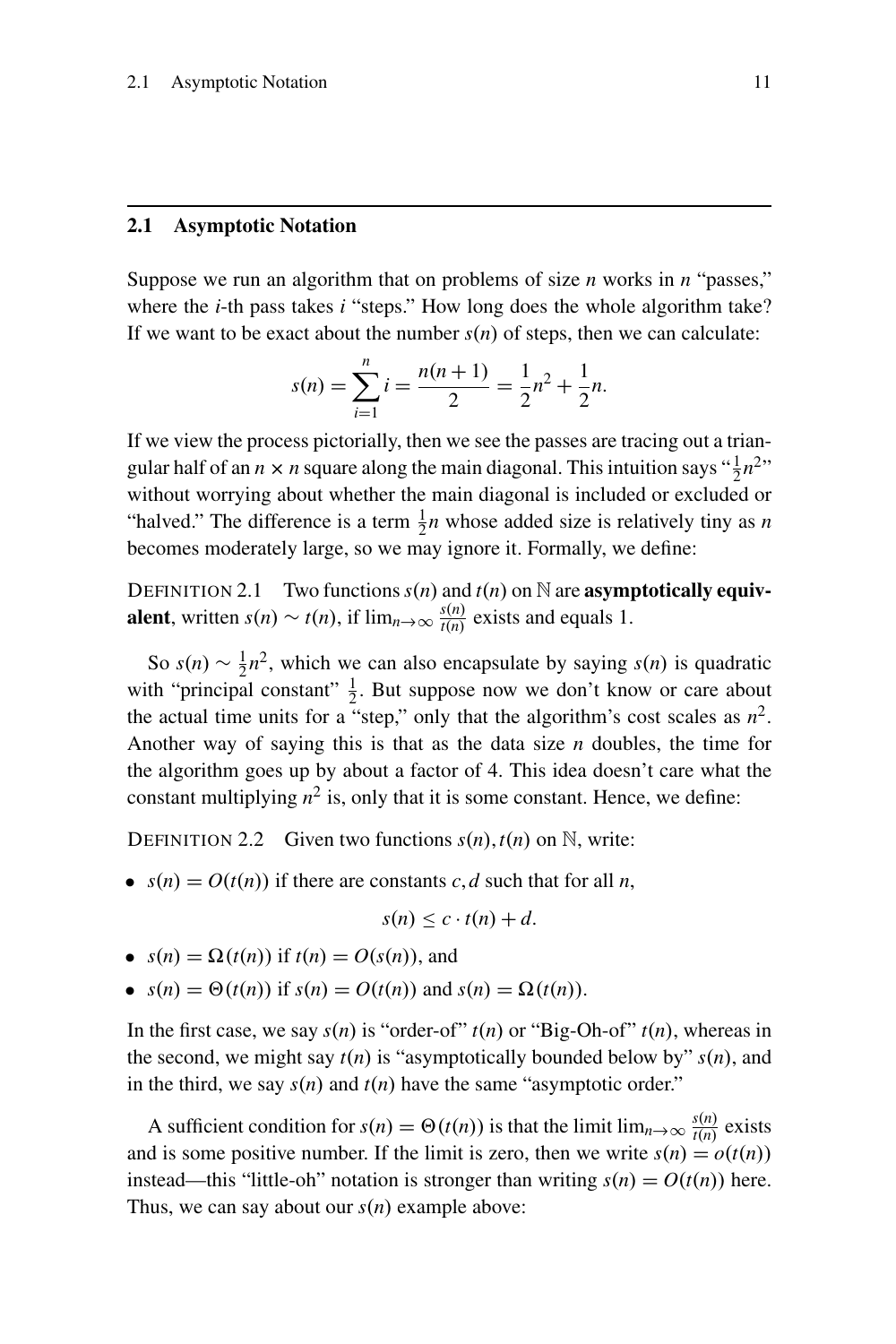- $s(n) = \Theta(n^2)$ ;
- $s(n) = o(n^3)$ ;
- $\log(s(n)) = \Omega(\log n).$

Indeed, the last gives  $log(s(n)) = \Theta(log n)$ , but it does not give  $log(s(n)) \sim$  $log(n)$  because the exponent 2 in  $s(n)$  becomes a multiplier of 2 on the logarithm. The choice of base for the logarithm also affects the constant multiplier, but not the  $\Theta$  relation. The latter enables us not to care about what the base is or even whether two logarithms have the same base. This kind of freedom is important when analyzing the costs of algorithms and even in thinking what the goals are of designing them.

One further important idea, which we will begin employing in chapter 13, uses logarithms in a different way. Write  $f(n) = O(g(n))$  if there is some finite *k* such that  $f(n) = O(g(n)(\log g(n))^k)$ . This is pronounced "*f* is Oh-tilde of *g*," and carries the idea that sometimes logarithmic as well as constant factors can be effectively ignored.

#### 2.2 Problems

2.1. Let *x* be a Boolean string. What type of number does the Boolean string *x*0 represent?

2.2. Let *x* be a Boolean string with exactly one bit a 1. What can you say about the number it represents? Does this identification depend on using the canonical numbering of  $\{0, 1\}^n$ , where *n* is the length of *x*?

2.3. Compute the  $4 \times 4$  "times-table" of  $x \bullet y$  for  $x, y \in \{00, 01, 10, 11\}$ . Then write the entries in the form  $(-1)^{x \cdot y}$ .

2.4. Let *x* be a Boolean string of even length. Can the Boolean string *xxx* ever represent a prime number in binary notation?

**2.5.** Show that a function  $f: \mathbb{N} \to \mathbb{N}$  is bounded by a constant if and only if  $f(n) = O(1)$ , and is linear if and only if  $f(n) = \Theta(n)$ .

**2.6.** Show that a function  $f: \mathbb{N} \to \mathbb{N}$  is bounded by a polynomial in *n*, written  $f(n) = n^{O(1)}$ , if and only if there is a constant *C* such that for all sufficiently large  $n, f(2n) \leq Cf(n)$ . How does C relate to the exponent k of the polynomial? Thus, we can characterize algorithms that run in polynomial time as those for which the amount of work scales up only *linearly* as the size of the data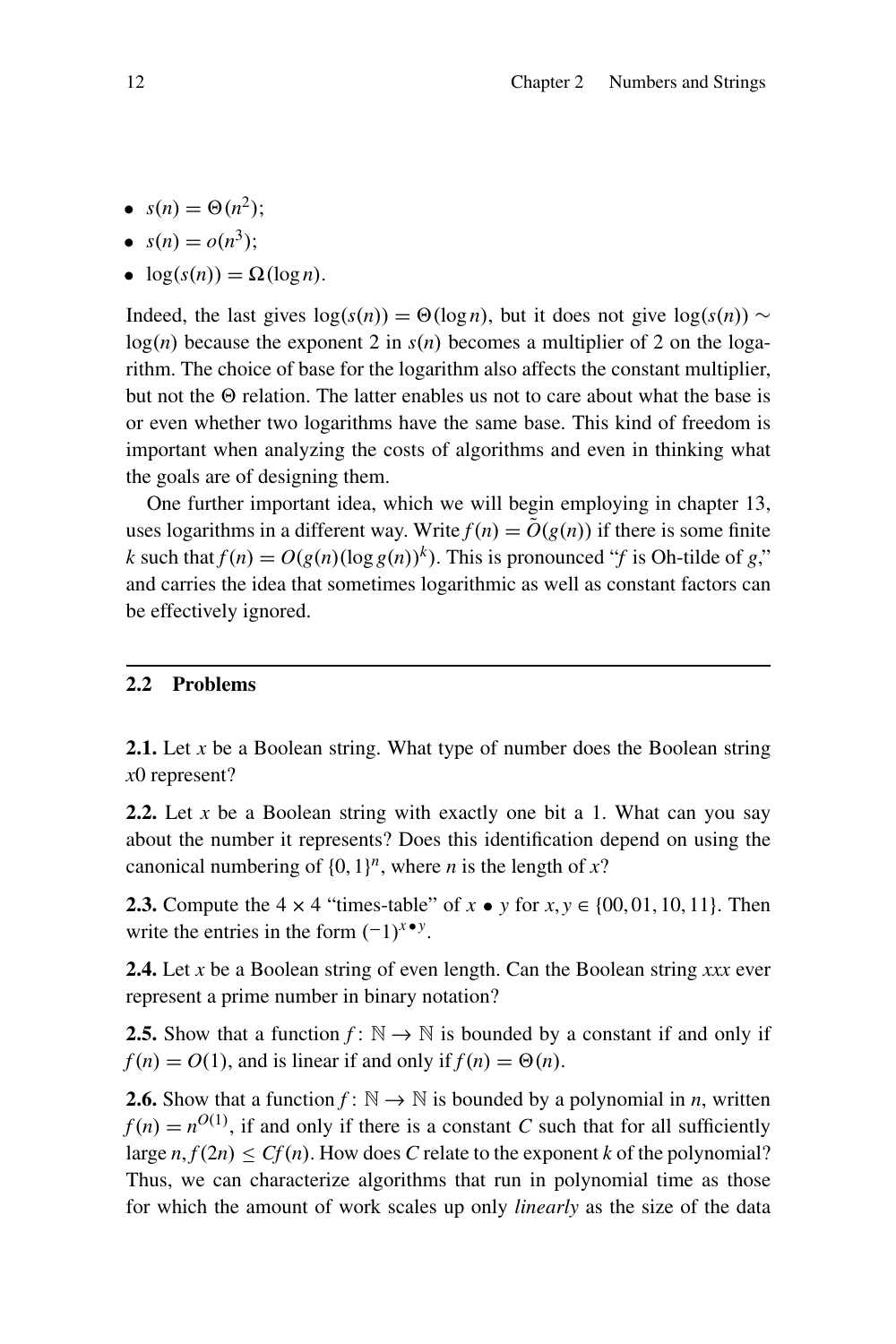grows linearly. Later we will use this criterion as a benchmark for *feasible* computation.

**2.7.** Let *M* be an *n*-bit integer, and let  $a < M$ . Give a bound of the form  $O(s(n))$ for the time needed to find the remainder when *M* is divided into  $a^2$ .

2.8. Now suppose we want to compute *a*<sup>75</sup> modulo *M*. Give a *concrete* bound on the number of squarings and divisions by *M* one needs to do, never allowing any number to become bigger than *M*2.

**2.9.** Use the ideas of problems 2.7 and 2.8 to show that given any  $a < M$ , the function  $f_a$  defined for all integers  $x < M$  by

$$
f_a(x) = a^x \bmod M
$$

can be computed in  $n^{O(1)}$  time.

#### 2.3 Summary and Notes

Numbers and strings are made out of the same "stuff," which are characters over a finite alphabet. With numbers we call them "digits," whereas with binary strings we call them "bits," but to a computer they are really the same. Switching mentally from one to the other is often a powerful way to promote one's understanding of theoretical concepts. This is especially true in quantum computations, where the bits of a Boolean string—or rather their indexed locations in the string—will be treated as *quantum coordinates* or *qubits*. The next chapter shows how we use both numbers and strings as indices to vectors and matrices.

It is interesting that while the notion of natural numbers is ancient, the notion of Boolean strings is much more recent. Even more interesting is that it is only with the rise of computing that the importance of using just the two Boolean values 0, 1 has become so clear. Asymptotic notation helped convince us that whether we operate in base 10 or 2 or 16 or 64, the difference is secondary compared to the top-level structure of the algorithm, which usually determines the asymptotic order of the running time.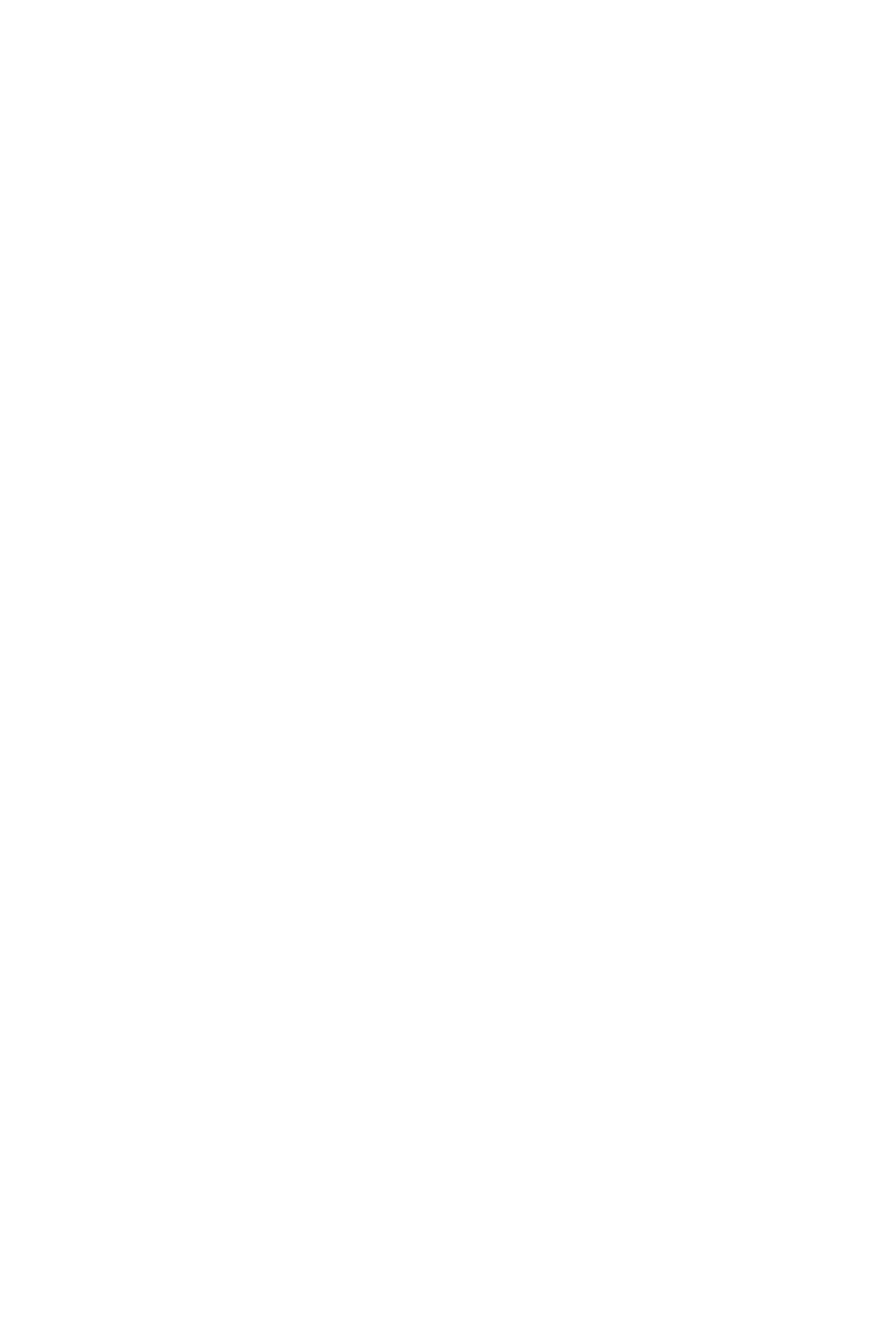## <span id="page-26-0"></span>**Basic Linear Algebra**

A vector *a* of dimension *N* is an ordered list of values, just as usual. Thus, *a* of dimension *N* stands for:

$$
\begin{bmatrix} a_0 \\ a_1 \\ \vdots \\ a_{N-1} \end{bmatrix}
$$

Instead of the standard subscript notation to denote the *k*-th element, we will use  $a(k)$  to denote it. This has the advantage of making some of our equations a bit more readable, but just remember that

 $a(k)$  is the same as  $a_k$ .

One rationale for this notation is that a vector can often be best viewed as being indexed by other sets rather than just the usual  $0, \ldots, N-1$ . The functional notation  $a(k)$  seems to be more flexible in this regard.

A fancier justification is that sometimes vector spaces are defined as functions over sets, so this notation is consistent with that. In any event,  $a(k)$  is just the element of the vector that is indexed by *k*. A concrete example is to consider a vector *a* of dimension 4. In this case, we may use the notation

$$
a(0), a(1), a(2), a(3),
$$

for its elements, or we may employ the notation

$$
a(00), a(01), a(10), a(11),
$$

using Boolean strings to index the elements.

A philosophical justification for our functional notation is that vectors are pieces of code. We believe that nature computes with code—not with the graph of the code. For instance, each elementary standard basis vector  $e_k$  is 0 except for the *k*-th coordinate, which is 1, and we use the subscript when thinking of it as an object. When  $N = 2^n$ , we index the complex coordinates from 0 as  $0, \ldots, N-1$  and enumerate  $\{0, 1\}^n$  as  $x_0, \ldots, x_{N-1}$ , but we index the binary string places from 1 as  $1, \ldots, n$ . Doing so helps tell them apart. When thinking of  $e_k$  as a piece of code, we get the function  $e_k(x) = 1$  if  $x = x_k$  and  $e_k(x) = 0$ otherwise. We can also replace *k* by a binary string as a subscript, for instance, writing the four standard basis vectors when  $n = 2$  as  $e_{00}, e_{01}, e_{10}, e_{11}$ .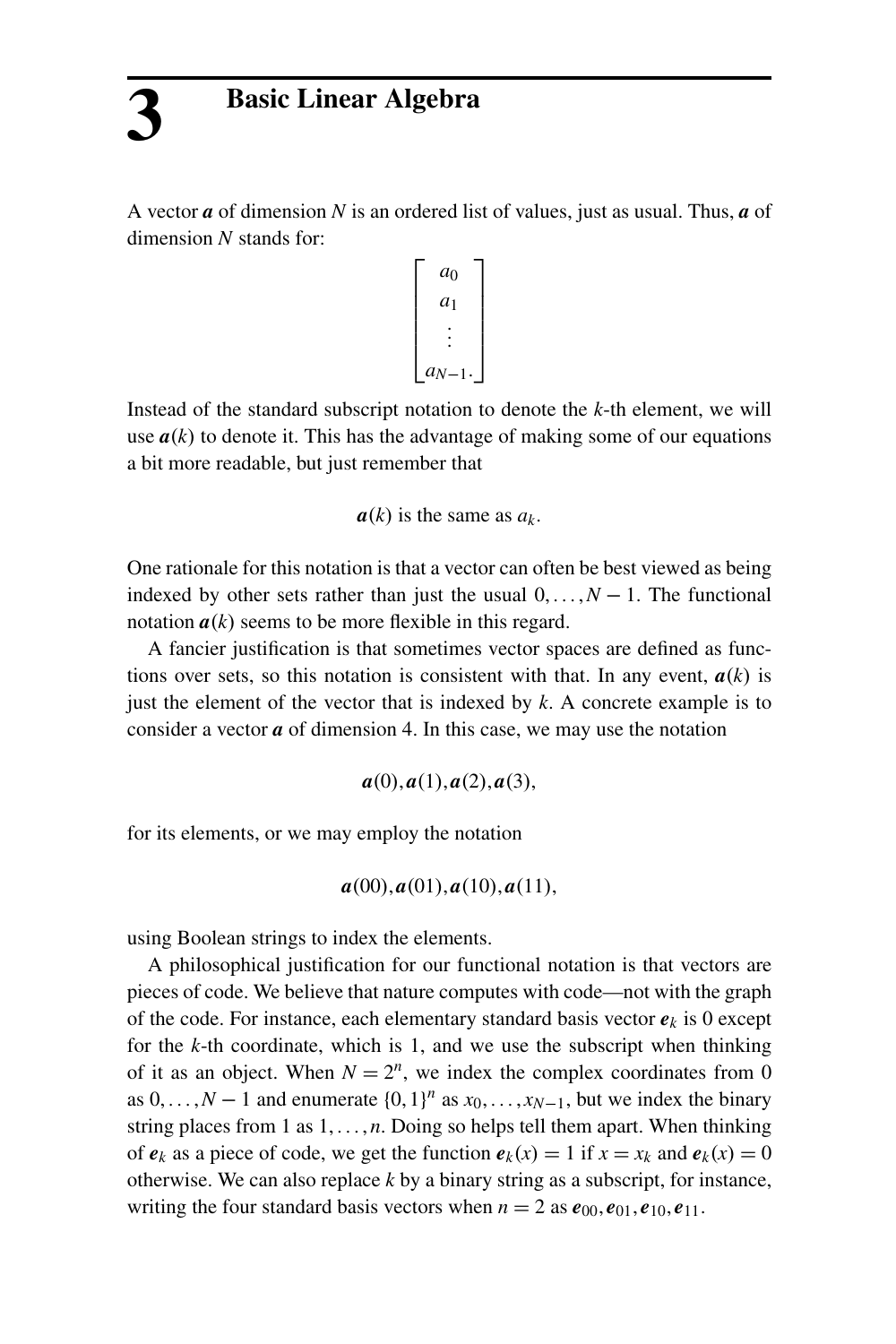#### 3.1 Hilbert Spaces

A real Hilbert space is nothing more than a fancy name for the usual Euclidean space. We will use  $\mathbb{H}_N$  to denote this space of dimension N. The elements are real vectors *a* of dimension *N*. They are added and multiplied by scalars in the usual manner:

• If  $a, b$  are vectors in this space, then so is  $a + b$ , which is defined by

$$
\begin{bmatrix}\n a(0) \\
 \vdots \\
 a(N-1)\n\end{bmatrix} +\n\begin{bmatrix}\n b(0) \\
 \vdots \\
 b(N-1)\n\end{bmatrix} =\n\begin{bmatrix}\n a(0) + b(0) \\
 \vdots \\
 a(N-1) + b(N-1)\n\end{bmatrix}.
$$

• If *a* is a vector again in this space and *c* is a real number, then  $\mathbf{b} = c\mathbf{a}$  is defined by

$$
c\begin{bmatrix} a(0) \\ \vdots \\ a(N-1) \end{bmatrix} = \begin{bmatrix} ca(0) \\ \vdots \\ ca(N-1) \end{bmatrix}.
$$

The abstract essence of a Hilbert space is that each vector has a norm: The norm of a vector *a*, really just its length, is defined to be

$$
||\mathbf{a}|| = \left|\sum_{k} \mathbf{a}(k)^2\right|^{1/2}.
$$

Note that in the case of two dimensions, the norm of the vector

$$
a = \begin{bmatrix} r \\ s \end{bmatrix}
$$

is its usual length in the plane,  $\sqrt{r^2 + s^2}$ . A Hilbert space simply generalizes this to many dimensions. A **unit vector** is just a vector of norm 1. Unit vectors together comprise the unit sphere in any Hilbert space.

#### 3.2 Products and Tensor Products

The ordinary Cartesian product of an *m*-dimensional Hilbert space  $\mathbb{H}_1$  and an *n*-dimensional Hilbert space  $\mathbb{H}_2$  is the  $(m+n)$ -dimensional Hilbert space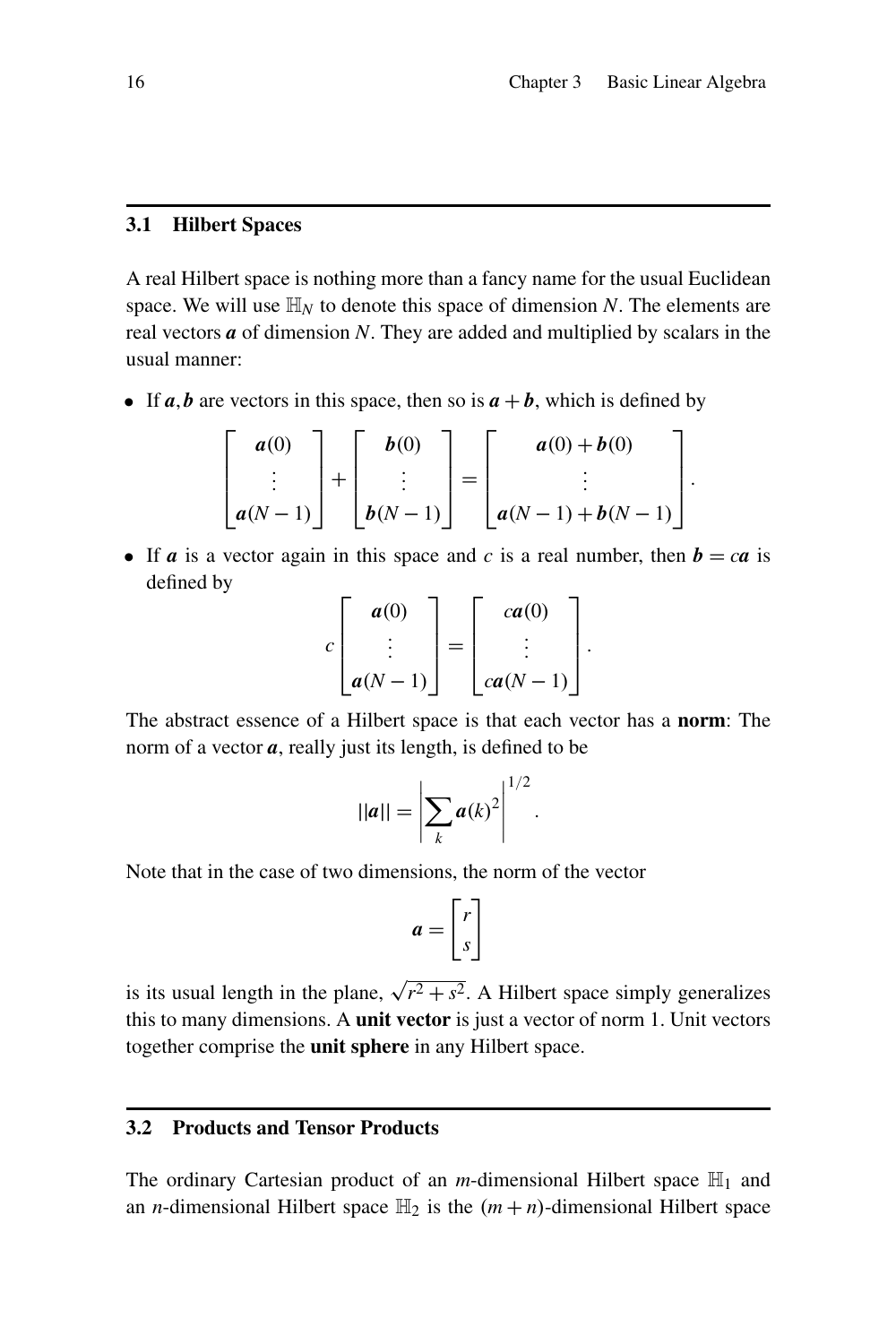obtained by concatenating vectors from the former with vectors from the latter. Its vectors have the form  $a(i)$  with  $i \in [m+n]$ .

Their *tensor product*  $\mathbb{H}_1 \otimes \mathbb{H}_2$ , however, has vectors of the form  $a(k)$ , where  $1 \leq k \leq mn$ . Indeed, k is in 1–1 correspondence with pairs  $(i, j)$  of indices where  $i \in [m]$  and  $j \in [n]$ . Because we regard indices as strings, we can write them juxtaposed as *a*(*ij*).

The tensor product of two vectors *a* and *b* is the vector  $c = a \otimes b$  defined by

$$
c(ij) = a(i)b(j).
$$

A vector denoting a pure quantum state is separable if it is the tensor product of two other vectors; otherwise it is **entangled**. The vectors  $e_{00}$  and  $e_{11}$  are separable, but their unit-scaled sum  $\frac{1}{\sqrt{2}}$  $\frac{1}{2}(e_{00}+e_{11})$  is entangled. The standard basis vectors of  $\mathbb{H}_1 \otimes \mathbb{H}_2$  are separable, but this is not true of many of their linear combinations, all of which still belong to  $\mathbb{H}_1 \otimes \mathbb{H}_2$  because it is a Hilbert space.

Often our quantum algorithms will operate on the product of two Hilbert spaces, each using binary strings as indices, which gives us the space of vectors of the form  $a(xy)$ . Here *x* ranges over the indices of the first space and *y* over those of the second space. Writing  $a(xy)$  does not entail that  $a$  is separable.

#### 3.3 Matrices

Matrices represent linear operators on Hilbert spaces. We can add them together, we can multiply them, and of course we can use them to operate on vectors. We assume these notions are familiar to you; if not, please see sources in this chapter's end notes. A typical example is

$$
UVa=b.
$$

This means: apply the  $V$  transform to the vector  $a$ , then apply the  $U$  transform to the resulting vector, and the answer is the vector *b*. The matrix  $I_N$  denotes the  $N \times N$  identity matrix. We use square brackets for matrix entries to distinguish them further from vector amplitudes, so that the identity matrix has entries  $I_N[r, c] = 1$  if  $r = c$ ,  $I_N[r, c] = 0$  otherwise. One of the key properties of matrices is that they define linear operations, namely:

$$
U(a+b)=Ua+Ub.
$$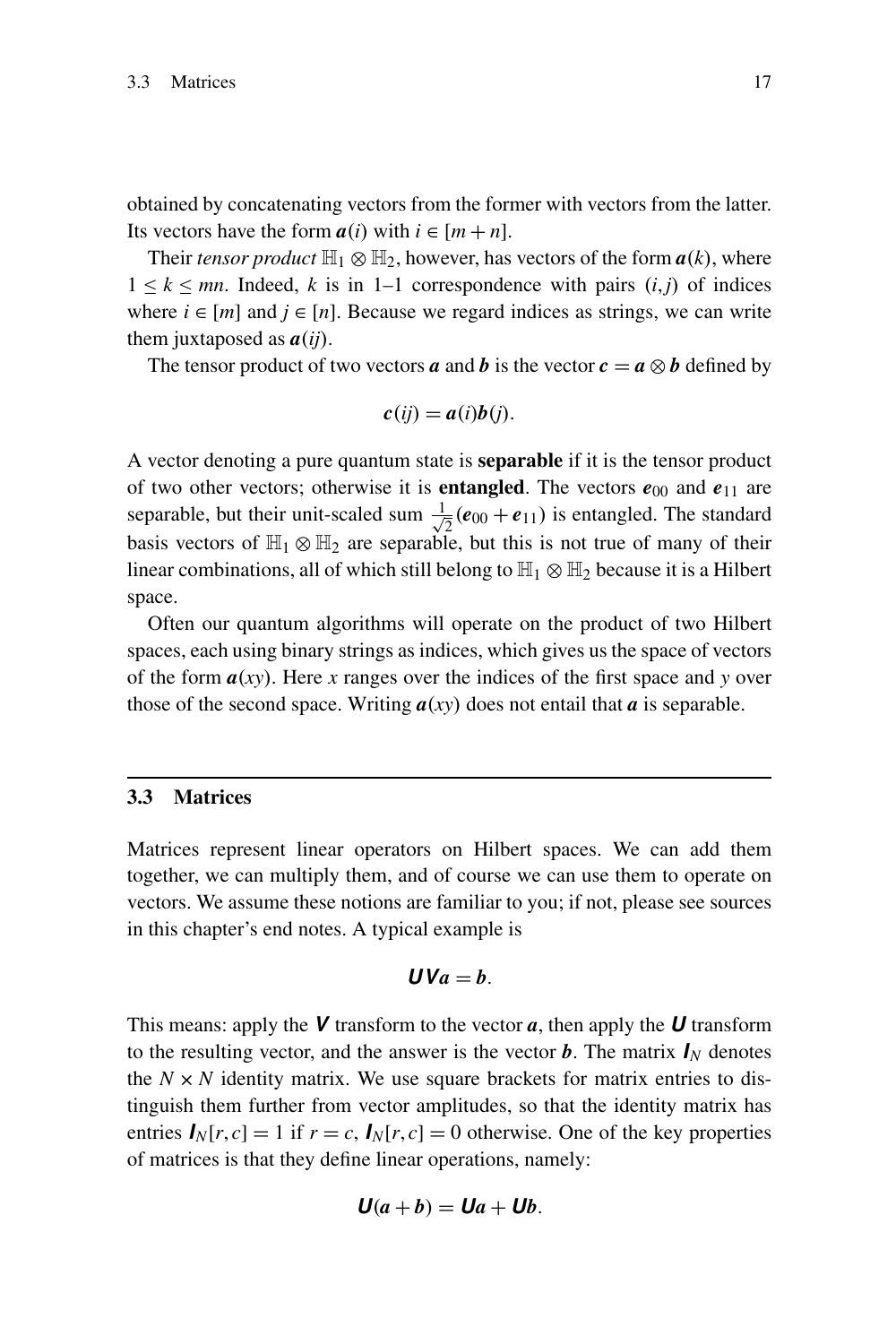The fact that all our transformations are linear is what makes quantum algorithms so different from classical ones. This will be clearer as we give examples, but the linearity restriction both gives quantum algorithms great power and curiously makes them so different from classical ones.

If  $U$  is a matrix, then we use  $U^k$  to denote the *k*-th power of the matrix,

$$
\boldsymbol{U}^k = \underbrace{\boldsymbol{U}\boldsymbol{U}\cdots\boldsymbol{U}}_{k \text{ copies}}.
$$

DEFINITION 3.1 The **transpose** of a matrix  $U$  is the matrix  $V$  such that

$$
\mathbf{V}[r,c] = \mathbf{U}[c,r].
$$

We use  $U^T$  as usual to denote the transpose of a matrix. We also use transpose for vectors but only when writing them after a matrix in lines of text. Generally, we minimize the distinction between row and column vectors, using the latter as standard. The inner product of two *real* vectors *a* and *b* is given by

$$
\langle \boldsymbol{a},\boldsymbol{b}\rangle=\sum_{k=0}^m \boldsymbol{a}(k)\boldsymbol{b}(k).
$$

DEFINITION 3.2 A real matrix *U* is unitary provided  $U^T U = I$ .

Here are three unitary  $2 \times 2$  real matrices. Note that the last, called the Hadamard matrix, requires a constant multiplier to divide out a factor of 2 that comes from squaring it.

$$
\boldsymbol{I} = \begin{bmatrix} 1 & 0 \\ 0 & 1 \end{bmatrix}, \quad \boldsymbol{X} = \begin{bmatrix} 0 & 1 \\ 1 & 0 \end{bmatrix}, \quad \boldsymbol{H} = \frac{1}{\sqrt{2}} \begin{bmatrix} 1 & 1 \\ 1 & -1 \end{bmatrix}.
$$

The first two are also permutation matrices, meaning square matrices each of whose rows and columns has all zeros except for a single 1. All permutation matrices are unitary.

Another definition of a unitary matrix is based on the notion of orthogonality. Call two vectors *a* and *b* orthogonal if their inner product is 0. A matrix *U* is unitary proved each row is a unit vector and any two distinct rows are orthogonal. The reason these matrices are so important is that they preserve the Euclidean length.

LEMMA 3.3 If **U** is a unitary matrix and **a** is a vector, then  $||Ua|| = ||a||$ .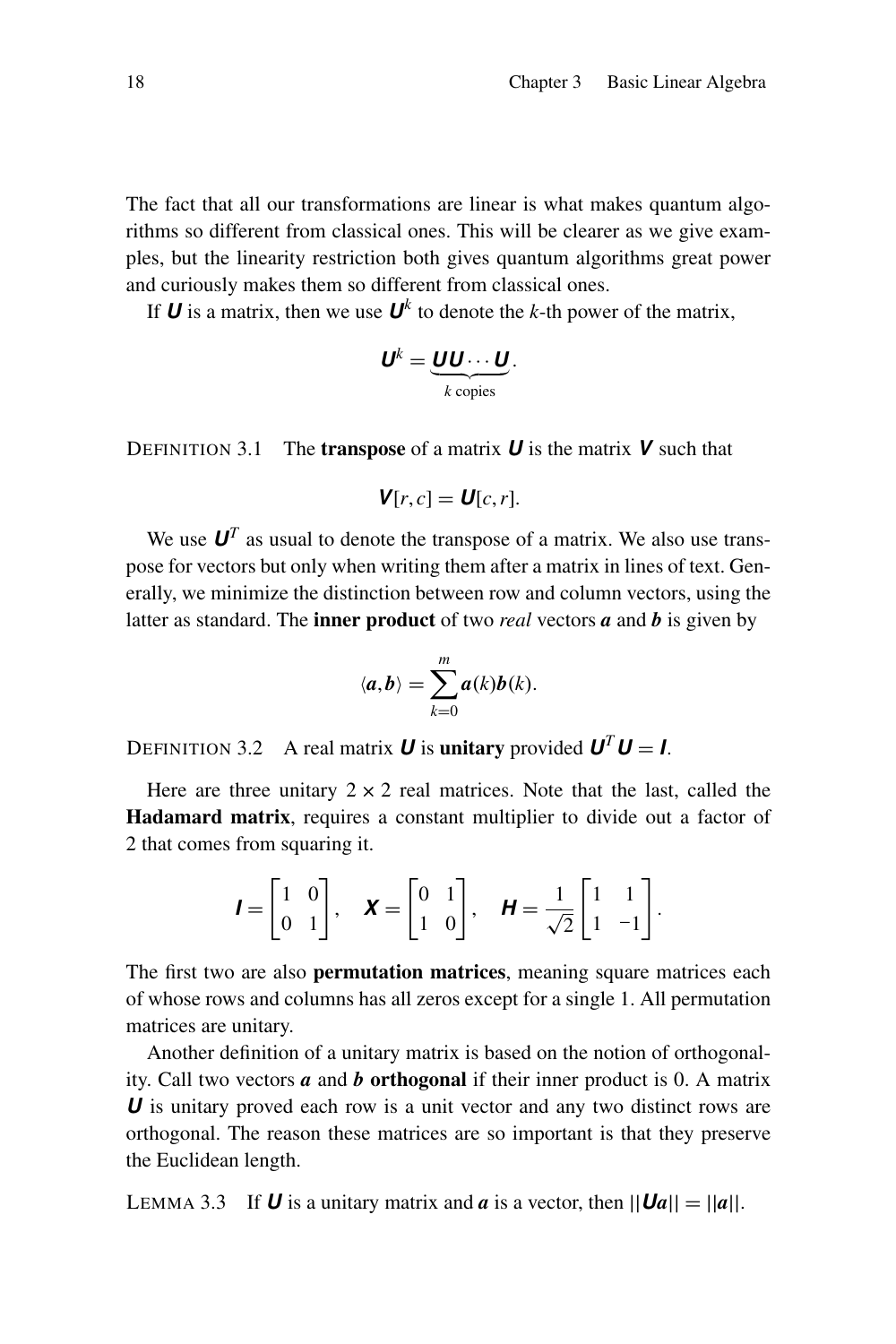*Proof.* Direct calculation gives:

$$
\begin{aligned}\n||\boldsymbol{U}\boldsymbol{a}||^2 &= \sum_{x} |\boldsymbol{U}\boldsymbol{a}(x)|^2 \\
&= \sum_{x} \boldsymbol{U}\boldsymbol{a}(x) \cdot \boldsymbol{U}\boldsymbol{a}(x) \\
&= \sum_{x} (\sum_{y} \boldsymbol{U}[x, y] \boldsymbol{a}(y)) (\sum_{z} \boldsymbol{U}[x, z] \boldsymbol{a}(z)) \\
&= \sum_{x} (\sum_{y} \sum_{z} \boldsymbol{U}[x, y] \boldsymbol{U}[x, z] \boldsymbol{a}(y) \boldsymbol{a}(z)) \\
&= \sum_{y} \sum_{z} (\sum_{x} (\boldsymbol{U}[x, y] \boldsymbol{U}[x, z]) \boldsymbol{a}(y) \boldsymbol{a}(z)) \\
&= \sum_{y} \boldsymbol{a}(y) \boldsymbol{a}(y) = ||\boldsymbol{a}||^2\n\end{aligned}
$$

because the inner product of  $\boldsymbol{U}[-, y]$  and  $\boldsymbol{U}[-, z]$  is 1 or 0 according as  $y = z$ .  $\Box$ 

As far as we can, we try not to care about whether a Hilbert space is real or complex. However, we do need notation for complex spaces.

#### 3.4 Complex Spaces and Inner Products

To describe some algorithms, mainly Shor's, we need to use complex vectors and matrices. In this case, all definitions are the same except for the notion of transpose and inner product. Both now need to use the conjugation operation: if  $z = x + iy$  where *x*, *y* are real numbers and  $i = \sqrt{-1}$  as usual, then the **conjugate** of *z* is  $x - iy$  and is denoted by  $\overline{z}$ . We now define the **adjoint** of a matrix *U* to be the matrix  $V = U^*$  such that

$$
\mathbf{V}[r,c] = \mathbf{U}[c,r].
$$

A complex matrix *U* is unitary provided  $U^*U = I$ . Furthermore, the inner product of two complex vectors *a* and *b* is defined to be

$$
\langle \boldsymbol{a},\boldsymbol{b}\rangle=\sum_{k=0}^m\overline{\boldsymbol{a}(k)}\boldsymbol{b}(k).
$$

Note that because  $\bar{r}$  is the same as  $r$  for a real number  $r$ , these concepts are the same as what we defined before when the entries of the vectors and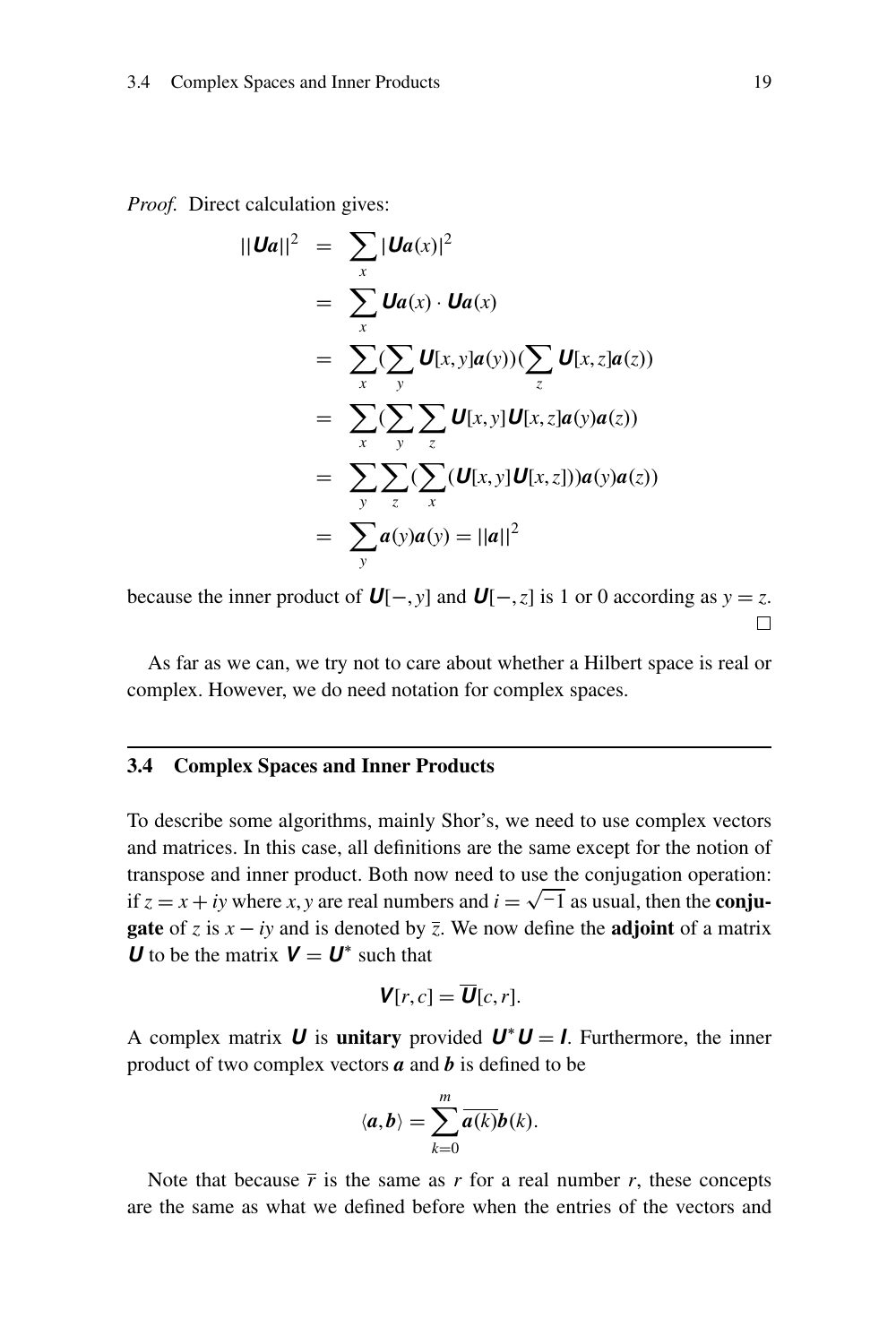matrices are all real numbers. Rather then use special notation for the complex case, we will use the same as in the real case—the context should make it clear which is being used. The one caveat is that in the few cases where the entries of *a* or *U* are complex, one needs to conjugate them. Upon observing this, the proof of the following is much the same as for Lemma 3.3 above:

LEMMA 3.4 If **U** is a unitary matrix and  $\boldsymbol{a}$  is a vector, then the length of **U** $\boldsymbol{a}$ is the same as the length of *a*.

We can also form tensor products of matrices having any dimensions. If *U* is *m* × *n* and **V** is *r* × *s*, then  $W = U \otimes V$  is the *mr* × *ns* matrix whose action on *product* vectors  $c(ij) = a(i)b(j)$  is as follows:

$$
(\mathbf{W}\mathbf{c})(ij) = (\mathbf{U}\mathbf{a})(i)(\mathbf{V}\mathbf{b})(j).
$$

Because every vector *d* of dimension *rs* (whether entangled or not) can be written as a linear combination of basis vectors, each of which is a product vector, the action *Wd* is well defined via the same linear combination of the outputs on the basis vectors. That is, if

$$
\boldsymbol{d}=\sum_{i=1}^r\sum_{j=1}^s d_{i,j}\boldsymbol{e}_i\otimes \boldsymbol{e}_j,
$$

then

$$
\mathbf{W}\mathbf{d}=\sum_{i=1}^r\sum_{j=1}^s d_{i,j}\left(\mathbf{U}\mathbf{e}_i\right)\otimes\left(\mathbf{V}\mathbf{e}_j\right).
$$

Note that it does not matter whether the scalars  $d_{i,j}$  are regarded as multiplying  $e_i$ ,  $e_i$ , or the whole thing. This fact matters later in section 6.5. We mainly use tensor products to combine operations that work on separate halves of an overall index *ij*.

#### 3.5 Matrices, Graphs, and Sums Over Paths

One rich source of real-valued matrices is *graphs*. A graph *G* consists of a set *V* of vertices, also called nodes, together with a binary relation *E* on *V* whose members are called **edges**. The **adjacency matrix**  $A = A(G)$  of a graph  $G = (V, E)$  is defined for all  $u, v \in V$  by:

$$
\mathbf{A}[u, v] = \begin{cases} 1 & \text{if } (u, v) \in E \\ 0 & \text{otherwise.} \end{cases}
$$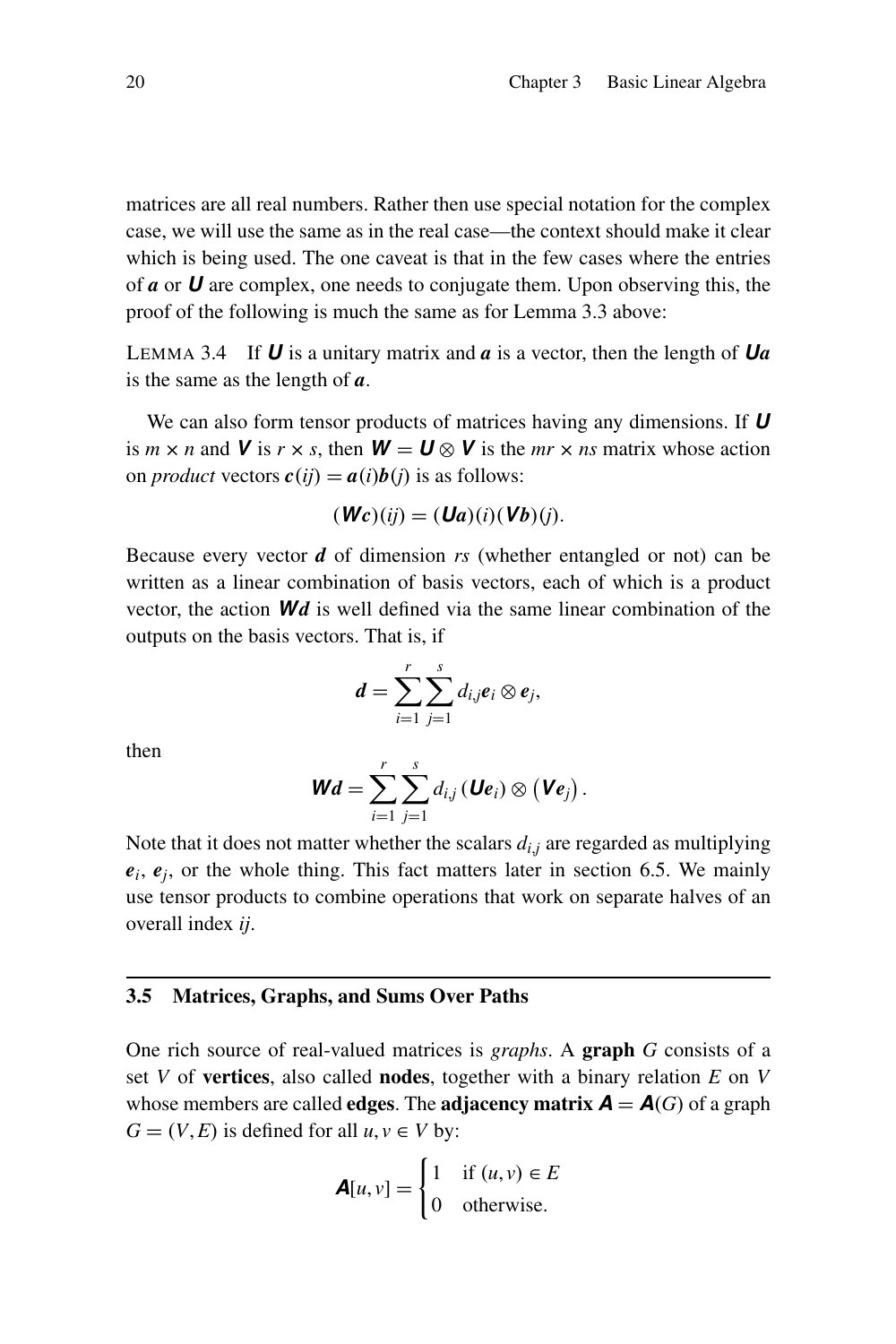If *E* is a symmetric relation, then *A* is a symmetric matrix. In that case, *G* is an undirected graph; otherwise it is directed.

The **degree** of a vertex  $u$  is the number of edges incident to  $u$ , which is the same as the number of 1s in row  $u$  of  $A$ . A graph is **regular** of degree  $d$  if every vertex has degree *d*. In that case, consider the matrix  $\mathbf{A}' = \frac{1}{d}\mathbf{A}$ . Figure 3.1 exemplifies this for a graph called the four-cycle, *C*4. This graph is bipartite, meaning that *V* can be partitioned into  $V_1$ ,  $V_2$  such that every edge connects a vertex in  $V_1$  and a vertex in  $V_2$ .

#### Figure 3.1

Four-cycle graph  $G = C_4$ , stochastic adjacency matrix  $\mathbf{A}'_G$ , and unitary matrix  $\mathbf{U}_G$ .



Because every row has non-negative numbers summing to 1,  $\mathbf{A}'$  is a **stochas**tic matrix. Because the columns also sum to  $1$ ,  $\mathbf{A}'$  is doubly stochastic.

However, **A** is not unitary for two reasons. First, the Euclidean norm of each row and column is  $(\frac{1}{2})^2(1+1) = \frac{1}{2}$ , not 1. Second, not all pairs of distinct rows or columns are orthogonal. To meet the first criterion, we multiply by  $\frac{1}{4}$  $\frac{1}{2}$  instead of  $\frac{1}{2}$ . To meet the second, we can change the entries for the edge between nodes 3 and 4 from 1 to  $-1$ , creating the matrix **, which is also** shown in figure 3.1. Then  $U_G$  is unitary—in fact, it is the tensor product  $H \otimes X$ of two  $2 \times 2$  unitary matrices given after definition 3.2.

This fact is peculiar to the four-cycle. An example of a *d*-regular graph whose adjacency matrix cannot similarly be converted into a unitary matrix is the 3-regular prism graph shown in figure 3.2. Rows 1 and 3 have a nonzero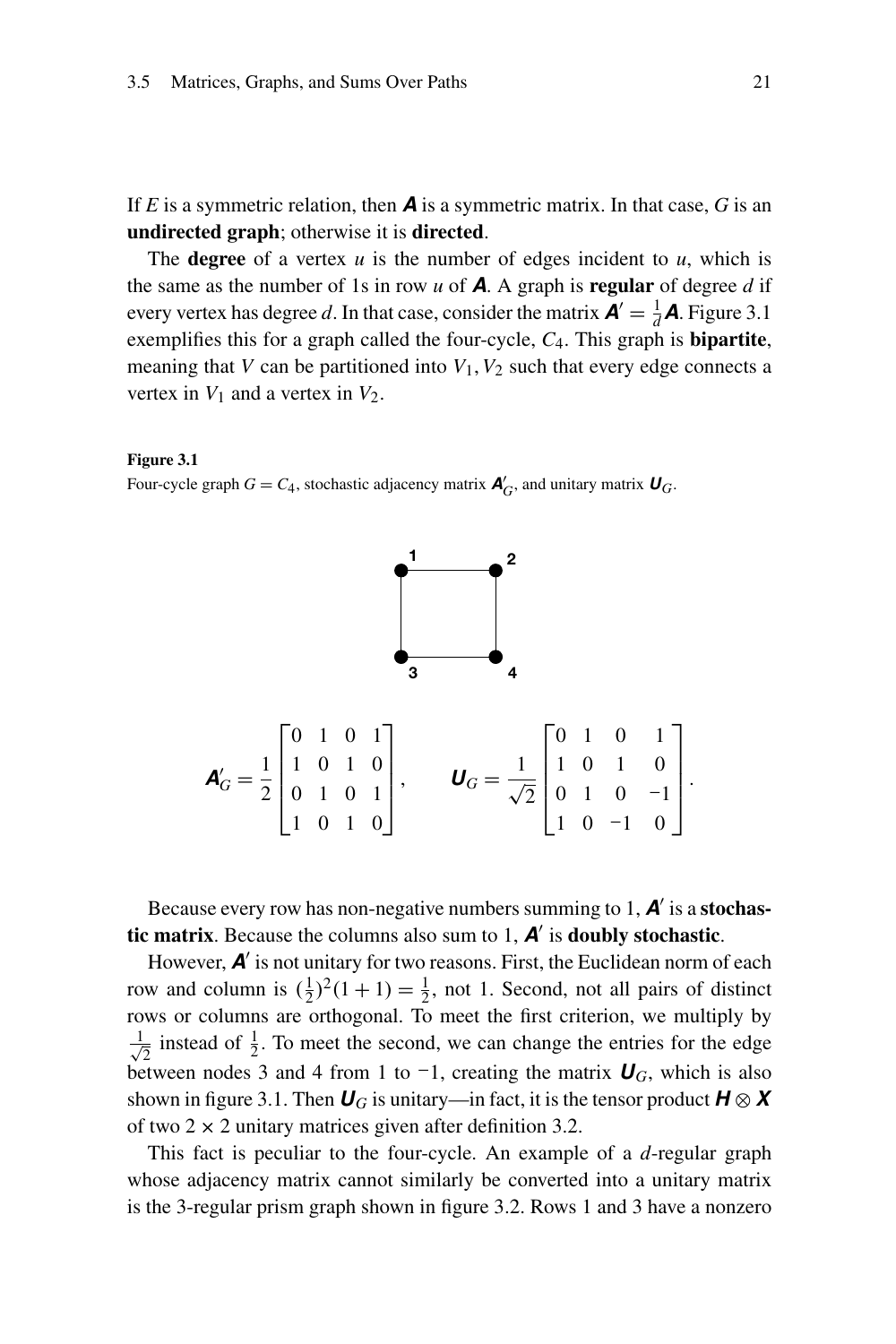dot product in a single column, namely, column 5, so there is no substitution of nonzero values for nonzero entries that will make them orthogonal.

#### Figure 3.2

3-regular prism graph *G* and stochastic adjacency matrix *A* .



However, in chapter 14, we will see a general technique involving a tensor product of  $\mathbf{A}_G$  with another matrix to create a unitary matrix, one representing a quantum rather than a classical random walk on the graph *G*.

The square of an adjacency matrix has entries given by

$$
\mathbf{A}^2[i,j] = \sum_k \mathbf{A}[i,k] \mathbf{A}[k,j].
$$

The sum counts the number of ways to go from vertex *i* through some vertex *k* and end up at vertex *j*. That is,  $\mathbf{A}^2[i, j]$  counts the number of *paths* of *length* 2 from *i* to *j*. Likewise,  $\mathbf{A}^3[i, j]$  counts paths of length exactly 3,  $\mathbf{A}^4[i, j]$  those of length 4, and so on.

For directed graphs in which each edge goes from one of *n sources* to one of *m sinks*, the adjacency matrices  $A_{n,m}$  lend themselves to a path-counting composition. Consider

$$
\boldsymbol{U} = \boldsymbol{A}_{n,m_1} \boldsymbol{A}_{m_1,m_2} \boldsymbol{A}_{m_2,m_3} \cdots \boldsymbol{A}_{m_k,r}.
$$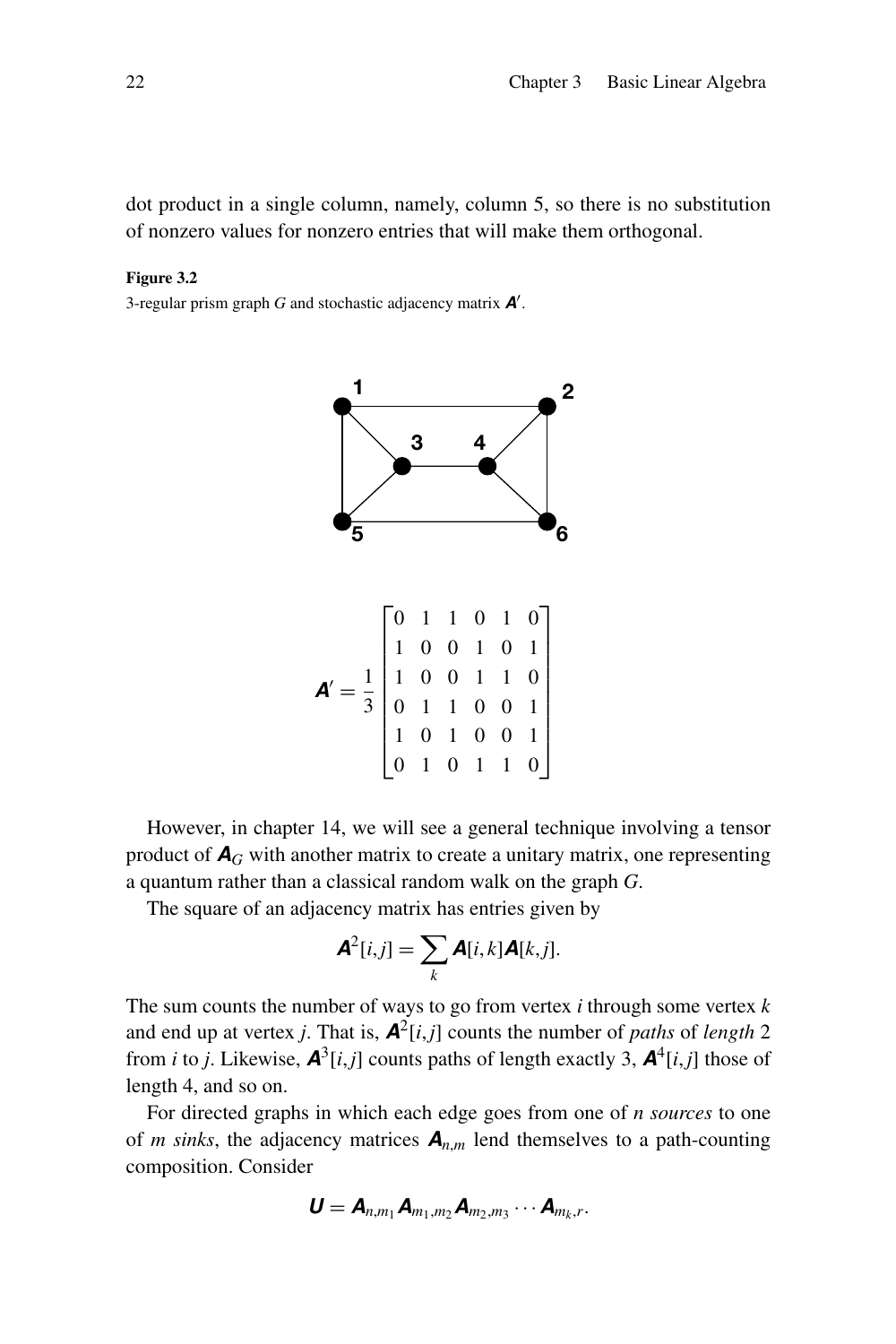Note how the  $m_i$  dimensions match like dominoes. This makes  $\boldsymbol{U}$  a legal matrix product. The corresponding graph identifies the sinks of the graph  $G_{\ell}$  represented by  $\mathbf{A}_{m_{\ell-1},m_{\ell}}$  (here  $m_0 = n$ ) with the sources of  $G_{\ell+1}$ . Then  $\mathbf{U}[i,j]$  counts the number of paths in the product graph that begin at source node *i* of *G*<sup>1</sup> and end at sink node *j* of the last graph  $G_{k+1}$ .

What links quantum and classical concepts here is that *weights* can be put on the edges of these graphs, even complex-number weights. When these are substituted for the "1" entries of the adjacency matrices, the value  $U[i, j]$  becomes a sum of products over the possible paths. In the classical case, these weights can be probabilities of individual choices along the paths. In the quantum case, they can be complex *amplitudes*, and some of the products in the sum may *cancel*. Either way, the leading algorithmic structure is that of a *sum over paths*. As a fundamental idea in quantum mechanics, it was advanced particularly by Richard Feynman, and yet it needs no more than this much about graphs and linear algebra to appreciate.

This discussion already conveys the basic flavor of quantum operations. The matrices are unitary rather than stochastic; the entries are square-roots of probabilities rather than probabilities; negative entries—and later imaginary number entries—are used to achieve cancellations. After defining feasible computations, we will examine some important unitary matrices in greater detail.

#### 3.6 Problems

3.1. Show that the product of unitary matrices is unitary.

**3.2.** If *U* is a matrix, then what is  $Ue_k$ ?

3.3. Show that the *columns* of a unitary matrix are unit vectors. Also show that distinct columns are orthogonal.

3.4. Consider the matrix

$$
\begin{bmatrix} w & w \\ w & -w \end{bmatrix}.
$$

For what real values of *w* is it a unitary matrix?

3.5. Consider the matrix *U* equal to:

$$
\frac{1}{\sqrt{2}}\begin{bmatrix} \mathbf{I}_N & \mathbf{I}_N \\ \mathbf{I}_N & -\mathbf{I}_N \end{bmatrix}.
$$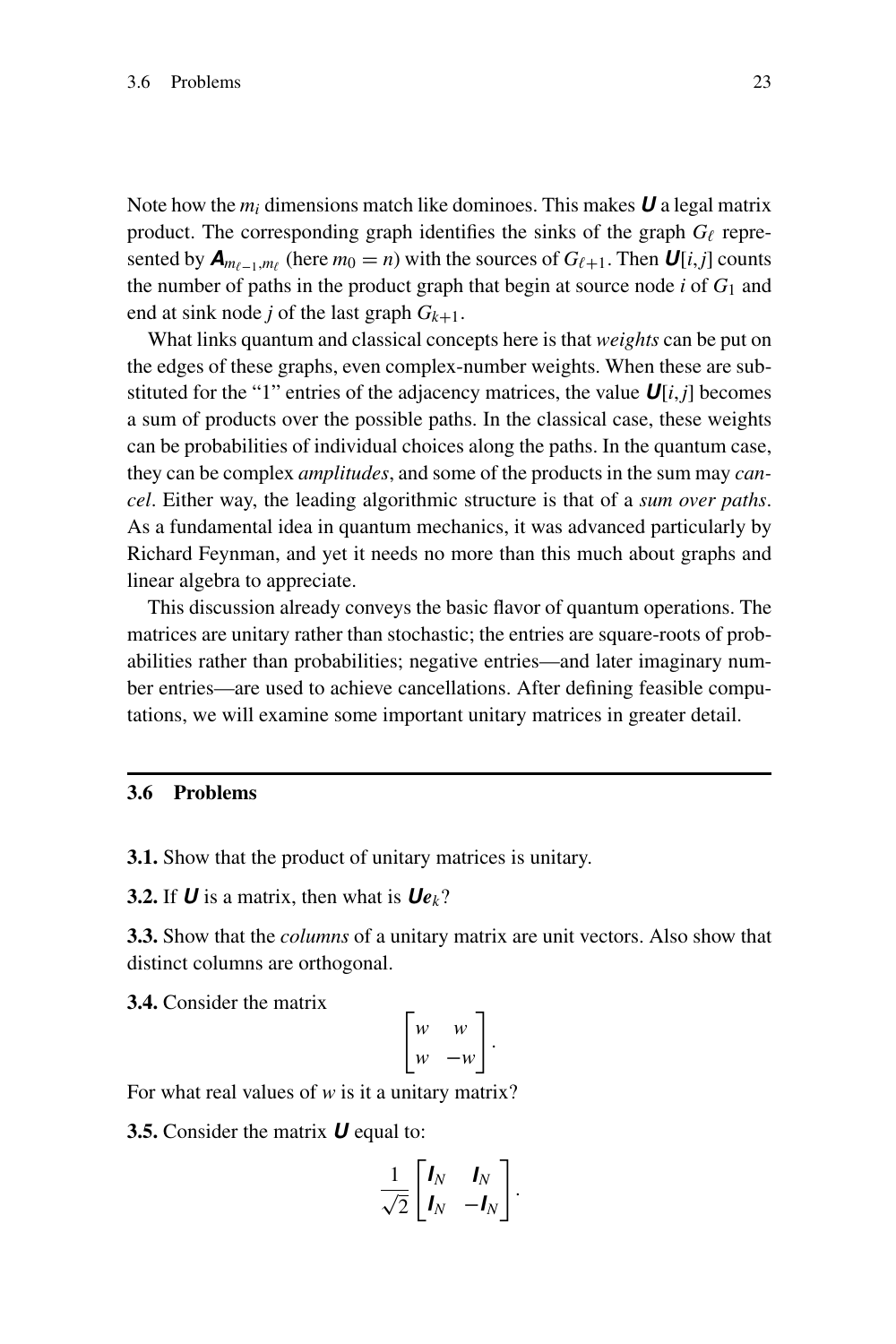Show that for any  $N$ , the matrix  $\boldsymbol{U}$  is unitary.

3.6. For real vectors *a* and *b*, show that the inner product can be defined from the norm as:

$$
(a,b) = 1/2 (||a+b||^2 - ||a||^2 - ||b||^2).
$$

3.7. For any complex  $N \times N$  matrix **U**, we can uniquely write  $U = R + iQ$ , where  $Q$  and  $R$  have real entries. Show that if  $U$  is unitary, then so is the  $2N \times 2N$  matrix *U'* given in block form by

$$
\boldsymbol{U}' = \begin{bmatrix} R & Q \\ -Q & R \end{bmatrix}.
$$

Thus, by doubling the dimension, we can remove the need for complex-number entries.

3.8. Apply the construction of the last problem to the matrix

$$
\mathbf{Y} = \begin{bmatrix} 0 & -i \\ i & 0 \end{bmatrix}.
$$

This is the second of the so-called Pauli matrices, along with *X* above and *Z* defined below.

3.9. Consider the following matrix:

$$
\mathbf{V} = \frac{1}{\sqrt{2}} \begin{bmatrix} e^{i\pi/4} & e^{-i\pi/4} \\ e^{-i\pi/4} & e^{i\pi/4} \end{bmatrix} = \frac{1}{2} \begin{bmatrix} 1+i & 1-i \\ 1-i & 1+i \end{bmatrix}.
$$

What is  $V^2$ ?

**3.10.** Let  $T_\alpha$  denote the 2  $\times$  2 "twist" matrix

$$
\begin{bmatrix} 1 & 0 \\ 0 & e^{i\alpha} \end{bmatrix},
$$

respectively. Show that it is unitary. Also find a complex scalar *c* such that  $cT_a$ has determinant 1 and write out the resulting matrix, which often also goes under the name  $\mathcal{T}_a$ .

**3.11.** The following cases of  $\mathbf{T}_{\alpha}$  for  $\alpha = \pi$ ,  $\frac{\pi}{2}$ ,  $\frac{\pi}{4}$  have special names as shown:

$$
\mathbf{Z} = \begin{bmatrix} 1 & 0 \\ 0 & -1 \end{bmatrix}, \quad \mathbf{S} = \begin{bmatrix} 1 & 0 \\ 0 & i \end{bmatrix}, \quad \mathbf{T} = \begin{bmatrix} 1 & 0 \\ 0 & e^{i\pi/4} \end{bmatrix}.
$$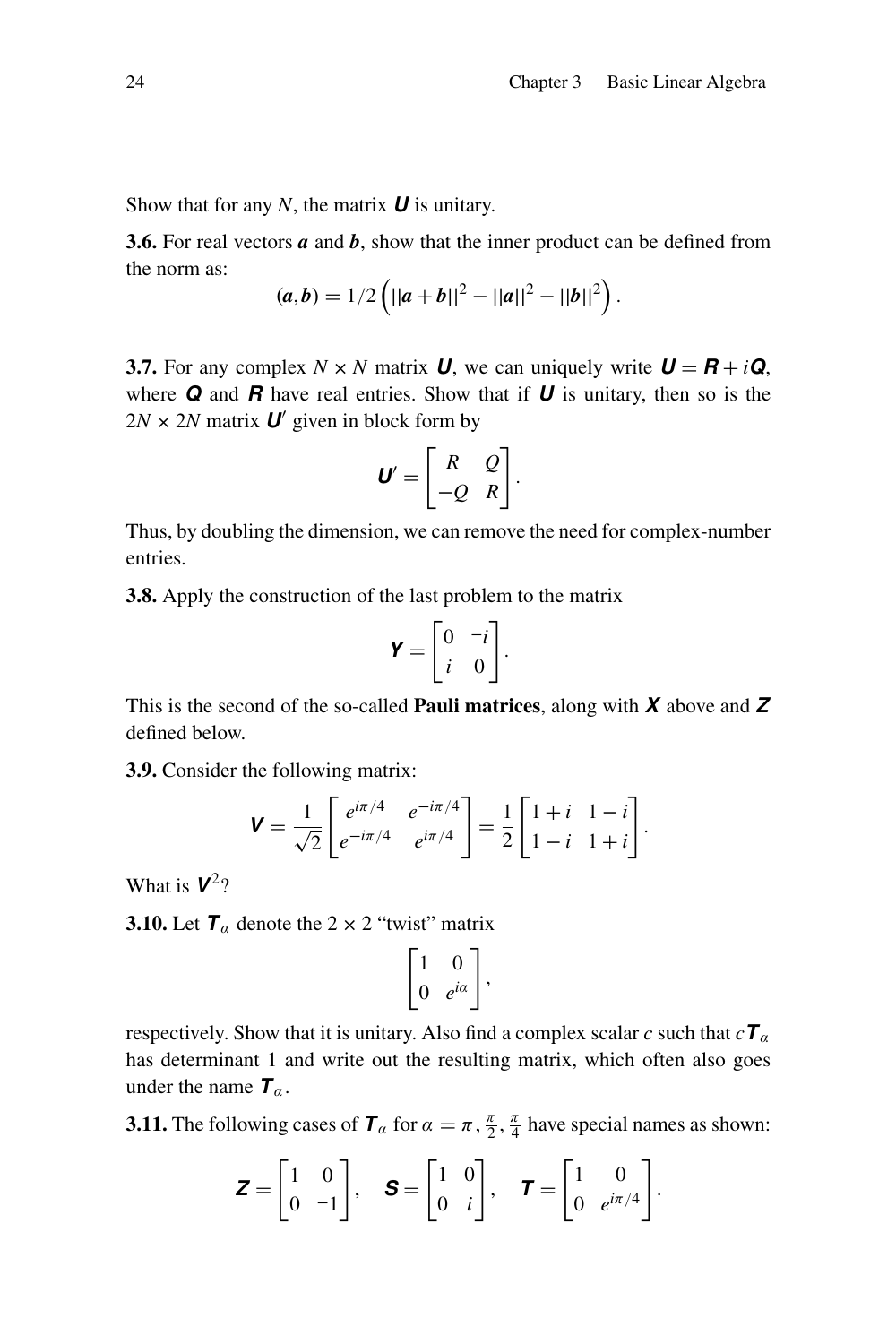How are they related? Also find an equation relating the Pauli matrices *X*,*Y*,*Z* along with an appropriate "phase scalar" *c* as in the last problem.

3.12. In this and the next problem, consider the following *commutators* of the three matrices of the last problem with the Hadamard matrix  $H$  (noting also that  $H^* = H^{-1} = H$ , i.e., the Hadamard is **self-adjoint** as a unitary matrix):

$$
Z' = HZHZ^*
$$
  

$$
S' = HSHS^*
$$
  

$$
T' = HTHT^*
$$

Show that  $Z'$  and some multiple  $cS'$  have nonzero entries that are powers of *i*.

**3.13.** Show, however, that no multiple  $cT'$  has entries of this form by considering the mutual angles of its entries. What is the lowest power  $2<sup>r</sup>$  such that these angles are multiples of  $\pi/2^r$ ?

3.14. Define a matrix to be *balanced* if all of its nonzero entries have the same magnitude. Of all the  $2 \times 2$  matrices in problem 3.12, say which are balanced. Is the property of being balanced closed under multiplication?

**3.15.** Show that the **rotation matrix** by an angle  $\theta$  (in the real plane),

$$
\mathbf{R}_{x}(\theta) = \begin{bmatrix} \cos(\theta/2) & \sin(\theta/2) \\ -\sin(\theta/2) & \cos(\theta/2) \end{bmatrix}
$$

is unitary. Also, what does  $\mathbf{R}_x^2$  represent?

**3.16.** Show that for every  $2 \times 2$  unitary matrix **U**, there are real numbers  $\theta$ ,  $\alpha$ ,  $\beta$ ,  $\delta$  such that

$$
\mathbf{U}=e^{i\delta}T_{\alpha}R_{\theta}T_{\beta}.
$$

Thus, every  $2 \times 2$  unitary operation can be decomposed into a rotation flanked by two twists, multiplied by an arbitrary phase shift by  $\delta$ . Write out the decomposition for the matrix *V* in problem 3.9. (It doesn't matter which definition of " $T_a$ " you use from problem 3.10.)"

3.17. Show how to write *V* as a composition of Hadamard and *T* matrices. (All of these problems point out the special nature of the *T*-matrix and its close relative, **V**.) Either of these matrices is often called the " $\pi/8$  gate"; the confusing difference from  $\pi/4$  owes to the constant *c* in problem 3.10.

3.18. Show that the four Pauli matrices, *I*, *X*, *Y*, and *Z*, form an orthonormal basis for the space of  $2 \times 2$  matrices, regarded as a 4-dimensional complex Hilbert space.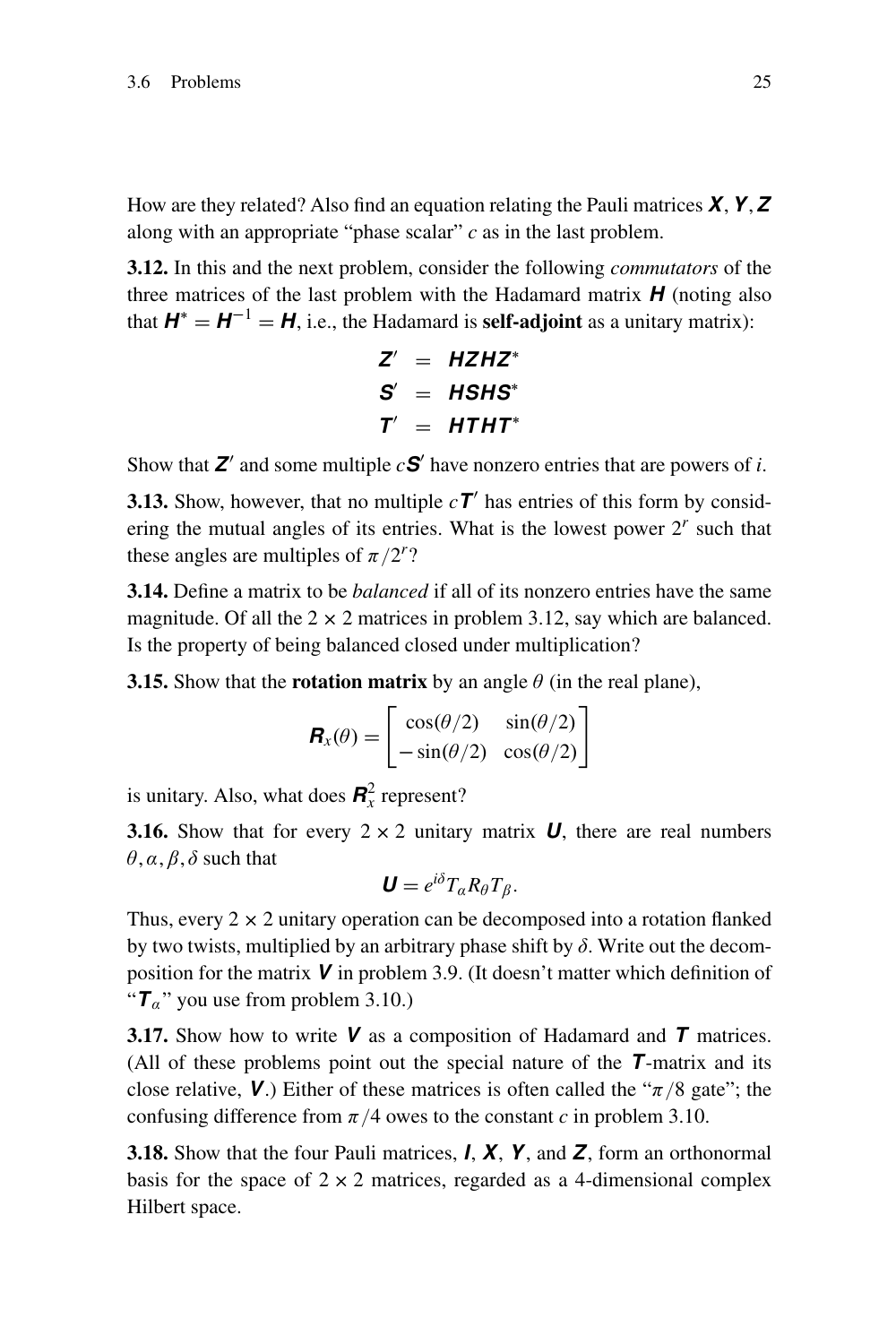**3.19.** Define *G* to be the complete undirected graph on 4 vertices, whose 6 edges connect every pair  $(i, j)$  with  $i \neq j$ . Convert its adjacency matrix  $\mathbf{A}_G$  into a unitary matrix by making some entries negative and multiplying by an appropriate constant. Can you do this in a way that preserves the symmetry on the matrix?

**3.20.** Show that a simple undirected graph *G* has a triangle if and only if  $A^2 \odot$ *A* has a nonzero entry, where  $A = A_G$  and  $\odot$  here means multiplying entrywise. This means that triangle-detection in an *n*-vertex graph has complexity no higher than that of squaring a matrix, which is equivalent to that of multiplying two  $n \times n$  matrices.

Surprisingly, the obvious matrix multiplication algorithm and its  $O(n^3)$  running time are far from optimal, and the current best exponent on the "*n*" for matrix multiplication is about 2.372. This certainly improves on the  $O(n^3)$  running time of the simple algorithm that tries every set of three vertices to see if it forms a triangle.

#### 3.7 Summary and Notes

There are many good linear algebra texts and online materials. If this material is new or you took a class on it once and need a refresher, here are some suggested places to go:

- The textbook *Elementary Linear Algebra* by Kuttler (2012).
- Linear algebra video lectures by Gilbert Strang which are maintained at MITOPENCOURSEWARE: http://ocw.mit.edu/courses/mathematics/18- 06-linear-algebra-spring-2010/video-lectures/
- The textbook *Graph Algorithms in the Language of Linear Algebra* by Kepner and Gilbert (2011).

The famous text by Nielsen and Chuang (2000) includes a full treatment of linear algebra needed for quantum computation. Feynman (1982, 1985) wrote the first two classic papers on quantum computation.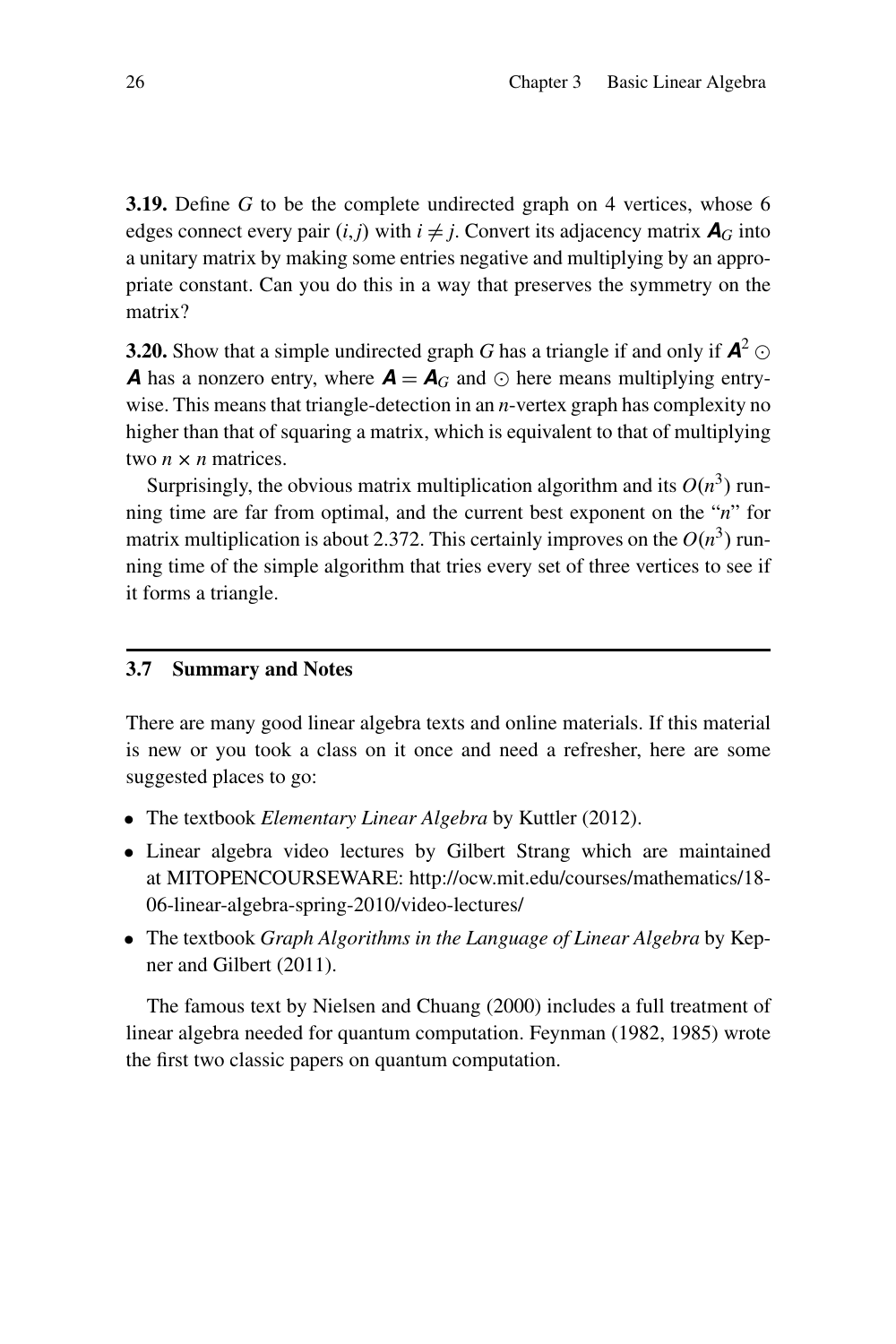### 4 Boolean Functions, Quantum Bits, and Feasibility

A *Boolean function f* is a mapping from  $\{0, 1\}^n$  to  $\{0, 1\}^m$ , for some numbers *n* and *m*. When we define a Boolean function  $f(x_1, \ldots, x_n) = (y_1, \ldots, y_m)$ , we think of the  $x_i$  as inputs and the  $y_i$  as outputs. We also regard the  $x_i$  together as a binary string *x* and similarly write *y* for the output. When  $m = 1$ , there is some ambiguity between the output as a string or a single bit because we write just " $y$ " not " $(y)$ " in the latter case as well, but the difference does not matter in context. When  $m = 1$ , you can also think of f as a predicate: *x satisfies* the predicate if and only if  $f(x) = 1$ .

Thus, Boolean functions give us all of the following: the basic truth values, binary strings, and, as seen in chapter 2, also numbers and other objects. The most basic have  $n = 1$  or 2, such as the unary NOT function, and binary AND, OR, and XOR. We can also regard the following higher-arity versions as basic:

• AND: This is the function  $f(x_1, \ldots, x_n)$  defined as 1 if and only if every argument is 1. Thus,

$$
f(1,1,1) = 1 \text{ and } f(1,0,1,1) = 0.
$$

• OR: This is the function  $f(x_1, \ldots, x_n)$  defined as 1 if the number of 1's in  $x_1, \ldots, x_n$  is non-zero. Thus,

$$
f(0, 1, 1) = 1 \text{ and } f(0, 0, 0, 0) = 0.
$$

• XOR: This is the function  $f(x_1, \ldots, x_n)$  defined as 1 if the number of 1's in  $x_1, \ldots, x_n$  is odd. Thus,

$$
f(0, 1, 1) = 0
$$
 and  $f(1, 1, 1, 1, 1) = 1$ .

The latter is true because there are five 1's.

The binary operations can also be applied on pairs of strings bitwise. For instance, if *x* and *y* are both Boolean strings of length *n*, then  $x \oplus y$  is equal to

$$
z=(x_1\oplus y_1,\ldots,x_n\oplus y_n).
$$

We could similarly define the bitwise-AND and the bitwise-OR of two equallength binary strings. These are not the same as the above *n*-ary operations but are instead *n* applications of binary operations. Each operation connects the *i*-th bit of *x* with then *i*-th bit of *y*, for some *i*, and they intuitively run "in parallel." The Boolean inner product, which we defined in chapter 2, is computed by feeding the bitwise binary AND into the *n*-ary XOR, that is:

$$
x \bullet y = XOR(x_1 \land y_1, \ldots, x_n \land y_n).
$$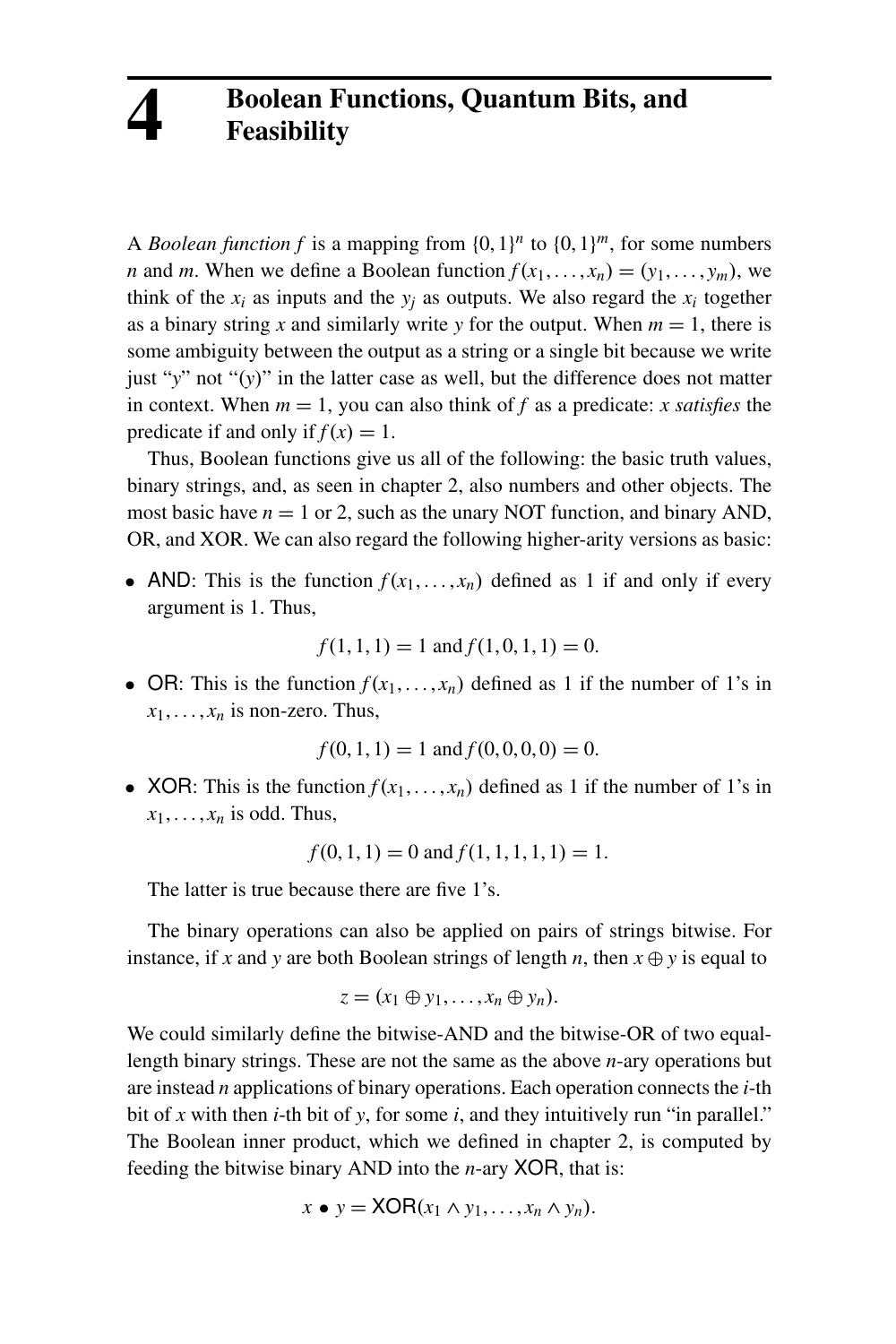In cases like  $x \oplus y$ , we say we have a *circuit* of *n Boolean gates* that collectively compute the Boolean function  $f: \{0, 1\}^r \rightarrow \{0, 1\}^n$ , with  $r = 2n$ , defined by  $f(x, y) = x \oplus y$ . Technically, we need to specify whether *x* and *y* are given sequentially as  $(x_1, \ldots, x_n, y_1, \ldots, y_n)$  or shuffled as  $(x_1, y_1, \ldots, x_n, y_n)$ , and this matters to how we would draw the circuit as a picture. But either way we have a 2*n*-input function that represents the same function of two *n*-bit strings.

The number of gates is identified with the amount of *work* or *effort* expended by the circuit, and this in turn is regarded as the sequential *time* for the circuit to execute. It does not matter too much whether one counts gates or *wires* between gates. What is critical is that only basic operations can be used, and that they can only apply to previously computed values. In the following sketch, the NOT of  $a \vee b$  is allowed because  $a \vee b$  has already been computed:

$$
\ldots (a \vee b) \ldots \ldots \neg (a \vee b) \ldots
$$

Two Boolean functions that we should *not* regard as basic are:

- PRIME: This is the function  $f(x_1, \ldots, x_n)$  defined as 1 if the Boolean string  $x = x_1, \ldots, x_n$  represents a number that is a prime number. Recall a prime number is a natural number *p* greater than 1 with only 1 and *p* as divisors.
- FACTOR: This is the function  $f(x_1, \ldots, x_n, w_1, \ldots, w_n)$  regarded as having two integers *x* and *w* as arguments—note that we can pad *w* as well as *x* by leading 0's. It returns 1 if and only if *x* has no divisor greater than *w*, aside from *x* itself.

The game is, how efficiently can we build a circuit to compute these functions? They are related by  $\text{PRIME}(x) = \text{FACTOR}(x, 1)$  for all *x*. This implies that a circuit for FACTOR immediately gives one for solving the predicate PRIME because one can simply fix the "*w*" inputs to be the padded version of the number 1. This does not imply the converse relation, however. Although both of these functions have been studied for 3,000 years, PRIME was shown only a dozen years ago to be *feasible* in a sense we describe next, while many believe that FACTOR is not feasible at all. Unless you are allowed a *quantum* circuit, that is.

#### 4.1 Feasible Boolean Functions

Not all Boolean functions are created equal; some are more complex than others. In the above examples, which *n*-bit function would you like to compute if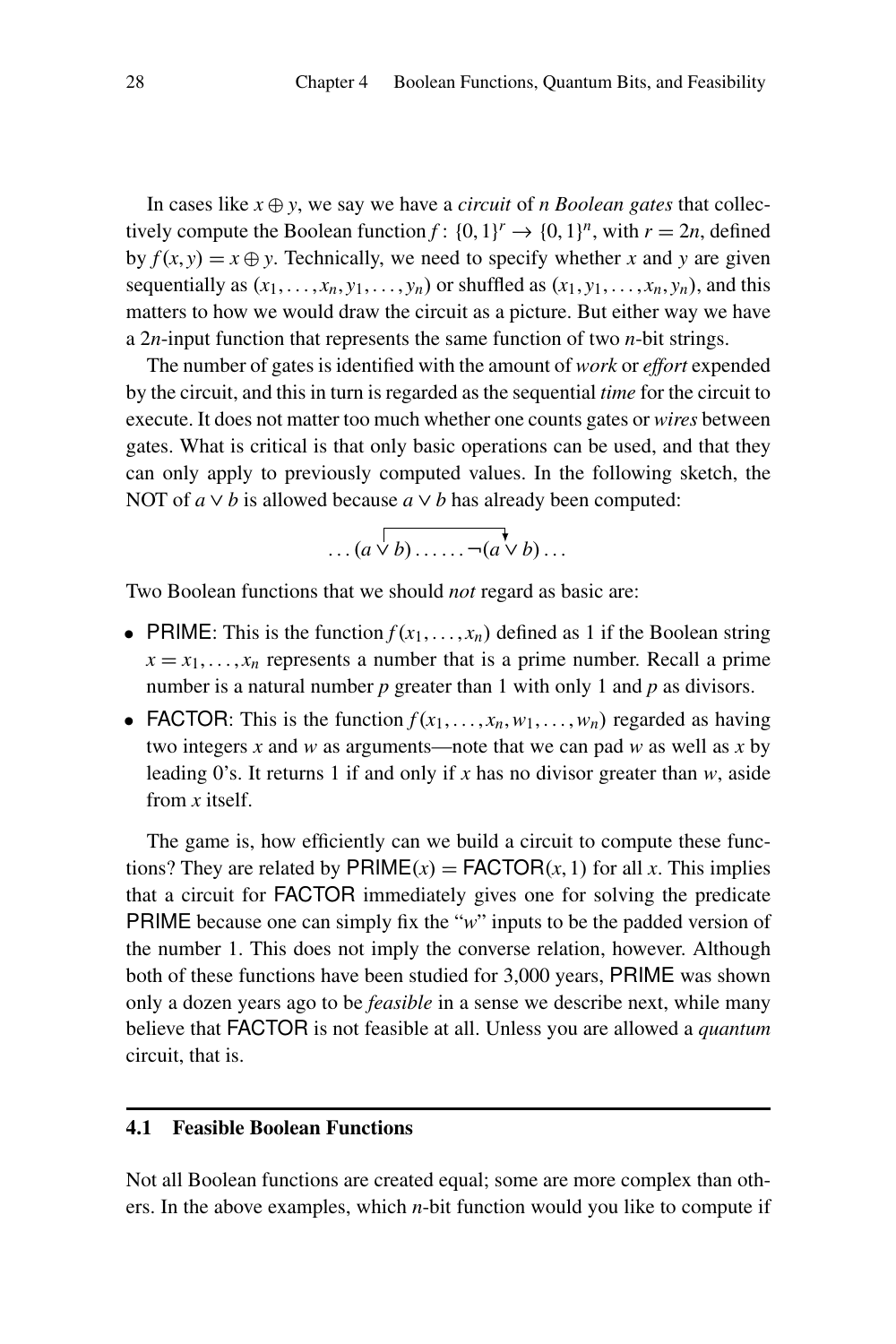you had to? I think we all will agree that the easiest is the OR function: just glance at the input bits and check whether one is a 1. If you only see 0's, then clearly the OR function is 0. AND is similar.

Next harder it would seem is the XOR function. The intuitive reason is that now you have to count the number of bits, and this count has to be exact. If there are 45 inputs that are 1 and you miscount and think there are 44, then you will get the wrong value for the function. Indeed, one can argue that *n*-ary XOR is harder than the bitwise-XOR function because each of the *n* binary XOR operations is "local" on its own pair of bits.

More difficult is the PRIME function. There is no known algorithm that we can use and just glance at the bits. Is

#### 1010101101101011010111110101

a prime number or not? Of course you first might convert it to a decimal number: it represents the number 11234143. This still now requires some work to see if it has any nontrivial divisors, but it does: 23 and 488441.

One of the achievements of computer science is that we can define the classical complexity of a Boolean function. Thus, AND and XOR are computable in a linear number of steps, that is,  $O(n)$ . Known circuits for PRIME take more than linearly many steps, but the time is still *polynomial*, that is,  $n^{O(1)}$ . But there are also Boolean functions that require time exponential in *n*. Many people believe that FACTOR is one of them, but nobody knows for sure.

To see the issue, consider that any Boolean function can be defined by its *truth table*. Here is the truth table for the exclusive-or function XOR:

| х |   | $x \oplus y$ |  |
|---|---|--------------|--|
| 0 | 0 | 0            |  |
| 0 |   |              |  |
| 1 | 0 | ı            |  |
|   |   | 0            |  |

Each row of the table tells you what the function, in this case, the exclusiveor function, does on the inputs of that row. In general, a Boolean function  $f(x_1, \ldots, x_n)$  is defined by a truth table that has  $2^n$  rows—one for each possible input. Thus, if  $n = 3$ , there are eight possible rows:

```
000, 001, 010, 011, 100, 101, 110, and 111.
```
The difficulty is that as the number of inputs grows, the truth table increases exponentially in size.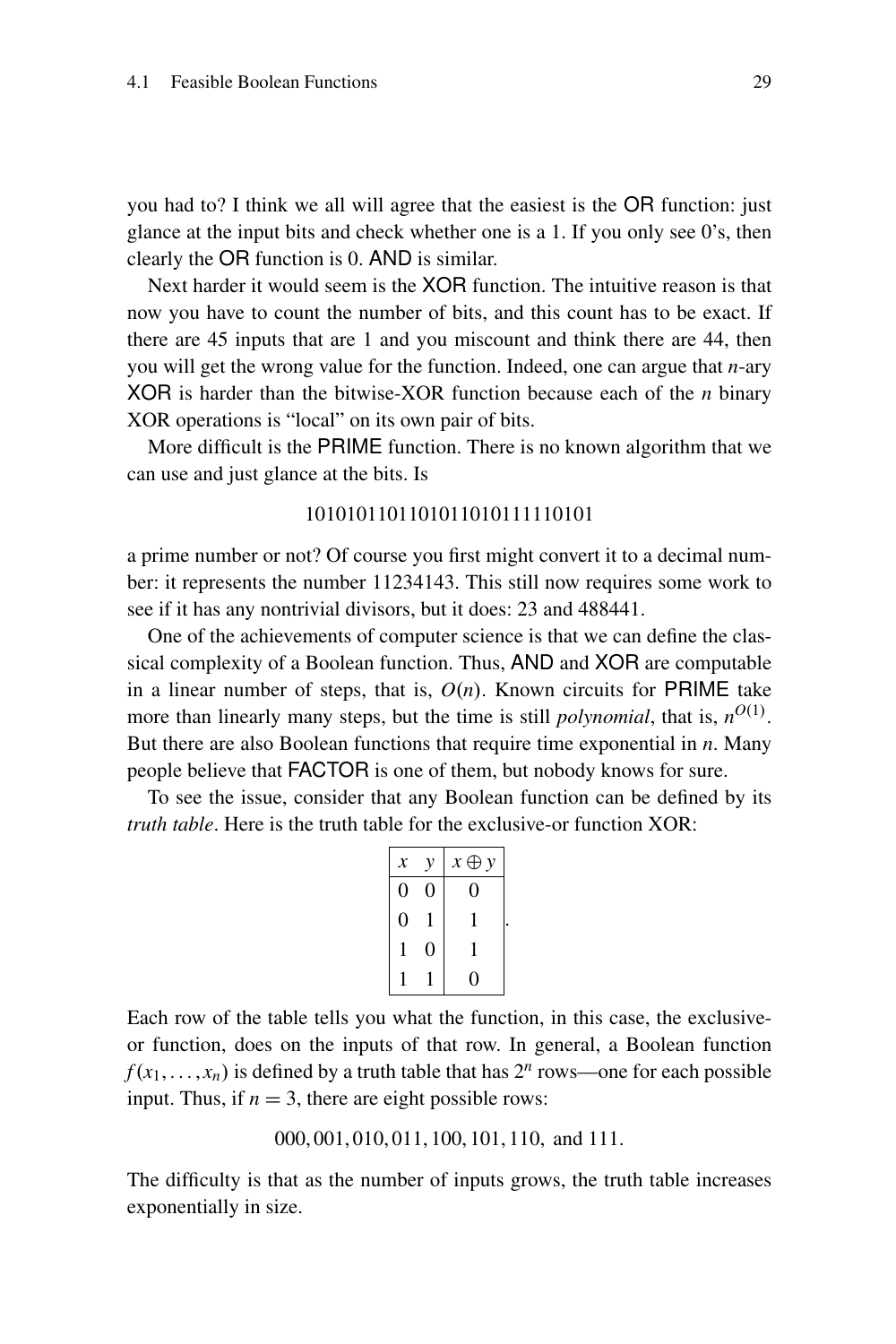Thus, representing Boolean functions by their truth tables is alway *possible*, but is not always *feasible*. The tables will be large when there are thirty inputs, and when there are over 100, the table would be impossible to write down.

The final technical concept we need is having not just a single Boolean function but rather a *family*  $[f_n]$  of Boolean functions, each  $f_n$  taking *n* inputs, that are conceptually related. That is, the  $[f_n]$  constitute a single function  $f$ on strings of all lengths, so we write  $f: \{0, 1\}^* \to \{0, 1\}$ , or for general rather than one-bit outputs,  $f: \{0, 1\}^* \to \{0, 1\}^*$ . Maybe it is confusing to write "f" also for this kind of function with an infinite domain, but the intent is usually transparent—as when letting AND, OR, and XOR above apply to any *n*. Now we can finally define "feasible":

DEFINITION 4.1 A Boolean function  $f = [f_n]$  is **feasible** provided the individual  $f_n$  are computed by circuits of size  $n^{O(1)}$ .

#### 4.2 An Example

Consider the Boolean function  $MAJ(x_1, x_2, x_3, x_4, x_5)$ , which takes the majority of five Boolean inputs. A first idea is to compute it using applications of OR and AND as follows: For every three-element subset  $S = \{i, j, k\}$  of  $\{1, 2, 3, 4, 5\}$ , we compute  $y_S = \text{OR}(x_i, x_j, x_k)$ . Define *y* to be the AND of each of the ten subsets *S*. Then  $y = 1 \iff$  no more than 2 bits of  $x_1, \ldots, x_5$  are 0  $\iff$  MAJ( $x_1, x_2, x_3, x_4, x_5$ ) is true. The complexity is counted as 11 operations and, importantly, 35 total arguments of those operations.

On second thought, we can find a program of slightly lower complexity. Consider the Boolean circuit diagram in figure 4.1.

Expressed as a sequence of operations, in one of many possible orders, the circuit is equivalent to the following *straight-line program*:

$$
v_1 = OR(x_1, x_2, x_3), v_2 = OR(x_4, x_5),
$$
  
\n
$$
w_1 = AND(x_1, x_2), w_2 = AND(x_1, x_3), w_3 = AND(x_2, x_3),
$$
  
\n
$$
w_4 = AND(w_1, w_2), w_5 = AND(v_1, x_4, x_5)
$$
  
\n
$$
u = OR(w_1, w_2, w_3), t = AND(u, v_2), y = OR(w_4, t, w_5).
$$

This program has 10 operations and only 24 applications to arguments. To see that it is correct, note that  $w_4$  is true if and only if  $x_1 = x_2 = x_3 = 1$ , and  $w_5$  is true if and only if  $x_4 = x_5 = 1$  and one of  $x_1, x_2, x_3$  is 1. Finally, *t* is true if and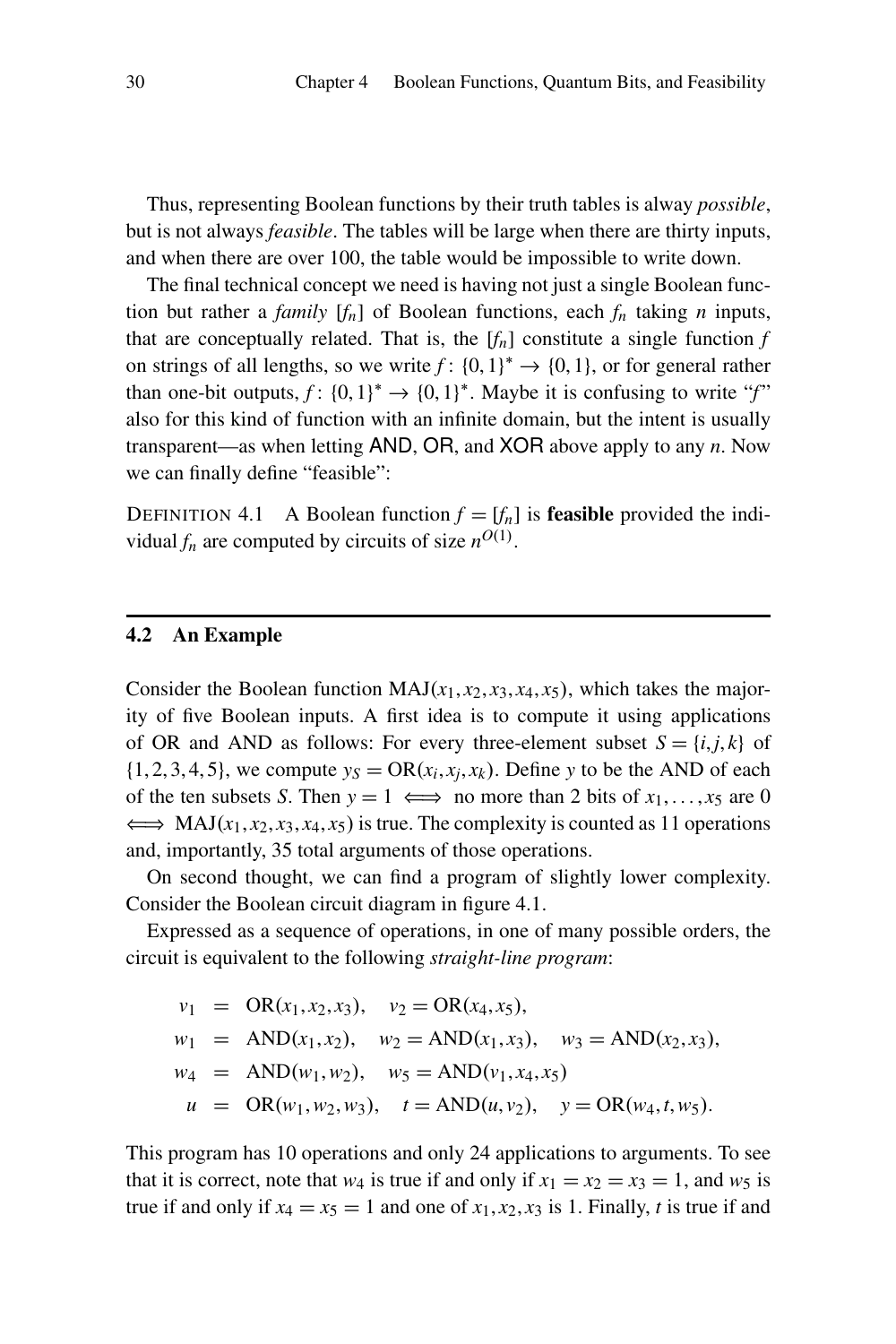#### 4.2 An Example 31

#### Figure 4.1

Monotone circuit computing  $MAJ(x_1, x_2, x_3, x_4, x_5)$ .



only if two of  $x_1, x_2, x_3$  and one of  $x_4, x_5$  are true, which handles the remaining six true cases.

Now clearly MAJ generalizes into a Boolean function MAJ of strings *x* of any length *n*, such that  $MAJ(x)$  returns 1 if more than  $n/2$  of the bits of *x* are 1. We ask the important question:

Is MAJ feasible?

The operational question about  $MAJ(x_1, x_2, x_3, x_4, x_5)$  is, do the above programs *scale* when "5" is replaced by "*n*"? Technically, *scalable* is the same idea as *feasible* but with the idea mentioned in chapter 2 that a polynomial bound is the same as having a linear bound each time the size of the input doubles.

The first idea, when generalized from "5" to "*n*," says to take the AND of every *r*-sized subset of [*n*], where  $r = \lfloor n/2 \rfloor + 1$ , and feed that to an OR.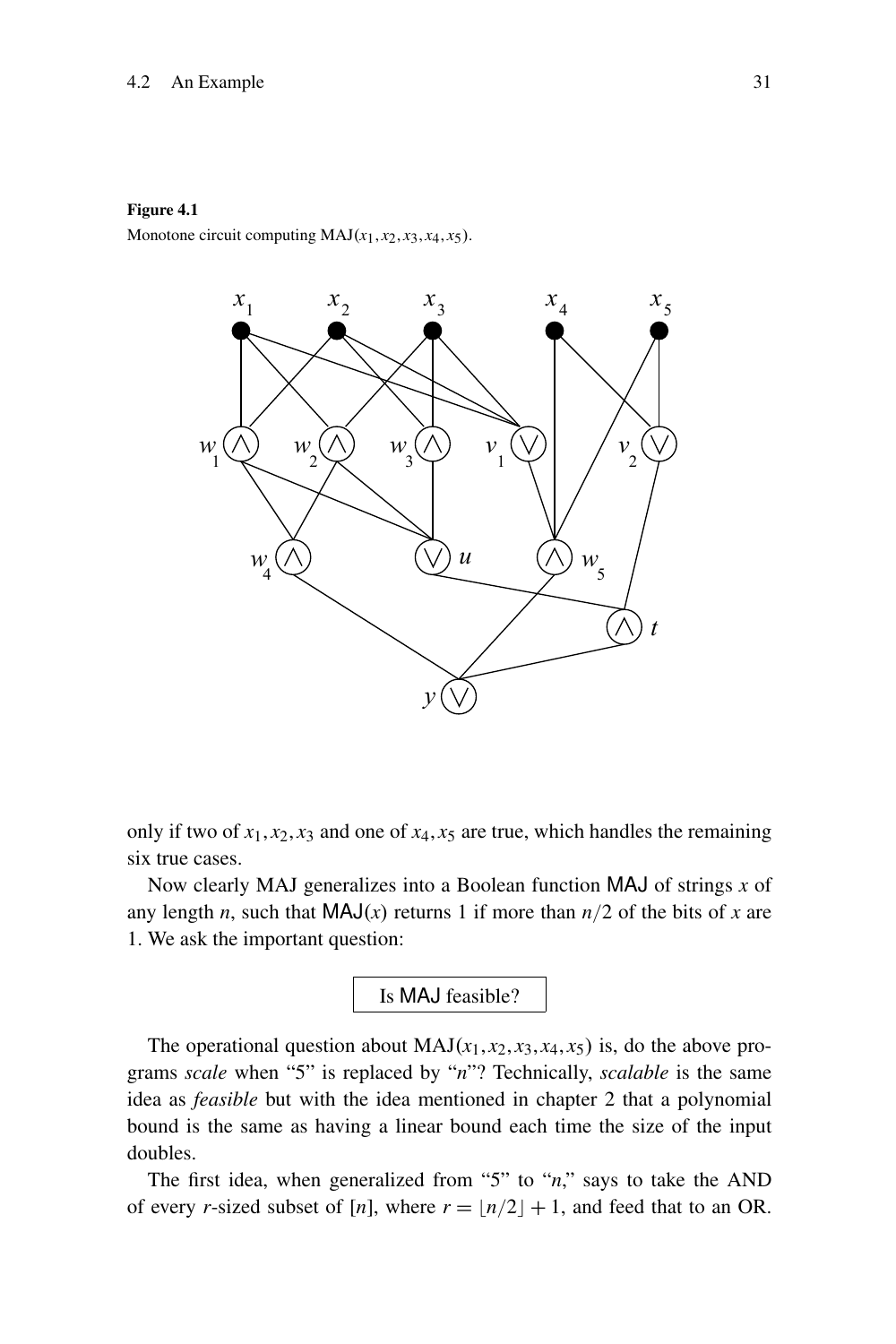However, there are  $\binom{n}{r}$  such subsets, which is exponential when  $r \sim n/2$ . So the first idea definitely does not scale.

The trouble with the second, shorter program is its being rather *ad hoc* for  $n = 5$ . The question of whether there are programs like it with only AND and OR gates that scale for all *n* is a famous historical problem in complexity theory. The answer is known to be *yes*, but no convenient recipe for constructing the programs for each *n* is known, and their size  $O(n^{5.3})$  is comparatively high.

However, if we think in terms of numbers, we can build circuits that easily scale. Take  $k = \lfloor \log_2(n+1) \rfloor$ . We can hold the total count of 1's in an *x* of length *n* in a *k*-bit *register*. So let us mentally draw *x* going down rather than across and draw to its right an  $n \times k$  grid, whose rows will represent successive values of this register. It is nicest to put the least significant bit leftmost, i.e., closest to *x*, but this is not critical. The row to the right of  $x_1$  has value 0 (that is,  $0^k$  as a Boolean string) if  $x_1 = 0$  and value 1 (that is,  $10^{k-1}$ ) if  $x_1 = 1$ . As we scan *x* downward, if  $x_i = 0$ , then the row of *k* bits has the same value as the previous one, but if  $x_i = 1$ , then the register is incremented by 1. We might not regard the increment operation as *basic*—instead, we might use extra "helper bits" and gates to compute binary addition with carries. But we can certainly tell that we will get a Boolean circuit of size  $O(kn) = O(n \log n)$ , which is certainly feasible. At the end, we need only compare the final value *v* with *n*/2, and this is also feasible.

This idea broadens to any computation that we can imagine doing with paper and pencil and some kind of grid, such as multiplication, long division, and other arithmetic. To avoid the scratchwork and carries impinging on our basic grid, we can insist that they occupy *h*-many "helper rows" below the row with  $x_n$ , stretching wires down to those rows as needed. The final idea that helps in progressing to quantum computation is instead of saying we have  $k(n + h)$ bits, say that we have  $n + h$  bits that "evolve" going left to right. This also fits the classical picture articulated by Turing. The cells directly below  $x_n$  in the column with the input can be regarded as a segment of "tape" for scratchwork. The change to this tape at each step of a Turing Machine computation on *x*, including changes to the scratchwork, can be recorded in an adjacent new column. If the machine computation lasts *t* steps, then with  $s = n + h$  as the measure of "space," we have an  $s \times t$  grid for the whole computation.

To finish touring machine and circuit models, we can next imagine that every cell in this grid depends on its neighbors in the preceding column by a fixed finite combination of basic Boolean operations. This gives us a circuit of size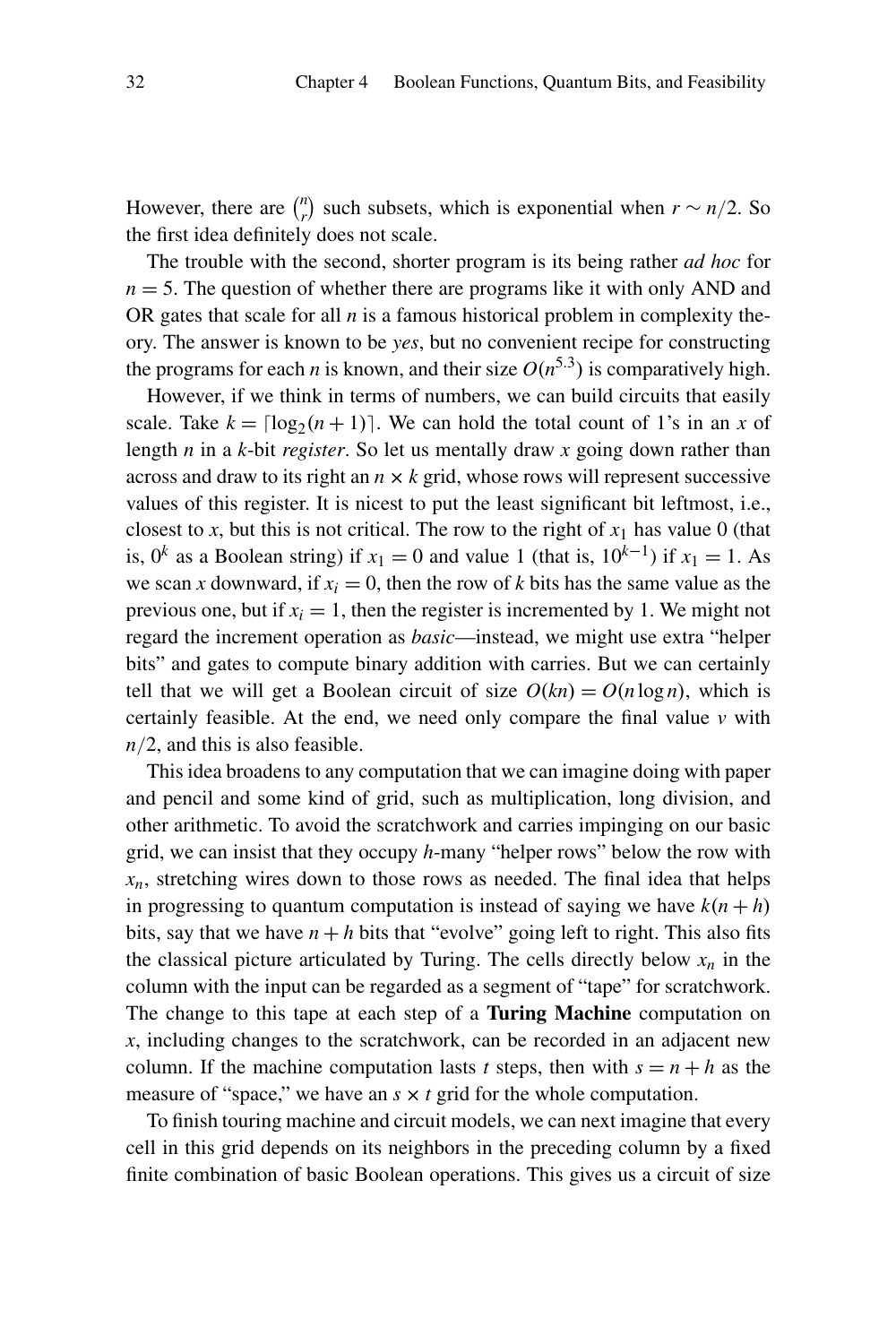$O(st) = O(t^2)$  because we do at most one bit of scratchwork at each step. If the machine time  $t(n)$  is polynomial, then so is  $t(n)^2$ .

This relation also goes in the opposite direction if you think of using a machine to verify the computation by the circuit—provided the circuits are *uniform* in a technical sense that captures the conceptual sense we applied above to Boolean function families.

Hence, the criterion of *feasible* is broad and is the same for any of the classical models of computation by machines, programs, or (uniform) circuits. There is a huge literature on which functions are feasible and which are not. One can encode *anything* via Boolean strings, including circuits themselves. The problem of whether a Boolean circuit can ever output 1—even when it allows applying NOT only to the original arguments  $x_i$  and then has just one level of ternary OR gates feeding into a big AND—is not known to be feasible. That is, no feasible function is known to give the correct answer for every encoding *X* of such a program: this is called the satisfiability problem and has a property called NP-hardness. We define this with regard to an equivalent problem about solving equations in chapter 16. For now we are happy with not only defining *classical feasible computation* in detail but also showing that equivalent criteria are reached from different models. Now we are ready for the quantum challenge to this standard.

#### 4.3 Quantum Representation of Boolean Arguments

Let  $N = 2^n$ . Every coordinate in *N*-dimensional Hilbert space corresponds to a binary string of length *n*. The standard encoding scheme assigns to each index  $j \in [0, \ldots, n-1]$  the *n*-bit binary string that denotes *j* in binary notation, with leading 0's if necessary. This produces the standard lexicographic ordering on strings. For instance, with  $n = 2$  and  $N = 4$ , we show the indexing applied to a permutation matrix:

|                 | 0 <sub>0</sub> | 01 | 10       |          |  |
|-----------------|----------------|----|----------|----------|--|
| $\overline{00}$ |                | 0  | 0        |          |  |
| $\overline{01}$ | 0              |    | 0        | $\Omega$ |  |
| 10              | 0              | 0  | $\Omega$ |          |  |
| 11              | O              | 0  |          |          |  |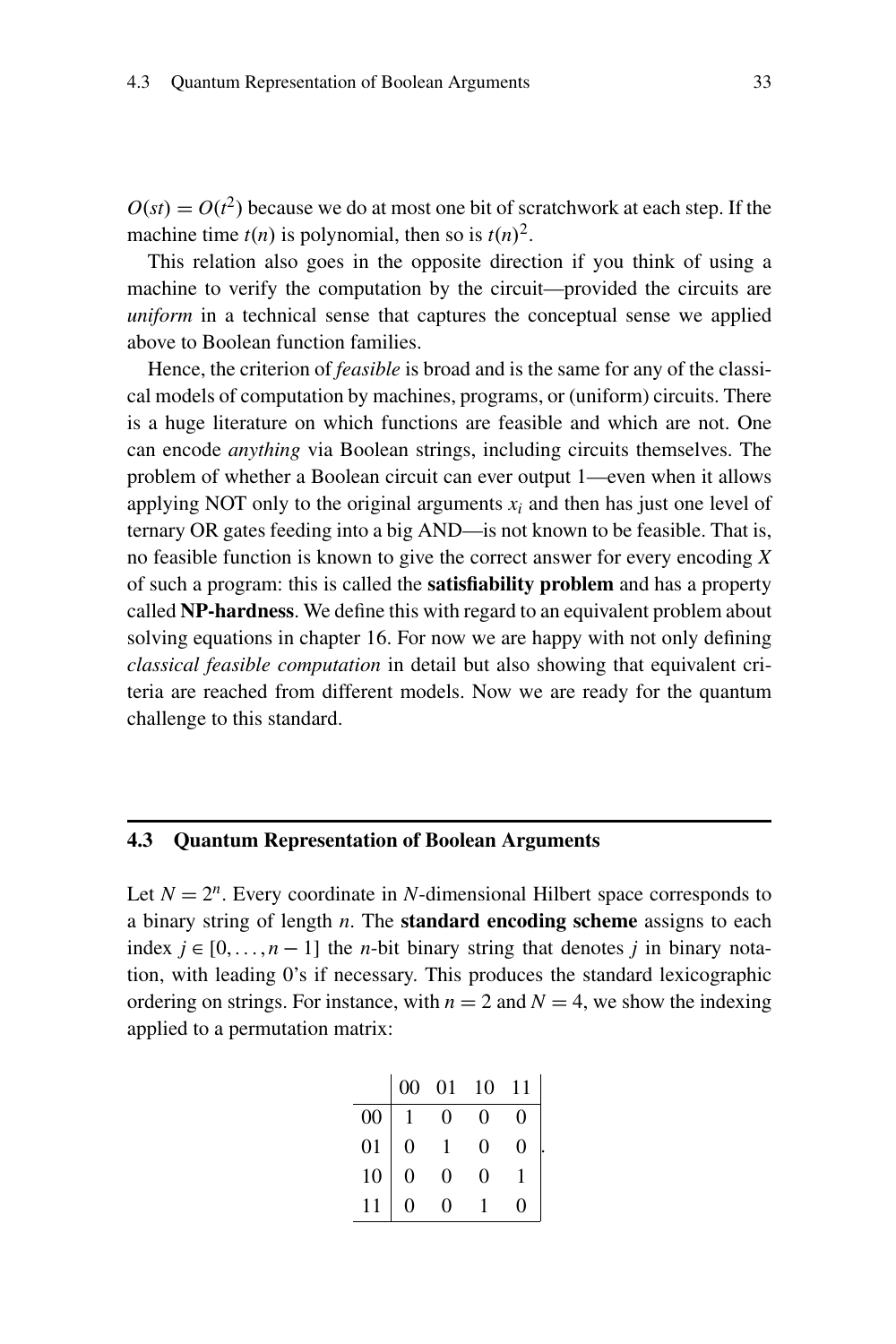The mapping is  $f(00) = 00$ ,  $f(01) = 01$ ,  $f(10) = 11$ ,  $f(11) = 10$ , and in general  $f(x_1, x_2) = (x_1, x_1 \oplus x_2)$ . Thus, the operator writes the XOR into the second bit while leaving the first the same. Once can also say that it negates the second bit if-and-only-if the first bit is 1. This negation itself is represented on one bit by a matrix we have seen before—now with the indexing scheme, it is:

$$
\mathbf{X} = \begin{array}{c|cc} & 0 & 1 \\ \hline 0 & 0 & 1 \\ 1 & 1 & 0 \end{array}.
$$

Thus, the negation is controlled by the first bit, which explains the name "Controlled-NOT" (*CNOT*) for the whole 4 × 4 operation.

To get a general Boolean function  $y = f(x_1, \ldots, x_n)$ , we need  $n + 1$  Boolean coordinates, which entails  $2N = 2^{n+1}$  matrix coordinates. What we really compute is the function

$$
F(x_1,\ldots,x_n,z)=(x_1,\ldots,x_n,z\oplus f(x_1,\ldots,x_n)).
$$

Formally, *F* is a Boolean function with outputs in  $\{0, 1\}^{n+1}$  rather than just {0, 1}. Its first virtue, which is necessary to the underlying quantum physics, is that it is invertible—in fact,  $F$  is its own inverse:

$$
F(F(x_1,\ldots,x_n,z)) = F(x_1,\ldots,x_n,z\oplus y)
$$
  
=  $(x_1,\ldots,x_n,(z\oplus y)\oplus y) = (x_1,\ldots,x_n,z).$ 

Its second virtue is having a  $2N \times 2N$  permutation matrix  $P_f$  that is easy to describe: the lone 1 in each row  $x_1x_2 \cdots x_nz$  is in column  $x_1x_2 \cdots x_nb$ , where  $b = z \oplus f(x_1, \ldots, x_n).$ 

If *f* is a Boolean function with *m* outputs  $(y_1, \ldots, y_m)$  rather than a single bit, then we have the same idea with

$$
F(x_1,\ldots,x_n,z_1,\ldots,z_m)=(x_1,\ldots,x_n,z_1\oplus y_1,\ldots,z_m\oplus y_m)
$$

instead. The matrix  $P_f$  is still a permutation matrix, although of even larger dimensions  $2^{n+m} \times 2^{n+m}$ . Often left unsaid is what happens if we need *h*-many "helper bits" to compute the original  $f$ . The simple answer is that we can treat them *all* as extra outputs of the function, allocating extra *zj* variables as dummy inputs so that the  $oplus$  trick preserves invertibility. Because *h* is generally polynomial in *n*, this does not upset feasibility.

In this scheme, adopting the "rows-and-columns" picture we gave for classical computation above, everything is laid out in  $n' = n + m + h$  rows, with the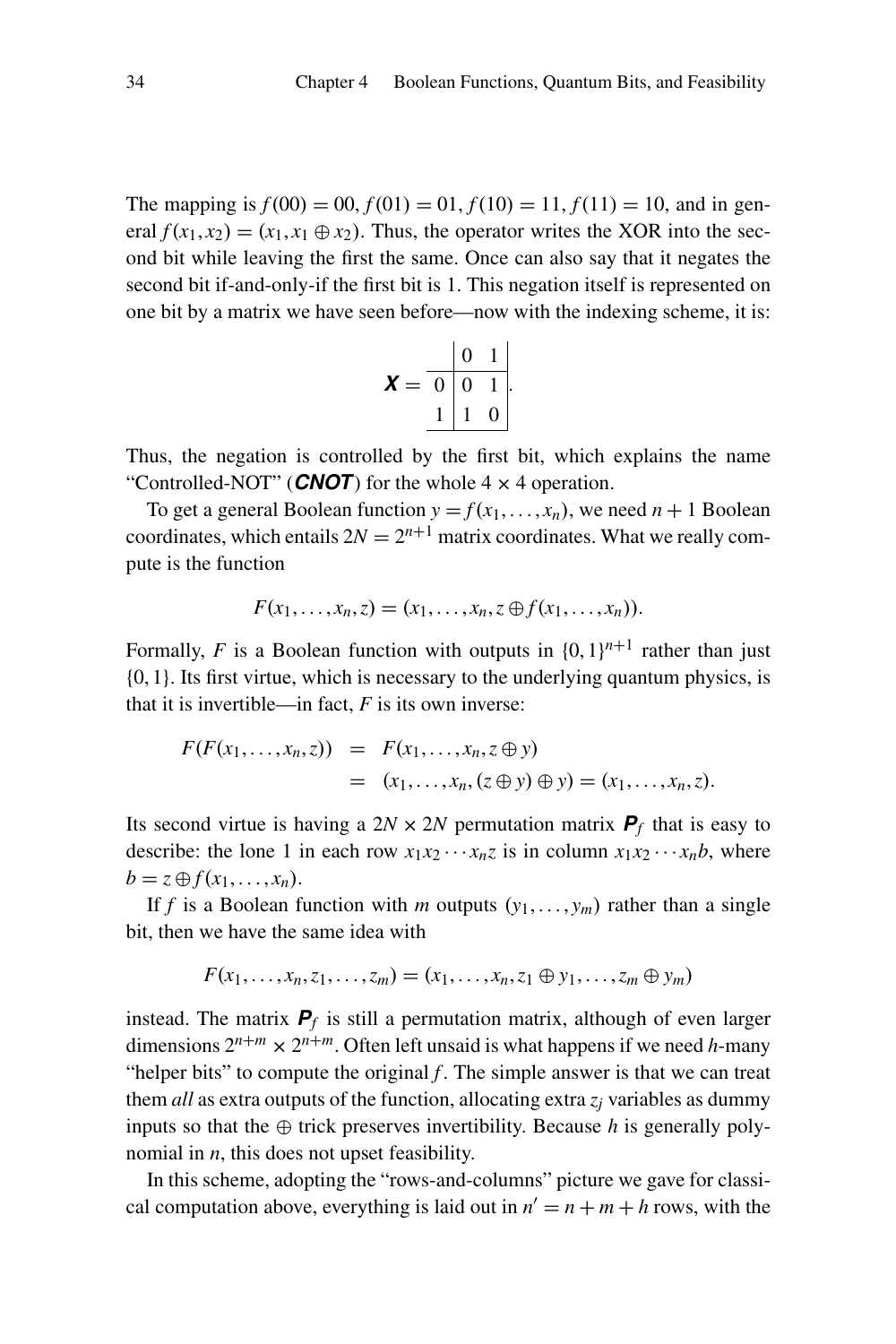input  $x$  laid out in the first column. Each row is said to represent a **qubit**, which is short for *quantum bit*. In order to distinguish the *row* from the idea of a qubit as a physically observable *object*, we often prefer to say qubit line for the row itself in the circuit. The *h*-many helper rows even have their own fancy name as *ancilla* qubits, using the Latin word for "chambermaid" or, more simply, helper.

Writing out a big  $2^{n'} \times 2^{n'}$  matrix, just for a permutation, is of course not feasible. This is a chief reason we prefer to think of operators  $P_f$  as pieces of code. The qubit lines are really coordinates of binary strings that represent indices to these programs. These strings have size *n* , and their own indices  $1, \ldots, n'$  are what we call **quantum coordinates**, when trying to be more careful than saying "qubits." As long as we confine ourselves to linear algebra operations that are efficiently expressible via these  $n'$  quantum indices, we can hope to keep things feasible. The rest of the game with quantum computation is, which operations are feasible?

#### 4.4 Quantum Feasibility

A quantum algorithm applies a series of unitary matrices to its start vector. Can we apply any unitary matrix we wish? The answer is no, of course not. If the quantum algorithms are to be efficient, then there must be a restriction on the matrices allowed.

If we look at the matrices  $P_f$  in section 4.3, we see several issues. First, the design of  $P_f$  seems to take no heed of the complexity of the Boolean function *f* but merely creates a permutation out of its exponential-sized truth table. Because infeasible (families of) Boolean functions exist, there is no way this alone could *scale*. Second, even for simple functions like  $AND(x_1, x_2, \ldots, x_n)$ , the matrix still has to be huge—even larger than  $2^n$  on the side. How do we distinguish "basic feasible operations"? Third, what do we use for variables? If we have a 2*n*-sized vector, do we need exponentially many variables?

The answer is to note that if we keep the number  $k$  of arguments for any operation to a constant, then  $2^k$  stays constant. We can therefore use  $2^k \times 2^k$ matrices that apply to just a few arguments. But what *are* the arguments? They are not the same as the Hilbert space coordinates  $0, \ldots, N-1$ , which would involve us in exponentially many. The quantum coordinates start off being labeled  $x_1, x_2, \ldots, x_n$  as for Boolean input strings and extend to places for outputs and for *ancillae*, which is the plural of *ancilla*.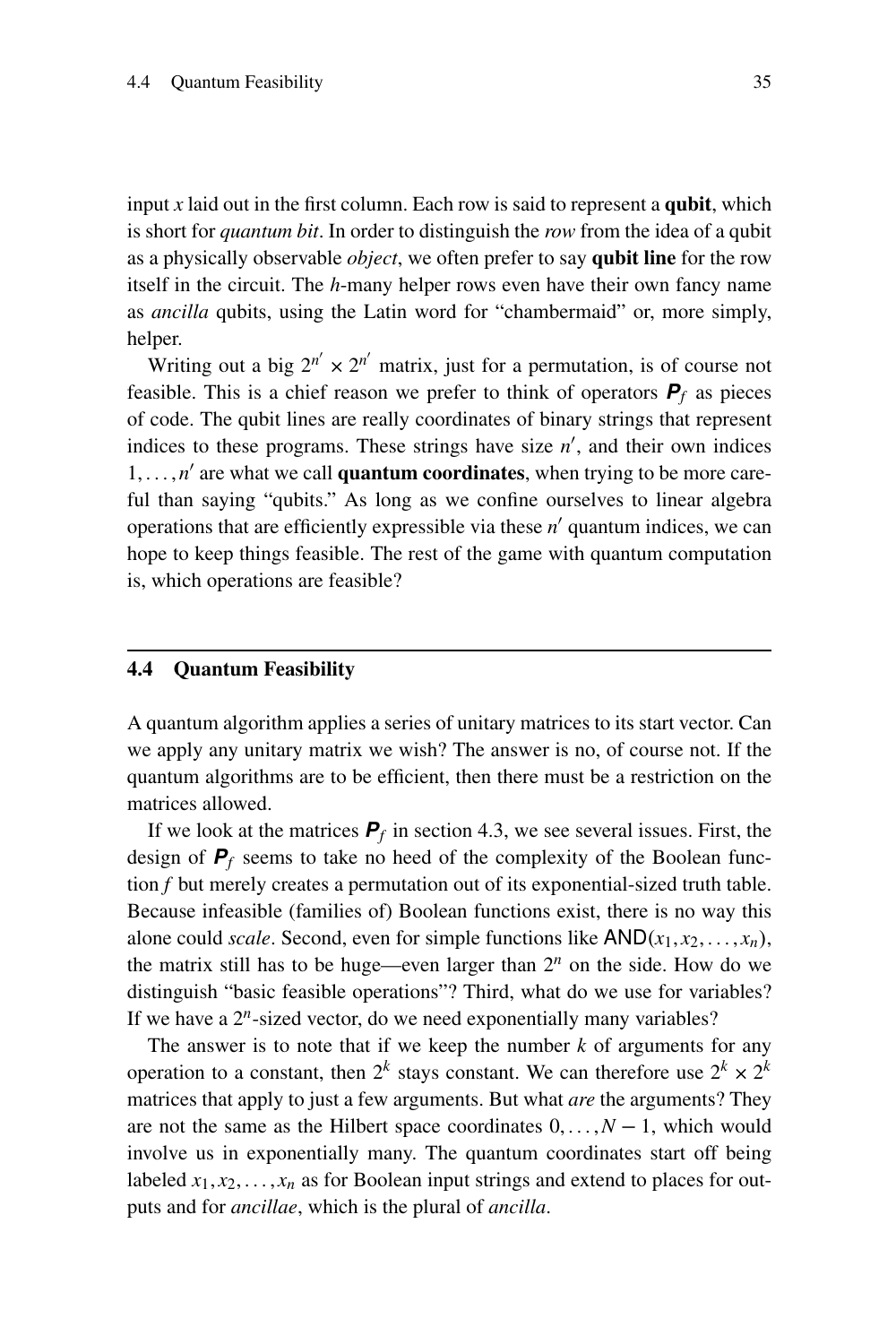With these differences understood, the notion of feasible for unitary matrices is the natural extension of the one for Boolean circuits. Any unitary matrix *B* of dimension  $2^k$  where *k* is constant—indeed, we will have  $k \leq 3$ —is feasible. Such a matrix is allowed to operate on any subset of *k* quantum coordinates, provided it leaves the other  $n' - k$  coordinates alone. A tensor product of **B** with identity matrices on the other quantum coordinates is a **basic matrix**. We could require that the entires of  $\boldsymbol{B}$  be simple in some way, but it will suffice to take *B* from a small fixed finite family of gates.

Now suppose that  $U$  is any unitary matrix of dimension N. Then we will say that it is*feasible* provided there is a way to construct it easily out of basic matrices. Technically, we mean that *U* belongs to an infinite family  $[U_n]$  parameterized by *n*, with each  $U_n$  constructible from  $n^{O(1)}$  basic matrices in a uniform manner. This stipulation is asymptotic, but the intent is concrete. To show concreteness, one can express *U* via a quantum circuit of basic gate matrices.

We will stay informal with quantum circuits as we did for Boolean circuits while formalizing quantum computations in terms of matrices. Rather than grids with squares as we have described for Boolean circuits, quantum circuits use lines that go across like staves of music and place gates on the lines like musical notes and chords. The first *n* lines correspond to the inputs  $x_1, \ldots, x_n$ , while all other qubit lines are conventionally initialized to 0. The only "crossing wires" are parts of multi-ary gates, either running invisibly inside boxes or shown explicitly for some gates like the *CNOT* operation above.

Here is a circuit composed of one Hadamard gate on qubit line 1, followed by a *CNOT* with its *control* on line 1 and its *target* on line 2:



Underneath the Hadamard gate is an invisible identity gate, expressing that in the first time step, the second qubit does not change. We could draw this into the circuit if we wish:



Whenever two gates can be placed vertically this way, a tensor product is involved. Thus, the matrix form of the computation is the composition  $V_2 \cdot V_1$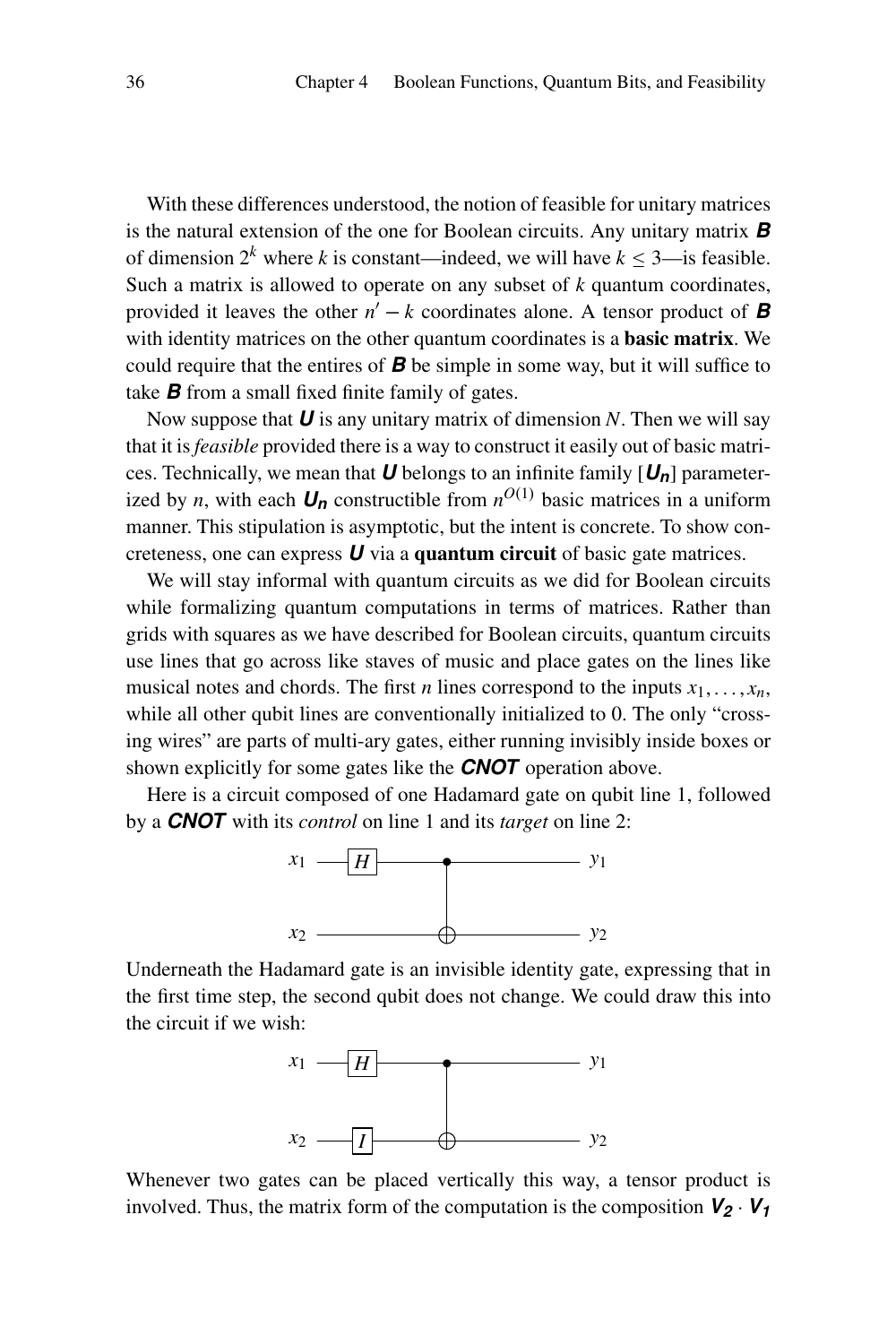of the  $4 \times 4$  matrices

$$
\mathbf{V}_2 = \mathbf{CNOT} = \begin{bmatrix} 1 & 0 & 0 & 0 \\ 0 & 1 & 0 & 0 \\ 0 & 0 & 0 & 1 \\ 0 & 0 & 1 & 0 \end{bmatrix}, \quad \mathbf{V}_1 = \mathbf{H} \otimes \mathbf{I} = \frac{1}{\sqrt{2}} \begin{bmatrix} 1 & 0 & 1 & 0 \\ 0 & 1 & 0 & 1 \\ 1 & 0 & -1 & 0 \\ 0 & 1 & 0 & -1 \end{bmatrix}.
$$

To show their product  $U = V_2V_1$  acting on the input vector  $x = [1, 0, 0, 0]^T$ . we obtain

$$
\frac{1}{\sqrt{2}} \begin{bmatrix} 1 & 0 & 1 & 0 \\ 0 & 1 & 0 & 1 \\ 0 & 1 & 0 & -1 \\ 1 & 0 & -1 & 0 \end{bmatrix} \begin{pmatrix} 1 \\ 0 \\ 0 \\ 0 \end{pmatrix} = \frac{1}{\sqrt{2}} \begin{pmatrix} 1 \\ 0 \\ 0 \\ 1 \end{pmatrix}.
$$
 (4.1)

Expressed in quantum coordinates, the input vector denotes the input string 00, that is,  $x_1 = 0$  and  $x_2 = 0$ . The output vector is not a basis vector. Rather, it is an equal-weighted sum of the basis vector for 00 and the basis vector for 11. This means we do not have a unique output string *y* in quantum coordinates, although we have a simple output vector *v* in the  $N = 2^2 = 4$  Hilbert-space coordinates. Much of the power of quantum algorithms will come from such outputs *v*, from which we need further interaction in the form of *measurements*, even repeatedly, to arrive at a final Boolean output *y*. Thus, we hold off saying what it means for a Boolean function to be quantum feasibly computable, but we have enough to define formally what it means for a quantum *computation* to be feasible:

DEFINITION 4.2 A quantum computation *C* on *s* qubits is feasible provided

$$
\boldsymbol{C} = \boldsymbol{U}_t \boldsymbol{U}_{t-1} \cdots \boldsymbol{U}_1,
$$

where each  $U_i$  is a feasible operation, and *s* and *t* are bounded by a polynomial in the designated number *n* of input qubits.

Which quantum gates *B* are basic, and which possibly other operations *V* on the whole space are feasible? We will not try to give a comprehensive answer to this question, but in the next chapter, we give some more gates that everyone agrees are basic and some operations that almost everyone agrees are feasible. They are building blocks in the same way that the Boolean operations NOT, AND, OR, and XOR are. It is believed—certainly hoped—that such matrices will one day be constructible. Moreover, quantum computers may prove to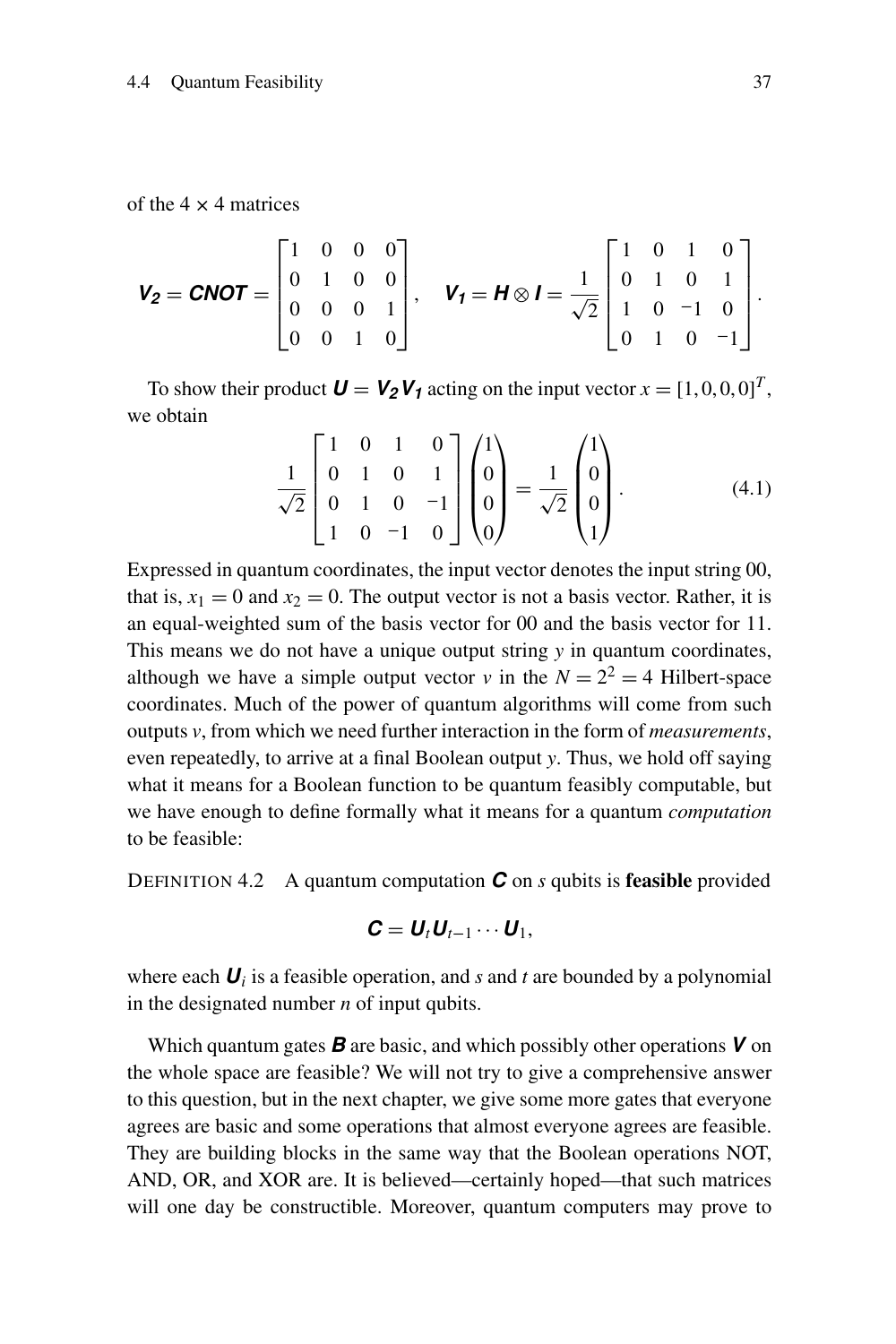be makable out of replicable parts the way classical computers—such as your laptop—are built today.

#### 4.5 Problems

4.1. Show that XOR cannot be written using only the composition of AND and OR functions.

**4.2.** Suppose that  $f(x)$  and  $g(x)$  are Boolean functions on *n* inputs. Let

$$
h(x) = f(x) \oplus g(x).
$$

Prove that *h* is always zero if and only if *f* and *g* are the same function.

**4.3.** For a Boolean string  $x = x_1, \ldots, x_n$  define

 $(-1)^x$ 

to be

$$
(-1)^{(x_1+\cdots+x_n)}.
$$

Show that  $(-1)^x$  is equal to 1 if and only if  $XOR(x) = 0$ .

4.4. Let

 $x = x_1, \ldots, x_n$ 

and

 $y = y_1, \ldots, y_n$ 

be Boolean strings. Prove that

$$
(-1)^{x \oplus y} = (-1)^x \times (-1)^y.
$$

4.5. Does (−1)*<sup>x</sup>* • *<sup>y</sup>* always equal (−1)*x*⊕*y*?

4.6. Show that there are an uncountable number of unitary matrices of dimension *N*. Does this help explain why we cannot allow any unitary matrix?

**4.7.** Show that  $x_1 \oplus \cdots \oplus x_n$  can be formed from  $O(n)$  binary Boolean operations.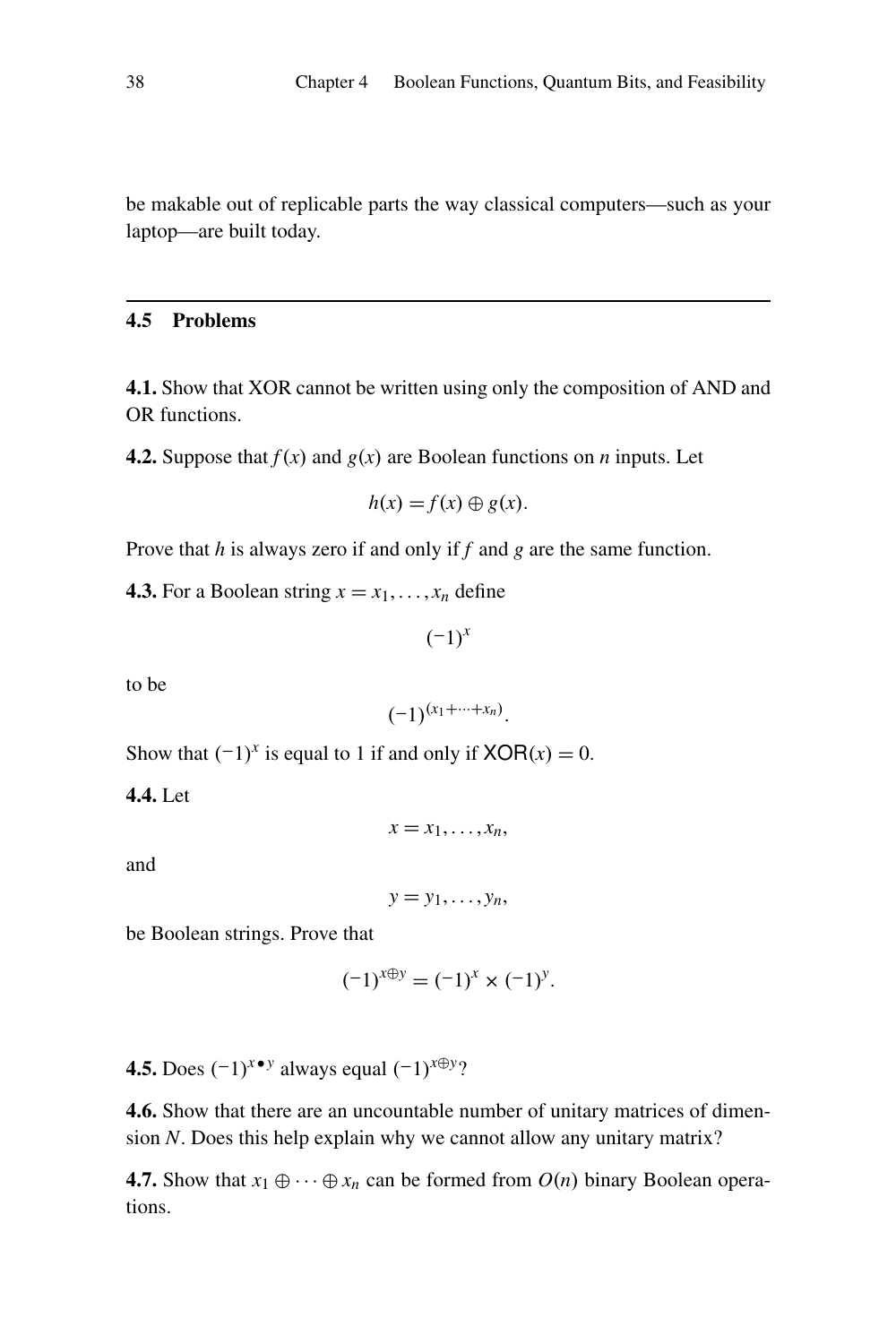**4.8.** What effect does the following  $4 \times 4$  matrix have on the quantum coordinates—that is, on the four basis vectors for the strings 00, 01, 10, and 11?

| $\lceil 1 \rceil$                      | $\boldsymbol{0}$ | $\boldsymbol{0}$ |                                                  |
|----------------------------------------|------------------|------------------|--------------------------------------------------|
| $\Big 0$                               | $\overline{0}$   | $\mathbf{1}$     | $\begin{bmatrix} 0 \\ 0 \\ 0 \\ 1 \end{bmatrix}$ |
| $\begin{bmatrix} 0 \\ 0 \end{bmatrix}$ | $\mathbf{1}$     | $\overline{0}$   |                                                  |
|                                        | $\overline{0}$   | $\overline{0}$   |                                                  |

We include it as a basic gate.

4.9. Now show how to use the *swap gate* of problem 4.8 to obtain the following action on the standard basis vectors: the string  $x_1x_2 \cdots x_n$  becomes  $x_2 \cdots x_nx_1$ . Call this the cycle  $K_n$ . How many swap gates did you need?

4.10. Consider a quantum circuit with three qubit lines. We can draw a *CNOT* gate whose *control* is separated from its *target*—indeed, we can also place it "upside down" as:



We have omitted showing an identity gate on the second qubit line, which would look ugly when crossed by the *CNOT* gate's vertical wire anyway. Write out the  $8 \times 8$  matrix of the operation represented by this (piece of a) quantum circuit.

4.11. Show that the matrix in problem 4.10 *cannot* be written as a tensor product of two smaller matrices, in particular not of some permutation of *CNOT* and the  $2 \times 2$  identity matrix. This seems to violate our definition of a basic matrix  $V_i$  in a feasible quantum computation, but see the next problem.

4.12. Show nevertheless that the circuit in problem 4.10 can be simulated by three quantum time-steps, each a tensor product of the  $2 \times 2$  identity and a basic  $4 \times 4$  matrix. Argue generally that *k*-qubit gates can be oriented in any way desired on any *k* qubit lines without upsetting definition 4.2. *Hint:* Use problem 4.8.

4.13. Consider the general construction in section 4.3 of a unitary permutation matrix  $P_f$  from a Boolean function *f*. For what function *f* does **CNOT** equal  $P_f$ ?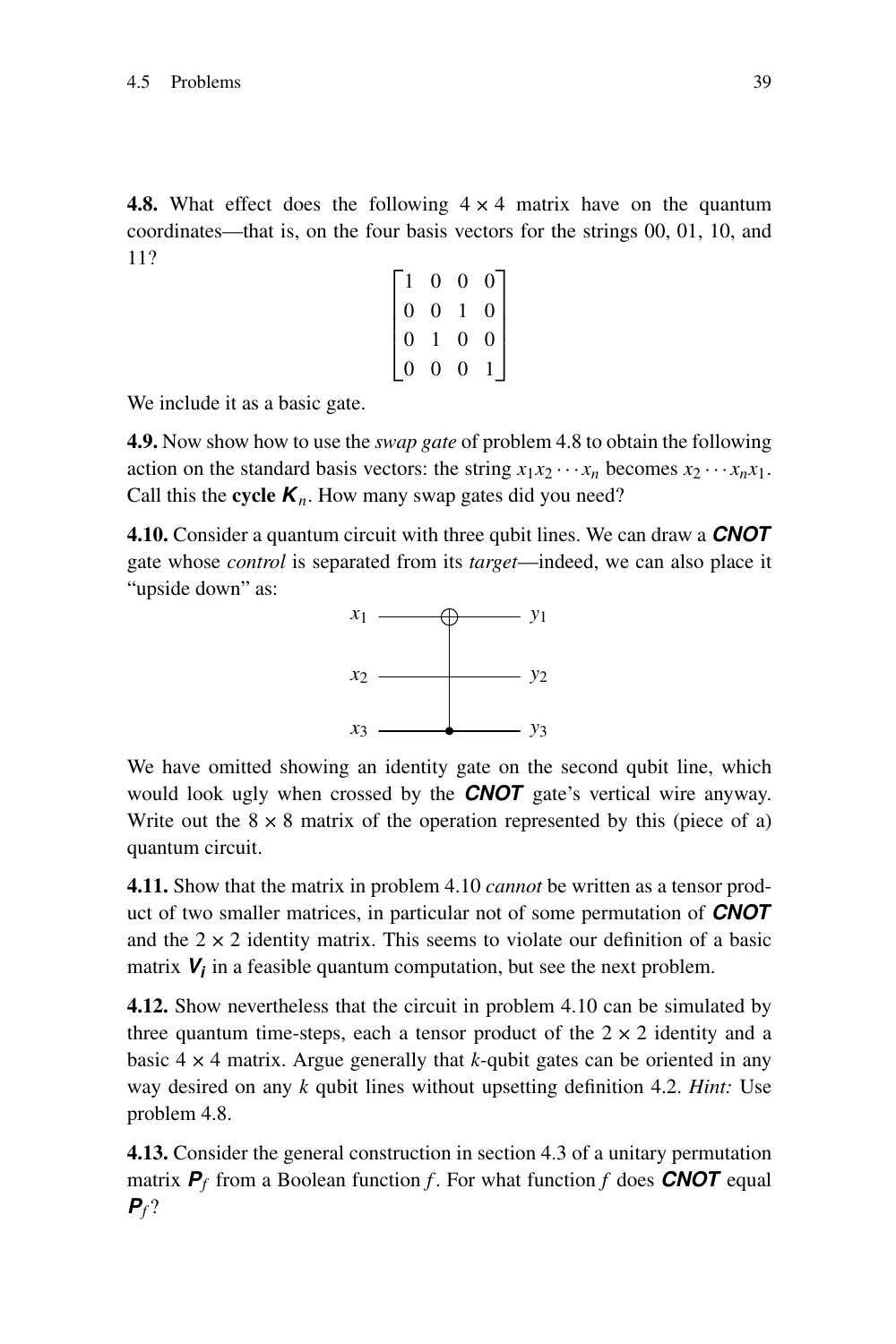**4.14.** Determine the  $8 \times 8$  matrix of  $P_f$  where f is the binary AND function. (You do not have to write every 0.) This gate, which we write as *TOF*, is named for Tommaso Toffoli.

#### 4.6 Summary and Notes

This chapter has presented the basic ingredients of Boolean complexity and quantum complexity side by side for comparison. In both cases, there is a common notion of *feasible* associated with complexity cost measures being bounded by some polynomial in the size of the data. We have presented the Boolean circuit model in both of its equivalent formulation via circuits and straight-line programs, and while we support viewing quantum computations as circuits, we defined them as programs giving compositions of basic matrix operations.

There are many books on Boolean complexity—check one out if you need more background here. General textbooks on computation theory also include concepts such as machine models, decision problems, and (un)computability. Among them we suggest the texts by Sipser (2012) and Homer and Selman (2011). The second author has co-written three book chapters on the basics of complexity theory (Allender et al., 2009a,b,c). The first of these chapters includes a diagram of the simulation of Turing machines by Boolean circuits (with *st* size overhead) in the form of Savage (1972); an  $O(t \log s)$ -size simulation was proved by Pippenger and Fischer (1979), but these circuits do not have the same degree of spatial locality. The theorem about monotone programs for majority was proved by Valiant (1984). That quantum operations can simulate Turing machines was first observed by Benioff (1982).

The *CNOT* gate and some other quantum gates go all the way back to Feynman (1982, 1985) and Deutsch (1985, 1989), while Yao (1993) systematized quantum circuit theory, and Barenco et al. (1995) gave an influential roundup of basic gates. Universality results about small gate sets followed (Barenco et al., 1995, DiVincenzo, 1995, Lloyd, 1995). The Toffoli gate comes from Toffoli (1980) and Fredkin and Toffoli (1982).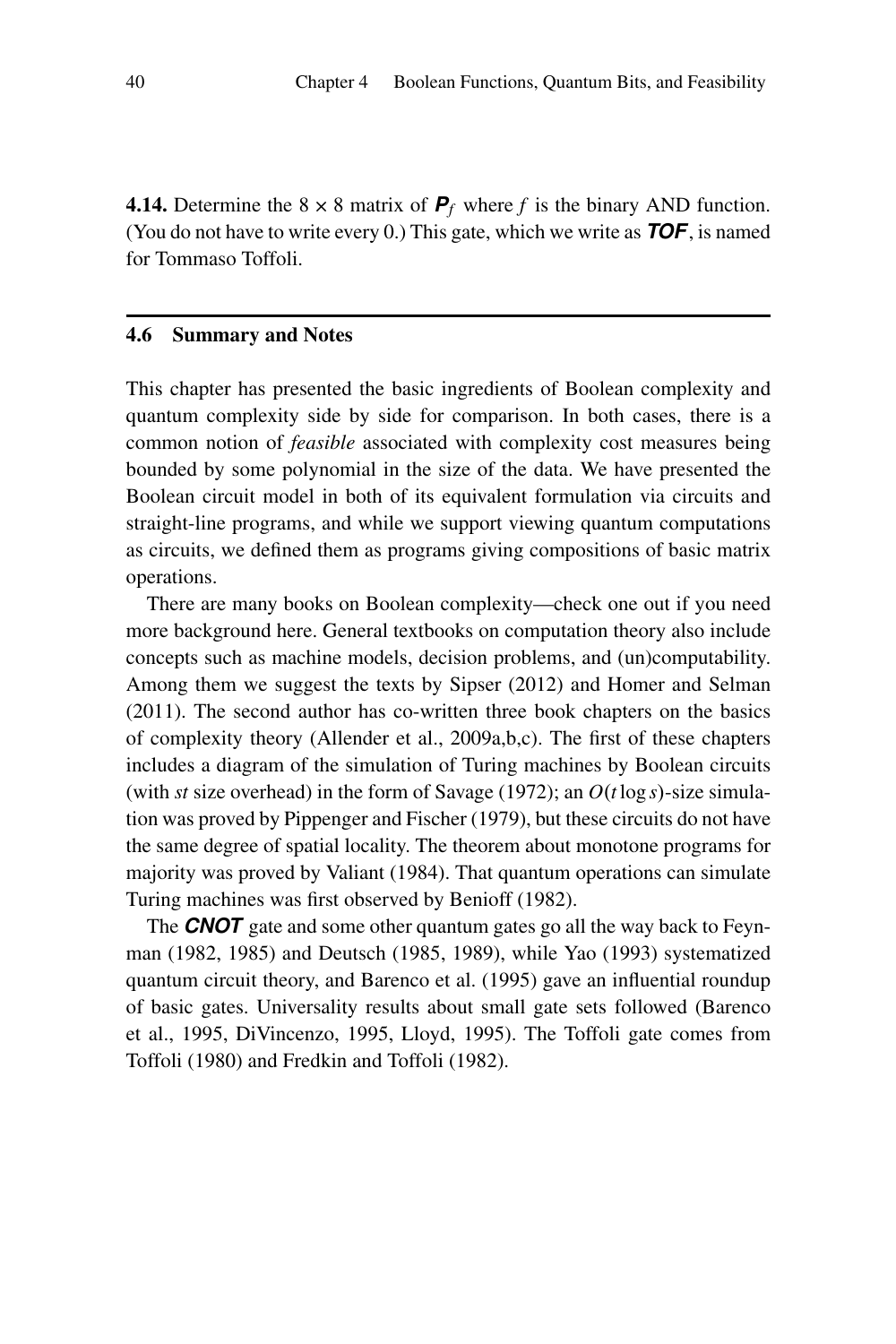## **Special Matrices**

Given our view that quantum algorithms are simply the result of applying a unitary transformation to a unit vector, it should come as no surprise that we need to study unitary matrices. Happily, there are just a few families of such matrices that are used in most quantum algorithms. We will present those in this chapter.

Two of the families correspond to transforms that are well studied through mathematics and computer science theory and have many applications in many areas besides quantum algorithms. When is a transformation a *transform*? The latter term connotes that the output is a new way of interpreting the input. Because all quantum transformations are invertible, this is in a sense always true, but the intuition is highest for the families presented here.

#### 5.1 Hadamard Matrices

The first family of unitary transforms are the famous Hadamard matrices. Note that because we mainly stay with the standard basis of  $e_k$  vectors, we will identify transforms with their matrices, and this should cause no confusion. Here we lock in our convention that *N* is always  $2^n$  for some *n*.

DEFINITION 5.1 The Hadamard matrix  $H_N$  of order *N* is recursively defined by  $H_2 = H$  and for  $N \geq 4$ :

$$
\boldsymbol{H}_{N} = \boldsymbol{H}_{N/2} \otimes \boldsymbol{H} = \frac{1}{\sqrt{2}} \begin{bmatrix} \boldsymbol{H}_{N/2} & \boldsymbol{H}_{N/2} \\ \boldsymbol{H}_{N/2} & -\boldsymbol{H}_{N/2} \end{bmatrix}
$$

We could also use  $H_1 = [1]$  as the basis. If we wish to use *n* not *N* as a marker, then we write  $H^{\otimes n}$  using a superscript instead of a subscript.

This recursive definition implies many important facts about this matrix. For example, it easily implies that, in general,  $H_N$  is equal to  $\frac{1}{\sqrt{2}}$  $\frac{1}{N}$ **A**, where **A** is a matrix of  $\pm 1$  only. However, it is often much more useful to have the following direct definition of the entries of *HN*.

LEMMA 5.2 For any row *r* and column *c*,

$$
\mathbf{H}_N[r,c] = (-1)^{r \cdot c},
$$

recalling that *r* • *c* is the inner product of *r* and *c* treated as Boolean strings.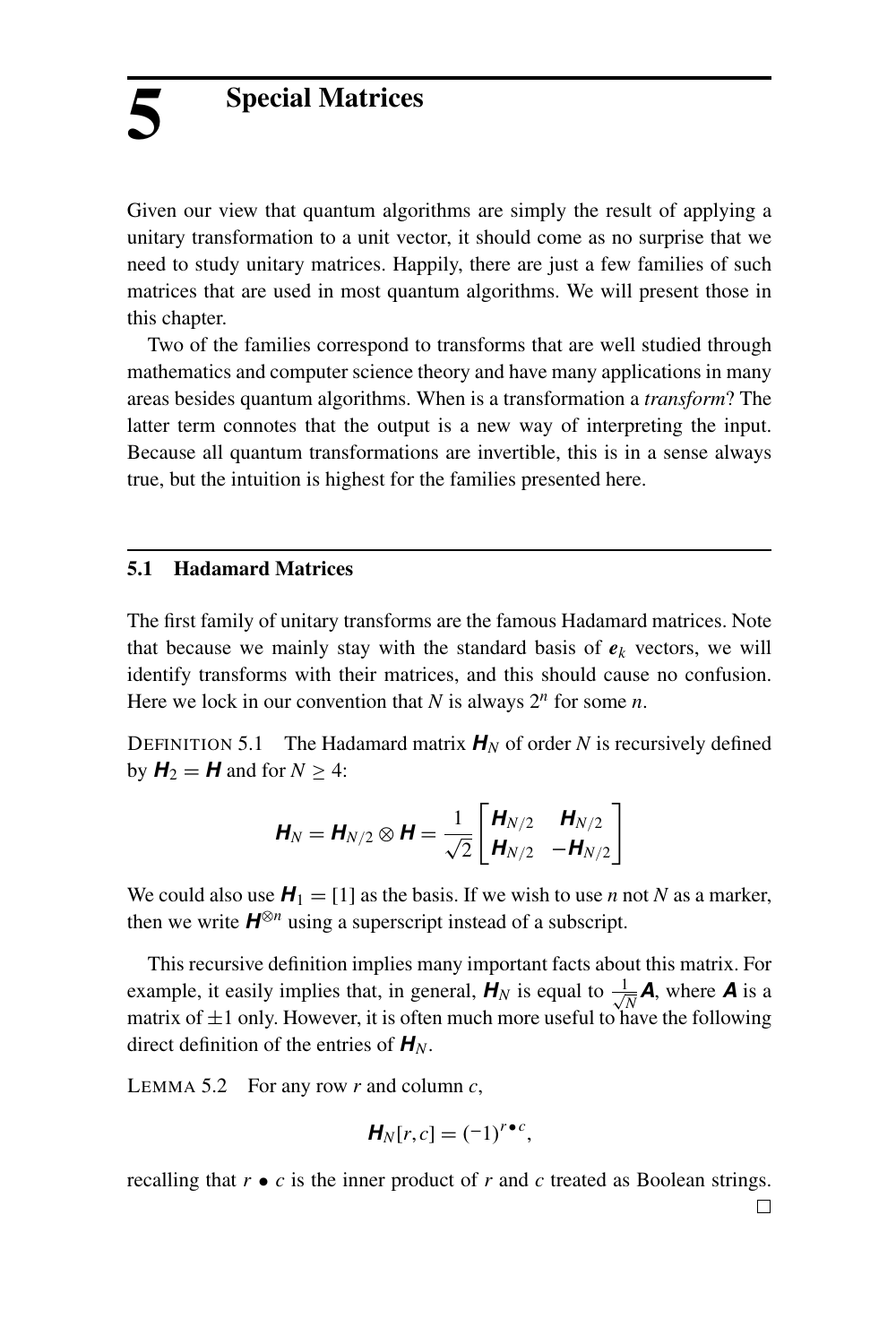Thus, for any vector *a*, the vector  $\mathbf{b} = \mathbf{H}_N \mathbf{a}$  is defined by

$$
\boldsymbol{b}(x) = \frac{1}{\sqrt{N}} \sum_{t=0}^{N-1} (-1)^{x \cdot t} \boldsymbol{a}(t).
$$

This is the way that we will view the transform in the analysis of most algorithms. Note the convenience of using Boolean strings as index arguments.

In a quantum circuit with *n* qubit lines,  $H_N$  is shown as a column of *n*-many single-qubit Hadamard gates. This picture frees one from having to think of tensor products in the design of a circuit but does not further our analysis.

#### 5.2 Fourier Matrices

The next important family consists of the quantum Fourier matrices. Let  $\omega$ stand for  $e^{2\pi i/N}$ , which is often called "the" principal *N*-th root of unity.

DEFINITION 5.3 The Fourier matrix  $\boldsymbol{F}_N$  of order *N* is:

$$
\frac{1}{\sqrt{N}}\begin{bmatrix} 1 & 1 & 1 & 1 & \cdots & 1 \\ 1 & \omega & \omega^2 & \omega^3 & \cdots & \omega^{N-1} \\ 1 & \omega^2 & \omega^4 & \omega^6 & \cdots & \omega^{N-2} \\ 1 & \omega^3 & \omega^6 & \omega^9 & \cdots & \omega^{N-3} \\ \vdots & & & & \vdots & \ddots & \vdots \\ 1 & \omega^{N-1} & \omega^{N-2} & \omega^{N-3} & \cdots & \omega \end{bmatrix}
$$

That is,  $\boldsymbol{F}_N[i, j] = \omega^{ij \bmod N}$ .

It is well known that  $\boldsymbol{F}_N$  is a unitary matrix over the complex Hilbert space. This and further facts about  $\boldsymbol{F}_N$  are set as exercises at the end of this chapter, including a running theme about its feasibility via various decompositions. For any vector *a*, the vector  $\mathbf{b} = \mathbf{F}_N \mathbf{a}$  is defined in our index notation by:

$$
\boldsymbol{b}(x) = \frac{1}{\sqrt{N}} \sum_{t=0}^{N-1} \omega^{xt} \boldsymbol{a}(t).
$$

This is the way that we will view the transform in our algorithmic analysis. That this is tantalizingly close to the equation for the Hadamard transform was significant to Peter Shor in his step from Daniel Simon's algorithm (chapter 10) to his own (chapter 11). The differences are having  $\omega$  in place of  $-1$ and multiplication *xt* in place of the Boolean inner product *x* • *t*.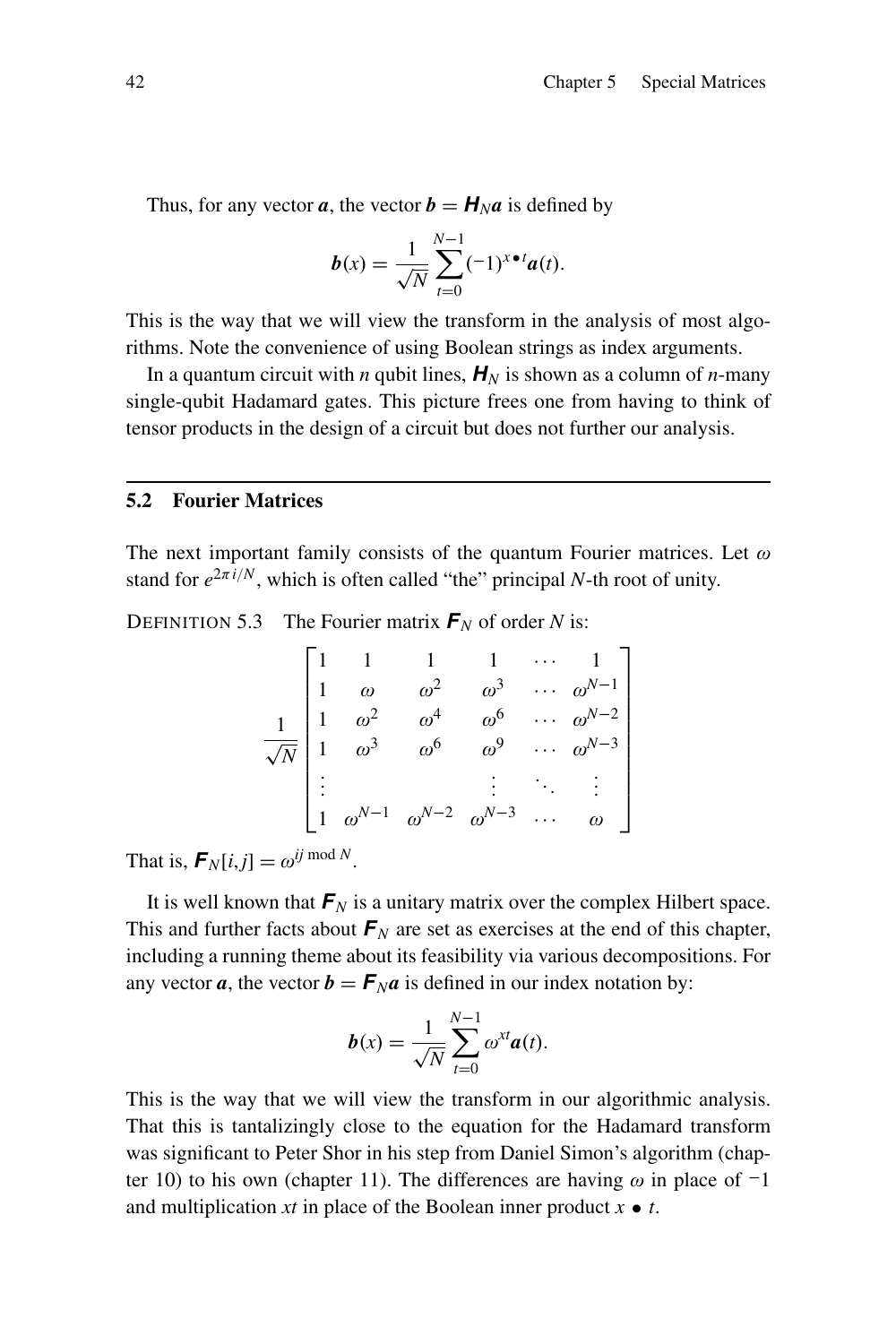#### 5.3 Reversible Computation and Permutation Matrices

Every  $N \times N$  permutation matrix is unitary. However, in terms of *n* with  $N = 2<sup>n</sup>$ , there are doubly exponentially many permutation matrices. Hence, not all of them can be feasible—indeed, most of them are concretely infeasible. Which permutation matrices are feasible?

We can give a partial answer. Recall the definition of the permutation matrix  $P_f$  from the invertible extension *F* of a Boolean function *f* in section 4.3.

THEOREM 5.4 All classically feasible Boolean functions *f* have feasible quantum computations in the form of *P<sup>f</sup>* .

The proof of this theorem stays entirely classical—that is, the quantum circuits are the same as Boolean circuits that are reversible, which in turn efficiently embed any given Boolean circuit computing *f* . We need only one new gate, which was already mentioned in problem 4.14.

DEFINITION 5.5 The **Toffoli gate** is the ternary Boolean function

$$
TOF(x_1, x_2, x_3) = (x_1, x_2, x_3 \oplus (x_1 \wedge x_2)).
$$

The Toffoli gate induces the permutation in 8-dimensional Hilbert space that swaps the last two entries, which correspond to the strings 110 and 111, and leaves the rest the same. This extends the idea of **CNOT** with  $x_1, x_2$  as "controls" and  $x_3$  as the "target." That this simple swap is universal for Boolean computation is conveyed by the following two facts for Boolean bit arguments *a*, *b*:

- NOT $(a) = TOF(1, 1, a);$
- AND $(a, b) = \text{TOF}(a, b, 0)$ .

*Proof of Theorem 5.4.* Because AND and NOT is a universal set of logic gates, we may start with a Boolean circuit *C* computing  $f(x_1, \ldots, x_n)$  using *r*-many NOT and *s*-many binary AND gates. The NOT gates we can leave alone because we already have the corresponding  $2 \times 2$  matrix *X* as a basic quantum operation. Hence, we need only handle the *s*-many AND gates. We can simulate them by *s*-many Toffoli gates each with an ancilla line set to 0 for input, but this is superseded by the issue of possibly needing multiple copies of the result *c* of an AND gate on lines *a*, *b*—that is, one for each *wire* out of the gate.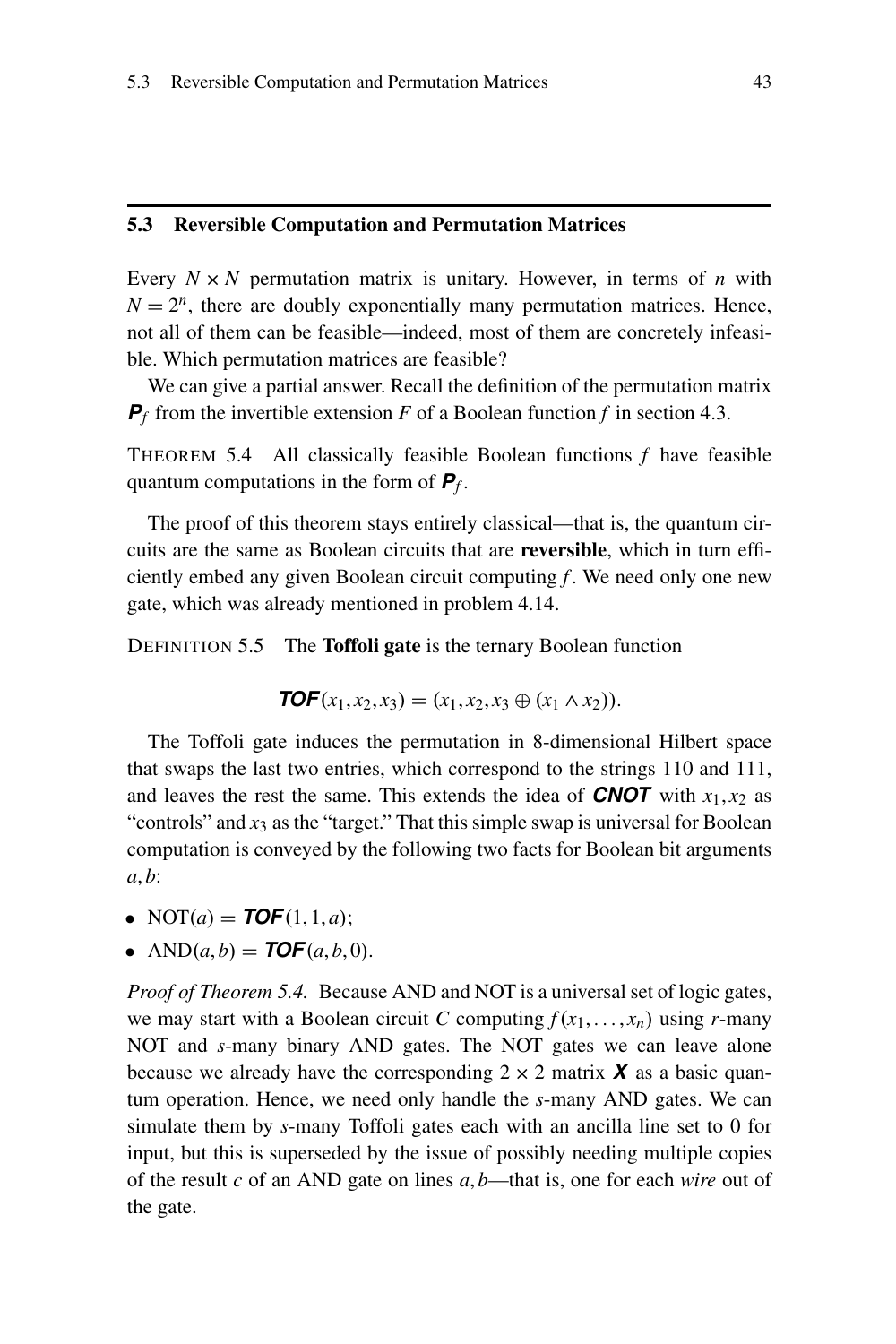This is where the Toffoli gate shines. For each output wire *w*, we allocate a fresh ancilla *z* and put a Toffoli gate with target on line *z* and controls on *a* and *b*. This automatically computes  $z \oplus (a \wedge b)$ , which with *z* initialized to 0 is what we want. Multiple Toffoli gates with the same controls do not affect each other. Hence, the overhead is bounded by the number of *wires* in *C*, which is polynomial, and the only ancilla lines we need already obey the convention of being initialized to 0.  $\Box$ 

There are versions of theorem 5.4, some applying to Turing machines and other starting models of computation, that have much less overhead, but "polynomial" is good enough for our present discussion of feasibility. Thus, a permutation matrix—which is a deterministic quantum operation—is feasible if it is induced by a classical feasible function on the quantum coordinates.

#### 5.4 Feasible Diagonal Matrices

Any diagonal matrix whose entries have absolute value 1 is unitary. Hence, it can be a quantum operation. The question is, which of these operations are *feasible*?

Of course if the size of the matrix is a small fixed number, we can call it basic and hence feasible. What happens when the matrices are  $N \times N$ , however? Even if we limit to entries 1 and  $-1$ , we have one such matrix  **for every** subset *S* of [*N*], that is,  $S \subseteq \{0, 1\}^n$ :

$$
\boldsymbol{U}_{S}[x,x] = \begin{cases} -1 & \text{if } x \in S; \\ 1 & \text{otherwise.} \end{cases}
$$

Because there are doubly exponentially many *S*, there are doubly exponentially many  $U_s$ , so most of them are not feasible. But can we tell which *are* feasible? Again we give a partial answer. When *S* is the set of arguments that make a Boolean function *f* true, we write  $U_f$  in place of  $U_s$ . The matrix  $U_f$  is called the Grover oracle for *f* .

THEOREM 5.6 If *f* is a feasible Boolean function, then its Grover oracle  $U_f$ is feasible.

We defer the proof until section 6.5 in the next chapter. As with theorem 5.4, the question of whether any *other* families of functions  $f$  make  $U_f$  meet our quantum definition of feasible is a deep one whose answer is long unknown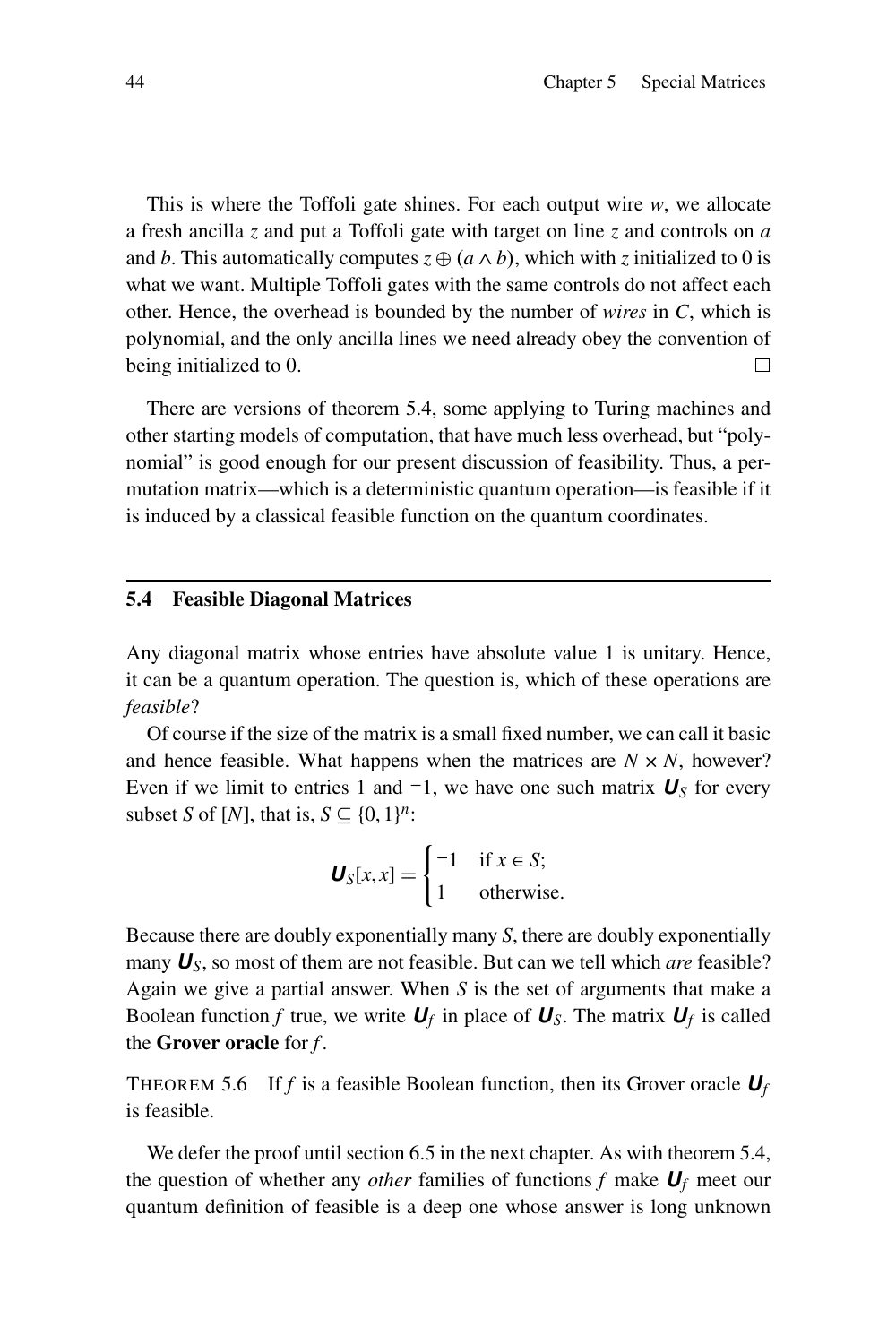and is related to issues in chapter 16. We can be satisfied for now that we have a rich vocabulary of feasible operations, and the next chapter will give some tricks for combining them. Here we give one more family of operations.

#### 5.5 Reflections

Given any unit vector *a*, we can create the unitary operator **Ref**<sub>a</sub>, which *reflects* any other unit vector  $\boldsymbol{b}$  around  $\boldsymbol{a}$ . Geometrically, this is done by dropping a line from the tip of  $\boldsymbol{b}$  that hits the body of  $\boldsymbol{a}$  in a right angle and continuing the line the same distance further to a point  $b'$ . Then  $b'$  likewise lies on the unit sphere of the Hilbert space. The operation mapping  $\boldsymbol{b}$  to  $\boldsymbol{b}'$  preserves the unit sphere and is its own inverse, so it is unitary.

In geometrical terms, the point on the body of  $\boldsymbol{a}$  is the **projection** of  $\boldsymbol{b}$  onto *a* and is given by  $a' = a \langle a, b \rangle$ . Thus,

$$
b'=b-2(b-a\langle a,b\rangle)=(2P_a-1)b,
$$

where  $P_a$  is the operator doing the projection: for all  $b$ ,

$$
P_a b = a \langle a, b \rangle.
$$

For example, let *a* be the unit vector with entries  $\frac{1}{\sqrt{N}}$ , which we call *j*. Then the projector is the matrix whose entries are all  $\frac{1}{N}$ , which we call **J** in our matrix font. Finally, the reflection operator is

$$
\mathbf{V} = 2\mathbf{J} - \mathbf{I} = \begin{bmatrix} \frac{2}{N} - 1 & \frac{2}{N} & \cdots \\ \frac{2}{N} & \frac{2}{N} - 1 & \cdots \\ \frac{2}{N} & \frac{2}{N} & \cdots & \ddots \end{bmatrix}.
$$

We claim this matrix is feasible. Of course this leads to the question: which reflection operations are feasible?

An important case of reflection is when *a* is the *characteristic vector* of a nonempty set *S*, that is:

$$
a(x) = \begin{cases} \frac{1}{\sqrt{|S|}} & \text{if } x \in S; \\ 0 & \text{otherwise.} \end{cases}
$$

Suppose we apply  $\text{Ref}_a$  to vectors  $b$  with the foreknowledge that all entries  $e = b(x)$  for  $x \in S$  *are equal.* Let  $k = |S|$ . Then we have  $\langle a, b \rangle = ke/\sqrt{k} = e\sqrt{k}$ ,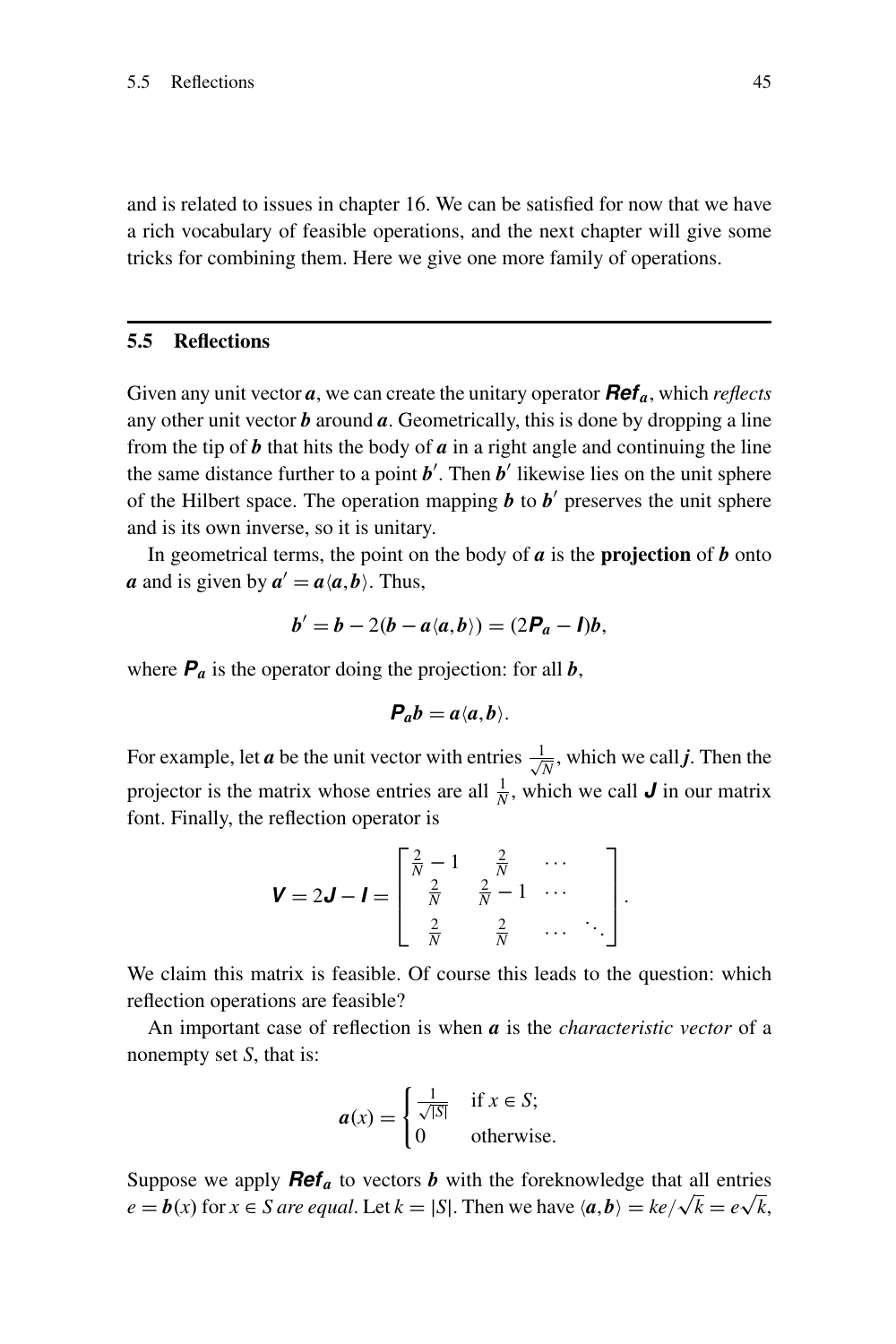and taking the projection  $a' = P_a b$ , we have

$$
a'(x) = \begin{cases} e & \text{if } x \in S; \\ 0 & \text{otherwise.} \end{cases}
$$

The reflection  $b' = 2a' - b$  thus satisfies

$$
b'(x) = \begin{cases} b(x) & \text{if } x \in S; \\ -b(x) & \text{otherwise,} \end{cases}
$$

because in the case *x* ∈ *S*,  $b'(x) = 2e - b(x) = 2e - e = e = b(x)$ . Then the action is the same as multiplying by the diagonal matrix that has −1 for the coordinates that are *not* in *S*, that is, by the Grover oracle for the complement of *S*. Because the negation of a feasible Boolean function is feasible, this together with the case of *V* implies:

THEOREM 5.7 For all feasible Boolean functions *f*, provided we restrict to the linear subspace of argument vectors whose entries indexed by the "true set"  $S_f$  of *f* are equal, reflection about the characteristic vector of  $S_f$  is a feasible quantum operation.  $\Box$ 

Happily, the set of such argument vectors forms a linear subspace and always contains the vector *j*, which we will use as a "start" vector. Moreover, reflections by  $\boldsymbol{a}$  and  $\boldsymbol{b}$ , when applied to vectors already in the linear subspace spanned by  $a$  and  $b$ , stay within that subspace. We will use this when presenting Grover's algorithm and search by quantum random walks, but that is getting ahead of our story.

#### 5.6 Problems

- 5.1. What is  $H_4$ ?
- **5.2.** Prove that  $H_N$  is a unitary matrix.
- 5.3. Prove lemma 5.2.

**5.4.** Prove that  $\boldsymbol{F}_N$  is a unitary matrix. Note that because it is a complex valued matrix, this means that it times its complex transpose is the identity matrix.

5.5. Let  $D_n$  be the diagonal matrix formed by the second column of  $F_N$ . Show how to write  $D_N$  as a tensor product of the 2  $\times$  2 twist matrices  $\mathcal{T}_{\alpha}$  defined in problem 3.10.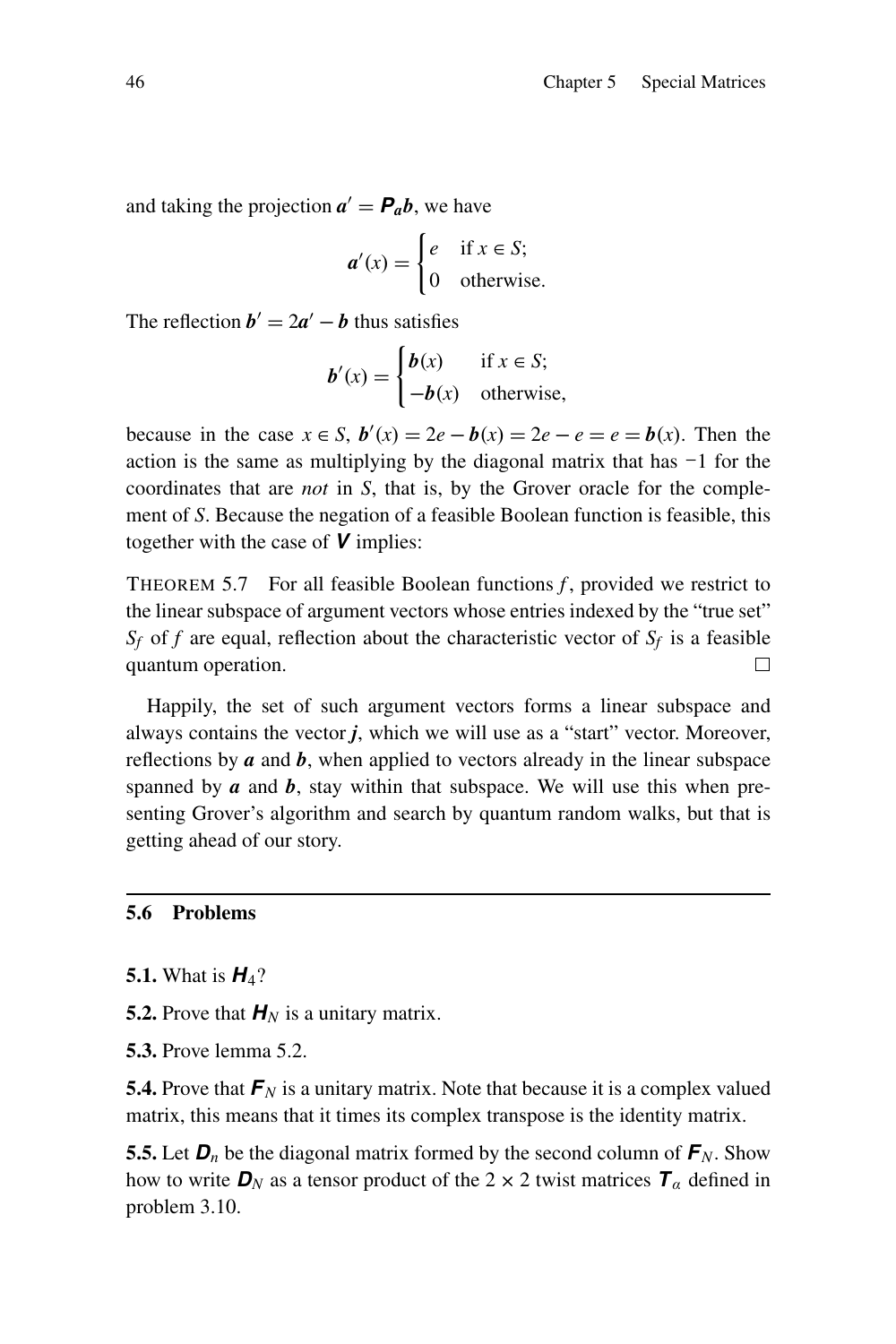5.6. Recalling also the cycle operation  $K_n$  from problem 4.9, show that  $F_N$ obeys the following recursive equation in block matrices:

$$
\boldsymbol{F}_N = \frac{1}{\sqrt{2}} \begin{bmatrix} \boldsymbol{I}^{\otimes (n-1)} & \boldsymbol{D}_{N/2} \\ \boldsymbol{I}^{\otimes (n-1)} & -\boldsymbol{D}_{N/2} \end{bmatrix} \begin{bmatrix} \boldsymbol{F}_{N/2} & 0 \\ 0 & \boldsymbol{F}_{N/2} \end{bmatrix} \boldsymbol{K}_n.
$$

This ultimately shows how to decompose  $\boldsymbol{F}_N$  into swaps, controlled twists, and the Hadamard gates at the base of this recursion.

**5.7.** Let  $f$ :  $\{0, 1\}^n \rightarrow \{0, 1\}^n$  be a Boolean function. Show that the following function is always invertible:

$$
g(x, y) = (x, y \oplus f(x)).
$$

5.8. Prove that the following sum is zero:

$$
\sum_{k=0}^{N-1} \omega^k,
$$

where  $\omega$  is  $e^{2\pi i/N}$ . For what values of  $\ell$  is the following sum equal to zero:

$$
\sum_{k=0}^{N-1} \omega^{k\ell}?
$$

5.9. Show that the product of two permutation matrices is again a permutation matrix. Also show that a permutation matrix is unitary.

5.10. A *Fredkin gate*, named for Edward Fredkin, swaps 101 and 110 while leaving the other six arguments fixed. Show that, like the Toffoli gate, it is universal for reversible computation.

5.11. Show by direct calculation that the reflection matrix 2*J* − *I* is unitary.

5.12. Our use of the term *characteristic vector* in section 5.5 may appear to clash with the standard term in linear algebra, which we prefer to call an *eigenvector*. Show, however, that the meanings do harmonize, namely, the characteristic vector is an eigenvector of some relevant quantum operations.

For the following problems, define two vectors to be *dyadically orthogonal* if their entry-wise products cancel in pairs. That is, two vectors  $a, b$  in  $\mathbb{C}^n$ , where *n* is necessarily even, are dyadically orthogonal if [*n*] can be partitioned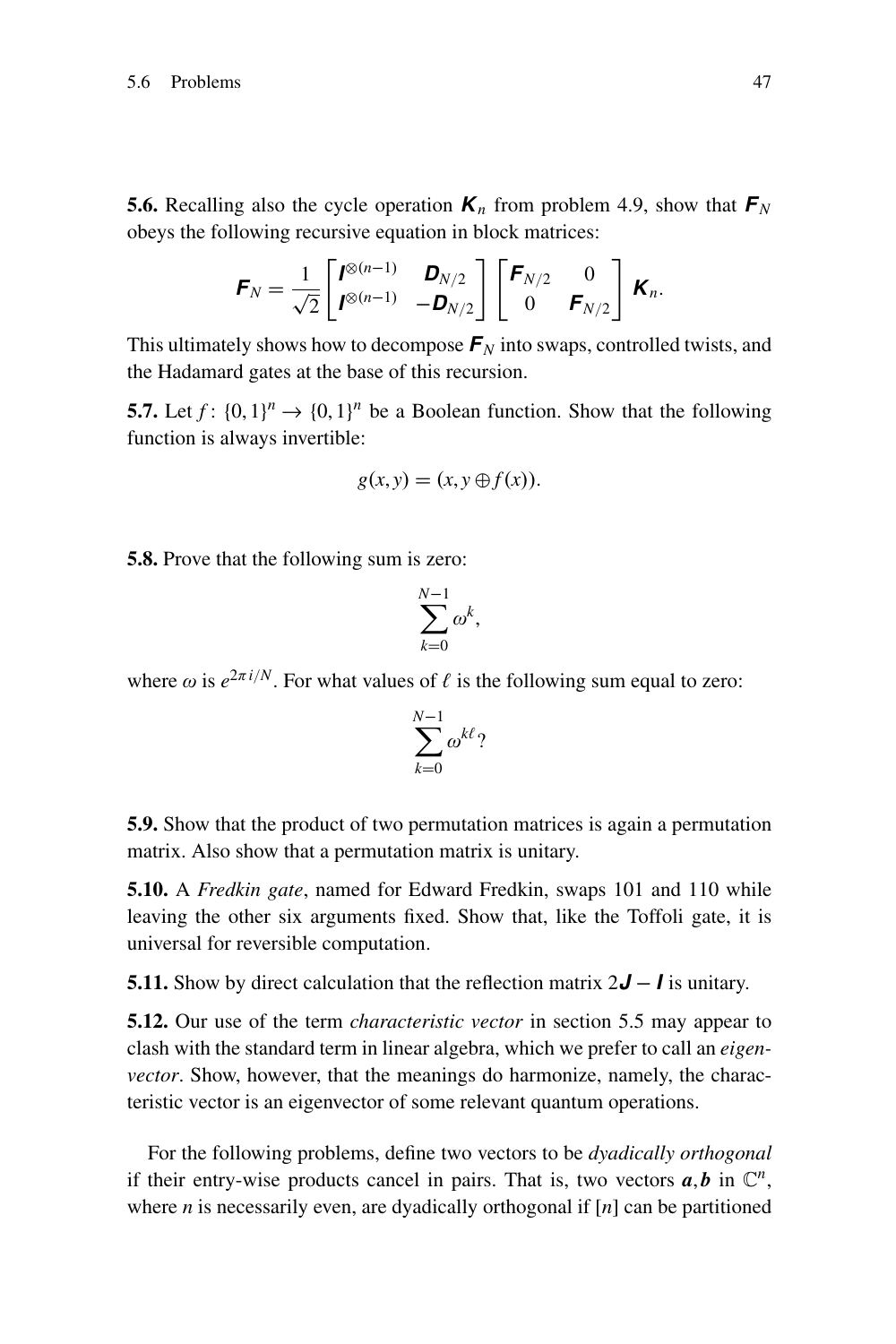into two-element subsets  $\{i,j\}$  such that  $a(i)b(i) = -a(j)b(j)$ . Of course two dyadically orthogonal vectors are orthogonal. Here are some pairs of dyadically orthogonal real and complex vectors:

[1 1 1 1] [9 4 6 −15] [1 *i* 1 1]<br>[1 1 −1 −1], [5 −3 2 3], [*i* 1 1 −1].

Next, call a matrix *dyadically unitary* if it is unitary and, in addition, every two distinct rows are dyadically orthogonal and likewise every two distinct columns. Every  $2 \times 2$  unitary matrix is dyadically unitary, so the concept becomes distinctive starting with  $4 \times 4$  matrices.

**5.13.** Show that every Hadamard matrix  $H_N$  is dyadically unitary.

**5.14.** Show that the quantum Fourier transform matrices  $\boldsymbol{F}_N$  are dyadically unitary.

5.15. Show that the tensor product of a dyadically unitary matrix with *any* unitary matrix is dyadically unitary.

5.16. Show that dyadic unitarity is (alas) not closed under composition, that is, under matrix product. In particular, find a  $4 \times 4$  dyadically unitary matrix *A* such that *A*2, while necessarily unitary, is not dyadically so. (Hint: First do problem 3.19 in chapter 3.)

The following exercises give more understanding of quantum coordinates and embody a research avenue we two authors began toward deeper analysis of the quantum Fourier transform. We generalize the notion of substring for any subset *I* of  $\{1, ..., n\}$ ,  $I = \{i_1, i_2, ..., i_r\}$  in order, by putting  $x_I = x_{i_1} x_{i_2} \cdots x_{i_r}$ , for any  $x \in \{0, 1\}^n$ . For any such *I* and binary string *w* of length *r*, define

$$
S_{I,w} = \{x \mid x_I = w\}.
$$

Under the standard binary order of complex indices, we regard  $S_{I,w}$  also as a subset of  $\{0, \ldots, N-1\}$  (where  $N = 2^n$  as usual) and call  $S_{I,w}$  a *cylinder*. Sets of the form  $S_I = S_{I,0r}$ , where  $r = |I|$ , are *principal cylinders*.

**5.17.** Show that for any *r*, the first  $R = 2<sup>r</sup>$  complex indices form a principal cylinder.

**5.18.** Write out the members of the cylinder for  $n = 5$ ,  $I = \{2, 3, 5\}$ , and  $w =$ 101. How can we recognize the numbers in binary notation?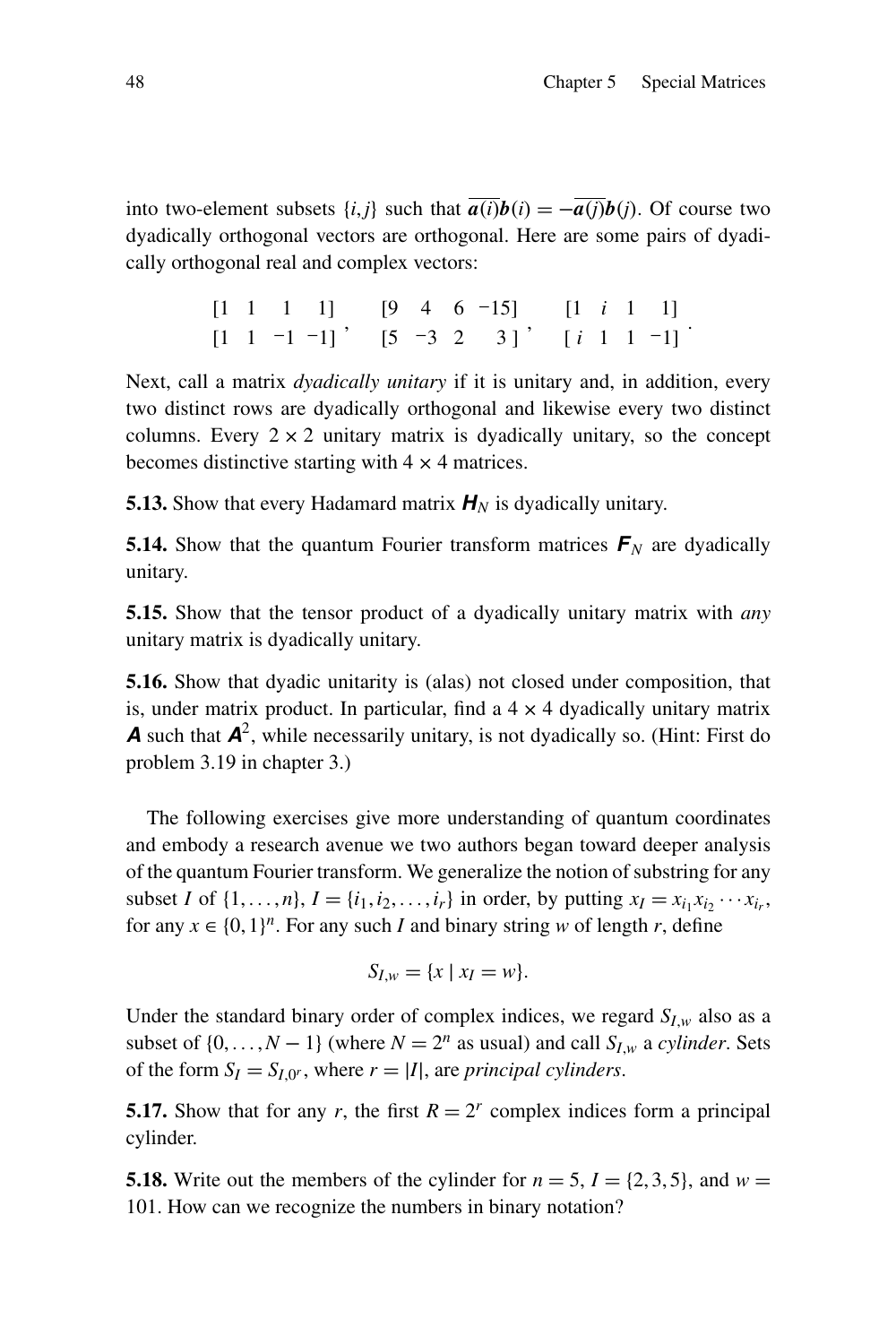Now define an  $N \times N$  matrix *M* to be **unitarily decomposable** along a set *S* of rows, where  $R = |S|$  divides N, if the columns of **M** can be partitioned into *N*/*R*-many subsets  $T_0$ , ...,  $T_{N/R-1}$ , each of size *R*, such that for all  $j < N/R$ , the  $R \times R$  sub-matrix  $M[S, T_j]$  (which is formed by the rows in *S* and the columns in  $T_i$ ) is unitary up to a scalar multiple. The "blocks"  $T_i$  need not consist of consecutive columns.

**5.19.** Show that for any principal cylinder *S*, the Hadamard matrices  $H_N$  are unitarily decomposable along *S*, where the sub-matrices are also Hadamard matrices up to factors of  $\sqrt{2}$ . Is this true of any cylinder? Find a set of four rows in  $H_8$  that have no unitary decomposition.

5.20. Show that for any principal cylinder *S*, the quantum Fourier transform  $\mathbf{F}_N$  is unitarily decomposable along *S*.

*Hint:* The proof we know works by induction on  $N = 2<sup>n</sup>$ , dividing into cases according to whether the *n*th qubit belongs to *I*. For this we have found it convenient to prove and maintain the stronger inductive hypothesis that every submatrix  $U_i = M[S, T_i]$  is dyadically unitary and, moreover, that they are all related by powers of a unitary diagonal matrix  $\boldsymbol{D}$  on the left. That is,  $\boldsymbol{U}_i =$  $D^{p(j)}$   $U_0$ , where however the powers  $p(j)$  need not be consecutive integers.

#### 5.7 Summary and Notes

This chapter has presented the most important operations for quantum computation. It has given us a vocabulary of feasible quantum operations. In particular:

- 1. The special matrices Hadamard and Fourier are all feasible.
- 2. Permutation matrices allowed by the reversibility theorem are feasible provided the corresponding Boolean function is classically feasible.
- 3. The Grover oracle of a classically feasible Boolean function is feasible.

A curious piece of history is that the family we call the Hadamard matrices were not discovered by Jacques Hadamard but by Joseph Sylvester. The transform is also named for Joseph Walsh and/or Hans Rademacher. Mathematical history can be complex.

The important results on reversible computation are due to Bennett (1973) and Lecerf (1963), who discovered them independently years before quantum algorithms were even envisioned. Their motivation was to study the limits of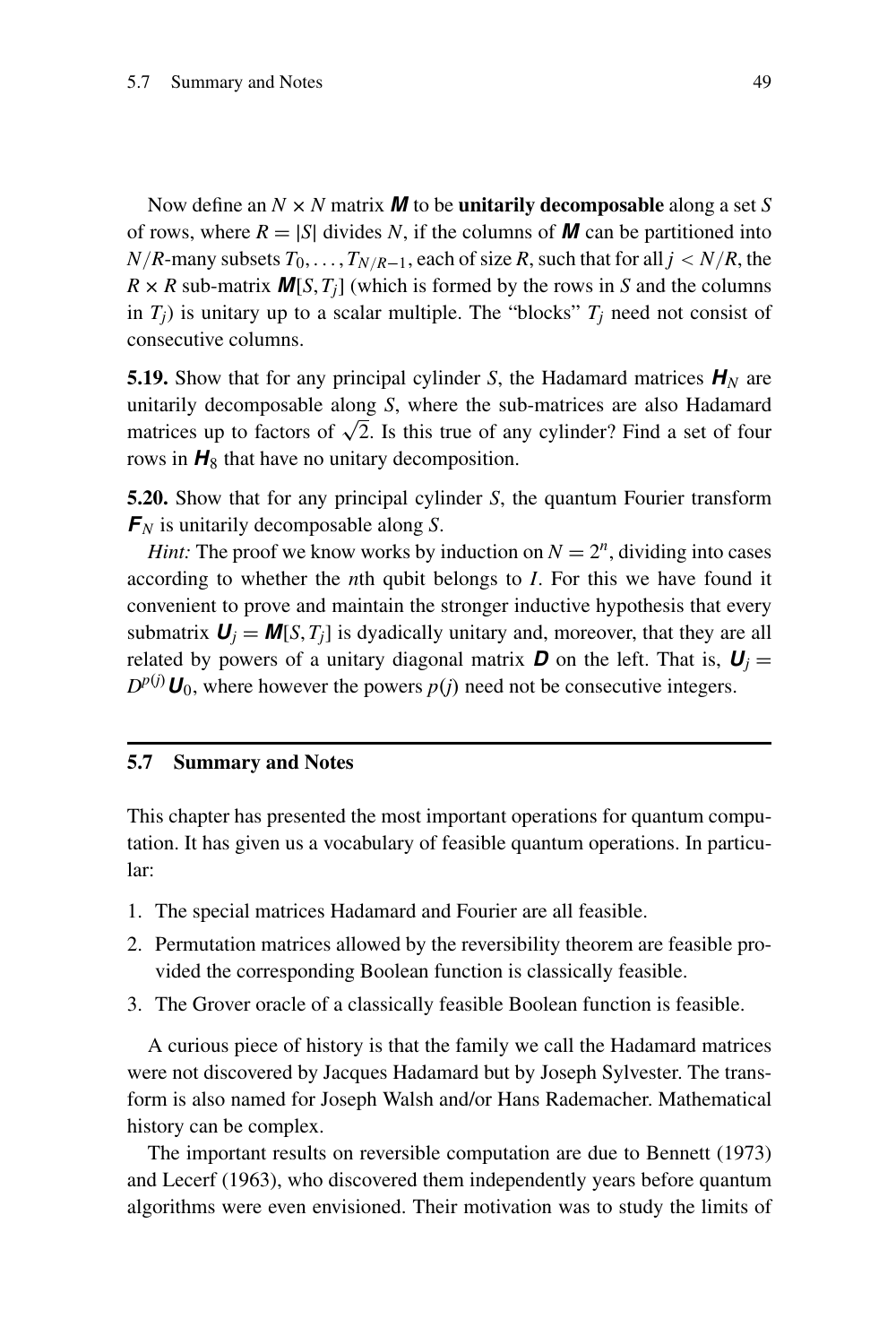reversible computations for their own sake. At one time, it was thought that computations had to destroy information: for example, every assignment operation destroys the previous contains of a memory location and so causes a loss of information. Now we know that any computation can be made reversible, the destruction of information is not required for computation, and, even better, reversibility does not greatly increase computational cost. The Fredkin gate is from Fredkin and Toffoli (1982).

Dyadic unitarity is an original concept whose point is realized in problem 5.20. The theorem there about decompositions of QFT is original work by the second author.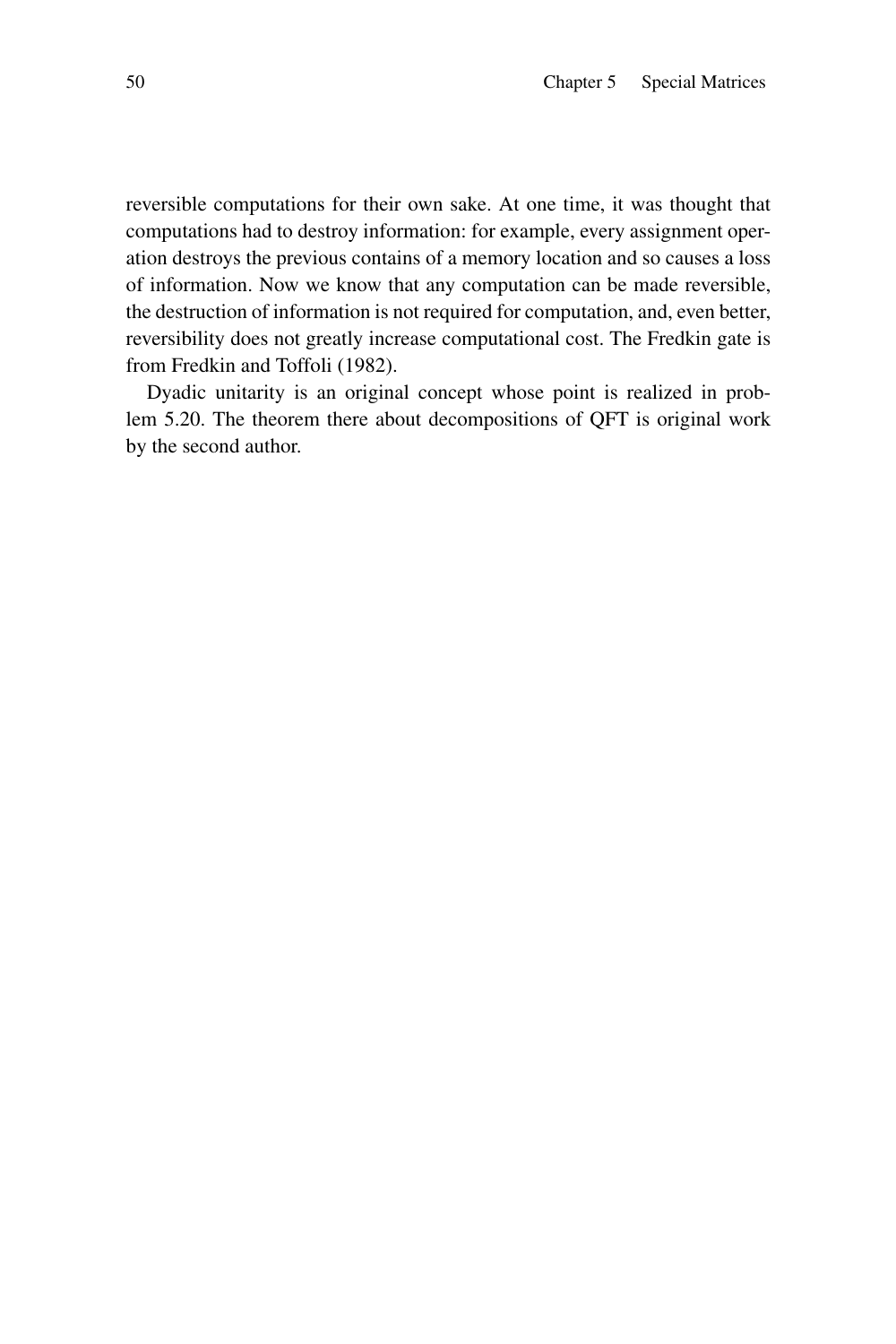# **Tricks**

There are several tricks of the trade, that is, tricks that are used in quantum algorithms, which are so "simple" they are rarely explained in any detail. We will not do that. We will give you the secrets of all the tricks so you can become a master. Okay, at least you will be able to follow the algorithms that we will soon present.

#### 6.1 Start Vectors

A quantum algorithm needs to start on a simple vector. Just like classical algorithms, we usually restrict algorithms to start in a simple state. It may be okay to assume that all memory locations are set to zero, but it is usually not okay to assume that memory contains the first *m* primes. We have the same philosophy: start states must be simple.

The simplest start state possible is  $e_0 = [1, 0, 0, \ldots, 0]$ . This is the one we would like generally to start with, but there are exceptions. Indeed, the first algorithm we will shortly present starts up in  $e_1 = [0, 1, 0, 0]$ . Because this is also an elementary vector, it is reasonable to allow this as the initial state. An alternative is to show how to move from  $e_0$  to  $e_1$  in a manner independent of the dimension *N*.

The idea is that with respect to the indexing scheme, 0 corresponds to the string  $0^n$  and 1 to  $0^{n-1}$ , which differ only in the least place. Hence, we can regard the change as local with respect to the indexing of strings, which in turn corresponds to the ordering in tensor products. Thus, inverting the last bit, which entails swapping  $e_0$  and  $e_1$ , is accomplished by tensoring  $I^{\otimes (n-1)}$  with the matrix  $\boldsymbol{X}$  we saw in chapter 3,

$$
\mathbf{X} = \begin{bmatrix} 0 & 1 \\ 1 & 0 \end{bmatrix}.
$$

Although this creates a huge matrix and looks heavy, it is just the linearalgebraic way of applying a NOT gate to the last string index. We can do this on the *r*th bit from the right, inducing permutations of [*N*] that move indices up or down by 2<sup>*r*</sup>. Note that we have not transposed *only*  $e_0$  and  $e_1$ ; we must be aware of other effects on the Hilbert space.

Interchanging  $e_1$  and  $e_2$  involves a different operation. In string indices, we need to swap ... 01 with ... 10. This is not totally local as it involves two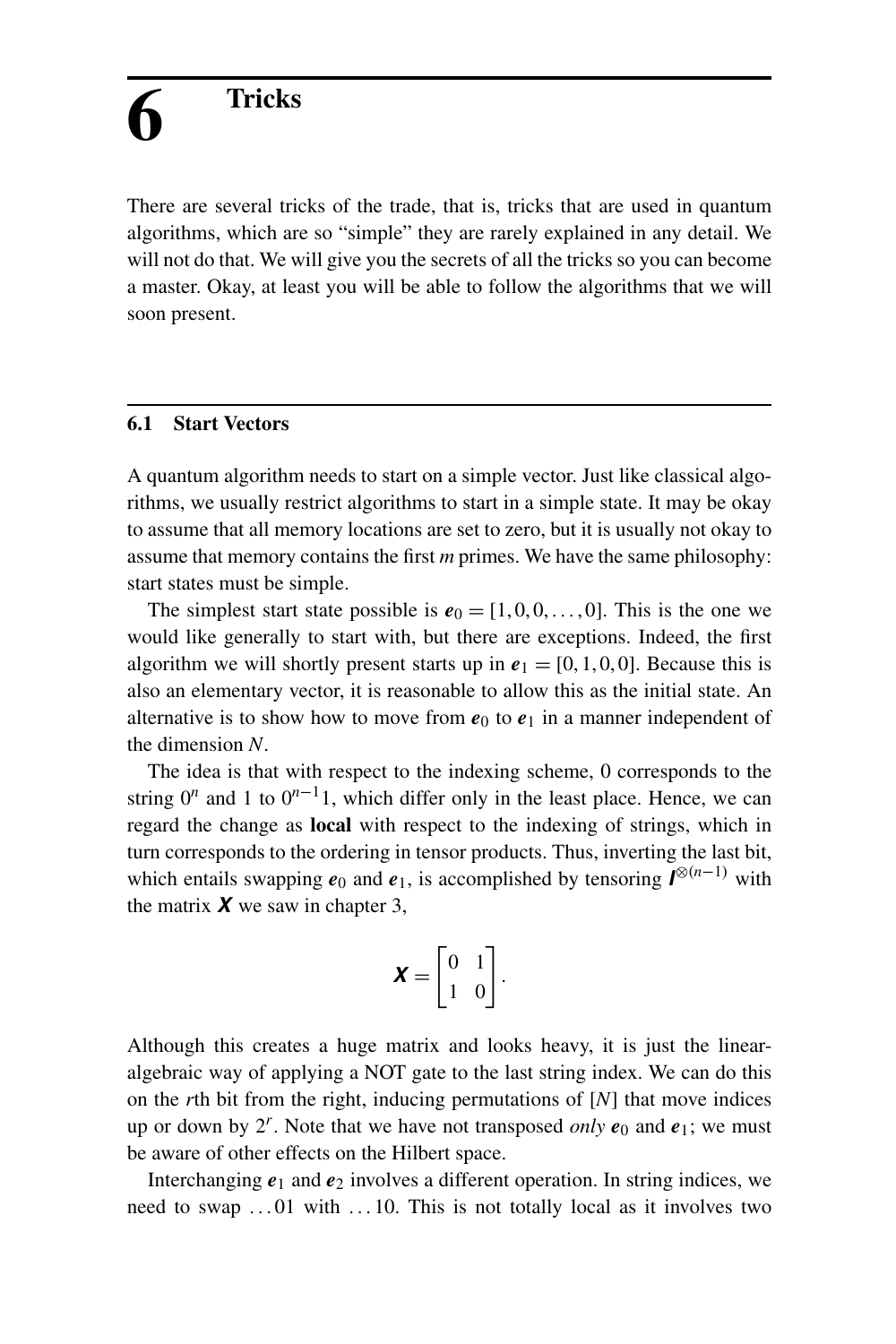indices, but nearly so. Now we need to tensor the  $4 \times 4$  swap matrix,

$$
\text{SWAP} = \begin{bmatrix} 1 & 0 & 0 & 0 \\ 0 & 0 & 1 & 0 \\ 0 & 1 & 0 & 0 \\ 0 & 0 & 0 & 1 \end{bmatrix}
$$

after  $I^{\otimes (n-2)}$ . This can be regarded as a benefit of the binary function  $f(a, b) =$ (*b*, *a*) being invertible.

Another interesting start vector  $j$  is the sum of all the  $e_k$ , which must be divided by  $\sqrt{N}$  to keep it a unit vector. Aside from this normalizing factor, it has a 1 in each entry. We can obtain this from  $e_0$  by noting that the Hadamard matrix  $H_N = H^{\otimes n}$  has 1's in its entire left column, and moreover it comes with the same  $\sqrt{N} = 2^{n/2}$  factor. So we have

$$
j_N = H_N e_0.
$$

Again by the tensor product feature, this operation is local to each individual string index. In terms of strings, it creates a weighted sum over all of  $\{0, 1\}^n$ . If we apply this to any other  $e_k$ , then we get a vector with some  $-1$  entries in place of <sup>+</sup>1 but giving the same squared amplitudes. This is because other columns in  $H_N$  have negative entries.

Finally, we may wish to extend our start vectors to initialize helper bits. Generally, this means extending the underlying binary string with some number *m* of 0s. In that case, because we already regard  $e_0$  as our generic start vector, we need do nothing. Algebraically what we are doing is working in the product Hilbert space  $\mathbb{H}_N \otimes \mathbb{H}_M$ , with  $M = 2^m$ , because  $e_0$  in the product space is just the tensor product of the first basis vectors of the two spaces. If we want to change any state  $\boldsymbol{a}$  to  $\boldsymbol{a} \otimes \boldsymbol{e}_0$ , then we may suppose the extra helper bits were there all along.

#### 6.2 Controlling and Copying Base States

Can we change any state  $a \text{ to } a \otimes a$ ? Algebraically, the latter means the state  $b$ such that indexing by strings  $x, y \in \{0, 1\}^n$ , we have

$$
b(xy) = a(x)a(y).
$$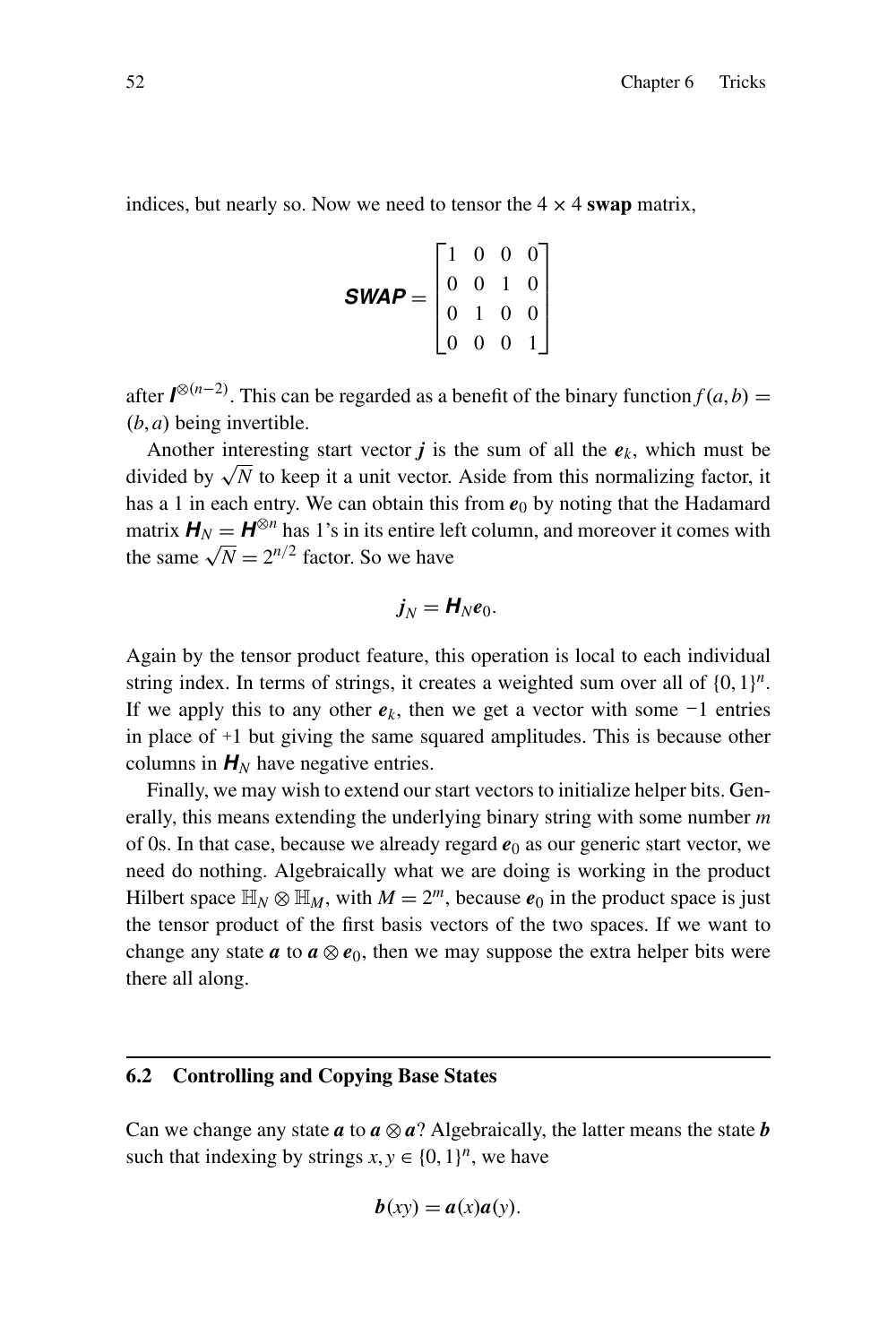6.2 Controlling and Copying Base States 53

The famous **no-cloning theorem** says that there is **no**  $2^{2n} \times 2^{2n}$  unitary operation *U* such that for all *a*,

$$
U(a\otimes e_0)=a\otimes a.
$$

However, a limited kind of copying is possible that can replicate computations and help to *amplify* the success probability of algorithms after taking measurements.

THEOREM 6.1 For any  $n \ge 1$ , we can efficiently build a  $2^{2n} \times 2^{2n}$  unitary operation  $C_n$  that converts any vector  $a'$  into  $b$  such that for all  $x, y \in \{0, 1\}^n$ ,

$$
b(xy) = a'(x(x \oplus y)).
$$

In particular, if  $a' = a \otimes e_{0^n}$ , then we get for all *x*,

$$
a(x) = a'(x0^n) = b(xx),
$$

so that measuring *b* yields *xx* with the same probability that measuring *a* yields *x*.

*Proof.* First consider  $n = 1$ . The operator must make  $\mathbf{b}(00) = \mathbf{a}(00)$ ,  $\mathbf{b}(01) =$  $a(01)$ ,  $b(10) = a(11)$ , and  $b(11) = a(10)$ . This is done by the 4  $\times$  4 permutation matrix

$$
CNOT = \begin{bmatrix} 1 & 0 & 0 & 0 \\ 0 & 1 & 0 & 0 \\ 0 & 0 & 0 & 1 \\ 0 & 0 & 1 & 0 \end{bmatrix}.
$$

As we saw in section 4.3, the name *CNOT* stands for "Controlled-Not" because the second qubit is negated if the first qubit has a 1 value and is left unchanged otherwise.

For  $n = 2$ , the indices are length-4 strings  $y_1y_2z_1z_2$ , which are permuted into  $y_1y_2(y_1 \oplus z_1)(y_2 \oplus z_2)$ . This is a composition of two **CNOT** operations, one on the first and third indices (preserving the others), which we denote by  $C_{1,3}$ , and the other on the second and fourth, written as  $C_{2,4}$ . For general *n*, the final operator is the composition  $C_n = C_{1,n+1}C_{2,n+2}\cdots C_{n,2n}$ . the final operator is the composition  $C_n = C_{1,n+1}C_{2,n+2}\cdots C_{n,2n}$ .

Magically, what this does is clone every basis state at once. If  $a = e_x$ , then *b* is the same as *a* ⊗ *a* after all. An example of why this doesn't violate the no-cloning theorem is that when *a* is a non-basis state, such as  $\frac{1}{4}$  $\frac{1}{2}(e_x + e_y),$  $a \otimes a$  is generally not the same as  $\frac{1}{4}$  $\frac{1}{2}(e_{xx}+e_{yy}).$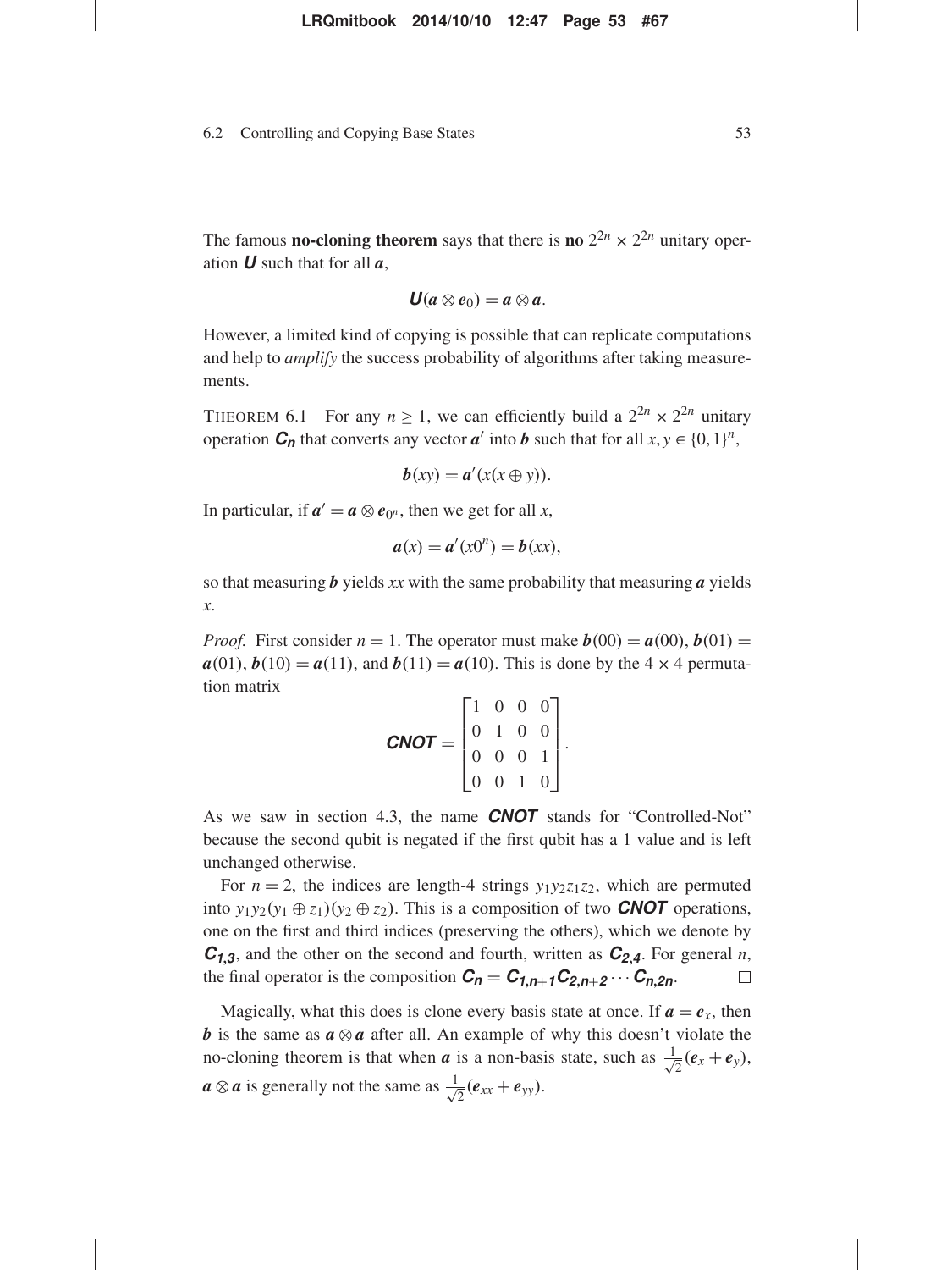We can now do various things. We can run two operations  $U_f$  computing a function *f*(*x*) on *x* side by side. Or we can do just one, applying  $I^{\otimes n} \otimes U_f$  to  $e_{xx}$ to get  $e_{xf(x)}$ . Essentially, we are using two Hilbert spaces that we put together by a product. We can also arrive at this kind of state in the manner shown next.

#### 6.3 The Copy-Uncompute Trick

Suppose we wish to compute  $f: \{0, 1\}^n \to \{0, 1\}^m$ , where  $m < n$ . Such an f is not invertible, so we cannot expect to map an input state  $e_x$  to a quantum state that uniquely corresponds to *y*. We have already seen in sections 4.3 and 5.3 the idea of replacing *f* by the function

$$
F(x, v) = (x, v \oplus f(x)).
$$

Then  $F: \{0, 1\}^{n+m} \to \{0, 1\}^{n+m}$  is a bijection, and the original function *f* is recoverable via  $F(x, 0^m) = (x, f(x))$ .

Now suppose we have any quantum operation  $\boldsymbol{U}$  on the "*x*" part, where  $f(x)$ might be embedded as a substring in *m* indexed places. We can automatically obtain the corresponding  $F(x)$  via the computation:

$$
(\boldsymbol{U}^* \otimes \boldsymbol{I}_m) \boldsymbol{C}_m (\boldsymbol{U} \otimes \boldsymbol{I}_m) (\boldsymbol{e}_x \otimes \boldsymbol{e}_{0^m}),
$$

where the *Cm* is applied to those index places and to *m* ancilla places. This effectively lifts out and copies  $f(x)$  into the fresh places. The final  $U^*$  then inverts what **U** did in the first *n* places, "cleaning up" and leaving *x* again. Here is a diagram for  $n = 4$  and  $m = 2$  where the values  $f(x) = y_1y_2 \in \{0, 1\}^2$ are computed on the second and third wires and then copied to the ancillae:



This trick is called copy-uncompute or compute-uncompute. It is important to note that it works only when the quantum state after applying *U* and before  $C_m$  is a superposition of only those basis states that have  $f(x)$  in the set of quantum coordinates to which the controls are applied. If there is any disagreement there in the superposition, then the results can be different.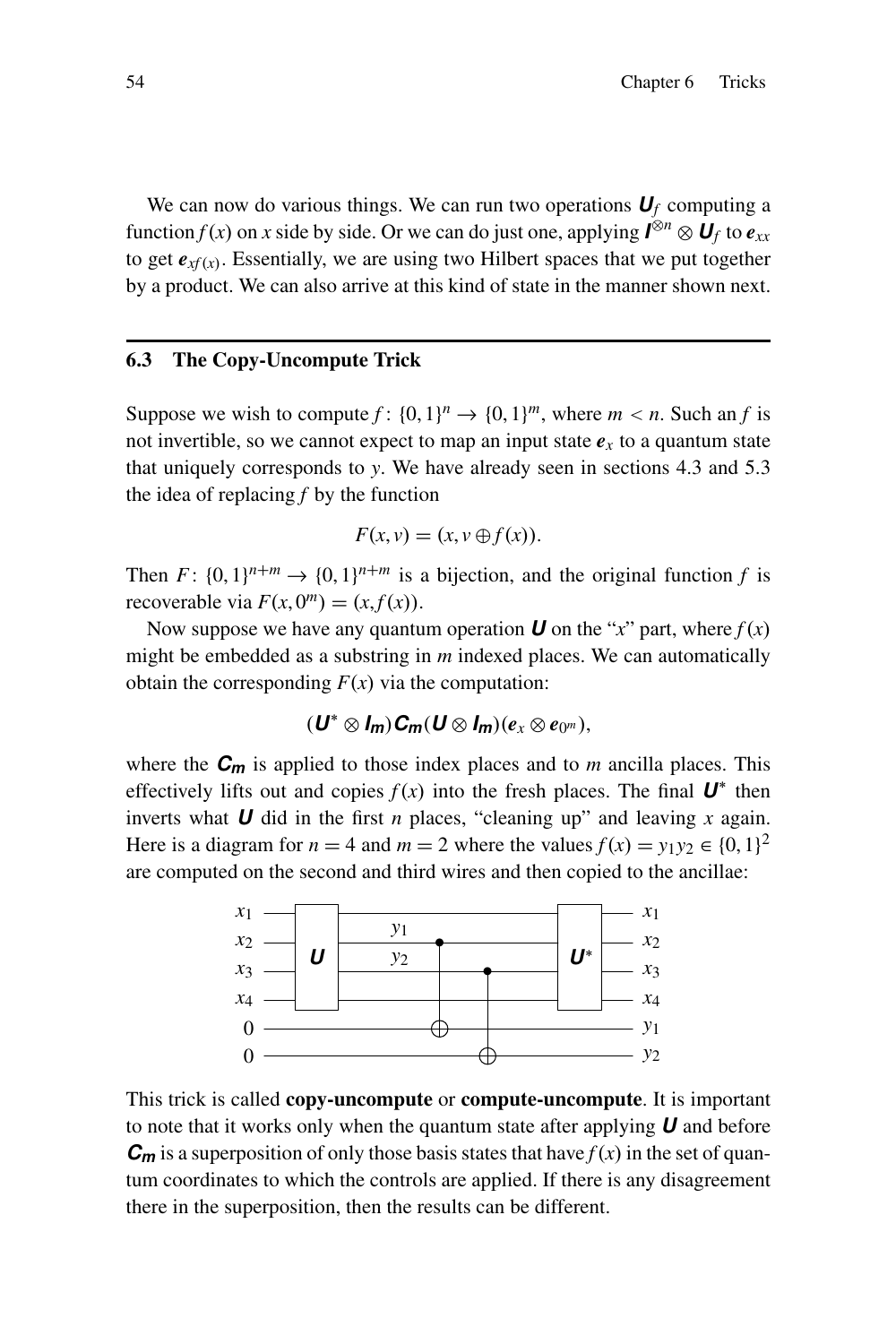This again is why the trick does not violate the no-cloning theorem. For a simple concrete example, consider the following quantum circuit, noting that the Hadamard matrix is its own inverse, i.e., is self-adjoint:



On input  $e_{00}$ , that is,  $x_1 = x_2 = 0$ , the first Hadamard gate gives the control qubit a value that is a superposition. Hence, the second Hadamard gate does *not* "uncompute" the first Hadamard to restore  $z_1 = 0$ . The action can be worked out by the following matrix multiplication (with an initial factor of  $\frac{1}{2}$ ):

$$
\begin{bmatrix} 1 & 0 & 1 & 0 \ 0 & 1 & 0 & 1 \ 1 & 0 & -1 & 0 \ 0 & 1 & 0 & -1 \end{bmatrix} \begin{bmatrix} 1 & 0 & 0 & 0 \ 0 & 1 & 0 & 0 \ 0 & 0 & 0 & 1 \ 0 & 0 & 1 & 0 \end{bmatrix} \begin{bmatrix} 1 & 0 & 1 & 0 \ 0 & 1 & 0 & 1 \ 1 & 0 & -1 & 0 \ 0 & 1 & 0 & -1 \end{bmatrix} = \begin{bmatrix} 1 & 1 & 1 & -1 \ 1 & 1 & -1 & 1 \ 1 & -1 & 1 & 1 \ -1 & 1 & 1 & 1 \end{bmatrix}.
$$

This maps  $e_{00}$  to  $\frac{1}{2}$ [1, 1, 1, -1], thus giving equal probability to getting 0 or 1 on the first qubit line.

However, if *U* includes a preamble transforming  $e_0$  to  $e_x$  and then leaves a definite value *y* on the controlled lines before the rest of the circuit does *U*∗, then the computation does end with the first *n* places again zeroed out, i.e., in some state  $f' = e_{0^n} \otimes e_y$ . This finally justifies why we can regard  $e_0$  as the only input we need to consider. It emphasizes the goal of efficiently *preparing* a state from which a desired value  $f(x)$  can be recovered by measurement.

As long as we are careful to represent the linear algebra correctly, we will not be confused between these two eventualities. Then we can do more tricks with superpositions and controls.

#### 6.4 Superposition Tricks

Recall our  $j_N$  vector, which in the case  $n = 2$ ,  $N = 4$  is  $\frac{1}{2}[1, 1, 1, 1]$ . Feeding it on the first *n* of 2*n* quantum coordinates and following it with controls gives the following state:

$$
(\mathbf{C}_{\mathbf{n}}(j_N \otimes \mathbf{e}_0))(xy) = \begin{cases} \frac{1}{\sqrt{N}} & \text{if } y = x \\ 0 & \text{otherwise.} \end{cases}
$$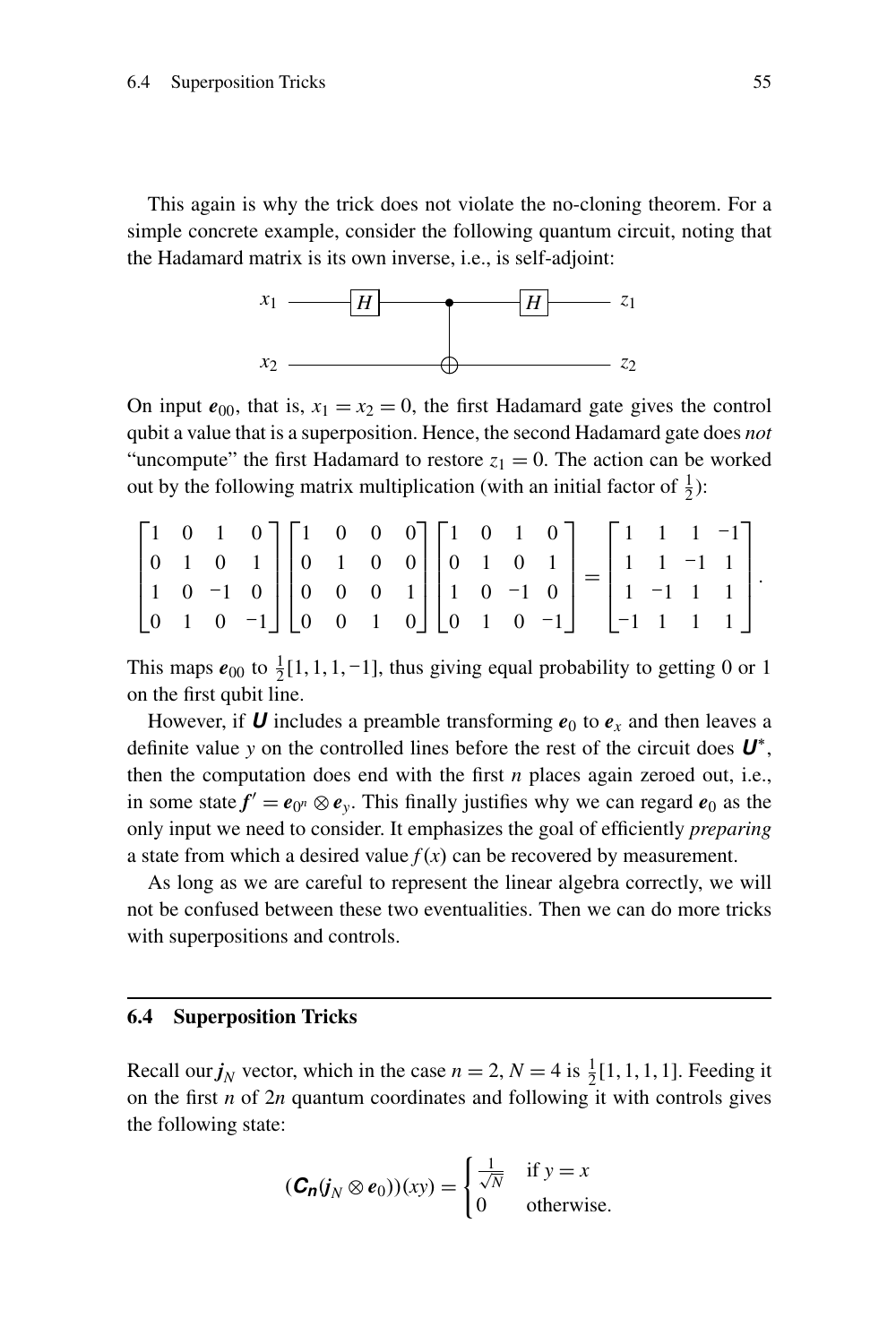Furthermore, these ideas show that we can construct a vector *b* such that

$$
\boldsymbol{b}(xy) = \begin{cases} \frac{1}{\sqrt{N}} & \text{when } y = f(x) \\ 0 & \text{otherwise.} \end{cases}
$$

Here *xy* is just the concatenation of the strings *x* and *y*. Moreover, by the last section, we can obtain a version of *b* even when *y* is just a single bit. In either case, we can also write

$$
\boldsymbol{b} = \frac{1}{\sqrt{N}} \sum_{x \in \{0,1\}^n} (\boldsymbol{e}_x \otimes \boldsymbol{e}_{f(x)}).
$$

This is one of two instances where we find it most apt to mention Dirac notation.<sup>1</sup> The Dirac notation for this state is

$$
\boldsymbol{b} = \frac{1}{\sqrt{N}} \sum_{x \in \{0,1\}^n} |x\rangle |f(x)\rangle.
$$

DEFINITION 6.2 Given  $f$ :  $\{0, 1\}^n \rightarrow \{0, 1\}^m$ , the state  $s_f = \frac{1}{\sqrt{2}}$  $\frac{1}{2^n} \sum_{x} |x\rangle |f(x)\rangle$ is called the functional superposition of *f* .

We can also extend the conditional idea of  $C_n$  directly to any given quantum operation *U*. Define *CU* by

$$
((CU)a)(0x) = a(x);
$$
  $((CU)a)(1x) = (Ua)(x).$ 

We have used extra parentheses to make clear that *CU* is a name, not the composition of matrices called *C* and *U*, and it is read "Control-*U*." Our *CNOT* operation did this to our matrix *X* of the unitary NOT operation, which explains the name. We can also iterate this, for instance, to do *CCNOT*. This yields our friend the Toffoli gate again.

#### 6.5 Flipping a Switch

There are many old jokes of the form, How many *X*-es does it take to change a light bulb? In quantum computation, everything is reversible, and that applies

<sup>1</sup> The other involves writing the projector  $P_a$  defined in section 5.5 via the **outer product** matrix, which is defined generally for all vectors  $\bf{a}, \bf{b}$  by  $|\bf{a}\rangle\langle\bf{b}|[i,j] = \bf{a}(i)\bf{b}(j)$ , as  $\bf{P}_a = |\bf{a}\rangle\langle\bf{a}|$ . Thus, for all vectors  $x$ ,  $P_a x = |a\rangle \langle a|x = a\langle a, x \rangle$ . While  $P_a$  is not unitary, it contributes to the unitary reflection operator  $\text{Ref}_a = 2P_a - I$ .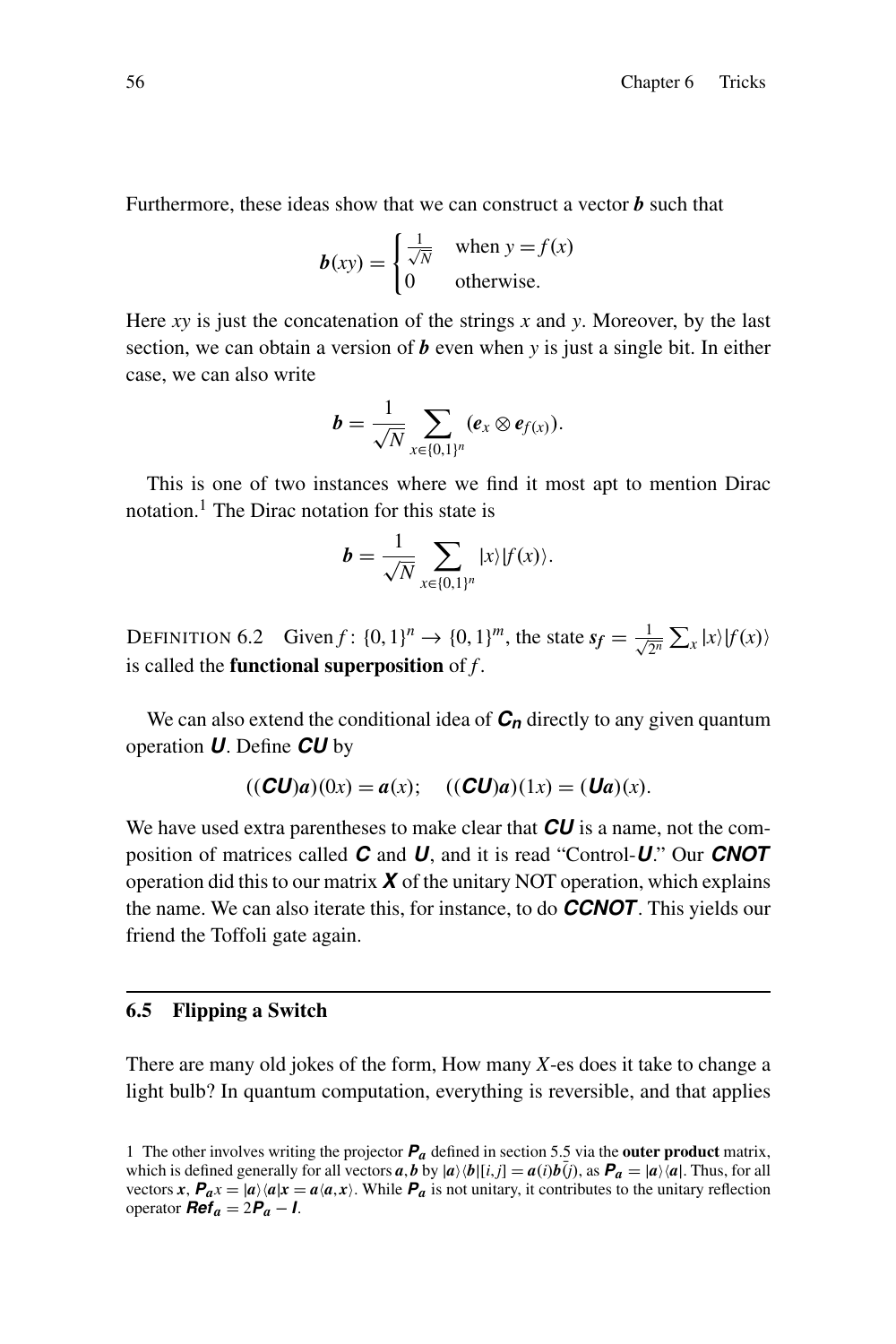to jokes as well: If you change a light bulb, how many *X*-es can you affect? The answer is: as many as you like.

Our light bulb can be the  $(n + 1)$ st qubit, call it *y*. Suppose we multiply it by a unit complex number *a*, such as −1. It may seem that we are only flipping the sign of the last qubit, and we might even wrongly picture the  $(n +$ 1)  $\times$  ( $n + 1$ ) matrix that is the identity except for *a* in the bottom right corner. The unitary matrices that are really involved, however, are  $2^{n+1} \times 2^{n+1}$  acting on the Hilbert space, and by linearity, the scalar multiplication applies to *all* coordinates. Put another way, if we start with a product state  $z \otimes e_y$  and change the latter part to  $ae<sub>y</sub>$ , then the resulting tensor product is mathematically the same as  $(az) \otimes e_v$ . With  $a = -1$ , we can interpret this as *z* being flipped instead. This feels strange, but both come out the same in the index-based calculations.

This becomes a great trick if we can arrange for *a* itself to depend on the basis elements  $e_x$ . Given a Boolean function  $f$  with one output bit, let us return to the computation of the reversible function  $F(x, y) = (x, (y \oplus f(x)))$ . Our quantum circuits for *f* have thus far initialized *y* to 0. Let us instead arrange  $y = 1$  and then apply a single-qubit Hadamard gate. Thus, instead of starting up with  $e_x \otimes e_0$ , we have  $e_x \otimes d$ , where *d* is the "difference state"

$$
d = (\frac{1}{\sqrt{2}}, \frac{-1}{\sqrt{2}}) = \frac{1}{\sqrt{2}}(e_0 - e_1).
$$

Now apply the circuit computing *F*. By linearity we get:

$$
F(x,d) = \frac{1}{\sqrt{2}} (F(x0) - F(x1))
$$
  
= 
$$
\frac{1}{\sqrt{2}} (e_x \otimes e_{0 \oplus f(x)} - e_x \otimes e_{1 \oplus f(x)})
$$
  
= 
$$
\frac{1}{\sqrt{2}} (e_x \otimes (e_{0 \oplus f(x)} - e_{1 \oplus f(x)}))
$$
  
= 
$$
e_x \otimes d',
$$

where

$$
d' = \begin{cases} \frac{1}{\sqrt{2}}(e_0 - e_1) & \text{if } f(x) = 0\\ \frac{1}{\sqrt{2}}(e_1 - e_0) & \text{if } f(x) = 1 \end{cases}
$$
  
=  $(-1)^{f(x)}d$ .

Thus, we have flipped the last quantum coordinate by the value  $a_x = (-1)^{f(x)}$ . Well actually no—by the above reasoning, what we have equally well done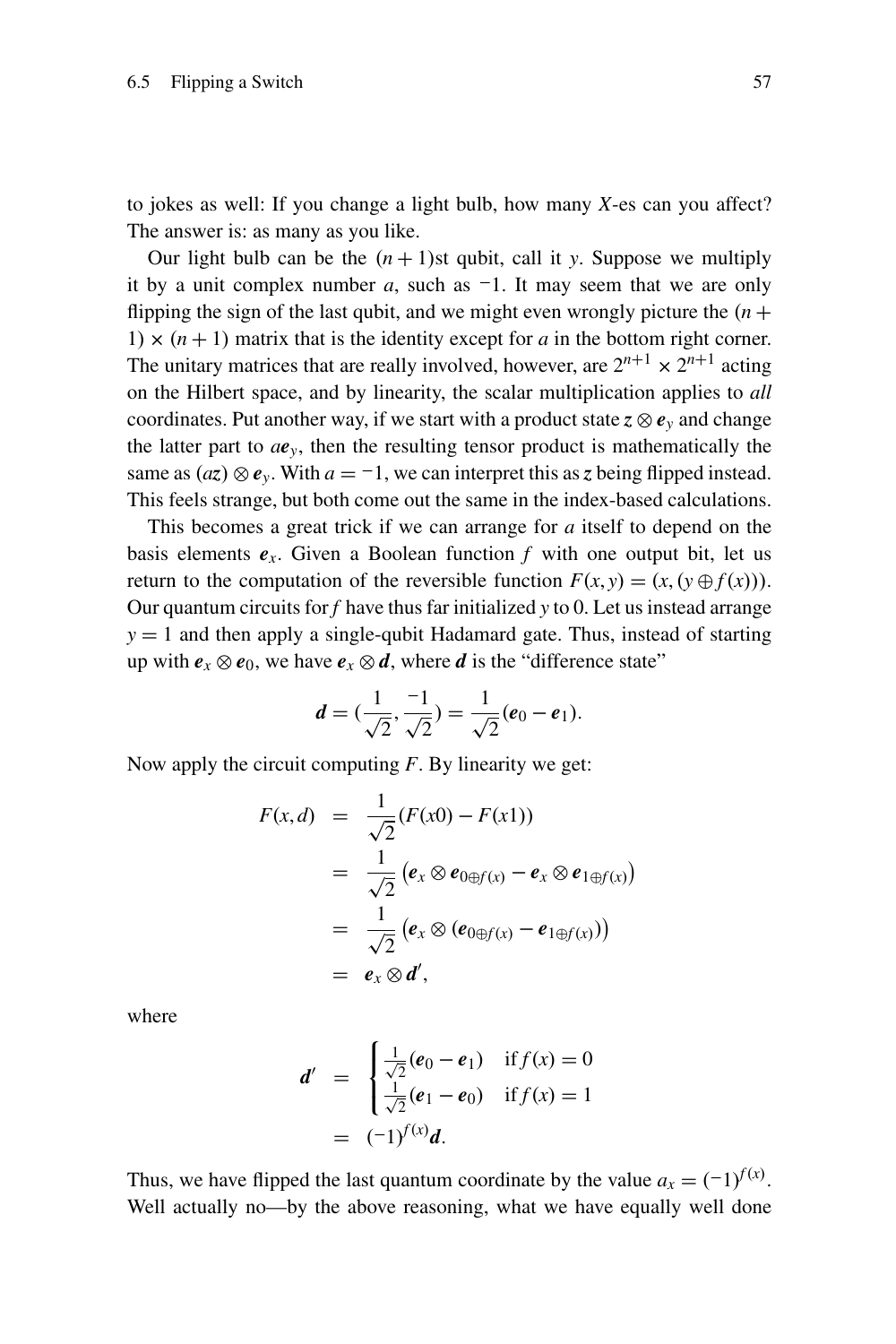is that when presented with a basis vector  $e<sub>x</sub>$  as input, we have multiplied it by the *x*-dependent value  $a_x$ . We have involved the  $(n + 1)$ st coordinate, but because we have obtained  $a_x e_x \otimes d$ , we can regard it as unchanged. In fact, we can finish with another Hadamard and *NOT* gate on the last coordinate to restore it to 0. On the first *n* qubits, over their basis vectors  $e_x$ , what we have obtained is the action

$$
\mathbf{e}_x \mapsto (-1)^{f(x)} \mathbf{e}_x.
$$

This is the action of the Grover oracle. We have thus proved theorem 5.6 in chapter 5. We can summarize this and the conclusion of section 6.4 in one theorem statement:

THEOREM 6.3 For all (families of) functions  $f: \{0, 1\}^n \rightarrow \{0, 1\}^m$  that are classically feasible, the mapping from  $e_{x0^m}$  to the functional superposition  $s_f$ and the Grover oracle of *f* are feasible quantum operations. П

#### 6.6 Measurement Tricks

There are also several tricks involving measurement. Suppose that the final state of some quantum algorithm is *a*. We now plan to take a measurement that will return *y* with probability  $|a(y)|^2$ . In some cases, we can compute this in closed form, whereas in other cases, we can approximate it well. In other algorithms, we use the following idea: "Everybody has to be somewhere."

Let *S* be a subset of the possible indices *y*, and suppose that we can prove

$$
\sum_{y\in S} |a(y)|^2 \ge c > 0
$$

for some constant *c*. Then we can assert that with probability at least *c* a measurement will yield a good *y* from the set *S*. Note, the power of this trick is that we do not have to understand the values of  $a^2(z)$  for *z not* in the set *S*. We need only understand those in the set *S*. This is used in chapter 11 when we study Shor's factoring algorithm.

When the set  $S$  is the set of all indices having a "1" in a particular place, this is called *measuring one qubit*. Note that *S* includes exactly half of the indices, as does its complement, which equally well defines a one-qubit measurement. The idea can be continued to define *r*-qubit measurements, each of which "targets" a particular outcome string  $w \in \{0, 1\}^r$  and involves the particular set  $S_r$ of  $N/2<sup>r</sup>$  indices that have *w* in the respective places.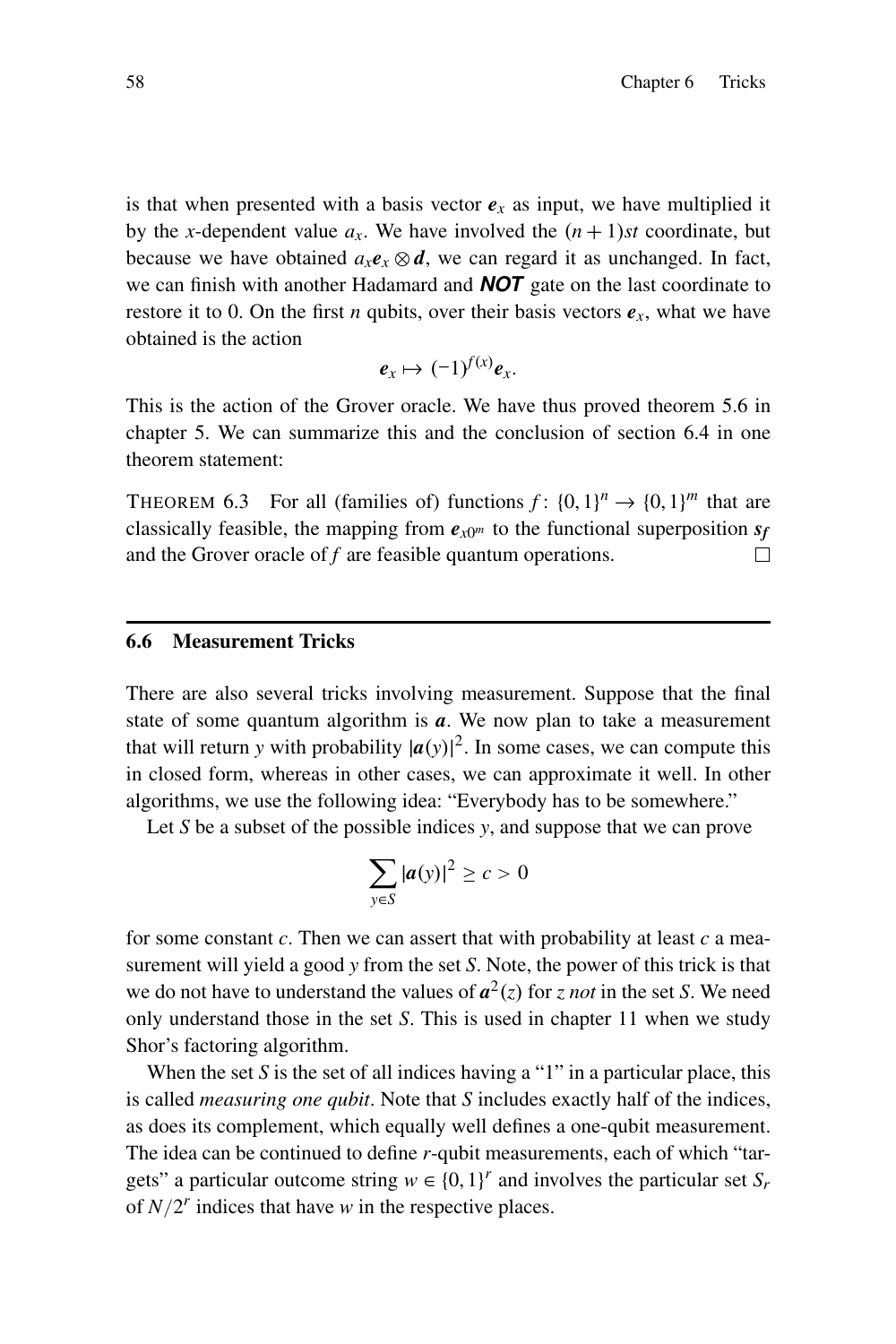Theoretically, after a one-place measurement, the quantum computation can continue on the smaller Hilbert space of the remaining places. This does not matter to us because all algorithms we cover do their measurements at the end of quantum routines. As a footnote, we cover the principle of deferred measurement, which often removes the need to worry about this possibility because it illustrates the above controlled-*U* trick. We state it as a theorem.

THEOREM 6.4 If the result *b* of a one-place measurement is used only as the test in one or more operations of the form "if  $b$  then  $U$ ," then exactly the same outputs are obtained upon replacing  $U$  by the quantum controlled operation *CU* with control index the same as the index place being measured and measuring that place later without using the output for control.

*Proof.* As before, we visualize the control index being the first index, but it can be anywhere. Suppose in the new circuit the result of the measurement is 0. Then the **CU** acted as the identity, so on the first index, the same measurement in the old circuit would yield 0, thus failing the test to apply *U* and so yielding the identity action on the remainder as well. If the new circuit measures 1, then because *CU* does not affect the index, the old circuit measured 1 as well, and in both cases the action of  $U$  is applied on the remainder.  $\Box$ 

#### 6.7 Partial Transforms

Another trick is applying an operator to "part" of the space. The general principle is really quite simple. Suppose that  $U$  is a unitary transform defined on vectors  $\boldsymbol{a}$  in some Hilbert space. Then by definition there is a function  $u(x, k)$ so that

$$
(\mathbf{U}\mathbf{a})(x) = \sum_{k} u(x,k)\mathbf{a}(k).
$$

Now suppose that we want to extend  $\boldsymbol{U}$  to apply to the vector  $\boldsymbol{b}(xy)$ . The question is how do we do this? The natural idea is to imagine that *b* is really many different vectors, each of the form  $\mathbf{b}(xy_0)$  for a different fixed value of  $y_0$ . If we want the result of applying *U* to one of these, it should be

$$
\sum_k u(x,k) \mathbf{b}(xy_0).
$$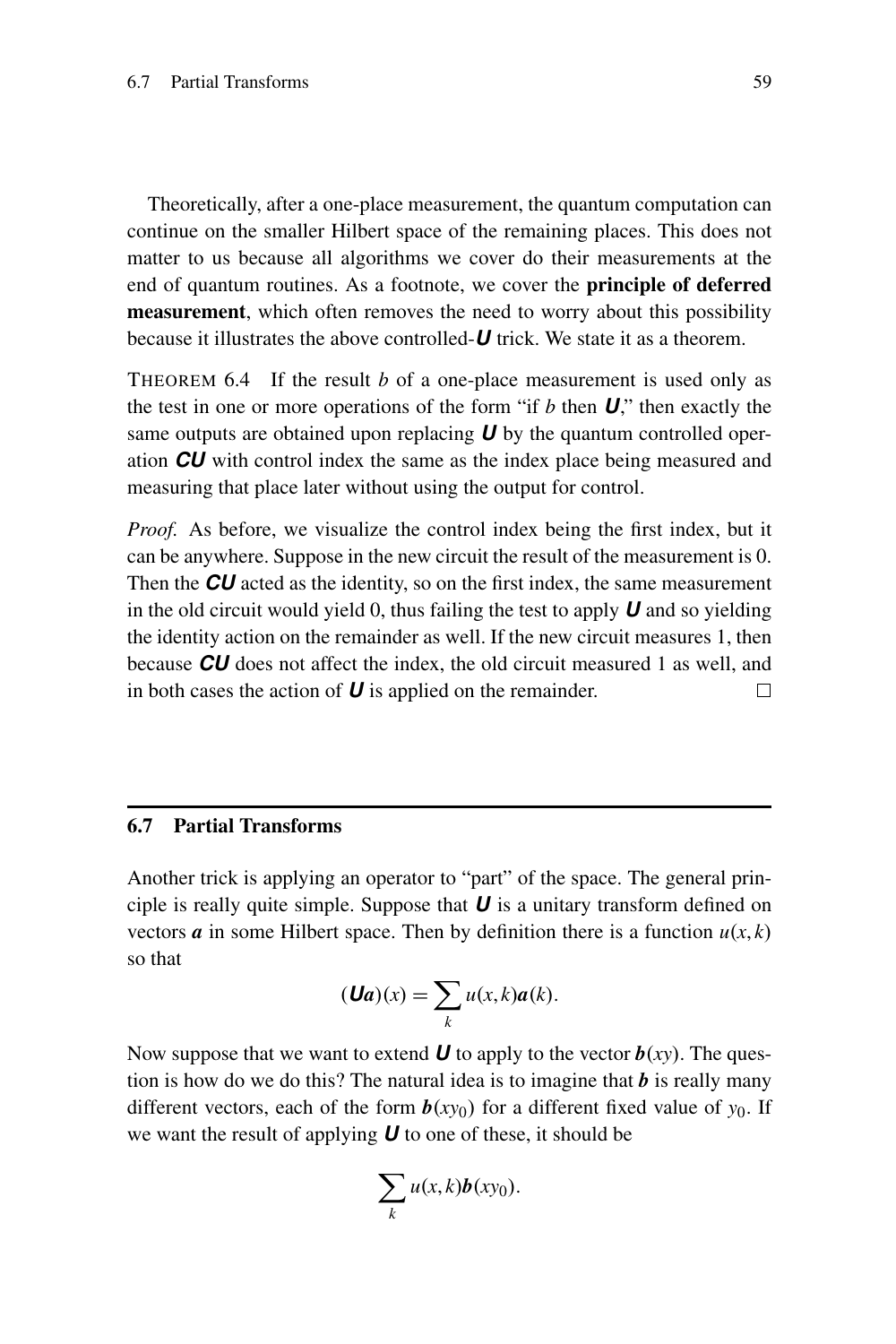Therefore, the result of applying  $U$  to the vector  $b$  is:

$$
c(xy) = \sum_{k} u(x,k)b(k,y).
$$

As an example, let  $a(xy)$  be a vector. We can apply the Hadamard transform just to the first "*x*" part as follows. The result is

$$
b(xy) = \frac{1}{\sqrt{N}} \sum_{t} (-1)^{x \bullet t} a(ty).
$$

This is what is meant by applying the Hadamard only to the "*x*" coordinates.

#### 6.8 Problems

**6.1.** Suppose that *a* is a unit vector. If we know that  $a(k) = 1$ , then what can we say about  $a(\ell)$  for  $\ell \neq k$ ?

**6.2.** Consider all unit vectors of dimension 4 that have  $\frac{\pm 1}{2}$  as entries. Show that all can be obtained from one another by using only Hadamard transformations.

6.3. Fix a dimension *N*. Consider the group of unitary matrices generated by the Hadamard matrix  $H_N$  and all the permutation matrices. What are the sizes of the group for  $N = 2$  and  $N = 4$ ? What about for general  $N > 4$ ?

**6.4.** Prove the no-cloning theorem in the case  $n = 2$ : Suppose for sake of contradiction that *U* is a unitary matrix such that for any  $a = [a, b]^T$ ,

$$
U(a\otimes e_0)=a\otimes a.
$$

To reach a contradiction, take a second arbitrary state *b* and use the property that unitary matrices preserve inner products.

6.5. Show how to construct a unitary matrix *U* such that  $U[a, b, 0, 0]^T =$ √ 1  $\frac{1}{2}[a, b, a, b]^T$ . Why doesn't this contradict the no-cloning theorem?

**6.6.** Recall the real-valued rotation matrices  $\mathbf{R}_{\mathbf{X}}(\theta)$  from the last chapter's exercises. Show that the controlled rotation  $CR_{x}(\theta)$  can be simulated by two *CNOT* gates sandwiched in with the half-rotation  $CR_x(\theta/2)$  and its inverse  $CR<sub>x</sub>(-\theta/2)$  on the target qubit line.

6.7. Recall the *T* and *V* matrices from exercises in chapter 3:

$$
\mathbf{T} = \begin{bmatrix} 1 & 0 \\ 0 & e^{i\pi/4} \end{bmatrix}, \quad \mathbf{V} = \frac{1}{\sqrt{2}} \begin{bmatrix} e^{i\pi/4} & e^{-i\pi/4} \\ e^{-i\pi/4} & e^{i\pi/4} \end{bmatrix}.
$$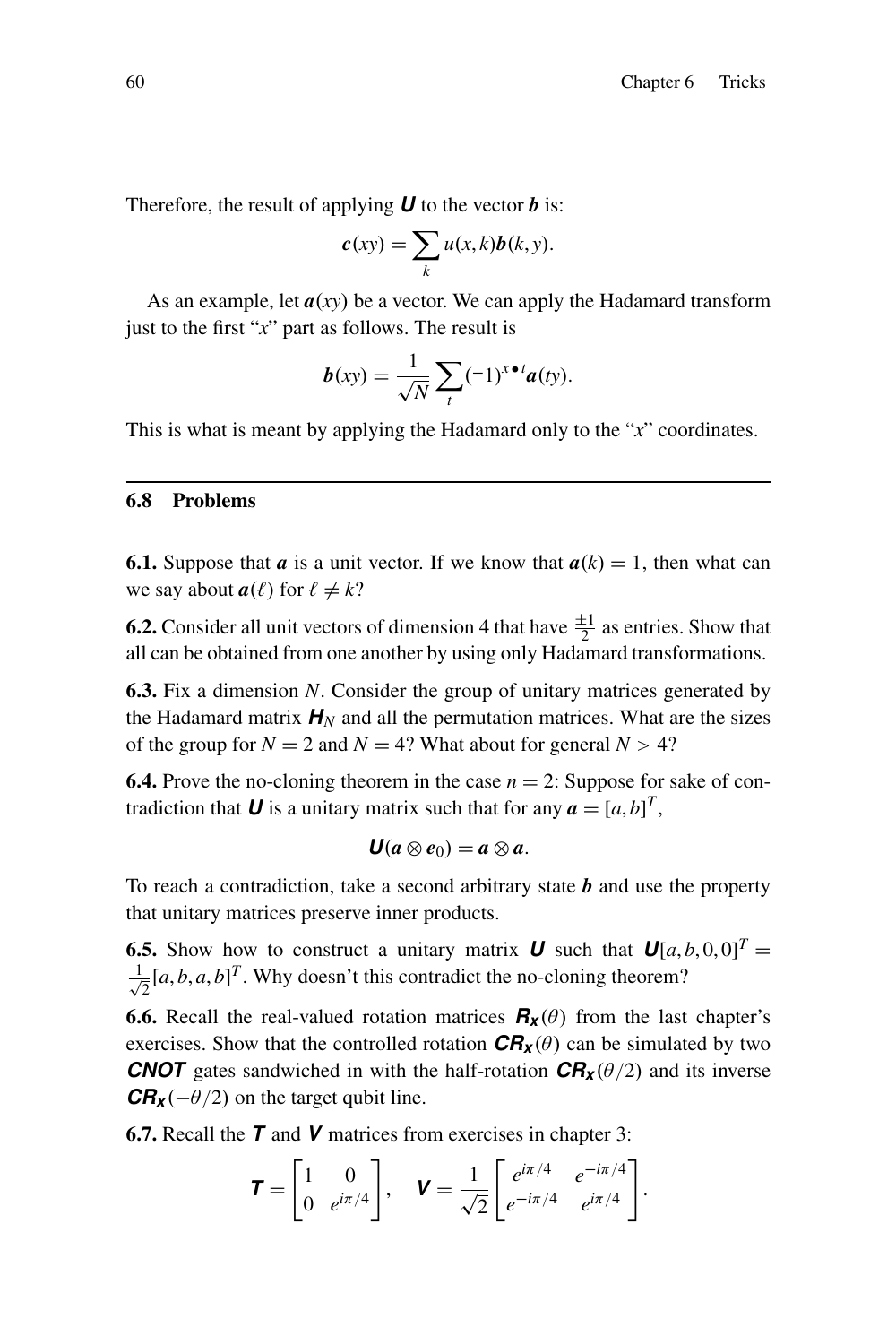Write out the matrices of their controlled versions, *CT* and *CV*. What are their squares?

6.8. Show that *CV* can be written as a composition of (appropriate powers of) *T* gates before and after a controlled rotation *CRx* (θ ). Deduce that *CNOT* is the only two-qubit gate needed to simulate *CV*.

The next two problems contribute to the converse direction of simulating the *T*-gate via Hadamard and Toffoli, which will be finished in the next chapter's exercises. Recall problem 3.12 from chapter 3, where we computed the *commutator* of the  $2 \times 2$  matrices *H* and **S**.

6.9. Compute the commutator of *I* ⊗ *H* with

$$
\mathbf{CS} = \begin{bmatrix} 1 & 0 & 0 & 0 \\ 0 & 1 & 0 & 0 \\ 0 & 0 & 1 & 0 \\ 0 & 0 & 0 & i \end{bmatrix}.
$$

Now is it possible to multiply by a scalar *c* such that all entries are powers of *i*?

6.10. Undo the last part of the commutator in the last problem—that is, sandwich *CS* between two Hadamard gates on the second qubit line. What gate do you have? Conclude that Hadamard and *CS* suffice to simulate the *T*-gate using one extra qubit line, as well as the Toffoli gate without needing any extra lines.

The last problems here show how to use controlled gates to decompose the quantum Fourier transform into basic gates.

**6.11.** Show that for any  $2^k \times 2^k$  unitary matrix **A**, the block matrix

$$
\begin{bmatrix} I^{\otimes k} & \mathbf{A} \\ I^{\otimes k} & -\mathbf{A} \end{bmatrix}
$$

can be written as the composition of  $H \otimes I^{\otimes k}$  and the controlled matrix *CA*.

6.12. If *A* in problem 6.11 is a diagonal matrix, how many two-qubit controlled gates do you need to simulate *CA*?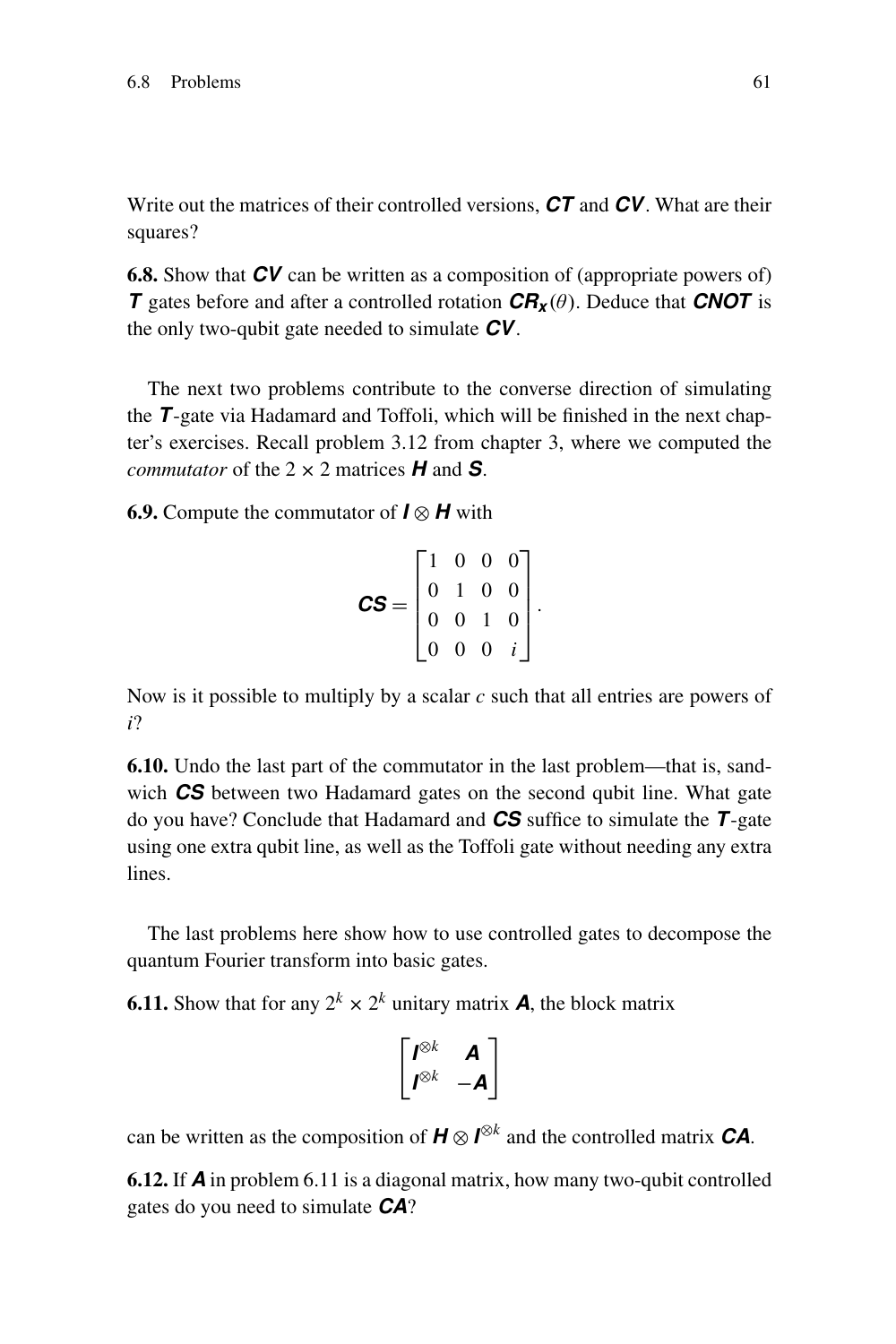6.13. Recalling the recursive equation for the quantum Fourier transform in problem 5.6,

$$
\boldsymbol{F}_N = \frac{1}{\sqrt{2}} \begin{bmatrix} \boldsymbol{I}^{\otimes (n-1)} & \boldsymbol{D}_{N/2} \\ \boldsymbol{I}^{\otimes (n-1)} & -\boldsymbol{D}_{N/2} \end{bmatrix} \begin{bmatrix} \boldsymbol{F}_{N/2} & 0 \\ 0 & \boldsymbol{F}_{N/2} \end{bmatrix} \boldsymbol{K}_n,
$$

apply problems 6.11 and 6.12 to express it all as a composition of Hadamard gates, swap gates, and 2-qubit controlled twists. Mindful that the second matrix here is just  $F_{N/2} \otimes I$ , how many gates do you need?

# 6.9 Summary and Notes

As in other areas, the key to understanding is often more than knowing the "big" results—it is also important to know the important little tricks. This chapter has exemplified some tricks using our index-based notation for vectors and matrices. The tricks focus on the parts of linear algebra that are most relevant to quantum computing, so for further reading we suggest texts such as Nielsen and Chuang (2000), Yanofsky and Mannucci (2008), Hirvensalo (2010), and Rieffel and Polak (2011).

We have attempted to distinguish between tricks of general algorithmic importance and tricks and properties of specific quantum gates. We have put a lot of the latter in the exercises of chapters 3, 5, and here. The text by Williams (2011) has a cornucopia of further details about quantum gates, and even more can be said about engineering issues for gates and circuits. We have regarded these exercises first as giving practice in linear algebra, and second as a reasonable substitute for in-text coverage of model-specific simulation theorems. The message of the last problems here is that commutators involving Hadamard and  $\theta$ -angled phase gates, with **CNOT** and ancilla qubits to nail things down, enable simulating the effect of gates of phase angles  $\theta/2$ ,  $\theta/4$ ,  $\theta/8$ , and so on. We have chosen not to go further in proving that this enables sufficiently fine approximation of the twists  $T_{\pi/2^{n-1}}$  involved in the representation of the QFT in problems 6.13, as the full details would take us out of scope now. This formally justifies counting the QFT as *feasible* with these gate sets, in Shor's algorithm and other applications, but we prefer to take the entire QFT as basic while presenting the algorithms.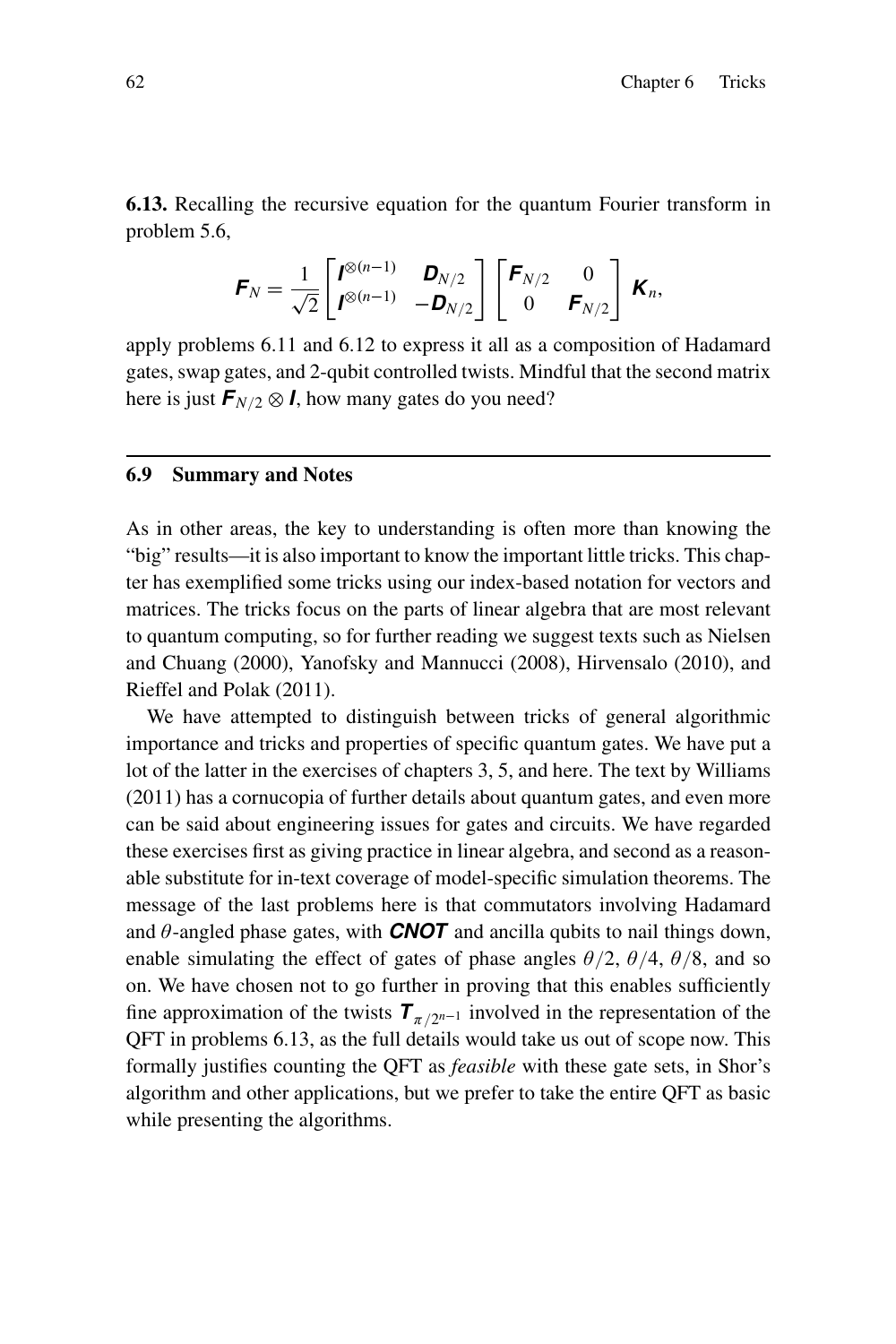# Phil's Algorithm

There is no quantum algorithm named after Phil—at least none that we know about. The goal of this chapter is to give the schema we will use for presenting all the rest of the quantum algorithms and say how they give their results. We will then tell you who Phil is.

We will always start with a description of what the algorithm actually does. This will usually be of the form:

Given an *X*, Phil's algorithm finds a *Y* within time *Z*.

Sometimes the goal is achieved always, otherwise it comes with a specified probability or expected length of time. We may add some additional comments on why the problem is interesting and important.

# 7.1 The Algorithm

Each algorithm will be presented as computing a series of vectors. In the first few algorithms, the number of vectors is fixed independent of the size of the input object *X*. This is an interesting point because you might have expected that the number of vectors would grow as *X* gets bigger. The reason for this is that each vector corresponds to a macrophase of the algorithm. Often the algorithms have only a small number of macrophases, where each phase does something different.

In describing the vectors, we will always explain what Hilbert space they are from. Again, there is some commonality: all but those using the quantum Fourier transform are directly understandable in real spaces, whereas Shor's algorithm uses a complex Hilbert space. Problems 7.8–7.14 explore this matter further.

# 7.2 The Analysis

Quantum algorithms are similar to classical ones in that often the algorithms' descriptions are simpler than their analysis. The analysis of these algorithms usually will consist of giving an explicit description of what the *i*-th vector is. The algorithm gives the operational description of the vector: it is the result of applying unitary transformations to the start vector. Here we give a nonoperational description: the vector is described by the following mathematical expression.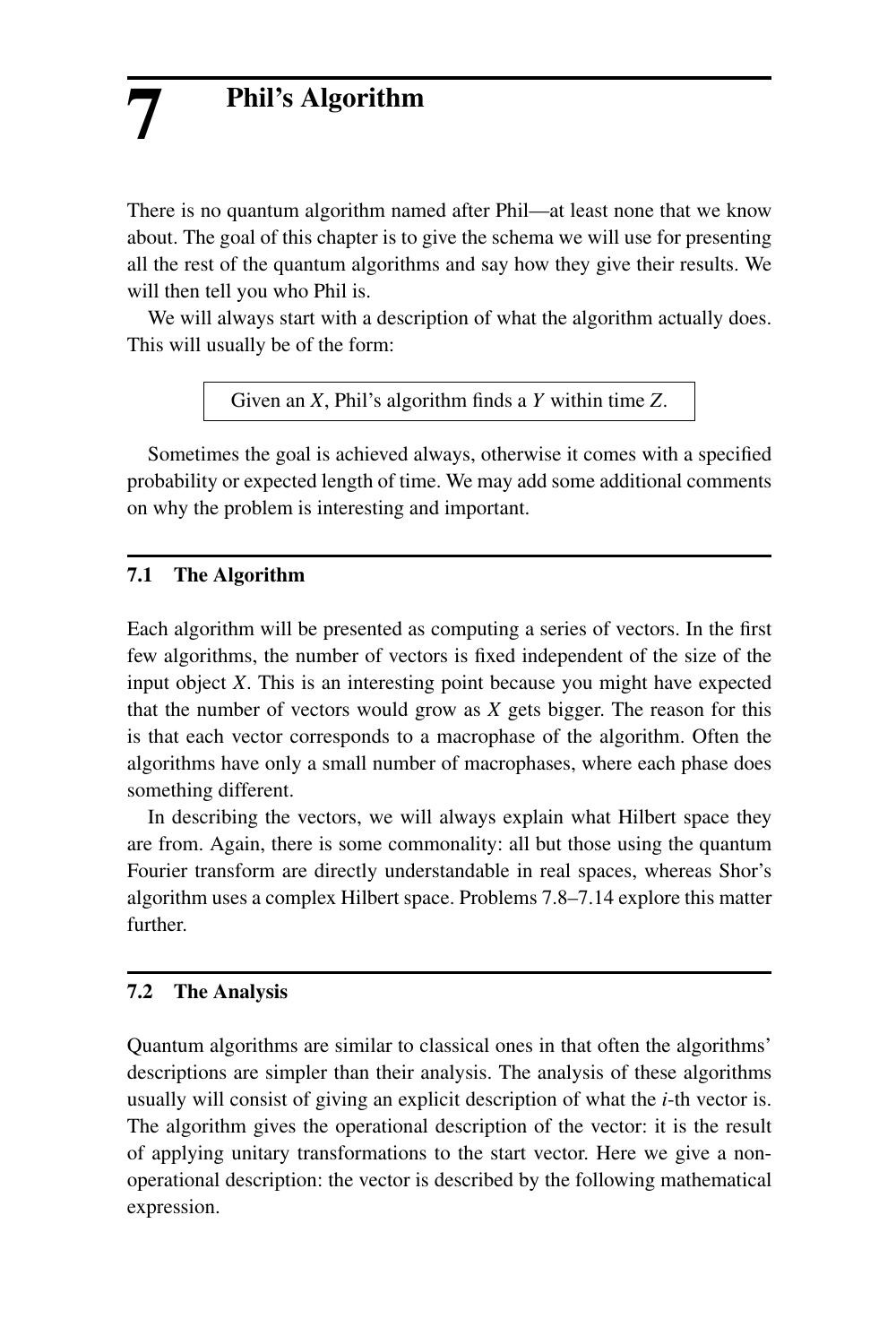Once we know what each vector is explicitly, we will know what the last vector is. Then we will understand what the result of the last step of each algorithm does because in all cases the last step is a quantum measurement. Of course to understand measurements, we must know the amplitudes given by the last vector because the measurement returns *k* with the amplitude squared of the *k*-th coordinate.

There is one more complication—isn't there always? Some algorithms are finished after the measurement is made: the measurement's value determines the answer completely. Other algorithms require that additional classical processing is performed on the result of the measurement. Some are a bit more involved, in that they need the quantum algorithm to be run a multiple number of times. Each run of the quantum algorithm gives a small amount of information about the answer that is desired. This happens, for example, with both Simon's and Shor's algorithms.

# 7.3 An Example

Here is Phil's algorithm—we said there was no such algorithm—so we made one up. It operates over a two-dimensional Hilbert space  $\mathbb{H}_2$ . The start vector  $a_0$  is

The next vector is  $a_1$ , which is equal to  $H_2a_0$ —of course  $H_2$  is the  $2 \times 2$ Hadamard transform. Then we measure this vector and return the index 0 or 1. We see 0 with probability  $a_1^2(0)$  and 1 with probability  $a_1^2(1)$ . That is it—not too exciting, but it does compute something. What it provides is the ability to flip a fair coin. This will be a building block of other algorithms.

# 7.4 A Two-Qubit Example

Phil becomes a bit more ambitious now, so he has two qubits. He carries out the composition of  $V_1 = H \otimes I$  and  $V_2 = CNOT$ , which we illustrated in chapter 4. We index vectors in this two-qubit space by *xy*, where *x* and *y* are single bits. In the itemized format we use for quantum algorithms, this is what he does: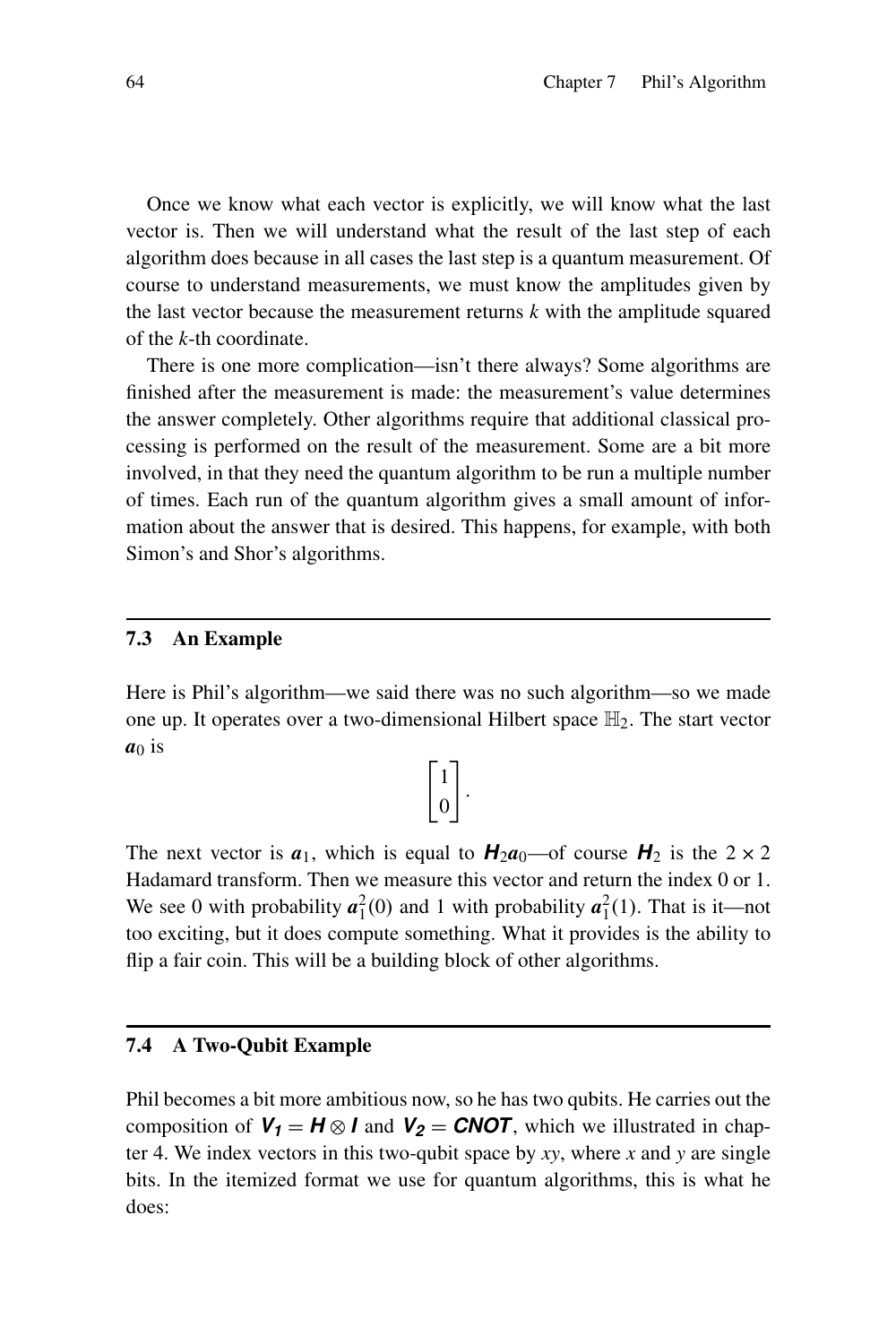#### The Algorithm

- 1. The initial vector is  $a_0$  so that  $a_0(00) = 1$ —that is,  $a_0 = e_{00}$ .
- 2. The next vector  $a_1$  is the result of applying the Hadamard transform on qubit line 1 only.
- 3. The final vector  $a_2$  is the result of applying **CNOT** to  $a_1$ .

#### The Analysis

First,

$$
a_1 = \frac{1}{\sqrt{2}} (e_0 + e_1) \otimes e_0 = \frac{1}{\sqrt{2}} (e_{00} + e_{10}) = \frac{1}{\sqrt{2}} [1, 0, 1, 0].
$$

Then because *CNOT* swaps the third and fourth Hilbert-space coordinates, we can jump right away to see that

$$
a_2 = \frac{1}{\sqrt{2}}[1,0,0,1].
$$

Thus far, we have not said anything about taking measurements—instead, we are able to specify the final pure quantum state we get. In the Hilbert space coordinates it doesn't look exciting, but let's interpret it back in the quantum coordinates:

$$
a_2=\frac{1}{\sqrt{2}}(e_{00}+e_{11}).
$$

This state is pure and not a tensor product of two other states, so it is entangled. This matters immediately if and when we do a measurement. If we measure both qubits, then we will only get 00 or 11, never 01 or 10. If we measure just the first quantum coordinate and get 0, then we know already that any measurement of the second quantum coordinate will give 0. Thus, Phil's algorithm has produced an entangled pair of qubits.

This becomes significant when we are able to give the first qubit to someone named "Alice" sitting 10 miles east of Lake Geneva and the second qubit to her friend "Bob" sitting 10 miles west, and each does a measurement at instants such that no signal of Alice's result can reach Bob before he measures and vice versa. Whatever result Alice gets, Bob gets too. Albert Einstein called the effect "spooky" because it appeared to violate his own established principle that influence could not propagate faster than light, but that worry hasn't stopped real Alices and real Bobs from executing this algorithm at a distance. So thinking in physical terms, Phil's little algorithm was good enough to stump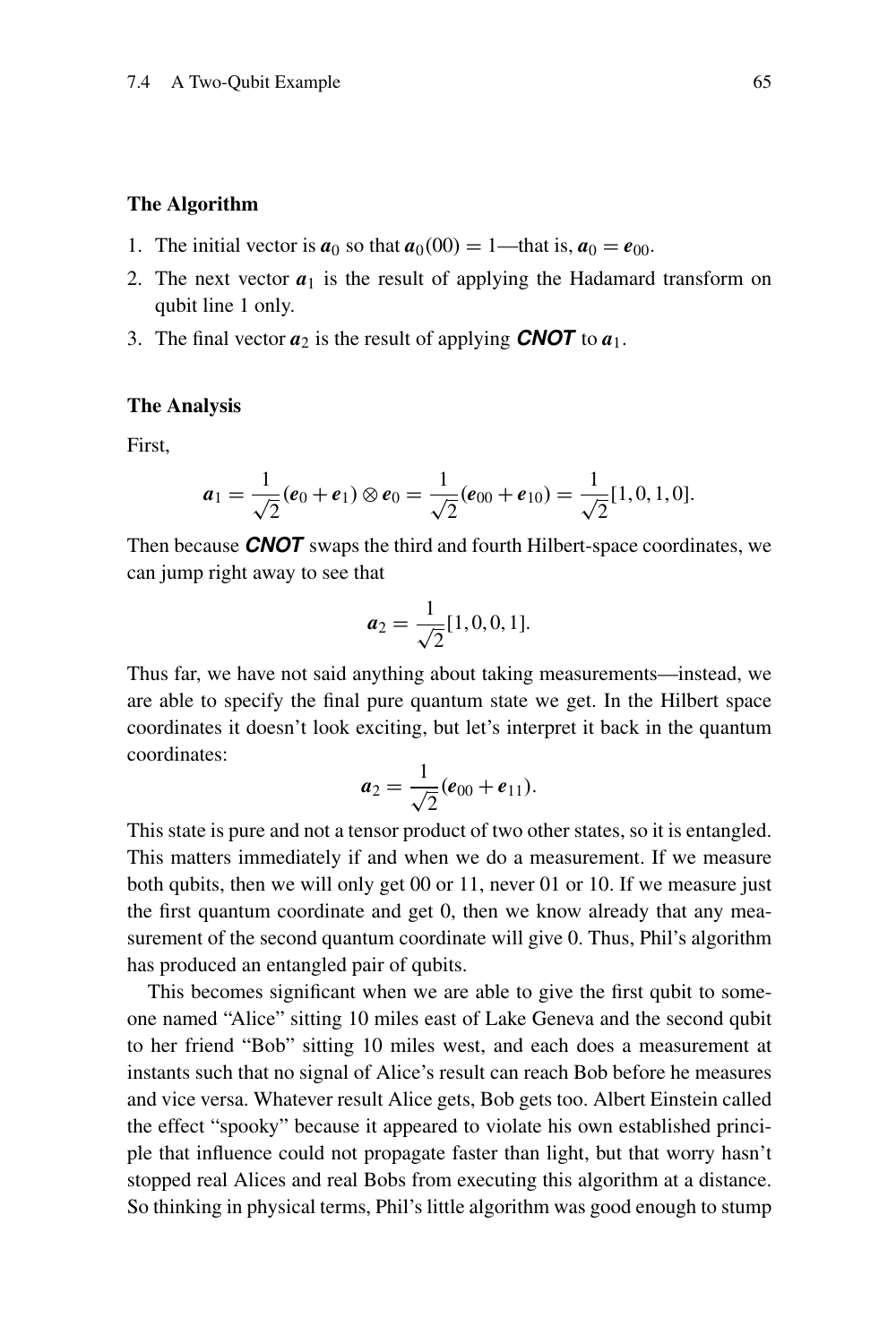the great Einstein. However, we do not have to think in physical terms—Phil's output is just an ordinary vector in our four-dimensional Hilbert space. What we do need to think more about, to finish the analysis of our algorithms, is measurement.

# 7.5 Phil Measures Up

Now we will tell you who Phil is. Phil is a mouse. Unlike a certain famous quantum cat, who does nothing except lie around half-dead all day, Phil is very active. Phil runs through mazes like many other laboratory mice, but there are some special things about Phil:

- Phil runs through every path in the maze at once. Like we said, he is very active. He follows Yogi Berra's advice: when he comes to a fork in the road, he takes it, becoming two Phils.
- Some corridors in the mazes have a piece of cheese. When Phil eats a piece of cheese, he turns into Anti-Phil. If Phil runs into Anti-Phil, they annihilate each other, leaving *nothing*. Not a combination, as with Schrödinger's cat, but really nothing. However, if Anti-Phil eats a second piece of cheese, then he turns into Phil again. A third piece makes Anti-Phil again, and so on.
- If Phil meets himself—not Anti-Phil—where corridors come together, then they run alongside each other. If Anti-Phil meets Anti-Phil, then they likewise start to form an Anti-Phil pack. If two opposite packs meet, then they still cancel each other in pairs, leaving just the surviving members of one pack or the other, if any.
- If a pack reaches an exit of the maze safely, then it can be put under an incubator that mutantly grows it to the square of the number in the pack. The mutant is the same whether the pack has Phils or Anti-Phils—it is a "Mighty Mouse." Dividing its size by a certain number that depends on the number of stages with cheese and the manner of measurement gives a value between 0 and 1, which is the probability that Phil exits the maze there.
- After the division, the mutants "collapse," and Phil comes together as just one ordinary mouse again. Or we think he does—the chapter end notes briefly mention some debate about this. At least we can say that no laboratory animals were harmed in the course of writing this book.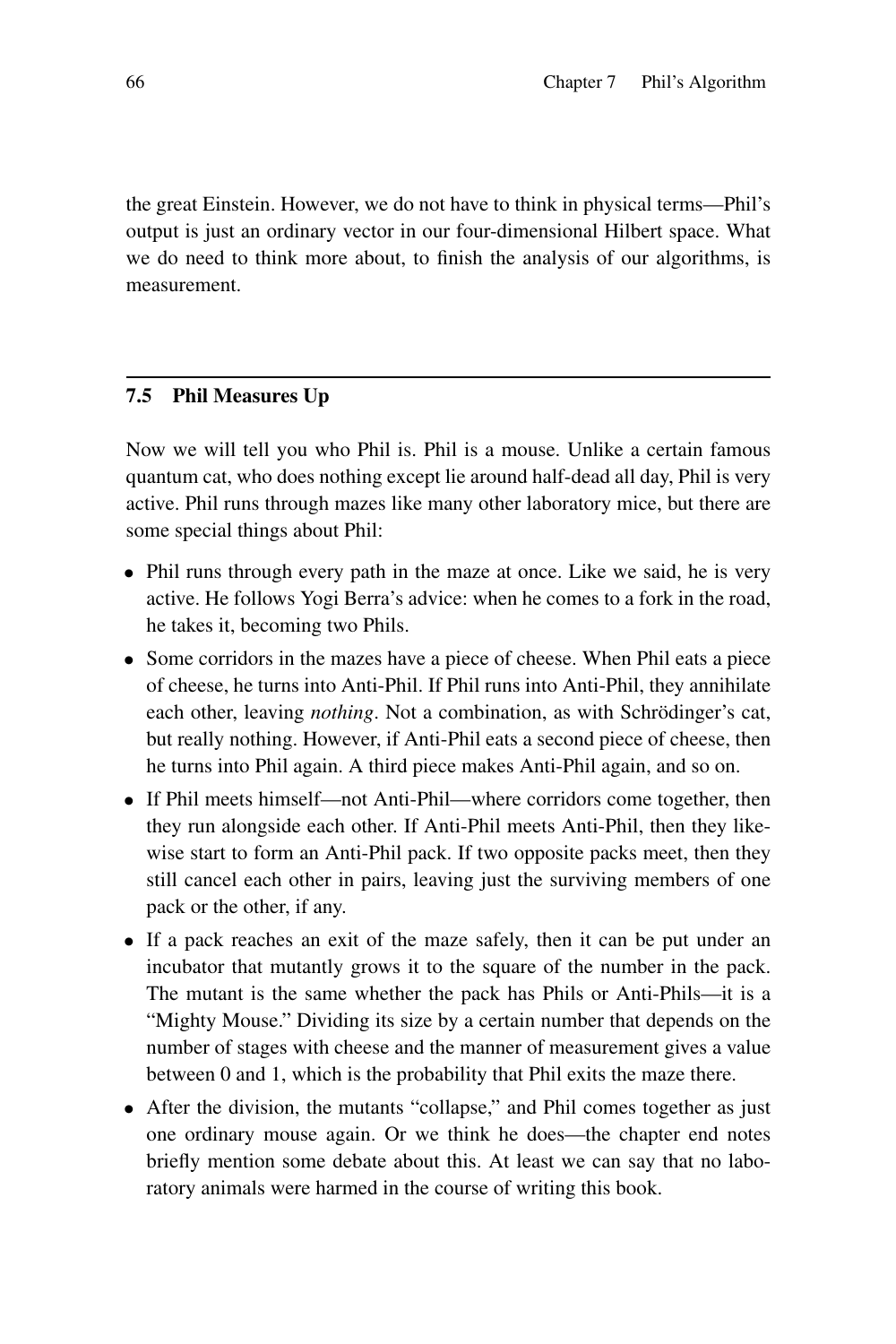Phil can eat several kinds of cheese, but one French type is far and away his favorite: Hadamard cheese. A corridor with Hadamard cheese is labeled −1 in the maze blueprints. More complex types of cheese might have labels like *i* and  $-i$  and  $e^{i\pi/4}$  and  $e^{3i\pi/4}$ , and these would create "Half-Moon Phil" and "Crescent Phil" and "Gibbous Phil" and other "phased-out" spectral mice. But as we will state formally in chapter 16, Hadamard cheese and "Anti-Phil" are ultimately a rich enough basis. Assuming that the only nondeterministic gates are *h*-many Hadamard gates and all mice are measured, the division number is  $2<sup>h</sup>$ 

The mazes have *N* entrances, one for every basis vector  $e<sub>x</sub>$ , and *N* exits with the same labels. They are built in stages, each with *N* opening and closing junctures keeping the same labels, one stage for each basic quantum operation. A Hadamard stage gives a choice of two corridors: one going straight across and one diagonally. Cheese is placed in half of the horizontal corridors—those whose label has a "1" in a certain one of the *n* places. The other stages we need to consider are all permutations of  $\{0, 1\}^n$  and are built by routing the corridors according to the permutation, giving no other choice. Corridors may "cross" each other—that is, the maze is three-dimensional. Figure 7.1 gives the maze for the above computation with one Hadamard gate and one *CNOT* gate.

#### Figure 7.1

Maze for Hadamard on qubit 1 followed by *CNOT* on 1 and 2.

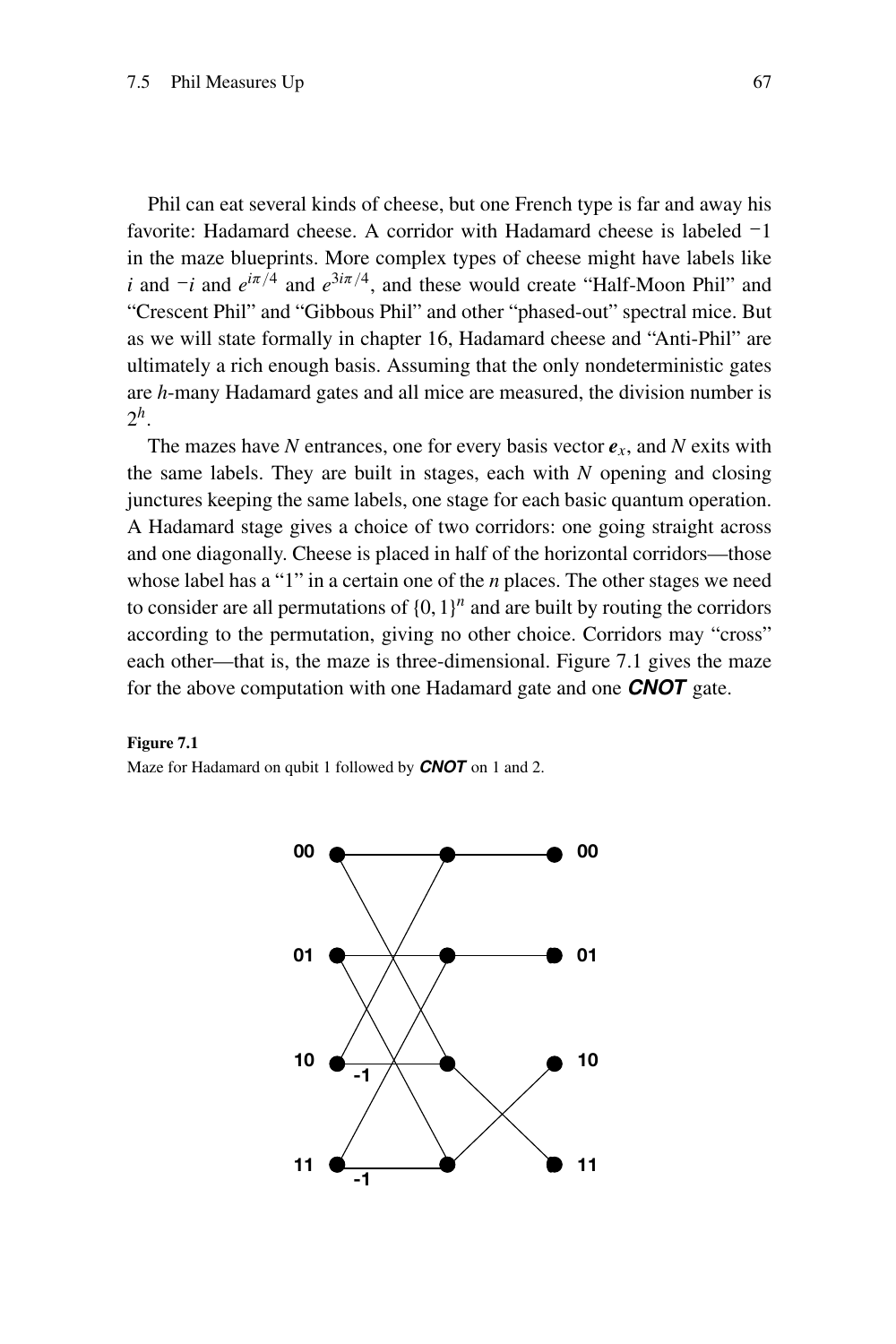To interpret this, suppose Phil enters the maze at the upper left, that is, with input 00. He can run across or down. Well, he does both. One Phil ends up at 00, the other at 11. Although neither got to eat any cheese, the presence of one Hadamard stage says to divide by 2 after squaring. Thus, each of the two outcomes has measure  $1^2/2^1 = 0.5$ . The outcomes 01 and 10 have no Phils, so they measure 0.

If Phil starts running at entrance 01, then each of those outcomes gets one Phil while 00 and 11 get none.

Anti-Phil makes an appearance if we start Phil at 10. Phil scampers up to 00 and stays there without eating cheese, but another Phil scampers across, eats cheese, and in the second stage jumps down to 11 as Anti-Phil. Thus, the final state is different from the case before: allowing for the cheese factor, it is √ 1  $\frac{1}{2}[1, 0, 0, -1]$  rather than  $\frac{1}{\sqrt{2}}$  $\frac{1}{2}[1, 0, 0, 1]$ . But its measurements are the same: it gives probability 0.5 on 00 and 0.5 on 11. People who bet on where the mouse ends up don't care—Anti-Phil gives the same measurement value as Phil. On input 11, we similarly get Phil at 01 and Anti-Phil at 10.

For the simplest case where Phil and Anti-Phil collide, see figure 7.2, which shows two consecutive Hadamard gates on a single qubit. We have annotated each juncture with the "Phil counts" for the respective pair of entrances 0 and 1, where positive values denote a Phil pack and negative values an Anti-Phil pack.

#### Figure 7.2

Maze for two consecutive Hadamard gates.



Again, suppose Phil starts at the upper left, from 0. One Phil scampers straight across twice to exit at 0, while another scampers diagonally down to 1 and back up to meet him at that exit. They exist as a pack of 2, which gets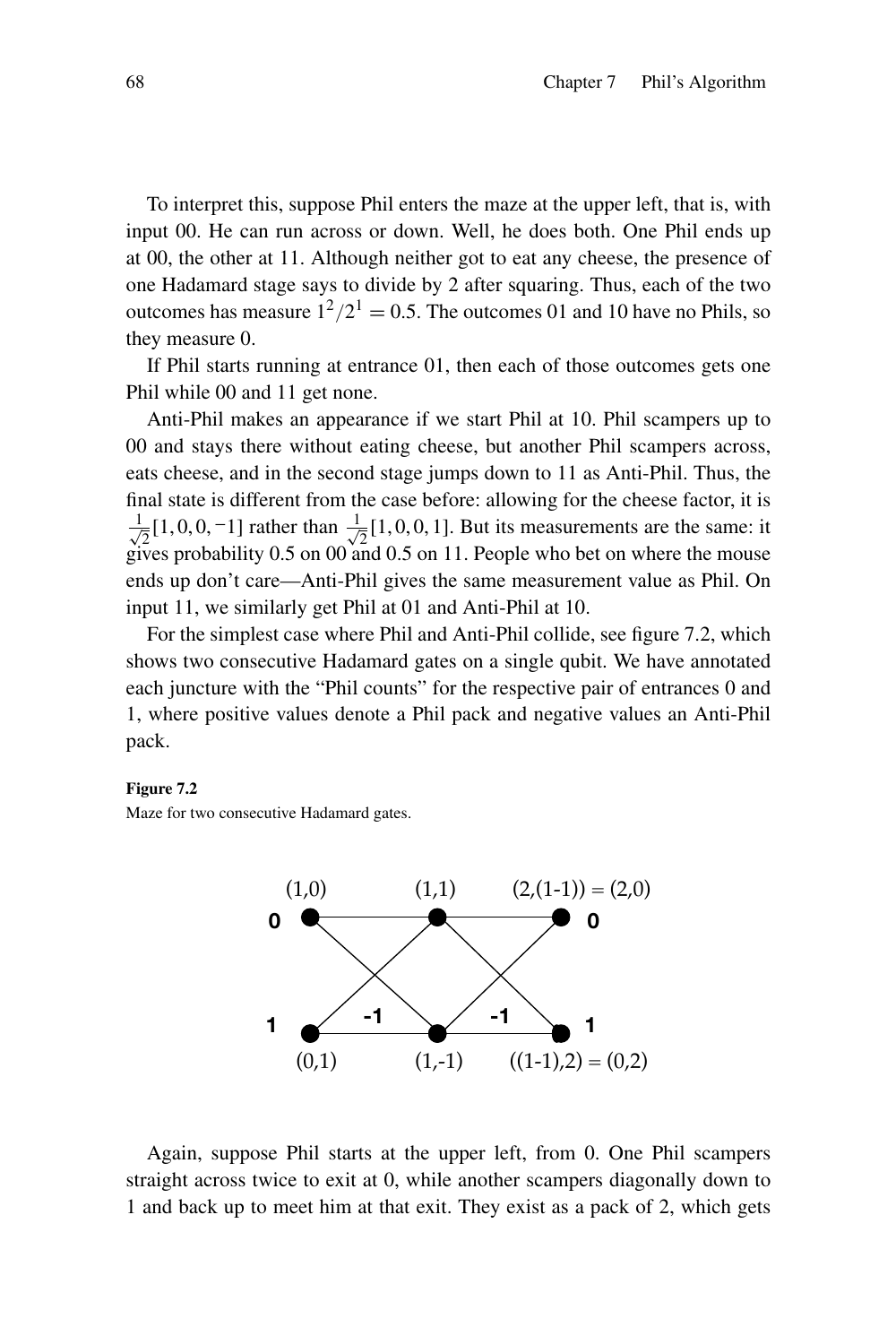squared to 4. Because there are  $h = 2$  Hadamards, this gets divided by  $2^h = 4$ . Thus, the probability of exiting at 0 is 1.0, which doesn't leave room for exiting anywhere else. But what about the other Phils?

The first Phil who scampered straight ahead has a second choice and can scamper diagonally down to the exit 1, still eating no cheese and hence ending there as Phil. The second Phil who scampered down, however, can stay down to eat the cheese and ends up at 1 as Anti-Phil. The Phil and Anti-Phil at 1 cancel, leaving 0 as their measurement. Thus, it is impossible for Phil entering at 0 to exit at 1—people who bet on that outcome will never win.

Similarly, if Phil enters at 1, then he must exit at 1. But note what happened: one Phil scampered up and then back down and never ate any cheese. The other scampered across to be Anti-Phil, but then ate the other cheese to become Phil again just in time. Thus, the two consecutive Hadamard gates leave the same condition on exit as they had on entering—they are equivalent to the identity operation, which means just corridors going straight across with no choices. Whether they are really the same as "no-operation" is another matter for debate—in practice, it seems that the real Phils get some wear and tear and mussed-up hair and give measurements that are close to 1.0 and 0.0 or to other intended values like 0.5 but not quite equal.

Of course this is just an elaboration of what happens when you multiply the matrices. Here we are just doing

$$
\mathbf{H} \cdot \mathbf{H} = \frac{1}{\sqrt{2}} \begin{bmatrix} 1 & 1 \\ 1 & -1 \end{bmatrix} \frac{1}{\sqrt{2}} \begin{bmatrix} 1 & 1 \\ 1 & -1 \end{bmatrix} = \frac{1}{2} \begin{bmatrix} 2 & 0 \\ 0 & 2 \end{bmatrix} = \mathbf{I}.
$$

Indeed, every self-adjoint matrix  $U$ , meaning  $U = U^*$ , that is also unitary cancels itself out this way when squared. Using "Phil" helps visualize the quantum-mechanical effects of *superposition* and *interference*, but the math is just linear algebra. Hence, after the next chapter, we will "retire" him and do proofs formally, but he will make a useful return in the last chapters.

## 7.6 Quantum Mazes versus Circuits versus Matrices

The main problem with our maze diagrams is that they do not*scale*—they grow with *N*, which is exponential in *n*. Hence, most sources in quantum computation prefer to write circuit diagrams, which scale with *n* instead. Here again is our diagram for the Hadamard plus *CNOT* circuit, except that now we wish to label the values carried by the circuit's individual "wires":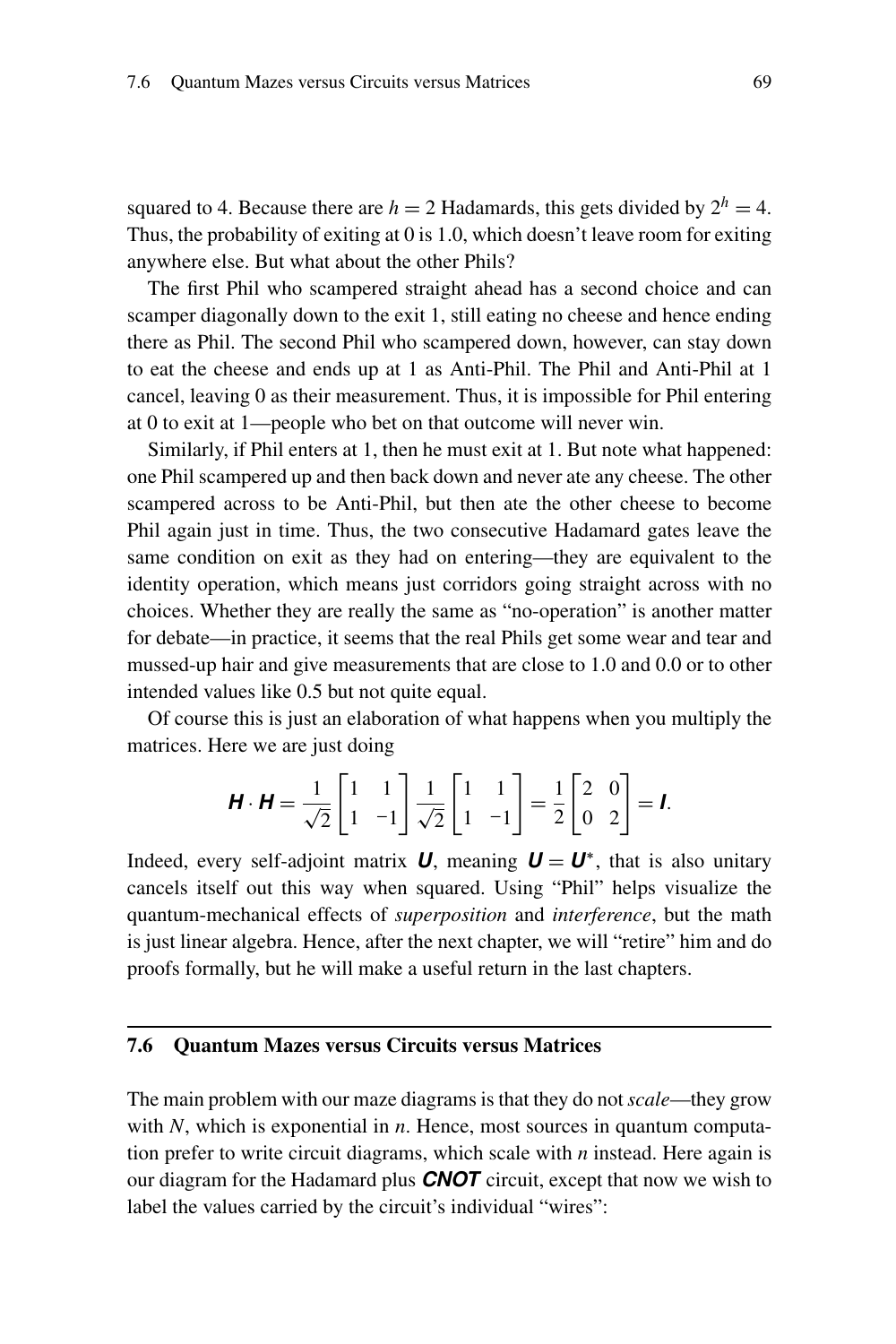

Here  $x_1$  and  $x_2$  are variables denoting the input qubits,  $z_1$  and  $z_2$  are the outputs, and *y* is a variable denoting the choice offered at the Hadamard gate. Our unease with the circuit diagram, however, is represented by the "(?)" label:

> Whereas a Boolean circuit, on a given input, always has a definite value (0 or 1) at every gate juncture, this is not always true of a quantum circuit owing to entanglement.

The value at " $(?)$ " could be 0 or 1, with equal probability in fact (and hence equal amplitudes  $1/\sqrt{2}$ , but it is not even correct to say that  $(e_0 + e_1)/\sqrt{2}$  is its value. The value is *entangled* with the value of *y*, with both depending on the input values.

The similar diagram for two Hadamard gates is even simpler but does not immediately help us calculate that they cancel:



Moreover, we expressed in section 6.5 the opinion that showing a scalar multiplication as occurring *on* a qubit line can be misleading, and this extends to other kinds of *phase* transformations.

The problem is that the mazes do not scale, whereas the circuits scale but make entanglements and some other information hard to trace. The advantage of our functional notation for vectors and matrices is that it scales while preserving everything. However, as experienced with functional programming notation in ordinary classical computing, it gives less "feel" for the objects. Hence, we will still often write out vectors and matrices in full.

The mazes are exactly the directed graphs corresponding to matrix products that were defined at the end of chapter 3, except that the adjacency matrices for the graphs of Hadamard stages can have −1 in place of <sup>+</sup>1. The mouse enters a matrix **U** in some row *i* and may exit in some column *j* if  $U[i, j] \neq 0$ ; if *U*[*i*,*j*] = <sup>−</sup>1, then it picks up some cheese. Thus our mouse executes the product of the matrices, which is expressly visualized as a sum over paths in the graphs. This was the intuition of Richard Feynman originally with regard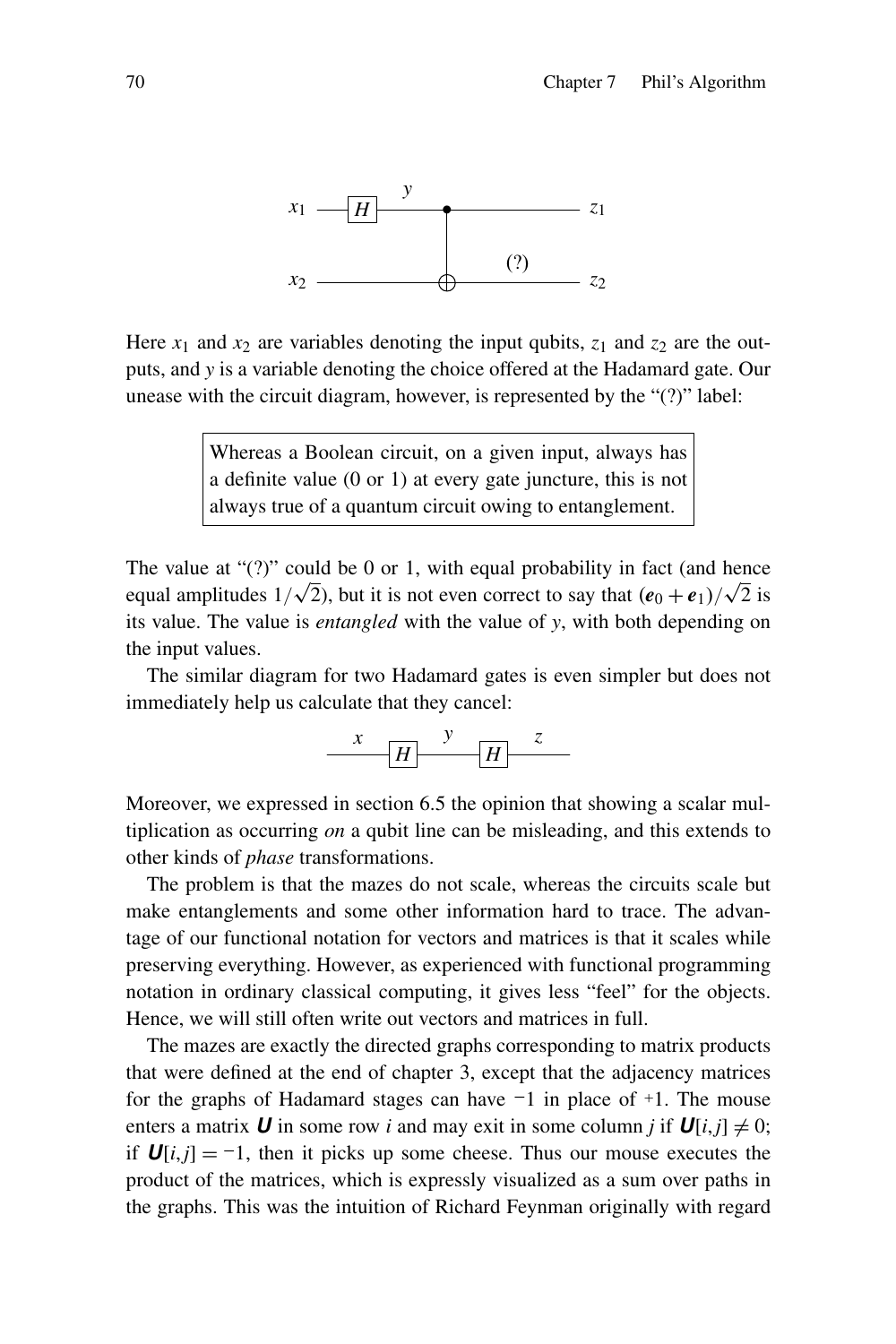to so-called *S-matrices* representing dynamical systems. To animate his sumover-paths formalism, we have named the mouse for his middle name, Phillips. That his middle name was plural makes it work even better.

### 7.7 Problems

**7.1.** Show that the vector  $a_1$  in section 7.3 is equal to

$$
\frac{1}{\sqrt{2}}\begin{bmatrix}1\\1\end{bmatrix}.
$$

Also, what does the algorithm actually do? Can you replace it by a classical one?

7.2. Suppose that there is a unitary matrix *U* so that  $a = Ue_0$  where  $a(x) =$  $1/M$  if and only if *x* is a prime number in the range  $0, \ldots, N-1$ . What is the value of *M*? What happens when we perform a measurement on *a*?

7.3. Draw the maze stage for a Toffoli gate using eight "levels" labeled 000 through 111. Suppose the Toffoli gate is upside-down, that is, it can alter the first rather than the third quantum coordinate. Then what does the maze stage look like?

7.4. Recalling the controlled-*V* operation from the last chapter's exercises,

$$
CV = \frac{1}{2} \begin{bmatrix} 2 & 0 & 0 & 0 \\ 0 & 2 & 0 & 0 \\ 0 & 0 & 1+i & 1-i \\ 0 & 0 & 1-i & 1+i \end{bmatrix},
$$

note how we can characterize it operationally:

$$
CV[0a, bc] = I[b, 0]I[a, c]
$$
  

$$
CV[1a, bc] = I[b, 1]V[a, c].
$$

Now let **CIV** stand for the same idea with the "control" on the first qubit, but with the conditional  $\boldsymbol{V}$  on the third qubit, while the second qubit is just ignored. By oddity of notation, we cannot write this as a tensor product of the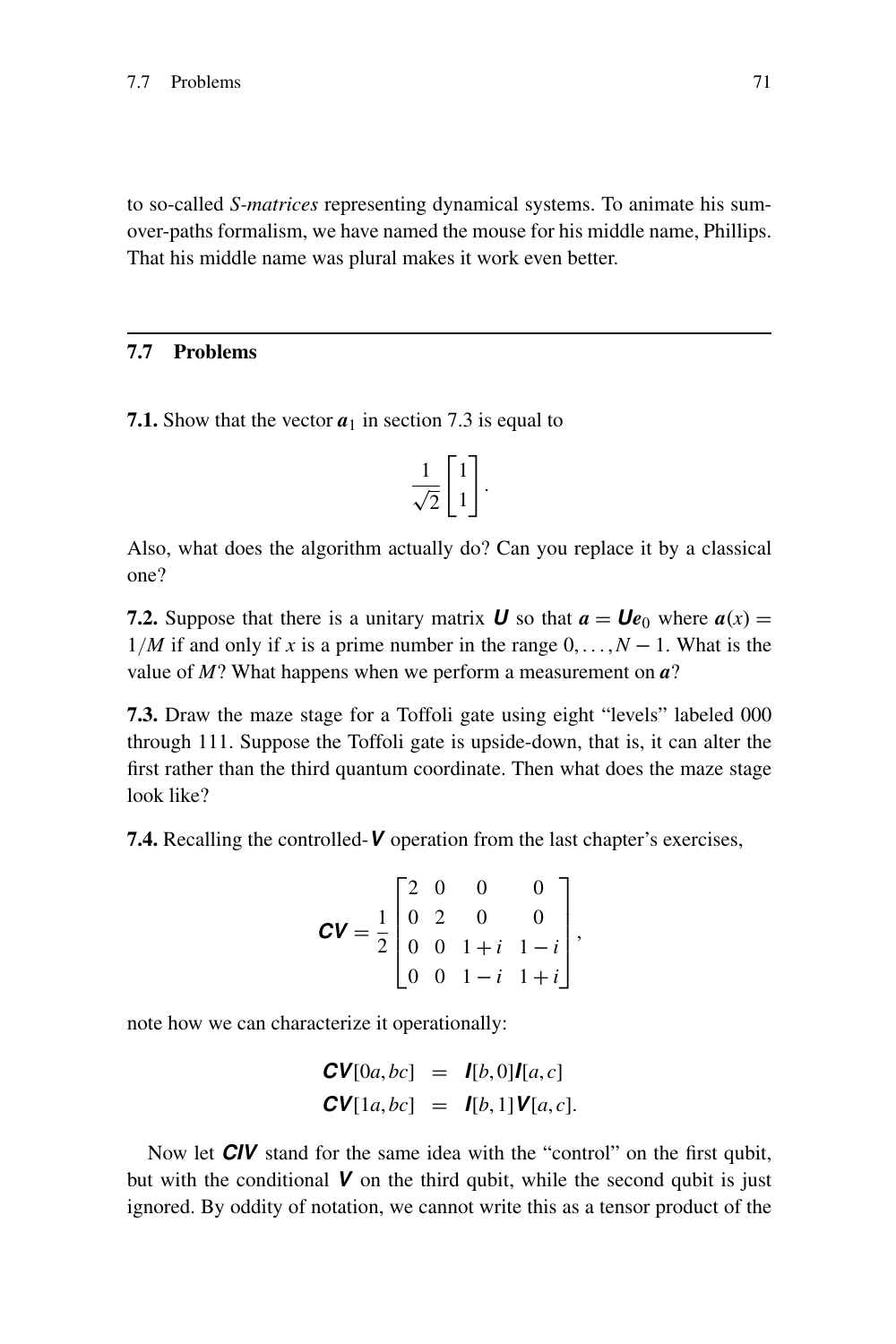$2 \times 2$  identity matrix *I* with **CV**, as we could if the ignored qubit were the first or third. But we can describe it equally well operationally by

**ClV**[0ab, cde] = 
$$
I[0, c]I[a, d]I[b, e]
$$
,  
**ClV**[1ab, cde] =  $I[1, c]I[a, d]V[b, e]$ .

Write out the  $8 \times 8$  matrix for this operation.

7.5. Show that the Toffoli gate *TOF* obeys the equation

$$
TOF = (I \otimes CV)(CNOT \otimes I)(I \otimes CV^*)(CNOT \otimes I)CIV.
$$

Thus, the Toffoli gate can be written as a composition of two-qubit gates. Here is the famous quantum circuit diagram for this formula:



The intuition is that if the top bit is false, then the two *CNOT*s and the final *CV* go away, leaving *CV* and *CV*∗ , which cancel, so the whole thing acts as the identity. If the top bit is true but the middle bit is false, then the first *CNOT* makes the middle bit true in time to activate the *CV*∗ , which then cancels with the second **CV** activated by the first bit. If both bits are true, then both *CV* gates are activated, whereas the middle bit becomes false and inhibits the *CV*∗ . This gives the action of *V*2, which equals *X*. Thus, the whole action is *CCX*, which equals the Toffoli gate.

The problem posed here is to verify the equation using our matrix indexing notation instead and then write a 5,000-word essay comparing it to the circuit intuition. OK, we are kidding about the 5,000-word part.

7.6. Deduce that the Toffoli gate can be simulated using *CNOT* and singlequbit matrices without needing any ancilla qubit lines.

7.7. Use the swap gate to write *CIV* as a composition of matrices, each of which is a tensor product of  $\bf{l}$  with a 4  $\times$  4 matrix. Conclude that **TOF** equals a composition with each term a tensor product of  $\boldsymbol{I}$  and a  $4 \times 4$  matrix.

The next problems complete a cycle of proving the equivalence of three famous gate sets as a basis for quantum computation and prove that matrix entries 1, 0,  $-1$  normalized by powers of  $\sqrt{2}$  suffice to represent any quantum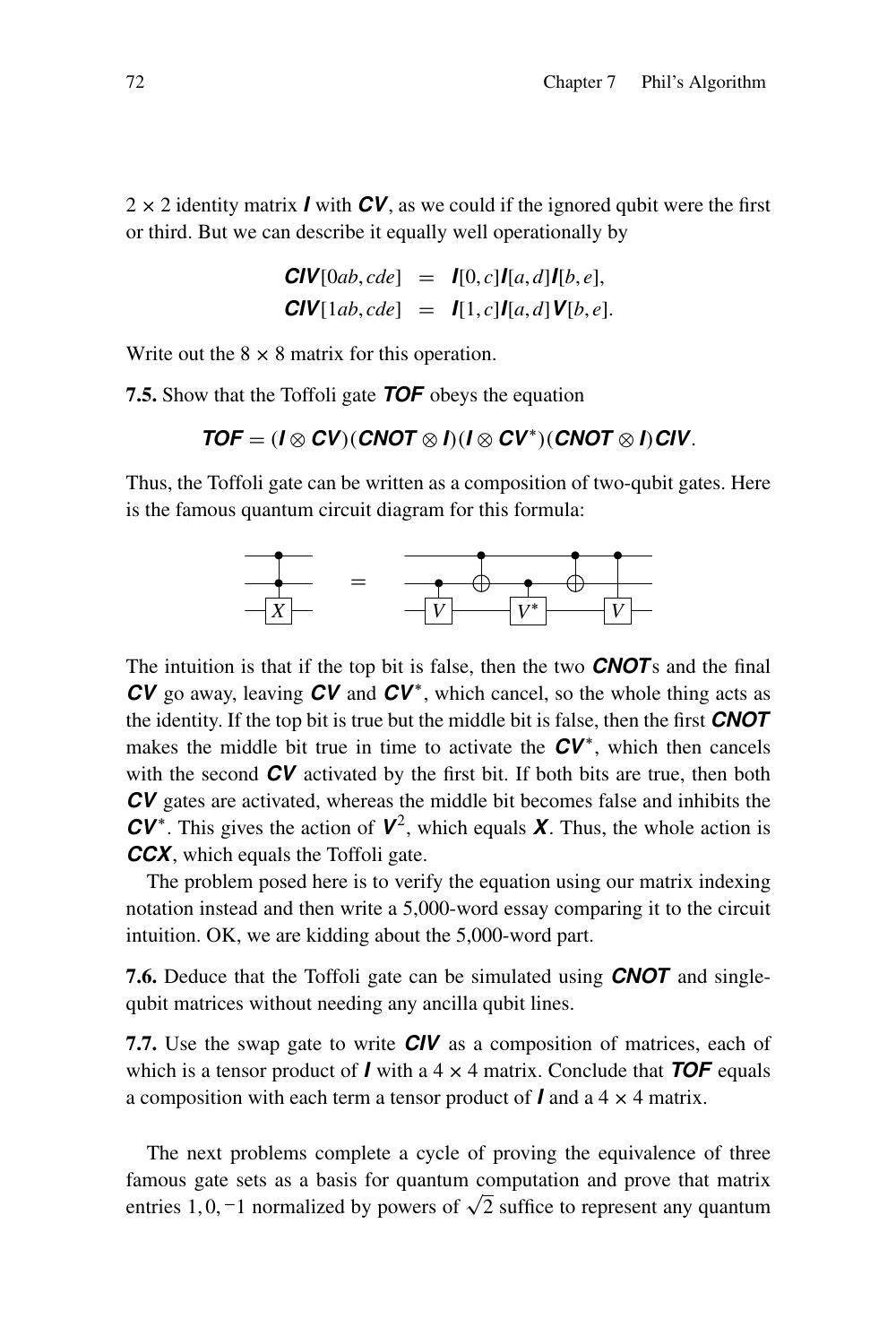computation's input-output behavior. Interestingly enough, the first set is considered the easiest to engineer, with the second close behind, even though the last set has only real phases.

- Hadamard, *CNOT*, and single-qubit *T*-gates.
- Hadamard and *CS* gates.
- Hadamard and Toffoli gates.

7.8. Recalling problem 3.7 in chapter 3, define instead

$$
\widetilde{\boldsymbol{U}} = \boldsymbol{R} \otimes \boldsymbol{I} + \boldsymbol{Q} \otimes \boldsymbol{R}_{\boldsymbol{X}}(\pi).
$$

Explain why <sup>∼</sup> *U* is still unitary. Show that any measurement involving *U* can be simulated by measurement(s) involving  $\widetilde{\boldsymbol{U}}$  instead.

**7.9.** Compute  $\widetilde{S}$  and show that it is the same as  $\mathbf{CR}_{\mathbf{x}}(\pi)$ , that is, the controlled version of the product *X Z*.

7.10. Now find  $\widetilde{U}$  with  $U = CS$  instead.

**7.11.** Next show that the  $\widetilde{\boldsymbol{U}}$  in problem 7.10 can be simulated by two Hadamard and two Toffoli gates.

**7.12.** For the drumroll, show that the  $\sim$  operation commutes with matrix multiplication. You may find it easier first to argue the same thing for the mapping *U* in problem 3.7, namely, that for any matrices *A* and *B*,

$$
(\mathbf{A}\mathbf{B})'=\mathbf{A}'\mathbf{B}'.
$$

7.13. Conclude that the observation in problem 7.8 about measurements in fact applies to entire quantum circuits of real-transformed gates. Hence, conclude that although Hadamard and Toffoli cannot directly simulate any gate with complex entries, they can simulate the measurements—and hence the outputs—of any circuit involving Hadamard and *CS* gates.

7.14. Conclude that, although the Quantum Fourier Transform cannot be approximated by Hadamard and Toffoli gates, because it has complex-number entries and the latter do not, the *measurement probabilities* of any (feasible) circuit that uses QFT can be closely approximated via *measurements* of a (feasible) circuit involving just Hadamard and Toffoli gates in place of QFT.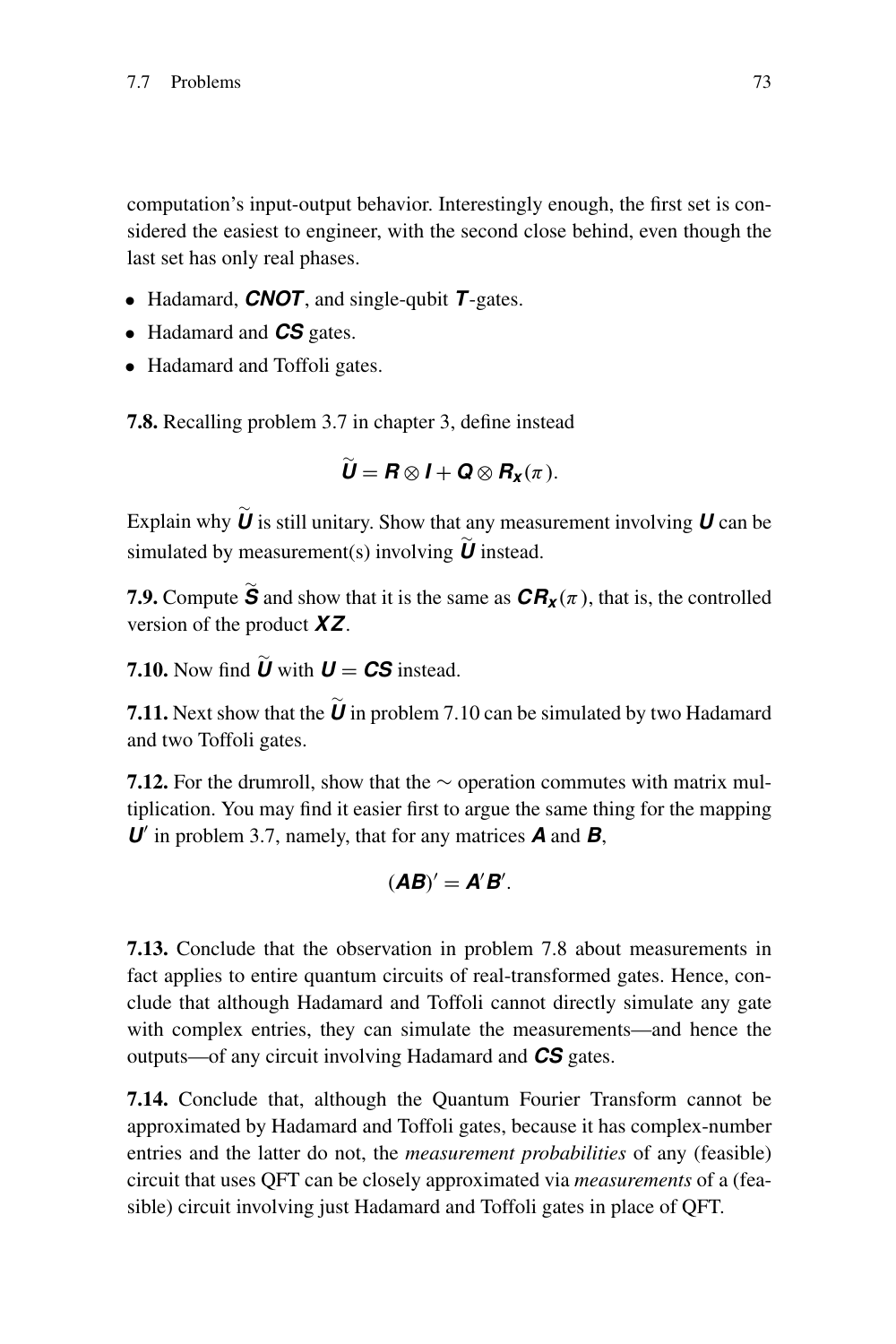# 7.8 Summary and Notes

This chapter has given an overview of the structure of the next chapters and a peek at how quantum algorithms get their power: entanglement, forking, interference (i.e., cancellation), amplification (whose significance is raised by squaring), and the handle on algebra of size *N* that is given by primitives that scale with *n*. All of these elements have been hotly debated in more than a century of physics and philosophy. We have only briefly mentioned that entanglement was puzzling to Einstein, and we passed over "Schrödinger's Cat" without a sniff of paradox. We somewhat agree with Stephen Hawking's noted quip on the latter:

When I hear of Schrödinger's cat, I reach for my gun.

What we really reach for is material on the engineering problem of building quantum computers that *scale*, which turns on the rate at which physical noise can "muss the hair" of our quantum animals. For anything as large as a cat, it may simply be too much, but if components can be made small enough, be isolated enough, and run fast enough, errors caused by "noise" may be minimal or correctable enough to enable real machines to work as the blueprints say. We hosted a year-long debate about this between mathematician Gil Kalai and computer physicist Aram Harrow on the *Gödel's Lost Letter* blog in 2012.

Still, we must concede that our own animal analogy for the workings and results of quantum algorithms has resorted to some weird features: duplicate Phils, Anti-Phils, mutant squaring. To express the intuition of David Deutsch for his first quantum algorithm, we would have to say further that each Hadamard fork creates not only a duplicate Phil but also a duplicate maze in its own parallel universe. Multiple Phils would somehow amplify and interfere with each other through the boundaries of these universes. We would respond more simply that it suffices to use the idea of summing squares, which goes back before Pythagoras, and that wave interference and the two-norm of vectors were studied even before the public birth of probability theory with Blaise Pascal. Still, we realize that such historical grounding does not prevent the debates from becoming deeper. Rather than itemize some of the myriad sources for these debates, we feel the best thing is to dive in and start covering Deutsch's algorithm.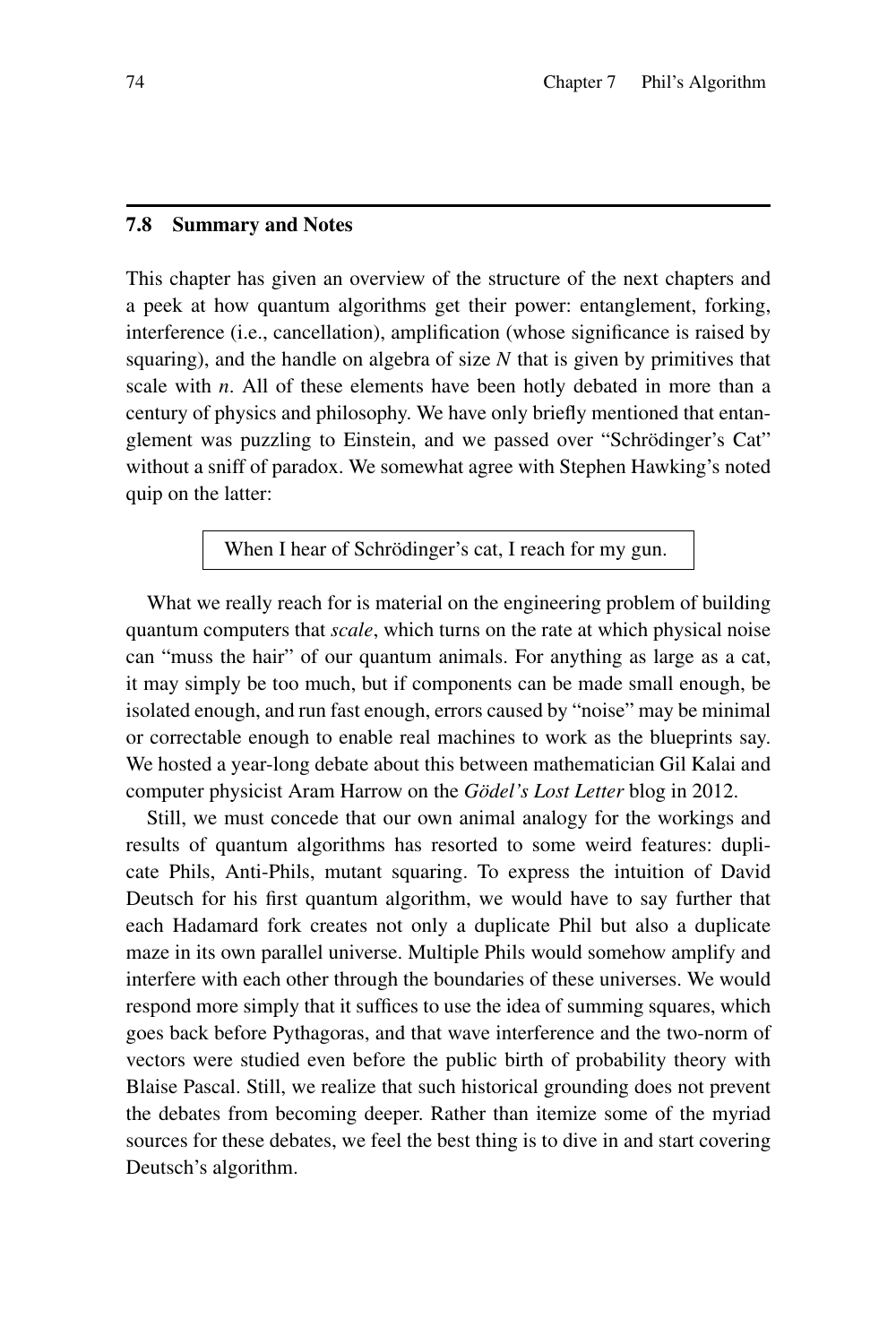A similar picturing of sum-over-paths to ours is in the survey by Aharonov (1998, 2008). Regarding the constant to divide by after "squaring Phils," we should say more precisely that it depends on the number of stages with *branching*; the Pauli **Z** matrix, for example, would give "cheese" but no branching. Matters like this are treated further in chapter 16 and its exercises. The simulation of Toffoli gates by two-qubit gates in the exercises is from Barenco et al. (1995). The quantum circuit diagram in problem 7.5 is the immediately first example in the tutorial for the Ocircuit.tex package, which we have used for this book. We took the diagram's code verbatim from the tutorial, except both it and the paper have a general double-controlled *U* in place of *CCX* for Toffoli, because the only property the construction needs is  $V^2 = U$ . Aharonov (2003), following on from Shi (2003), offers the basis for problem 7.8 and the exercises after it. These complete a proof of the quantum universality of Hadamard plus Toffoli gates, which formally justifies limiting attention to "Phil" and "Anti-Phil" in visualizing measurements and is the ground for theorems in chapter 16.

The reality of qubits is just one of many physical capabilities shown by experiments with entanglement. The one over sizable distances over Lake Geneva is by Salart et al. (2008) and is actually titled, "Testing Spooky Action at a Distance." Systems that use entanglement to verify that communications between banks have not been eavesdropped are already in practical use. Last and most, we should say that the "algorithm" emphasized by Feynman (1982, 1985) is the ability of quantum computers to simulate quantum processes in real time. We have not devoted a chapter to this algorithm, except insofar as this chapter serves.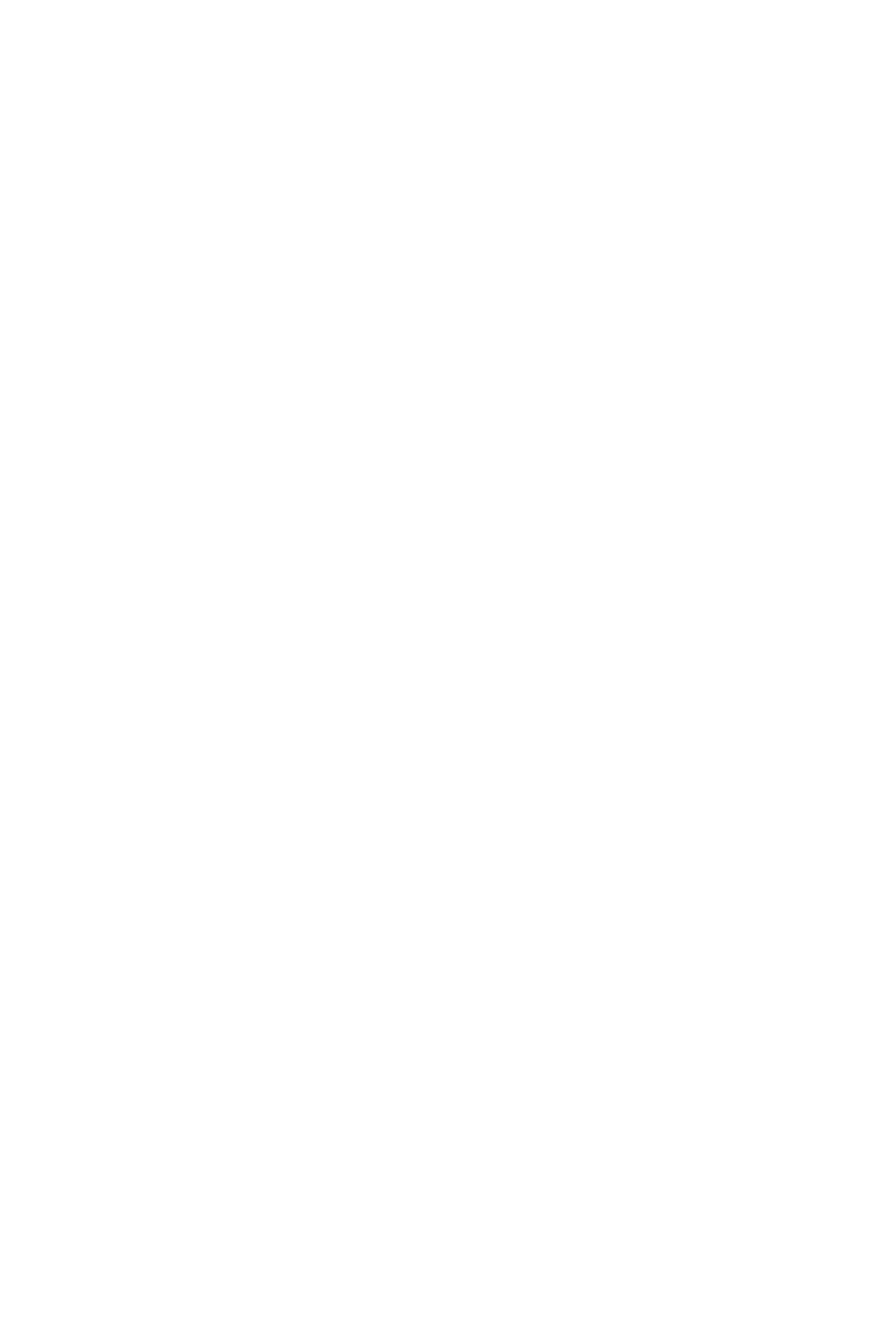# Deutsch's Algorithm

Deutsch's algorithm operates on a Boolean function:

 $f: \{0, 1\} \rightarrow \{0, 1\}.$ 

The goal is to tell whether the function is a constant by performing only **one** evaluation of the function. Clearly this is impossible in the classical model of computation, but the quantum model achieves this in a sense delineated below.

This problem is important for its historical significance because it was the first nontrivial quantum algorithm. It also shows that quantum algorithms can be more efficient than classical ones, even if the advantage in this case is minor. The classical solution requires two evaluations of the function, whereas the quantum solution requires only one. This is not an impressive difference, but it is there, and even this small difference suggested, correctly, that far greater differences would be possible. For this reason, Deutsch's algorithm retains its importance. So let's start to look at it in detail.

# 8.1 The Algorithm

We will present the algorithm as computing a series of vectors  $a_0, a_1, a_2, a_3$ , each of which is in the real Hilbert space  $\mathbb{H}_1 \times \mathbb{H}_2$ , where  $\mathbb{H}_1$  and  $\mathbb{H}_2$  are two-dimensional spaces. We index vectors in this space by *xy*, where *x* and *y* are single bits. For whichever Boolean function *f* is specified, recall again from section 4.3 that we work with its invertible extension, which we here symbolize as  $f'(xy) = x(f(x) \oplus y)$ . Thus, the "input" to the algorithm is really the choice of *f* as a parameter. The algorithm always uses the same input vector and goes as follows:

- 1. The initial vector is  $a_0$  so that  $a_0(01) = 1$ .
- 2. The next vector  $a_1$  is the result of applying the Hadamard transform on each  $\mathbb{H}_i$  of the space with  $i = 1, 2$  separately.
- 3. Then the vector  $a_2$  is the result of applying  $U_f$  where  $f'(xy) = x(f(x) \oplus y)$ .
- 4. The final vector  $a_3$  is the result of applying the Hadamard transform again, but this time only to  $\mathbb{H}_1$ .

Note that in case  $f$  is the identity function,  $f'$  becomes the Controlled-NOT function, and  $U_f$  becomes the 4  $\times$  4 **CNOT** matrix. Because f is the identity, we rename it  $U_I$ . Similarly, we write  $U_X$ ,  $U_T$ , and  $U_F$  for the cases f being the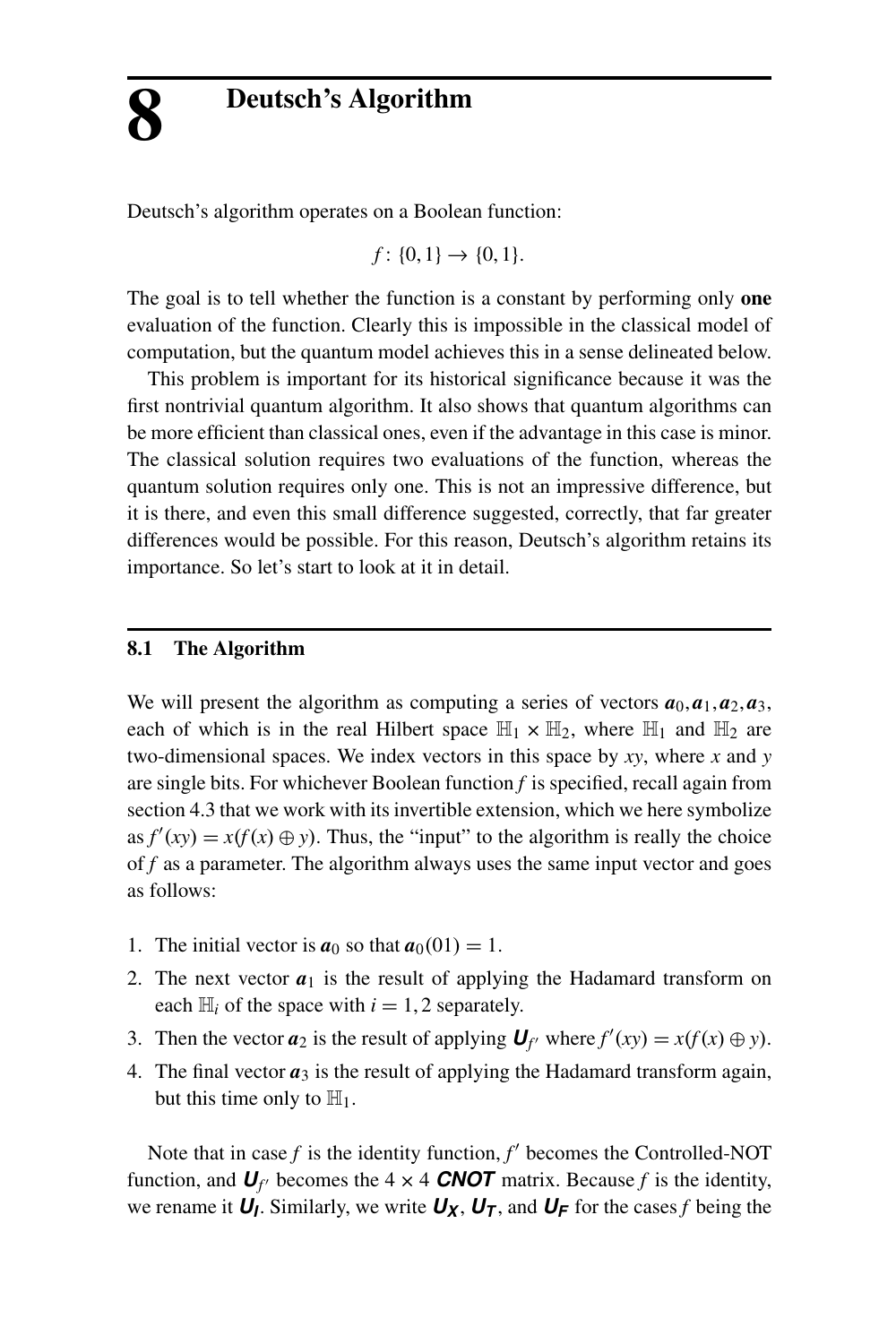negation, always-true, and always-false function, respectively. Thus, the four possible matrices that incorporate the given function *f* are:

| Uı |  |  |  |  |  | $U_X$                                                                                                                                                                                   |  |  |  |  | $U_T$ |  |  |  |  |  | $U_{\mathsf{F}}$ |  |  |  |  |
|----|--|--|--|--|--|-----------------------------------------------------------------------------------------------------------------------------------------------------------------------------------------|--|--|--|--|-------|--|--|--|--|--|------------------|--|--|--|--|
|    |  |  |  |  |  | $\begin{bmatrix} 1 & 0 & 0 & 0 \end{bmatrix}$ $\begin{bmatrix} 0 & 1 & 0 & 0 \end{bmatrix}$ $\begin{bmatrix} 0 & 1 & 0 & 0 \end{bmatrix}$ $\begin{bmatrix} 1 & 0 & 0 & 0 \end{bmatrix}$ |  |  |  |  |       |  |  |  |  |  |                  |  |  |  |  |
|    |  |  |  |  |  |                                                                                                                                                                                         |  |  |  |  |       |  |  |  |  |  |                  |  |  |  |  |
|    |  |  |  |  |  |                                                                                                                                                                                         |  |  |  |  |       |  |  |  |  |  |                  |  |  |  |  |
|    |  |  |  |  |  | $\begin{bmatrix} 0 & 0 & 1 & 0 \end{bmatrix}$ $\begin{bmatrix} 0 & 0 & 0 & 1 \end{bmatrix}$ $\begin{bmatrix} 0 & 0 & 1 & 0 \end{bmatrix}$ $\begin{bmatrix} 0 & 0 & 0 & 1 \end{bmatrix}$ |  |  |  |  |       |  |  |  |  |  |                  |  |  |  |  |

Note that the matrices  $U_T$  and  $U_F$  are unitary even though the always-true and always-false functions are not reversible. This illustrates the quantum trick of preserving the "*x*" argument of these functions as the first qubit and recording  $f(x)$  in terms of its effect when exclusive-or'ed with the second qubit, *y*.

According to the algorithm, we will sandwich one of these four matrices between the  $H_2 \otimes H_2$  matrix on the left and the matrix for  $H_2 \otimes I$  on the right. The latter we saw in chapter 7, whereas the former is

$$
\frac{1}{2} \begin{bmatrix} 1 & 1 & 1 & 1 \\ 1 & -1 & 1 & -1 \\ 1 & 1 & -1 & -1 \\ 1 & -1 & -1 & 1 \end{bmatrix}.
$$

The chain of three matrices is applied to the start vector  $a_0 = e_{01}$  on the right, producing in each of the four cases the vector  $a_3$ . A measurement of  $a_3$ will then determine whether we are in one of the two constant cases, where  $U_T$  or  $U_F$  is used, or whether we have one of the other two cases  $U_I$  or  $U_X$ , which represent the nonconstant functions  $f$ . The point again is that in contrast to classical algorithms, which need to call  $f$  twice to evaluate  $f(0)$  and  $f(1)$ , the quantum algorithm can tell the difference with just one  $U_f$  oracle matrix, where again  $f'$  is the "controlled" version of  $f$ .

# 8.2 The Analysis

First let's invite Phil—the mouse from chapter 7—to do the analysis. Given the input  $e_{01}$ , he enters at 01. In figure 8.1, we see the same maze stage at left and right, which corresponds to a Hadamard gate on the first of two qubit lines. The stage for Hadamard on line 2 comes after it on the left. Next, one of the four matrices above is filled in the blank for  $U_f$ . Each is a permutation matrix,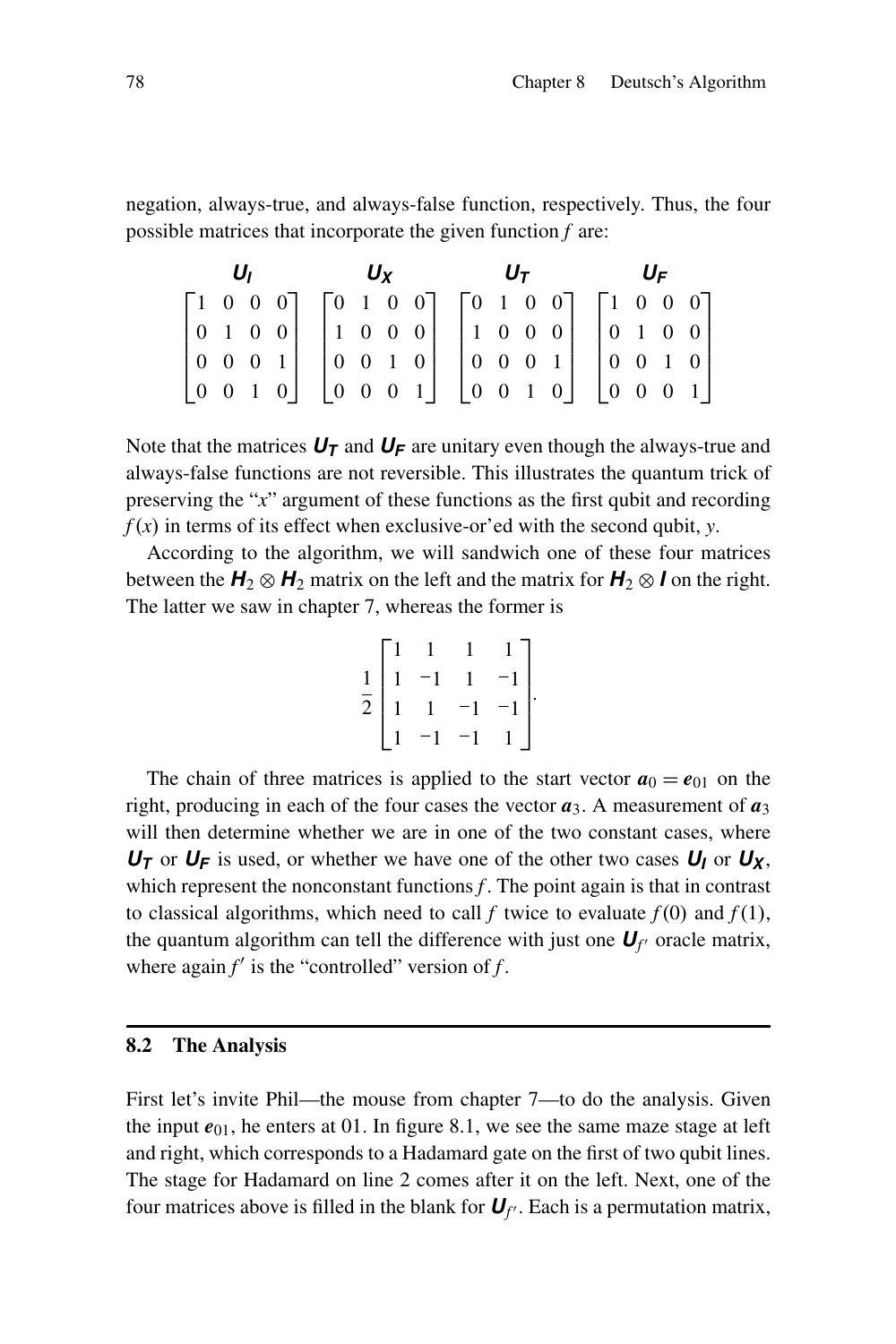so its four corridors will run across with no branching, and we can already see what they do:  $U_F$  makes the corridors run straight across,  $U_X$  interchanges the top two,  $U_I$  interchanges the bottom two, and  $U_T$  swaps both.

#### Figure 8.1

Maze for Deutsch's algorithm.



Phil starts running and splits into four by the time "he" reaches the gap: Phil at 00, Anti-Phil at 01, Phil at 10, and Anti-Phil at 11. Now we can visualize what happens when the missing stage is dropped in. Figure 8.2 shows the diagrams for the stages corresponding to the matrices  $U_1, U_X, U_T, U_F$  given above.

If the stage does  $U_F$  for the constant-false function, then the mice run straight across to the last stage. Then the two Phils can each run to exit at 00, so 00 has positive amplitude 2. The two Anti-Phils are likewise the only mice who can run to the exit for 01, and they amplify each other to give  $-2$ there. Although this is negative, its square will still be 4, the same as for 00. Because there are three cheese stages, the divisor is  $2^3 = 8$ , so each outcome has probability 0.5. This already shows there cannot be any amplitude left over for outcomes 10 or 11, but let us verify from the maze: each gets a Phil and an Anti-Phil, which cancel.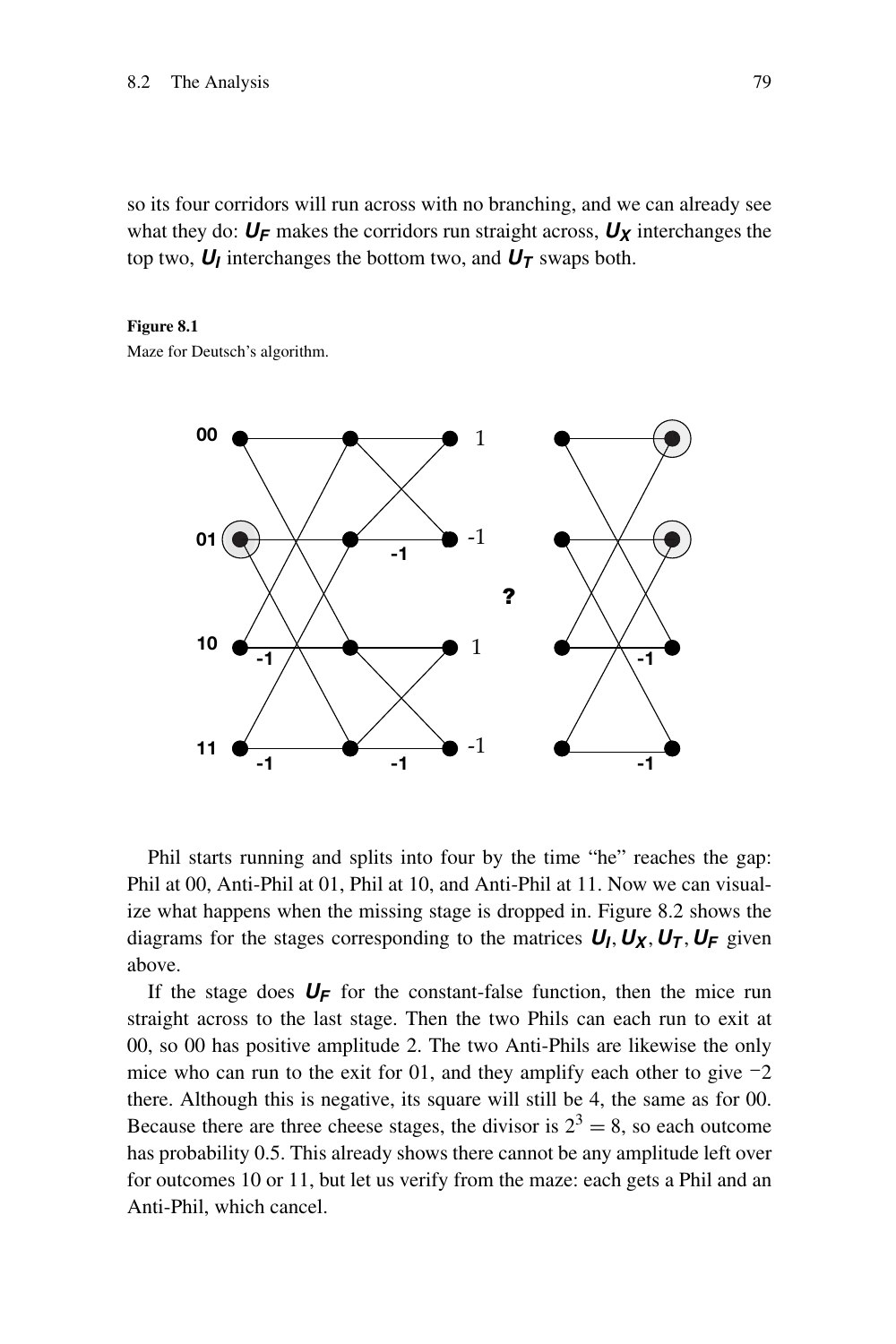#### Figure 8.2

Maze stages for possible queried functions.



The matrix  $U_T$  swaps the top and bottom pairs of Phil and Anti-Phil, but this changes nothing in the above analysis, except now 00 has −2 and 01 has <sup>+</sup>2. So again a measurement can give only 00 or 01.

The other two matrices do only one of the swaps, however, and that changes the picture. Now Phil and Anti-Phil gang up to cancel the 00 and 01 outcomes, but they amplify for 10 and 11. Hence, a measurement certainly gives "1" in the first place. The set *S* corresponding to 0 gives rise to a 1-qubit measurement that perfectly distinguishes the constant-function and nonconstant cases.

To be rigorous—and because we said "analysis by Phil" does not *scale* as *n* grows—we need to do the linear algebra. We state our objective formally:

THEOREM 8.1 A measurement of the vector  $a_3$  will return 0*y*, for some *y*, if and only if *f* is a constant function. Thus, Deutsch's algorithm tells whether *f* is constant using just one application of  $U_f$ .

Of course this theorem is the key: one application of *f* and one measurement will tell whether f is a constant function. To save multiplying out the  $4 \times 4$ matrices for each of the four cases—a method that doesn't scale either—we use our notation indexing vectors  $\boldsymbol{a}$  by  $\boldsymbol{a}(00), \boldsymbol{a}(01), \boldsymbol{a}(10), \boldsymbol{a}(11)$ . The proof depends on the following lemma, in which we use binary XOR on bits to denote a number.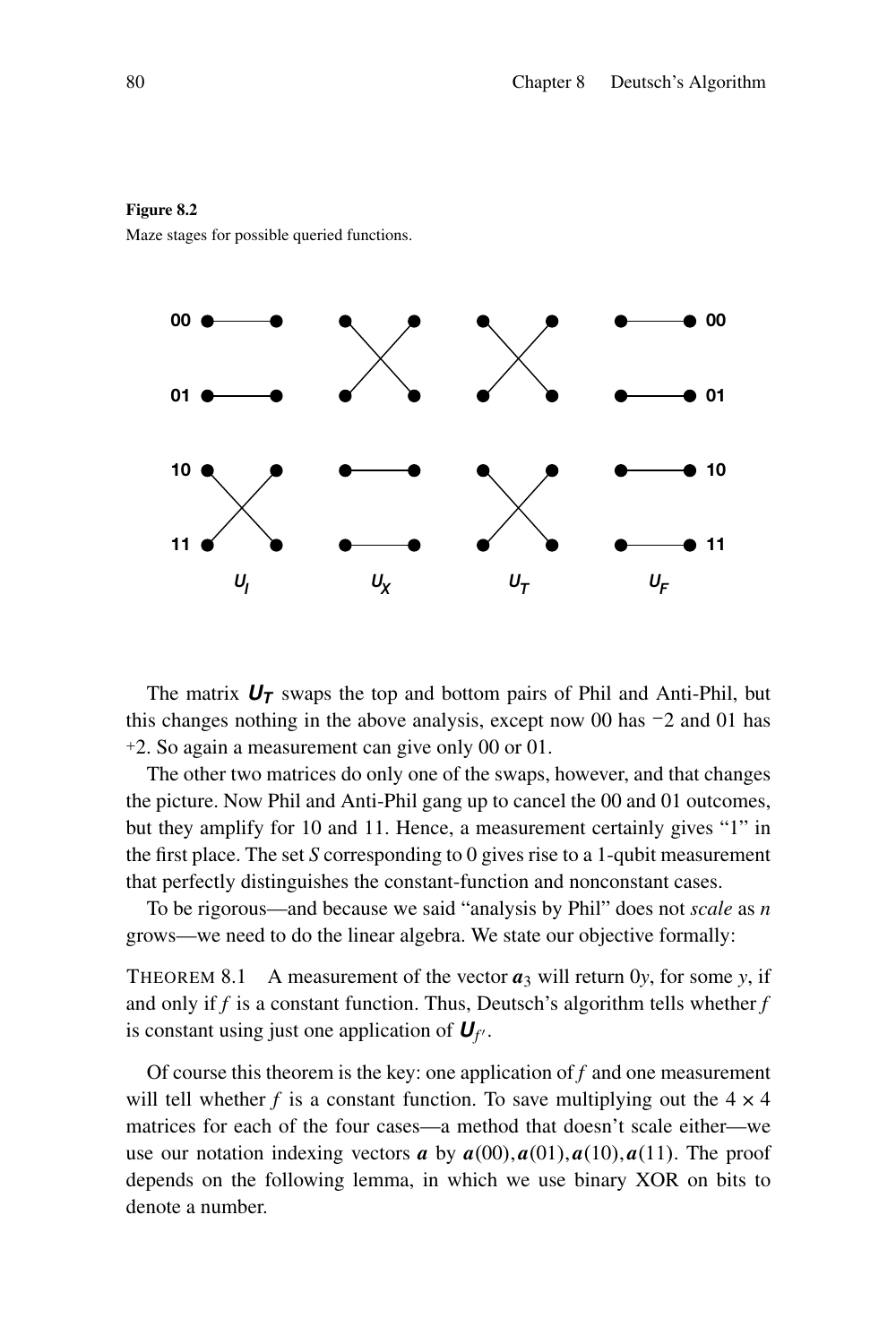LEMMA 8.2 The following are true:

- 1. For all *xy*,  $a_1(xy) = \frac{1}{2}(-1)^y$ .
- 2. For all  $xy$ ,  $a_2(xy) = \frac{1}{2}(-1)^{f(x) \oplus y}$ .
- 3. For all *xy*,  $|\boldsymbol{a}_3(xy)|^2 = \frac{1}{8} |(-1)^{f(0)} + (-1)^{f(1)\oplus x}|$ 2 .

*Proof.* Let us prove (1). It is clear that applying Hadamard gates independently yields

$$
a_1(xy) = \frac{1}{2} \sum_{t,u} (-1)^{x \cdot t} (-1)^{y \cdot u} a_0(st).
$$

Thus, by the definition of  $a_0$ ,

$$
a_1(xy) = \frac{1}{2}(-1)^{x\cdot 0}(-1)^{y\cdot 1},
$$

which is  $\frac{1}{2}(-1)^y$ .

Let us next prove (2). By definition of the matrix  $U_f$  it follows that

$$
\boldsymbol{a}_2(xy) = \boldsymbol{a}_1(x(f(x) \oplus y)) = \frac{1}{2}(-1)^{f(x) \oplus y}
$$

.

Let us finally prove (3). Again by definition of the Hadamard transform,

$$
a_3(xy) = \frac{1}{\sqrt{2}} \sum_{t} (-1)^{x \cdot t} a_2(ty),
$$
  
= 
$$
\frac{1}{2\sqrt{2}} \sum_{t} (-1)^{x \cdot t} (-1)^{f(t) \oplus y}.
$$

Note that we can expand the sum and show that it is

$$
\frac{1}{2\sqrt{2}}\left((-1)^{f(0)\oplus y}+(-1)^{x\oplus f(1)\oplus y}\right).
$$

We can factor out the common term  $(-1)^y$  to get the amplitude:

$$
|\boldsymbol{a}_3(xy)|^2 = \frac{1}{8} |(-1)^{f(0)} + (-1)^{f(1)\oplus x}|^2.
$$

*Proof of Theorem 8.1.* By lemma 8.2,  $|a_3(0y)|^2$  is

$$
\frac{1}{8}\left|(-1)^{f(0)}+(-1)^{f(1)}\right|^2.
$$

If *f* is constant, then this expression is equal to  $\frac{1}{8}2^2 = \frac{1}{2}$ . If *f* is not constant, then it is equal to 0. $\Box$ 

 $\Box$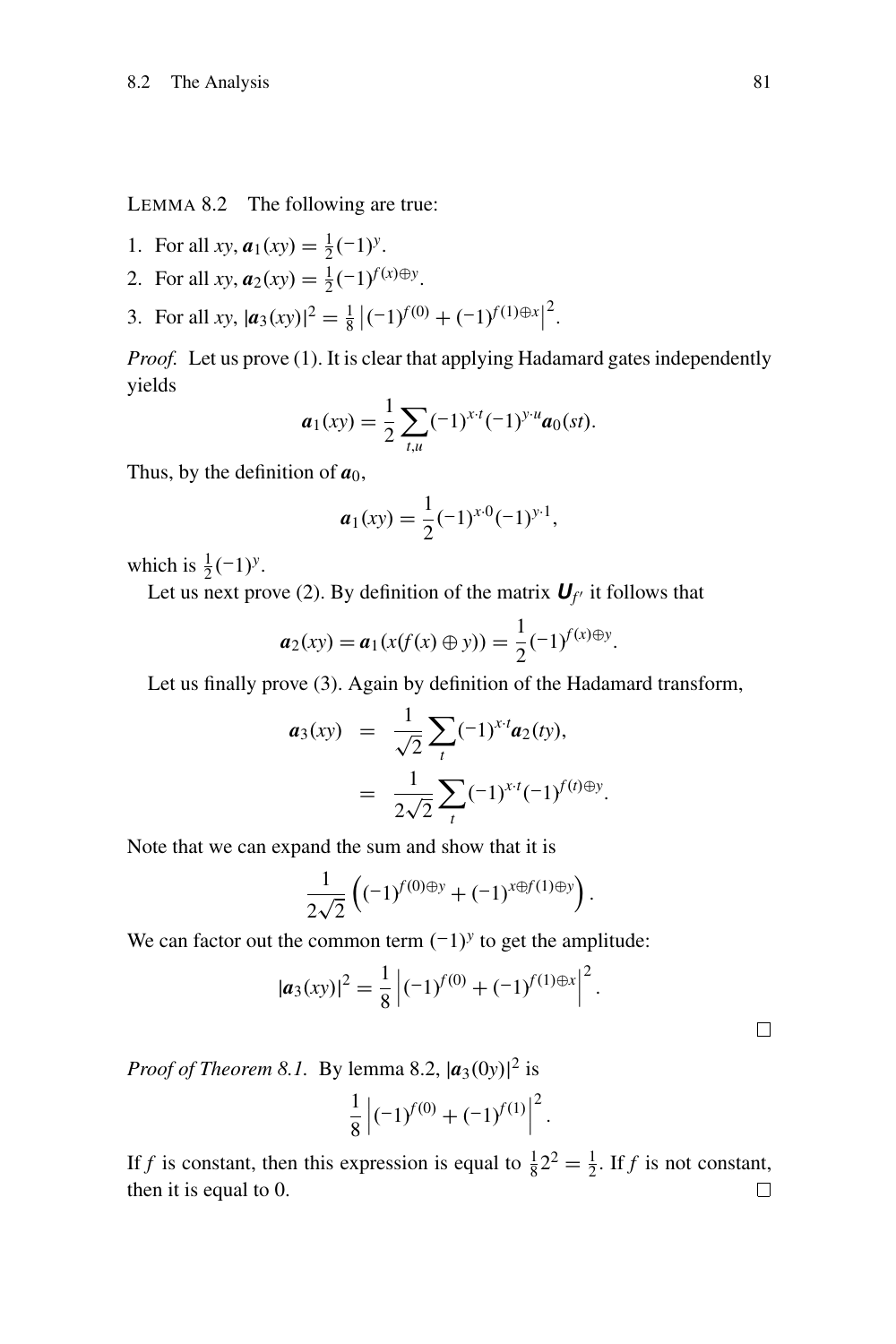# 8.3 Superdense Coding and Teleportation

We digress from our algorithms involving unknown functions to show other actions with four alternatives. Both involve entanglement and begin with the Hadamard plus *CNOT* combination detailed in chapter 7, rather than with two Hadamard gates as in Deutsch's algorithm. They carry out the most basic forms of general constructions called superdense coding and quantum teleportation.

Both applications involve a physical interpretation and realization of *qubits*. As in the last chapter, let us talk of people named "Alice" and "Bob" across Lake Geneva from each other. First consider a general product state

$$
c = (a_0e_0 + a_1e_1) \otimes (b_0e_0 + b_1e_1)
$$
  
=  $a_0b_0e_{00} + a_0b_1e_{01} + a_1b_0e_{10} + a_1b_1e_{11}$ ,

where  $|a_0|^2 + |a_1|^2 = 1$  and  $|b_0|^2 + |b_1|^2 = 1$ . Here we can regard  $\mathbf{a} = a_0 \mathbf{e}_0 + \mathbf{a}_1 \mathbf{e}_1$  $a_1e_1$  as a qubit wholly in the control of Alice and  $\mathbf{b} = b_0e_0 + b_1e_1$  as a qubit owned by Bob, with  $c = a \otimes b$  standing for the joint state of the system. Thus far, so good.

The interpretation is that the identification and ownership of qubits applies even when the system is in a general pure state of the form

$$
d = d_{00}e_{00} + d_{01}e_{01} + d_{10}e_{10} + d_{11}e_{11}
$$

with  $|d_{00}|^2 + |d_{01}|^2 + |d_{10}|^2 + |d_{11}|^2 = 1$ . In terms of quantum coordinates, Alice controls the first index, which plays  $d_{00}$ ,  $d_{01}$  against  $d_{10}$ ,  $d_{11}$ , while Bob controls the second index, which plays the even-index entries  $d_{00}$ ,  $d_{10}$  in places 0 and 2 off against the odd entries  $d_{01}$ ,  $d_{11}$  in places 1 and 3. There is one other partition that plays off two against two, the "outers"  $d_{00}, d_{11}$  versus the "inners"  $d_{01}$ ,  $d_{10}$ . This playing-off can be achieved directly by a different kind of measurement that projects onto the transformed basis whose four elements are given by  $e_{00} \pm e_{11}$  and  $e_{01} \pm e_{10}$ , each normalized by dividing by  $\sqrt{2}$ . This basis is named for John Bell, who proved a famous theorem showing that the statistical results of measuring entangled systems cannot be explained by deterministic theories with local interactions only.

The physical realization is that after converting our usual all-zero start state  $e_{00}$  to

$$
d=\frac{1}{\sqrt{2}}e_{00}+\frac{1}{\sqrt{2}}e_{11},
$$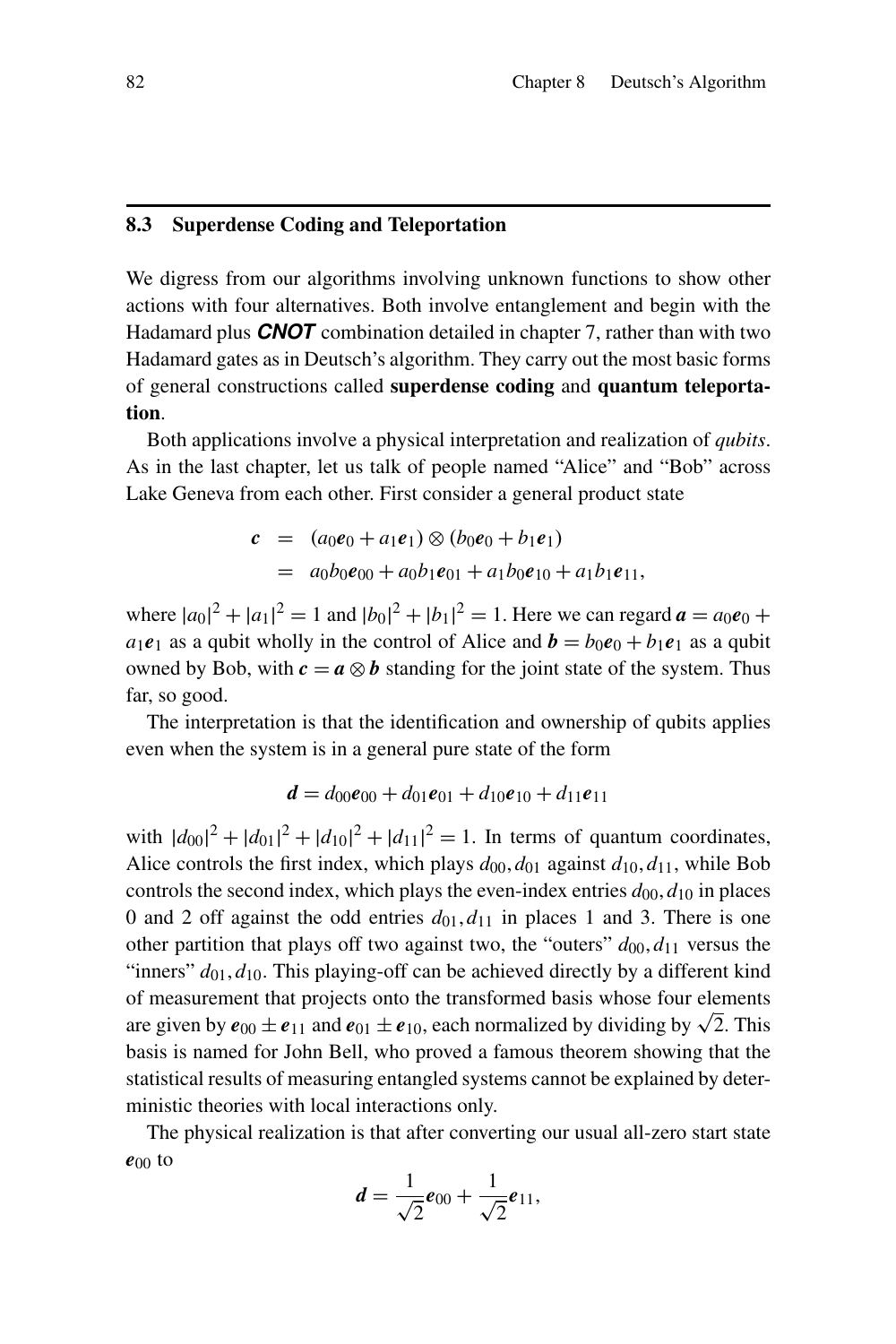we really can give Alice a particle representing the first coordinate and shoot Bob across the lake an entangled particle representing the second coordinate. The experiments mentioned in the last chapter and below have demonstrated that Alice and Bob can for some time keep these particles in this joint state. Moreover, Alice is physically able to operate further on this state by matrix operators applied only to *her* qubit, that is, operators of the form  $U \otimes I$  where  **is a 2**  $\times$  **2 unitary matrix.** 

In particular, let *U* be one of four things: (i) *I*, (ii) *X*, (iii) *Z*, or (iv)

$$
\mathbf{XZ} = \begin{bmatrix} 0 & 1 \\ -1 & 0 \end{bmatrix} = i\mathbf{Y}.
$$

Thus, Alice is applying one of the Pauli matrices discussed in the exercises to chapter 3. Let Alice do *one* of these four things and then shoot her qubit across the lake to Bob. Can Bob, now able to carry out multi-qubit operations such as *CNOT*, figure out which one she did? The answer is *yes*. What he does is "uncompute" the original entanglement and measure both qubits. Here is the whole system expressed as a quantum circuit, this time with a standard symbol for measurements at the end:



To show the similarity to the analysis of Deutsch's algorithm, we draw the corresponding maze diagram for the circuit with a missing stage, and the diagrams for the four possible stages Alice can insert, in figures 8.3 and 8.4.

In each case, two Phils congregate at one of the exit points, except in the *iY* case, when two Anti-Phils end at 11. Because the amplitude divisor is 2, this already entails that the Phils at the other exit points always cancel, but one may enjoy verifying this from the two figures. Hence, the measurement always gives the same exit point depending only on the operation Alice chose. The main point is that Alice's four choices lead to four different results, so that Bob is able to tell what Alice did.

Why might this be surprising? Bob has learned two bits of information as a result of the single qubit that Alice sent across the lake. This seems to say that the one qubit carried two classical bits of information. However, there was one previous connection between them—via the intermediary who gave them the entangled qubits to begin with. A result called Holevo's theorem expresses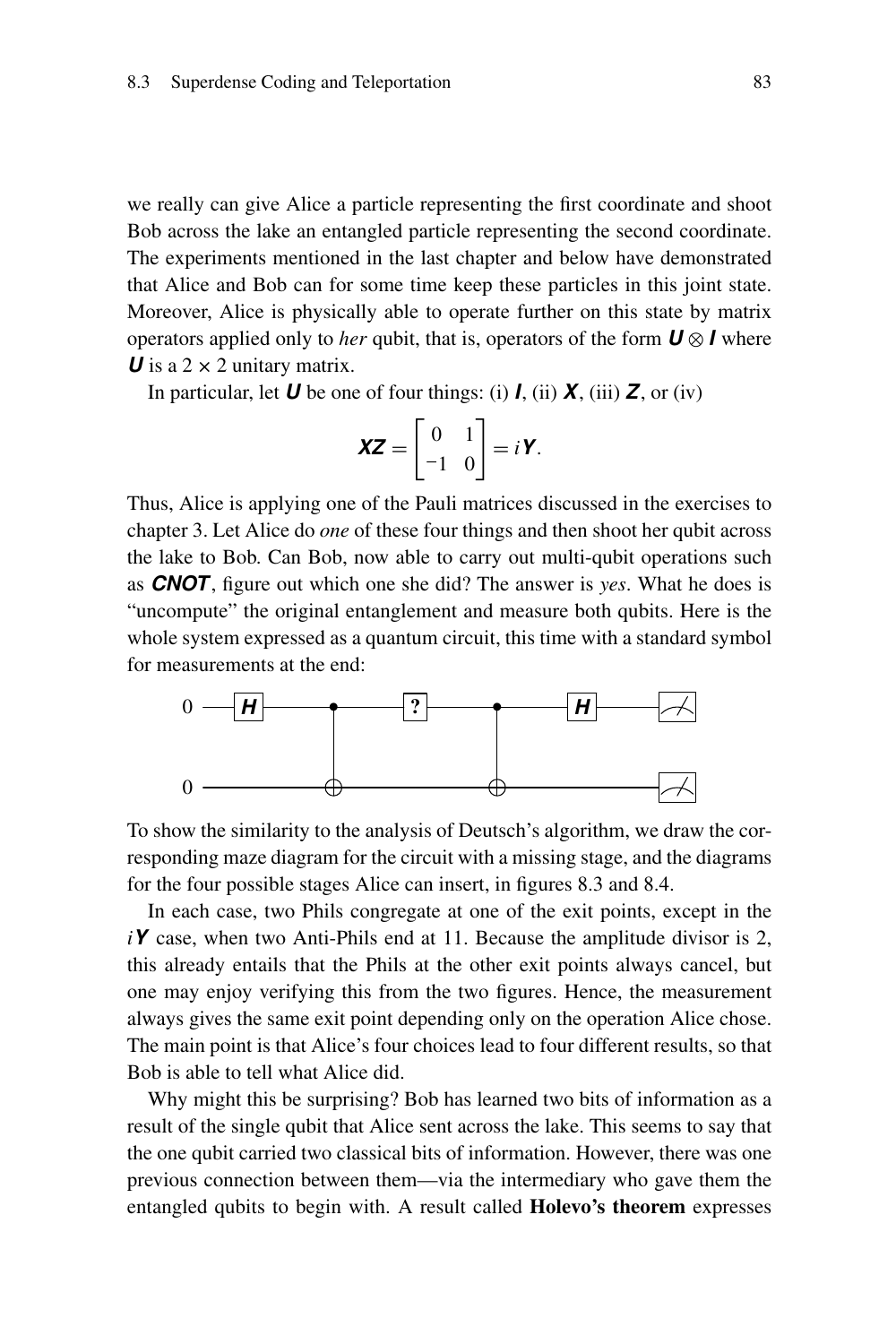#### Figure 8.3

Maze for superdense coding.



Figure 8.4 Maze stages for Pauli operators on qubit 1.



the deep principle that a total transmission of *n* qubits can carry no more than *n* bits of classical information. Thus, there must always have been some prior interaction between them or their environments to produce the entanglements. Once they are in place, however, Alice can electively transmit information at a classically impossible two-for-one rate—at the cost of consuming entanglement resources for each pair of bits. This explains the name *superdense coding*.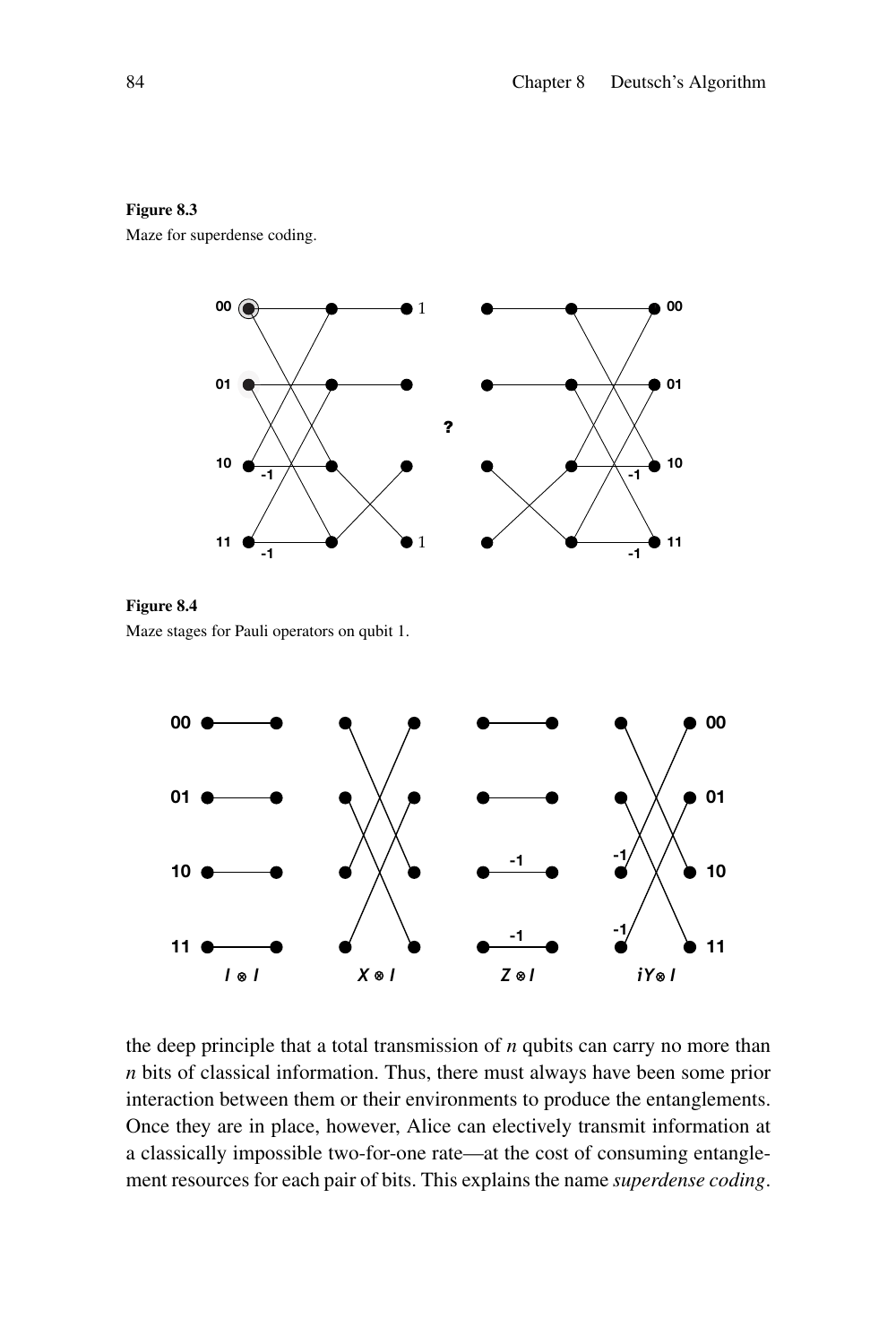Quantum teleportation involves three qubits, two initially owned by Alice and one by Bob. Alice and Bob share entangled qubits as before, whereas Alice's other qubit is in an arbitrary (pure) state  $c = ae_0 + be_1$ . Alice has no knowledge of this state, and hence cannot tell Bob how to prepare it, yet entirely by means of operations on her side of the lake, she can ensure that Bob can possess a qubit in the identical state.

The following quantum circuit shows the operations, with *c* in the first quantum coordinate, Alice's entangled qubit second, and Bob's last. The circuit includes the Hadamard and *CNOT* gates used to entangle the latter two qubits.



With this indexing, the start state is  $c \otimes e_{00}$ , which equals  $ae_{000} + be_{100}$ . After the first two gates, the state is

$$
c\otimes\frac{1}{\sqrt{2}}\left(e_{00}+e_{11}\right),\,
$$

with Alice still in possession of the first coordinate of the entangled basis vectors. The point is that the rest of the circuit involves operations by Alice alone, including the measurements, all done on her side of the lake. This is different from using a two-qubit swap-gate to switch the *c* part to Bob, which would cross the lake. No quantum interference is involved, so a maze diagram helps visualize the results even with "arbitrary-phase Phils" lined up at the entrances for  $e_{000}$  and  $e_{100}$  as shown in figure 8.5.

Because Bob's qubit is the rightmost index, the measurement of Alice's two qubits selects one of the four pairs of values divided off by the bars at the right. Each pair superposes to yield the value of Bob's qubit *after* the two measurements "collapse" Alice's part of the system. The final step is that Alice sends two *classical* bits across the lake to tell Bob what results she got, that is, which quadrant was selected by nature. The rest is in some sense the inverse of Alice's step in the superdense coding: Bob uses the two bits to select one of the Pauli operations  $\mathbf{I}, \mathbf{X}, \mathbf{Z}, i\mathbf{Y}$ , respectively, and applies it to his qubit  $c'$  to restore it to Alice's original value *c*.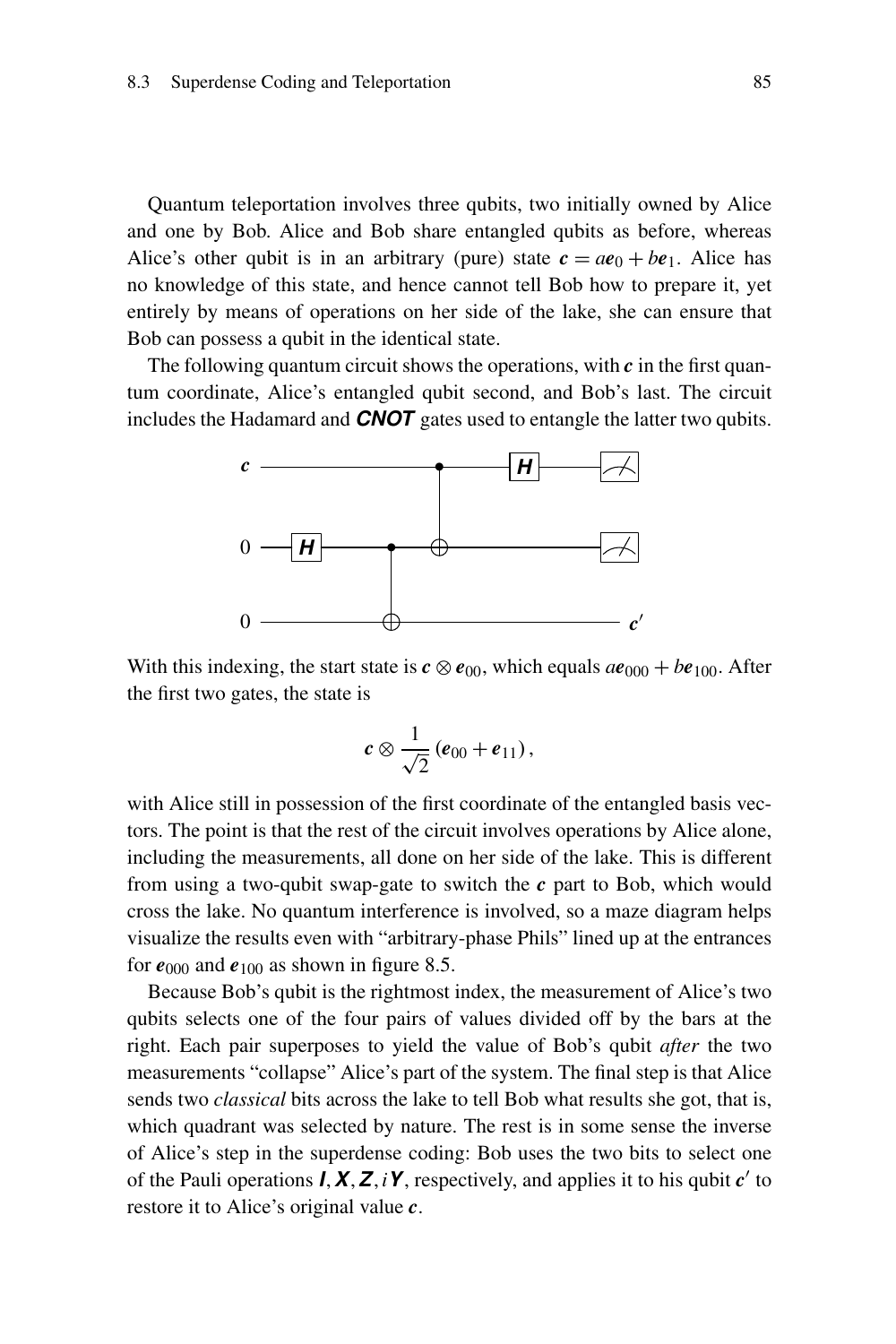#### Figure 8.5

Maze for quantum teleportation.



Neither Bob nor Alice is ever able to peek inside the qubit *c* to read the complex-number values of *a* and *b* or even get them right to more than a few uncertain bits of accuracy, amounting to at most one bit of solid information. This is already the essence of the natural law corresponding to Holevo's theorem. However, streams of qubits with prescribed values *c* can be generated, and experiments have shown that they can be received by Bob with high statistical fidelity over distances of many miles. This is still vastly far from the "Star Trek" dream of teleporting Alice across the lake, but already applications have sprung up to profit from this unexpected benefice of nature.

# 8.4 Problems

8.1. Prove that no classical algorithm can solve the problem in Deutsch's algorithm with one evaluation of *f* on Boolean arguments.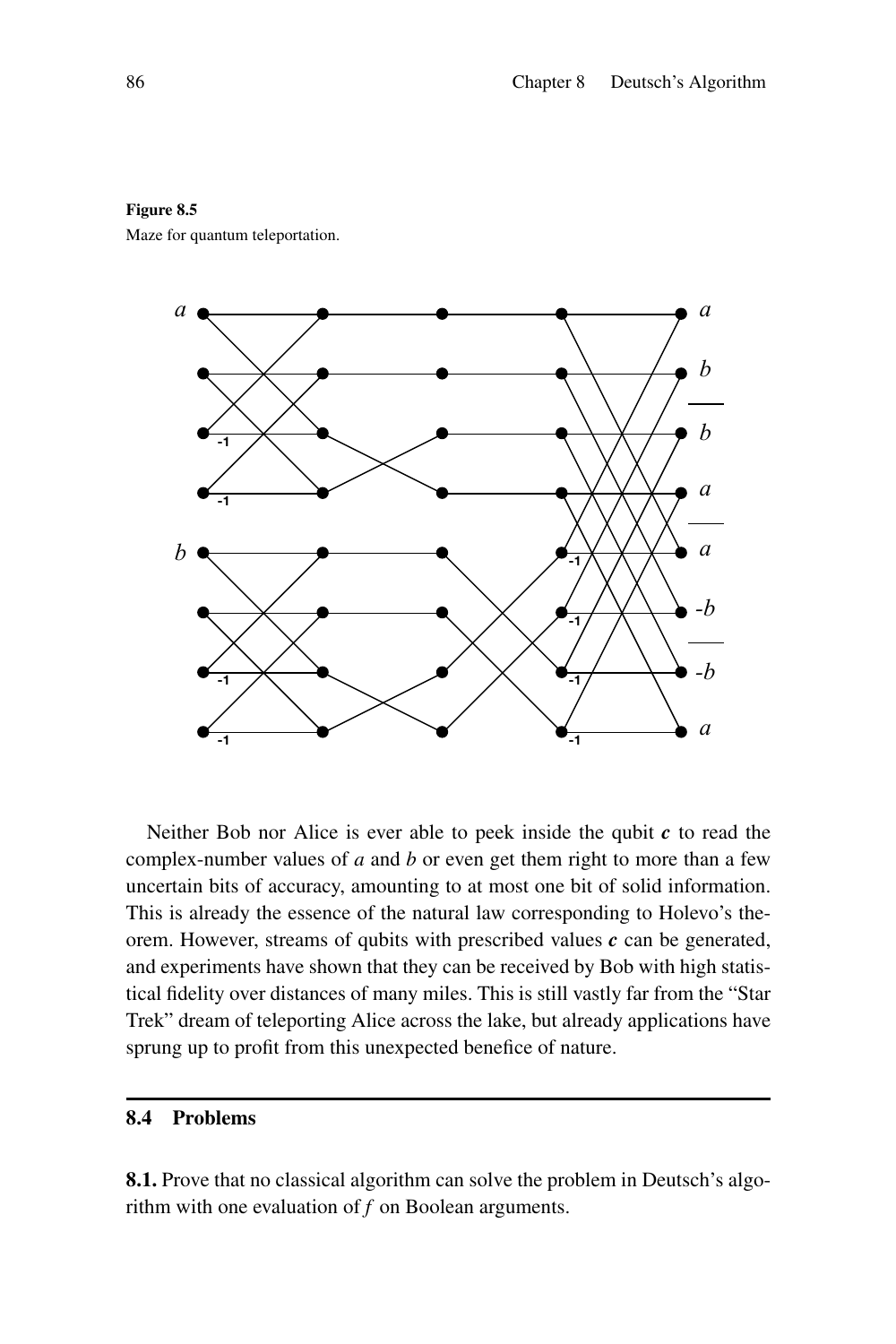8.2. Directly show that the vector  $a_2$  in Deutsch's algorithm is a unit vector.

8.3. What happens if we apply the construction in Deutsch's algorithm to one of the other three basis vectors? What other conclusions can we draw?

8.4. Suppose Alice's quantum cellphone provider charges *c* cents per classical bit sent by text, *q* cents per qubit sent by "quantext," and *e* cents per entangled qubit. Work out the equations for superdense coding to be more cost-effective than just sending a classical text message. Then work out the conditions for teleportation to be cheaper (including the classical bits sent by text) than transmitting a qubit by quantext.

8.5. Can you devise a four-qubit circuit—or maze diagram with sixteen rows in which Alice and Bob hold two qubits each, and at the end Bob has two copies of *c*? Or can you do it with Alice and Bob having two entangled qubits, making three qubits for Alice and two for Bob overall, so that at the end Bob can do operations just on his two qubits to get his two copies of *c*?

#### 8.5 Summary and Notes

The original algorithm of Deutsch (1985) was not exactly the one presented. It solved the same problem, but it did not get it exactly right. Rather it got a probabilistic advantage even with one evaluation. The form now ascribed to him was established in more general form by Deutsch and Jozsa (1992), and we turn to that next.

Superdense coding originated with Bennett and Wiesner (1992), and quantum teleportation was discussed by Bennett, Brassard, Crépeau, Jozsa, Peres, and Wootters, (1993). Among many articles on experiments with teleportation, we mention two in *Nature*: Bouwmeester et al. (1997) and Marcikic et al. (2003). Holevo's theorem comes from Holevo (1973). One aspect is that whenever *n*-vertex (undirected, simple) graphs *G* are encoded with fewer than  $\binom{n}{2}$ qubits, one per potential edge, the resulting quantum states  $a_G$  cannot always hold full information about *G*. Encodings  $a_G$  on (many) fewer qubits than edges can succeed only if the graphs *G* belong to families with regular structure or if the resultant smearing of information does not matter to approximation properties of the algorithm.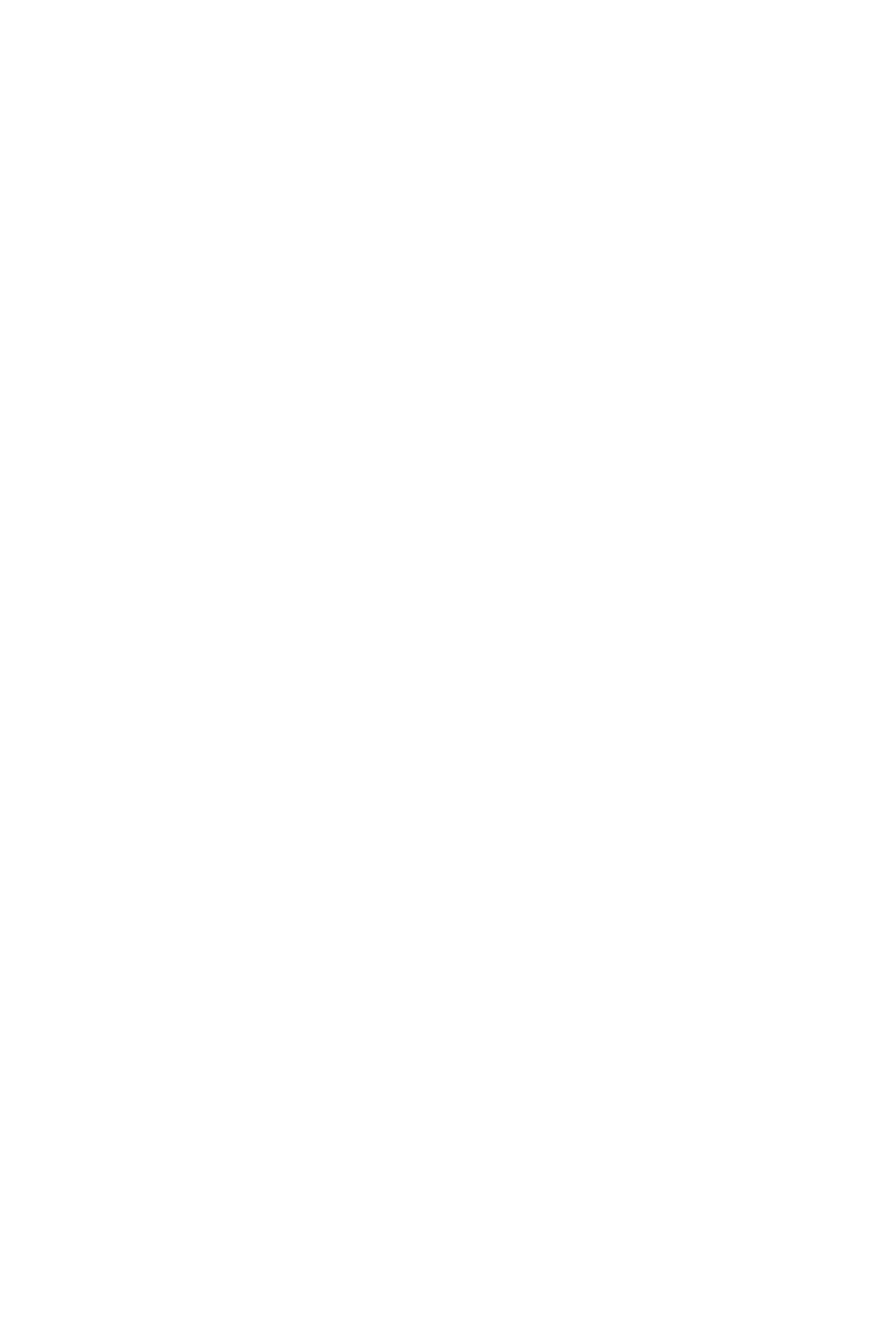# The Deutsch-Jozsa Algorithm

The Deutsch-Jozsa algorithm operates on a Boolean function:

$$
f\colon \{0,1\}^n \to \{0,1\}.
$$

The goal is to tell apart the cases where the function is *constant* or *balanced* by performing only one evaluation of the function. Here a function is *balanced* if it has the same number of 1's and 0's as output. If neither case holds then the output is immaterial. Clearly this goal is impossible in the classical model of computation, even with as many as 2*n*−<sup>1</sup> evaluations of *f* on Boolean arguments. However, it is possible in the quantum model with just one evaluation, as we will see.

Deutsch's algorithm was important for being the first quantum algorithm, even though it only barely outperformed the classical one. The Deutsch-Jozsa algorithm shows that the improvement can be exponentially large. This is a huge advance over replacing two operations by one.

The claim of an exponential improvement is of a quantum algorithm compared with a deterministic classical algorithm. In the worst case, a classical algorithm might have to make an exponential number of evaluations of *f* before deciding whether it is balanced. However, a randomized algorithm could make this distinction in a constant number of evaluations provided we are happy to allow a small probability of making an error. Thus, this algorithm is another important step but still falls short of showing that quantum algorithms can be exponentially faster than classical algorithms if randomization is allowed for the latter. Still, the algorithm is important, and let's start to look at it in detail.

#### 9.1 The Algorithm

We will present the algorithm as computing a series of vectors  $a_0$ ,  $a_1$ ,  $a_2$ ,  $a_3$ , each which is in the real Hilbert space  $\mathbb{H}_1 \times \mathbb{H}_2$ , where  $\mathbb{H}_1$  has dimension  $N = 2^n$  and  $\mathbb{H}_2$  has dimension 2.

We index vectors in this space by  $xy$ , where  $x$  is  $n$  bits and  $y$  is a single bit.

- 1. The initial vector is  $a_0$  so that  $a_0(0^n1) = 1$ . That is,  $a_0 = e_{0^n1}$ .
- 2. The next vector  $a_1$  is the result of applying the Hadamard transform on each  $\mathbb{H}_i$  of the space with  $i = 1, 2$  separately.
- 3. Then the vector  $a_2$  is the result of applying  $U_f$  where  $f'(xy) = x(f(x) \oplus y)$ .
- 4. The final vector  $a_3$  is the result of applying the Hadamard transform again, but this time only to  $\mathbb{H}_1$ .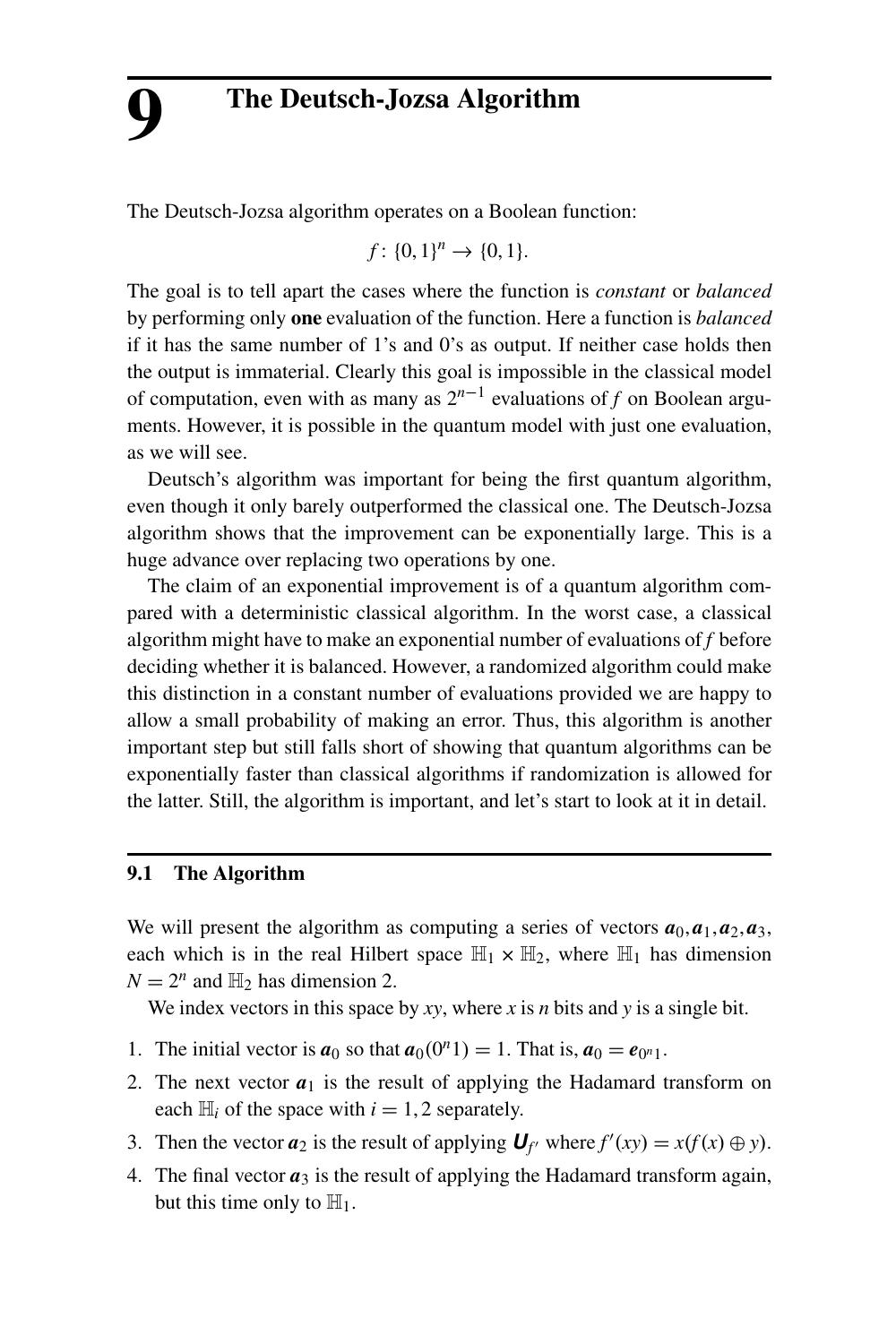# 9.2 The Analysis

We can try to analyze this with Phil the mouse starting from  $0<sup>n</sup>1$ , but this is where the failure of the mazes to *scale* starts to be felt. We can visualize that the initial Hadamard stages create a column that alternates Phil and Anti-Phil, much as in the analysis for Deutsch's original algorithm in the last chapter. We can further visualize that the permutation matrices for the two constant functions leave this arrangement the same or swap places for every Phil and Anti-Phil, and in both cases, the mice amplify the two outcomes that begin with  $0^n$  and cancel the rest.

The *balanced* cases are harder to visualize, however, at least for us. How clear is it that they all cancel all the amplitude at  $0^{n+1}$  and  $0^n1$ ? Here is where we hand the lead over to our linear-algebra indexing notation, for which we again state the goal as a theorem:

THEOREM 9.1 A measurement of the vector  $a_3$  will return  $0^n y$ , for some *y*, if and only if *f* is a constant function. Thus, the Deutsch-Jozsa algorithm distinguishes the cases of *f* being constant or balanced using only one evaluation of  $U_{f'}$ .

Of course this theorem is the key: one measurement will work to tell whether *f* is a constant function. The proof depends on the following lemma. Note how it follows the logic of the previous chapter, where *N* was 2. Here,  $N = 2^n$ .

LEMMA 9.2 The following are true:

- (1) For all *x*, *y*,  $a_1(xy) = \frac{1}{\sqrt{2N}}(-1)^y$ .
- (2) For all *x*, *y*,  $a_2(xy) = \frac{1}{\sqrt{2N}}(-1)^{f(x)}\oplus y$ .

(3) For all 
$$
x, y, |\mathbf{a}_3(xy)|^2 = \frac{1}{2N^2} \left| \sum_l (-1)^{x \cdot t} (-1)^{f(t)} \right|^2
$$
.

*Proof.* Let us prove (1). It is clear that applying the Hadamard gates independently yields

$$
a_1(xy) = \frac{1}{\sqrt{2N}} \sum_{t,u} (-1)^{x \bullet t} (-1)^{y \cdot u} a_0(tu),
$$

where we remind that  $x \bullet t$  is the XOR-based inner product of Boolean strings, whereas  $y \cdot u$  involves just single bits. Thus, by the definition of  $a_0$ ,

$$
a_1(xy) = \frac{1}{\sqrt{2N}} (-1)^{x \cdot 0} (-1)^{y \cdot 1},
$$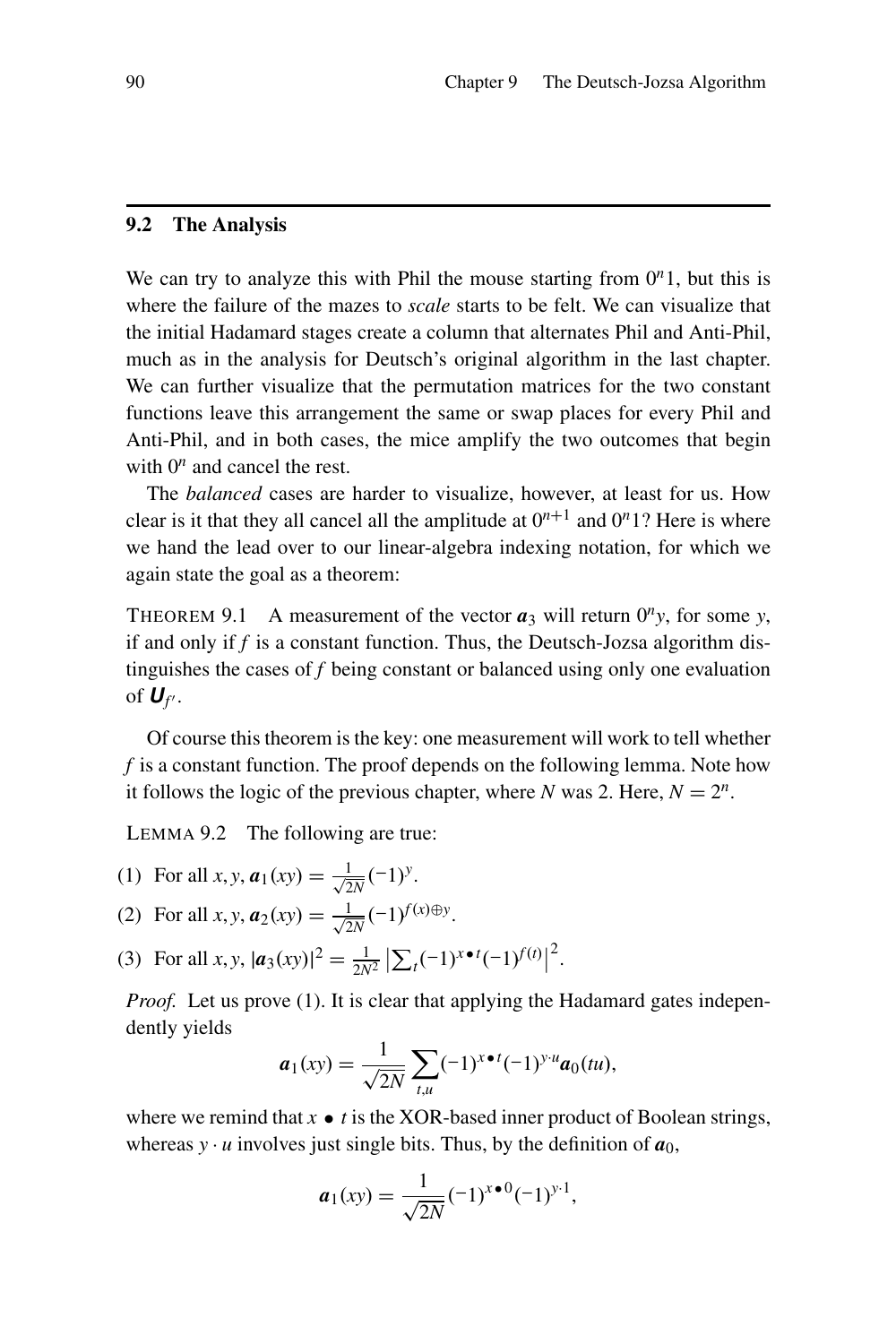which equals  $\frac{1}{\sqrt{2N}}(-1)^y$ .

Let us next prove (2). By definition of the matrix  $U_g$  it follows that

$$
\boldsymbol{a}_2(xy) = \boldsymbol{a}_1(x(f(x) \oplus y)) = \frac{1}{\sqrt{2N}}(-1)^{f(x) \oplus y}.
$$

Let us finally prove (3). Again by definition of the Hadamard transform,

$$
a_3(xy) = \frac{1}{\sqrt{N}} \sum_{t} (-1)^{x \cdot t} a_2(ty),
$$
  
= 
$$
\frac{1}{\sqrt{2}N} \sum_{t} (-1)^{x \cdot t} (-1)^{f(t) \oplus y}
$$

.

We can factor out the common term  $(-1)^y$  to get the desired probability:

$$
|\boldsymbol{a}_3(xy)|^2 = \frac{1}{2N^2} \left| \sum_t (-1)^{x \bullet t} (-1)^{f(t)} \right|^2.
$$

*Proof of Theorem 9.1.* By lemma 9.2,  $|a_3(0^n y)|^2$  is

$$
\frac{1}{2N^2}\left|\sum_t(-1)^{f(t)}\right|^2.
$$

If  $f$  is constant, then this expression is equal to

$$
\frac{1}{2N^2} \left| \sum_{t} (-1)^{0 \bullet t} \right|^2 = \frac{1}{2}.
$$

Thus, the two equivalent cases  $y = 0, 1$  each have probability  $\frac{1}{2}$ , making it certain that the measurement yields  $0<sup>n</sup>y$ . If *f* is not constant, then it is equal to

$$
\frac{1}{2N^2} \left| \sum_{t} (-1)^{0 \cdot t} (-1)^{f(t)} \right|^2 = 0.
$$

The sum  $\sum_{t}$ (-1)<sup>*f*(*t*)</sup> is 0 because *f* is balanced, and so the measurement never yields 0*ny*. $\Box$ 

 $\Box$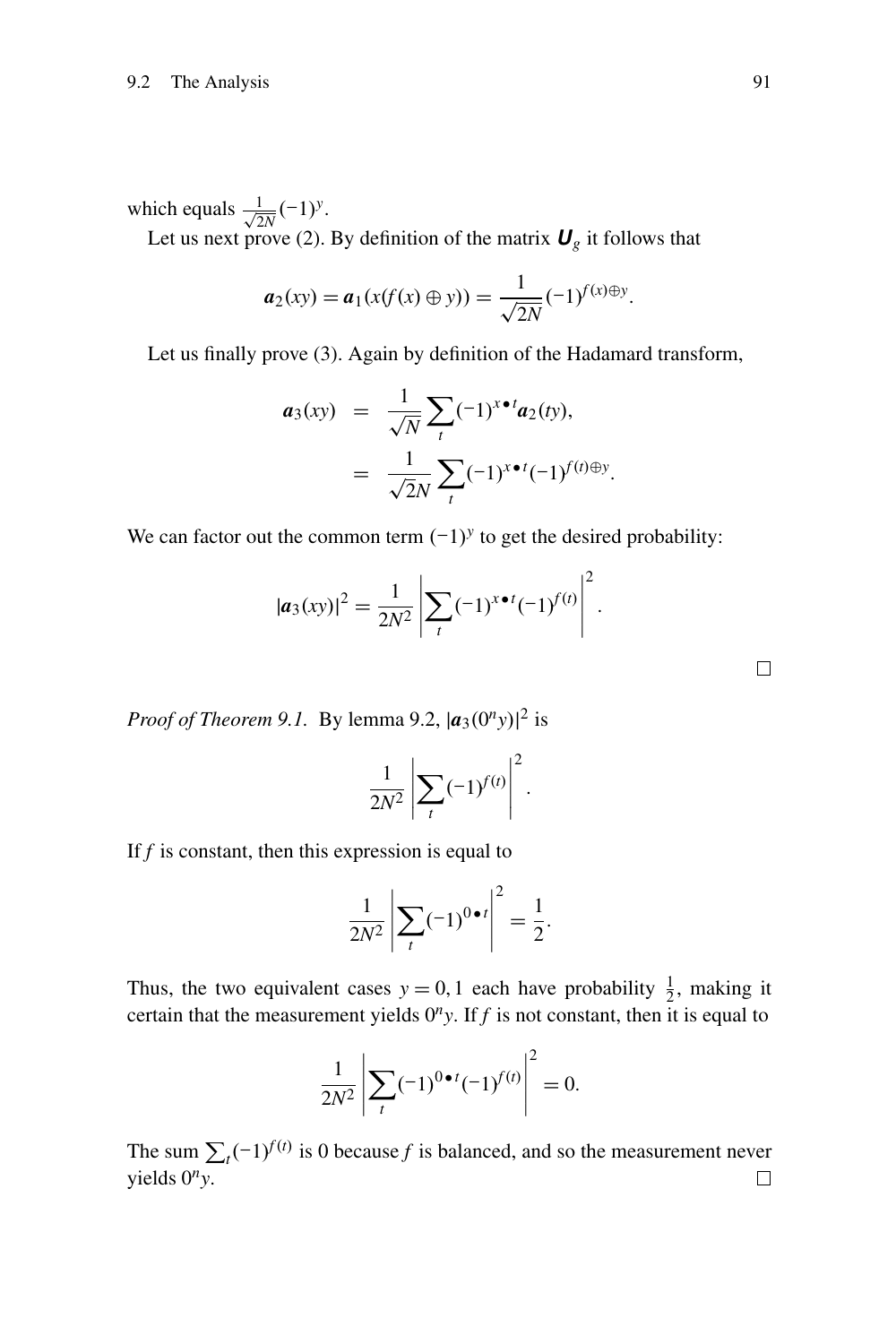# 9.3 Problems

9.1. What is the classical worst-case complexity of this problem?

**9.2.** Why is  $\sum_{t}$  (-1)<sup> $f(t)$ </sup> equal to 0 when *f* is balanced?

9.3. Suppose that *f* is *almost* balanced, i.e., that the number of outputs of 0 minus the number of outputs of 1 is  $o(2^n)$ . Can you still use the above algorithm?

#### 9.4 Summary and Notes

This algorithm is of course due to Deutsch and Jozsa (1992). The clean demonstration of quantum capability for a task whose direct classical analogue is infeasible in the worst case as *n* grows drew attention to the power of quantum computation in the years preceding Shor's explosive discovery. The hunt for a task whose classical version can be posed as a *function* that lies outside classical randomized polynomial time led to Simon's algorithm, which however is likewise based on query access to a black-box function *f*. We gave a different angle on the Deutsch-Jozsa and Simon algorithms in two posts on the *Gödel's Lost Letter* blog titled "Quantum Chocolate Boxes" and "More Quantum Chocolate Boxes," and respectively posted at:

- http://rilipton.wordpress.com/2011/10/26/quantum-chocolate-boxes/
- http://rjlipton.wordpress.com/2011/11/14/more-quantum-chocolate-boxes/

These posts raise the question of whether the classical analogue is limited in a way that is "unfair" for comparison to the algebraic resources enjoyed by the quantum algorithm.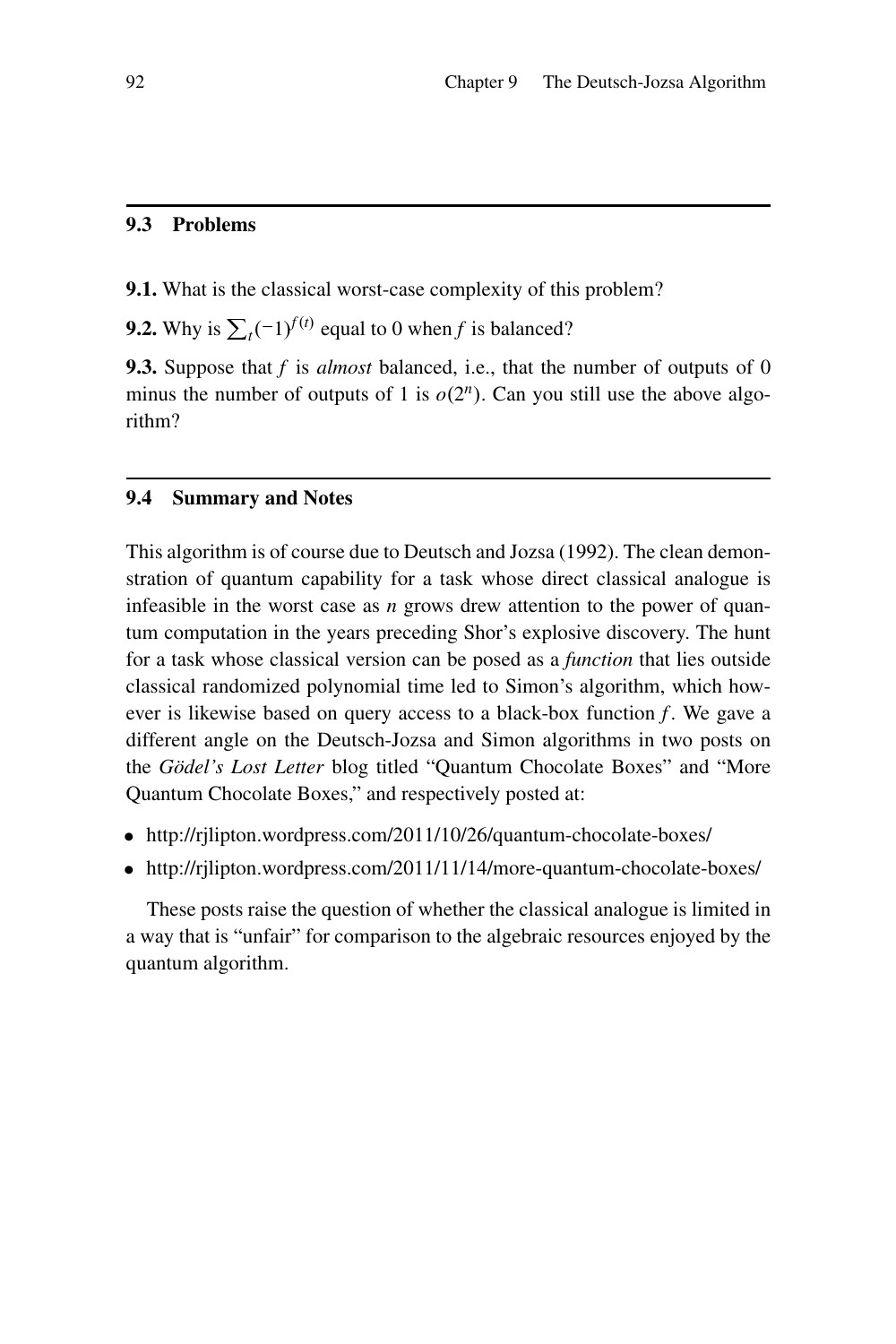# **Simon's Algorithm**

Daniel Simon's algorithm detects a type of period in a Boolean function. Let

$$
f\colon \{0,1\}^n \to \{0,1\}^n
$$

be a Boolean function. We are promised that there is a "hidden vector" *s* such that for all *y* and *z*,

$$
f(y) = f(z) \iff y = z \oplus s. \tag{10.1}
$$

In case *s* is the all-zero vector, this means *f* is bijective, whereas for all other *s*, the promise forces  $f$  to be two-to-one in a particularly simple way. In the latter case, we say *f* is *periodic* with "period" *s*.

Simon's beautiful theorem is that *s* can be found by a polynomial-time quantum algorithm. In particular, the algorithm distinguishes the case *f* is 1-to-1 from the particular cases where *f* is 2-to-1. This is the real breakthrough, because it beats even randomized classical algorithms. Thus, this algorithm is important in showing the power of quantum algorithms. The problem is artificial and not itself important, but it showed the way. So let's look at it in detail.

# 10.1 The Algorithm

Simon's algorithm is different from the previous algorithms in that we need to run the quantum part many times to discover the value of *s*. Roughly, each "run" of the quantum routine gets more information about the value of *s*, and eventually we will be able to recover it. Happily, this recovery procedure is a classical algorithm and is quite simple: you just need to find a solution to a linear system.

Initially, we have no equations for *s*. As the algorithm runs, it will accumulate more and more equations. Eventually it will have enough equations to solve and "find" *s*.

The algorithm operates on vectors from  $\mathbb{H}_N \times \mathbb{H}_N$ , where  $N = 2^n$ . As before, we view each vector as indexed by *xy*, except now both *x* and *y* are *n*-bit Boolean strings. The main body repeats until a classically verifiable condition is met. The condition is that a set *E* of linear equations has a unique solution. The set  $E$  uses the dot-product  $\bullet$  of Boolean strings with addition modulo 2.

- 1. Initialize  $E$  to the empty set.
- 2. While *E* does not have a unique solution, do: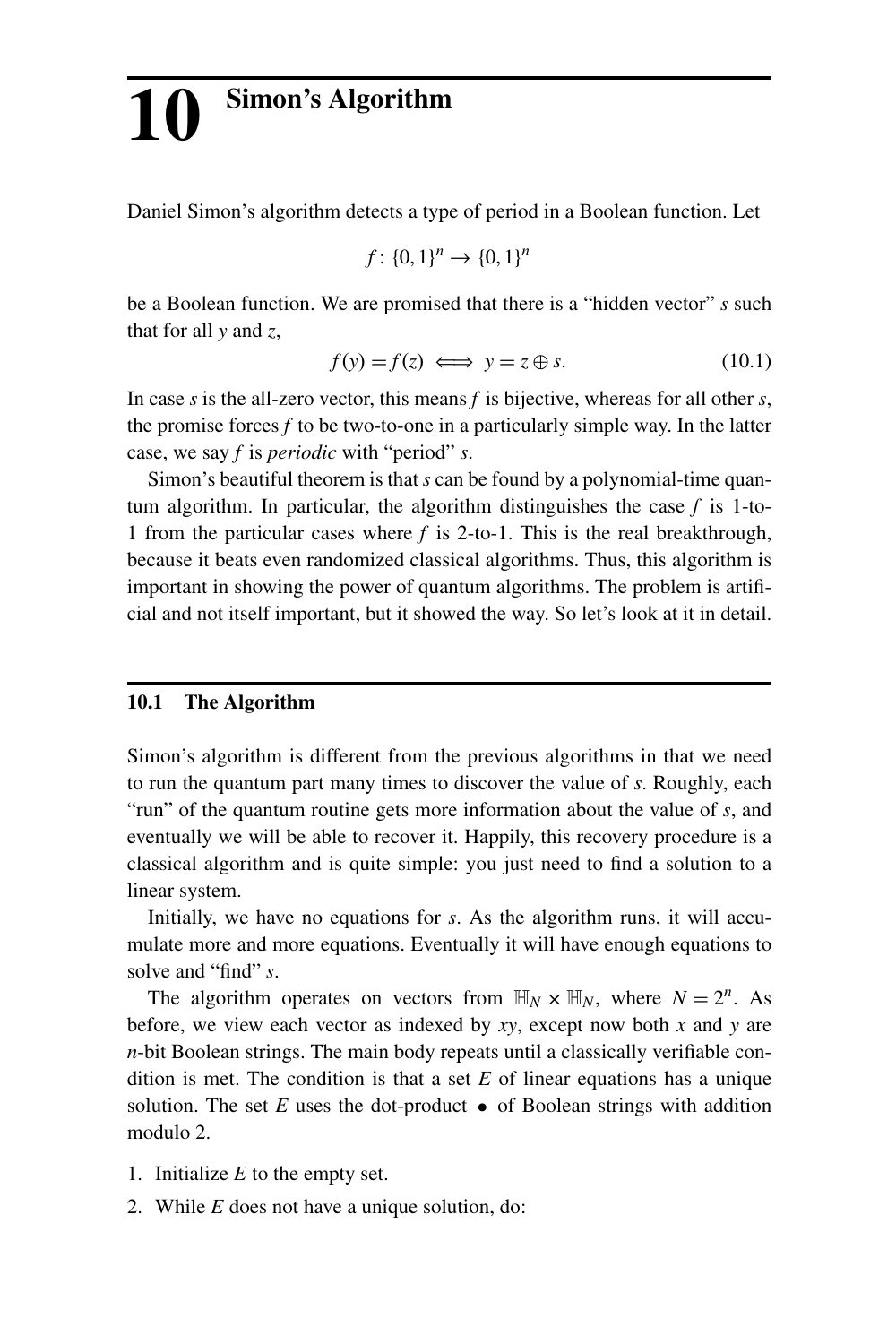2.1 Define the initial vector *a* by

$$
a(xy) = \begin{cases} \frac{1}{\sqrt{N}} & \text{when } y = f(x) \\ 0 & \text{otherwise.} \end{cases}
$$

We showed how to build *a* feasibly given a box computing *f* in section 6.4.

- 2.2 The next vector *b* is the result of applying the Hadamard transform to the "*x*" part of *a*,
- 2.3 Measure *b*, which gives a concrete answer *xy*.
- 2.4 Add the equation  $x \bullet s = 0$  to the set *E* of equations.
- 3. Solve the equations to obtain a unique *s*.
- 4. If  $s = 0^n$  answer "*f* is bijective"; otherwise by the promise, we have found a nonzero *s* such that  $f(y) = f(z)$  whenever  $z = y \oplus s$ , and we can output some such pair as witness to the answer "*f* is not bijective."

# 10.2 The Analysis

The analysis of the algorithm is based first on the observation that

$$
b(xy) = \frac{1}{\sqrt{N}} \sum_{t} (-1)^{x \bullet t} a(ty).
$$

This follows because it is the definition of applying the Hadamard transform to the first part of the space.

THEOREM 10.1 Given *f* and a hidden *s* satisfying the promise of equation (10.1), Simon's algorithm finds *s* in polynomial expected time.

The following main lemma is the key to understanding the algorithm.

LEMMA 10.2 Suppose that *f* is periodic with nonzero *s*. Then the measured *x*'s are random Boolean strings in  $\{0, 1\}^n$  such that  $x \bullet s = 0$ .

*Proof.* In this case, *f* is two-to-one. Define *R* to be the set of *y* such that there is an *x* with  $f(x) = y$ , i.e., *R* is the range of the function *f*. Note that *R* contains exactly one-half of the possible *y* values.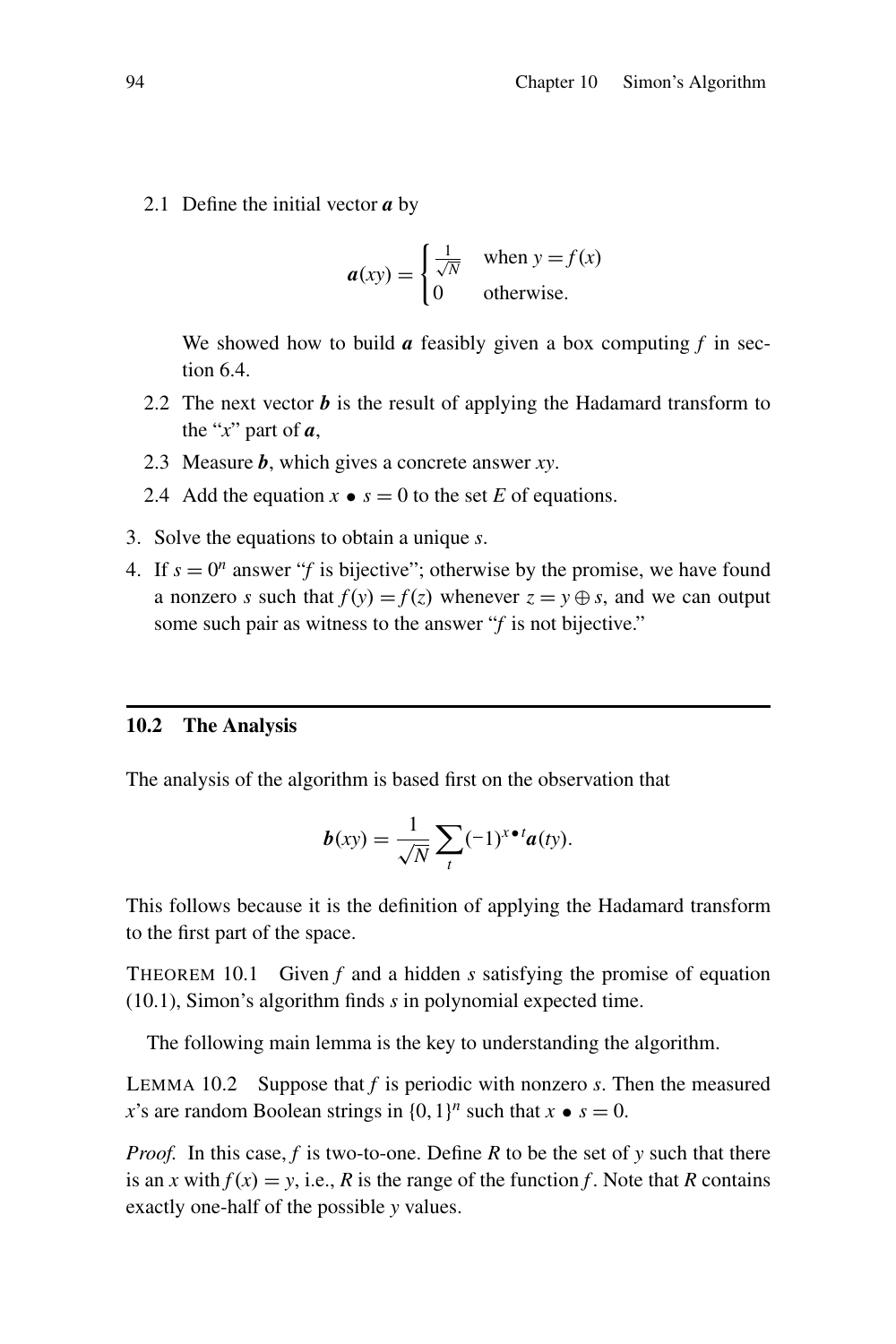If *y* is not in *R*, then  $b(xy) = 0$ , because no *t* makes  $a(ty)$  nonzero. If *y* is in *R*, then there are two values  $z_1$  and  $z_2$  so that  $f(z_i) = y$  for each *i*. Further,

$$
z_1=z_2\oplus s.
$$

In this case,

$$
b(xy) = 1/N((-1)^{x \bullet z_1} + (-1)^{x \bullet (z_1 \oplus s)})
$$
  
= 1/N(-1)^{x \bullet z\_1} (1 + (-1)^{x \bullet s}).

This is either 0 or  $\pm 2/N$  depending on whether or not  $x \bullet s = 0$ . Thus, in this case, we have:

$$
b(xy) = \begin{cases} \pm 2/N & \text{if } y \in R \text{ and } x \bullet s = 0; \\ 0 & \text{otherwise.} \end{cases}
$$

The case where  $\mathbf{b}(xy)$  is nonzero occurs exactly for half the *x*'s and for half the *y*'s. This is as it should be—otherwise, the norm of *b* would not be 1.

Finally, it follows that any measurement yields *xy* with *x* a random Boolean string so that  $x \bullet s = 0$  as claimed.  $\Box$ 

*Proof of Theorem 10.1.* By lemma 10.2, we accumulate random *x* so that  $x \cdot s = 0$ . Because a random vector avoids even an  $(n - 1)$ -dimensional subspace with probability at least one-half, the expected number of trials to obtain a full-rank system is below 2*n*, and the probability of eventual success is overwhelming. If we are in the  $s = 0$  case, then we will quickly find that out as well. The last step, on solving for a nonzero *s*, is to generate and verify the witness for *f* not being 1-to-1. П

Note, incidentally, that the classical part of the algorithm gives  $\{0, 1\}^n$  a vector-space structure, with bitwise XOR serving as vector addition modulo 2. This contrasts with the quantum part of the algorithm using *N*-dimensional space for its own reckonings.

# 10.3 Problems

10.1. What is the classical complexity of this problem if one can only evaluate *f* as a black box? Even if we allow randomized algorithms?

10.2. Show how to construct the start vector  $\boldsymbol{a}$  from the elementary vector  $\boldsymbol{e}_0$ .

10.3. Show that for any constant bit-vector *s*, *x* • *s* is a linear equation over the finite field  $\mathbb{Z}_2$ .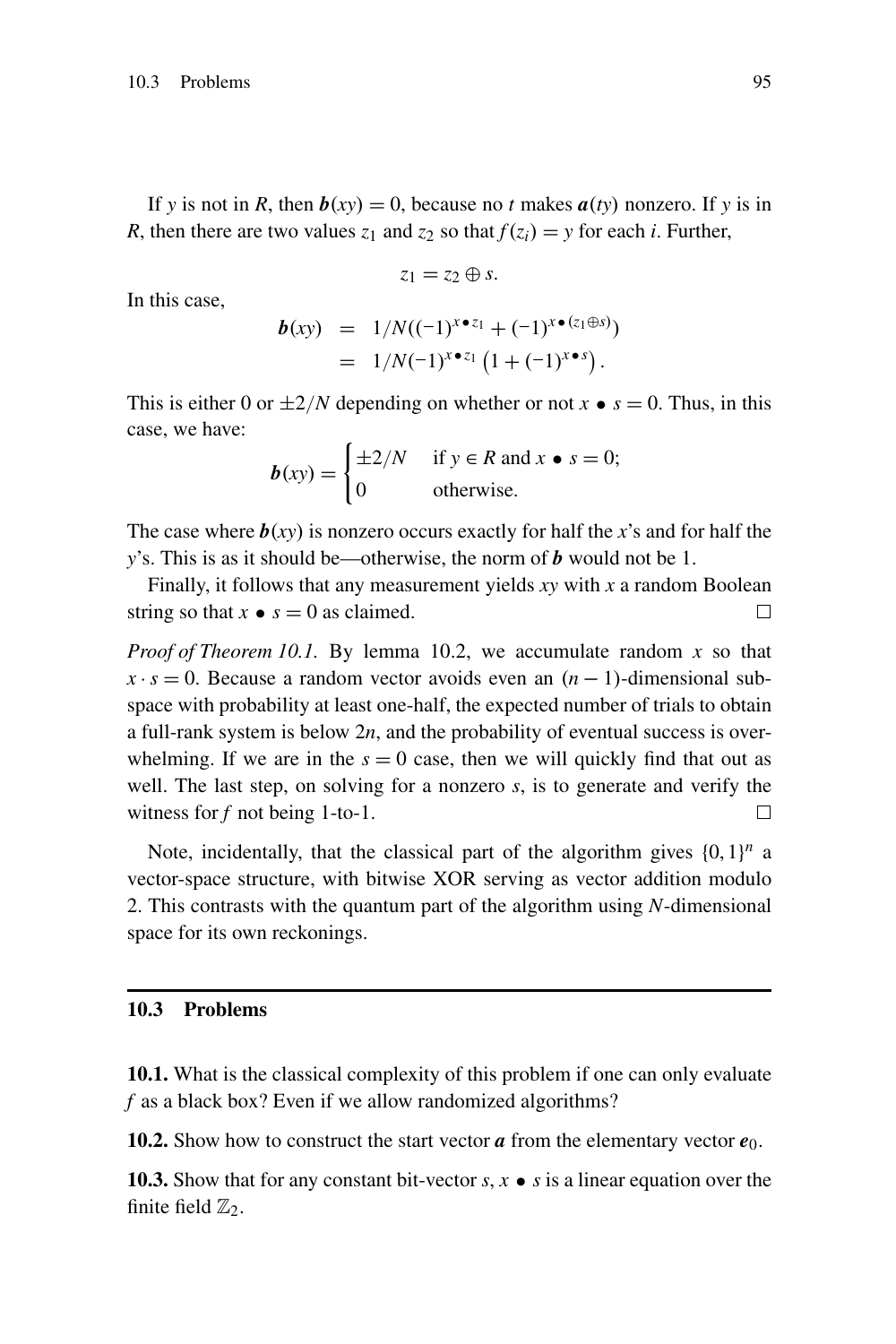10.4. Show that *b* is a unit vector directly.

10.5. Show that with probability at least 1/2, a set of *m* randomly selected Boolean *n*-vectors is likely to span the whole space, provided  $m = \Omega(n \log_2 n)$ .

10.6. Consider the integers modulo  $m = 2^n$ . For every  $k \le n$ , the multiples of  $2<sup>k</sup>$  are closed under addition, and hence they form an additive subgroup (in fact, an *ideal*)  $H = H^{(k)}$  of  $\mathbb{Z}_m$ . For any  $j < 2^k$ , the set  $H_j = \{h + j \mid h \in H\}$  is a *coset* of *H*, with  $H_0 = H$ .

Now say that  $f: \mathbb{Z}_m \to \mathbb{Z}_m$  obeys the *hidden-subgroup promise* if for some  $k$ ,  $f$  is constant on every coset of  $H^{(k)}$ , and its  $2^k$  values on the cosets  $H_j$  are all distinct. Design a quantum algorithm to compute the value of  $k$  in  $n^{O(1)}$  time.

10.7. Give a classical algorithm for the task of problem 10.6. Can you bound its running time by a polynomial in *n*? Consider *k* in the neighborhood of *n*/2.

**10.8.** Note that f in problem 10.6 is periodic with period  $2<sup>k</sup>$ —that is, for all  $x < m$ ,  $f(x+2^k) = f(x)$  (wrapping modulo *m*). Moreover, all values  $f(h)$  for  $x \leq h \leq x + 2^k$  are distinct. Suppose instead that this holds with a number *r* in place of  $2^k$ , where *r* is not a power of 2. Does your quantum algorithm in problem 10.6 still work?

## 10.4 Summary and Notes

Simon's algorithm dates to 1992 and appeared in full in Simon (1997). It distinguishes whether a Boolean function is one-to-one from the case of its being a *special type of* two-to-one. Note that *f* can be two-to-one without having a period *s*. If there were a quantum algorithm that could distinguish one-to-one from two-to-one without any restrictions, then that would have consequences for the famous graph isomorphism problem. Namely, given two graphs, we can create functions that have hidden structure if and only if the graphs are isomorphic. A version of Simon's algorithm for this more general kind of periodicity would place the graph isomorphism problem into the class BQP, which we explore in chapter 16.

As hinted in problem 10.6, the idea of Simon's algorithm extends to a fairly wide range of so-called **hidden subgroup problems**. The situation is the same: we are given an oracle for an *f* that takes distinct constant values on each coset of a subgroup *H* of a given group *G*. The basic idea of Simon's algorithm works nicely when *G* is abelian and finds tough sledding when not. Indeed, if it works when *G* is the symmetric group, then graph isomorphism is solved in BQP.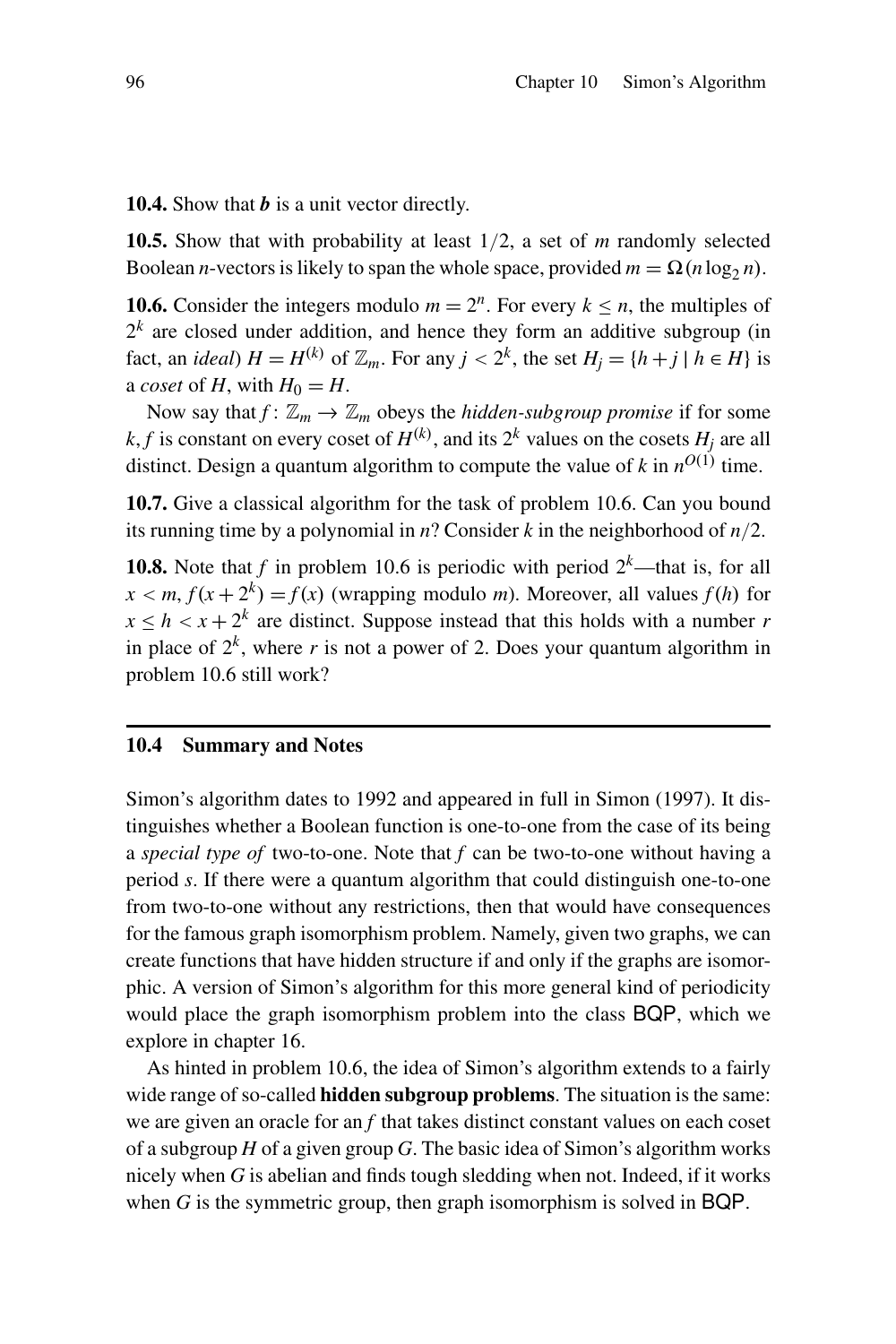# **Shor's Algorithm**

The centerpiece of Peter Shor's algorithm detects a *period* in a function. Let

$$
f\colon \mathbb{N}\to \{0,1,\ldots,M-1\}
$$

be a feasibly computable function. We are promised that there is a period *r*, meaning that for all *x*,

$$
f(x+r) = f(x).
$$

The goal is to detect the period, i.e., to determine the value of *r*. Actually, we need more than this promise. We also need that the repeating values

$$
f(0), f(1), \ldots, f(r-1)
$$

are all distinct. Some call this latter condition "injectivity" or "bijectivity." Possible relaxations of this condition are explored in the exercises, and overall its necessity and purpose are not fully understood.

Shor's beautiful result has many applications, including factoring integers. This is important because many researchers believe that factoring is *far* from being feasible for *classical* computation, and many popular crypto-systems and information-assurance applications base their security properties on this belief. In this chapter, we will discuss only the period-finding task; then in chapter 12, we will show how to use period-detection to factor integers.

## 11.1 Strategy

Shor's algorithm, like Simon's algorithm, has quantum and classical components that interlink. In its original form, which we present here, the quantum algorithm is a subroutine that is used to generate samples from an instancespecific distribution that seems hard to emulate classically. Theorem 16.2 will later allow making it into a "one-piece" quantum algorithm, but that is not how we think of it originally. Here is the overall strategy:

1. Given an instance-specific *n*-bit integer *M*, use classical randomness to generate an integer *a* between 1 and  $M - 1$ . First do  $gcd(a, M)$  to allow for the tiny chance that *a* already shares a factor with *M*, in which case we're done. Otherwise we form the function  $f_a(x) = a^x \text{ mod } M$ , which then has a period *r* that we wish to compute. All we know to begin with is that *r* divides  $M − 1$ . Many values of *a* and *r* are unhelpful, but with substantial probability, *a* will be chosen so that *r* is computed and yields a solution.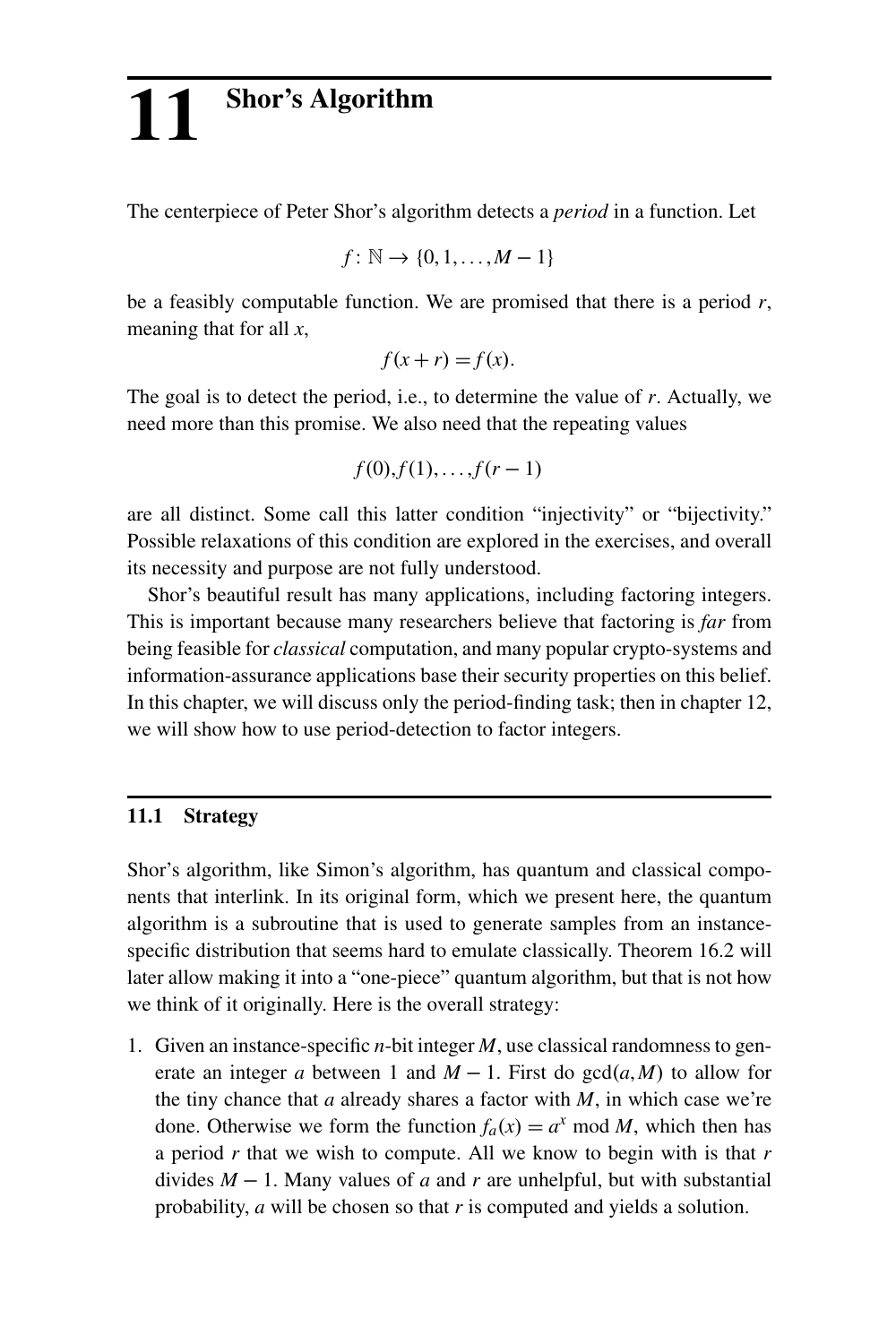- 2. Use the classical feasibility of modular exponentiation via repeated squaring (shown in problem 2.9) to prepare the functional superposition of  $f_a(x)$ over all  $x < M$ .
- 3. Run the quantum part once and measure all qubits. The string formed by the first  $\ell$  of them, where  $\ell$  is about  $2 \log_2 M$ , yields a particular integer *x* in binary encoding. With substantial probability, *x* is "good" as defined below.
- 4. Then classical computation is used to try to infer *r* from *x*. Either this succeeds and we go to the next step or it is recognized that *x* was not good. In the latter case, we go back to step 3, running the quantum routine again.
- 5. There is still a chance the value of *r* may be unsuitable—that is, that the original *a* was an unlucky choice. In this case, we must begin again in step 1. But otherwise the value of *r* provides the only needed input to a final classical stage that yields a verifiable solution to the problem about *M*.

There is a further important aspect of Shor's algorithm, whose details go beyond the scope of this primer. Like many other sources, we have stinted a little on details about the quantum Fourier transform being feasible. In its literal form, it involves angles in the complex plane that become exponentially small as *n* increases. We can create coarse approximations to these values using a few basic gates by a process hinted in the exercises of chapters 6 and 7. The ultimate game—not only in Shor's full paper but in our understanding of the "quantum power" that allows feasible solution to problems like factoring that may be classically hard—is how these approximations interplay with the classical techniques in stage 4. Note that stage 4 will also involve approximation. However, this concern was not part of Shor's original brilliant insight—it is rather the "engineering afterward" in which there is still room for more discoveries. If we agree *a priori* that the quantum Fourier transform in its pure form is feasible, then what follows becomes a complete proof that factoring is likewise feasible.

### 11.2 Good Numbers

Let *Q* be a power of two,  $Q = 2^{\ell}$ , such that  $M^2 \le Q < 2M^2$ . Say an integer *x* in the range  $0, 1, \ldots, Q - 1$  is **good** provided there is an integer *t* relatively prime to the period *r* such that

$$
tQ - xr = k
$$
, where  $-r/2 \le k \le r/2$ . (11.1)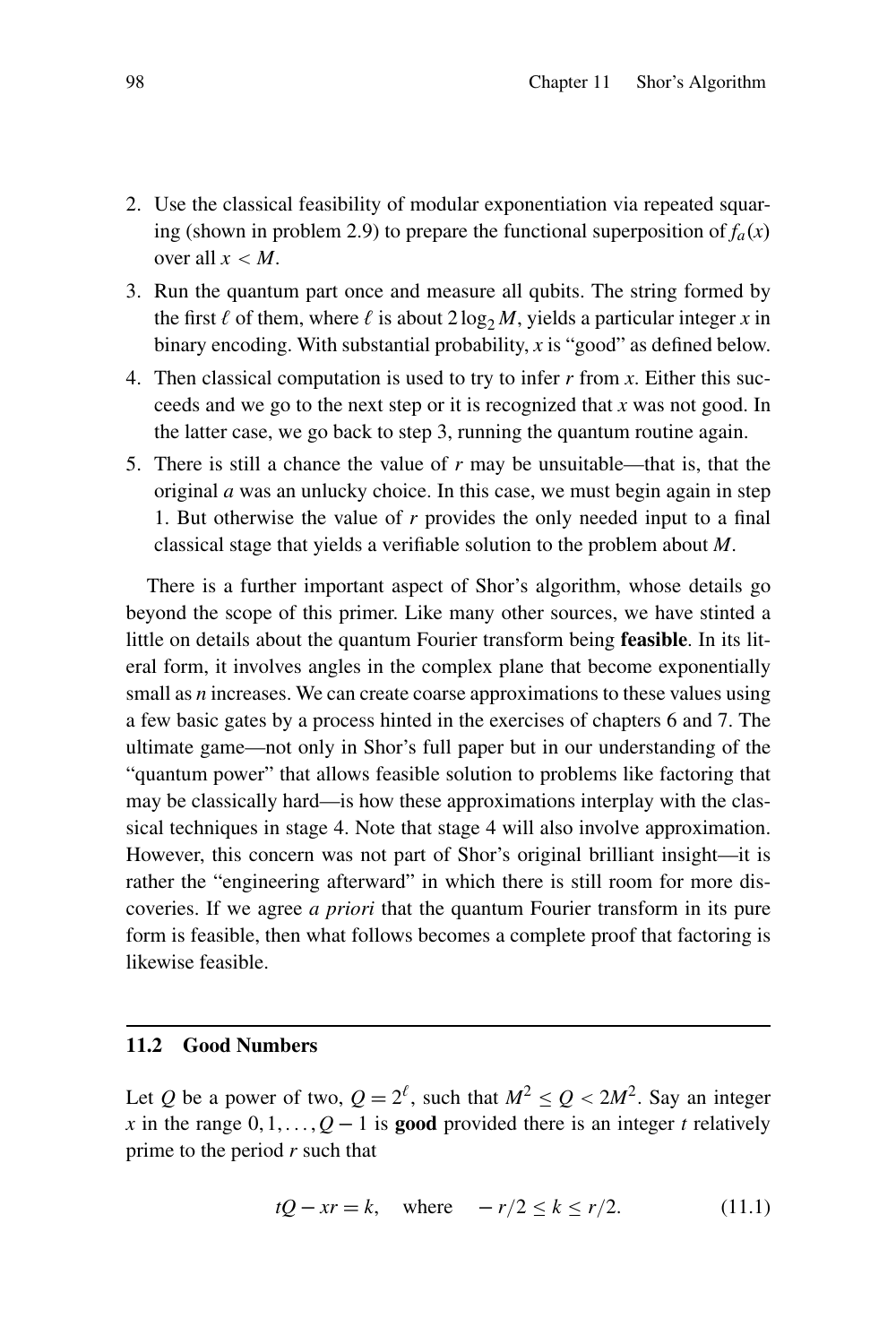The whole idea of Shor is to break down the period detection into two parts, which are the two middle stages of the above strategy. That is, we use a quantum algorithm to generate values *x* that have an enhanced probability of being good. Then we use a classical algorithm to use the good *x* to find the period *r*. It helps first to know how many such *x* there are.

LEMMA 11.1 There are  $\Omega(\frac{r}{\log \log r})$  good numbers.

*Proof.* The key insight is to think of (11.1) as an equation modulo *r*. Then it becomes

$$
tQ \equiv k \bmod r,
$$

where  $-r/2 \le k \le r/2$ . But as *t* varies from 0 to *r* − 1, the value of *k* can be arranged to be always in this range, so the only constraint on *t* is that it must be relatively prime to *r*. The number of values *t* that are relatively prime to *r* defines Euler's *totient* function, which is denoted by  $\phi(r)$ . Note that for each value of *t* there is a different value of *x*, so counting *t*'s is the same as counting *x*'s. Thus, the lemma reduces to a lower bound on Euler's function. But it is known that

$$
\phi(z) = \Omega(\frac{z}{\log \log z}).
$$

Indeed, the constant in the  $\Omega$  approaches  $e^{-\gamma}$ , where  $\gamma = 0.5772156649...$  is the famous Euler-Mascheroni constant. In any event, this proves the lemma.  $\Box$ 

If *r* is close to *M*, then by choosing *Q* close to *M* rather than  $M^2$ , we would stand a good chance of finding a good  $x$  just by picking about  $\log \ell$ -many of them classically at random. However, this does not help when *r* is smaller. The genius of Shor's algorithm is that the quantum Fourier transform can be used to drive amplitude toward good numbers in all cases.

## 11.3 Quantum Part of the Algorithm

Shor's algorithm is like Simon's algorithm. This should not be too surprising because it was based on Simon's algorithm. The key difference is to use the Fourier transform  $\boldsymbol{F}_O$  in place of the Hadamard transform. Recall that we have  $Q = 2^{\ell}$  and  $M^2 \le Q < 2M^2$ . The reason that we have chosen *Q* so large is to ensure  $Q/r > M$ .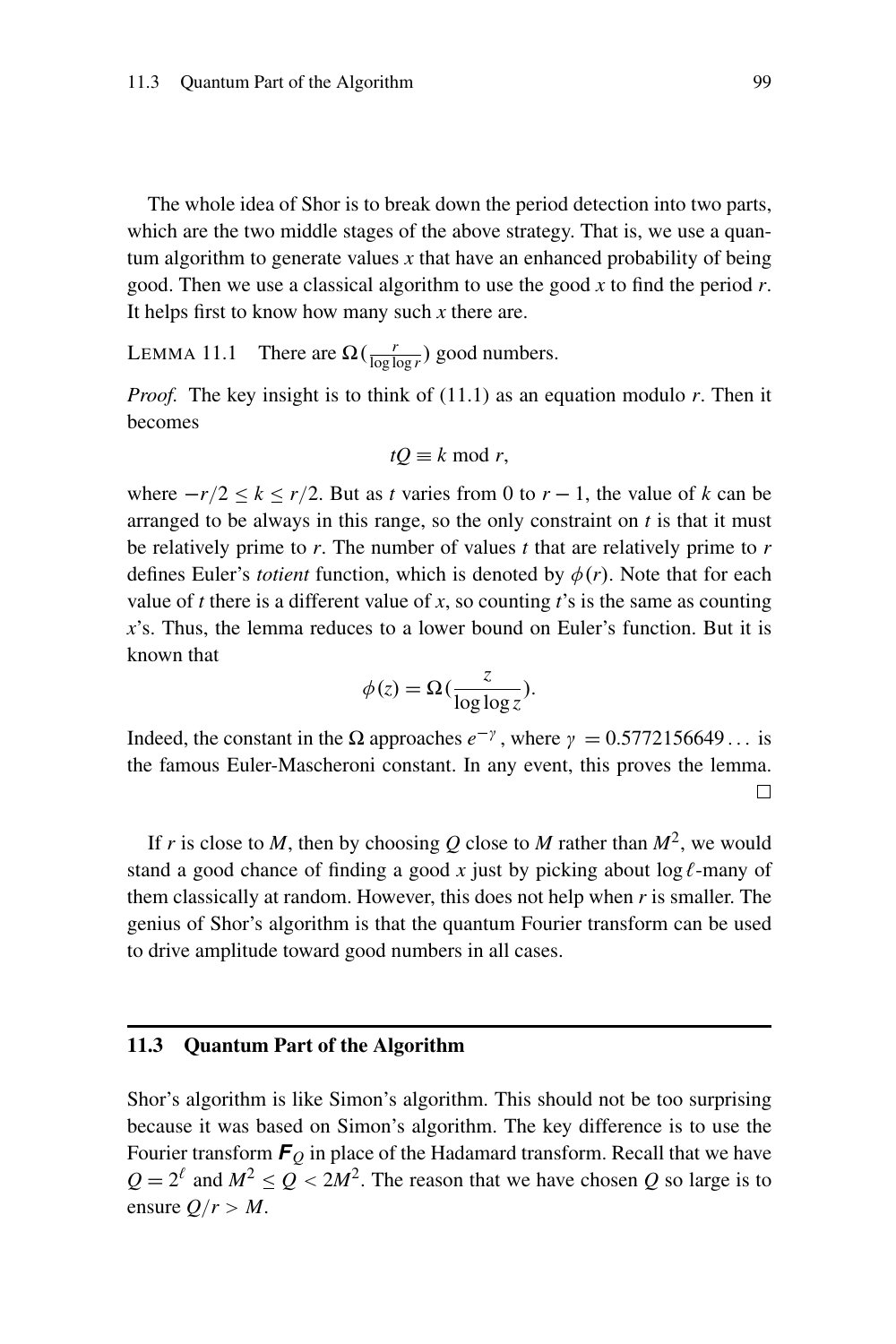We view each vector as indexed by *xy*, where *x* and *y* are  $\ell$ -bit Boolean strings. The above strategy controls this routine, which is like the inner part of Simon's algorithm:

1. The start vector  $\boldsymbol{a}$  is the functional superposition of  $f$ , i.e.,

$$
a(xy) = \begin{cases} \frac{1}{\sqrt{Q}} & \text{when } y = f(x) \\ 0 & \text{otherwise.} \end{cases}
$$

- 2. The next vector *b* is the result of applying  $\mathbf{F}_0$  to the "*x*" part of *a*.
- 3. Measure *b*, giving an answer *xy* from which we discard *y*.
- 4. Exit into a classical routine that tests whether  $x$  is a good integer—if so, continue with the classical stages given later or else repeat from step 1.

We remind readers that *xr* in (11.1) is ordinary numerical multiplication, whereas *xy* in vector indices is binary string concatenation. Although *y* is discarded, the injectivity condition ensures that for every good  $x$ , the superposition caused by  $\boldsymbol{F}_0$  will contribute exactly *r*-many *y*'s. Together with lemma 11.1, this will give a little short of order- $r^2$  good *pairs xy*. Hence, it suffices to show that every good pair receives  $\Omega(\frac{1}{r})$  of the amplitude, giving  $\Omega(\frac{1}{r^2})$  in probability. The resulting  $\Omega(\frac{1}{\log\log r})$  probability of getting a good number on each trial will be large enough for the classical part to expect to succeed after relatively few trials of the quantum part.

#### 11.4 Analysis of the Quantum Part

The intuition is that the QFT creates power series out of many angles  $\beta$ . Each series creates a large locus of points  $0, \beta, 2\beta, 3\beta, \ldots$  For most angles  $\beta$ , the locus spreads itself over the circle so that its average—which is obtained by summing the corresponding power series of complex numbers exp(*ik*β)—is close to the origin. If  $\beta$  is close to an integer multiple of  $2\pi$  radians, however, then the angles all stay close to 0 modulo  $2\pi$ , and the average stays close to the complex number 1. These "good"  $\beta$  embody multiples of the unknown period *r*, and so the process will distinguish those *x* that yield such  $\beta$ . The way that *r* "pans out" like a nugget of gold is similar to what happens with *s* in Simon's algorithm.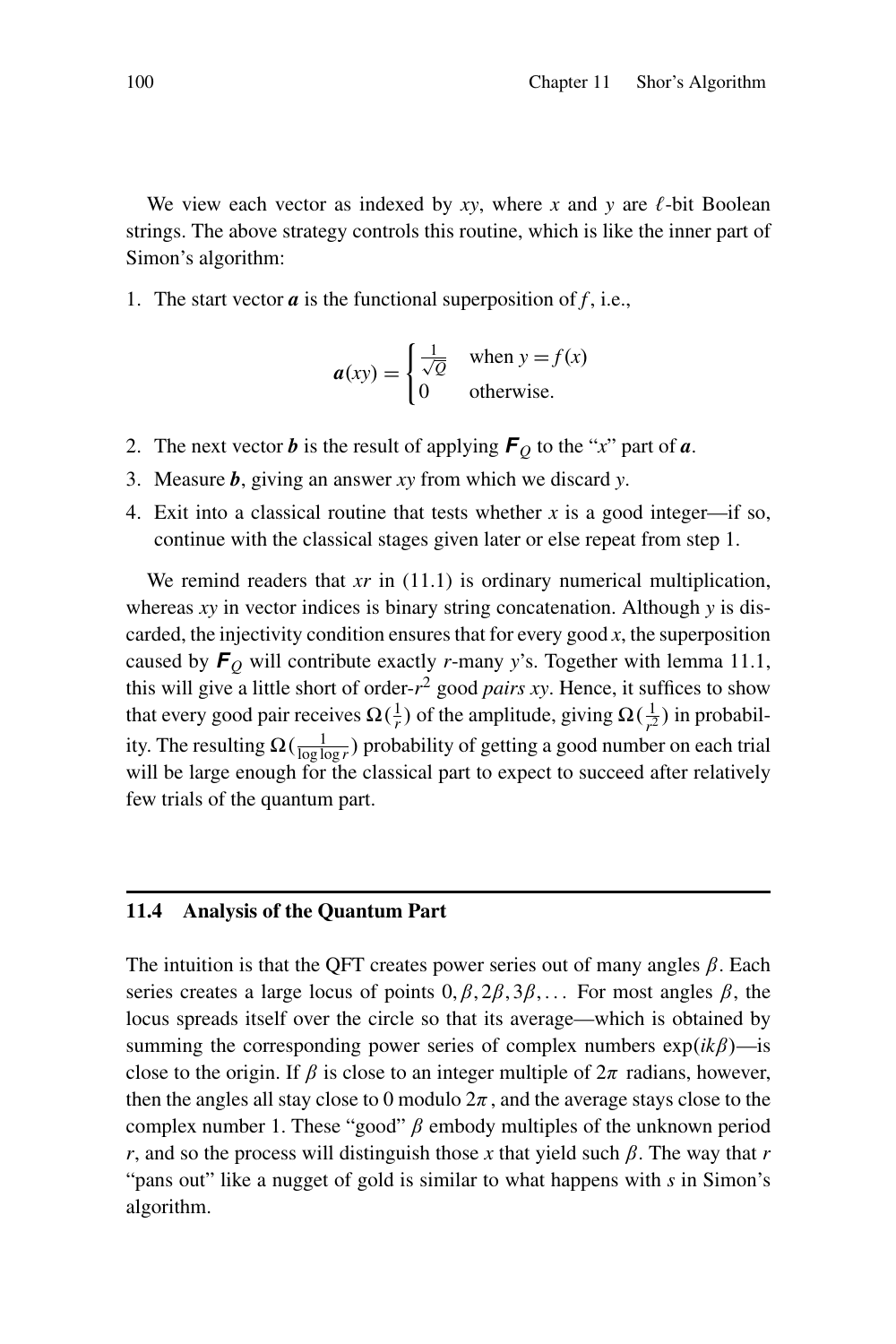Much of the analysis can be done exactly before we take estimates to bound the amplitudes. It suffices to show that the good cases collectively grab a nontrivial fraction of the probability—we do not need estimates when  $\beta$  is "bad" at all. Let us consider any pair *xy* where *y* is in the range of *f*. With  $\omega = \exp(\frac{2\pi i}{Q})$ , we have:

$$
\boldsymbol{b}(xy) = \frac{1}{\sqrt{Q}} \sum_{u=0}^{Q-1} \omega^{xu} \boldsymbol{a}(uy) = \frac{1}{\sqrt{Q}} \sum_{u: f(u)=y} \boldsymbol{a}(uy) = \frac{1}{Q} \sum_{u \in f^{-1}(y)} \omega^{xu}.
$$

The last  $\frac{1}{Q}$  is not a typo—we have substituted the value of  $a(uy)$ . Now take the first  $x_0$  such that  $f(x_0) = y$ . Then by injectivity,

$$
f^{-1}(y) = \{x_0, x_0 + r, x_0 + 2r, x_0 + 3r, \dots\}.
$$

The cardinality of this set up to  $Q - 1$  is  $T = 1 + \lfloor \frac{Q - x_0}{r} \rfloor$ . This brings out the finite geometric series and enables us to apply the formula for its sum:

$$
b(xy) = \frac{1}{Q} \sum_{k=0}^{T-1} \omega^{x(x_0 + rk)}
$$
  
= 
$$
\frac{\omega^{xx_0}}{Q} \sum_{k=0}^{T-1} \omega^{rk}
$$
  
= 
$$
\omega^{xx_0} \frac{1}{Q} \left( \frac{\omega^{Txr} - 1}{\omega xr - 1} \right)
$$

.

Note that when we take absolute values, the complex-phase factor  $\omega^{xx_0}$  will go away because it is a unit. We can multiply by further such units to make the numerator and denominator have real values even before we take the norms, using the trick that  $exp(i\beta) - exp(-i\beta) = 2 sin(\beta)$ :

$$
b(xy) = \omega^{xx_0 - xrT/2} \frac{1}{Q} \left( \frac{\omega^{Txr/2} - \omega^{-Txr/2}}{\omega xr - 1} \right)
$$
  
=  $\omega^{xx_0 - xrT/2 + xr/2} \frac{1}{Q} \left( \frac{\omega^{Txr/2} - \omega^{-Txr/2}}{\omega^{xr/2} - \omega^{-xr/2}} \right)$   
=  $\omega^{x(x_0 + (T-1)r)} \frac{1}{Q} \left( \frac{\sin(T \cdot \pi xr/Q)}{\sin(\pi xr/Q)} \right).$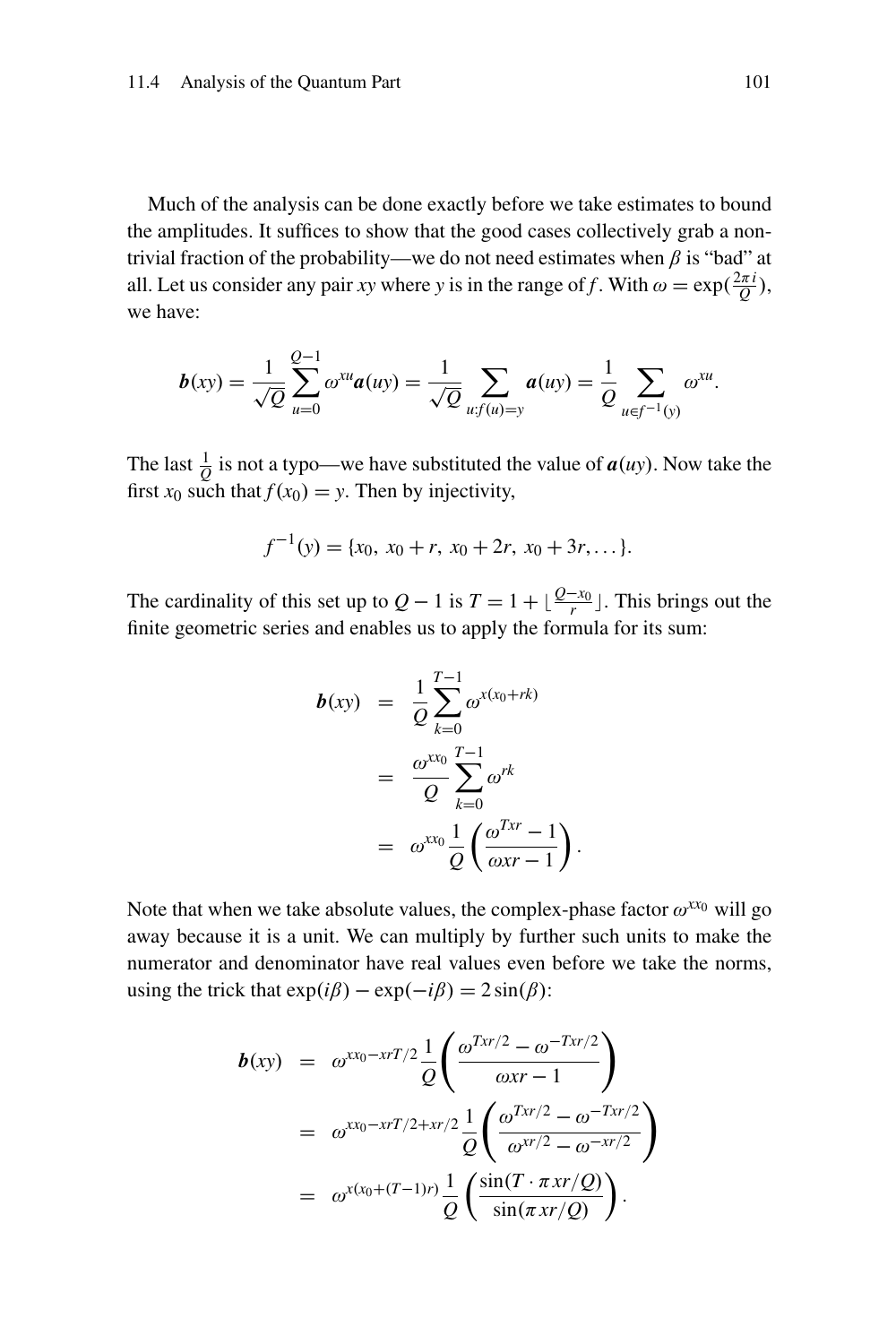Note that we canceled a factor of 2 both inside and outside the angles. This finally tells us that

$$
|\bm{b}(xy)|^2 = \frac{1}{Q^2} \frac{\sin^2(T \cdot \pi xr/Q)}{\sin^2(\pi xr/Q)}.
$$
 (11.2)

We will also use this equation in section 13.5. It looks strange that the righthand side is independent of *y*, but recall that we did use the property that *y* is in the range of *f*—without needing that  $y = f(x)$ . By injectivity, we have *r*-many such *y*'s for any particular *x*. To finish the analysis, we need to show:

- 1. When *x* is good, the right-hand side of (11.2) is relatively large.
- 2. The total probability on good *pairs xy* is  $\Omega(\frac{1}{\log n})$ , where *n* is the number of digits in *M*, which is high enough to give high probability of finding a good  $\chi$  in  $O(\log n)$ -many trials.
- 3. If *x* is good, then in classical polynomial time we can determine the value of *r*.

The second statement will follow quickly after the first, and we handle both in the next section.

### 11.5 Probability of a Good Number

We state a fact about sines that has its own interest. Note that 1.581 in radians is a little bit more than  $\pi/2$  to leave some slack. We target the number 0.63247 because its square is just above 0.4.

LEMMA 11.2 For all  $T > 0$  and angles  $\alpha > 0$  such that  $T\alpha \le 1.581$ ,

$$
\frac{\sin(T\alpha)}{\sin(\alpha)} > 0.63247T.
$$

*Proof.* The well-known identity  $sin(\alpha) \leq \alpha$ , which holds for all  $\alpha \geq 0$ , makes it suffice to show that

$$
\frac{\sin(T\alpha)}{Ta} > 0.63247.
$$

Consider the function  $\frac{\sin(x)}{x}$  for  $0 < x \le 1.581$ . Its derivative has numerator  $x\cos(x) - \sin(x)$  and denominator  $x^2$ . For  $\frac{\pi}{2} < x < 1.581$  the derivative is negative since  $cos(x)$  is negative. For  $0 < x < \frac{\pi}{2}$  it is also negative because the inequality  $x < \tan(x)$  holds there. Because its derivative is always negative in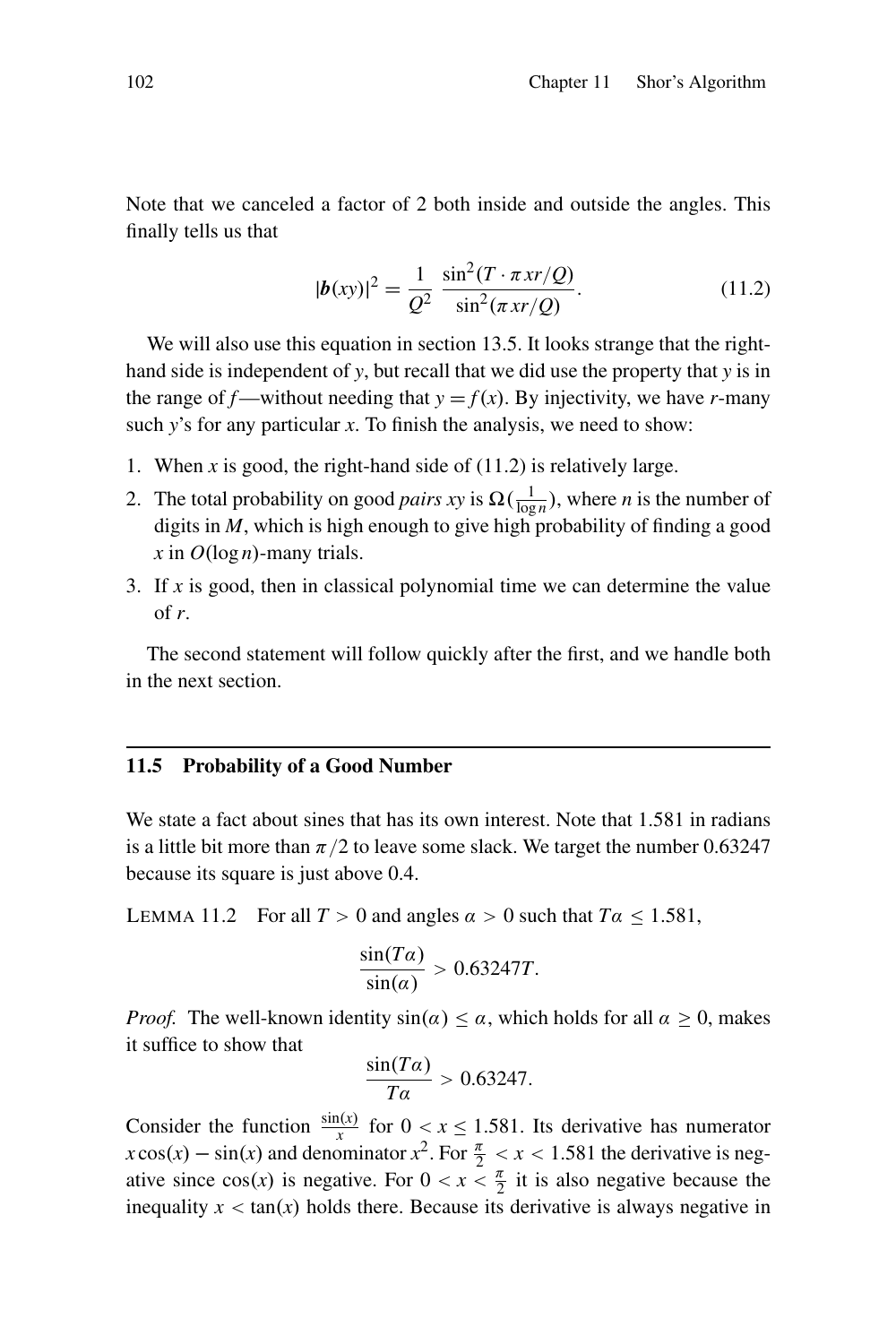this range, the function is minimized at the upper boundary  $x = 1.581$ , where it has value

$$
\frac{\sin(1.581)}{1.581} > \frac{0.9999479}{1.581} > 0.63247.
$$

LEMMA 11.3 For all pairs *xy* with *x* good, assuming  $M \ge 154$ , the probability of the measurement step outputting *x* is bounded below by  $0.4r^2$ .

*Proof.* Recall that *x* being good means there is an integer *t* such that  $-\frac{r}{2} \le$ *tQ* − *xr* ≤  $\frac{r}{2}$ , and that we have *Q* > *Mr* and *T* = 1 +  $\lfloor \frac{Q-x_0}{r} \rfloor$ , where *x*<sub>0</sub> ≤ *r*. From above, using  $|\sin(x)| = |\sin(-x)| = |\sin(x + \pi)|$ , we have:

$$
|\boldsymbol{b}(xy)|^2 = \frac{1}{Q^2} \frac{\sin^2(T \cdot \pi xr/Q)}{\sin^2(\pi xr/Q)}
$$
  
= 
$$
\frac{1}{Q^2} \frac{\sin^2(T \cdot \pi(\frac{sr}{Q} - t))}{\sin^2(\pi(\frac{sr}{Q} - t))}
$$
  
= 
$$
\frac{1}{Q^2} \frac{\sin^2(T \cdot \pi \frac{xr-tQ}{Q})}{\sin^2(\pi \frac{xr-tQ}{Q})}
$$
  
= 
$$
\frac{1}{Q^2} \frac{\sin^2(T \cdot \pi \frac{rQ-rr}{Q})}{\sin^2(\pi \frac{rQ-rr}{Q})}
$$
.

Now by goodness, the angle  $\alpha = \pi \frac{iQ - xr}{Q}$  is at most  $\pi \frac{r}{2Q}$ . Because  $T \leq 1 + \frac{Q}{r}$ , we have

$$
T\alpha \leq \frac{\pi}{2} + \frac{\pi r}{2Q} .
$$

Because we chose  $Q > Mr$ , we have  $\frac{\pi r}{2Q} < \frac{\pi}{2M} < 1.581 - \frac{\pi}{2}$  using the condition  $M \ge 154$ . Thus,  $T\alpha \le 1.581$ , so as to meet the hypothesis of lemma 11.2. This gives us what we needed to hit our round-number probability target:

$$
|\boldsymbol{b}(xy)|^2 \ge \frac{1}{Q^2} (0.63247T)^2 > 0.4r^2.
$$

COROLLARY 11.4 The probability of getting a good number on each trial of the quantum part is  $\Omega(\frac{1}{\log \log M})$ , indeed at least 1-in-log<sub>2</sub> log<sub>2</sub> *M*.

*Proof.* For every good *x*, there are *r*-many different *y*'s for which  $f^{-1}(y)$  is a set of cardinality  $T$  in the analysis of section 11.4. Thus, by lemma 11.1, there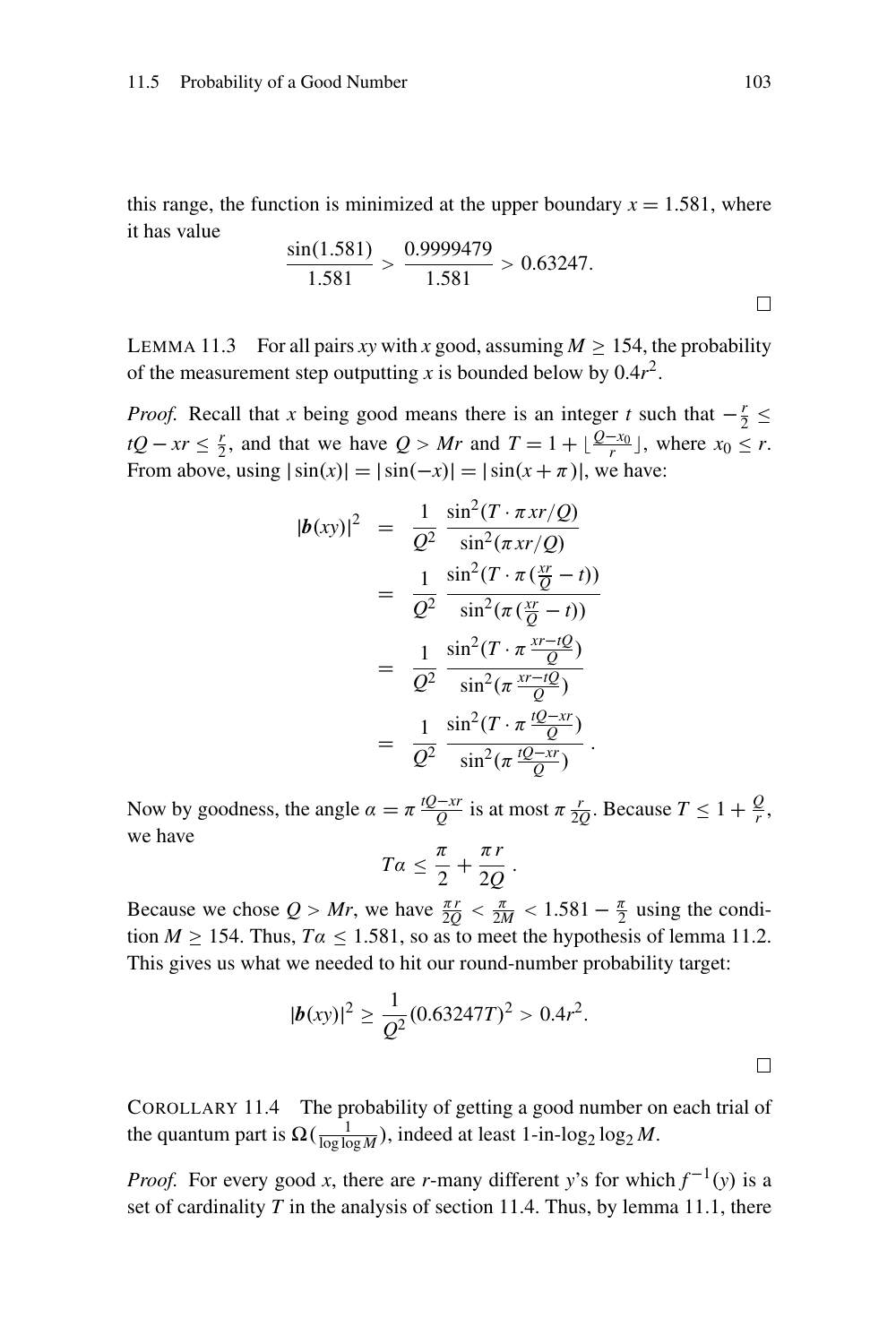are  $\Omega(\frac{r^2}{\log \log r})$  *pairs xy* for which lemma 11.3 applies. A glance at the proof plus converting natural logs to logs base 2 makes the number of such pairs at least  $\frac{2.53r^2}{\log_2 \log_2 r}$ . Thus, the total probability of getting a good number is at least

$$
\frac{2.53}{2.5 \log_2 \log_2 r} > \frac{1}{\log_2 \log_2 M}.
$$

This finishes everything quantum in Shor's algorithm—the remaining sections of this chapter finish the entirely classical deduction of the exact period from a fairly small expected number of trials.

As an aside, it is worth noting that the QFT analysis can also be conducted in a "lighter" fashion without needing the geometric-series formula and phase trick giving a ratio of sines for lemma 11.2. We need only go back to the first summation formula for the probability:

$$
|\boldsymbol{b}(xy)|^2 = \frac{1}{Q^2} \left| \sum_{k=0}^{T-1} \omega^{rk} \right|^2 = \frac{1}{Q^2} \left| \sum_{k=0}^{T-1} \exp\left(\frac{2\pi i rk}{Q}\right) \right|^2.
$$

LEMMA 11.5 If  $\theta$  is in the interval  $[0, \pi]$ , then  $\sin(\theta) \ge 0$ . Also if  $\theta$  is in the smaller interval  $[\pi/4, 3\pi/4]$ , then  $\sin(\theta) \ge \frac{\sqrt{2}}{2}$ . П

The reason that bounds on the sin function are especially important is that one way to prove that a complex number  $a + ib$  has a large absolute value is to show that its imaginary part *b* is large. Because this part of  $exp(i\theta)$  is  $sin(\theta)$ , it follows that understanding sines will play a role in our bounds.

LEMMA 11.6 Suppose  $0 \leq xr \mod Q \leq r/2$  and  $j \in \{0, 1, ..., \lfloor Q/r \rfloor - 1\}.$ Then the imaginary part of

$$
\beta = \exp\left(\frac{2\pi i x r j}{Q}\right)
$$

is always non-negative, and for at least half of the values *j*, it is bounded below by a fixed constant.

*Proof.* We know that

$$
0 \leq xr \bmod Q \leq \frac{r}{2}.
$$

Let *t* and *k* be such that  $0 \le k \le \frac{r}{2}$  and

$$
0 \le xr - tQ = k \le \frac{r}{2}.
$$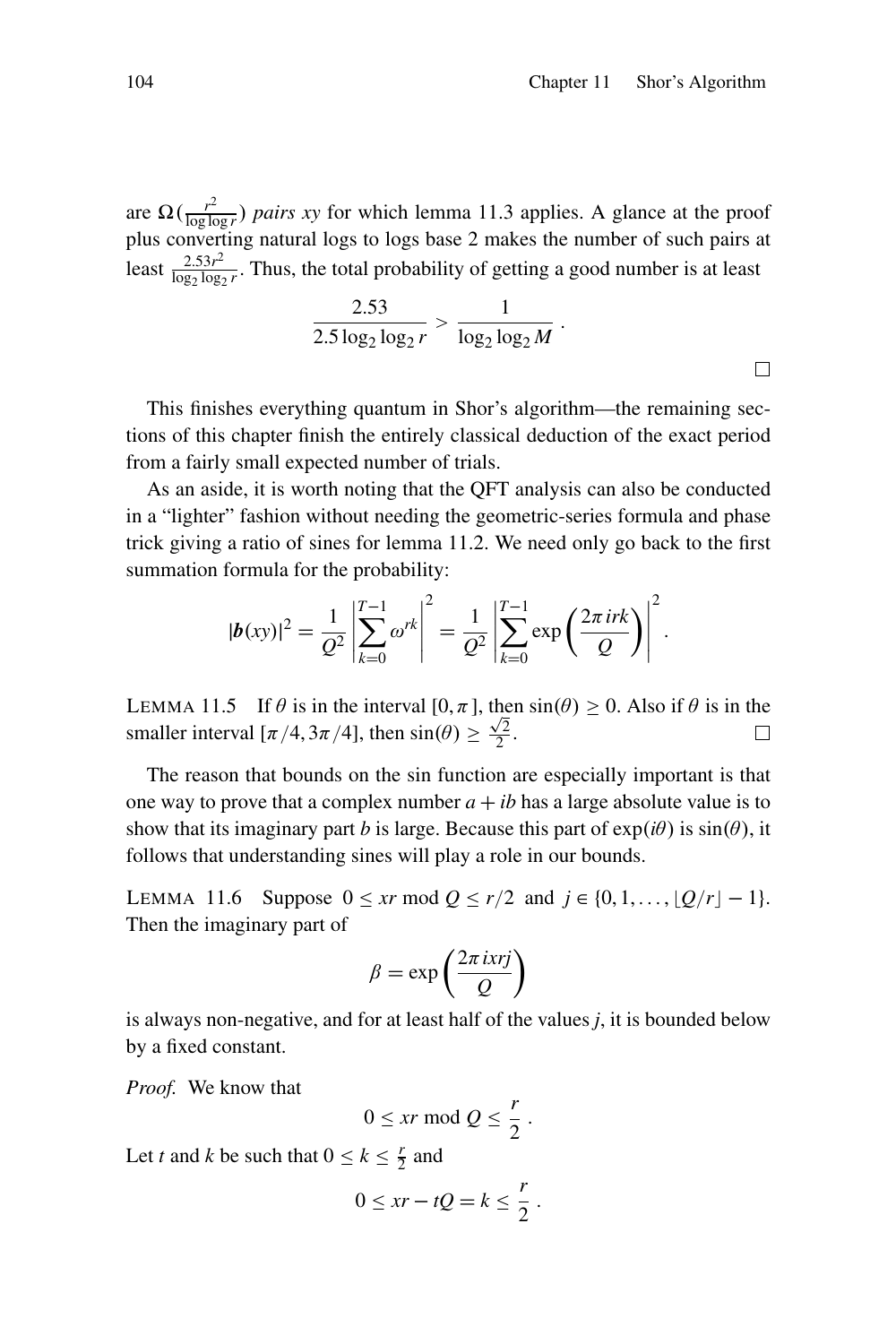We need to give a lower bound for

$$
\exp(2\pi i x r j/Q).
$$

But  $xr = k + tQ$ , so this is equal to

$$
\exp(2\pi i(k+tQ)j/Q),
$$

which by periodicity of exp is equal to

$$
\exp(2\pi i kj/Q).
$$

The imaginary part of the exponential function is  $sin(2\pi k j/Q)$ . It is always non-negative because  $2kj \leq Q$ , and so the angle lies in the interval [0,  $\pi$ ]. This proves that  $\beta$  is non-negative.

Finally, provided *j* is bounded away from 0 and  $Q/r$ , it follows that each term contributes at least  $c > 0$  for some absolute *c*. This proves the lemma.  $\Box$ 

Thus, the entire sum is at least *T* multiplied by a constant *c* that is bounded away from 0, so

$$
|\bm{b}(xy)|^2 \geq \frac{1}{Q^2}c^2T^2 \geq \frac{c^2}{r^2},
$$

whereupon the rest is similar to before.

### 11.6 Using a Good Number

Now we can finish the analysis of the inner classical routine in proving the third statement at the end of section 11.4.

LEMMA 11.7 If  $x$  is good, then in classical polynomial time, we can determine the value of *r*.

*Proof.* Recall that *x* being good means that there is a *t* relatively prime to *r* so that (by symmetry)

$$
xr - tQ = k \qquad \text{where} \qquad -\frac{r}{2} \le k \le \frac{r}{2} \; .
$$

Assume that  $k \geq 0$ ; the argument is the same in the case it is negative. We can divide by *rQ* and get the equation

$$
\left|\frac{x}{Q}-\frac{t}{r}\right|\leq \frac{1}{2Q}.
$$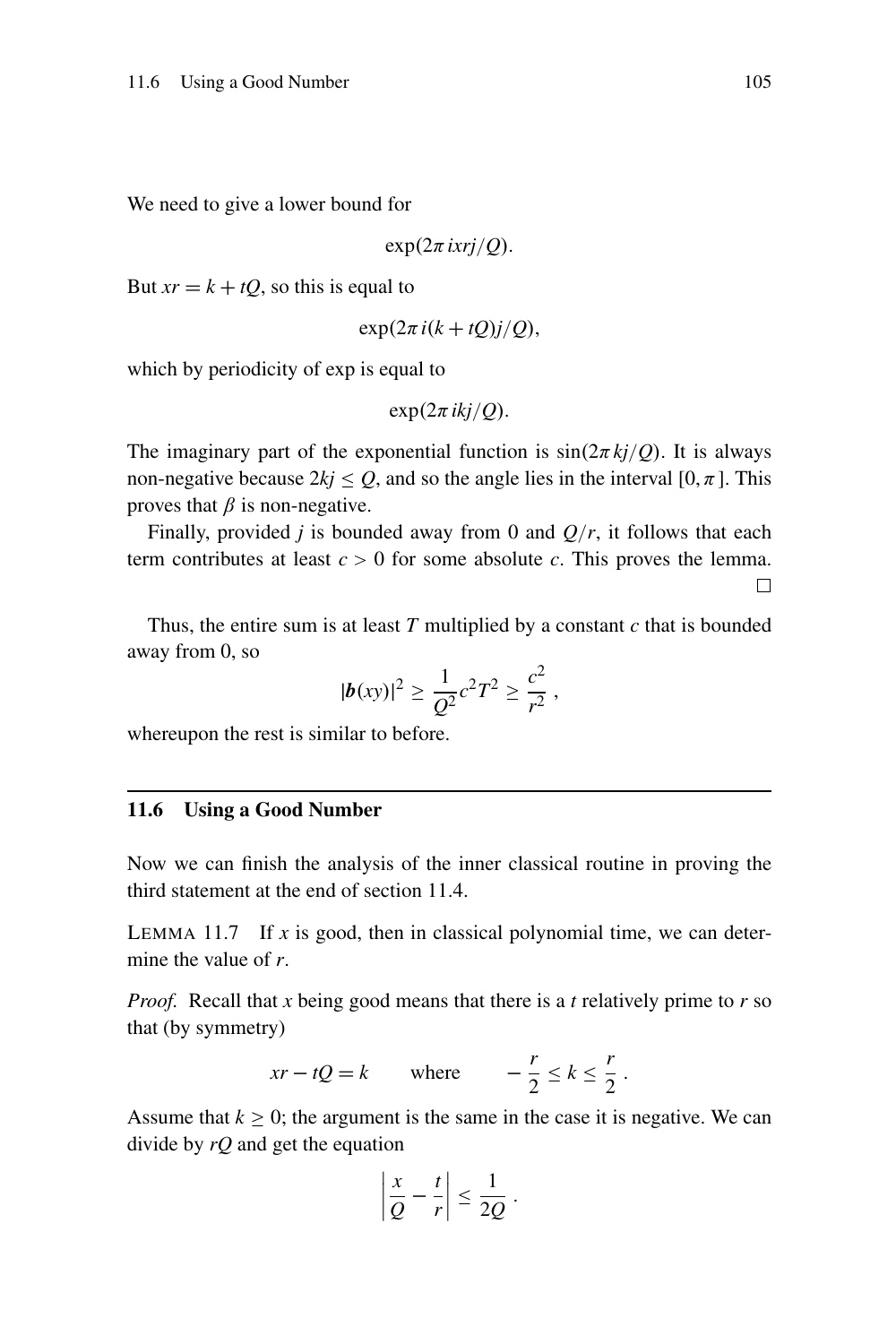We next claim that *r* and *t* are unique. Suppose there is another *t* /*r* . Then

$$
\left|\frac{t}{r}-\frac{t'}{r'}\right|\geq \frac{1}{rr'}\geq \frac{1}{M^2}.
$$

But then both fractions are close, which makes  $Q$  larger than  $M^2$ , a contradiction.

Because *r* is unique, it follows that *t* is too. So we can treat

$$
xr-tQ=k
$$

as an integer program in a fixed number of variables: the variables are *r*, *t*, and two slack variables used to state

$$
-r/2 \leq k \leq r/2
$$

as two equations. While integer programs are hard in general, for a fixed number of variables, they are solvable in polynomial time. This proves the lemma.  $\Box$ 

Usually this lemma is proved without recourse to integer programming. Instead, most sources use the special structure of the equation and argue that it can be solved by an elementary result in number theory. This comes from a classical problem in Diophantine approximation theory: given a fraction *x*/*Q*, find the best approximation to it with the denominator of a certain size. This is exactly what is needed here, and it can be done by technology based on continued fractions.

## 11.7 Continued Fractions

This section is optional. If you believe that an integer program in a fixed number of variables is easy to solve, then there is no need to read on about this alternative method. Or if you know about continued fractions, then this is a repeat for you. However, if you wish to see how the approximation problem can be solved, then read away.

Here is a classic continued fraction:

$$
a + \cfrac{1}{b + \cfrac{1}{c + \cfrac{1}{d + \ddots}}}
$$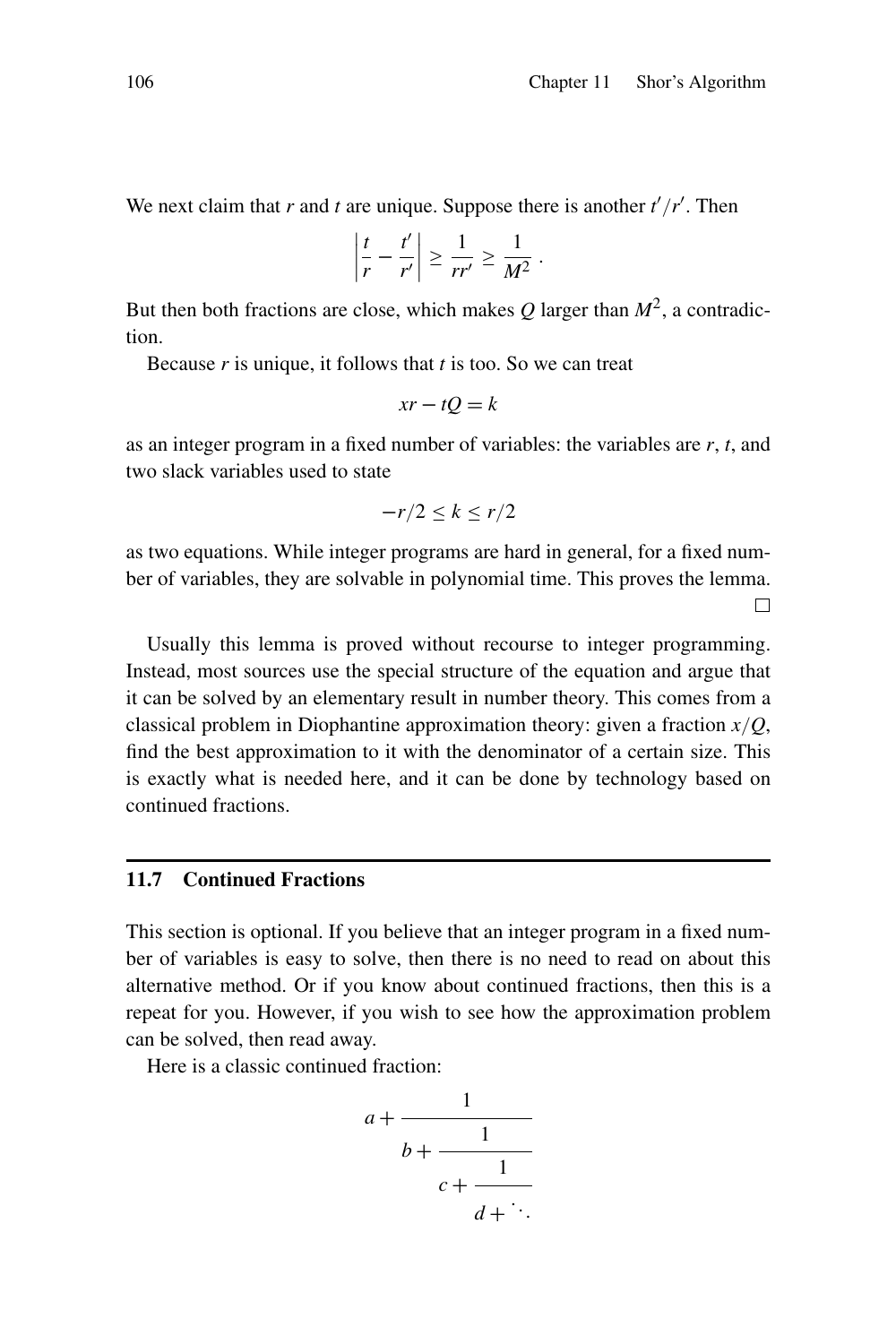Given any real number  $\alpha$ , the main result of the theory of continued fractions is that a series of fractions can be generated that get closer and closer to  $\alpha$ . Indeed, if  $\alpha$  is a rational number, then the sequence always terminates. Let  $\frac{a_k}{b_k}$  be the *k*-th such fraction. The process is called the continued fraction algorithm, and its analysis is conveyed by the following theorem statement.

THEOREM 11.8 The fraction  $\frac{a_k}{b_k}$  can be generated in at most a polynomial number of basic arithmetic operations. Further, the distance from  $\alpha$  to this fraction decreases exponentially fast. Also it is the best approximation to  $\alpha$  in the following sense: if  $|\alpha - \frac{c}{d}| \leq |\alpha - \frac{a_k}{b_k}|,$ 

then  $d > b_k$ .

Let's see whether this is enough to solve the approximation problem we face. Let  $\alpha = \frac{x}{Q}$ . Suppose we run the continued fraction algorithm until  $\frac{a}{b}$  is within  $\frac{1}{2Q}$  of  $\alpha$ . We argue that *b* must equal *r*. Suppose that  $b < r$ . We know that *t* 1

$$
|\frac{t}{r} - \frac{a}{b}| \le \frac{1}{Q}
$$

because both terms are close to  $\alpha$ . Then it follows that

$$
|ar - bt| \leq \frac{br}{Q} < 1.
$$

This implies that  $b = r$ . Thus, by continued fractions, one can compute the period exactly with effort bounded by a polynomial in the number of bits in *M*.

## 11.8 Problems

**11.1.** Suppose you have a routine  $R$  that correctly computes the period  $r$  of any given function  $f : [N] \to [N]$  only when *r* is *odd* and works in  $O(\log N)^2$  time. Create a routine  $R'$  that works for even  $r$  as well. What is its running time?

11.2. Now suppose that *R* outputs the correct *r* with probability (at least) 3/4, outputting "fail" otherwise. What running time must your  $R'$  have now?

11.3. Show that if period detection is feasible for functions *f* that violate injectivity, then SAT can be solved by a polynomial time quantum algorithm.

11.4. Suppose that *f* violates the injectivity assumption only by having one value appear twice. Does Shor's algorithm still work?

 $\Box$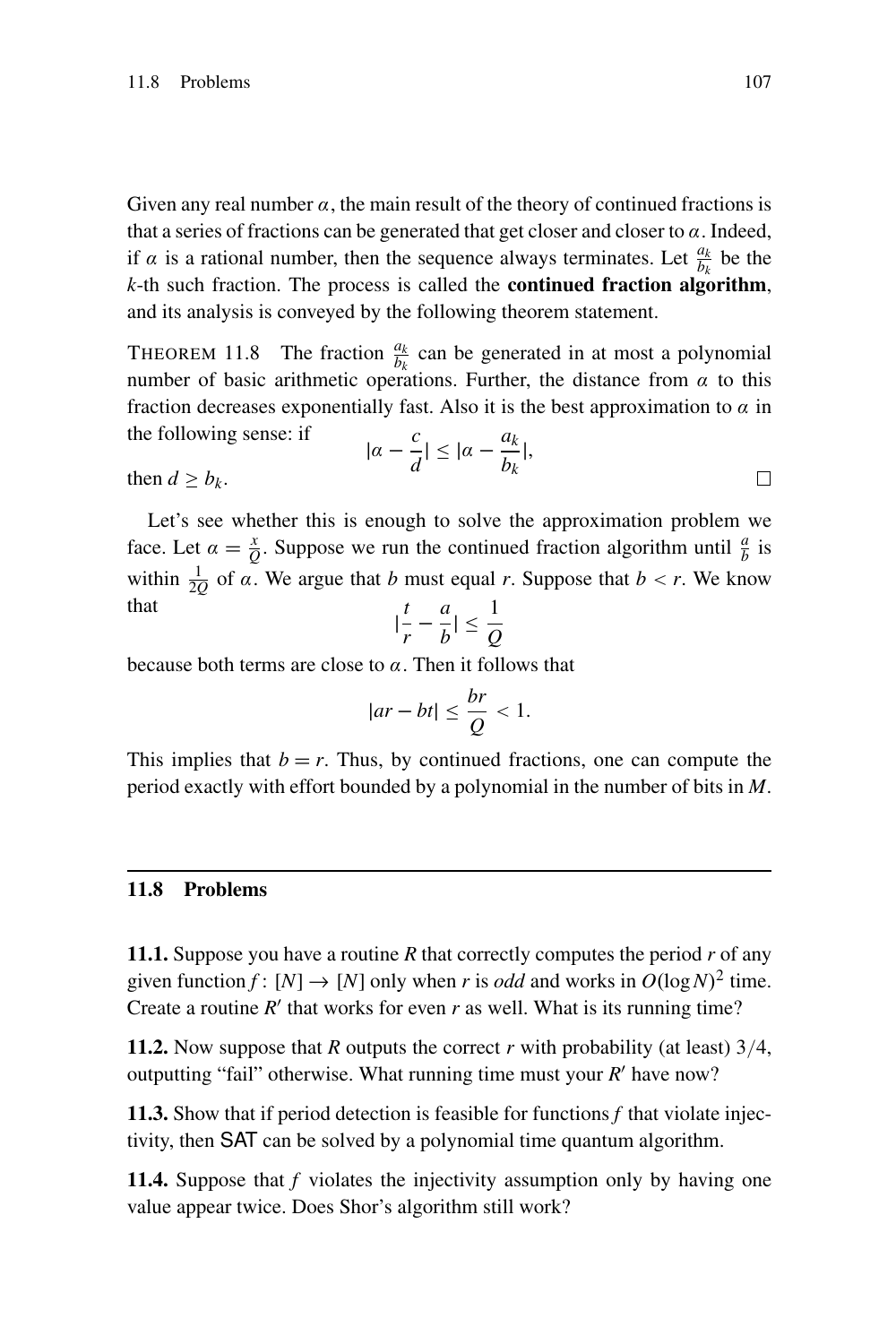11.5. In the alternate analysis at the end of section 11.5, what value of the constant *c* can you achieve? Compare it with the constant 0.4 obtained in lemma 11.3.

**11.6.** For  $M = 21$ , how many values *a* relatively prime to *M* are there? Chart the periods *r* that you get for each one.

11.7. This problem is for those who know continued fractions or wish to learn more. Show that the continued fractions generated in the theorem need not be the best approximation to the number.

### 11.9 Summary and Notes

Shor's brilliant result appeared in the 1994 FOCS conference (Shor, 1994) and then in full journal form (Shor, 1997). It did more than almost anything else to create the excitement around the field of quantum algorithms. The ability to use it to break cryptographic systems captured the imagination of many researchers and the concern of many others.

The algorithm has been generalized in modest ways. The first of us jointly showed (Boneh and Lipton, 1996) that the injectivity assumption could be relaxed to allow any value to occur a polynomial in *n* times. Later even stronger generalizations were found for period detection. The theorem that integer programs with a fixed number of variables are polynomial-time solvable was proved by Lenstra (1983).

The full article (Shor, 1997) cites work (Coppersmith, 1994, Griffiths and Niu, 1996) showing that the algorithm works even when the quantum Fourier transform is replaced by a fairly coarse approximation. Note that the QFT ostensibly requires a principal *N*-th root  $\omega_N$  of unity for exponential-size *N*. No device is fine enough to carry out a rotation by  $\omega_N$  for large N, but these and other sources have shown that a series of larger steps, each of moderate precision, can achieve the same mathematical effect we proved using the exact QFT. There are, however, still extensive debates about the feasibility of all this in practice, which we have referenced in numerous posts on the *Godel's Lost ¨ Letter* blog. The focus on  $M = 21$  in the exercises, recalling section 1.4, comes because at this time of writing, 21 is the highest number for which a practical run of Shor's algorithm has been claimed, although even this has been questioned (Smolin et al., 2013).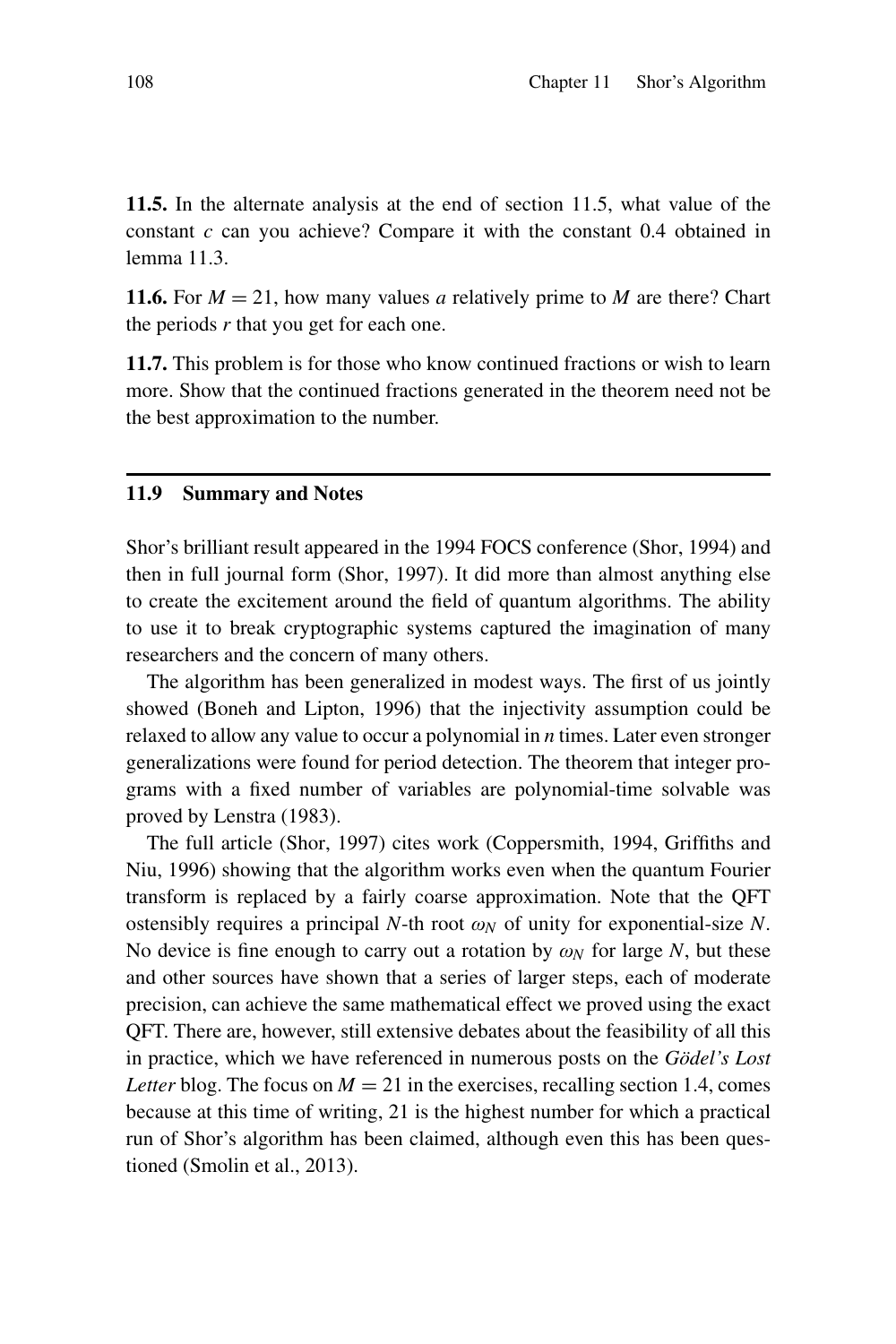# **Factoring Integers**

In this chapter, we will present the most famous application of the period finding algorithm of Shor: the ability to factor integers in quantum polynomial time. The reduction of factoring to period discovery is really a nice example of computational number theory, one that was known a decade before Shor applied it. His genius was in the realization that he could compute periods fast via quantum algorithms.

## 12.1 Some Basic Number Theory

We need some standard facts and notation from elementary number theory. As usual *x* mod *M* is the residue of *x* modulo *M*, and  $x \equiv y \mod M$  means that *x* and *y* have the same residue modulo *M*. The greatest common divisor of *x* and *y*, written  $gcd(x, y)$ , is the largest natural number that divides both *x* and *y*, and can be found via Euclid's algorithm in time quadratic in the lengths of *x* and *y*. The numbers  $\{x \mid \gcd(x, M) = 1\}$  form a group under multiplication modulo *M*. If  $gcd(x, y) = 1$ , then we say that *x* and *y* are relatively prime to each other. Every element *x* relatively prime to  $M$  has a finite smallest number  $\ell$  so that  $x^{\ell} \equiv 1 \text{ mod } M$ . We will use ord<sub>*M*</sub>(*x*) to denote this number.

If  $p$  is prime, then the nonzero numbers modulo  $p$ , that is, the numbers 1, ... , *p* − 1, form a *cyclic* group under multiplication. Being cyclic means that they can all be written as powers of some element. One further important fact is the so-called *Chinese remainder theorem*: given distinct primes *p*, *q* and any elements *x*, *y*,

 $x \equiv y \mod pq \iff x \equiv y \mod p \text{ and } x \equiv y \mod q.$ 

We also need to define quadratic residues and state Euler's criterion. It suffices to define them modulo an odd prime *p*. A number  $a, 1 \le a \le p - 1$ , is a **quadratic residue** (mod *p*) if there is an integer *x* such that  $x^2$  is congruent to *a* modulo *p*. Euler's criterion states that this is true if and only if

$$
a^{\frac{p-1}{2}} \equiv 1 \pmod{p}.
$$

For quadratic nonresidues, the right-hand side is −1 modulo *p*. It is important again that by repeated squaring, a classical algorithm can compute the lefthand side in time polynomial in  $\log p$  (see problem 2.9).

Another way to view what is going on is that the quadratic residues are the even powers of any generator of the cyclic group. Note that it is possible to decide whether *a* is an even power without needing to compute a generator *g*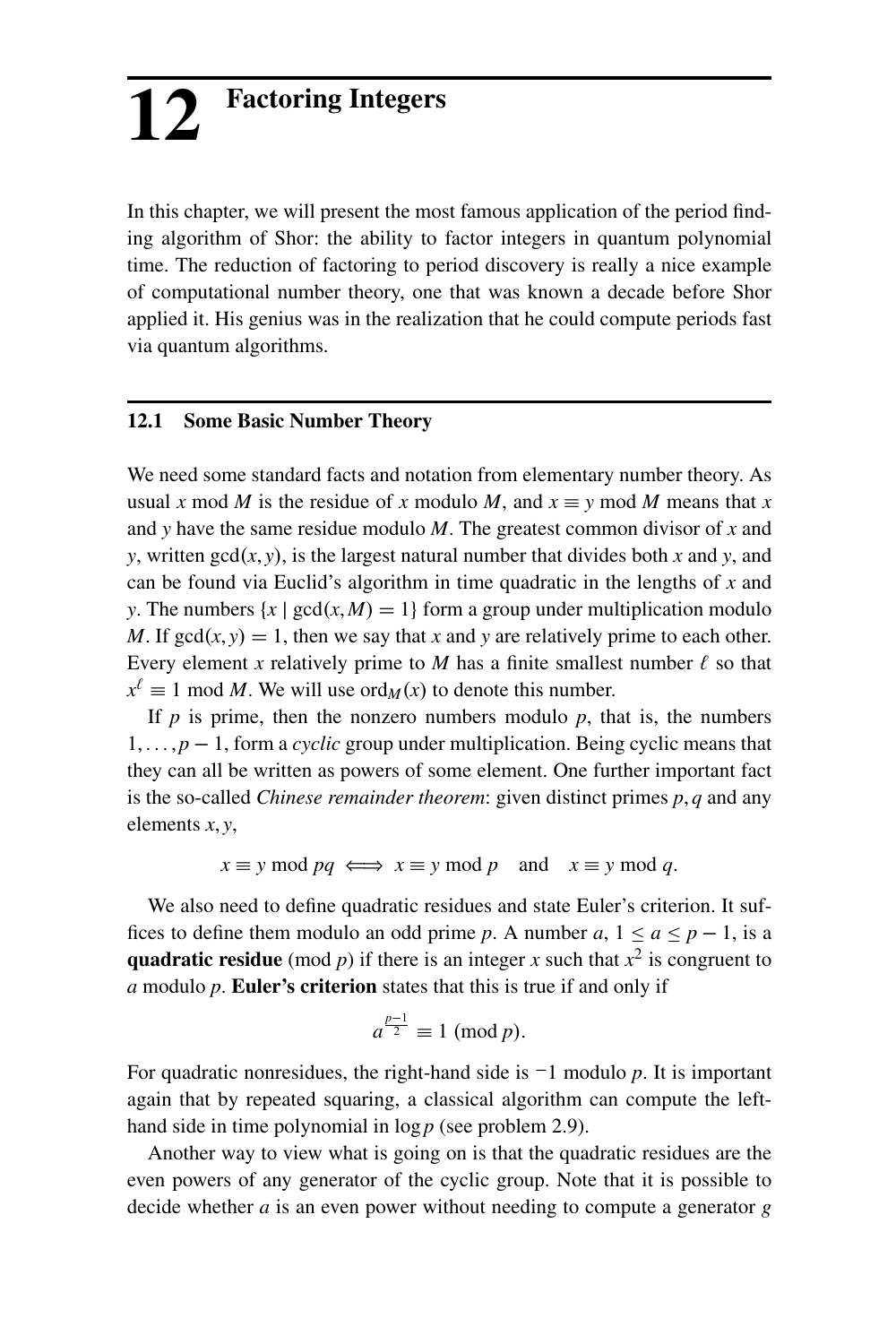or take logarithms to base *g* modulo *p*. The latter task, called the *discrete logarithm problem* (see problem 12.5 below), is also solved by Shor's algorithm, but not even quantum methods are known to be able to *find* a generator with high probability in polynomial time.

## 12.2 Periods Give the Order

Let's turn now to the question of factoring the number  $M = pq$  where p and q are distinct odd primes. The general case works essentially in the same way, so it is reasonable to prove only this special case. Also this is the case of most interest to cryptography, so even if we could only do this case that would be important, but the methods easily can handle the case when *M* is divisible by many primes.

Define the following function  $f_a(x) = (a^x \mod M)$ . This function has several key properties. It is periodic because

$$
f(x+r') = f(x)
$$

for any *x*, where  $r' = (p - 1)(q - 1)$ . This follows from the fact that  $a^{p-1} \equiv$ 1 mod *p* and  $a^{q-1} \equiv 1$  mod *q* and from the Chinese remainder theorem. Thus, the function must have a minimal period *r* that divides *r* .

The  $r$ —not the  $r'$ —is the value that Shor's algorithm returns. Even to get *r*, we must prove that the function's values  $f_a(0), \ldots, f_a(r-1)$  are distinct. By way of contradiction, suppose that

$$
f_a(x) = f_a(y),
$$

where  $0 \le x \le y \le r - 1$ . By definition it follows that

$$
(a^x \bmod M) = (a^y \bmod M),
$$

so that  $a^x \equiv a^y \mod M$ . Thus,  $a^{y-x} = 1 \mod M$ , and it follows that there is a smaller period than *r*, which is a contradiction.

#### 12.3 Factoring

Suppose that  $M = pq$  where  $p, q$  are odd primes; the general case is similar. There really is one theme that is used over and over in most methods of factoring: try to construct an integer *x* so that *p* divides *x* and *q* does not. Then the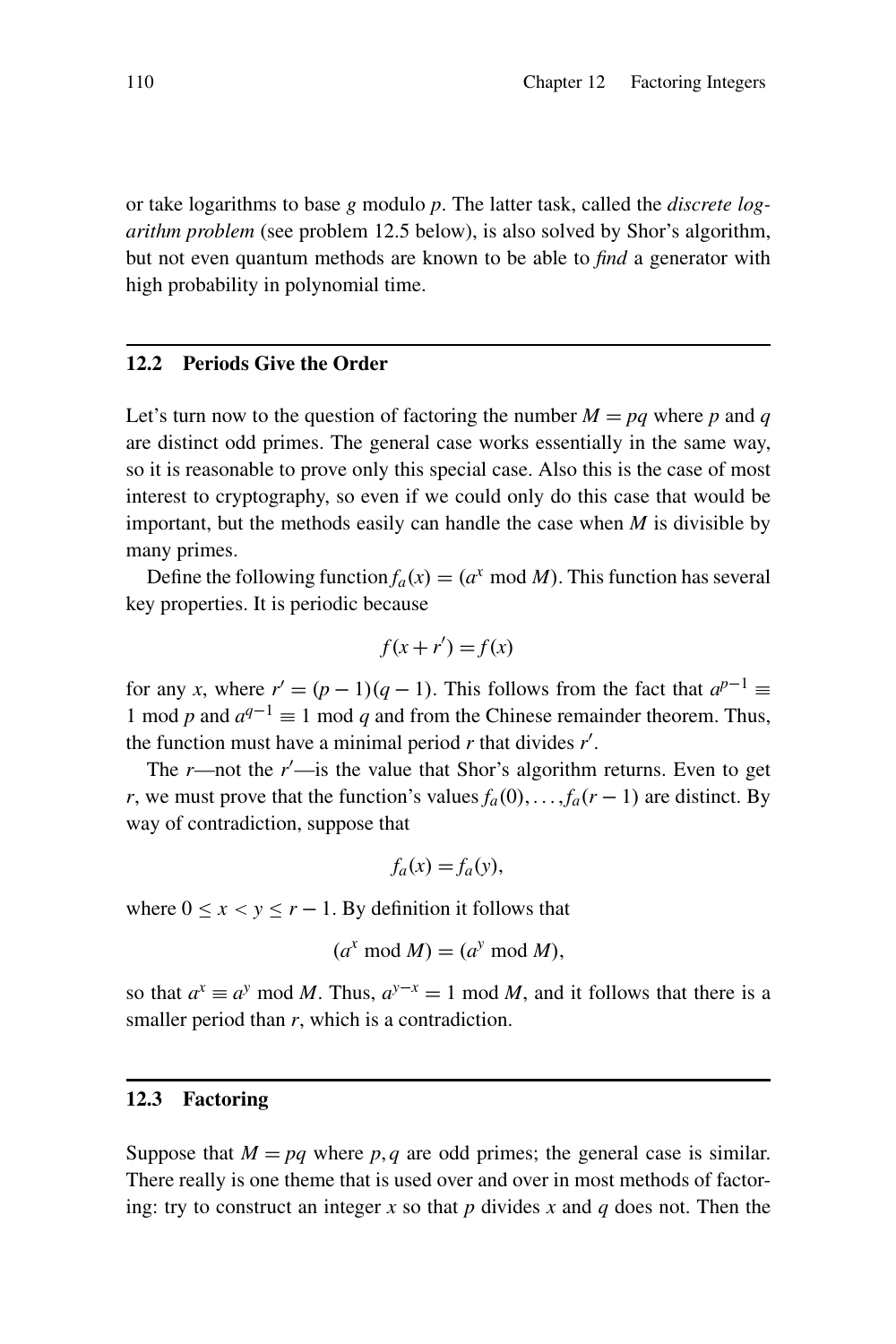value of  $gcd(x, M)$  will equal p, and M is factored. Of course the roles of p and *q* can be exchanged—the key is only that one prime divides *x* and the other does not. Note that this relies on the ability to compute the gcd of two integers in polynomial time.

Let's look at how *M* can be factored provided we come upon a multiple *r* of  $p-1$  or  $q-1$ . Define  $A(r, p, q)$  to be true when only **one** of  $p-1$  and  $q-1$ divides *r*. Also define  $B(r, p, q)$  to be true when **both** divide *r*, and furthermore

$$
\frac{r}{(p-1)} \qquad \text{and} \qquad \frac{r}{(q-1)}
$$

are both odd numbers. The rationale for these definitions is the following two lemmas:

LEMMA 12.1 There is a randomized algorithm  $A^*(r, M)$  that factors M with probability at least one-half, provided  $A(r, p, q)$  is true.

*Proof.* Assume that  $A(r, p, q)$  is true and  $p - 1$  divides *r*. Pick a random *a* in  $1, \ldots, M-1$ , and compute  $gcd(a^r-1, M)$ . We claim that at least half the time this is a factor of *M*. Picking *a* by the Chinese remainder theorem is equivalent to picking *a* modulo each prime separately. Now  $a^r \equiv 1 \text{ mod } p$  because  $a^{p-1} \equiv$ 1 mod *p* and *p* − 1 divides *r*. So we need to show that

$$
a^r \equiv 1 \bmod q
$$

is true only at most half the time. Because  $q - 1$  does not divide *r*, there is some *b* so that  $b^r \neq 1$  mod *q*, using that  $\mathbb{Z}_q^*$  is a cyclic group of order  $q - 1$ . But then the set of *b* so that  $b^r \equiv 1 \mod q$  is a proper subgroup, and so has at most half the elements modulo *q*. This proves the lemma.  $\Box$ 

LEMMA 12.2 There is a randomized algorithm  $B^*(r, M)$  that factors M with probability at least one-half, provided  $B(r, p, q)$  is true.

*Proof.* Assume that  $B(r, p, q)$  is true. Pick a random *a* in 1, ...,  $M - 1$ , and compute  $gcd(a^{r/2} - 1, M)$ . We claim that at least half the time this is a factor of *M*. Because  $B(r, p, q)$  is true, there is an  $\ell$  so that  $(p - 1)\ell = r$  and  $\ell$  is odd and an *m* so that  $(q - 1)m = r$  and *m* is also odd. Again picking *a* randomly means that at least half the time *a* will be a quadratic residue modulo one of the primes and a nonresidue modulo the other. So assume that *a* is a quadratic residue modulo *p* and a nonresidue modulo *q*. Then,

$$
a^{(p-1)/2} \equiv 1 \mod p
$$
  

$$
a^{(q-1)/2} \equiv -1 \mod q
$$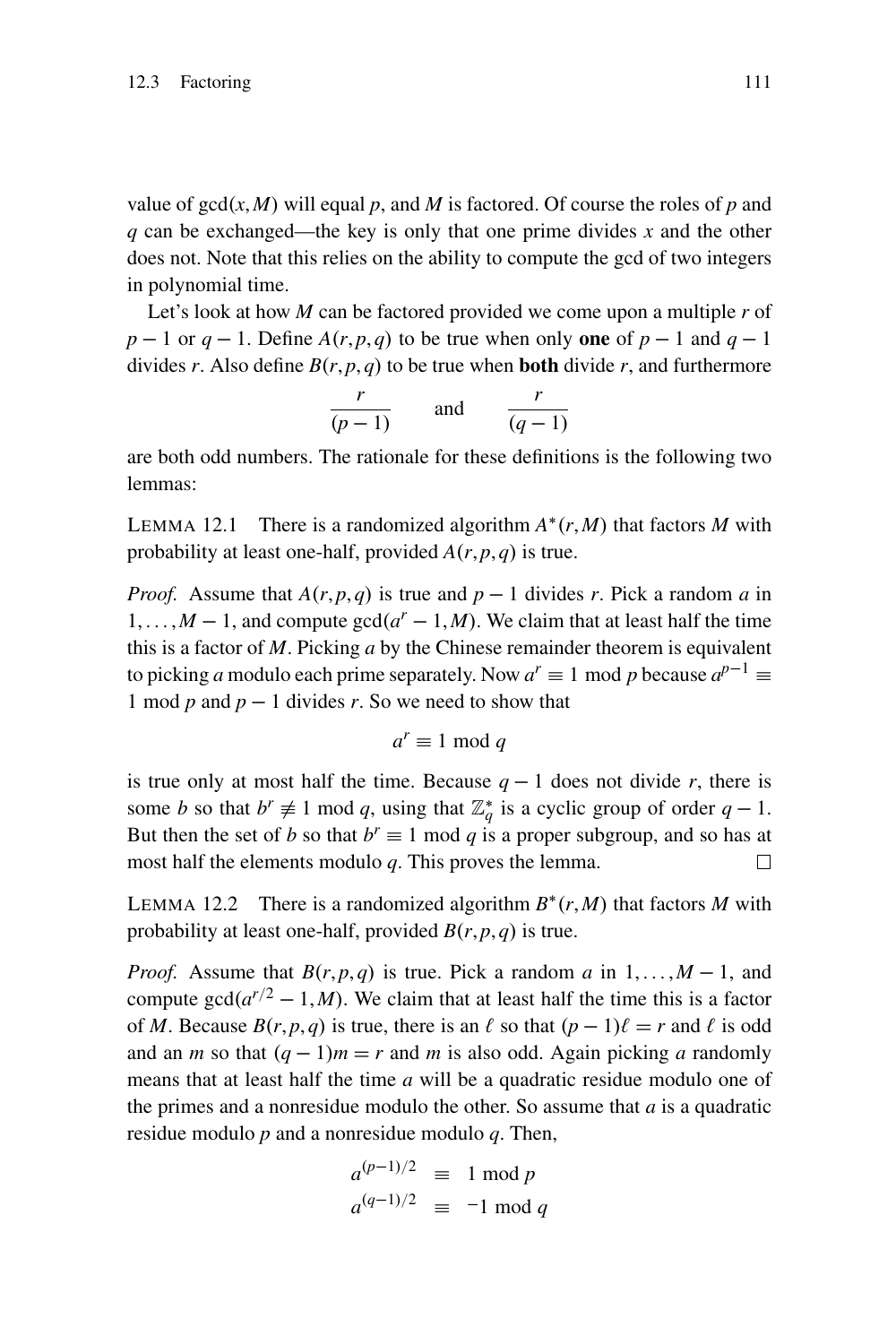by Euler's criterion. The last step is to note that by definition of  $\ell$  and  $m$  this is the same as:

$$
a^{(p-1)/2\ell} \equiv 1 \mod p
$$
  

$$
a^{(q-1)/2m} \equiv -1 \mod q.
$$

Hence, we can apply the same reasoning as for lemma 12.1 to obtain a factor at least half the time.  $\Box$ 

Thus, our goal is to find an *r* so that  $A(r, p, q)$  or  $B(r, p, q)$  is true. We start with *r* so that  $p - 1$  divides *r*. Define  $r_i = r/2^i$ , and let *k* be so that  $r_k$  is odd. We run  $A^*(r_i, M)$  for all  $i = 0, \ldots, k$ . Then we run  $B^*(r_{k-1}, M)$ . If any try yields a factor, we are done. Otherwise, we try the process again. The final point is that this process works at least one-half the time.

Let's prove that. Initially,  $p - 1$  divides  $r$  by assumption. Thus,  $q - 1$  must also or  $A(r, p, q)$  is true. Assume that  $p - 1$  and  $q - 1$  both divide  $r_i$  for all  $i = 0, \ldots, k - 1$ , and let at least one fail to divide  $r_k$ . If only one fails, then  $A(r_k, p, q)$  is true, and we are done. So they both must fail to divide  $r_k$ . Note that  $(p-1)\ell = r_{k-1}$  for some  $\ell$ . The value of  $\ell$  must be odd because  $p-1$ fails to divide  $r_k$ . In the same way, it follows that  $(q - 1)m = r_{k-1}$  for some odd *m*. So it follows that  $B(r, p, q)$  is true. This will prove that we have at least a one-half chance to find a factor—which for  $M = pq$  will be p or q itself.

Because it is simple to verify that the number we get divides *M*, we can do  $O(\log n) = O(\log \log M)$  trials of the entire algorithm to ensure success probability at least 3/4. Further trials can *amplify* the success probability close to 1, technically pushing the theoretical failure probability below  $2^{-n^c}$  for any preset exponent *c*. Thus, everything in this and the previous chapter combines to prove:

THEOREM 12.3 Given any integer *M*, Shor's algorithm finds a factor of *M* with high probability in quantum polynomial time.  $\Box$ 

### 12.4 Problems

12.1. Show that for any odd prime *p*, if *x* and *y* are both quadratic *non*residues modulo *p*, then *xy is* a quadratic residue modulo *p*.

**12.2.** Suppose that  $a^k \equiv 1 \mod p$  and  $b^{\ell} \equiv 1 \mod p$  for some odd prime *p* and some  $k, \ell$ . Can  $k$  and  $\ell$  be relatively prime?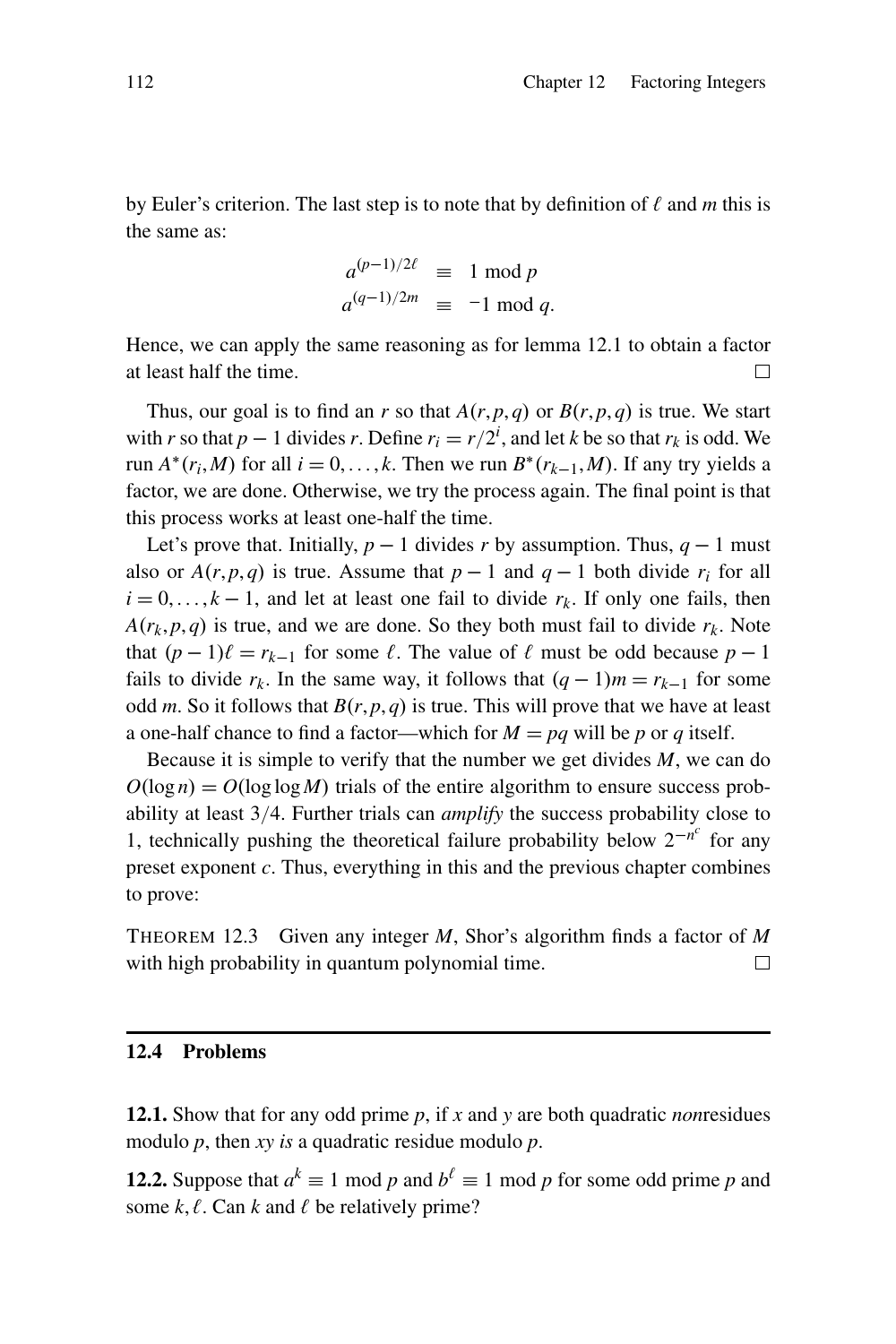**12.3.** Show what the classical part of Shor's algorithm does on  $M = 15$  given  $r = 8$ .

**12.4.** Show what the classical part does on  $M = 21$  with  $r = 12$ .

12.5. Let *g* be a generator of the cyclic group  $\mathbb{Z}_p^*$  of the integers  $1, \ldots, p - p$ 1 under multiplication modulo *p*. Define the discrete logarithm (base *g*) of any  $x < p$  to be the unique number  $r < p$  such that  $g^r = x$  in  $\mathbb{Z}_p^*$ . Now given *p*, *g*, *x* with the task of finding the unknown *r*, define  $f_x(a, b) = g^a x^{-b}$ . Show a sense in which  $f$  is periodic with period  $r$ , and find a relevant Abelian "hidden" subgroup" of  $\mathbb{Z}_p^* \times \mathbb{Z}_p^*$ . (If you are ambitious, go on to reprise the strategy of chapter 11 to compute *r* in quantum expected polynomial time, thus solving the discrete logarithm problem.)

### 12.5 Summary and Notes

That getting the order is enough to factor traces back at least to 1984 (Bach et al., 1984). Our exposition of its theorem that given any multiple of  $p - 1$  it is possible to factor *M* also appeared in a post by us on the *Godel's Lost Letter ¨* blog: "A Lemma on Factoring," http://rjlipton.wordpress.com/2011/12/10/alemma-on-factoring/.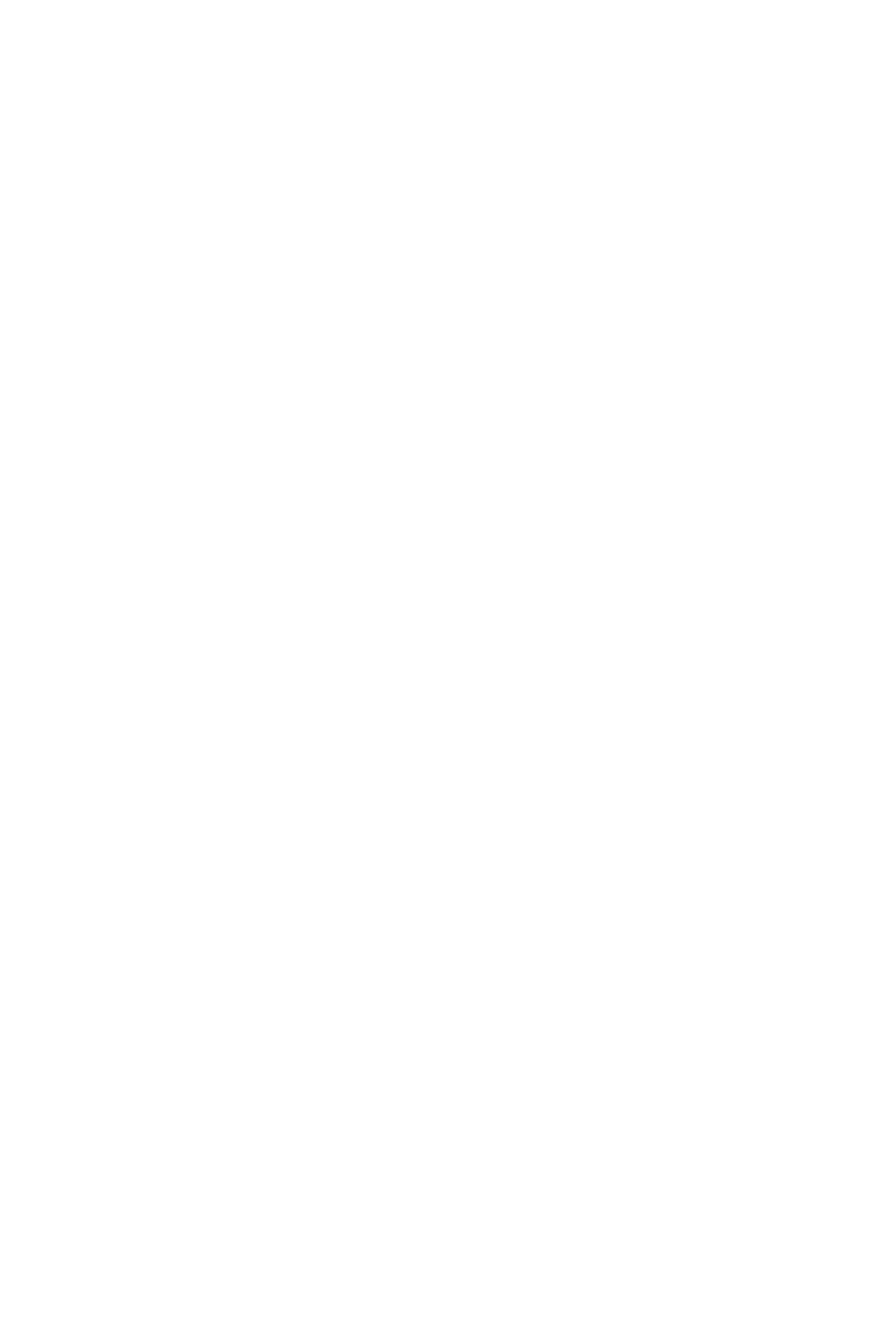# **Grover's Algorithm**

The problem that Grover's algorithm solves is finding a "needle in a haystack." Suppose that we have a large space of size *N*, and one of the elements is special. It may be a solution to some problem that we wish to solve—one we could verify if we knew it. Then a classical algorithm in worst case would have to examine all the elements, whereas even a randomized algorithm expects to look at *N*/2 elements.

The power of quantum algorithms, as discovered by Lov Grover, is that  $N/2$  can be improved to  $O(N^{1/2})$ . Compared with a classical random-search algorithm, the factor 1/2 goes into the exponent, which is a huge improvement. We will now explain how and why the algorithm works.

## 13.1 Two Vectors

Define the "hit vector" **h** by  $h(x) = 1$  if x is the solution, or if x belongs to a possibly-larger set *S* of solutions, and  $h(x) = 0$  otherwise. Provided the number *k* of solutions is nonzero, dividing by  $\sqrt{k}$  makes *h* a unit vector, and hence a legal quantum state. If we could build this state, then measurement would yield a solution with certainty.

The goal is to build a state  $h'$  close enough to  $h$  so that measuring  $h'$  will yield a solution with reasonable probability. The issue is that if we prepare a state *a* at random, then it is overwhelmingly likely to be far from *h*. Measuring a random *a* is like guessing a  $y \in [N]$  at random, and the probability  $k/N$  of its success is tiny unless *k* is huge.

What Grover's algorithm does is start with a particular vector *j* and jiggle it in a way that "attracts" it to *h*. How can we do this if we don't know anything about *h* in advance? Actually, we do know something: *all entries of h that are indexed by solutions have the same value*. Moreover, and arguably more important, the entries corresponding to *non*solutions also agree on their value. Call these two statements together the *solution-smoothness* property. Now the *j* we start with has all of its entries equal to  $1/\sqrt{N}$ , which guarantees solution-smoothness even though we have no idea where the solutions (and nonsolutions) are. By linearity, it follows that:

> Every vector  $a$  in the two-dimensional subspace spanned by  $h$  and  $j$  has the solution-smoothness property.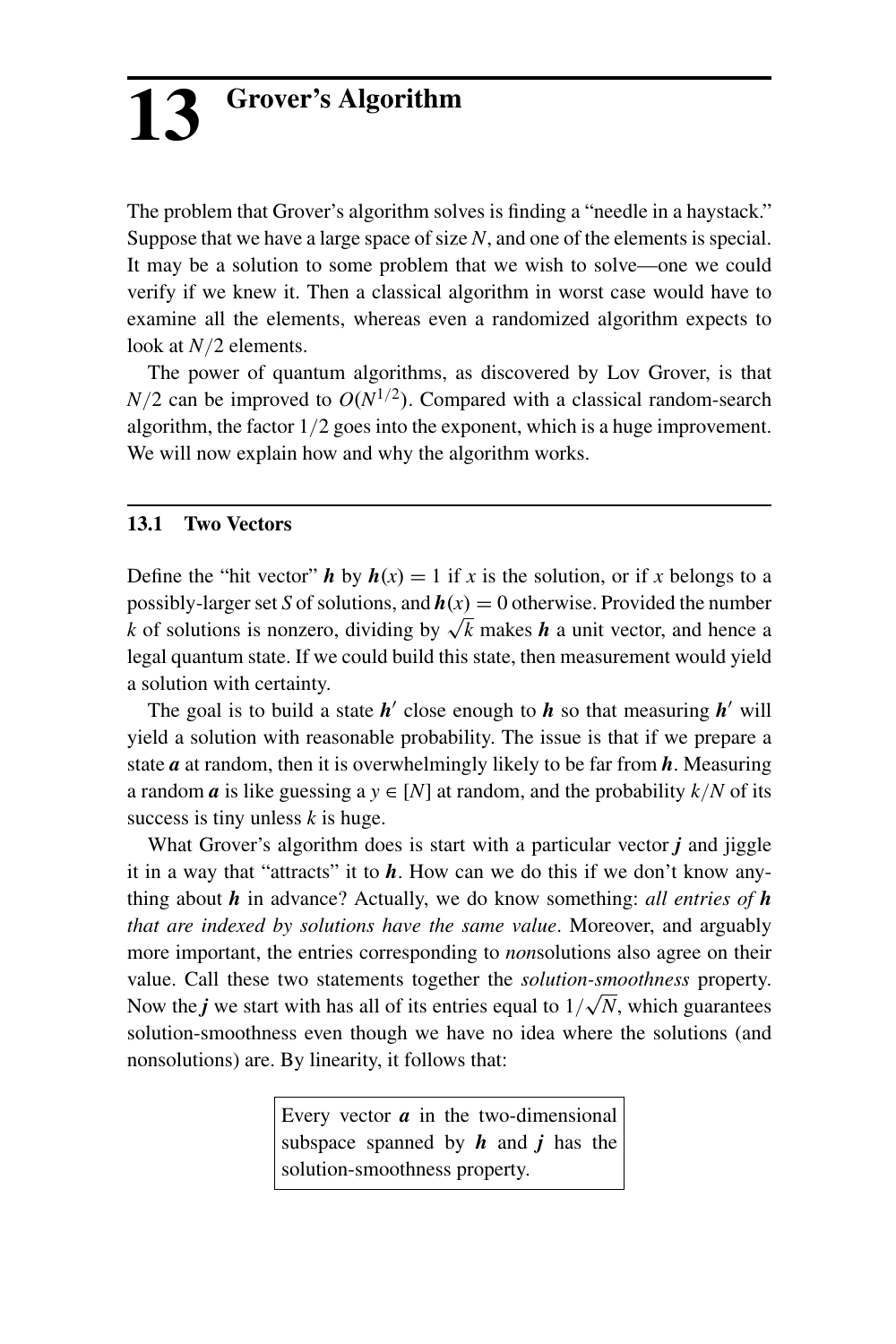Having those equal entries, as we saw in section 5.5, enables the *reflection* of any such *a* about *h* to be computed via the Grover oracle. Actually, recall that if *S* is the set of which  $h$  is the characteristic vector, then reflection about *h* needs the Grover oracle of the *complement* of *S*. However, we can instead complement *h* in the following sense: Define the "miss vector" *m* to have entry  $1/\sqrt{N-k}$  for each nonsolution, 0 for each solution. Then *m* also belongs to the subspace, because

$$
m=\frac{1}{\sqrt{N-k}}(\sqrt{N}j-\sqrt{k}h),
$$

and importantly, it is orthogonal to *h*. Now reflection about *m* uses the original Grover oracle  $U_s$ , which we recall is defined by

$$
\boldsymbol{U}_{S}[x,x] = \begin{cases} -1 & \text{if } x \in S; \\ 1 & \text{otherwise,} \end{cases}
$$

with all off-diagonal entries zero. From theorem 5.6 in section 5.4, which was proved in section 6.5, we know that computing the Grover oracle is feasible. This is because *testing* whether a given *x* is in *S* is carried out by a feasible Boolean function  $f(x)$ , notwithstanding our difficulty of *finding* any  $x \in S$ . This is how a quantum algorithm is able to avail itself of information about *hS*, information that is not as trivial as we might have supposed.

We also know that reflection about  $j$  is a feasible unitary operation. These two reflection operations supply the "jiggle" that we need. Finally, what helps the analysis is that  $h$  and  $m$  form an orthogonal basis for  $H$ , and it will be convenient to describe the action geometrically with respect to this basis.

This is our first foray outside the standard basis of any vector space, but having only two dimensions makes it easy. Think of *m* as the "*x*-axis" and *h* as the "*y*-axis," and note that *j* is somewhere in the positive region between *m* and *h*. That is, *j* makes an angle  $\alpha$  with *m* such that  $0 < \alpha < \frac{\pi}{2}$ . The cosine of  $\alpha$  is given by the inner product of *j* with *m*, which depends only on *k*:

$$
\langle \mathbf{j}, \mathbf{m} \rangle = \sqrt{\frac{N-k}{N}}.
$$

Put another way,  $\sin^2(\alpha) = \frac{k}{N}$ , which was just the success probability of random guessing. But after initializing  $a$  to  $j$ , if we can rotate  $a$  to make its angle  $\theta$  with *m* to be close to  $\frac{\pi}{2}$ , then sin<sup>2</sup>( $\theta$ ), which is always the success probability that measuring *a* gives a valid solution, will be close to 1. The algorithm achieves this by the geometrical principle that *reflections around two different vectors yield a rotation*.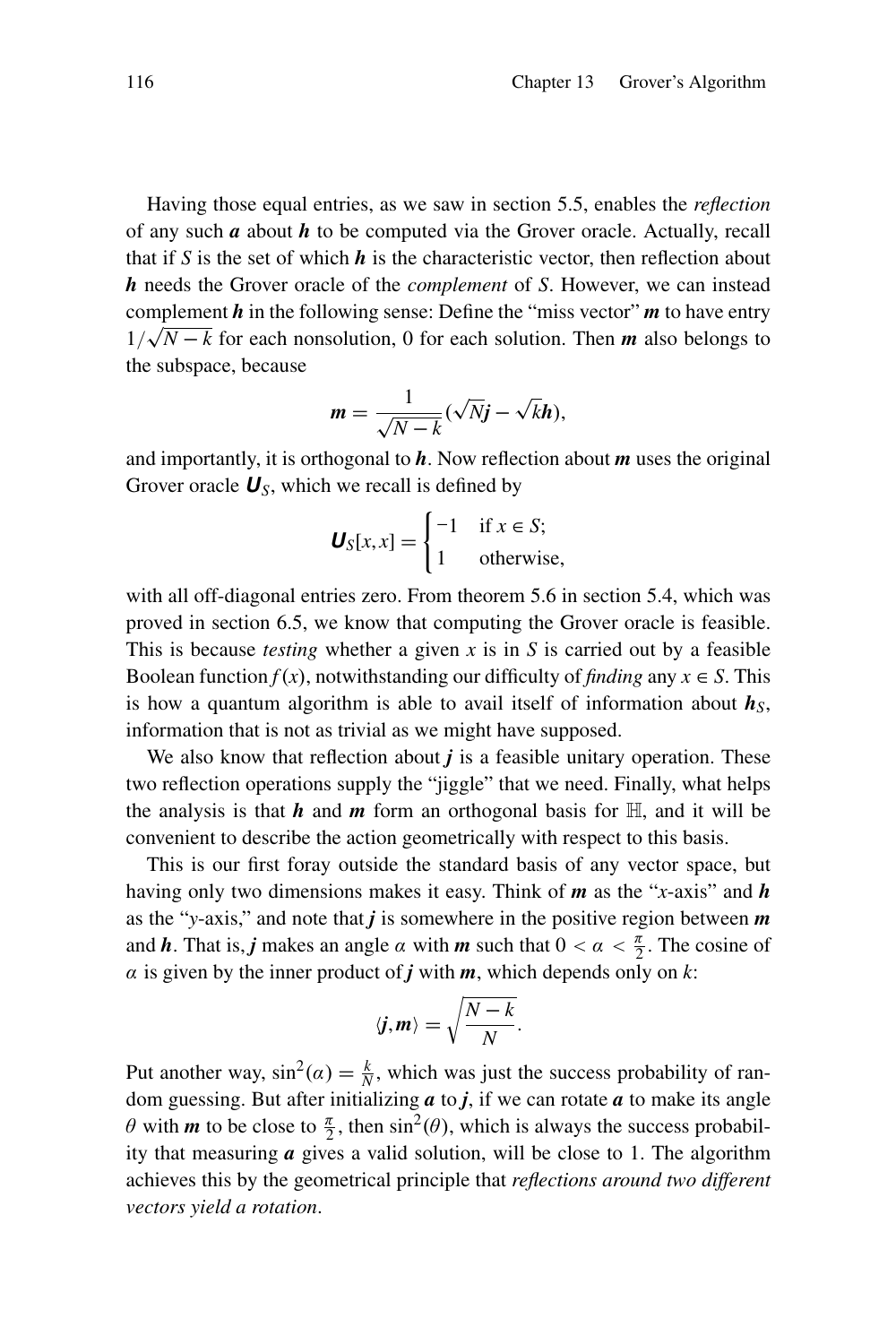## 13.2 The Algorithm

We first state the algorithm supposing that the number *k* of solutions is known. Indeed, Grover originally presented his algorithm in the case where *k* is foreknown to be 1, that is, when there is a unique solution. Once we understand the mechanism, we will see what to do when *k* is not known in advance.

- 1. Initialize the vector  $a$  to be the start vector  $j$ .
- 2. Compute  $\alpha = \sin^{-1}(\sqrt{\frac{k}{N}})$  and  $t_k = \lfloor \frac{\pi}{4\alpha} \rfloor$ .
- 3. Repeat the following **Grover iteration**  $t_k$  times:
	- 3.1 Apply  $\text{Ref}_m$  to  $a$  via the Grover oracle  $U_s$ , obtaining the vector  $a'$ .
	- 3.2 Apply  $\text{Ref}_i$  to  $a'$ , obtaining the new value of  $a$ .
- 4. Measure the final state  $a$ , giving a string  $x \in \{0, 1\}^n$ .
- 5. If  $x \in S$  stop—we have found a solution. Otherwise repeat the entire process.

Tacit here is that if  $t_k < 1$ , then the inner loop falls through and we measure right away. This happens only when  $\frac{\pi}{4\alpha}$  is just below 1, i.e.,  $\alpha \ge \frac{\pi}{4}$ , so  $N/k \geq \frac{1}{2}$ . In this case, the measurement amounts to guessing uniformly at random, which then succeeds with probability at least 1/2. We will show that this success probability also applies when the inner loop is run. Note that the value for  $t_k$  is the same as  $\frac{\pi}{4a} - \frac{1}{2}$  rounded to the nearest integer, and the  $-\frac{1}{2}$  part comes because we start with  $\theta = \alpha$  not  $\theta = 0$ .

### 13.3 The Analysis

Let  $\theta$  be the angle between  $m$  and the current state  $a$  before any iteration of the inner loop. Suppose  $\alpha \le \theta < \frac{\pi}{2}$ ; note that initially  $\theta = \alpha$ . Because *m* is our *x*-axis, the Grover reflection puts  $a'$  at angle  $-\theta$ , which is stepping back to spring forward. Because its distance from *j* is now  $\alpha + \theta$ , the reflection about *j* doubles that and adds it to  $-θ$ . The new angle is hence

$$
\theta' = -\theta + 2\alpha + 2\theta = \theta + 2\alpha,
$$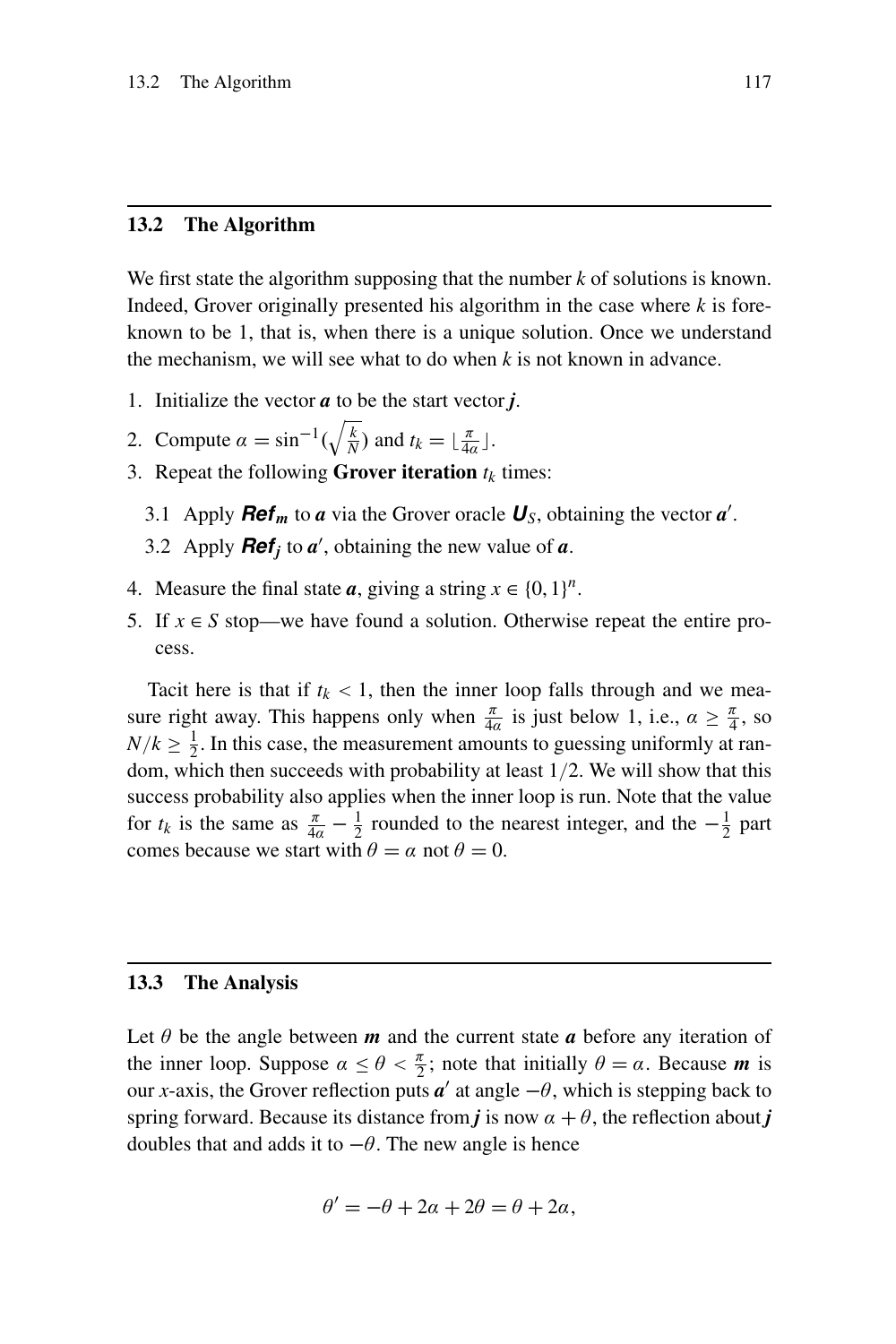which means that the two reflections have effected a positive rotation by  $2\alpha$ . The final angle  $\theta$  will hence lie within  $\pm \alpha$  of  $\frac{\pi}{2}$ . Because  $\alpha \leq \frac{\pi}{4}$  for any iteration to happen at all, the success probability  $sin^2(\theta)$  is at least 1/2.

Finally, the inequality  $sin(x) \le x$  means  $\alpha \ge \sqrt{\frac{k}{N}}$ , so  $t_k \approx \frac{\pi}{4a} < \frac{1}{\alpha} \le \sqrt{\frac{N}{k}}$ . It follows that even when  $k = 1$ , we have proved:

THEOREM 13.1 Given a function  $f: \{0, 1\}^n \to \{0, 1\}$  from a feasible family, and given  $k = |S|$  where  $S = \{x \mid f(x) = 1\}$ , Grover's algorithm finds a member of *S* in an expected number *O*(*T*) of iterations, where  $T = 2^{(n-\log_2 k)/2}$ , and in overall time  $Tn^{O(1)}$ . П

## 13.4 The General Case, with *k* Unknown

Now we consider what happens when *k* is not known in advance. If we operate as though  $k = 1$ , then we might overshoot because the rotation amount  $2\alpha$ depends on the actual value of *k*. We might be unlucky enough to land all the way on the other side of the circle at an angle near  $\pi$  or even back where we started, whereupon measuring would give success probability near zero.

Suppose instead that we try to be cautious and measure after every *t*-th iteration. Because measurement collapses the system, we would have to restart. The expected time then becomes the sum of *t* from 1 to  $t_k$ , which is of order  $t_k^2$ , and would exactly cancel the quadratic savings granted by the procedure when  $t_k$  is known. One idea would be to try to save a copy each time before we measure, but this could require preparing a huge number  $t_k$  of ancilla qubits and, insofar as maintaining them might involve the effort of keeping up a  $t_k \times t_k$ grid, could likewise cancel the time savings.

The simplest of several known solutions is to choose the stopping time *t* for the iterations at random. The key is that the success probability *p* of measuring at the time *a* has angle  $\theta$  is given by  $\sin^2(\theta)$ . This is like a sine wave except steeper and with period  $\pi$  not  $2\pi$  staying in non-negative values. Nevertheless, if we throw a dart along the horizontal axis of a graph of  $\sin^2(\theta)$  to choose  $\theta$  at random, then there is exactly a 50-50 chance of it being more than 45 degrees away from the *x*-axis, which still gives  $\sin^2(\theta) \ge 1/2$ . We need only beware of choosing our range of dart values too narrowly when  $\alpha$  is large, but we can guard against too-large  $\alpha$  by making the classical guess-at-random step come first. The revised algorithm is: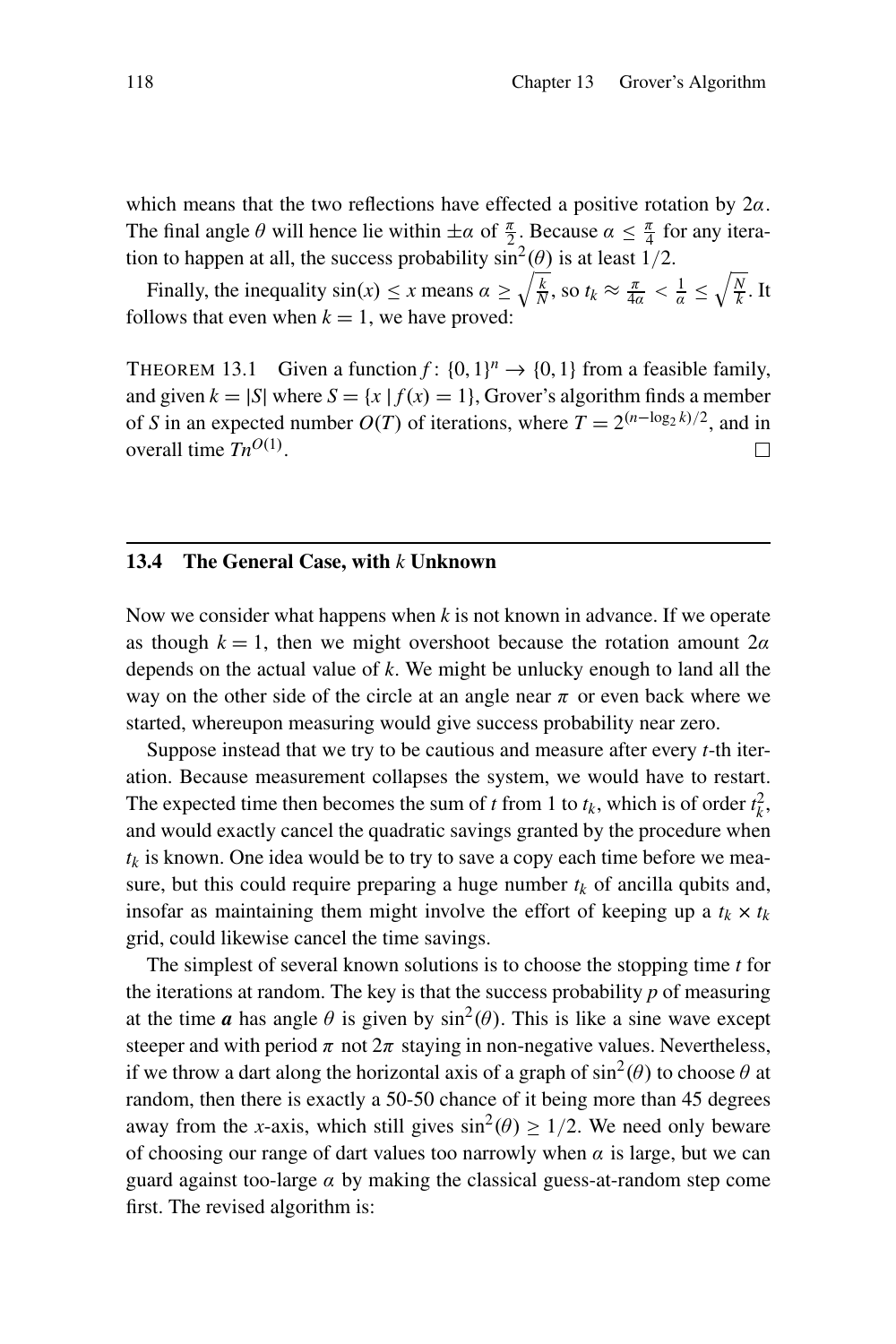- 1. Classically guess  $x \in \{0, 1\}^n$  uniformly at random. If success, i.e.,  $x \in S$ , stop.
- 2. Initialize the vector  $a$  to be the start vector  $j$ .
- 3. Randomly select a number *t* such that  $1 \le t \le \sqrt{N}/2$ .
- 4. Repeat *t* times:
	- 4.1 Apply  $\text{Ref}_m$  to  $a$  via the Grover oracle  $U_s$ , obtaining the vector  $a'$ .
	- 4.2 Apply  $\text{Ref}_j$  to  $a'$ , obtaining the new value of  $a$ .
- 5. Measure the final state  $a$ , giving a string  $x \in \{0, 1\}^n$ .
- 6. If  $x \in S$  stop—we have found a solution. Otherwise repeat the entire process.

The analysis is straightforward. The first step succeeds with probability at least  $\frac{1}{4}$  unless  $\alpha < \frac{\pi}{6}$  because the sine of 30 degrees is  $\frac{1}{2}$ . Otherwise, one need only show that regardless of  $\alpha$  such that  $1/\sqrt{N} < \alpha < \frac{\pi}{6}$ , a random rotation by *t* · 2*α* has at least a  $\frac{1}{2} - \epsilon$  chance of falling within  $\frac{\pi}{4}$  of the *y*-axis, giving overall success probability at least  $\frac{1}{2}(\frac{1}{2} - \epsilon)$ , where  $\epsilon$  is tiny in absolute terms. (The exercises ask how to arrange rigorously to get the probability over 24% for all *n* and possible values of *k*.)

## 13.5 Grover Approximate Counting

We can blend Grover's search with Shor's algorithm to estimate the number *k* of solutions. This is equivalent to estimating the angle of rotation  $2\alpha$ . For intuition, let us first suppose  $2\alpha = 2\pi/r$  for some integer *r*. Then the function  $f(t) = \sin^2(2t\alpha)$  is periodic with period *r*. Hence, we can apply Shor's algorithm to find the period *r*, which in this case would tell us *k* exactly, and the application adds only  $n^{O(1)} = (\log N)^{O(1)}$  time. That  $f(t)$  is not injective is OK because it is at worst 4-to-1, and the case where  $\theta$  does not divide the circle evenly will still leave us able to approximate *r* and then estimate *k*. The issue is that if we followed chapter 11 literally, it would require first computing the functionally superposed state of  $f(t)$  over all *t*, but at first it seems hard how to get  $f(t)$  without sampling from repeated measurements.

The answer is that the quantum state of Grover's algorithm after *t* iterations, superposed over all integers *t* up to at most  $\sqrt{N}$ , already contains enough of the right kind of information to make Shor's algorithm work. The QFT will amplify the results for those *t* that are close to the optimal iteration number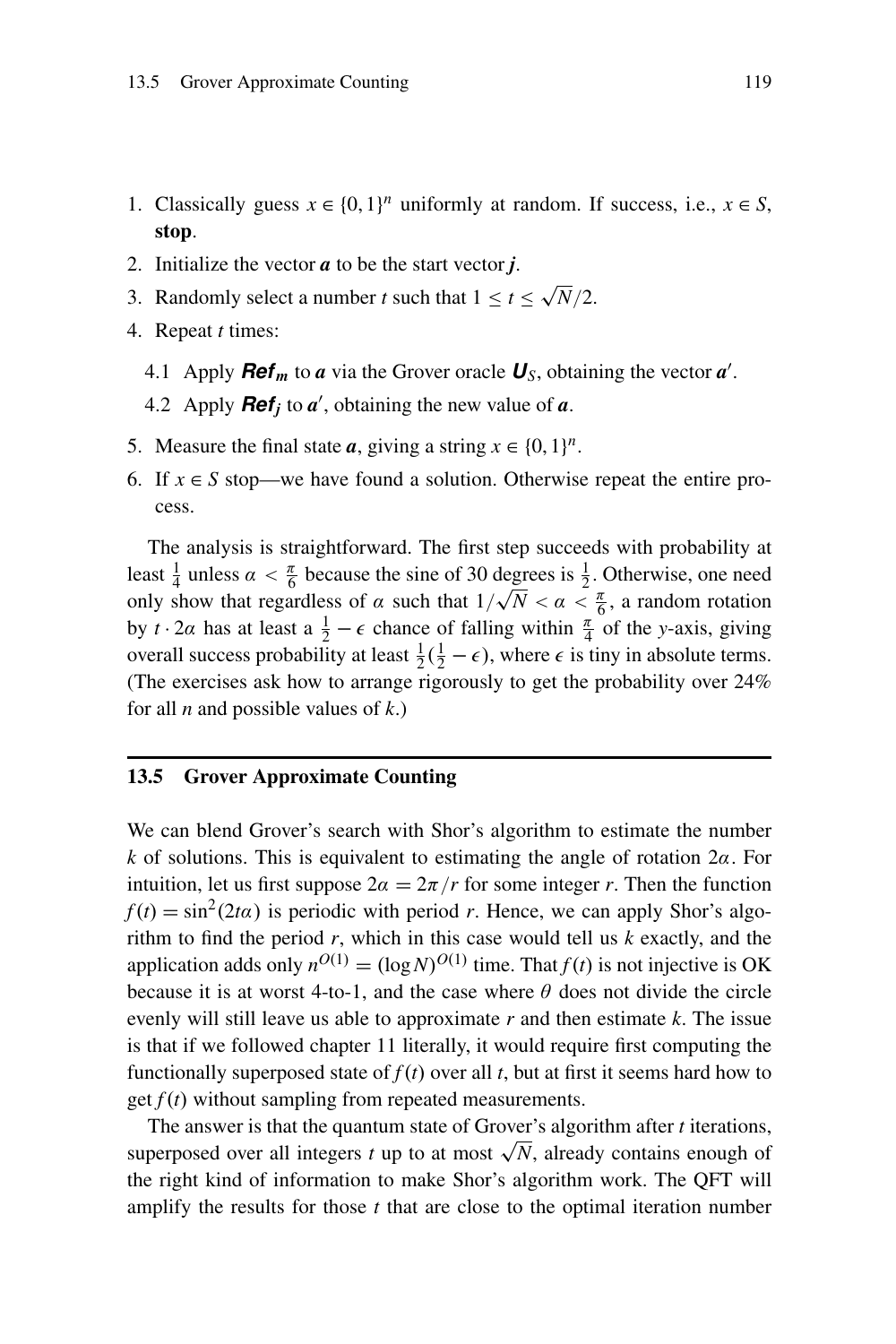$\tilde{t} \approx \sqrt{N/k}$ . That is, if we measure the qubits that started off holding values of *t*, most of the amplitude will have been attracted to those *t* that are close to  $\tilde{t}$ . It will help if we can avoid "overshooting" by preventing  $t > 2t$ <sup>*f*</sup>, which could cancel good results. We will structure the algorithm to provide a good chance of success before this could happen.

This conveys the essential idea, and at this point, it is fine to skip ahead to the next chapter on quantum random walks. The rest of this section is to make good on our intent to provide full details. It also exemplifies a *phase-estimation* task that is substantial but easier than the one needed for theorem 15.2 in chapter 15, where we do skip the proof details.

Our goal is to estimate *k* to within a factor of  $(1 + \epsilon)$ , and we will succeed on pain of multiplying the expected time by  $1/\epsilon$ . Setting  $\epsilon$  to be any inverse polynomial in *n* multiplies the time by only a polynomial in log*N*, for overall time still  $\tilde{O}(\sqrt{N})$ . By the same measure, we can afford restarting Grover's algorithm  $\log_2 \sqrt{N}$  times, each time guessing for the true  $\tilde{t}$  to be double what we tried before. Note that when  $t \sim 2^{\ell} \ll \tilde{t}$ , this means we are guessing a *k* that is much higher than the true value, and then with high probability the Shor-based counting routine will say "zero"—whereupon we increment  $\ell$  and try again.

For our estimates, we will need finer trigonometric analysis than we have used before. Because this is an advanced section, we refer proofs of the following two inequalities to general sources.

LEMMA 13.2 For any  $M \ge 1$ ,  $\delta > 0$ , and angles  $\theta$ ,  $\alpha$ ,  $\beta$  with  $0 \le M\theta \le \frac{\pi}{2}$ and  $|\alpha - \beta| \leq \delta$ :

 $\sin(M\theta) \geq M\sin(\theta)\cos(M\theta).$  (13.1)

$$
|\sin^2(\alpha) - \sin^2(\beta)| \le 2\delta |\sin(\alpha)\cos(\alpha)| + \delta^2. \tag{13.2}
$$

The distinctive feature of this algorithm is a superposition over *t*, using {0, 1}<sup>*e*</sup> to code [0,  $2^{\ell} - 1$ ]. We will begin with a  $1/\sqrt{2^{\ell}}$ -weighted superposition of states of the form

$$
e_t\otimes j_n,
$$

where on each one we intend *t* steps of Grover iteration starting with the  $j_n$ part. The issue—explored in problem 13.9 below—is that carrying along a dependent value in the first  $\ell$  quantum coordinates upsets the geometry of the rotations. This applies not for the reflection about *m*, which becomes just a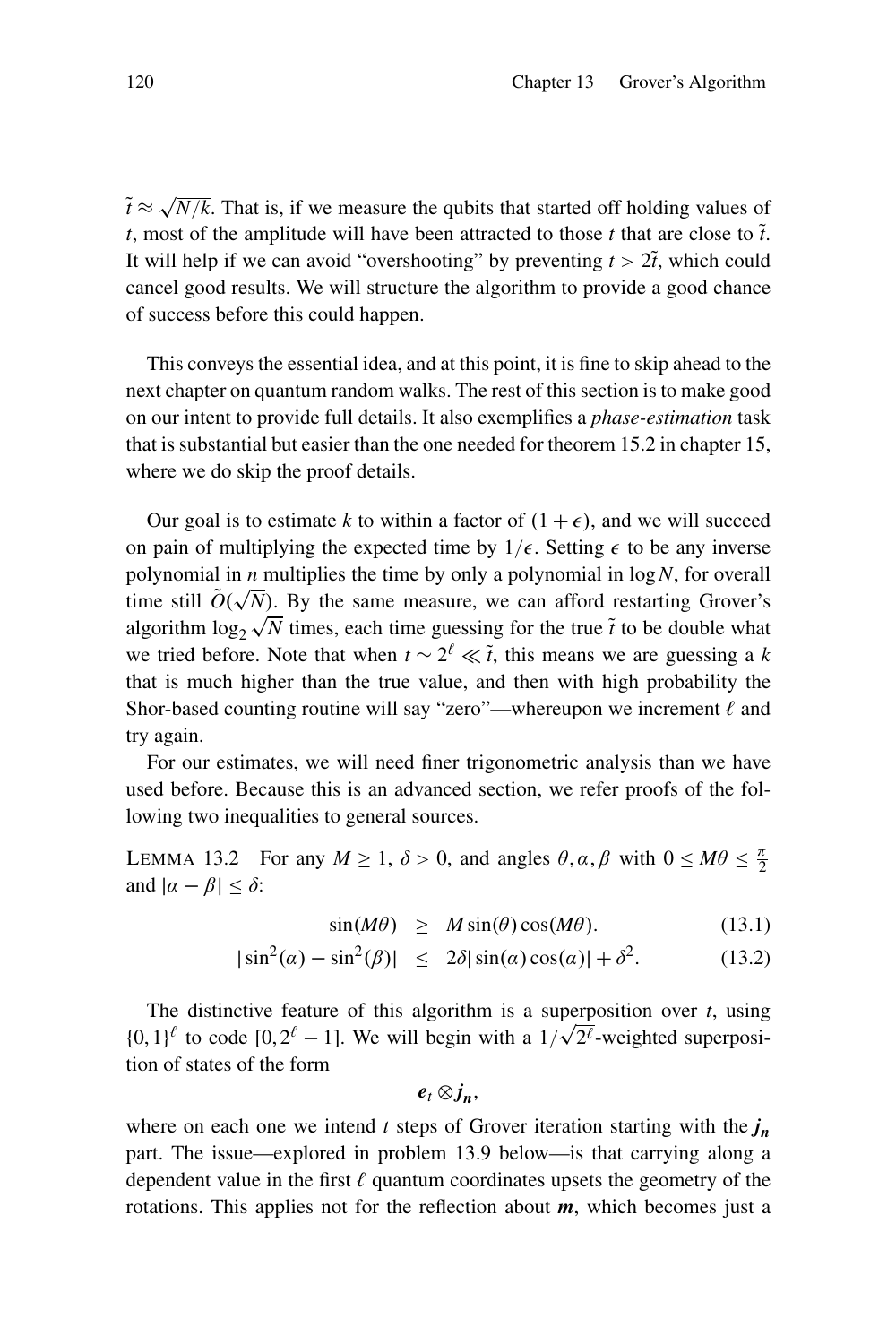sign flip, but for the one about  $j_n$  itself. That is, the two-dimensional space has to choose a fixed "*j*-vector," so it does projections based on  $j' = e_{0^{\ell}} \otimes j_n$ . To use *j'*, we must at each step *undo* the transformation used to create the kind of initial superposition over  $t$ , reflect about  $j'$ , and then *redo* the transformation to re-create the functional superposition needed for the Grover oracle call to work on each superposed track where the iteration is still active. Because the QFT gives the same result as the Hadamard transform on the all-zero basis state, we can use the QFT as a partial transform on the first  $\ell$  qubits to create the superposition. The iteration operator for  $M = 2^{\ell}$  is

$$
\mathbf{Q} = \boldsymbol{F}_M \boldsymbol{Ref}_j \boldsymbol{F}_M^{-1} \boldsymbol{Ref}_m.
$$

Happily, the extra applications of  $F_M$  affect only the polylog-in-*N* factors in the cost. Now we need to iterate *Q* a different number of times for each *t*. This gives rise to the operation

**Stagger**<sup>(2<sup>l</sup>)</sup>(**Q**)(
$$
e_t \otimes j_n
$$
) = **Q**<sup>*t*</sup>( $e_{0l} \otimes j_n$ ).

This looks hard to perform, but the control tricks in chapter 6 show how. **Stagger**<sup>(*M*)</sup> can be coded by treating the first  $\log_2 M$  quantum coordinates as a counter initialized to one of the superposed *t*, which gets decremented with each iteration. An iteration uses controlled gates to perform *Q* conditioned on the counter not being zero. Everything works in superposition without making more than *M* Grover oracle calls overall.

The last detail is how to choose *M*. As with Grover's original algorithm in the case where  $k$  is known, we want to avoid doing too many iterations, but here the motive is different. Because we are superposing over all  $t < M$ , overshooting is not the main issue. We will show in the proof that once *M* is above a certain threshold, the value of *M* does not matter much to either the quality or likelihood of the estimate obtained. Remarkably, with probability over  $\frac{8}{\pi^2} \ge 0.81$ , the measurement will yield one of the two integers that flank the optimal fractional value. Instead, the motive is just to minimize the number of queries and the running time, keeping  $M = O(\frac{1}{\epsilon})$ . Because our *k* is unknown—indeed, *k* is exactly what we are trying to estimate—we do not know this threshold in advance, but we can "probe" for it by restarting with different values for  $\ell$  until we are close enough that the returned estimate for  $k$ is nonzero. Then the final value of  $\ell$  gives enough guidance on how far to jump *M* ahead for the final run.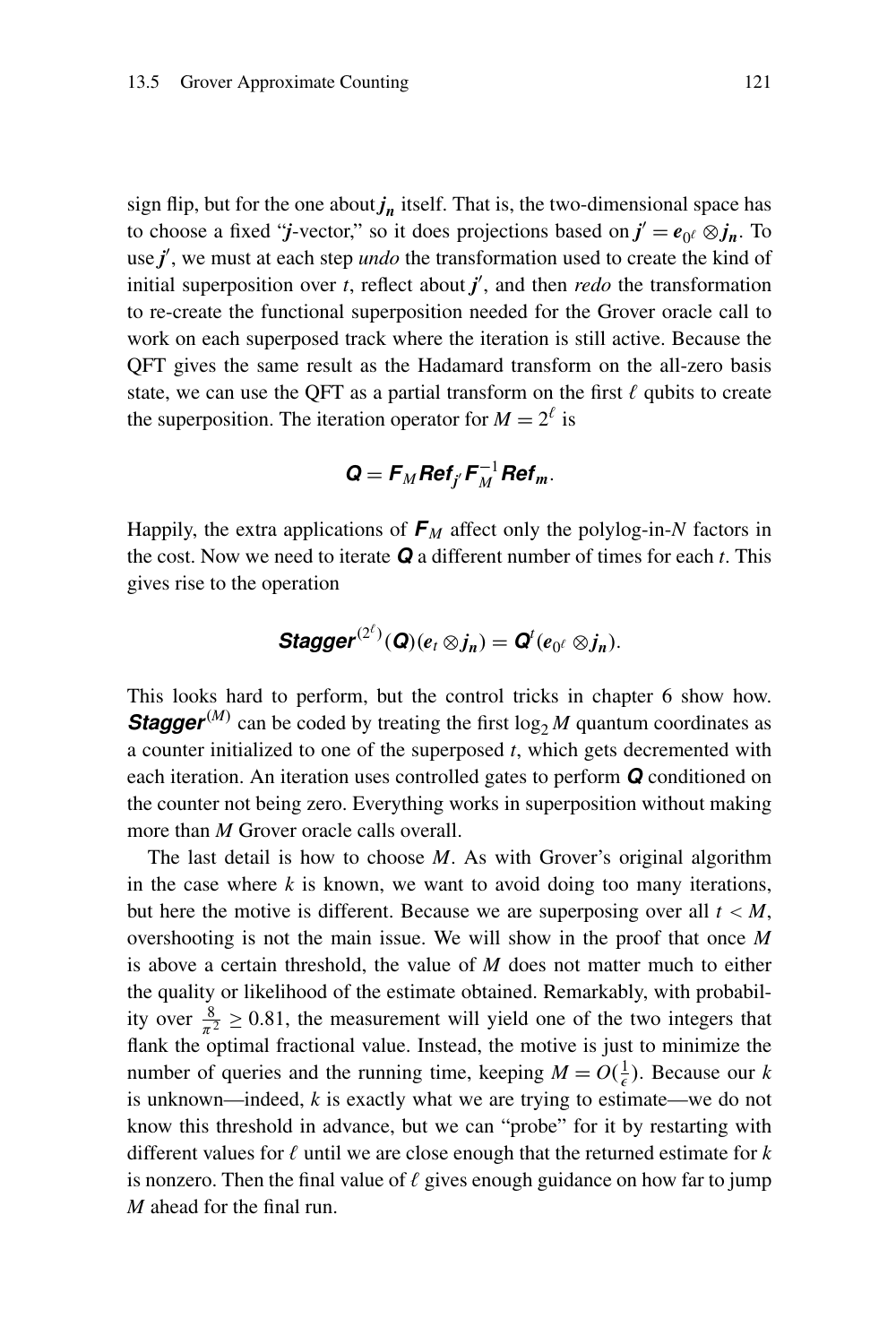### 13.5.1 The Algorithm

As in section 13.4, we can preface the algorithm with classical random sampling to catch the case of  $\frac{k}{N}$  greater than  $\frac{1}{4}$  or some smaller constant. Assuming the samples are all "misses," we proceed to the quantum part.

- 1. Choose  $\epsilon$  based on *n*,*N*, and initialize  $\ell = 1, M = 2^{\ell}$ .
- 2. Apply  $\mathbf{F}_M$  to the first part of the start vector  $\mathbf{a}_0 = \mathbf{e}_{0^{\ell}} \otimes \mathbf{j}_n$  to get  $\mathbf{a}$ .
- 3. While  $(M < \sqrt{N})$  do:
	- 3.1 Compute  $a' = Stagger^{(M)}(Q)a;$
	- 3.2 Apply  $\mathbf{F}_M^{-1}$  once more to the first  $\ell$  qubits to make  $\mathbf{a}''$ ;
	- 3.3 Measure  $a''$ , reading the result  $v$  on the first  $\ell$  qubits as a number in  $0...M-1;$
	- 3.4 If  $v > 0$ , then break; otherwise do  $\ell = \ell + 1$ ,  $M = 2^{\ell}$ ,  $a = a_0$ , and begin the next while-loop iteration.
- 4. Using the last value  $\ell$  in the loop, set M to be the smallest power of 2 above  $\frac{20\pi^2}{\epsilon}2^{\ell}.$
- 5. Form  $a_0$  and apply  $F_M$  as a partial transform on the first  $\ell' = \log_2 M$  qubits to get *a*.
- 6. Repeat the while loop once through and measure to get the final value *v*.
- 7. Round  $N \sin^2(\pi \frac{v}{M})$  to an integer—not caring up or down if the fractional part is near  $0.5$ —and output it as the estimate  $k'$  for  $k$ .

## 13.5.2 The Analysis

First note that if  $k = 0$ , then **m** and **j** coincide, so that the sign-flip action commutes with  $\boldsymbol{F}_M$ . This causes everything to cancel, leaving  $a'' = a_0$ , whose measurement in the first  $\ell$  qubits always gives  $v = 0$ . The only pain is that this takes the maximum while-loop time to find out, and in particular it makes the full budget of about  $2\sqrt{N}$  Grover oracle queries. For  $k > 0$ , the time is tighter:

THEOREM 13.3 If  $k > 0$ , then with probability at least  $2/3$ , the algorithm outputs *k'* such that  $|k' - k| < \epsilon k$ , while using *O*(*T*) evaluations and  $O(T)$  time overall, where

$$
T = \frac{1}{\epsilon} \sqrt{\frac{N}{k}}.
$$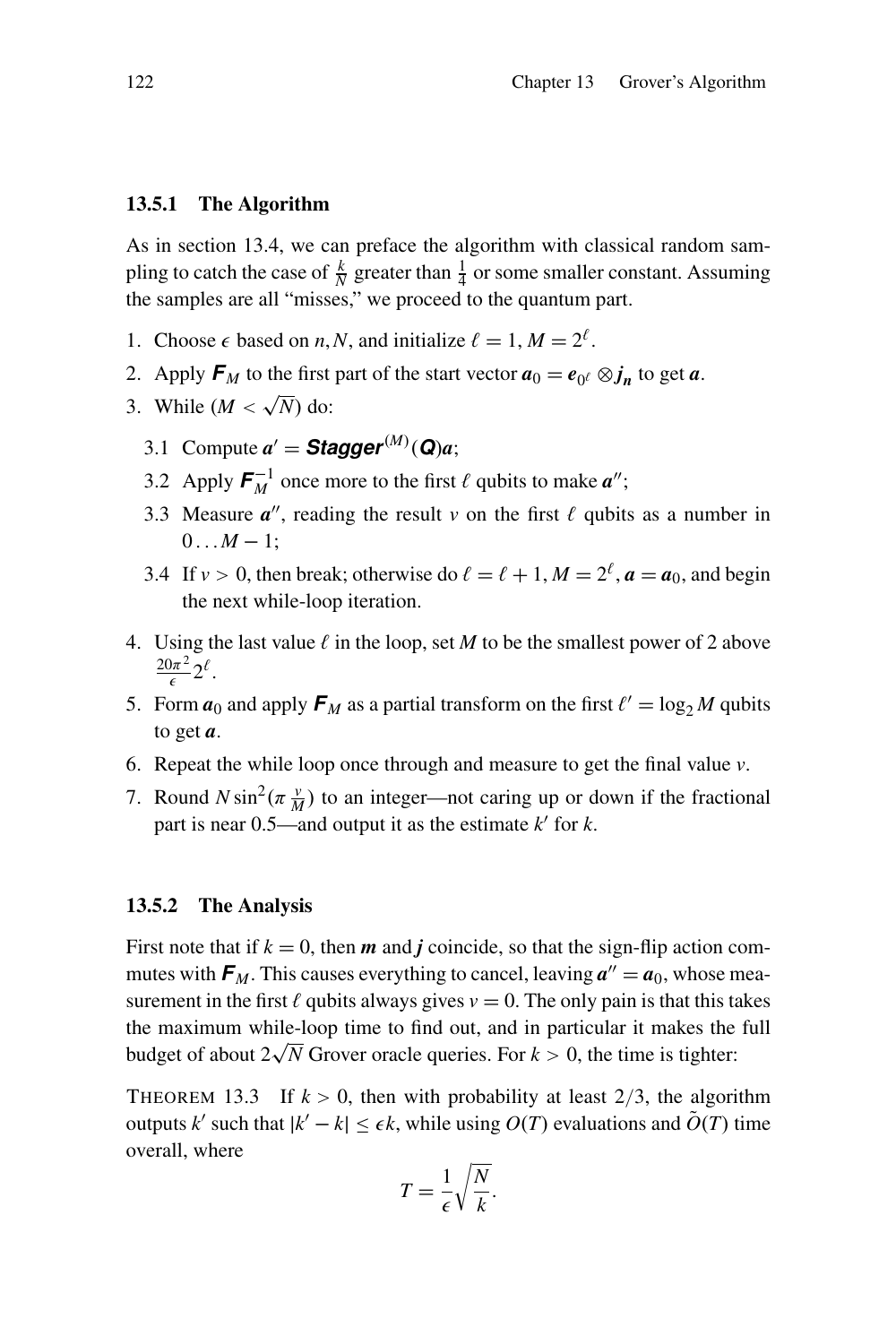*Proof.* With reference to section 13.3, let  $\alpha$  be the angle in radians between *j* and *m*, and set  $m = \lfloor \log_2(\frac{1}{5a}) \rfloor$ . We first claim that with probability at least  $cos<sup>2</sup>(2/5)$ , the while-loop gives 0 for all  $\ell \leq m$ . We will then show that on the last stage with  $\ell = m + 1$ , we get a good nonzero value with probability at least  $8/\pi^2$ . The conclusion will follow because  $\cos^2(0.4) = 0.848...$  and  $8/\pi^2 =$  $0.81\dots$ , with product  $> 2/3$ . We will not need to consider the eventuality that the while-loop bound  $\sqrt{N}$  is exceeded. Let

$$
s_M(b) = \frac{1}{\sqrt{M}} \sum_{y=0}^{M-1} e^{2\pi i b y} e_y.
$$

Then  $\mathbf{F}_M \mathbf{e}_x = \mathbf{s}_M(\frac{x}{M})$ . It follows that if *b* is an integer multiple *x* of  $\frac{1}{M}$ , then measuring  $\mathbf{F}_M^{-1} s_M(b)$  recovers  $e_x$  with certainty, even for  $x = 0$ . Moreover, for any *b* and *x*, the chance of obtaining  $e_x$  by measuring  $F_M^{-1} s_M(b)$  is

$$
p_{x} = |\langle e_{x}, \mathbf{F}_{M}^{-1} s_{M}(b)\rangle|^{2}
$$
  
\n
$$
= |\langle \mathbf{F}_{M}^{*} e_{x}, s_{M}(b)\rangle|^{2}
$$
  
\n
$$
= |\langle s_{M}^{*} (\frac{x}{M}), s_{M}(b)\rangle|^{2}
$$
  
\n
$$
= \left| \frac{1}{M} \left( \sum_{y=0}^{M-1} e^{-2\pi i \frac{x}{M} y} e_{y} \right) \left( \sum_{y=0}^{M-1} e^{2\pi i b y} e_{y} \right) \right|^{2}
$$
  
\n
$$
= \frac{1}{M^{2}} \left| \sum_{y=0}^{M-1} e^{2\pi i d y} \right|^{2},
$$

writing  $d = |\frac{x}{M} - b|$ . When **Stagger**<sup>(*M*</sup>)(*Q*) is applied to  $(F_M e_{0^{\ell}}) \otimes j_n$ , we have  $x = 0$  and  $b = \frac{a}{\pi}$ , so  $d = \frac{a}{\pi}$ . Thus, by the derivation of (11.2) in section 11.5, we finally obtain

$$
p_0 = \frac{1}{M^2} \cdot \frac{\sin^2(M\pi d)}{\sin^2(\pi d)},
$$

which is the chance of the measurement giving  $e_0$ , that is, 0. Accordingly, the probability of getting the first *m* trials zero is

$$
p_0 = \prod_{\ell=1}^m \frac{\sin^2(2^{\ell}\alpha)}{2^{2\ell}\sin^2(\alpha)}.
$$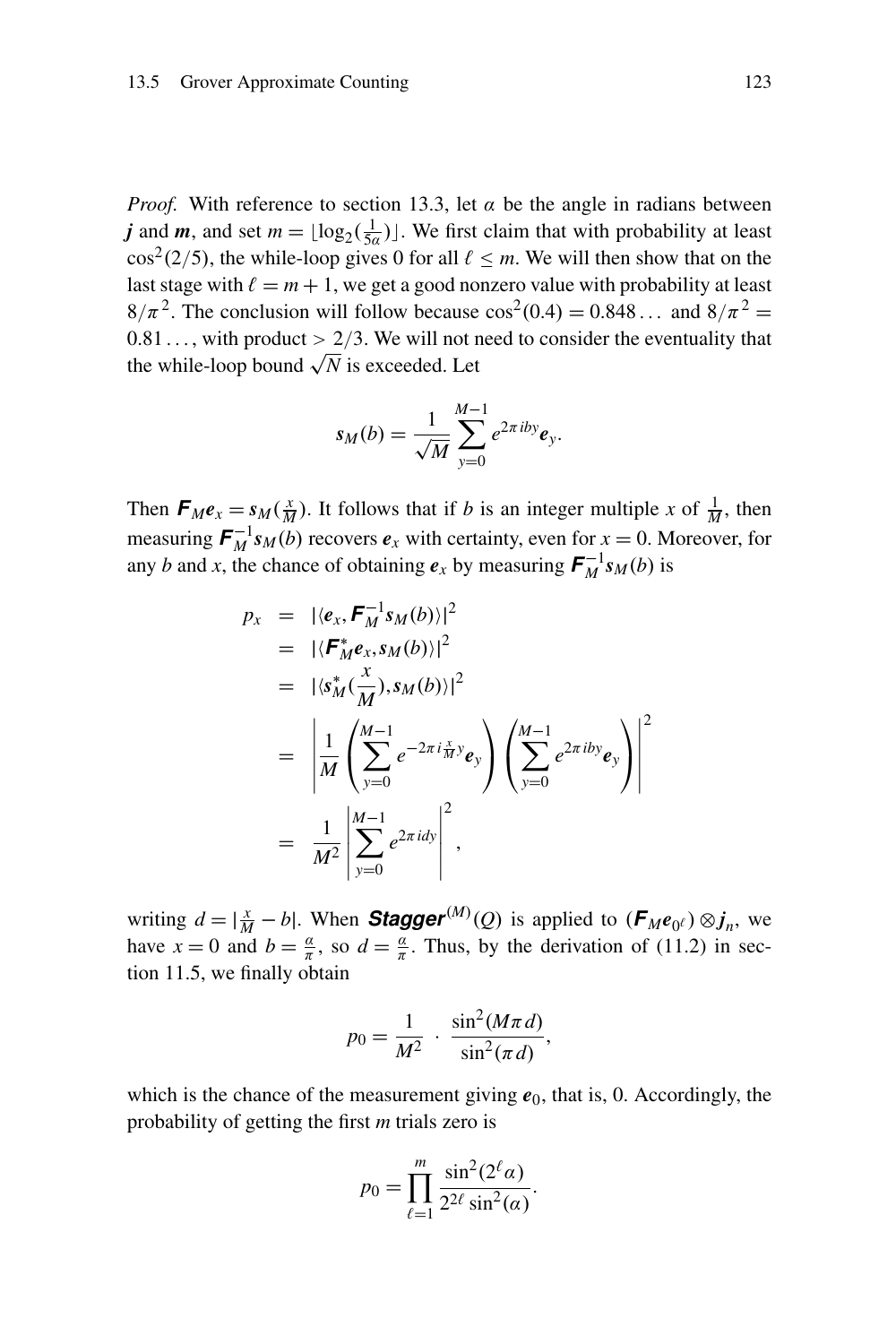Because  $2^{\ell} \alpha \leq 2^m \alpha \leq \frac{1}{5} < \frac{\pi}{2}$  satisfies the hypothesis of inequality (13.1) in lemma 13.2, we can apply  $sin(M\alpha) \geq M sin(\alpha) cos(M\alpha)$  to yield

$$
p_0 \ge \prod_{\ell=1}^m \cos^2(2^{\ell}\alpha) = \frac{1}{2^{2m}} \cdot \frac{\sin^2(2^{m+1}\alpha)}{\sin^2(2\alpha)}.
$$

Applying the inequality again with  $2^m$  in place of *M* and  $2\alpha$  in place of  $\alpha$ makes

$$
p_0 \ge \frac{2^{2m} \sin^2(2\alpha) \cos^2(2^{m+1}\alpha)}{2^{2m} \sin^2(2\alpha)} = \cos^2(2^{m+1}\alpha) = \cos^2(\frac{2}{5}),
$$

by the choice of *m*. This completes the first goal.

For the second goal, given that the first goal has succeeded, we note that because the loop has  $\ell = m + 1$  on the first nonzero value, the inequality  $2^{m+1} > \frac{1}{5\alpha}$  gives

$$
M \geq \frac{20\pi^2}{\epsilon} 2^{m+1} \geq \frac{4\pi^2}{\epsilon \alpha}.
$$

Using that  $\alpha \leq \frac{\pi}{2} \sin(\alpha) = \frac{\pi}{2} \sqrt{k/N}$ , this further yields

$$
M \geq \frac{8\pi}{\epsilon \sin(\alpha)} = \frac{8\pi \sqrt{N/k}}{\epsilon}.
$$

Let  $\tilde{v}$  be such that  $\frac{k}{N} = \sin^2(\pi \frac{\tilde{v}}{M})$ . For a result *v* that we get, we are interested  $\sin |\sin^2(\pi \frac{v}{M}) - \sin^2(\pi \frac{\tilde{v}}{M})|$ . When *v* is one of the two flanking integers of  $\tilde{v}$ , the difference in the angles will be at most  $\delta = \frac{\pi}{M}$ . By (13.2) in lemma 13.2, we will have:

$$
|\sin^2(\pi \frac{v}{M}) - \sin^2(\pi \frac{\tilde{v}}{M})| \le 2\delta |\sin(\pi \frac{\tilde{v}}{M}) \cos(\pi \frac{\tilde{v}}{M})| + \delta^2
$$
  
=  $2\delta \sqrt{\sin^2(\pi \frac{\tilde{v}}{M})(1 - \sin^2(\pi \frac{\tilde{v}}{M}))} + \delta^2$   
=  $2\delta \frac{\sqrt{k(N-k)}}{N} + \delta^2$ .

Substituting for  $\delta$  gives:

$$
2\pi \frac{\sqrt{k(N-k)}}{NM} + \frac{\pi^2}{M^2} \le 2\pi \frac{\sqrt{k(N-k)}}{N \cdot 8\pi \sqrt{N/k}/\epsilon} + \frac{\pi^2}{64\pi^2 N/k\epsilon^2}
$$

$$
= \frac{\epsilon}{4N} \sqrt{k^2 \left(\frac{N-k}{N}\right)} + \frac{k\epsilon^2}{64N}
$$

$$
\le \frac{\epsilon}{4N} k + \frac{\epsilon^2}{64N} k.
$$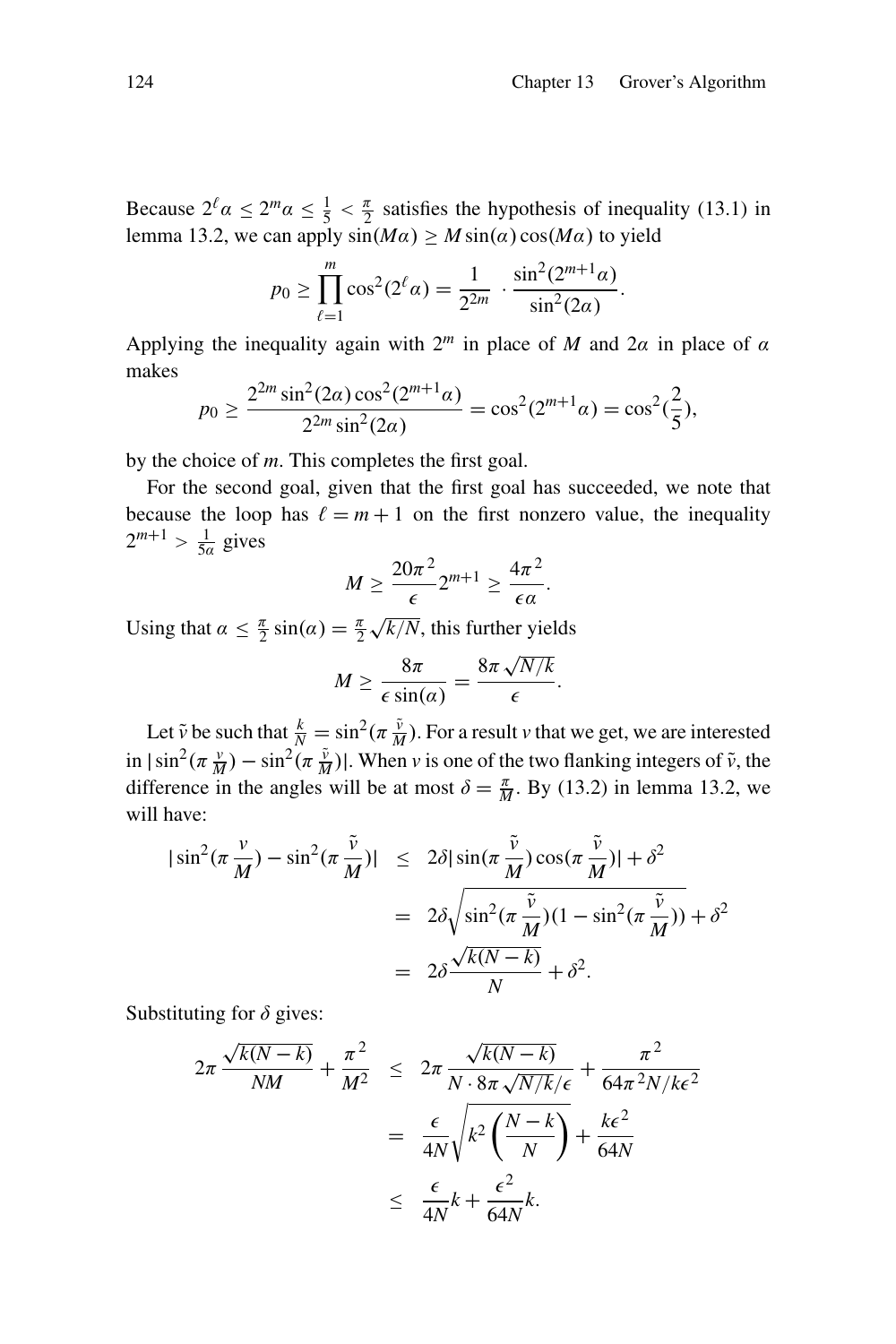Hence, the additive error in the estimate  $N \sin^2(\pi \frac{v}{M})$  before rounding is at most  $k\left(\frac{\epsilon}{4} + \frac{\epsilon^2}{64}\right)$ . This is small enough that the *k'* obtained after rounding gives

$$
|k - k'| \le \epsilon k,
$$

which is what we need to prove. Hence, we have done everything except lowerbound the probability of getting the measured  $\nu$  to be one of the two flanking integers of  $\tilde{v}$ .

To do this, we return to the geometry of what is happening in our product Hilbert space of the first  $\ell'$  qubits and the space spanned by the original Grover hit and miss vectors  $h$  and  $m$  on the final run-through from step 5. The vector  $a_0$  in this representation is

$$
a_0=\frac{-i}{\sqrt{2}}e_0\otimes(e^{i\alpha}\mathbf{h}-e^{-i\alpha}\mathbf{m}).
$$

After the application of  $F_M$  as a partial transform on the first part, and ignoring the global phase factor that came from the rotated basis, we have

$$
a=\frac{1}{\sqrt{2M}}\sum_{y=0}^{M-1}e_y\otimes(e^{i\alpha}h-e^{-i\alpha}m).
$$

After the differential numbers of Grover rotations given by *Stagger*(*M*) (*Q*), we have:

$$
a' = \frac{1}{2M} \sum_{y=0}^{M-1} e_y \otimes (e^{i(\alpha+2ya)}h - e^{-i(\alpha+2ya)}m)
$$
  
= 
$$
\frac{e^{ia}}{\sqrt{2M}} \sum_{y=0}^{M-1} e^{i2ya} (e_y \otimes h) - \frac{e^{-ia}}{\sqrt{2M}} \sum_{y=0}^{M-1} e^{-i2ya} (e_y \otimes m)
$$
  
= 
$$
\frac{e^{ia}}{\sqrt{2}} s_M(\frac{\alpha}{\pi}) \otimes h - \frac{e^{-ia}}{\sqrt{2}} s_M(\frac{\pi - \alpha}{\pi}) \otimes m.
$$

Hence, what we measure in the end after applying the final  $\mathbf{F}_{M}^{-1}$  on the first space is an evenly weighted mix of measuring either  $\mathbf{F}_{M}^{-1} \hat{s}_{M}(\frac{a}{\pi})$  or  $$ former contributes to  $e_{M-y}$ , and because

$$
\sin^2(\pi \frac{M-y}{M}) = \sin^2(\pi \frac{y}{M}),
$$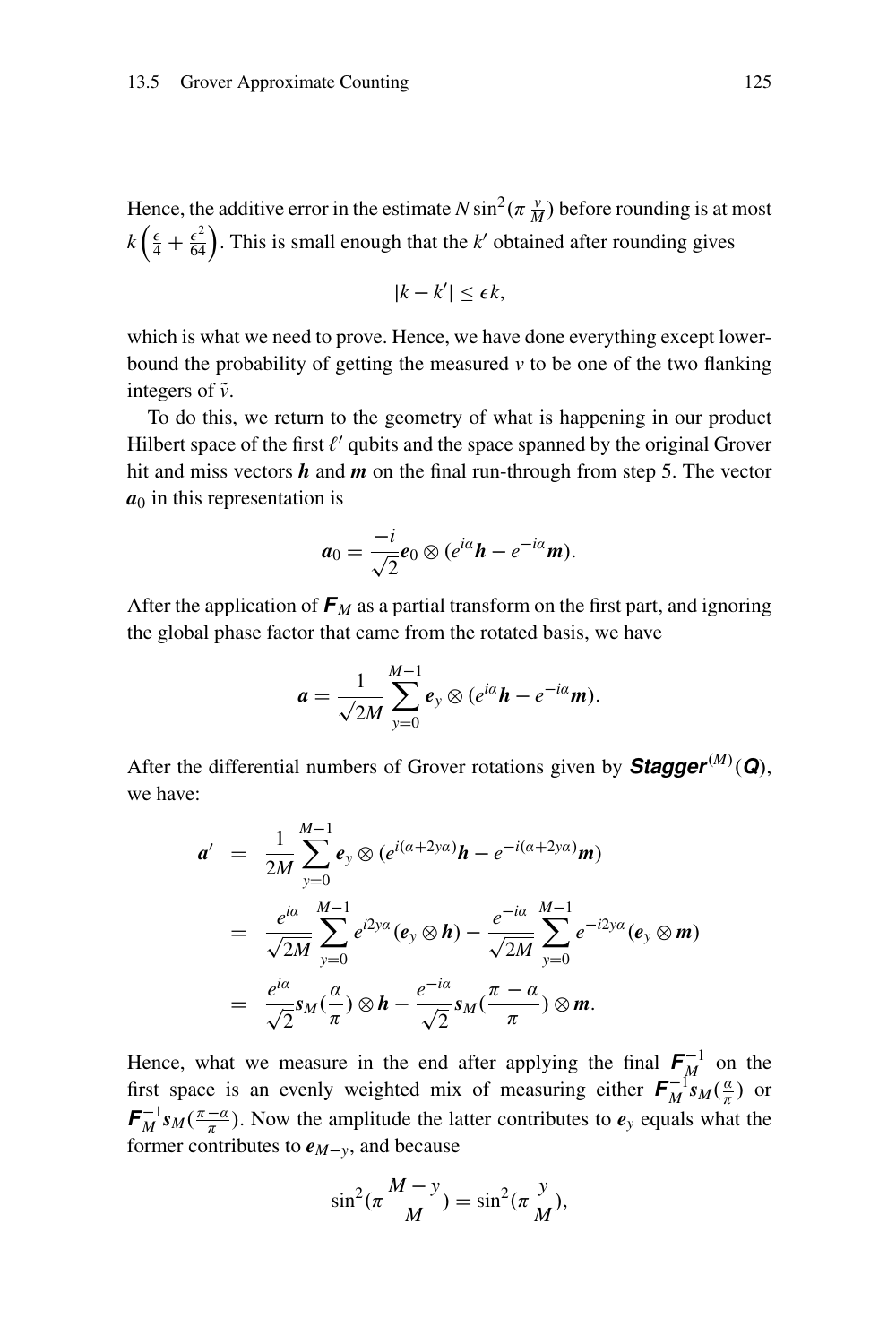the overall probability of obtaining *y* is the same as what we get from measuring  $\mathbf{F}_M^{-1} s_M(\frac{a}{\pi})$ . If  $\frac{a}{\pi}$  were an integer multiple *y* of  $1/M$ , then by the Fourier analysis at the start of this proof, we would obtain *y* with certainty. As it is, we need only lower-bound the probability of getting *y* such that  $|\frac{y}{M} - \frac{\alpha}{\pi}| \leq \frac{1}{M}$ . Let  $D = M \frac{\alpha}{\pi} - \lfloor M \frac{\alpha}{\pi} \rfloor$ , so  $0 \le D < 1$ , and  $d = \frac{D}{M}$ . Then we have that the probability of the measurement *y* producing either the integer above or the integer below the target  $\tilde{v}$  is

$$
\frac{\sin^2(M\pi d)}{M^2\sin^2(\pi d)} + \frac{\sin^2(M\pi(\frac{1}{M}-d))}{M^2\sin^2(\pi(\frac{1}{M}-d))}.
$$

This attains its minimum for  $d = \frac{1}{2M}$ , uniquely when  $M > 2$ , whereupon it becomes

$$
2\frac{\sin^2(\frac{\pi}{2})}{M^2\sin^2(\frac{\pi}{2M})} \ge 2\frac{1}{M^2}(\frac{2M}{\pi})^2 = \frac{8}{\pi^2}.
$$

Thus, with at least this probability, the value  $y = v$  returned by the measurement gives  $|\pi \frac{v}{M} - \alpha| \leq \frac{\pi}{M}$ , and it follows that the estimate  $k' = N \sin^2(\pi \frac{v}{M})$  is within  $\epsilon k$  of the true value *k*.

The analysis still allows bad values with probability slightly less than 1/3. However, the displacement of success away from 1/2 implies that with repeated trials, there will be clustering around a unique correct value, and averaging the cluster (while discriminating away outliers) will produce an estimate with higher confidence.

### 13.6 Problems

13.1. Calculate the 2  $\times$  2 matrix of the action of one iteration  $\text{Ref}_i \text{Ref}_m$  in the *h*,*m* basis. Here the first dimension holds the aggregate value of the *k*-many coordinates that are hits, and the other holds the value of the  $N - k$  misses. Note that the hit vector  $h$  becomes  $(1, 0)$ , and  $m$  becomes  $(0, 1)$ .

13.2. With reference to problem 13.1, what does *j* become as a unit vector in the  $h, m$  basis? What does the action look like when the  $2 \times 2$  matrix is given with respect to the (nonorthogonal) basis formed by *h* and *j* instead?

**13.3.** For what initial value of  $\theta$  does Grover's algorithm guarantee finding a solution (100% probability) with a measurement after one iteration? Find the corresponding value of *k*.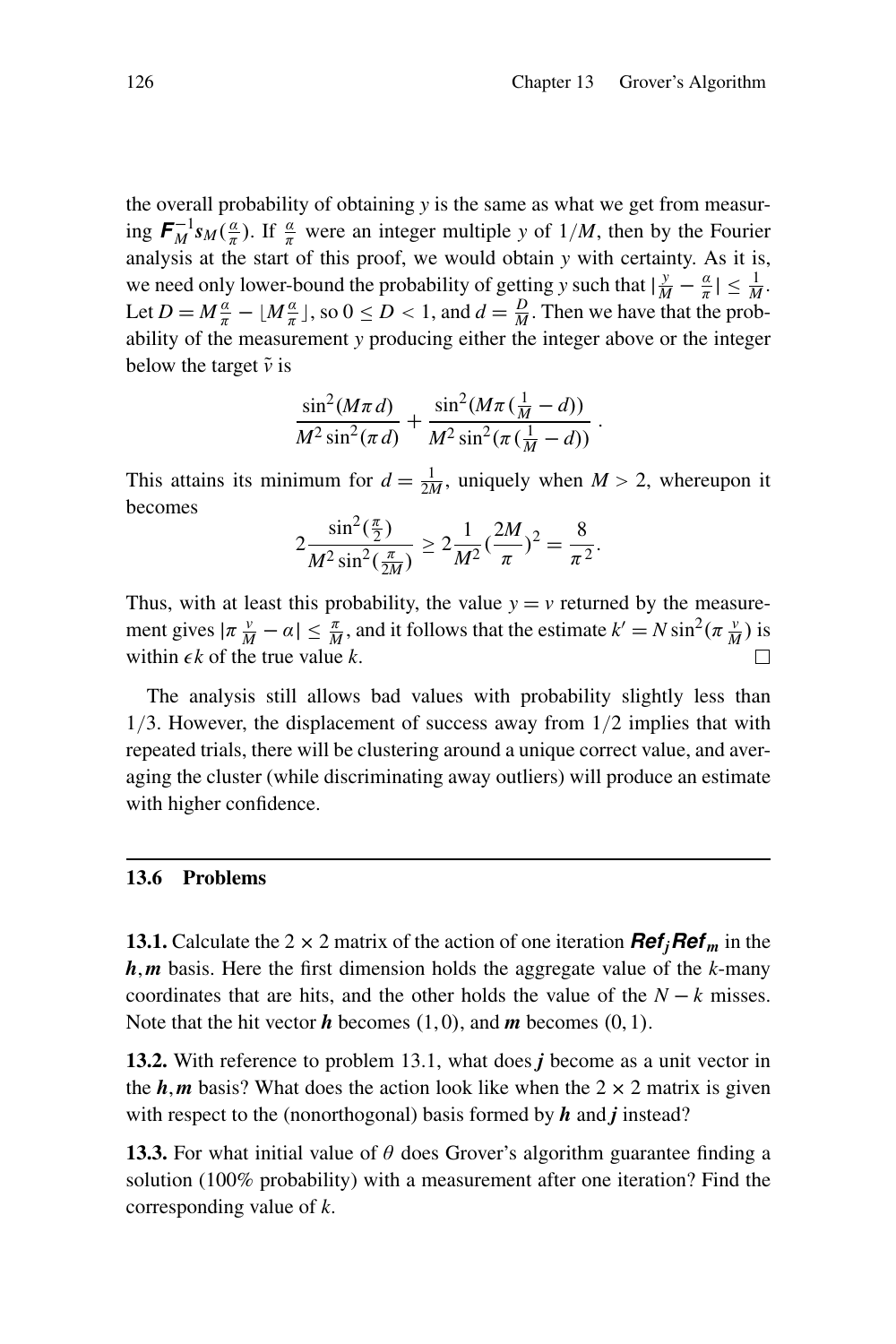**13.4.** What happens if you do another Grover iteration when  $\theta = \frac{\pi}{4}$  (i.e., 45<sup>°</sup>) rather than stop as the algorithm indicates?

**13.5.** Calculate the exact number of Grover iterations when  $N = 2^8 = 256$  and  $k = 4$ . Is it the same as when  $N = 64$  and  $k = 1$ ? What is the success probability of one trial in each case?

13.6. Complete the analysis of the general case in section 13.4, choosing *t* and bounding  $\alpha$  more carefully to make it work with  $\epsilon = 0.01$ , giving success probability at least 0.24 in each trial.

13.7. Show how to use Grover's algorithm to decide whether an *n*-vertex graph has a triangle in quantum time about  $O(n^{3/2})$ .

13.8. Consider the following alternative to the strategy of section 13.4 for the case where the number *k* of solutions is unknown. For some integer  $c > 0$ , first  $\frac{d\sigma}{dt}$  to  $t = 1$  to  $c + 1$  in which measurement is done after *t* iterations, restarting the whole process if a solution is not found. Then obtain the next *t* by multiplying the old *t* by  $(1 + \frac{1}{c})$  and rounding up so the sequence continues  $c + 3$ ,  $c + 5$ , ...,  $2c + 1$ ,  $2c + 4$ , ..., eventually growing exponentially. Give an estimate for the expected running time as a function of *k* and *n*. What value of *c* minimizes your estimate?

13.9. Suppose we want to execute Grover search with functionally superposed states. That is, for some (classically feasible) function *g*, whenever the basic Grover algorithm is in a state  $\sum_{x} a_{x}e_{x}$ , our algorithm will need to be in the state

$$
\sum_{x} a_{x}|x\rangle|g(x)\rangle = \sum_{x} a_{x}e_{x} \otimes e_{g(x)}.
$$

Show that the algorithm works unchanged provided  $g(x)$  is a constant function.

13.10. When *g* is not constant, does the idea in problem 13.9 work?

**13.11.** Suppose  $S(n)$  is the time to compute

$$
G(\boldsymbol{e}_{x0^m})=\boldsymbol{e}_{xg(x)}
$$

whether on a single basic input *x* or a superposed one. Show that we can modify the Grover iteration to work with the functional states, on pain of 2*S*(*n*) becoming an extra multiplicative factor on the time. (Replicating this "setup time" for the functional superposition was OK in section 13.5 but will not be in chapter 15.)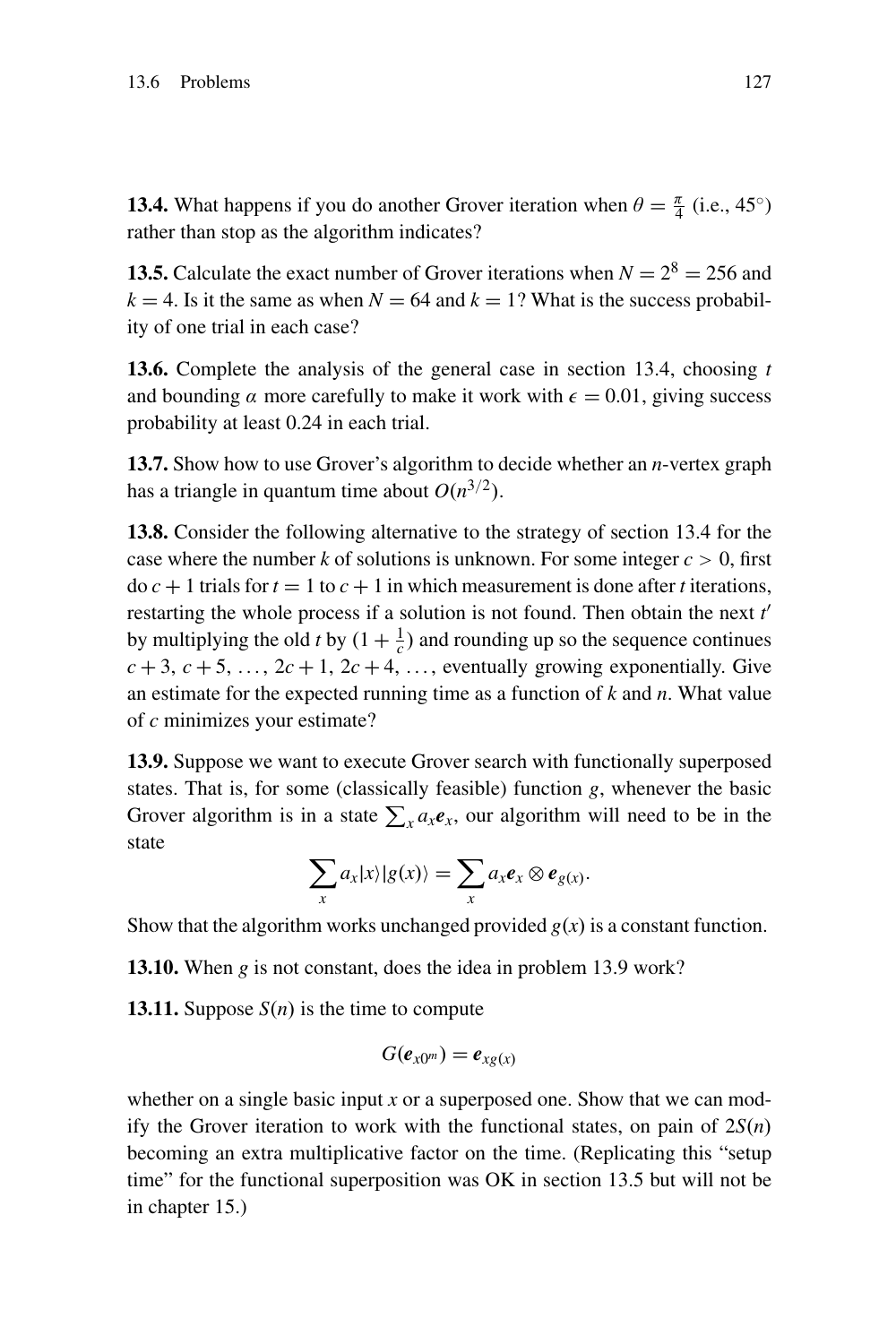### 13.7 Summary and Notes

Grover's algorithm appeared in the 1996 STOC conference (Grover, 1996) and the next year in full journal form (Grover, 1997). Originally, it assumed that there is only one solution. Later it was realized that the idea works for any number of solutions. Unlike the case of Shor's algorithm, there has been relatively little practical argument against the assertion that the functionally superposed states  $\frac{1}{\sqrt{2}}$  $\frac{1}{N}$   $\sum_{x} |x\rangle |f(x)\rangle$  are feasible to prepare, so that the oracle operation *U<sub>f</sub>* is feasible. It has been noted, however—see discussion in the texts by Hirvensalo (2010) and Rieffel and Polak (2011)—that for many particular functions *f* , similar speedup can be obtained by classical means. This leaves the question of building  $U_f$  for functions f for which sharp lower bounds on classical search might be provable.

Another question, especially when *k* is known, is why can't we jump ahead by computing the right number of iterations in one sweep? The answer is that computation apart from  $U_f$  can gain only no or little information about the angle of the hit vector, whereas  $U_f$  provides only the given small angle on each call. It has been proven rigorously in various ways—see Bennett et al. (1997) and Beals et al. (2001)—that  $\Omega(\sqrt{\frac{N}{k}})$  calls to  $U_f$  are necessary, making this an asymptotically tight bound up to constant factors. Our long section on approximate counting follows the main article (Brassard et al., 2000), which gives full details over the earlier conference version (Brassard et al., 1998). The former article also gives more general applications, tradeoffs between success probability and closeness of the estimate, and some results with nontrivial exact counting. Problem 13.8 follows lecture notes (https://cs.uwaterloo.ca/∼watrous/LectureNotes.html) by John Watrous.

Grover's algorithm is greatly important for two reasons. First, it gives only a polynomial speedup: a search of cost *T* roughly becomes a search of cost  $\sqrt{T}$ . But it is completely general. This ability to speed up almost any kind of search has led to a large amount of research, even more than what we exemplify in chapters 14 and 15. Perhaps if quantum computers one day are real, Grover's algorithm may be used in many ways in practice.

Second, it showed that there were other types of algorithms. All the previous algorithms that we have discussed had just a few steps and/or turned on an immediate property of the Hadamard or Fourier transform. Grover's algorithm did the most to break this form and pointed the way to more intricate algorithms when combined with quantum walks, which we cover next.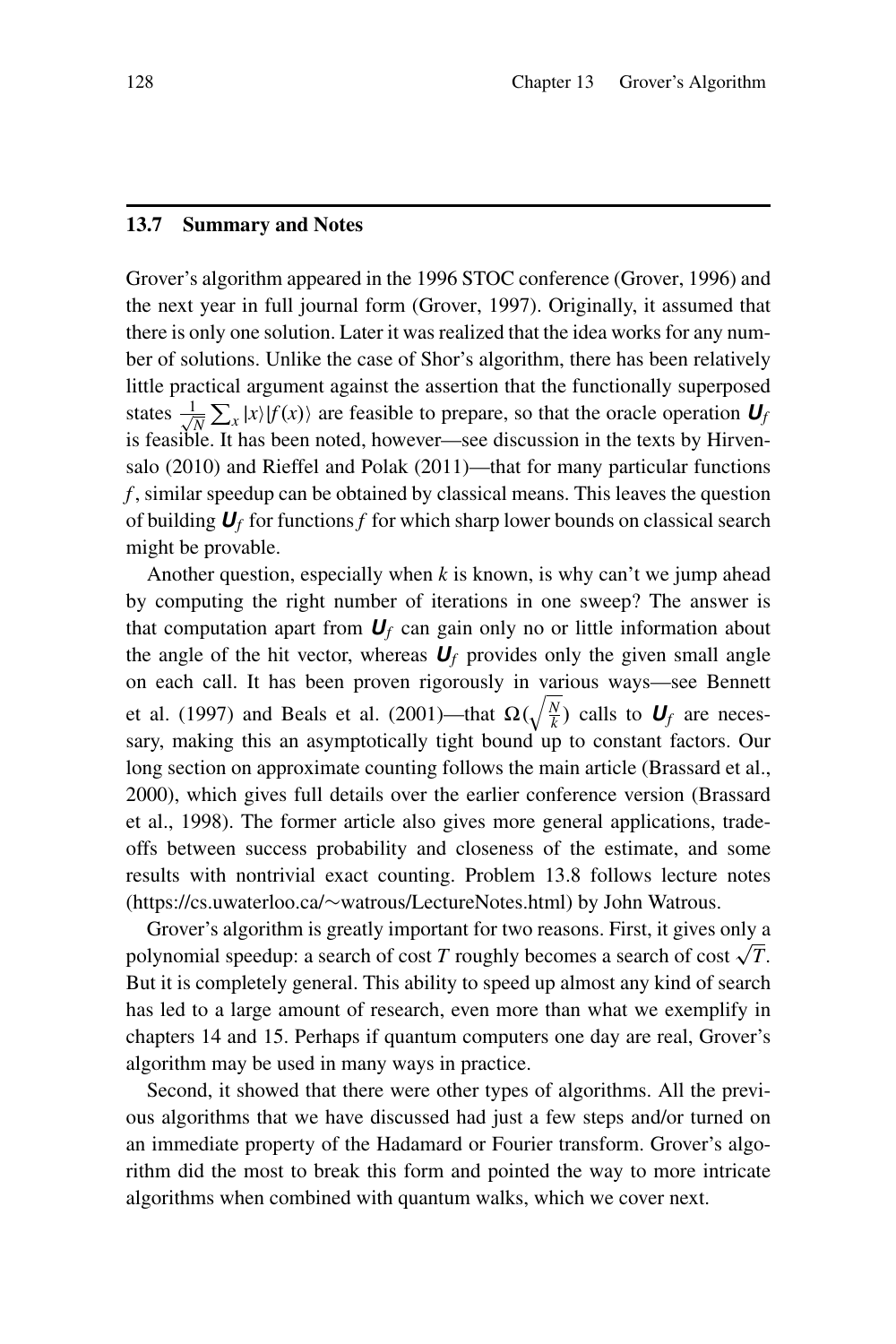# **Quantum Walks**

This chapter gives a self-contained and elementary presentation of quantum walks, needing only previous coverage in this text of graph theory and the sumover-paths behavior. In the next chapter, where we cover search algorithms using quantum walks, the material is necessarily more advanced, and we have chosen to emphasize the intuition at some expense of detail.

Both quantum and classical random walks can be visualized as walks on graphs. The graphs may be finite or infinite, directed or undirected. We will work toward a bird's-eye view of a *quantum walk* as a deterministic process (before any measurement) and will follow recent usage of excising the word "random" in the quantum case. First we consider the classical case.

## 14.1 Classical Random Walks

Classical random walks on graphs are a fundamental topic in computational theory. The idea of a walk is easy to picture. Suppose you are at a node  $u \in V$ , and suppose there are edges out of *u* to neighbors  $v_1, \ldots, v_d$ . In the **standard random walk**, you pick a neighbor  $v_i$  at random, that is, with probability  $1/d$ . In a general random walk, there is a specified probability  $p_{u\rightarrow v_i}$  for each neighbor  $v_i$ . Either way, if  $v_i$  is chosen, then you go there by setting  $u = v_i$  and repeat this process. There are three main questions about a classical random walk:

- 1. Given a node *w* different from *u*, what is the expectation for the number of steps to reach *w* starting from *u*?
- 2. How many steps are expected for the walk to visit all nodes *w* in the graph, in case  $n = |V|$  is finite?
- 3. If you stop the walk after a given number *t* of steps, what is the probability  $p_t(w)$  of ending at node *w*? How does it behave as *t* gets large?

The questions can have dramatically different answers depending on whether *G* is directed or undirected. To see this, first consider the undirected graph in which the vertices stand for integers *i*, and each *i* is connected to *i* − 1 and  $i + 1$ . If we start at 0, then what is the expected number of steps to reach node *n*? Each step is a coin flip—heads you move right, tails you move left. Hence, reaching cell *n* means sometimes having an excess of *n* more heads than tails. Now the standard deviation of *N*-many coin flips is proportional to  $\sqrt{N}$ , and it follows that the expected time to have a positive deviation of *n* is  $O(n^2)$ .

This result carries over to any undirected *n*-vertex graph. If node *y* is reachable at all from node *x*, then there is a path from *x* to *y* of length at most  $n - 1$ .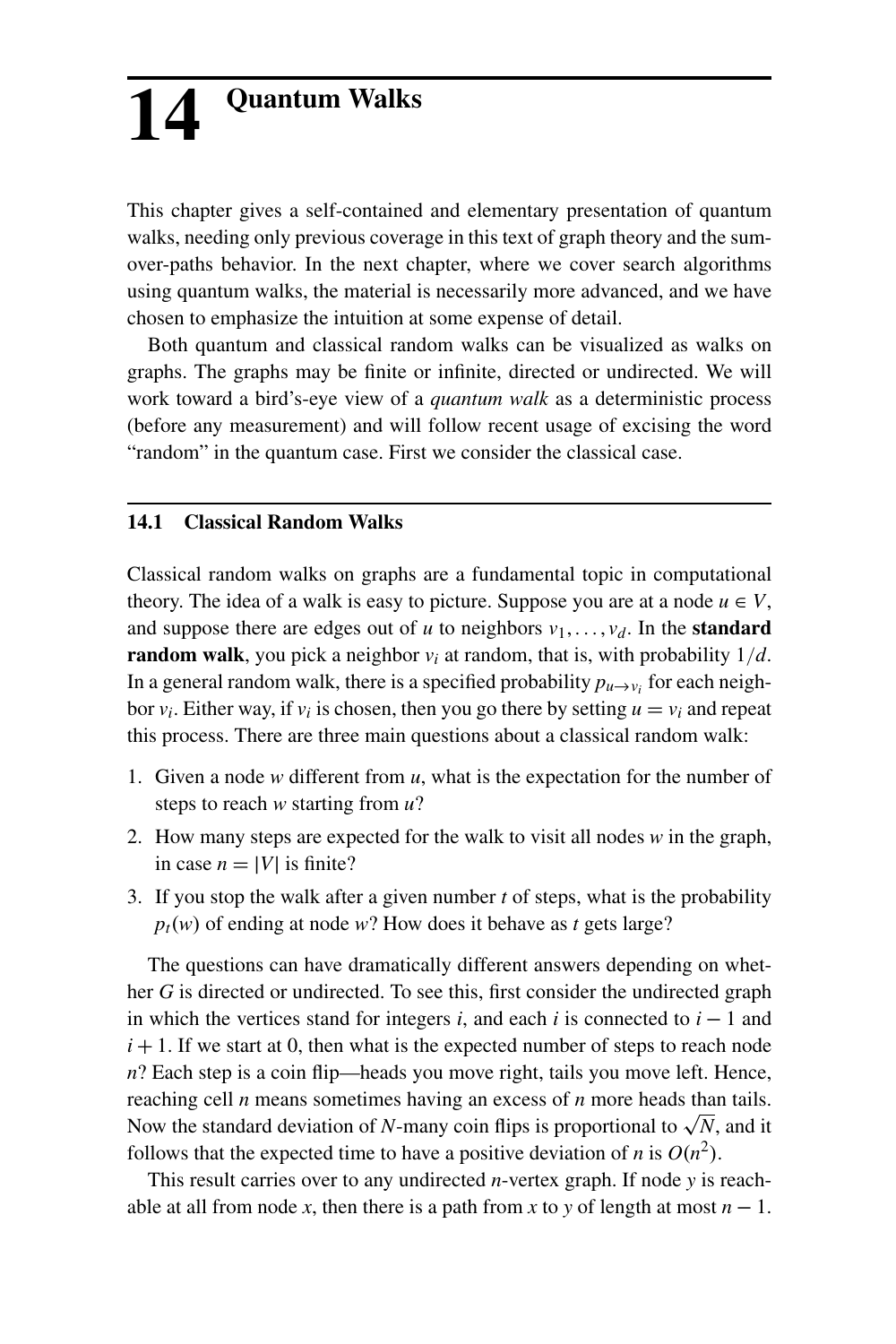It is possible that some node *u* along this path may have degree  $d \geq 3$  with *d* − 1 of the neighbors farther away from *y*, so that the chance of immediate progress is only 1/*d*. However, this entails that the original distance from *x* to *y* was at most  $n - d + 1$ . Thus, any graph structure richer than the simple path trades against the length, and it can be shown that the  $O(n^2)$  step expectation of the simple path remains the worst case to reach any given node in the same connected component as *x*. In particular, this yields an economical randomized algorithm to tell whether an undirected graph is connected by taking a walk of  $O(n^2)$  steps and tracking the different nodes encountered.

For directed graphs, however, the time can be exponential. Consider directed graphs  $G_n$  with  $V = \{0, \ldots, n-1\}$  and edges  $(i, i+1)$  and  $(i, 0)$  for each *i*. The walk starts at  $u = 0$  and has goal node  $y = n - 1$ , which we may suppose has both out-edges going to 0. Now a "tail" sends the walk all the way back to 0, so the event of reaching *y* is the same as getting  $n - 1$  consecutive heads. The expected time for this is proportional to  $2^n$ . Thus, mazes with one-way corridors are harder to traverse than the familiar kind with undirected corridors.

There are two main further insights on the road to quantum walks. The first is that quite apart from how directedness can make locations difficult to reach with high probability, it is possible to cancel the probability of being in certain locations at certain times altogether. The second is like the difference between AC and DC electricity. Instead of seeing a walk as "going somewhere" like a direct current, it is better to view it as a dance back and forth on the vertices according to some eventually realized distribution. Both insights require representing walks in terms of actions by matrices, and again we can get much initial mileage from the classical case.

## 14.2 Random Walks and Matrices

Classical random walks on graphs  $G = (V, E)$  can be specified by matrices **A** whose rows and columns correspond to nodes  $u, v$ . Here  $\boldsymbol{A}$  is like the adjacency matrix of *G*, in that  $A[u, v] \neq 0$  only if there is an edge from *u* to *v* in *G*, but the entries on edges are probabilities. Namely,  $\mathbf{A}[u, v] = p_{u \to v}$ , which denotes the probability of going next to *v* if the "walker" is at *u*. The matrix *A* is row-stochastic as defined in section 3.5; that is, the values in each row are nonnegative and sum to 1.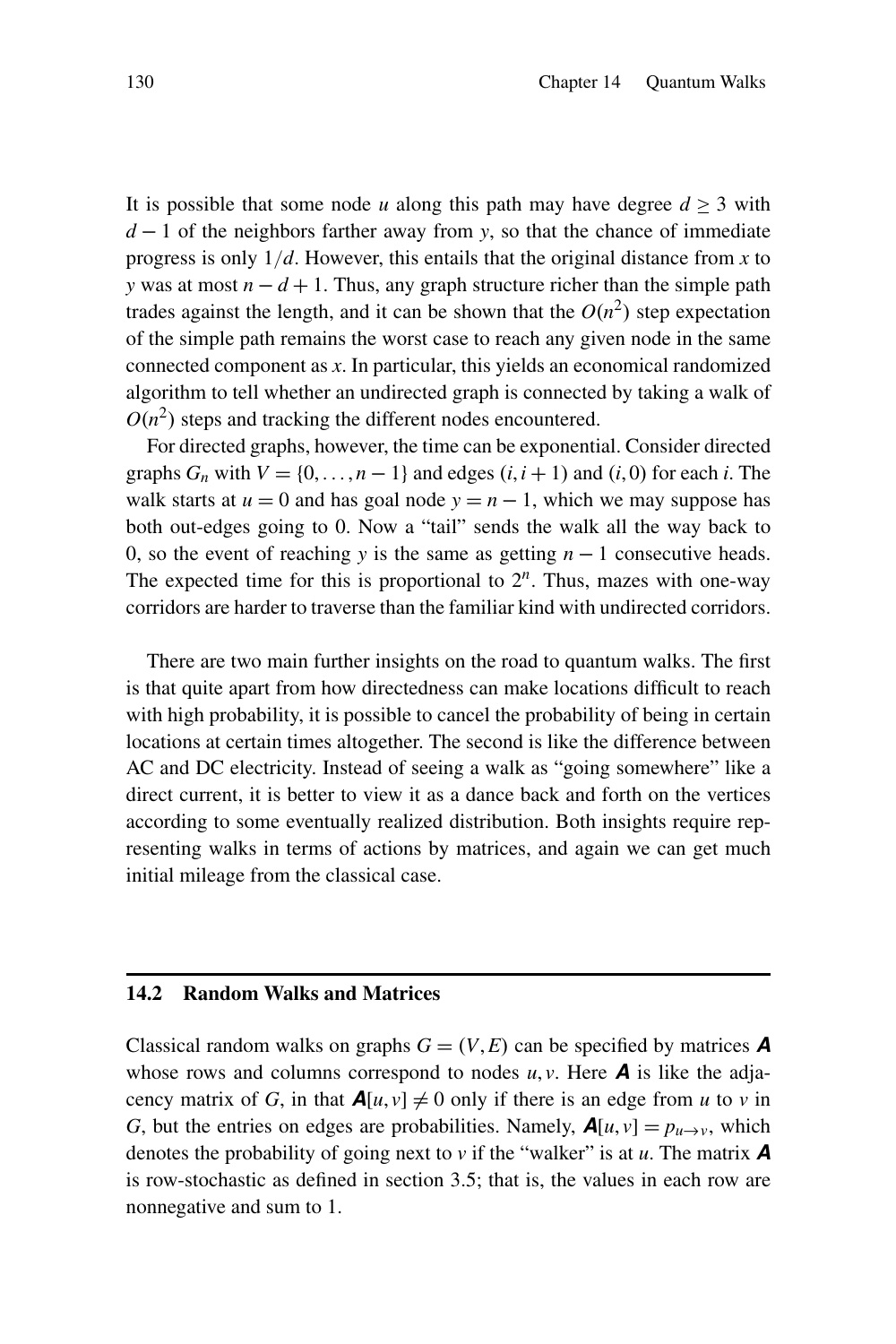It follows that  $A^2$  is also a row-stochastic matrix and gives the probabilities of pairs of steps at a time. That is, for any nodes *u* and *w*,

$$
\mathbf{A}^2[u,w] = \sum_{v} \mathbf{A}[u,v] \mathbf{A}[v,w] = \sum_{v} p_{u \to v} p_{v \to w}.
$$

Because the events of the walk going from  $u$  to different nodes  $v$  are mutually exclusive and collectively exhaustive, this sum indeed gives the probability of going from *u* to *w* in two steps. The same goes for  $A^3$  and paths of three steps, and so on for  $A^k$ , all  $k \geq 0$ .

A probability distribution *D* on the nodes of *G* is stable under *A* if for all nodes *v*,

$$
D(v) = \sum_{u} D(u) \mathbf{A}(u, v).
$$

Intuitively, this says that if  $D(v)$  is the probability of finding a missing parachute jumper at any location  $v$ , then the probability is the same even if the jumper has had time to do a random step according to *A* after landing. Mathematically, this says that *D* is an *eigenvector* of *A*, with eigenvalue 1; the eigenvector is on the left, giving  $D\mathbf{A} = D$ .

If *G* is a connected, finite, undirected graph that is not bipartite, there is an integer *k* such that for all  $\ell \geq k$  and all  $x, y \in V$ , there is a path of exactly  $\ell$  steps from *x* to *y*. It follows that for for any matrix *A* defining a random walk on *G*, all entries of  $A^k$  and all higher powers are nonzero. It then further follows—this is a hard theorem—that the powers of *A* converge pointwise to a matrix *A*∗ that projects onto some stationary distribution. That is, for any initial distribution *C*,  $C A^* = D$ , and moreover the sequence  $C_k = C A^k$  converges pointwise to *D*. This goes even for the distribution  $C(u) = 1$ ,  $C(v) = 0$  for all  $v \neq u$ , which represents our random-traveler initially on node *u*.

When **A** is the standard random walk, the limiting probability is

$$
D(u) = \frac{deg(u)}{2|E|}.
$$

Nonuniform walks *A* may have other limiting probabilities, but they still have the remarkable property that any initial distribution is converged pointwise to *D*. The relation between  $\epsilon > 0$  and the power *k* needed to ensure  $||C\mathbf{A}^{\ell} |D|| \leq \epsilon$  for all  $\ell \geq k$ , where  $|| \cdot ||$  is the max-norm, is called the **mixing time** of *A*, while the *k* giving  $\max_{u,v} |D(v) - A^{\ell}[u, v]| \le \epsilon$  for all  $\ell \ge k$  is called the hitting time.

If *G* is bipartite, there is still a stationary *D*, but not all *C* will be carried toward it—any distribution with support confined to one of the two partitions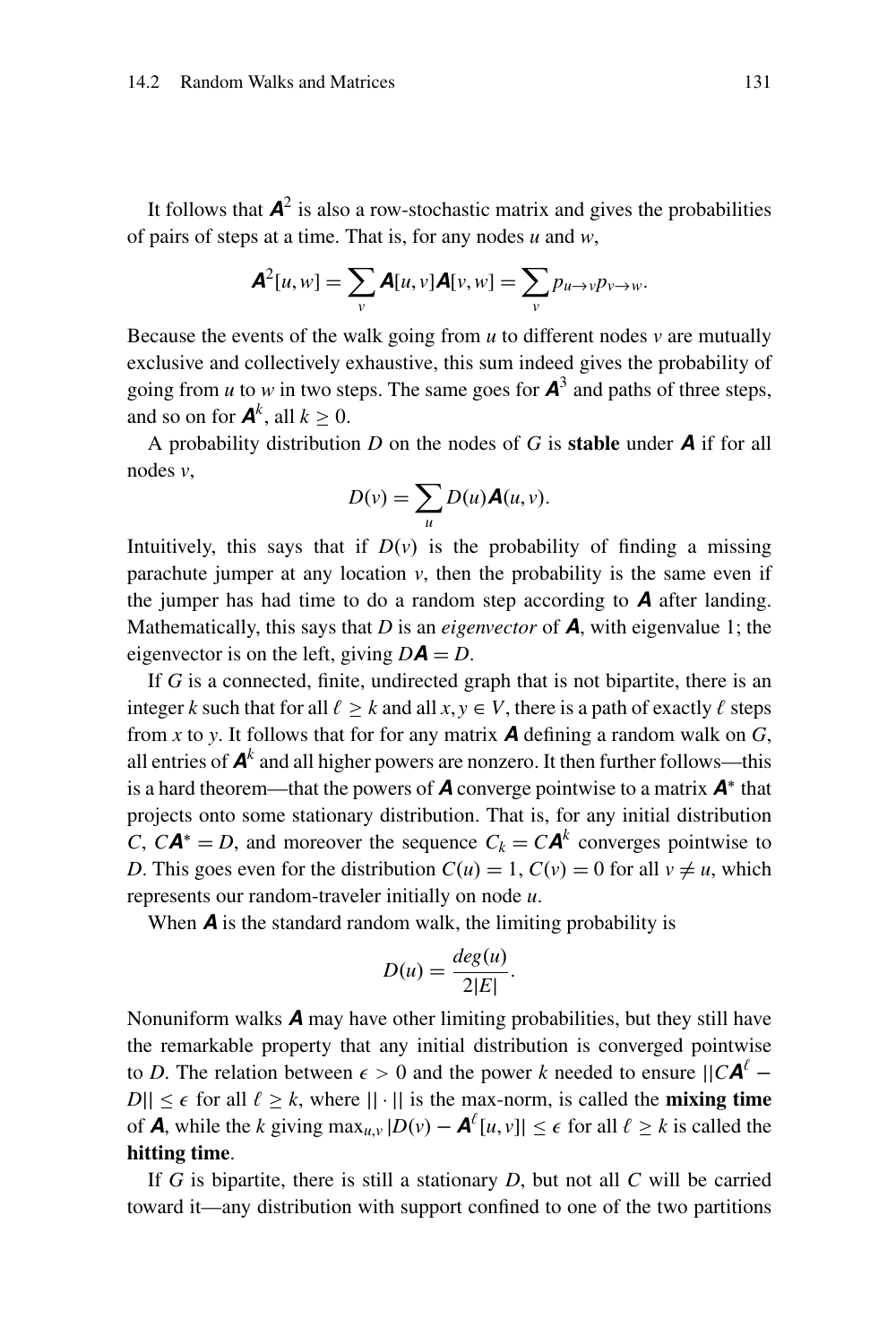will alternate between the partitions. When *G* is directed, similar behavior occurs with period 3 in a directed triangle, and so on. However, provided that for every  $u, v$  and prime  $p$  there is a path from  $u$  to  $v$  whose number of steps is not a multiple of *p*, the above limiting properties *do* hold for every random walk on *G*, and the notions of mixing and hitting times are well defined. In an undirected graph, for constant  $\epsilon$ , the hitting time of any walk is polynomial, but in a directed graph, even the standard walk may need exponential time, as the directed graphs in the last section show.

The analogy here is that the stationary distribution *D* is like "AC current" in that you picture a one-step dance back and forth, but the overall state remains the same. This differs from the "DC" view of a traveler going on a random walk. What distinguishes the quantum case is that via the magic of quantum cancellation, we can often arrange for  $D(v)$  to be *zero* for many undesired locations *v* and, hence, pump up the probability of the "traveler" being *measured* as being at a desired location *u*.

### 14.3 An Encoding Nicety

To prepare for the notion of quantum walks, we consider the probabilities *p* as being derived from a set *C* of random outcomes. In the background is a function  $h(u, c) = v$  that specifies the destination node for each outcome *c* when the traveler is at node *u*.

To encode the standard random walk in which the next node is chosen with equal probability among all out-neighbors  $\nu$  of  $\mu$ , we simply take  $|C|$  to be the least common multiple of the out-degrees of all the vertices in the graph. Then for each vertex, we assign outcomes in *C* to choices of neighbor evenly. This is well defined also for classes of infinite graphs of bounded degree. Indeed, the infinite path graph remains a featured example, taking  $C = \{0, 1\}$  and thinking of *c* as a "coin flip." We could extend this formalism to allow arbitrary distributions on *C*, but uniform suffices for the main facts and applications.

Now we make a matrix  $\mathbf{A}'$  whose rows index pairs  $u, c$  of nodes and random outcomes. We can write this pair without the comma. So we define

$$
\mathbf{A}'[uc, v] = \begin{cases} 1 & \text{if } h(u, c) = v \\ 0 & \text{otherwise.} \end{cases}
$$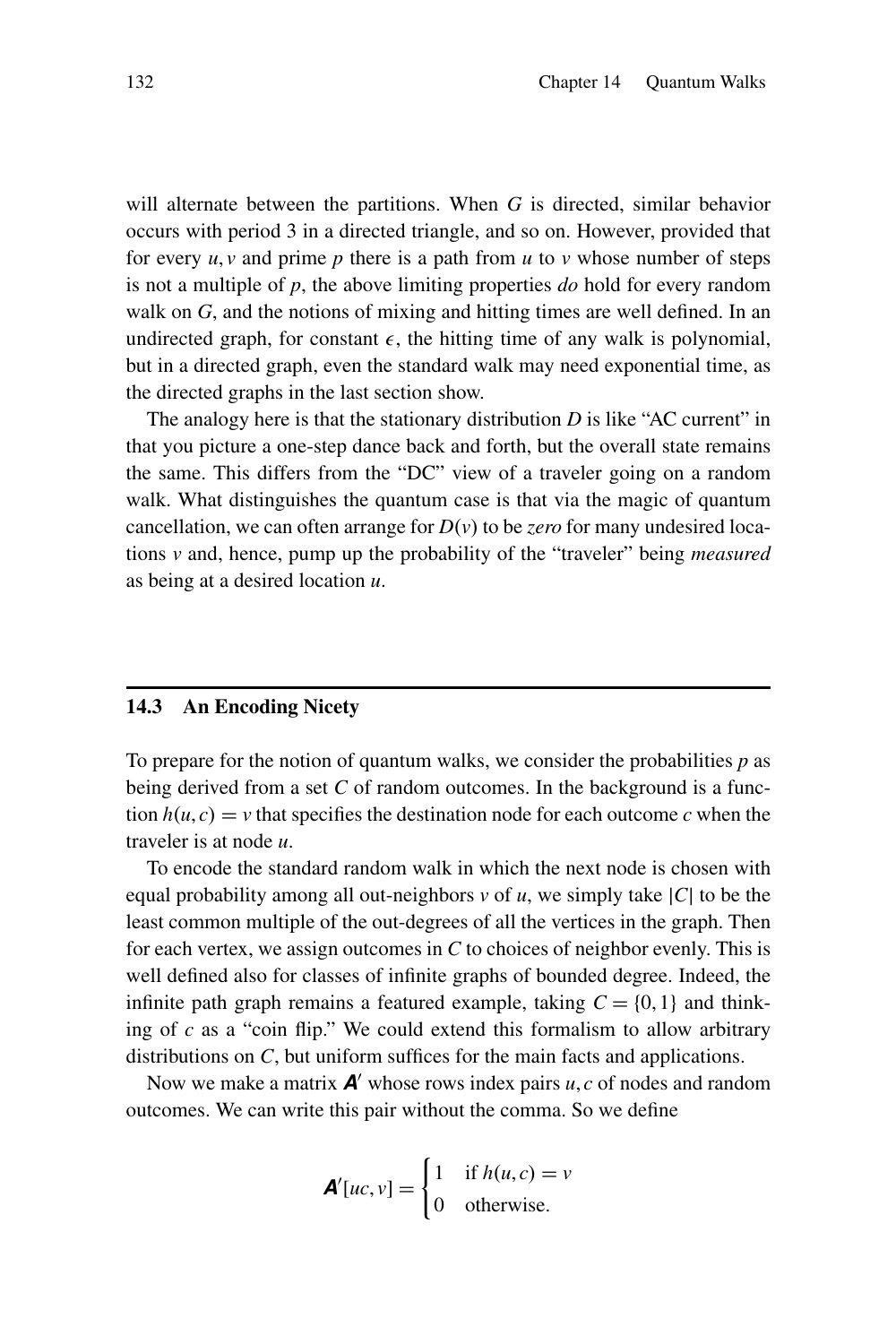Now each row has one 1 and  $n - 1$  0s. We can, however, obtain the stochastic matrix *A* above via

$$
\mathbf{A}[u,v] = \frac{1}{|C|} \sum_{c} \mathbf{A}'[uc,v].
$$

If we had a nonuniform distribution on *C*, then we could use a weighted sum accordingly. Note also that our functional view of matrices makes this undisturbed by the possibility that *V*, and hence *A* and *A* , could be infinite.

We do one more notational change that already helps with the classical case by making the matrix square again. We make the same random outcome part of the column value as well by defining:

$$
\mathbf{B}[uc, vc'] = \begin{cases} 1 & \text{if } h(u, c) = v \text{ and } c' = c, \\ 0 & \text{otherwise.} \end{cases}
$$

Then *B* acts like the identity on the *C*-coordinates and like *A* on the *V*coordinates, that is, on the nodes. Now the stochastic matrix *A* is given by

$$
\mathbf{A}[u,v] = \frac{1}{|C|} \sum_{c} \mathbf{B}[uc,vc].
$$

The sum on the right-hand side goes down the diagonal of the *C*-part, much like the trace operation does on an entire matrix. It is called a *partial trace* operation, and is related to the ideas in section 6.7. In the classical case, all this trick does is get us back to our original idea of entries  $\mathbf{A}[u, v]$  being probabilities, but it will help in the quantum case where they are *amplitudes*. Having digested this, we can progress to define quantum walks with a minimum of fuss.

# 14.4 Defining Quantum Walks

The reason we need the added notation of *C* in the quantum case is that on the whole space  $V(G) \otimes C$ , quantum evolution is an entirely deterministic process. What gives the effect of a randomized walk is that the action on *C* is unknown and unseen before being implicitly "traced out."

DEFINITION 14.1 A **quantum walk** on the graph *G* is defined by a matrix  $U$ with analogous notation to *B* above, but where *U* is unitary, and allowing the action  $U_C$  of U on the C coordinates to be different from the identity.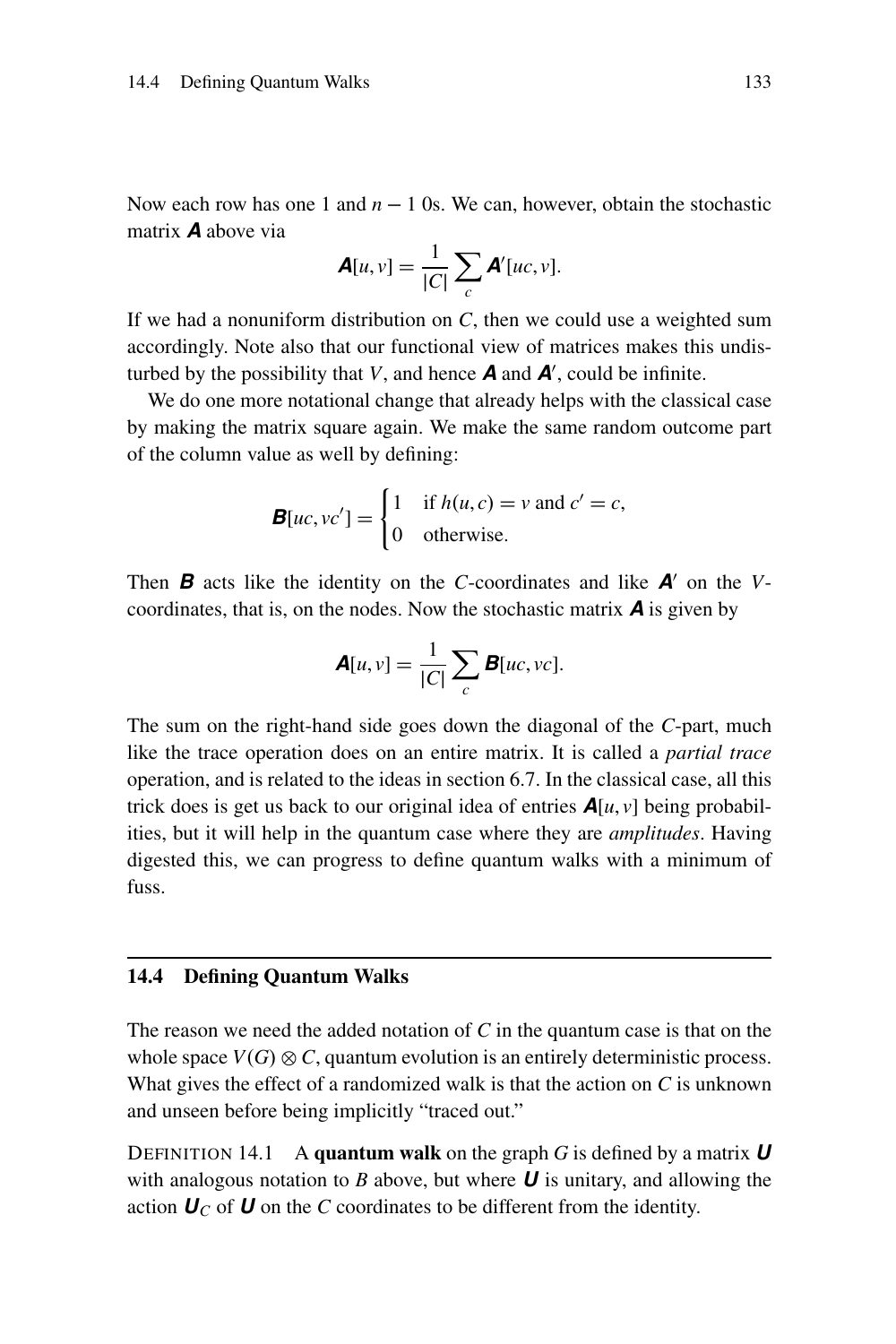Indeed, in the case  $|C| = 2$ , by making  $U_C$  have the action of a  $2 \times 2$ Hadamard matrix  $H$ , we can also simulate the action of flipping the coin at each step. Again the action of  $H$  is deterministic, but because measurement involves making a choice over the entries of  $H$ , the end effect is nondeterministic. Here is an example that packs a surprise.

Let *G* be the path graph with seven nodes, labeled  $u = -3, -2, -1, 0, 1, 2, 3$ . Our state space is  $V(G) \otimes \{0, 1\}$ . To flip a coin, we apply the unitary matrix  $C = I \otimes H$ , where *I* is the seven-dimensional identity matrix. To effect the outcome *b*, we apply the 14  $\times$  14 permutation matrix **P** that maps  $(u, 0)$  to  $(u - 1, 0)$  and  $(u, 1)$  to  $(u + 1, 1)$ . Because we will apply this only three times to a traveler beginning at 0, it doesn't matter in figure 14.1 where (−3, 0) and  $(3, 1)$  are mapped—to preserve the permutation property they can go to  $(3, 0)$ and (−3, 1), respectively, thus making the action on *V*(*G*) circular. Our walk matrix is thus  $\mathbf{A} = \mathbf{PC}$ . We apply  $\mathbf{A}^3$  to the quantum basis state  $\mathbf{a}_0$  that has a 1 in the coordinate for  $(0, 0)$  and a 0 everywhere else.

#### Figure 14.1

Expanded graph  $G'$  of quantum walk on path graph  $G$ .



In three steps of a classical random walk on *G* starting at the origin, the probabilities on the nodes (-3, -1, 1, 3), respectively, are  $(\frac{1}{8}, \frac{3}{8}, \frac{3}{8}, \frac{1}{8})$  according to the familiar binomial distribution. (Those on the even nodes are zero because *G* is bipartite.) This is arrived at by summing over paths, each path being a product of three entries of the walk matrix. Because each nonzero entry is  $\frac{1}{2}$ , the middle values come about because there are three different ways to go from 0 to <sup>+</sup>1 in three steps and likewise from 0 to −1.

# 14.5 Interference and Diffusion

Having created the graph for the quantum walk, we need to say who our walker is going to be. Of course, it is the Feynman mouse Phil we encountered in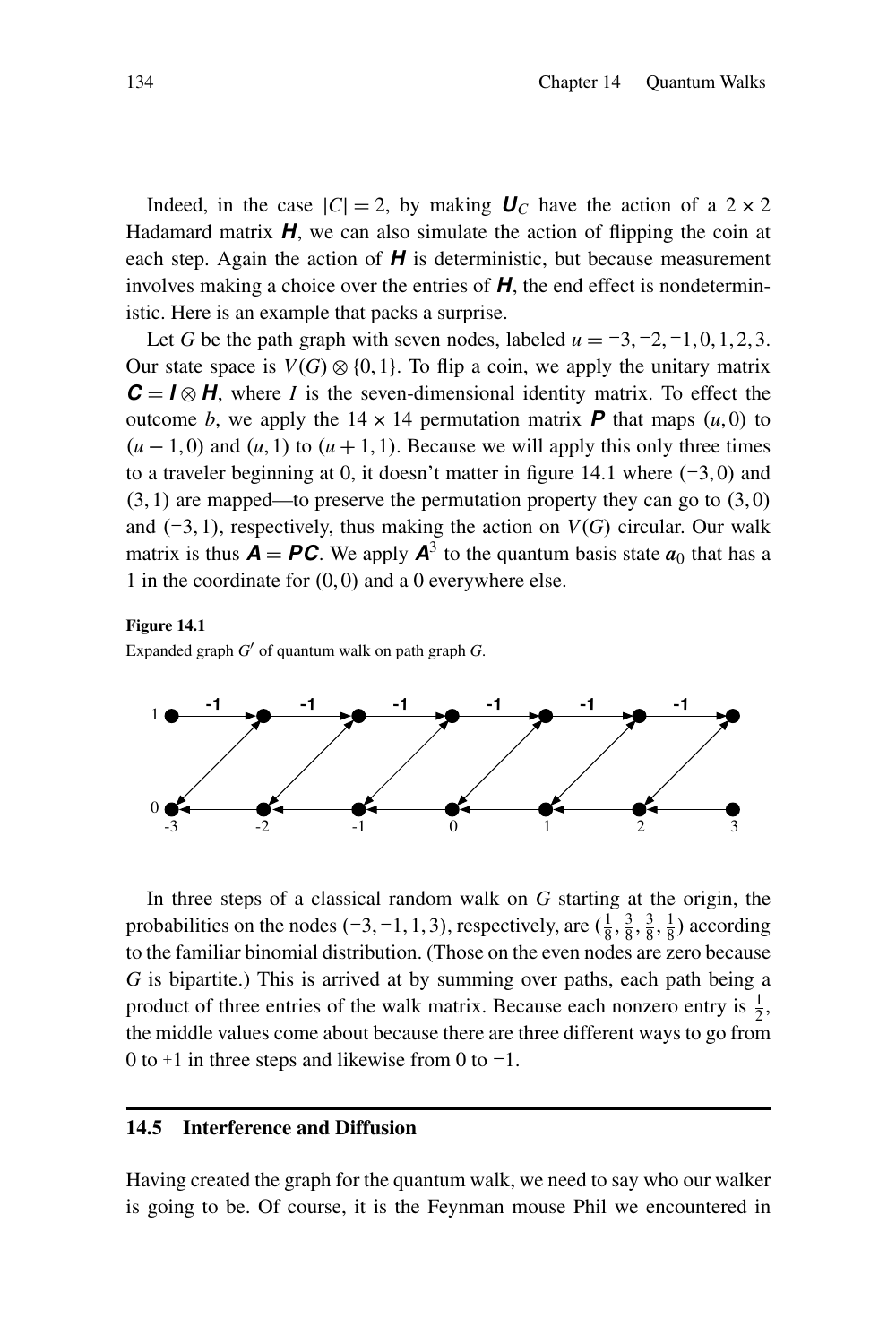chapter 7. That is to say, our quantum walk involves a sum over paths, with each path being a product of three entries in the matrix *A*. Much is the same as with the three-stage mazes in that chapter. There is Hadamard cheese: the numerators of the nonzero entries can be −1 and <sup>+</sup>1. The denominators have  $\sqrt{2}$  rather than 2 as with classical probability, but they will be squared when going from amplitudes to probabilities at the end. Third, and the unseen part under the hood, the paths being summed by nature fork not only in the *G* part but also in the *C* part of the space. That is to say, each coin outcome, which is represented by a column of the ordinary  $2 \times 2$  Hadamard matrix,

$$
\mathbf{H} = \begin{bmatrix} 1 & 1 \\ 1 & -1 \end{bmatrix},
$$

has two ways of reaching that outcome, via the first or second row. When the coin outcome is 0 for "tails," both entries contribute a numerator of <sup>+</sup>1, but when the outcome is 1, one path contributes a +1 and the other  $-1$ .

Hence, the walk is really taking place in a 14-node graph  $G'$  that includes the coin flips. This graph has *directed* edges from  $(u, 0)$  and  $(u, 1)$  to  $(u - 1, 0)$ for the outcome "tails," say wrapping around to  $(3, 0)$  in the case  $u = -3$ . For "heads," it has edges from  $(u, 0)$  and  $(u, 1)$  to  $(u + 1, 1)$ , again wrapping around, with the crucial difference that the rightward edges from (*u*, 1) (representing a previous outcome of heads) have multiplier −1. The other edges have  $+1$ . Now the three-step paths from  $(0,0)$  in  $G'$ , and their multiplier values, are:

|  |  |                                                                       |  | $(0,0) \rightarrow (1,1) \rightarrow (2,1) \rightarrow (3,1) : 1 \cdot -1 \cdot -1 = 1$  |  |
|--|--|-----------------------------------------------------------------------|--|------------------------------------------------------------------------------------------|--|
|  |  |                                                                       |  | $(0,0) \rightarrow (1,1) \rightarrow (2,1) \rightarrow (1,0) : 1 \cdot -1 \cdot 1 = -1$  |  |
|  |  |                                                                       |  | $(0,0) \rightarrow (1,1) \rightarrow (0,0) \rightarrow (1,1) : 1 \cdot 1 \cdot 1 = 1$    |  |
|  |  | $(0,0) \rightarrow (1,1) \rightarrow (0,0) \rightarrow (-1,0) : 1$    |  |                                                                                          |  |
|  |  |                                                                       |  | $(0,0) \rightarrow (-1,0) \rightarrow (0,1) \rightarrow (1,1) : 1 \cdot 1 \cdot -1 = -1$ |  |
|  |  | $(0,0) \rightarrow (-1,0) \rightarrow (0,1) \rightarrow (-1,0) : 1$   |  |                                                                                          |  |
|  |  | $(0,0) \rightarrow (-1,0) \rightarrow (-2,0) \rightarrow (-1,1) : 1$  |  |                                                                                          |  |
|  |  | $(0,0) \rightarrow (-1,0) \rightarrow (-2,0) \rightarrow (-3,0) : 1.$ |  |                                                                                          |  |
|  |  |                                                                       |  |                                                                                          |  |

Thus, there are six, not four, different destinations. The crux is that the two paths that reach destination (1, 1) have multipliers of 1 and −1 and hence *cancel*, while the two paths with destination (−1, 0) both have multipliers of 1 and hence *amplify*. The 14-dimensional vector representing the quantum state of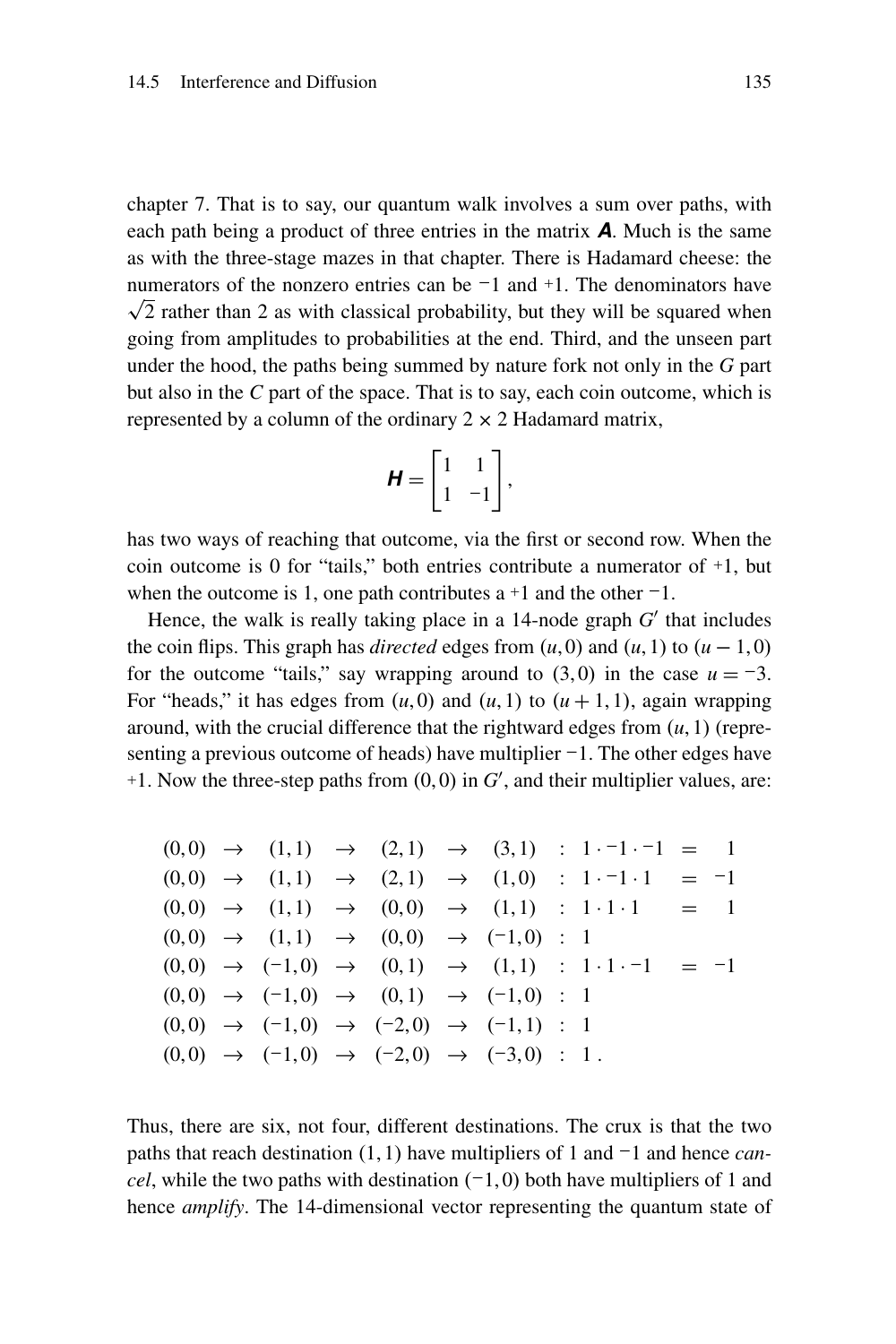the outcome of the walk, given the initial vector that had a 1 in place  $(0,0)$  and nothing else, becomes this when arranged in a  $2 \times 7$  grid:

$$
b_0 = \frac{1}{\sqrt{8}} \begin{bmatrix} 0 & 0 & 1 & 0 & 0 & 0 & 1 \\ 1 & 0 & 2 & 0 & -1 & 0 & 0 \end{bmatrix}.
$$

Finally, to obtain the probabilities while "tracing out" the unseen coin, we sum the *squares* in each column. The final classical probability vector, giving the probability of finding the "traveler" at each of the original seven nodes of *G* after a measurement, is

$$
\left[\frac{1}{8}, 0, \frac{5}{8}, 0, \frac{1}{8}, 0, \frac{1}{8}\right].
$$

This outcome of diffusion stands in marked contrast to the classical distributional outcome. What happened, and why the loss of symmetry?

It is at least reassuring that the bipartiteness of *G* showed through, giving zero probability again on the even-numbered vertices. But the leftward bias flies in the face of fairness when flipping a coin. The Hadamard matrix is used all the time to introduce quantum nondeterminism, so why does it give offcenter results? The reason is that the −1 entry biases against "heads," causing cancellations that do not happen for "tails."

These cancellations can be harnessed for a rightward bias by starting the traveler at  $(0, 1)$  rather than  $(0, 0)$ . That is, unknown to the traveler or any parties observing just the original graph *G*, we are starting the coin in an initial state of "heads" rather than "tails." In the  $G \otimes C$  space, this means the initial state  $a_1$  has a 1 in the coordinate for  $(0, 1)$  and a 0 everywhere else. From  $(0, 1)$ , some relevant three-step paths are:

$$
(0,1) \rightarrow (1,1) \rightarrow (2,1) \rightarrow (1,0) : -1 \cdot -1 \cdot 1 = 1
$$
  
\n
$$
(0,1) \rightarrow (1,1) \rightarrow (0,0) \rightarrow (1,1) : -1 \cdot 1 \cdot 1 = -1
$$
  
\n
$$
(0,1) \rightarrow (-1,0) \rightarrow (0,1) \rightarrow (1,1) : 1 \cdot 1 \cdot -1 = -1
$$
  
\n
$$
(0,1) \rightarrow (-1,0) \rightarrow (0,1) \rightarrow (-1,0) : 1 \cdot 1 \cdot 1 = 1
$$
  
\n
$$
(0,1) \rightarrow (1,1) \rightarrow (0,0) \rightarrow (-1,0) : -1 \cdot 1 \cdot 1 = -1.
$$

These show a mirror-image amplification and cancellation and give the 14 vector

$$
\boldsymbol{b}_1 = \frac{1}{\sqrt{8}} \begin{bmatrix} 0 & 0 & 1 & 0 & -2 & 0 & -1 \\ 1 & 0 & 0 & 0 & 1 & 0 & 0 \end{bmatrix}.
$$

These amplitudes give the classical probabilities  $[\frac{1}{8}, 0, \frac{1}{8}, 0, \frac{5}{8}, 0, \frac{1}{8}]$  on *G*, now biased to the right.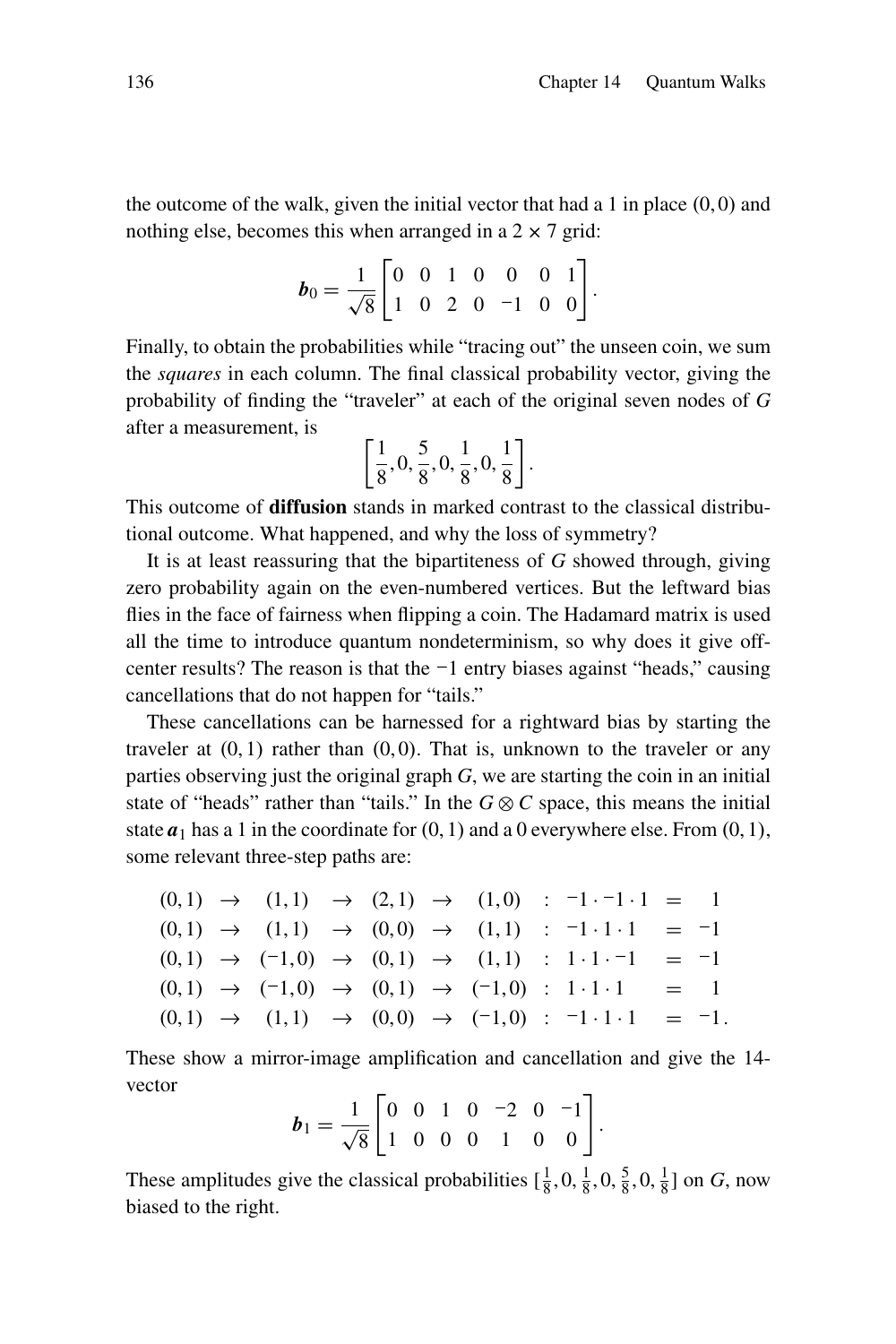Hence, you might think that you can cancel the biases by starting the system up with the coin in the "half-tails, half-heads" state

$$
a_2 = \frac{1}{\sqrt{2}}(a_0 + a_1).
$$

This is like saying Schrödinger's cat has half a tail—or rather the square root of half a tail. By the linearity of quantum mechanics—remember  $A^3$  is just a matrix—the final state you get now is

$$
b_2 = \frac{1}{\sqrt{2}} (b_0 + b_1)
$$
  
=  $\frac{1}{4} \begin{bmatrix} 0 & 0 & 2 & 0 & -2 & 0 & 0 \\ 2 & 0 & 2 & 0 & 0 & 0 & 0 \end{bmatrix}$ 

.

Note that we got some more cancellations—that is to say, the two walks *interfered* with each other—and those were both on the right-hand side, so we have bias to the left again with probabilities  $[\frac{1}{4}, 0, \frac{1}{2}, 0, \frac{1}{4}, 0, 0]$ . In particular, the rightmost node is now unreached.

We can finally fix the bias by making the second walk occur with a quarterturn *phase* displacement. This means starting up in the state

$$
a_3 = \frac{1}{\sqrt{2}}(a_0 + ia_1).
$$

This state is like Schrödinger's cat with half a tail and an imaginary head. Again by linearity, the final state is  $b_3 = (b_0 + ib_1)/\sqrt{2}$ , so that

$$
b_3 = \frac{1}{4} \begin{bmatrix} 0 & 0 & 1+i & 0 & -2i & 0 & 1-i \\ 1+i & 0 & 2 & 0 & -1+i & 0 & 0 \end{bmatrix}.
$$

Taking the squared norms and adding each column gives the probabilities

$$
\frac{1}{16}[0+2, 0, 2+4, 0, 4+2, 0, 2+0] = \left[\frac{1}{8}, \frac{3}{8}, \frac{3}{8}, \frac{1}{8}\right]
$$

again, at last modeling the classical random walk.

A more robust way to fix the bias is to use a suitably "balanced" matrix other than Hadamard for the quantum coin-flip action. A suitable unitary matrix is

$$
\mathbf{J} = \frac{1}{\sqrt{2}} \begin{bmatrix} 1 & i \\ i & 1 \end{bmatrix}.
$$

If we take higher powers  $A^k$ , whether  $A = P(I \otimes H)$  or  $A = P(I \otimes J)$  or whatever, then the circular connectivity of *G* guarantees that the uniform classical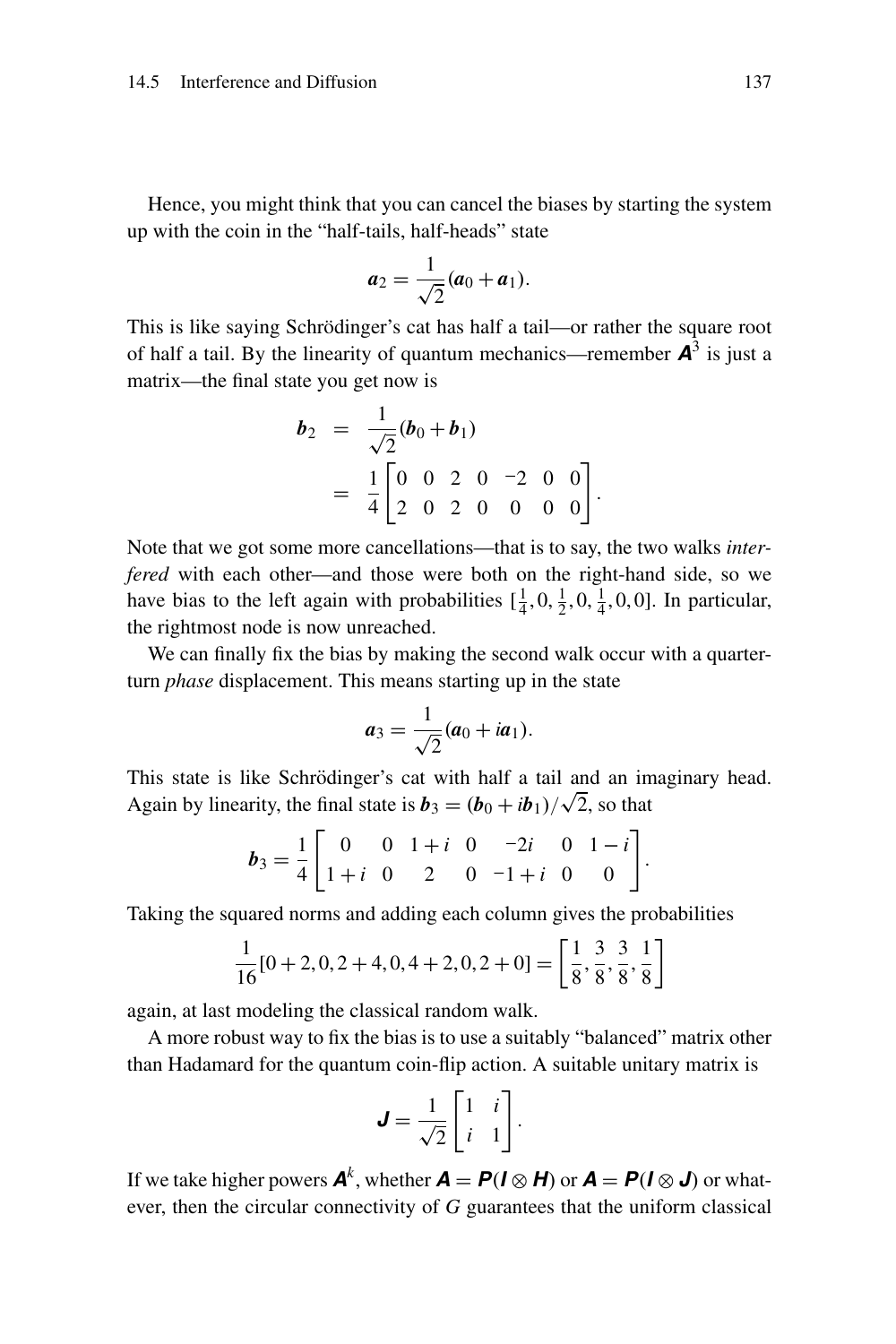distribution giving probability  $\frac{1}{7}$  to each node of *G* is approached. It is stable *as* the induced classical distribution.

#### 14.6 The Big Factor

Now if we extend the graph *G* beyond seven nodes, then we come immediately to the surprise of greatest import. Let *G* have  $n = 9$  nodes, labeled  $-4$  to 4, and define  $G'$  as before including wrapping at the endpoints. Extend  $\boldsymbol{P}$  to be  $18 \times 18$  accordingly, keep  $H$  as the action on the coin space, and consider walks of length 4. Labeling the 16 basic walks of length 4 by HHHH through TTTT gives us a shortcut to compute the destination  $(m, a)$  and multiplier  $b \in$ {1, <sup>−</sup>1} for each walk *w*:

- *m* is the number of H in *w* minus the number of T.
- *a* is 0 if *w* ends in T, and 1 if *w* ends in H.
- *b* is <sup>−</sup>1 if HH occurs an odd number of times as a substring of *w*, and 1 if even.

For example, HHTT, HTHT, and THHT all come back to  $(0, 0)$ , and their respective multipliers are −1, 1, and −1. Importantly, this implies there is a cancellation at the origin, leaving −1 there. Similar happens with HTTH, THTH, and TTHH ending at (0, 1), leaving 1, whereas HTTT, THTT, and TTHT all hit ( $-2$ , 0) with weight 1, reinforcing each other to leave 3 there. The full 2  $\times$  9 vector for the quantum state after the walk is:

$$
b_0 = \frac{1}{4} \begin{bmatrix} 0 & 0 & 1 & 0 & 1 & 0 & -1 & 0 & -1 \\ 1 & 0 & 3 & 0 & -1 & 0 & 1 & 0 & 0 \end{bmatrix}.
$$

For the initial state (0, 1), we have the same rules, except with H*w* in place of *w*. This yields

$$
\boldsymbol{b}_1 = \frac{1}{4} \begin{bmatrix} 0 & 0 & 1 & 0 & -1 & 0 & 3 & 0 & 1 \\ 1 & 0 & 1 & 0 & -1 & 0 & -1 & 0 & 0 \end{bmatrix}.
$$

Again,  $\mathbf{b}_3 = \frac{1}{\sqrt{2}}$  $\frac{1}{2}$  ( $\bm{b}_0 + i\bm{b}_1$ ) results from superposing the initial states with a 90degree phase shift on the latter. Taking the squared norms of its entries gives

$$
\frac{1}{32} \begin{bmatrix} 0 & 0 & 2 & 0 & 2 & 0 & 10 & 0 & 2 \\ 2 & 0 & 10 & 0 & 2 & 0 & 2 & 0 & 0 \end{bmatrix}.
$$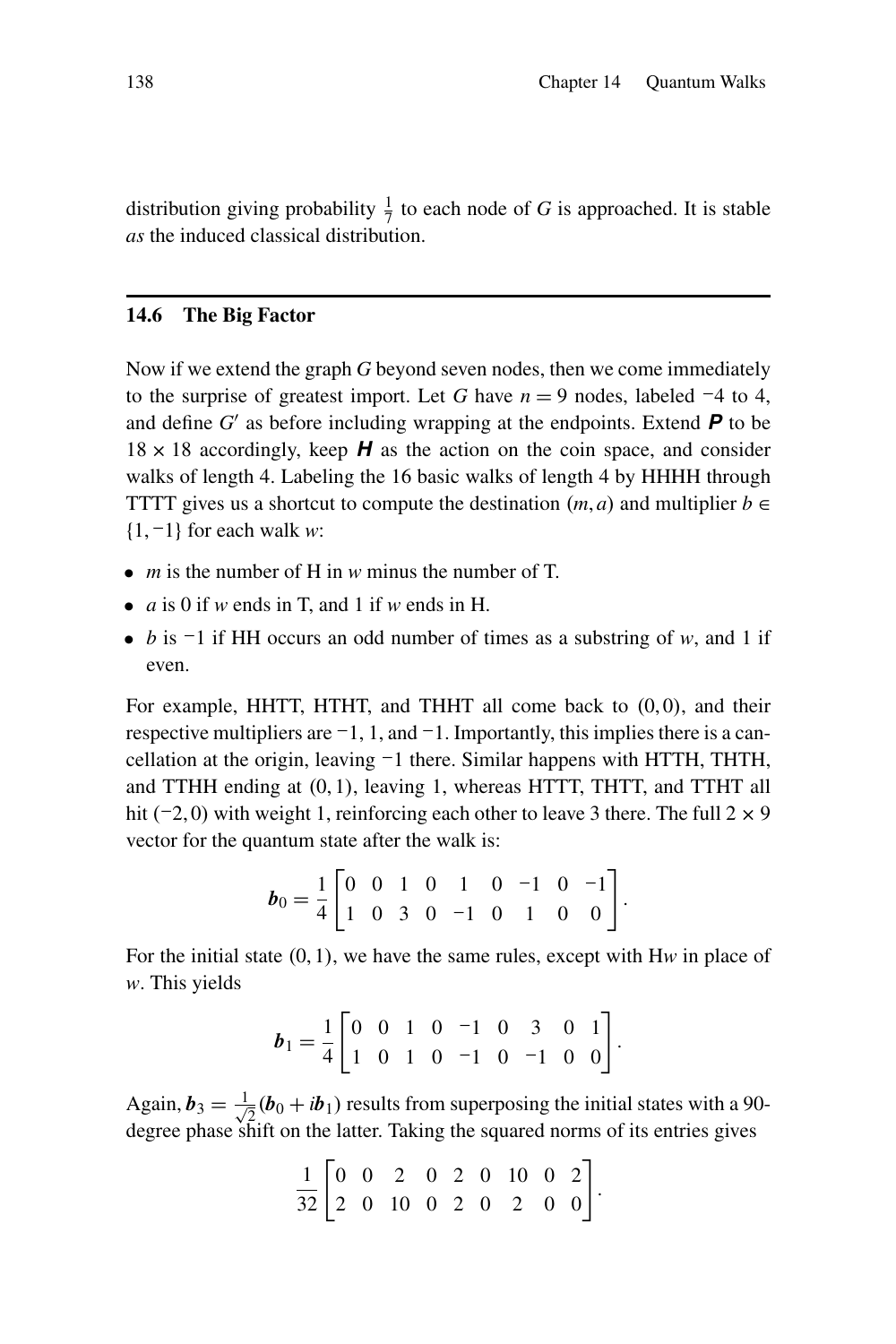Summing the columns finally yields the desired distribution *D* of classical probabilities:

$$
D = \left[ \frac{1}{16}, 0, \frac{3}{8}, 0, \frac{1}{8}, 0, \frac{3}{8}, 0, \frac{1}{16} \right].
$$

This is the surprise: the five nonzero numerators differ from  $[\frac{1}{16}, \frac{1}{4}, \frac{3}{8}, \frac{1}{4}, \frac{1}{16}]$ , which is the classical walk's binomial distribution. The quantum coin-flip distribution is flatter in the middle, with more weight dispersed to the edges.

As *n* increases, this phenomenon becomes more pronounced: the locations near the origin cumulatively have low probability, whereas most of the probability is on nodes at distance proportional to *n*. This phenomenon persists under various quantum coin matrices. The general reason is that the many paths under the classical "H-T" indexing that end close to the origin tend to cancel themselves out, whereas the fewer classical paths that travel do enough mutual reinforcement that the squared norms compensate for the overall count.

The effect is that, unlike the classical distribution, which for *n* steps has standard deviation proportional to  $\sqrt{n}$ , the quantum distributions have standard deviation proportional to *n*. Some implementations make them approach the uniform distribution on  $\left[\frac{-n}{\sqrt{2}}, \frac{n}{\sqrt{2}}\right]$ , whose standard deviation is  $\sqrt{\frac{1}{6}}n > 0.4n$ , which is a pretty big factor of *n*. Thus, the quantum traveler does a lot of boldly going where it hasn't been before.

#### 14.7 Problems

14.1. Verify the probabilities obtained for the four-step walk on the graph with nodes labeled −4 to <sup>+</sup>4. What happens when this walk is started in the state  $\frac{1}{\sqrt{2}}$  $\frac{1}{2}(a_0 + a_1)$ , that is, without the phase shift on the "initial heads" part?

14.2. Work out the amplitudes and probabilities for the three-step walk with the *J* matrix in place of the Hadamard action on the coin space.

14.3. Can you devise a combinatorial rule for figuring the destination and amplitude of basic paths under the  $J$  matrix, in terms of the binary code of the path, analogous to the counting of HH substrings for the *H* matrix?

14.4. Can you use the combinatorial rule for the *H* matrix to prove that the amplitude of (0, 0) for an *n*-step walk (*n* even) on the infinite path graph is bounded by  $\frac{1}{\sqrt{2}n} + \epsilon$ , for suitable  $\epsilon > 0$ ?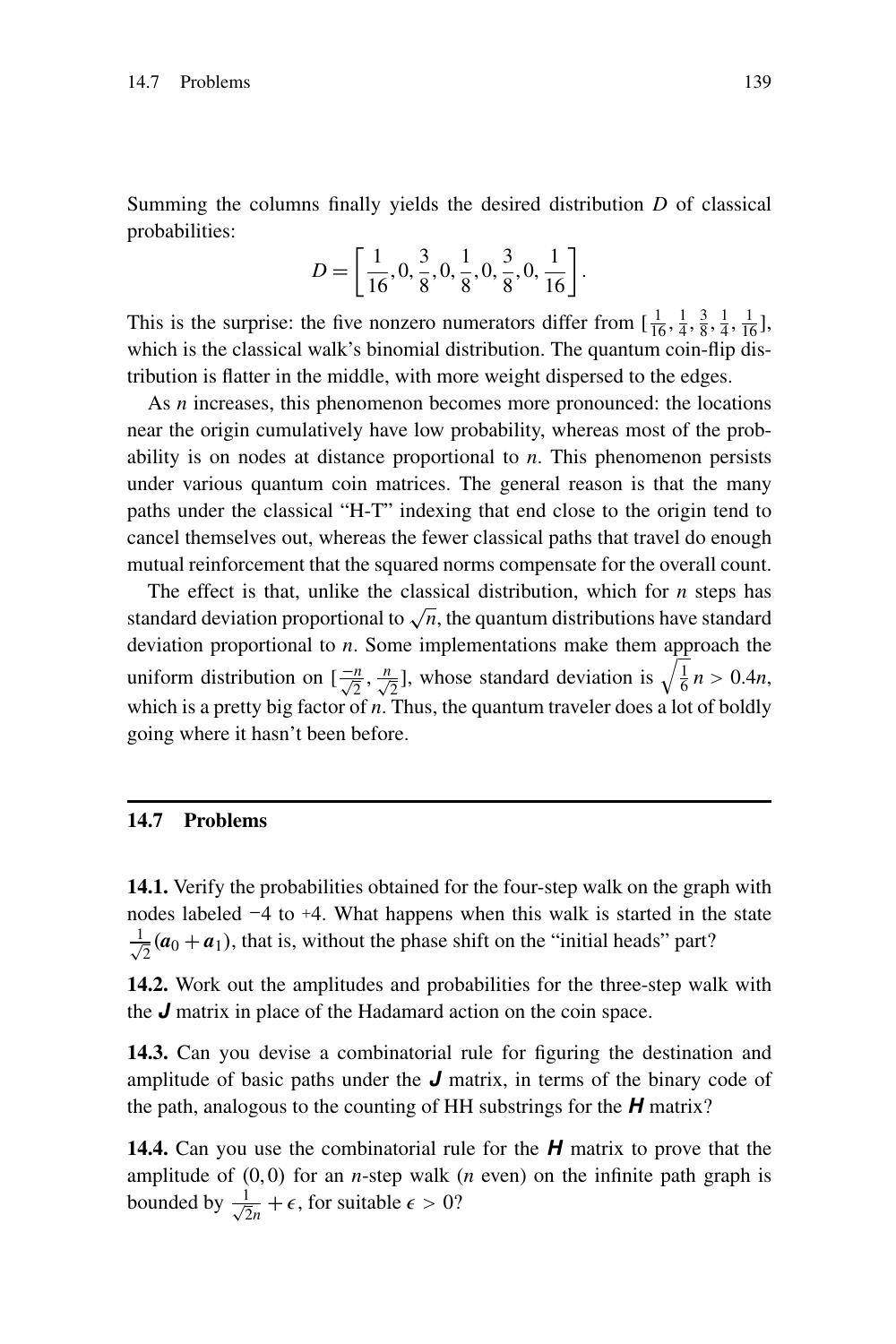#### 14.8 Summary and Notes

The key to understanding a classical random walk in a graph is that it is defined locally. That is, for every node *u* and every neighbor *v* of *u*, define  $A(u, v)$  to be the probability of choosing to walk to *v*. Then  $\mathbf{A}^2(u, w)$  is the probability of reaching node *w* in exactly *two* steps given that you started at *u*, and this carries over to any power:  $\mathbf{A}^k(u, v)$  gives the probability of ending at *v* in exactly *k* steps, given that you started at *u*. Thus, random walks in graphs are just linear algebra.

The nice thing about quantum walks is that they too are just linear algebra, except the entries are complex numbers whose squared absolute values become the probabilities. The use of matrix multiplication and summing over paths is the same, except that what gets summed are possibly complex amplitudes rather than probabilities. The difference—maybe not so nice—is that these amplitudes can cancel, thus giving *zero* probability for certain movements from *u* to *w* that would be possible in the classical case. This enables piling higher probabilities on other movements in ways that cannot be directly emulated classically. But again the key is that the definition is local for each "node" (which is just a basis state) and gives you a matrix.

We have explained quantum coins with a "hidden-variables" mentality, and one must be careful when combining that with ideas of "local." However, this view has not tried to obscure nonlocal phenomena such as the way certain superpositions, for instance, the two coin states without the phase shift, can render certain far locations unreachable. We have really tried to emphasize the role of linear algebra and combinatorial elements such as the enlarged graph *G* and the counting of HH substrings. It may seem strange to picture that nature tracks the parity of substring counts, but this is evidently the effect of what nature does. There are formalisms we haven't touched such as calculating in the Fourier-transformed space of the walk branches, which can avoid an exponential amount of work while at least giving good approximations.

There are some undirected graphs of small *girth*, that is, maximum distance between any pair of nodes, in which a quantum walk diffuses exponentially faster than a classical one. One such graph glues together two full binary trees of depth *d* at the leaves, giving girth 2*d* and  $n = 3 \cdot 2^d - 2$  nodes overall. A classical random walk starting from one root quickly reaches the middle but thereafter has two ways to turn back for every one way forward toward the other tree's root, giving hitting time exponential in *d* although still  $O(n)$ . In the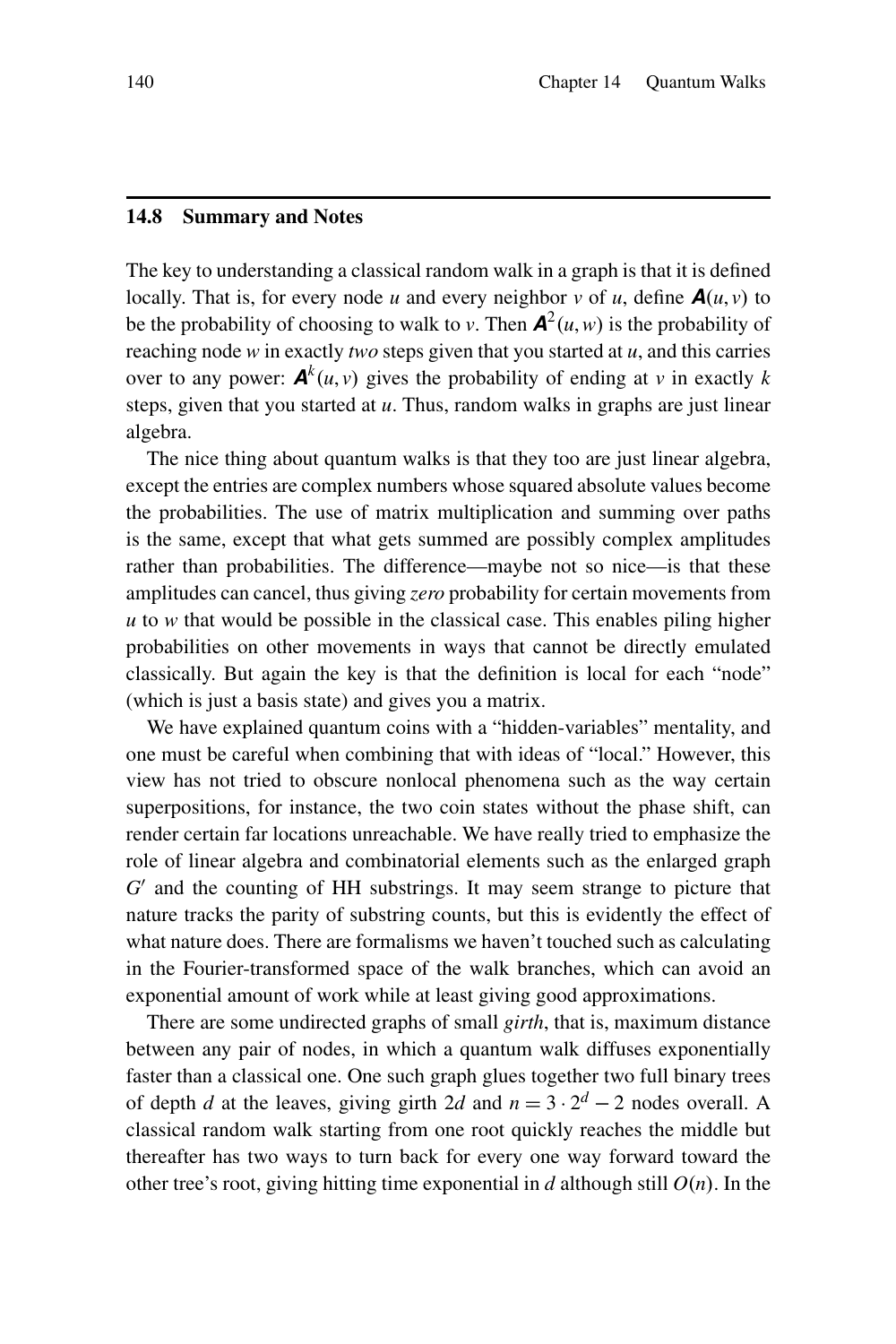corresponding quantum walk, the turn-back options can be made to interfere enough that the situation essentially becomes a walk on the straight path, giving  $O(d)$  diffusion as above. These and many other results about walks have recently been comprehensively surveyed by Venegas-Andraca (2012). Classical random walks on undirected graphs were "de-randomized" via the famous deterministic logarithmic space algorithm for graph connectivity of Reingold (2005).

Quantum walks have yielded improved and optimal algorithms for certain decision problems. Beyond that, they exemplify the idea that quantum computation is about creating rich quantum states, one that cannot be readily simulated by classical means, by which novel solutions can be obtained.

This chapter has followed some material in the survey paper by Kempe (2003), but with some more elementary examples and a bridge to the material of Santha (2008) and Magniez et al. (2011) incorporated in the next chapter. There is also a recent textbook by Portugal (2013) devoted entirely to quantum walks and search algorithms; it is comprehensive for this chapter and part of the next.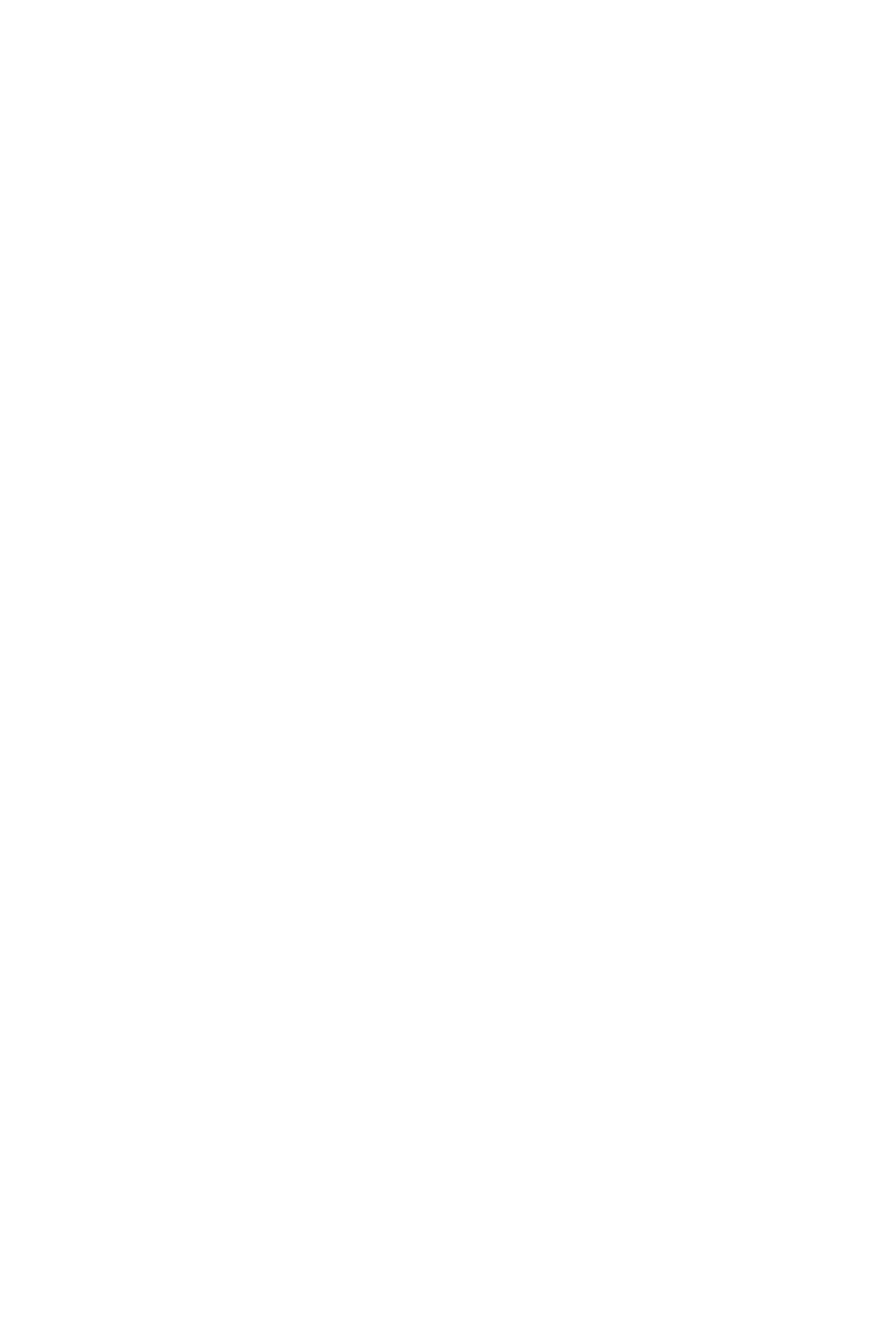# Quantum Walk Search Algorithms

The last chapter gave an elementary, self-contained treatment of quantum walks. The present chapter brings us to developments in quantum algorithms within the past 5 to 10 years. Our main purpose is to leverage the ideas of the last two chapters to explain a "meta-theorem" that underlies how quantum walks serve as an algorithmic toolkit for search problems.

# 15.1 Search in Big Graphs

We have seen that at least on the path graphs, a quantum walk does a good and fast job of spreading amplitude fairly evenly among the nodes, rather than lumping it near the origin as with a classical random walk. When the graph *G* is bushier and has shorter distances than the path graph, we can hope to accomplish such spreading in fewer steps. If we are looking for a node or nodes with special properties, then we can regard the evened-out amplitude as the springboard for a Grover search. If the graph's distances relative to its size are small, then we can even tolerate the size becoming super-polynomial provided the structure remains regular enough that the action of a coin with *d* basic outcomes can be applied efficiently at any node of degree *d*.

For motivation we discuss the following problem, whose solution by Andris Ambainis is most credited for commanding attention to quantum walks.

Element distinctness: Given a function  $f: [n] \rightarrow [n]$ , test whether the elements  $f(x)$  are all distinct, i.e., f is 1-to-1.

The best-known classical method is to sort the objects according to  $f(x)$  and then traverse the sorted sequence to see whether any entry is repeated. If we consider evaluations  $f(x)$  and comparisons to take unit time, then this takes time proportional to *n* log *n*.

If we wish to apply Grover search, then we are searching for a *colliding pair*  $(x, y)$ ,  $y \neq x$ , such that  $f(x) = f(y)$ . We can implement a Grover oracle for this test easily enough, but the problem is that there are  $\binom{n}{2}$  = order- $n^2$  pairs to consider. Thus, the square-root efficiency of Grover search will merely cancel the exponent, leaving  $O(n)$  time, which is no real savings considering that the encodings of *x*, *y* and values of *f* really use  $O(\log n)$  bits each.

The idea is to make a bigger target for the Grover search. Let  $r > 2$  and consider subsets  $R$  of  $r$ -many elements. Call  $R$  a "hit" if  $f$  fails to be 1-to-1 on *R*. Testing this might seem to involve recursion, but we will first expend *r*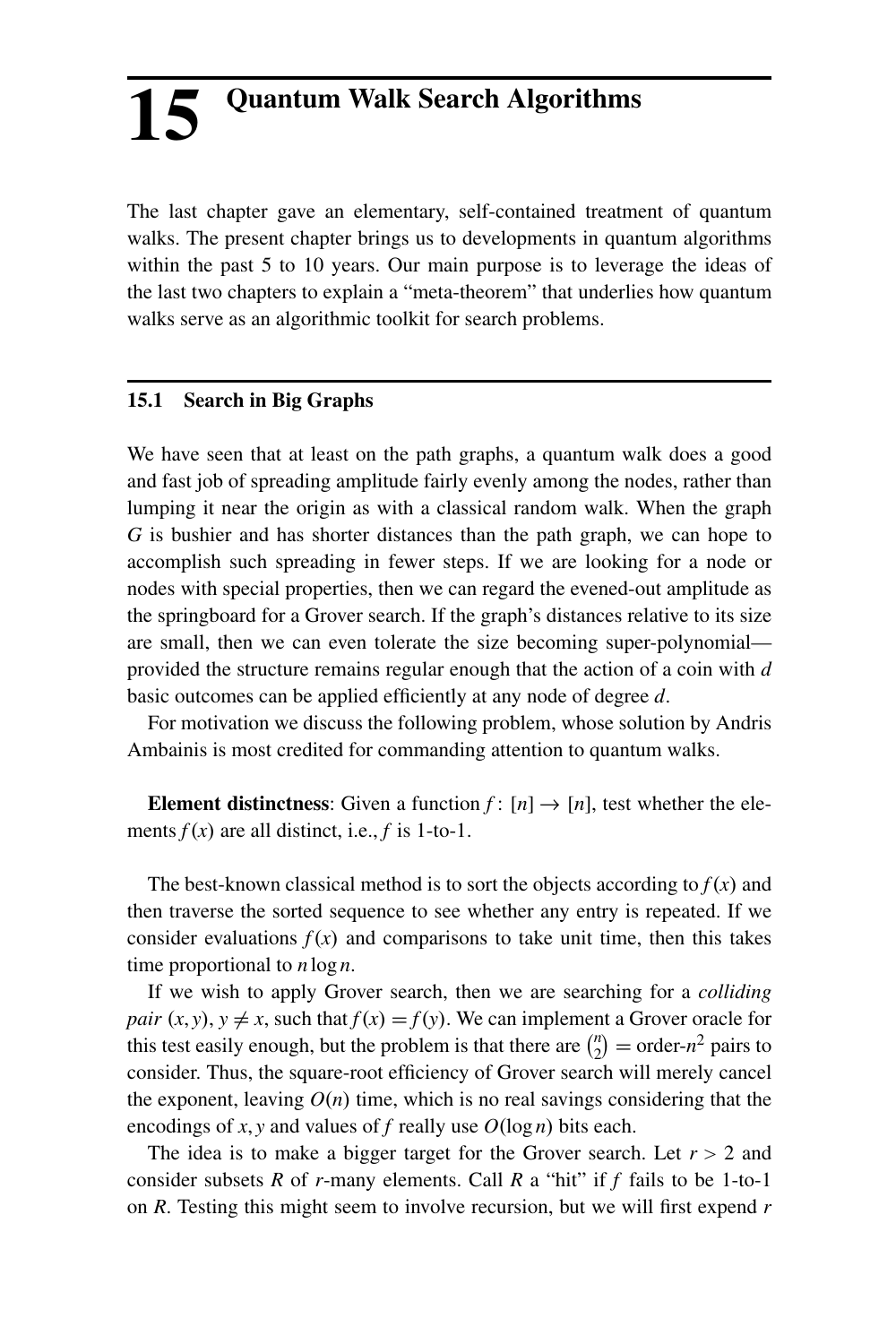quantum steps to prepare a superposition of states that include the values  $f(u_i)$ for every *r*-tuple  $(u_1, \ldots, u_r) \in R$  in a way that the hit-check for every R is recorded. Thus, the preparation time for the walk is reckoned as proportional to *r*, and the hit-check needs no further evaluation of *f* .

However, now we have order- $n<sup>r</sup>$  many subsets, which seems to worsen the issue we had with Grover search on pairs. This is where quantum walks allow us to exploit three compensating factors:

1. The subsets have a greater density of "hits": any *r* − 2 elements added to a colliding pair make a hit. Hence, the hit density is at least

$$
\frac{\binom{n-2}{r-2}}{\binom{n}{r}} = \frac{r(r-1)}{n(n-1)} \approx \left(\frac{r}{n}\right)^2.
$$

In general, we write  $E$  for the reciprocal of this number.

- 2. Rather than make a Grover oracle that sits over the entire search space, we can make a quantum coin that needs to work only over the *d* neighbors of a given node.
- 3. If we make a degree-*d* graph that is bushy enough, then we can diffuse amplitude nearly uniformly over the whole graph in a relatively small number of steps.

The walk steps in the last point represent an additional time factor compared with a Grover search, but the other two points reduce the work in the iterations. This expounds the issues for search in big graphs. Now we are ready to outline the implementation.

In thinking about the element-distinctness example for motivation in what follows, note that the vertices of the graph *G* are not the individual elements *x*, *y* but rather the (unordered) *r*-tuples of such elements, corresponding to sets *R*. The adjacency relation of *G* in this case is between *R* and *R'* that share  $r - 1$ elements, so that  $R'$  is obtained by swapping one element for another. This defines the so-called **Johnson graph**  $J_{n,r}$ . Although all our examples are on Johnson graphs, the formalism in the next section applies more generally.

The final major point is that to encode an *r*-tuple as a binary string, we need  $\Theta(r \log n)$  bits, and hence at least that many qubits. Because  $r = r(n)$  will often be  $n^c$  for some constant *c*, this is a higher order than a compact encoding of  $[n]$ as  $\{0, 1\}^{\ell}$  via  $\ell \sim \log_2 n$  qubits would give us. This is why we call the graphs "big."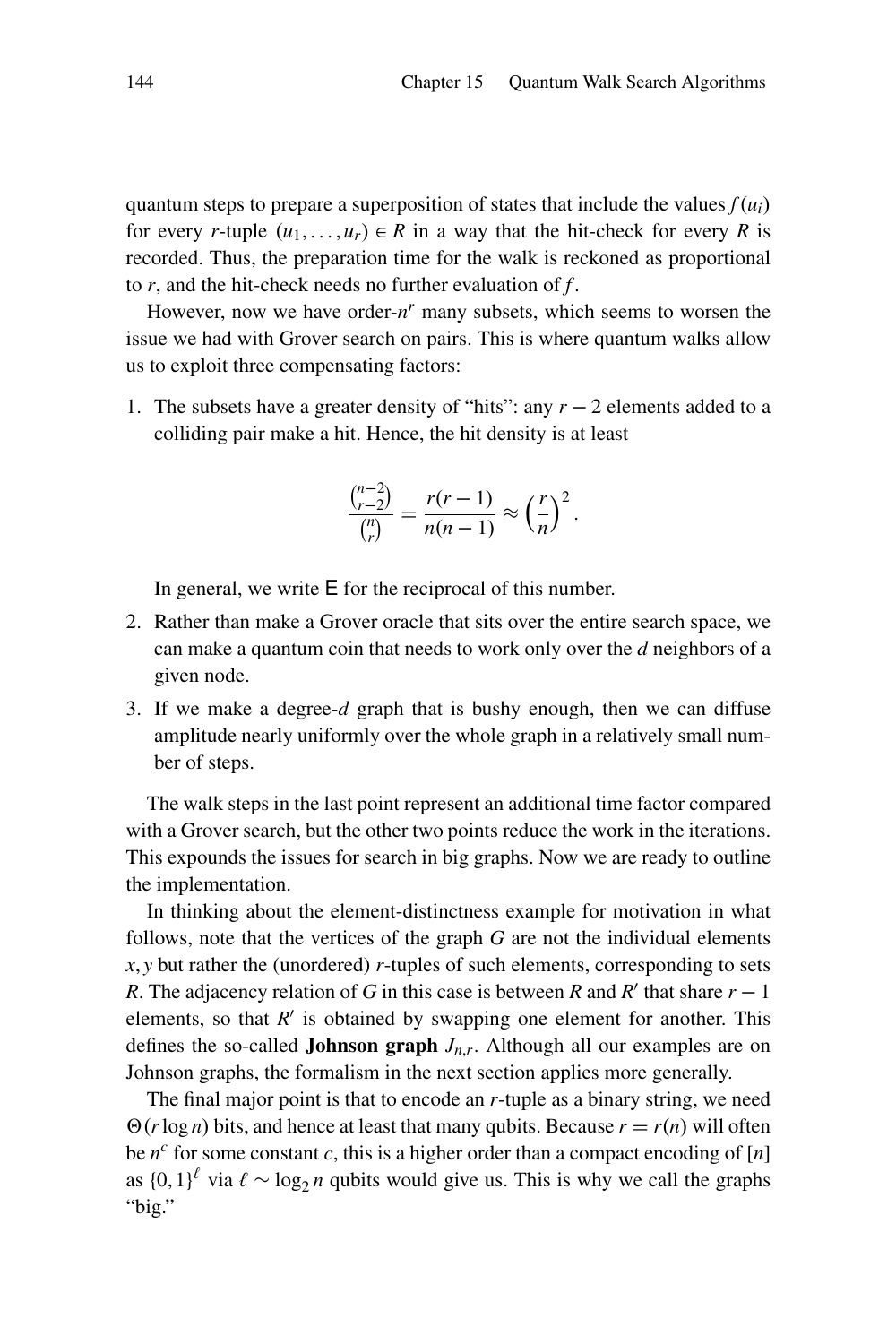The main impact is that we will not be able to hide factors of *r* under *O*-tilde notation the way we can with factors of  $\ell$ . This will entail distinguishing the following three chief cost measures:

- 1. Quantum serial time, which is identified with the quantum circuit size;
- 2. Quantum parallel time, which is the quantum circuit *depth* meaning the maximum number of basic gates involving any one qubit; and
- 3. Quantum query complexity, which is the number of evaluations of the oracle  $U_f$  for *f*.

Usually these costs follow this order from highest to least. Provided  $f(u_i)$  is computable (classically) in time  $|u_i|^{O(1)} = \ell^{O(1)}$  for any element  $u_i$  in a tuple, one can hope for either time to be *O*-tilde of the query complexity. The main issue is looking up a desired or randomly selected *ui*, sometimes also a stored function value  $f(u_i)$ , in a tuple. If the tuple is sorted, then binary search will work in  $O(\log r)$  stages and  $O(\ell \log r) = \ell^{O(1)}$  depth (the literature also speaks of "random-access time"). However, the need to use gates on all  $r$  elements can cause an extra factor of *r* in the circuit size or serial time.

#### 15.2 General Quantum Walk for Graph Search

The first idea in formulating quantum walks generically is that the coin space need not be coded as  $\{1, \ldots, d\}$  but can use a separate copy of the node space. Then the expanded graph  $G'$  becomes the **edge graph** of  $G$ . We still reference nodes *X*,*Y*,*Z* ... in our notation; the capital letters come from thinking of *G* as a big graph as above. The previous node *X* of a walk now at node *Y* is preserved as with the previous coin state in the current state  $(X, Y)$ . Execution of a step to choose a next node *Z* is achieved by changing  $(X, Y)$  to  $(Y, Z)$ . This can be done by treating the first coordinate as the "coin space" and replacing *X* by a random *Z* to make (*Z*,*Y*), then either permuting coordinates to make (*Y*,*Z*) explicitly or leaving  $(Z, Y)$  as-is and being sure to treat the other coordinate with *Y* as the coin space next.

The next two ideas come out of Grover search. As before, the goal is to concentrate amplitude on one or more of the "hit" nodes. This is the reverse of the notion of a walk starting from that node or nodes, which would diffuse out to uniform probability. Reversal, however, is "no problem" for quantum computation. Hence, we can start up in a stationary distribution of the classical walk on *G*, which by the first idea will extend naturally to the quantum walk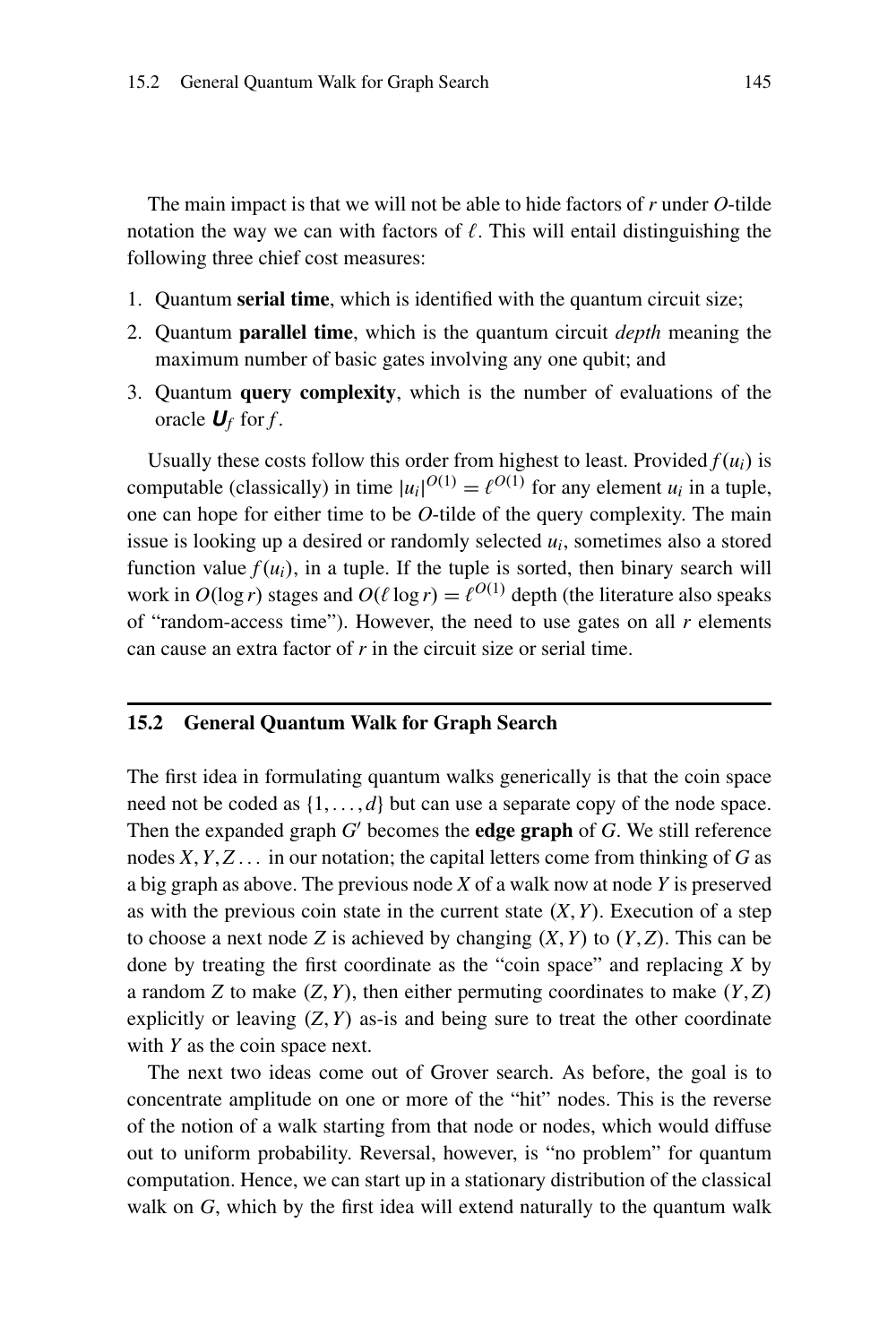because *G* uses a copy of the nodes of *G*. For a *d*-regular graph, the uniform distribution is stationary.

Of course we cannot expect that a generic walk will run in reverse to every possible start node because that would not be invertible. The third idea is to combine the diffusion step with a Grover-type sign flip upon detecting that a node reached on the current edge is a hit. This will drive amplitude onto the hit nodes. Accordingly, we define a diagonal unitary operator  $U_f$  on our doubledup graph space as a matrix with diagonal entries

$$
U_f[XY] = \begin{cases} -1 & \text{if } X \text{ or } Y \text{ is a hit,} \\ 1 & \text{otherwise.} \end{cases}
$$

The game now becomes: how can we minimize effort while computing this  $U_f$ , and how can we identify it with the Grover reflection-rotation scheme? We can define the *hit vector h* and the orthogonal *miss vector m* much as before, except now we have  $h(XY) = 1$  (suitably normalized) whenever *X* or *Y* is a hit,  $m(XY) = 1$  when neither is. The stationary distribution  $\pi$  of the walk on the paired-up graph space will give us a quantum start vector  $\pi$  analogous to *j* in chapter 13, again belonging to a two-dimensional space  $S_0$ . The following, however, causes tension between the two objectives:

To minimize the cost of updates for the walk, we use functionally superposed states  $s_Y = \sum_X |XY\rangle|g(XY)\rangle$  where  $|g(XY)\rangle$  is "data" to facilitate the checking and possibly the updating steps. However, as explored in problem 13.9 in chapter 13, the values  $g(XY)$  in the extended space  $S_g$  upset the geometry of two reflections producing a rotation toward  $h$  that we would enjoy in the simple *XY* space  $S_0$ if *g* were absent (or constant).

A trick we could apply to solve the immediate problem is the "computeuncompute" trick in section 6.3, as employed by the Grover approximate counting algorithm in section 13.5. In this case, we would first *uncompute*  $|XY\rangle|g(XY)\rangle$  to  $|XY\rangle|0\cdots0\rangle$ , apply the reflections in *S*<sub>0</sub>, and then *recompute* the data from scratch to set up the next walk step. However, this defeats the purpose of using the neighborhood data  $g(XY)$  to make the walk more efficient because uncomputing and recomputing the neighborhood data items from scratch is more expensive than simply updating them.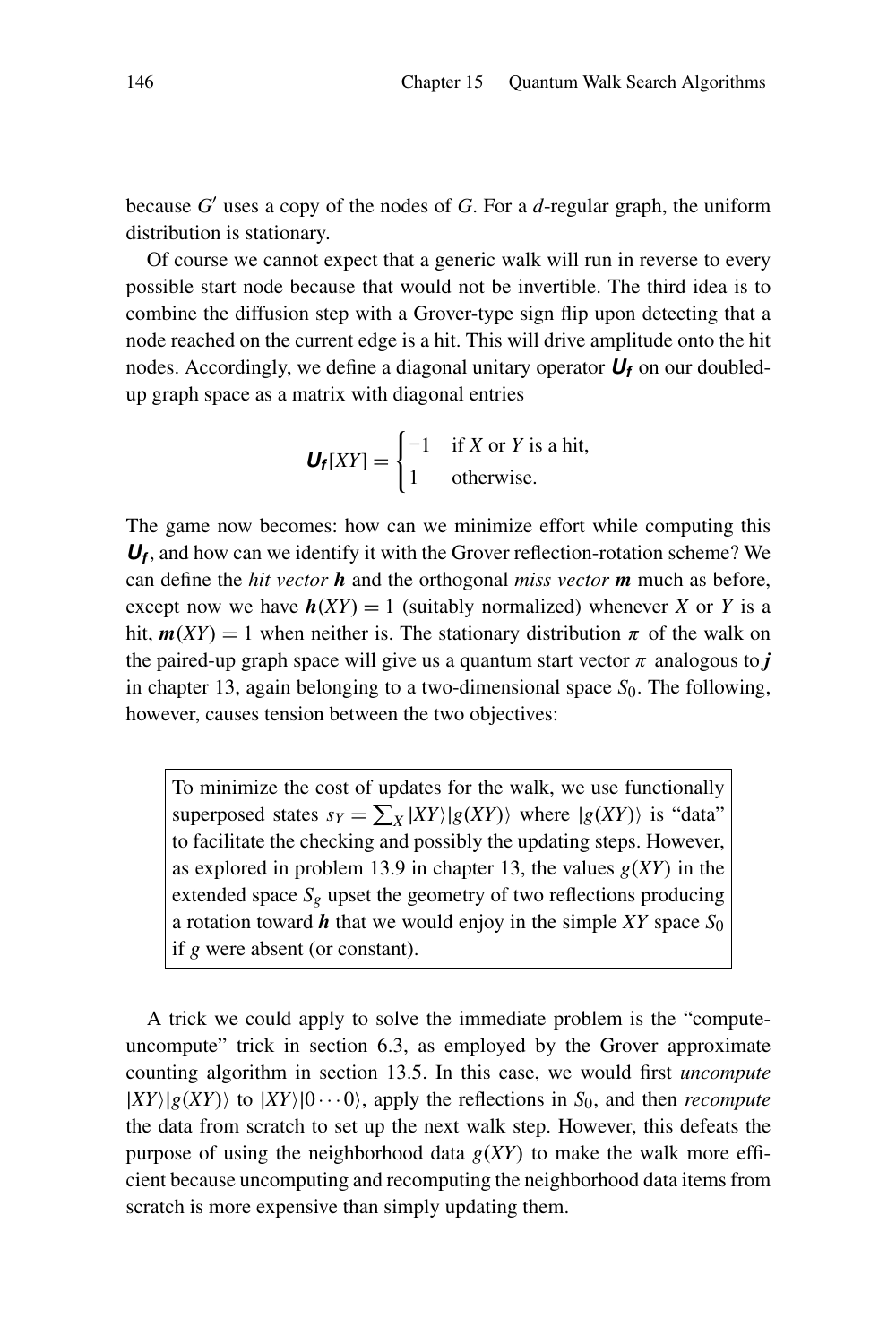The best solution known today works in a hybridization of  $S_g$  and  $S_0$  that *approximates* the reflection action in *S*0. The detailed proof that the approximation is close enough to make the rotation mechanism work is beyond our scope (see end notes for references). Fortunately, the theorem that this proves has a nice "toolkit" statement so that applications can spare these details and concentrate on the cost parameters—which can accommodate any of our three complexity measures. Here is our first statement of the five parameters:

- S: the setup cost for the functional superpositions giving "data"  $D = g(XY)$ .
- U: the update cost for a walk step in the graph, which when repeated will approximate a reflection about  $\pi$ . By intent it equals the cost for a step in the underlying classical walk, although sometimes this involves blurring a distinction between  $O(1)$  and  $O(\log n)$  or  $O(\log d)$  for the update.
- C: the **checking cost** for (the reflection effecting) each Grover query  $U_f$ .
- E: the **reciprocal density** of hits after the initial setup, i.e.,  $E = N/k$ .
- D: the reciprocal of the **eigenvalue gap**  $\Delta$  defined below, which governs the spread of the walk.

The next two sections give all the details on how the walk is implemented so that the algorithms governed by these cost parameters can succeed.

#### 15.3 Specifying the Generic Walk

We first implement the generic walk in the form of reflections. Let  $p_{X,Y}$  give the probability of going from *X* to *Y* in the standard classical walk on *G* and  $p_{Y,X}^*$  the probability in the reverse walk. For a stationary distribution  $\pi$  of the forward walk on  $V(G)$ ,  $p_{Y,X}^*$  obeys the equation  $\pi_Y p_{Y,X}^* = \pi_X p_{X,Y}$ . The walk is **reversible** if in addition  $p_{X,Y}^* = p_{X,Y}$ . On a regular graph  $\pi$  is uniform distribution, so a reversible walk gives  $p_{Y,X} = p_{Y,X}^* = p_{X,Y}$  and hence is also **symmet**ric. But we can define the following "right" and "left" reflection operators even for a general walk:

$$
V_R[XY, XZ] = 2\sqrt{p_{X,Y}p_{X,Z}} - e(Y, Z)
$$
  

$$
V_L[XZ, YZ] = 2\sqrt{p_{Z,X}^*p_{Y,Z}^*} - e(X, Y).
$$

Here  $e(Y, Z)$  is a discrete version of the Dirac "delta" function giving 1 if  $Y = Z$  and 0 otherwise. If  $W \neq X$ , then  $V_R[XY, WZ] = 0$ , and similarly  $V_{I}$ [*XZ*, *YW*] = 0.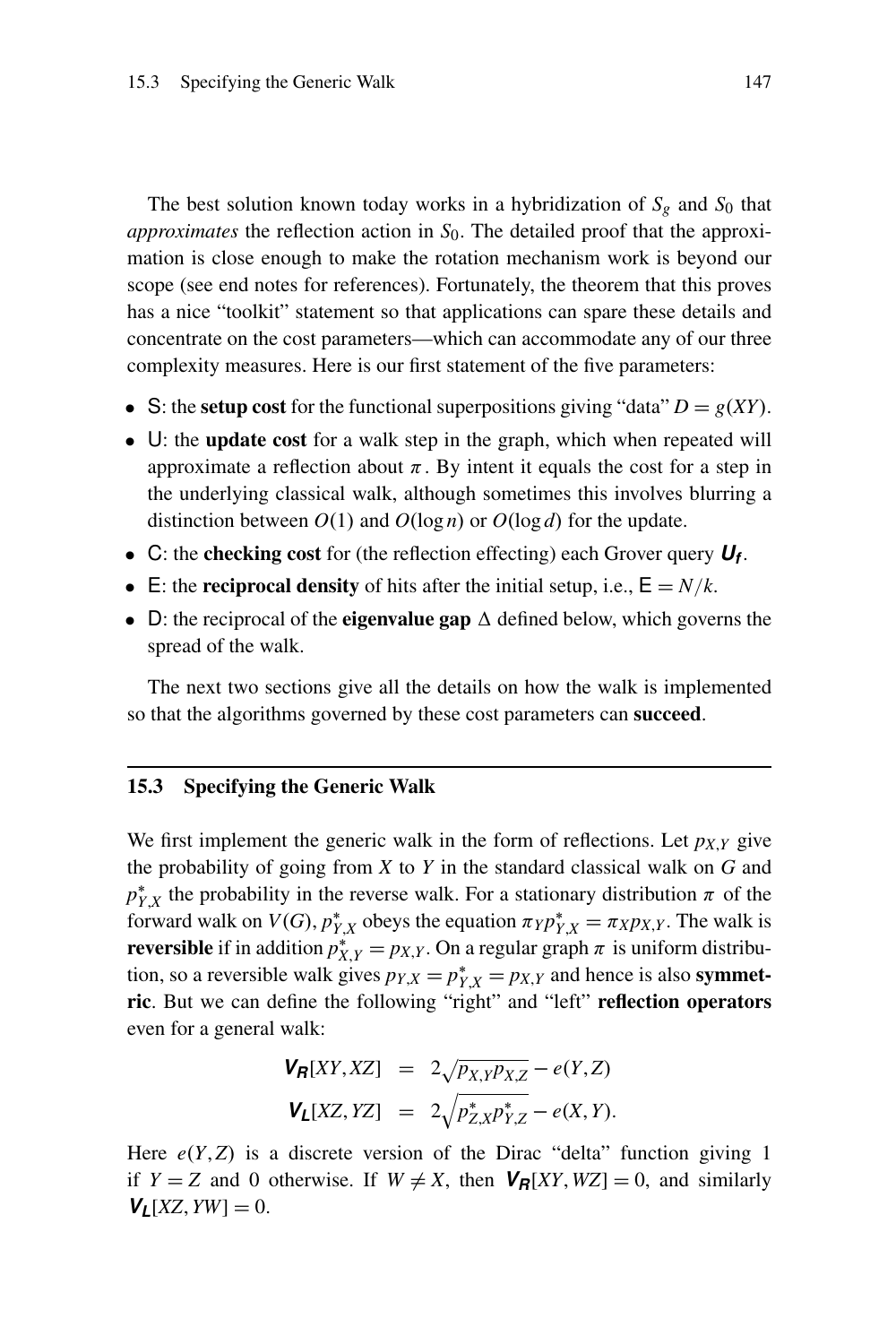We can define these operators more primitively by coding the walk directly. Let  $Y_0$  be some basis state in the coin space—usually it is taken to be the node coded by the all-zero string, but this is not necessary. Take  $P<sub>R</sub>$  to be any unitary operator such that for all *X* and *Y*,

$$
\mathbf{P}_{\mathbf{R}}[XY,XY_0]=\sqrt{p_{X,Y}}.
$$

For  $Z \neq Y_0$ ,  $P_R[XY, XZ]$  may be arbitrary, but  $P_R[XY, WZ] = 0$  whenever  $W \neq$ *X*. Among concrete possibilities for  $P_R$ , we could let  $Y_0$  be the state coded by the all-1 string instead and control on it so that the action on  $Z \neq Y_0$  is the identity, or we could define  $P_R[XY, XZ] = \sqrt{p_{X,Y \oplus Y_0 \oplus Z}}$ . It turns out not to matter. Define the projector and reflection about  $Y_0$  by

$$
\begin{aligned}\n\mathbf{P}_{\mathbf{0}}[XY, WZ] &= \begin{cases}\n1 & \text{if } W = X \wedge Y = Z = Y_0 \\
0 & \text{otherwise;} \n\end{cases} \\
\mathbf{J}_{\mathbf{0}}[XY, WZ] &= 2\mathbf{P}_{\mathbf{0}}[XY, WZ] - e(XY, WZ) \\
&= \begin{cases}\n1 & \text{if } X = W \wedge Y = Z = Y_0, \\
-1 & \text{if } X = W \wedge B = D \neq Y_0, \\
0 & \text{otherwise.}\n\end{cases}\n\end{aligned}
$$

Our two unitary reflections hence enjoy the following equalities:

$$
V_R = P_R J_0 P_R^t
$$
  

$$
V_L = P_L J_0 P_L^t
$$

Now the following blends a Grover search with the quantum walk:

DEFINITION 15.1 The **generic quantum walk** derived from the classical walk  $P = (p_{X,Y})$  on the graph *G* is the walk on  $V(G) \otimes V(G)$  defined by iterating the step operation

$$
W_P=V_LV_R,
$$

and the **generic search algorithm** iterates alternations of  $U_f$  and  $W_p$ , or more generally,  $U_f$  followed by a routine involving one or more walk steps.

As a footnote, there are allowable variations in  $U_f$  as well as the walk steps. Provided *G* is not bipartite, it is OK to omit a check for *Y* being a hit in the definition of  $U_f$ . That is, if we define

$$
U_L[XY] = -1
$$
 if X is a hit,  $U_L[XY] = 1$  otherwise;  

$$
U_R[XY] = -1
$$
 if Y is a hit,  $U_R[XY] = 1$  otherwise,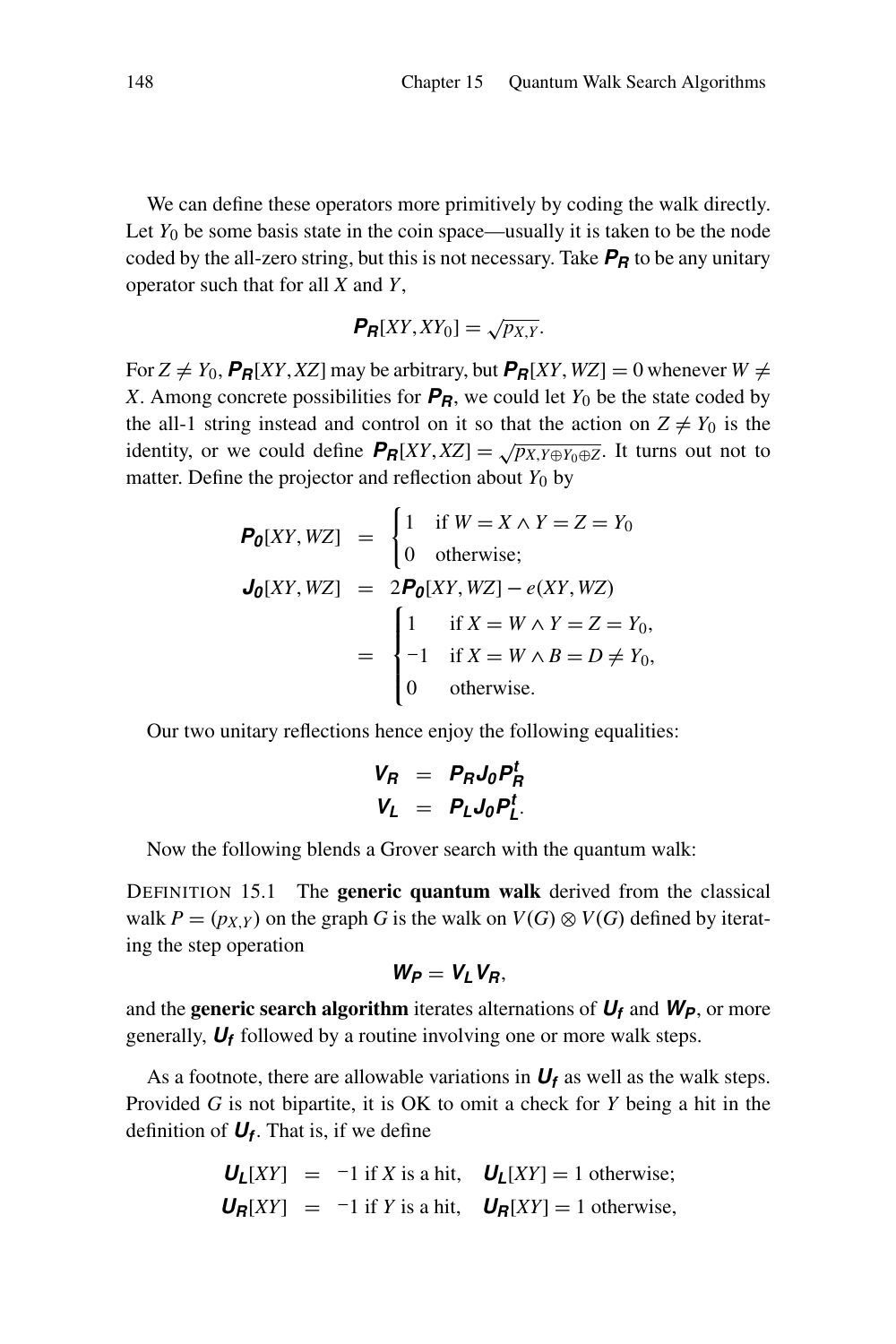then it suffices to iterate  $W_P U_L$  without checking whether we found a hit in the *Y* coordinate. Perhaps more elegantly, we can iterate  $V_L U_L V_R U_R$ . We do not know whether the concrete effects on implementations have been all worked out in the recent literature, likewise with particular choices for *PR* and the analogous *PL*, but asymptotically they give equivalent results.

### 15.4 Adding the Data

The data can be specified separately for the nodes *X*,*Y* in a graph edge, and we find it intuitive to separate  $g(XY)$  as  $D_X, D_Y$  for indexing. To encode the data in extra indices, we can re-create all the above encoding of operators with *XDX* in place of *X*. Everything goes through as before—technically because we will have  $p_{XD_x, YD_y} = 0$  whenever  $YD_y$  does not match the data update when going from node *X* with  $D_X$  to node *Y*.

These considerations also factor into the initial state of the walk. Let  $X_0$  be the node coded by the all-zero index,  $Y_0$  the same but on the right-hand side of indexing  $XY$ , and  $D_0$  the data associated to  $Y_0$ . One possibility for the initial state  $a_0$  of the walk is defined by

$$
a_0(XY_0)=\sqrt{\pi_X},
$$

and  $a_0(XY) = 0$  for  $Y \neq Y_0$ . This can be interpreted either as starting at the all-zero node with the coin in a stationary-superposed state or having the coin initialized to "zero" with the walk initially in the classical stationary superposed state. On a regular *N*-node graph *G*, we always have  $\pi_X = 1/N$ . Now if we throw in the data, this technically means initializing the state

$$
a_0(XD_XY_0D_0)=\sqrt{\frac{1}{N}},
$$

with  $a(XDYD') = 0$  whenever  $D \neq D_X$ ,  $Y \neq Y_0$ , or  $D' \neq D_0$ . Because getting uniform superpositions is relatively easy, and the adjacency relation of *G* is usually simple, the difficulty in preparing  $a_0$  actually resides mainly in determining the associated data. The same applies to the update cost—the time taken to implement the concrete  $V_R$  and  $V_L$  via extended versions of  $P_R$  and *PL* is mainly for getting the data associated with the node *Y* traversed from *X*.

Finally, in the concrete version of the "flip"  $U_f$ , there is the cost of checking the associated data to see whether the current node is a "hit." For these steps and checks to be done in superposition, they must be coded for accomplishment by linear transformations. All of this is done by jockeying indices.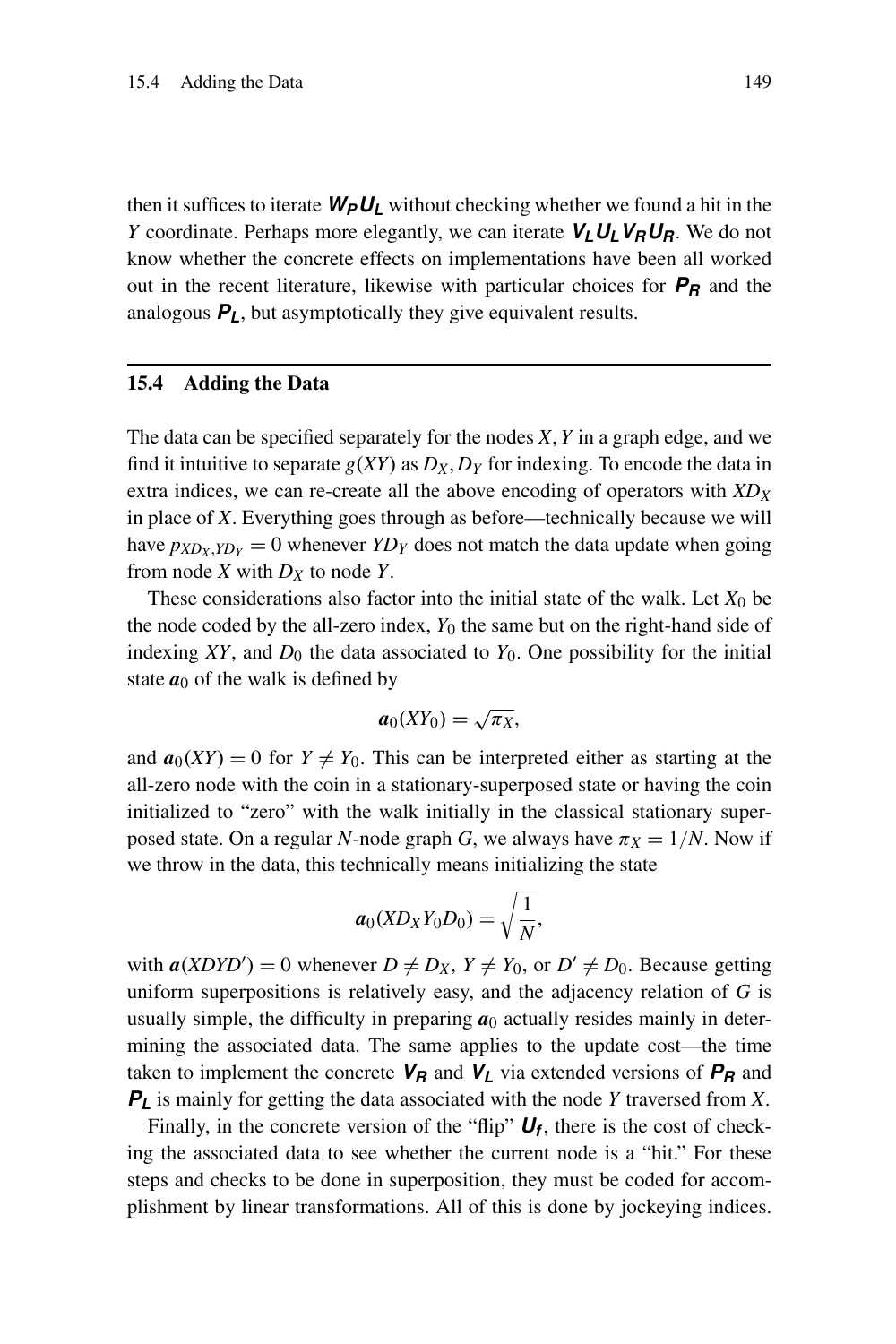Our point is not so much to argue that our notation is more intuitive or less cumbersome than standard notation—such as  $\sum_X |XY_0\rangle \langle XY_0|$  for the projector onto  $\mathbb{C}^{V(G)} \otimes |Y_0\rangle$ , or  $|X\rangle|D_X\rangle$  to carry along the associated data—but rather to explore lower level details and suggest possible alternate encodings.

#### 15.5 Toolkit Theorem for Quantum Walk Search

The last factor for efficient quantum walks is that the underlying graph *G* be sufficiently "bushy" relative to its size *N*. The formal notion is that *G* be an expander, meaning that there is an appreciably large value  $h(G)$  such that for all sets *T* of at most  $N/2$  nodes, there are at least  $h(G)|T|$ -many edges going to nodes outside *T*. This implies that there are at least  $h(G)|T|/d$  different nodes outside  $T$  that can be reached in one step, but it is separately significant to have many edges that can diffuse amplitude into these neighboring nodes. An important lower bound on  $h(G)$  is provided by the difference between the largest eigenvalue and the second largest absolute value of the adjacency matrix of *G*, which is called the *eigenvalue gap* and denoted by  $\gamma(G)$ .<sup>1</sup> The bound is

$$
\frac{1}{2}\gamma(G) \leq h(G).
$$

For a *d*-regular graph, we finally define

$$
\mathsf{D}=\frac{d}{\gamma(G)}.
$$

This is also the reciprocal of the eigenvalue gap  $\delta$  of the stochastic matrix of the underlying standard classical walk on *G*. Note that as with  $E = N/k$ , we are suppressing the dependence on the original problem-size parameters *n* and *d* with this notation. The point of doing this, and likewise with the setup cost  $S = S(n)$ , the update cost  $U = U(n)$ , and the solution-checking cost  $C = C(n)$ , is that the total cost of many quantum walk search algorithms can be expressed entirely in these five terms. The following "toolkit" main theorem applies to any cost measure that satisfies some minimal assumptions, such as being additive when routines are sequenced, and in particular applies to measures of time, quantum circuit size, quantum circuit "depth" (i.e., the maximum number of gates on any qubit, which serves as an idea of parallel time), and the count of superposed queries to the search function *f* .

<sup>1</sup> More common is  $\Delta(G)$ , but our sources use  $\Delta(P)$  for the *phase gap* of the quantum walk as discussed below.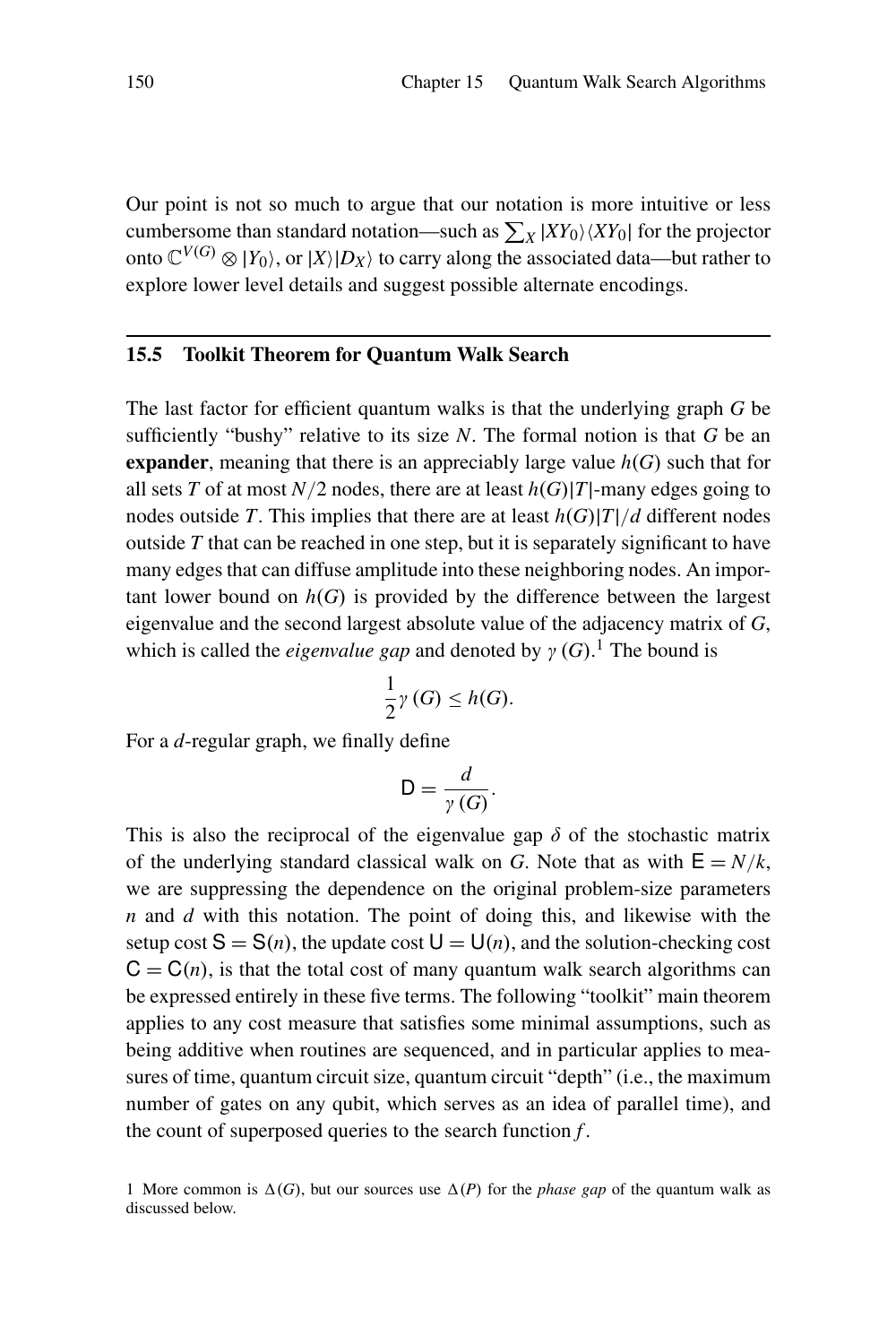THEOREM 15.2 For any search problem on a uniform family of undirected graphs  $G_n$  whose adjacency matrices yield walks with diffusion parameters  $D$ , one can design a quantum walk with setup, update, and checking phases, such that if their respective costs are bounded by S,U,C, respectively, and if the initial reciprocal hit density is  $E$ , then the overall cost to achieve correctness probability at least 3/4 is bounded above by a constant times

$$
S + \sqrt{E}(U\sqrt{D} + C). \tag{15.1}
$$

We sketch the proof as an algorithm, mindful of detail dropped in one step, and of D and the other parameters really being functions of *n*.

#### 15.5.1 The Generic Algorithm

As in chapter 13, we first state the algorithm in the case that the number *k* of hits—and hence **E**—is known. The revision for the unknown-*k* case is essentially the same as in section 13.4, so we omit it. The constants  $c$  and  $c'$  will come from details of the approximation step that we skip, but it is enough to know that they are reasonable constants.

1. The start vector  $a_0$  is the superposition  $\pi$  derived from the stationary distribution of the underlying classical random walk, augmented with data into a functional superposition. That is,

$$
a_0 = \sum_{X,Y} \sqrt{\pi_{X,Y}} |X\rangle |D_X\rangle |Y\rangle |D_Y\rangle
$$

This is further tensored with  $c' \sqrt{E} \log(D)$  ancilla qubits set to 0, which are used to run the approximation routine and offset deviations from "true" reflections that are caused by the data qubits.

- 2. Repeat  $c\sqrt{E}$  times:
	- 2.1 Apply the Grover reflection about the "miss" vector in the form of a sign flip, which for reasons discussed in section 6.5 is not affected by the extra "data" and ancilla coordinates.
	- 2.2 Apply a recursive procedure, whose details from Magniez et al. (2011) we elide, whose major part and cost involves  $c' \sqrt{D}$  steps of the quantum walk, which together approximate a reflection about  $\pi$ .
- 3. Measure the final state  $a$ , giving a string  $x \in \{0, 1\}^n$ .
- 4. If *x* is a solution, then stop. Otherwise repeat the entire process.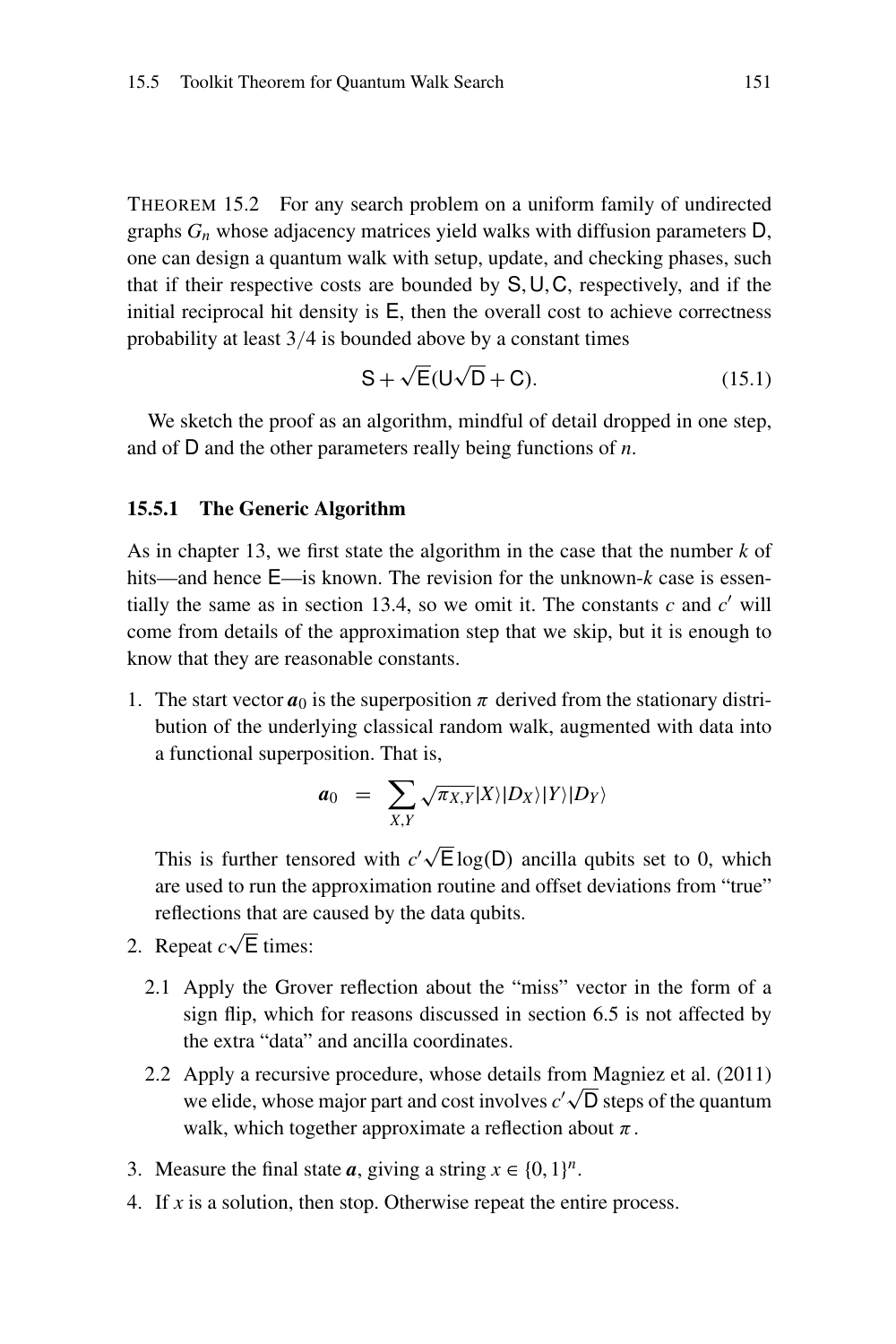#### 15.5.2 The Generic Analysis

*Proof sketch for theorem 15.2.* By the definition of the setup and checking costs, step 1 costs S and each iteration of step 2.1 costs C. The latter holds by definition even when step 2.1 is a complicated routine that involves branching or recursion, as in examples to come.

Although we have elided details, the point in step 2.2 is that the efficacy of a *quantum* walk *P* is that its *phase gap*  $\Delta(P)$  is proportional (at least) to the *square root* of the eigenvalue gap  $\delta$  of the underlying classical walk. This channels the observation about the quadratic advantage in spreading made at the end of chapter 14. In our form using the reciprocal notation D, this comes out as cost bounded by  $c' \sqrt{D}$ . Originally the " $c''$ " involved a factor of log(E), but recursive use of *phase estimation* by Magniez et al. (2011) avoids it. Hence, the total time for the algorithm is of order

$$
S + \sqrt{E}(U\sqrt{D} + C).
$$

Modulo the (substantial) omitted details, this proves theorem 15.2.  $\Box$ 

The way to *apply* this theorem is to find appropriate graphs on which to model the search problem at different problem sizes *n*, get the  $D(n)$  and  $E(n)$ values from the graphs, and design additional features associated to the nodes (if needed) to balance out  $S(n)$ ,  $U(n)$ , and  $C(n)$ . Before showing how this theorem plays out in some new examples, we pause to review Grover search in this formalism.

#### 15.6 Grover Search as Generic Walk

Here  $G_N$  is the complete graph on *N* vertices,  $N = 2^n$ . The graph is implicit, with vertices  $x \in \{0, 1\}^n$  being the only representation. Because  $G_N$  has degree  $N-1$  and the next highest eigenvalue is known to be 1, the gap is  $N-2$ . Hence,  $D(n) = (N-1)/(N-2) \approx 1$ . Suppose at least *k* of the *N* nodes are hits. Then  $E(n) \leq N/k$ .

The setup takes one stage of *n* parallel Hadamard gates, which can be reckoned as *n* if counting basic gates as a measure of sequential time, *O*(1) if counting circuit depth as a notion of parallel time, or 0 if counting queries to *f*, i.e., applications of  $U_f$ . The checking cost is one such query but may be best regarded as  $n^{O(1)}$  for both parallel and sequential time. The update cost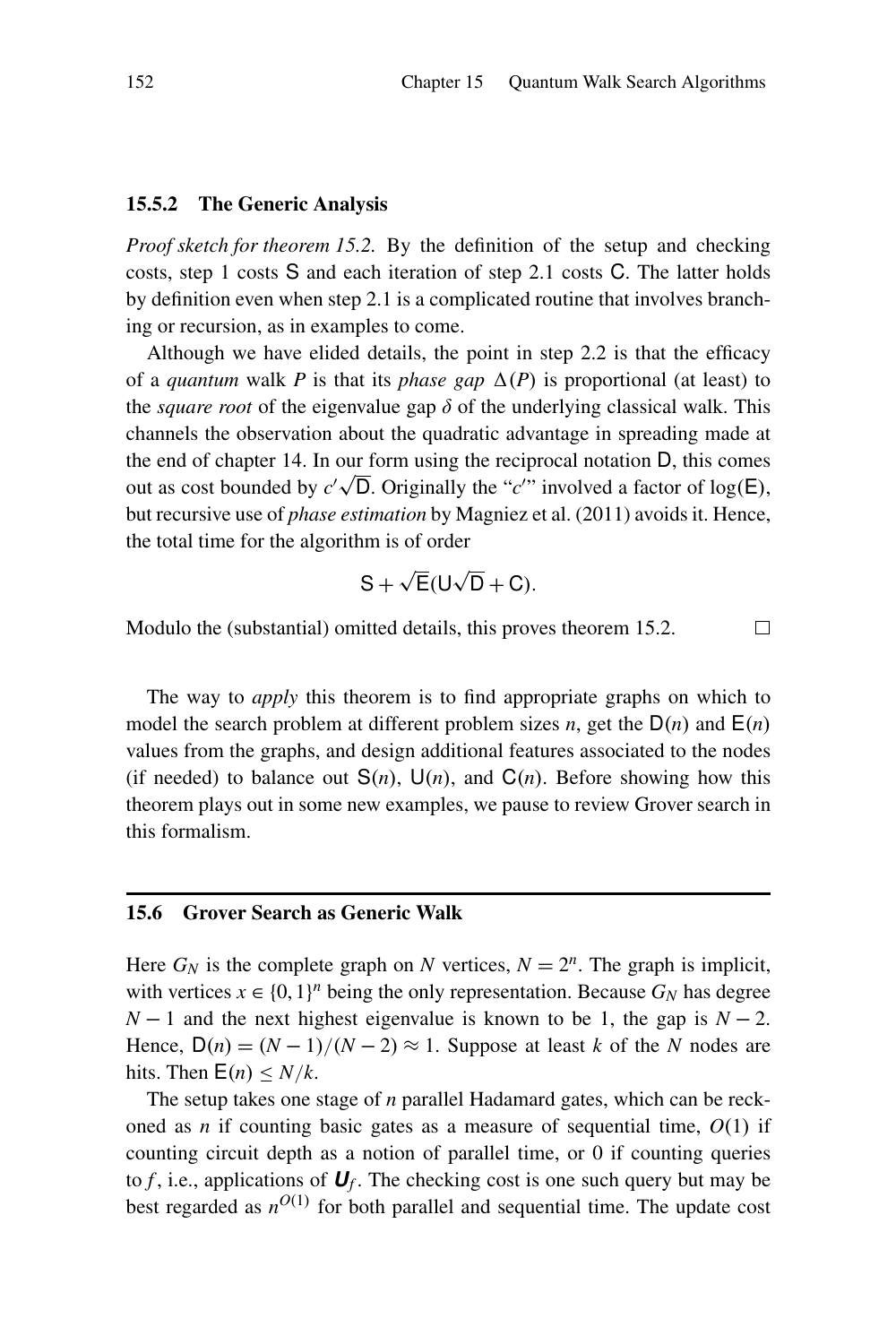can be reckoned as 0 if counting queries, 1 if counting reflections, or  $O(n)$  if counting the number of basic gates for the reflection about *j*. Using sequential time as the cost measure, we have:

- $S = O(n)$ ;
- $\bullet \quad \mathsf{U} = O(n)$ :
- $C = n^{O(1)}$ ;
- $E = \frac{2^n}{k};$
- $D = O(1)$ :

$$
T = S + \sqrt{E}(U\sqrt{D} + C) = O(n) + \sqrt{\frac{2^n}{k}}(O(n) + n^{O(1)}) = \tilde{O}(\sqrt{\frac{N}{k}}).
$$

This accords with theorem 13.1. In particular for  $k = 1$ , the time is  $O(2^{n/2})$ . Note that the quantum walk architecture for controlling the search preserves the guarantee of faster time if the number  $k$  of hits is large. If we are counting queries, we can simplify by regarding  $f(x)$  as data associated to the node *x*, giving  $U = 1$ ,  $C = 0$ , and  $T = O(\sqrt{N/k})$  queries.

# 15.7 Element Distinctness

Recall the problem is: given a function  $f : [n] \rightarrow [n]$ , test whether the elements  $f(x)$  are all distinct, i.e., *f* is 1-to-1. Also recall from section 15.1 our intent to amplify by taking *r*-tuples of elements as nodes of a graph, so going beyond  $\ell \sim \log_2 n$  qubits.

Several kinds of graphs work, but the Johnson graphs  $J_{n,r}$  are the original and most popular choice. Recall that  $J_{n,r}$  has a node for each  $R \subset [n]$  of size  $r$ , and edges connecting  $R$ , $R'$  when they have  $r - 1$  elements in common; note that the complete graph equals  $J_{n,1}$ . The degree of  $J_{n,r}$  is  $r(n-r)$  because every edge involves deleting one element *u* from *R* and swapping in one element *v* not in *R*. The second eigenvalue is  $r(n - r) - n$ , so the gap is *n* provided *r* ≥ 2. Thus,  $D(n) = \frac{r(n-r)}{n} = r - r^2/n < r$ . From the above hit density we have  $E(n) = (n/r)^2$ . The goal is to choose *r* as a function of *n* to balance and minimize the total cost.

The quantum algorithm needs to initialize not only a uniform superposition over nodes  $R = (u_1, \ldots, u_r)$  but also the values  $f(u_1), \ldots, f(u_r)$  for its elements—and to sort the latter locally. This requires *r* linearly superposed queries to *f* and  $\tilde{O}(r)$  time overall assuming  $f(u_i)$  is in time  $|u_i|^{O(1)}$ . The update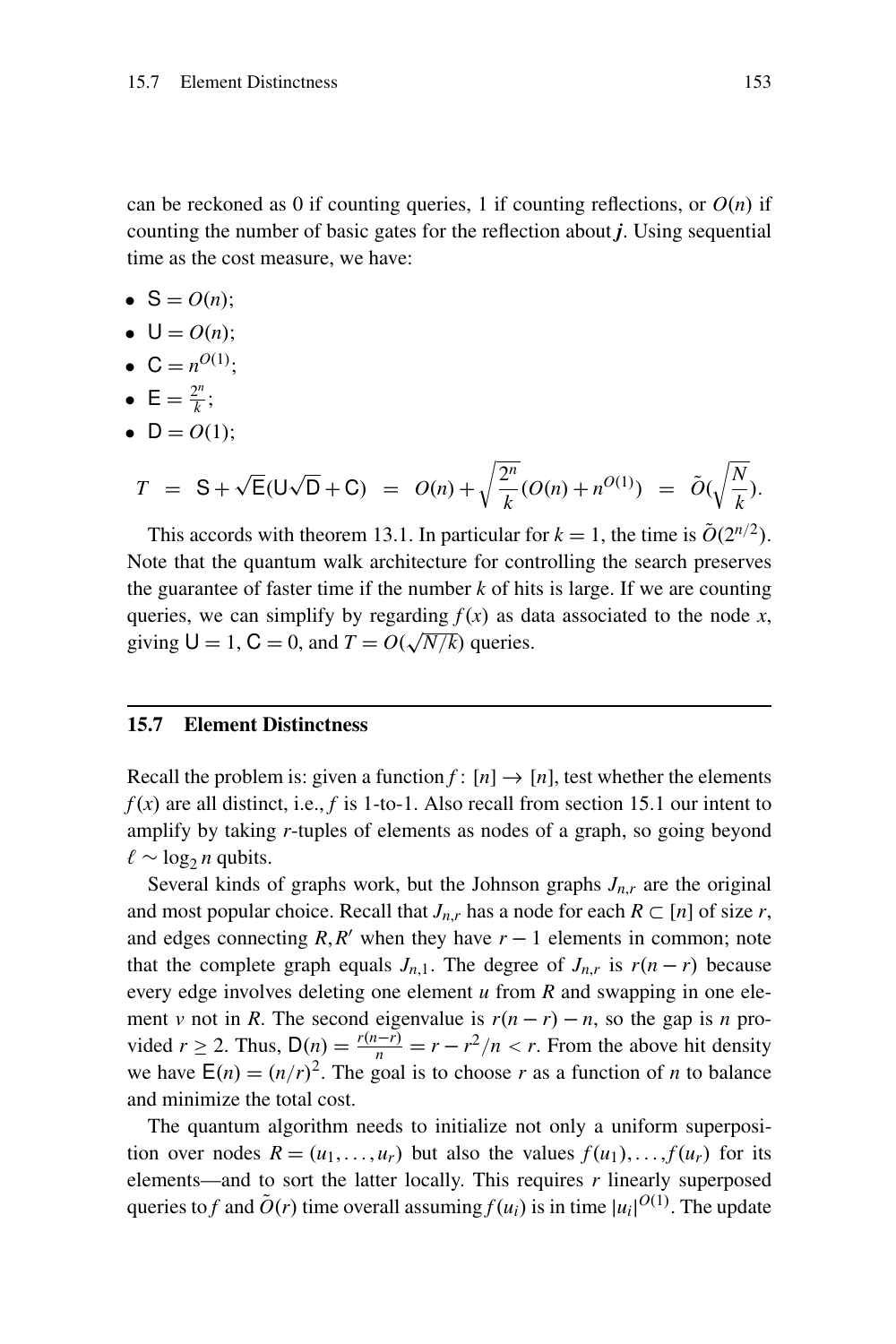needs to remove the value  $f(u_i)$  and add a value  $f(v)$  when  $u_i$  is swapped out for  $\nu$  in the walk. Here is mainly where the cost measures diverge. The query cost is just 2, and a binary search to maintain sortedness of the tuple and do the update can work in  $O(\log r)$  stages and  $O(\ell \log r)$  random-access/parallel time overall. The need for a circuit, however, to touch all *r* elements in a tuple takes serial time out of our savings picture. Thus, we keep tabs on the query and parallel time complexities, and we have:

- $S = \tilde{O}(r)$ :
- $\bullet \ \mathsf{U} = \ell^{O(1)}$ , with two queries;
- $C = \ell^{O(1)}$ , with zero queries because results are kept in the data;
- $E = \left(\frac{n}{r}\right)^2;$
- $\bullet$  D < *r*;

$$
T = S + \sqrt{E}(U\sqrt{D} + C) = \tilde{O}(r) + \frac{n}{r}\tilde{O}(\sqrt{r}) = \tilde{O}(r + \frac{n}{\sqrt{r}}).
$$

This is balanced with  $r = n^{2/3}$ , giving parallel time  $O(n^{2/3})$  and query complexity a clean  $O(n^{2/3})$ . It is known that  $\Omega(n^{2/3})$  queries are necessary, so this bound is asymptotically tight ("up to tilde" on parallel time).

# 15.8 Subgraph Triangle Incidence

Given an *m*-node subgraph *H* of an *n*-node graph *G*, does *H* have an edge of a triangle in *G*? Given a fixed edge  $(u, v)$  in *H*, we could do a  $\sqrt{n}$ -time Grover search for *w* such that  $(u, w)$  and  $(v, w)$  are also edges. But iterating this through possibly order- $m^2$  edges in *H* is clearly prohibitive. We will apply the savings from our major example of element distinctness and, hence, focus on query complexity and parallel time.

For each *w*, we instead do a quantum walk to find  $(u, v)$ . We take  $r = m^{2/3}$ and define a subset  $R$  of the nodes of  $H$  to be a hit if it contains a suitable edge  $(u, v)$ . Using a walk on the Johnson graph  $J_{m,r}$  plus data consisting of whether  $(u, v)$ ,  $(u, w)$ ,  $(v, w)$  are all edges, all the parameters are the same as for element distinctness, so the parallel time is  $\tilde{O}(m^{2/3})$ .

This in turn becomes the checking time for the Grover search. Using the formula again, the overall parallel time is  $\tilde{O}(n^{1/2}m^{2/3})$ . We can amplify both the check and the Grover success probability to be at least 7/8, so as to yield 3/4 on the whole.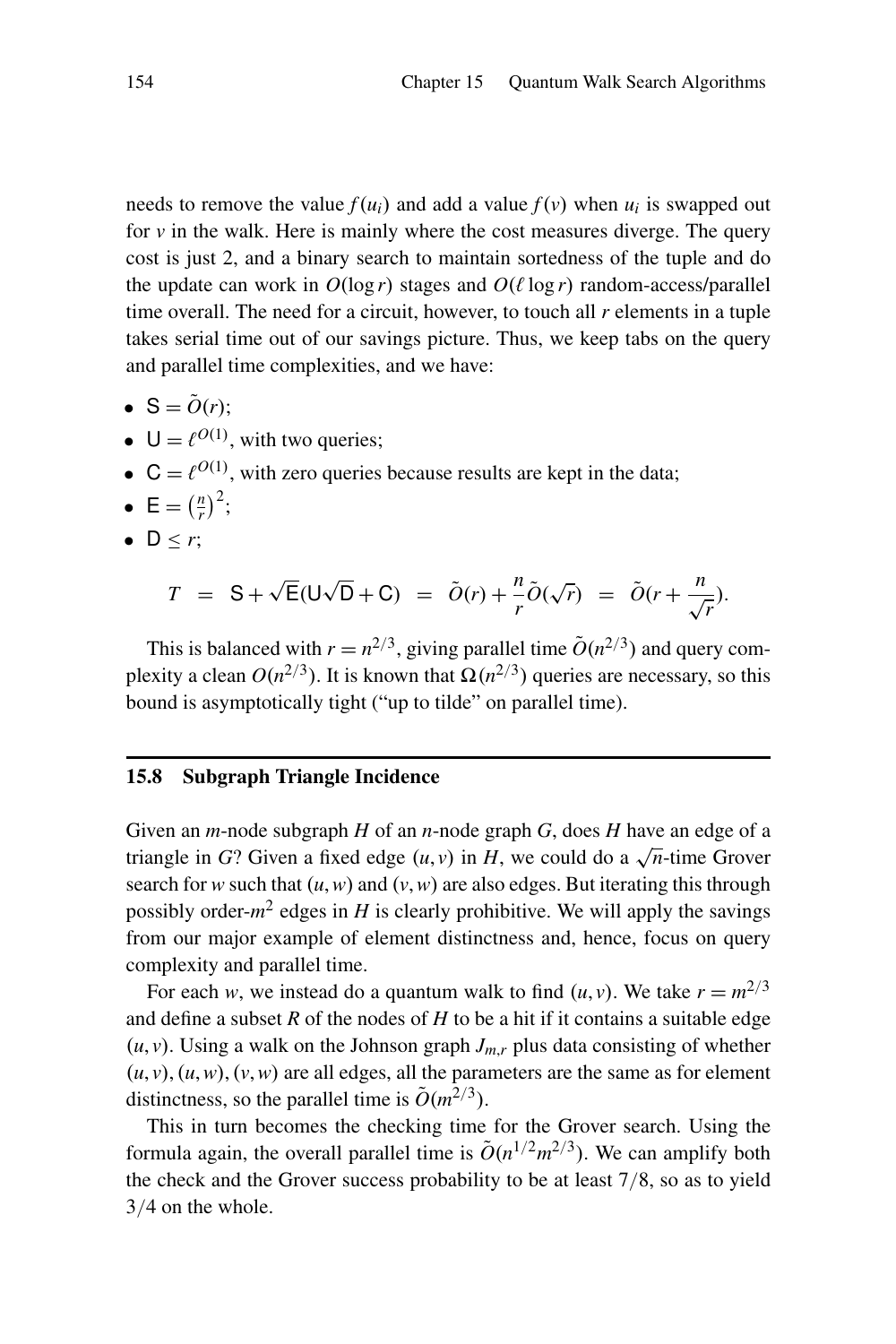# 15.9 Finding a Triangle

Now we call an *m*-node subset *R* of *V*(*G*) a hit if the induced subgraph *H* includes an edge of a triangle in *G*. The E and D will hence be the same as for element distinctness with "*m*" replacing "*r*." We may use the previous item to obtain checking cost  $C(n) = \tilde{O}(n^{1/2}m^{2/3})$ . The one thing that is different is that the setup and update costs are higher. The setup needs to encode the entire adjacency matrix of  $H$ , and when the update swaps in a vertex  $v'$  and swaps out a *v*, it needs to update the  $m - 1$  adjacencies of  $v'$  while erasing those of *v*. Thus, we have setup cost  $\tilde{O}(m^2)$  and update cost  $\tilde{O}(m)$ , giving:

- $S = \tilde{O}(m^2)$ :
- $U = \tilde{O}(m)$ :
- $C = \tilde{O}(n^{1/2}m^{2/3});$
- $E = (\frac{n}{m})^2;$
- $\bullet$  D  $\leq m$ ;

$$
T = S + \sqrt{E}(U\sqrt{D} + C) = \tilde{O}(m^2) + \frac{n}{m}(\tilde{O}(m\sqrt{m} + n^{1/2}m^{2/3})).
$$

This time, the setup cost drops out of the equation—the balancing is between the update and checking cost and is achieved when  $m^{3/2} = n^{1/2} m^{2/3}$ , that is, when  $m^{5/6} = n^{1/2}$ , so  $m = n^{3/5}$ . This results in the overall parallel time

$$
\tilde{O}(n^{6/5} + n^{2/5}n^{9/10}) = \tilde{O}(n^{13/10}).
$$

The query complexity is just  $O(n^{13/10})$ . References cited in the end notes have since improved the query complexity to  $O(n^{9/7}) = O(n^{1.2857...})$  by other methods, although the effects on various reckonings of time are less clear.

The best known classical algorithm for finding a triangle takes the adjacency matrix *A*, squares it, and hunts for *i*,*j* such that  $A^2[i, j] \cdot A[j, i] > 0$ . It hence runs in time  $O(n^{\omega})$ , where the exponent  $\omega$  of matrix multiplication is known to be at most 2.372. Is there any square-root relation whereby  $\omega/2$  might become the best approachable exponent for the query complexity or (parallel) quantum time? Currently that would be a target of  $O(n^{1.185})$ . No quantum lower bound higher than linear is known for triangle detection, whereas no lower bound higher than two is known for  $\omega$ . See the end notes for further references.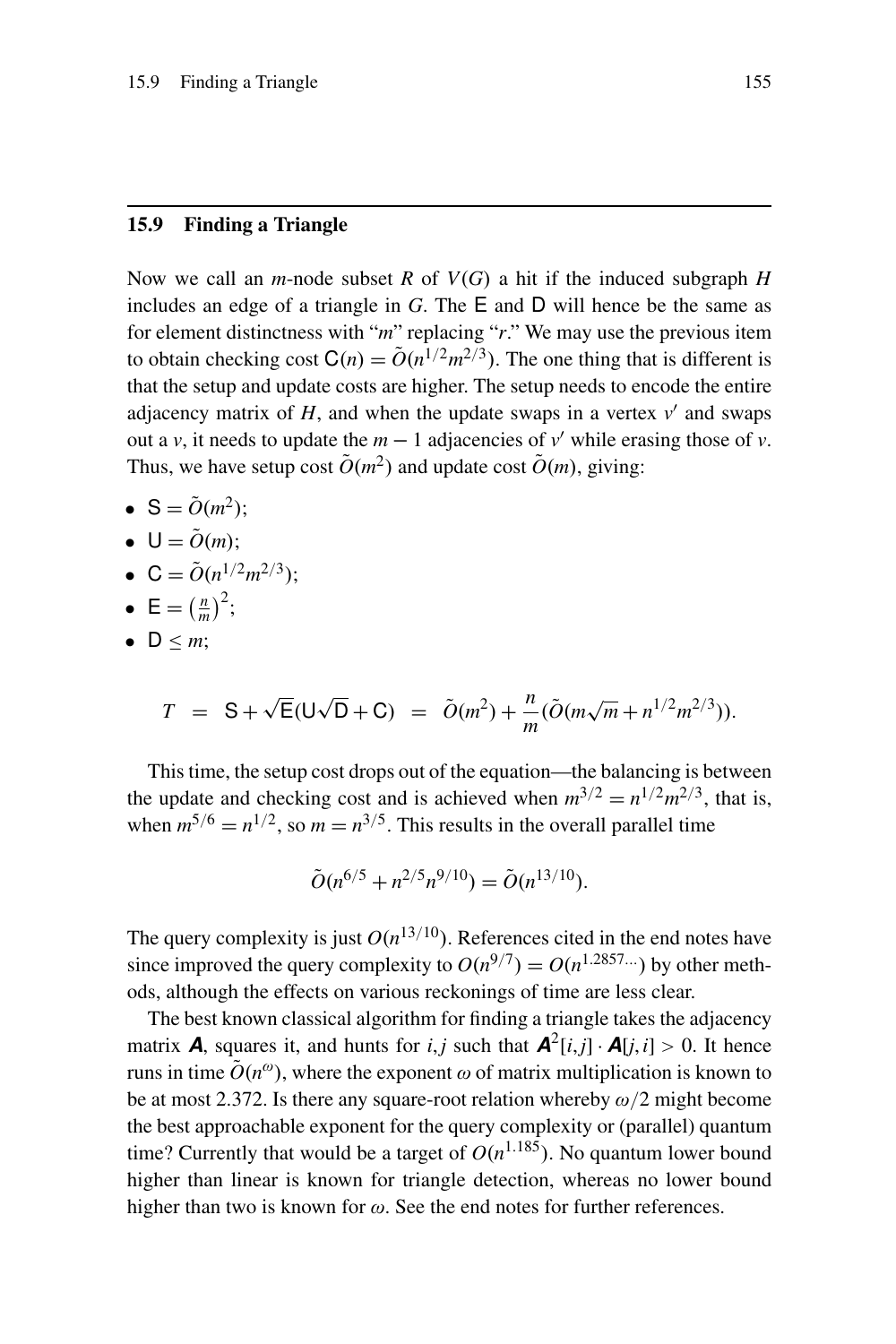### 15.10 Evaluating Formulas and Playing Chess

Of course we must end by playing chess. Indeed, the original Grover search problem could be stylized as that of finding a winning move in a chess position, when the fact that it is winning can be verified instantly once you see it, but you are a poor enough player that even a checkmate is hard to find. If there are *L* possible moves—and if we assume unit time per move even on a board with *n* squares where *L* depends on *n*—then a Grover search says we can find the move in  $\tilde{O}(\sqrt{L})$  expected time.

When the win is not instantly verifiable, however, we are in a much harder situation than a Grover search. Suppose we know in advance a bound *m* on the number of turns the game will last, counting moves by both players. Keeping *L* as the bound on the number of legal moves in any position, and waving away the event that different sequences of moves can lead to the same position, we have an *L*-way branching game tree of size about  $N = L^m$ . The classical time bound for exhaustive search to determine whether there is a winning strategy, one that is able to answer all possible moves by the opponent, is  $T = O(L^m)$ . Can a quantum algorithm improve this analogously to  $O(\sqrt{T}) = O(L^{m/2})$ ?

We would like to use (15.1) to set up the following simple-minded recursion for the time  $T = T(n,m)$  to traverse the game tree and find a winning move if one exists, reporting "no" if not. We may regard *n* as the maximum of the total board size and log*N*. We pose the question, when is the following valid?

- $S = O(n)$ , immaterial as with a basic Grover search;
- $U = O(1)$ , because we merely play a move;
- $C = 1 + T(n, m 1)$  by the desired recursion;
- $E = L$  as for a Grover search in a space of size *L*;
- $D = O(1);$

$$
T(n,m) = S + \sqrt{E}(U\sqrt{D} + C) = O(n + \sqrt{L}(1 + T(n,m-1)))
$$
  
 
$$
\approx O(\sqrt{L} \cdot T(n,m-1)).
$$

If we ignore log factors or just count queries to some table of checkmates, then the solution would indeed become  $O(L^{m/2}) = O(\sqrt{N})$ . The validity of this, however, raises issues that lead to recent research on quantum walks.

The first issue is amplification of the success probability, which this chapter has kept in the background. Even thinking in terms of a simple classical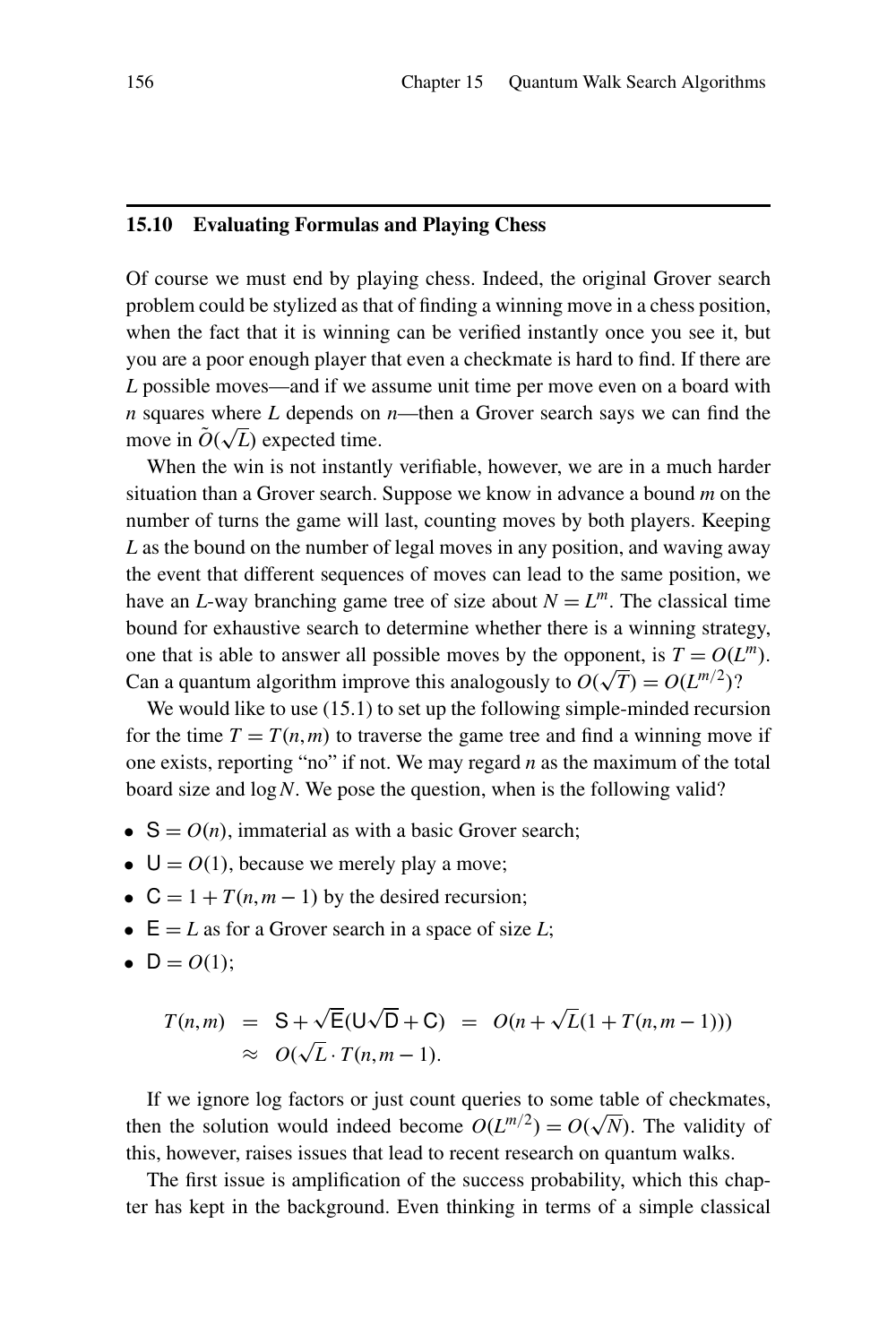recursion, if the recursive call and the current-level Grover search are both tuned for success probability  $3/4$ , then the level falls to only a  $9/16$  guarantee, which fails to maintain the recursion invariant. In Grover's quantum search, however, a constant error rate on the *miss* vector can have a huge effect. Without further tricks, it takes amplification of order  $1 - \left(\frac{1}{4}\right)^m$  in the base step to contain this problem, and the solution originally obtained by Buhrman et al. (1998) gave time of order  $L^{m/2}n^{m-1}$ . Note that because the exponent *m* is not fixed, the  $n^m$  is not simply an *O*-tilde factor, and in chess (under an analogue of the "fifty-move rule"), *m* can be proportional to the total board size. Speedup needs  $n^m \ll L^{m/2}$ , and this is given only when  $L > n^2$ . These results also apply to evaluating Boolean formulas that alternate *L*-way OR and AND levels, as in Buhrman et al. (1998).

Second and more important, when *L* is small or even *constant*, it means little to say that each level's Grover-style walk is giving time  $\sqrt{L}$ . Trees of NAND gates cannot be grouped as trees of OR and AND and XOR can, so they are stuck with  $L = 2$ . For a long time, no quantum algorithm for evaluating a full depth-*d* tree of binary NAND gates was known to beat the 20.753*<sup>m</sup>* time achievable classically. However, first in an unconventional quantum model and then in our standard one, the  $O(2^{m/2})$  target was approached and then achieved exactly in the count of queries (Ambainis et al., 2010, Reichardt, 2011b) together with getting the overall time down to  $\tilde{O}(\sqrt{N})$  (Reichardt, 2011a). These improvements have come from further clever use of quantum phase estimation and deeper relationships to linear algebra (Reichardt and Špalek, 2008). Thus, for evaluating logic formulas, playing games of strategy, and various related problems, quantum algorithms can deliver the same near-quadratic speedup that we first saw for Grover's search algorithm.

### 15.11 Problems

15.1. Show by direct calculation that the matrix  $V_R$  is unitary.

15.2. Work out the analogous decomposition of the matrix  $V_L$  using an arbitrary basis state  $X_0$  of the "left" node space. What if  $X_0$  is not a basis state?

15.3. In the algorithm for element distinctness, suppose we use recursion to check whether a set of *r* nodes has two nondistinct function values and thus constitutes a "hit." Do you get the same  $O(n^{2/3})$  running time or something less?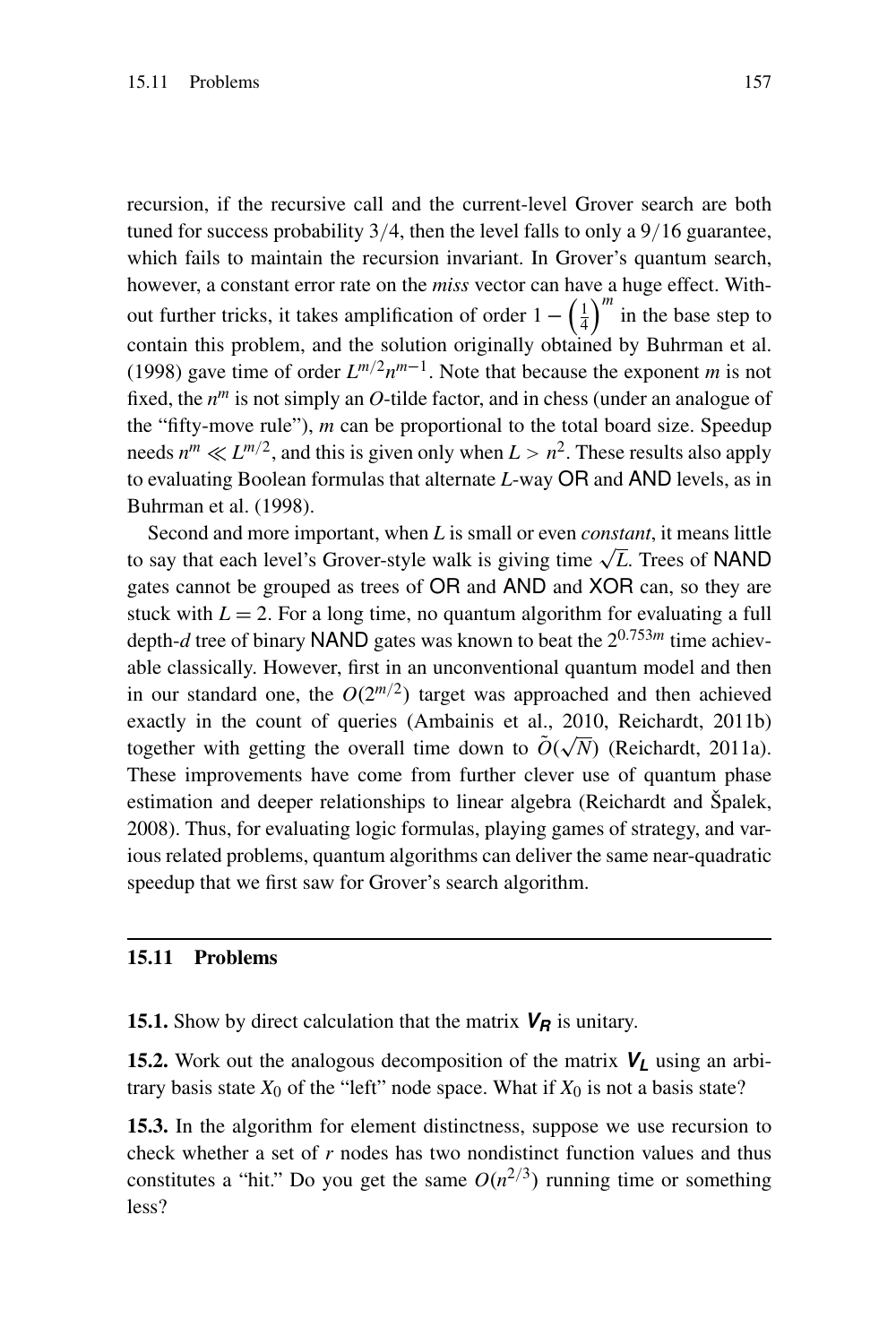15.4. Sketch how to implement the element-distinctness algorithm on the *Hamming graphs*  $H_{n,r}$ , whose vertices are *r*-tuples from [*n*] and whose edges connect *r*-tuples that differ in one place. Are all of  $S(n)$ ,  $U(n)$ ,  $C(n)$ ,  $E(n)$ , and  $D(n)$  asymptotically the same as before?

**15.5.** Sketch a quantum search algorithm that given three  $n \times n$  matrices *A*, *B*, *C* finds *i*,*j* such that  $\sum_{k} A[i, k]B[k, j] \neq C[i, j]$  if such a pair exists or else outputs "accept." You may consider arithmetic operations to be unit time and need only count steps that query matrix entries. The goal is cost  $O(n^{5/3})$ .

15.6. Suppose you can make superposed black-box queries to a binary operation  $\circ$  on [*n*] whose values lie in [*k*]. Sketch a quantum algorithm to find *a*, *b*, *c* ∈ [*n*] such that  $(a \circ b) \circ c$  is *not* equal to  $a \circ (b \circ c)$  if any such "nonassociative triple" exists. If  $k = O(1)$ , then what is the running time of the algorithm? Note that the data associated to a Johnson-graph node  $(u_1, \ldots, u_r)$  can preserve values of  $\circ$  on arguments in [k] as well as the  $u_i$ .

#### 15.12 Summary and Notes

This chapter has followed the lead of Magniez et al. (2007) and Magniez et al. (2011), building on Szegedy (2004). We have chosen selectively from the survey by Santha (2008). We could have used the quantum amplitude amplification framework of Brassard et al. (1998) and Brassard et al. (2000) as a bridge from section 13.5 to section 15.6, where it would give cost  $O(\sqrt{E}(S+C))$ , but we chose to keep both sections simpler and self-contained.

The last two problems also come from Santha (2008), while the problem about element distinctness on the Hamming graphs is based on Childs and Kothari (2012) and Childs (2013). The seminal paper on element distinctness appeared in full form as Ambainis (2007). The query complexity of triangle finding has since been improved from the  $O(n^{13/10})$  in section 15.9 to  $O(n^{9/7})$ by Lee et al. (2013), while connections to the exponent of matrix multiplication are explored further by Williams and Williams (2010). The advances for (playing chess and) evaluating NAND trees and other logical formulas include the work of Farhi et al.  $(2008)$ , Childs et al.  $(2009)$ , Reichardt and Špalek  $(2008)$ , and Ambainis et al. (2010). See also the often-updated notes of Childs (2013).

Links to further lecture notes and surveys and texts, including Kitaev et al. (2002), Kaye et al. (2007), Childs and van Dam (2008), and Mosca (2009), may be found at the "Quantum Algorithms Zoo," which is maintained by Stephen Jordan (http://math.nist.gov/quantum/zoo/).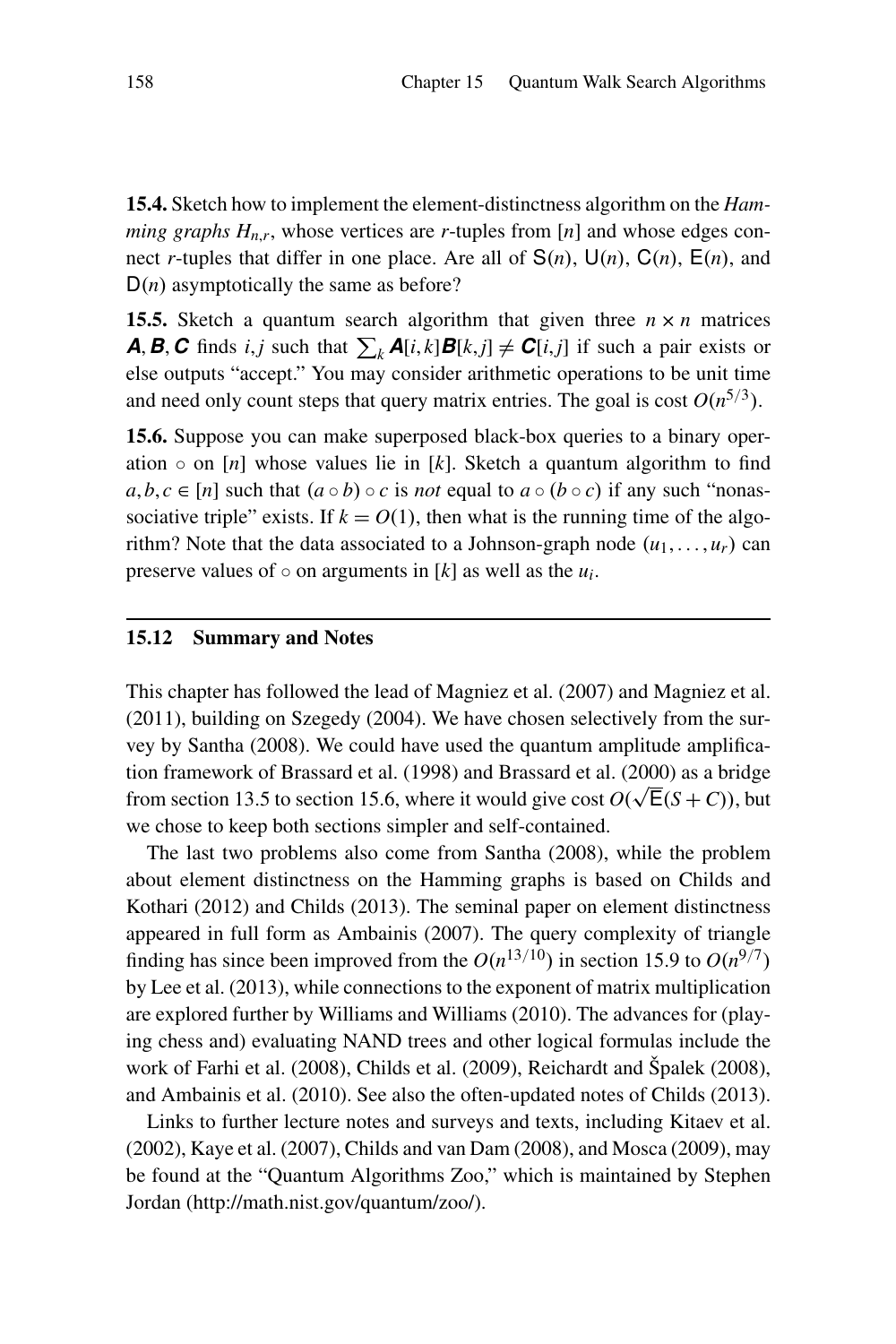# Quantum Computation and BQP

We have presented Shor's algorithm without giving a full statement of the theorem it proves. The theorem reads, "Factoring is in BQP." In words, this means that factoring has a feasible algorithm with bounded error. The letters BQP stand for Bounded-Error Quantum Polynomial Time. This is the central complexity class in quantum complexity theory. This chapter defines it formally, shows that several other possible definitions are equivalent, and shows its relationship to longer-studied classes in "classical" complexity theory.

# 16.1 The Class BQP

We have already discussed the error probability of a quantum algorithm and how one can *amplify* the success probability. Saying "bounded error" entails formalizing conditions under which one can *amplify* the success probability of an algorithm. We define BQP for functions as well as decision problems. The characteristic function  $\chi_L$  of a language *L* is defined by  $\chi_L(x) = 1$  if  $x \in L$ and  $\chi_L(x) = 0$  otherwise.

DEFINITION 16.1 A function  $f: \{0, 1\}^* \rightarrow \{0, 1\}^*$  belongs to BQP if there are a polynomial  $p$ , a function  $g$  computable in classical  $p(n)$  time, and a quantum algorithm **A** such that for all *n* and inputs  $x \in \{0, 1\}^n$ , and for some  $r \leq p(n)$ , **A** applied to the initial state  $e_{x0}$ <sup>*r*</sup> yields within  $p(n)$  basic quantum operations a quantum state *b* such that

Pr[measuring ***b*** yields z such that 
$$
g(z) = f(x) \ge \frac{3}{4}
$$
. (16.1)

A language belongs to BQP if its characteristic function does.

The 3/4 is arbitrary; it can be replaced by  $1/2 + \epsilon$  for any fixed  $\epsilon > 0$ , and in some contexts where the relation  $f(x) = y$  is already known to be in BQP, it can be lower. We have differed from standard sources in making the classical post-processing explicit. This accords better with our presentation of Shor's algorithm and makes the amplification of the success probability transparent.

To move from the general notion of a quantum *algorithm* to specific models of quantum *circuits*, however, we have to address the gates, control the success probability from measurements, and wean off the classical parts. The following theorem makes a statement doing so and, hence, removes our need to specify the underlying quantum machine or circuit model any further. A collection  $[C_n]$  of circuits is **uniform** if the mapping from *n* to a description of  $C_n$  is computable in classical polynomial time.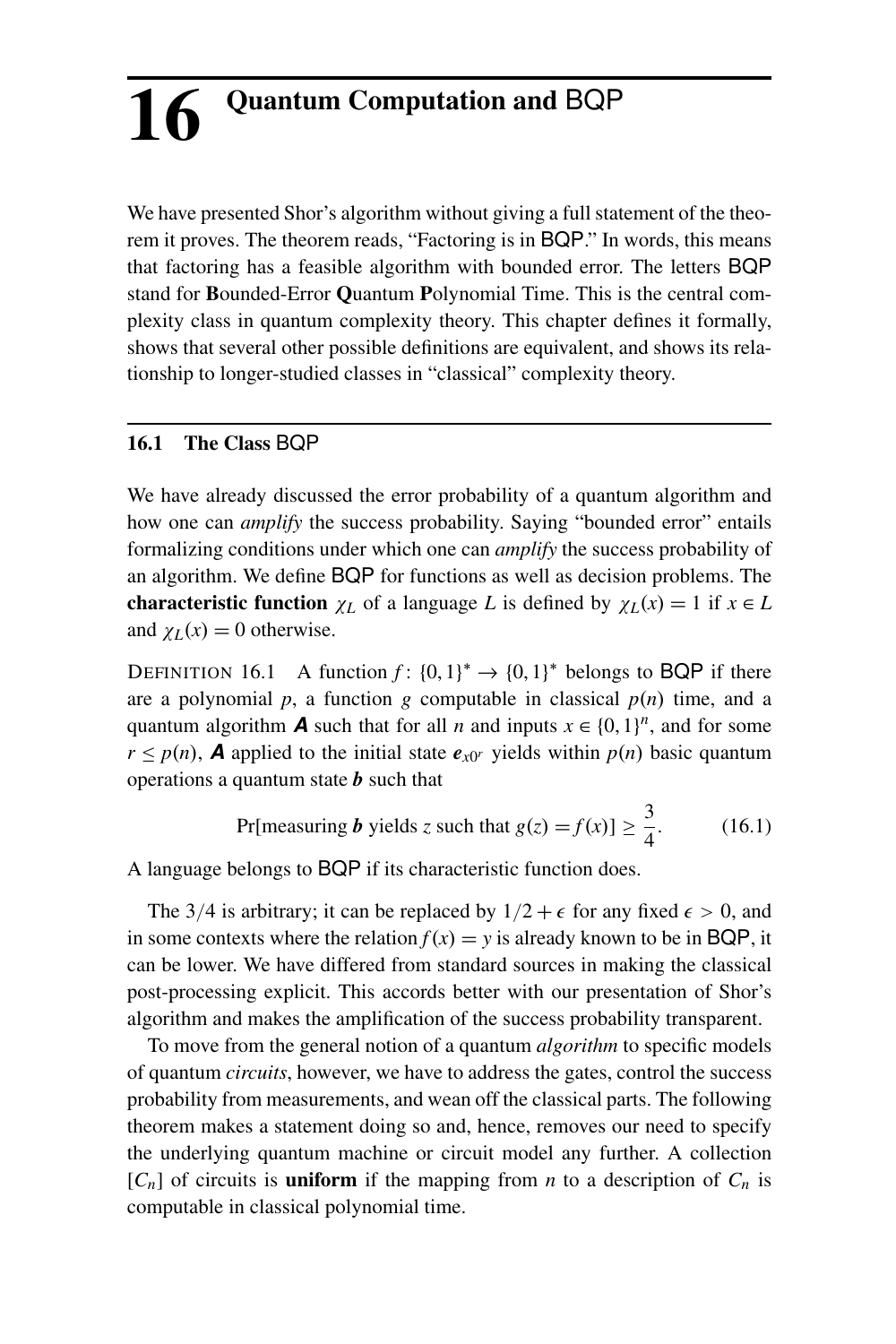THEOREM 16.2 For any set *S* of quantum gates that includes the Hadamard gate and adds either (i) the Toffoli gate, (ii) the controlled-phase gate *CS*, or (iii) **CNOT** and the  $T$ -gate, every function  $f$  in BQP is computable by uniform circuits  $[C_n]$  of polynomially many gates in *S*, with " $\frac{3}{4}$ " replaced by 1 −  $\epsilon(n)$  provided  $\epsilon(n) \geq \exp(-n^k)$  for some *k* and all *n*, and with a single measurement without post-processing in which the value appears in the first  $|f(x)|$ -many qubit lines.

We can sketch much of the proof, although full details inevitably depend on whatever model one chose to specify quantum algorithms *A* to begin with. Various models were used until quantum circuits gained ascendancy. We could have obviated the missing details by using circuits of (i), (ii), and/or (iii) gates (and nothing else) as our model for quantum algorithms to begin with, but doing so would have cramped both history and this text's style.

*Proof.* Regarding the equivalence of the three gate sets, the details have been worked out in the exercises of chapters 6 and 7. That each of them is **universal**, meaning capable of close enough approximation of quantum circuits *C* using any other finite set of basic gates to preserve (16.1), also follows from ideas in these exercises as summarized in the end notes to chapter 6. Moreover, the Solovay-Kitaev theorem gives an algorithm to produce the new circuit efficiently while multiplying the size *s* of *C* by less than a constant times  $(\log s)^4$ . This algorithm applied for the gate sets (ii) or (iii) yields full approximate simulations of operators on complex Hilbert spaces, while for (i) using real spaces it just preserves the measurements needed for (16.1).

The exercises have also worked out how to decompose the quantum Fourier transform as a composition of  $O(n^2)$ -many one- and two-qubit gates. The representation obtained in problem 6.13 does not use a finite set of gates because the twists  $T_a$  are used with the angles  $\alpha = \pi/2^{n-1}$  being exponentially fine. However, the Solovay-Kitaev *process* also applies to these gates, and the same efficiency giving the  $(\log s)^{O(1)}$  overhead enables it to achieve approximation as an operator on  $\mathbb{C}^N$  using only  $(\log N)^{O(1)} = n^{O(1)}$  gates from sets (ii) or (iii). This gives more than required because BQP need only satisfy (16.1) in the measurements, so the issues with complex angles get flattened out when everything is done in the real Hilbert space  $\mathbb{R}^{2N}$ .

It remains to discuss the amplification to error at most  $1/2^{n^k}$ . This comes from the ability to clone the basis state given as input into order- $n^k$  many copies, run the quantum gates in parallel on the copies, measure to get a vector of outputs  $z_i$ , and take the majority vote of the final outputs  $g(z_i)$  to yield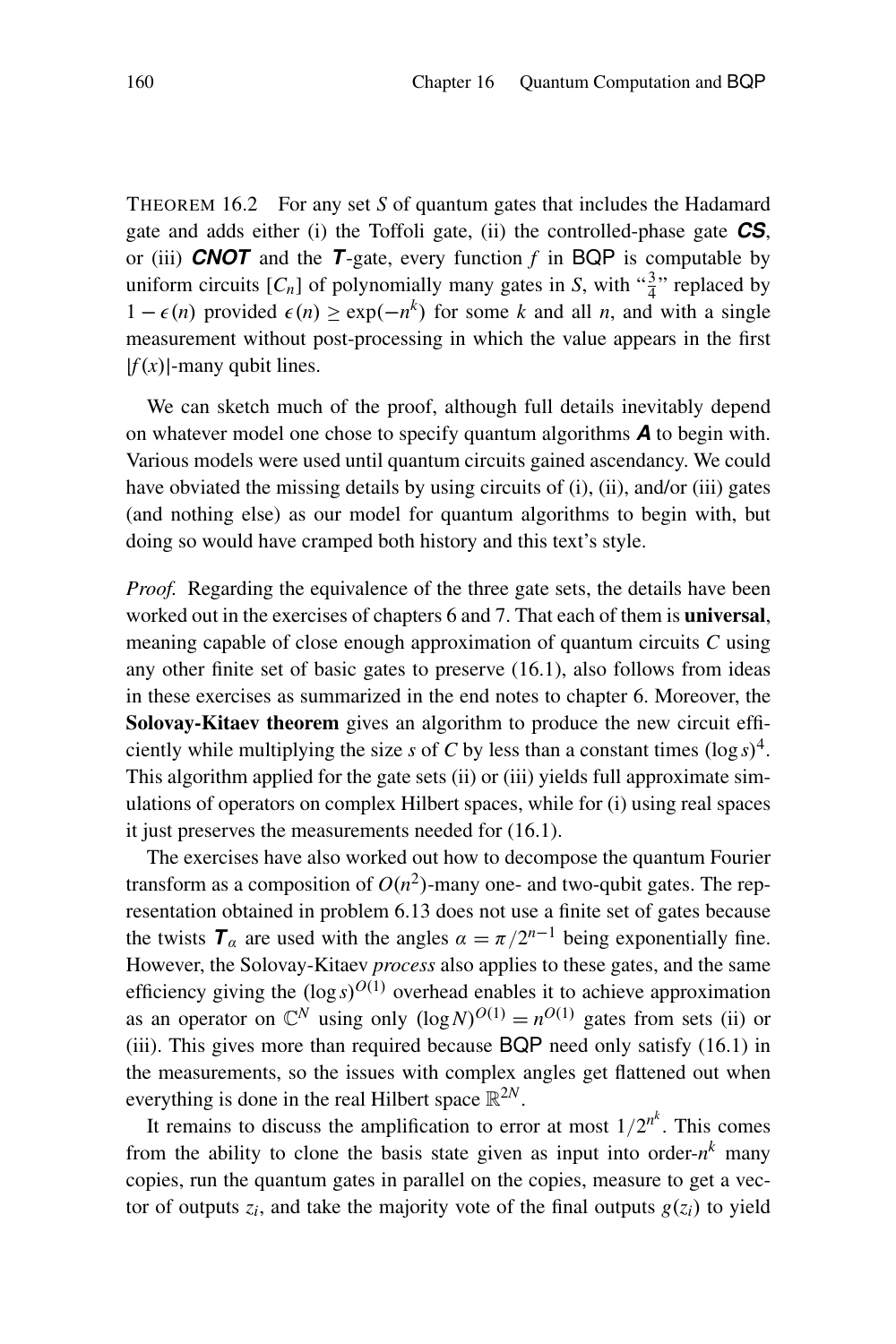$f(x)$ . The last and trickiest fact is that this probability can be amplified without relying on classical majority vote in a post-processing step. Instead, the idea of deferred measurement is employed to do repeated trials and accumulate results within the circuit. Because the majority vote is in classical polynomial time, theorem 5.4 is implicitly used to bring the post-processing with majority vote within the quantum circuit as well. Hence, a single measurement ultimately suffices to yield  $f(x)$  with the amplified success probability.  $\Box$ 

In the case of languages *L*, the conditions for  $L \in BQP$ , together with the achievable amplification, look like this: For any input  $x \in \{0, 1\}^n$  together with  $r = n^{O(1)}$  ancilla qubits, write  $a_x$  as short for  $e_{x0}$ <sup>*r*</sup> and write **U** for the  $2^{n+r} \times 2^{n+r}$  dimensional unitary transformation the circuit *C* computes. By the compute-uncompute trick in section 6.3, we can arrange for acceptance to yield  $a_x$  again as output. Then *C* being a BQP-circuit for *L* (with amplification) is equivalent to the conditions that for all  $x \in \{0, 1\}^n$ :

$$
x \in L \implies |a_x \cdot \mathbf{U} a_x|^2 \ge 1 - \epsilon(n),
$$
  

$$
x \notin L \implies |a_x \cdot \mathbf{U} a_x|^2 \le \epsilon(n).
$$

This form facilitates comparing BQP with other complexity classes, which are most commonly defined in terms of languages. We can always associate a language  $L_f$  to a function f so that  $f(x)$  can be computed efficiently via a subroutine for whether strings combining  $x$  with incrementally built binary strings  $w$  belong to  $L_f$ . We did this with the factoring problem in the first part of chapter 4. Thus, functions and languages are usually considered notionally equivalent in complexity theory.

# 16.2 Equations, Solutions, and Complexity

Let us consider equations involving polynomials  $p(y_1, \ldots, y_n)$  and solutions where every variable  $y_i$  is 0 or 1. Given such a  $p$ , here are several questions we can ask about it.

- (a) Is  $p(0, \ldots, 0) = 0$ ?
- (b) Does there exist a solution  $a \in \{0, 1\}^n$  such that  $p(a) = 0$ ?
- (c) Are all assignments solutions to the equation  $p(y) = 0$ ?
- (d) Are over half of the assignments *a* solutions?
- (e) How many solutions are there?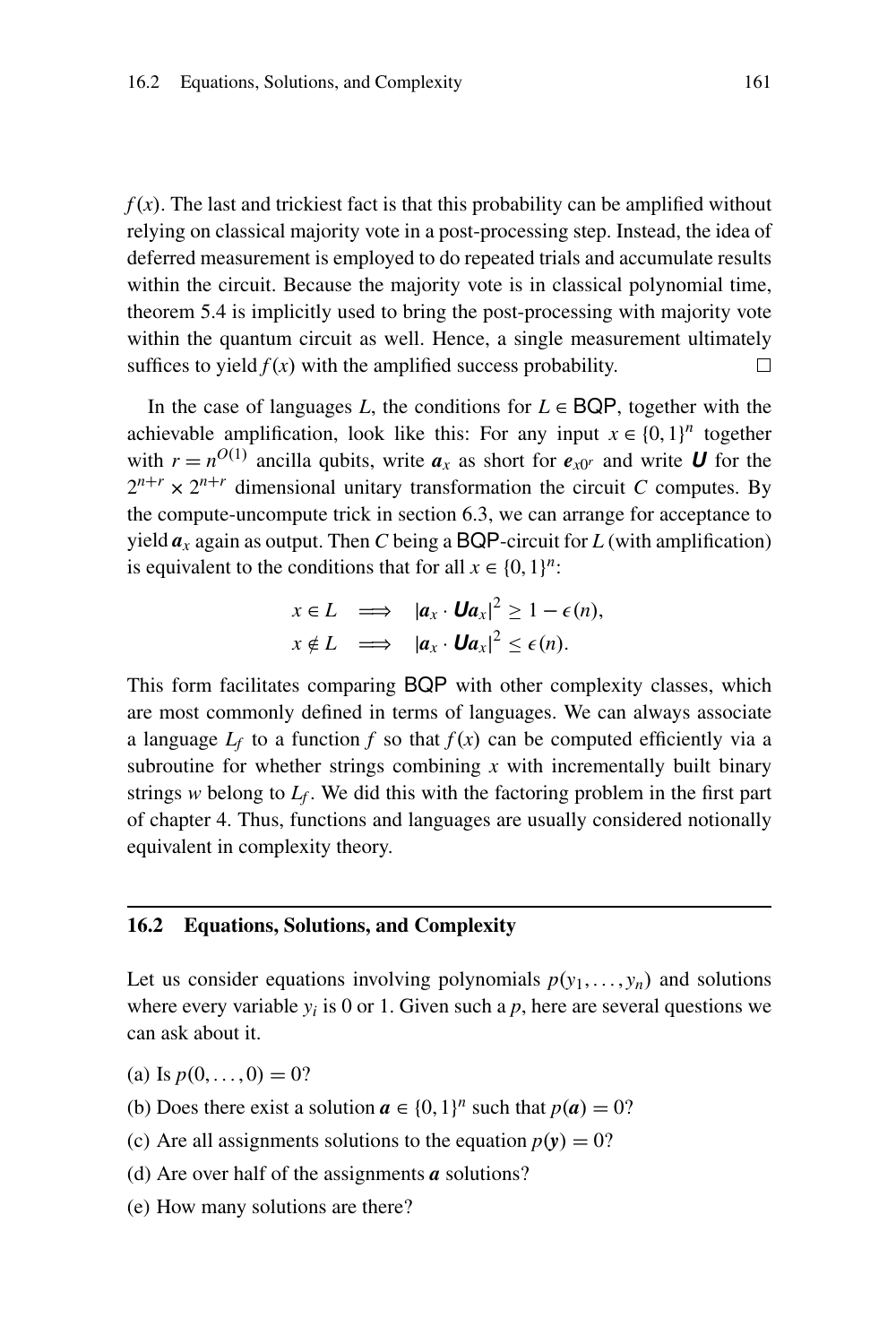We can also pose these questions within certain contexts, such as when the following **promise condition** is known to hold in advance:

(f) Either at least 75% of the *a* are solutions or at most 25% of them are.

In standard presentations of computational complexity, the following is a theorem based on some model-specific definition of the classes. We will instead adopt it as a definition giving a shortcut to formulations that are most useful for framing quantum algorithmic power.

DEFINITION 16.3 A language *L* or function *f* belongs to the stated complexity class if there is a classically feasible function *g* such that for all *n* and  $x \in \{0, 1\}^n$ ,  $g(x)$  produces a polynomial  $p(y_1, \ldots, y_m)$  such that:

- (a) P:  $x \in L \iff$  the answer to (a) is yes.
- (b) NP:  $x \in L \iff$  the answer to (b) is yes.
- (c) co-NP:  $x \in L \iff$  the answer to (c) is yes.
- (d) PP:  $x \in L \iff$  the answer to (d) is yes.
- (e)  $#P$ :  $f(x) =$  the number of solutions.
- (f) BPP:  $x \in L \iff$  the answer to (d) is yes, where (f) holds for all *x*.

The freedom to choose the **reduction function**  $g$  allows some manipulation of equations, such as adding dummy variables or making terms that force certain arguments to certain values in order for a solution to be possible. Doing so shows relations between the questions and hence the classes. For instance, question (a) can be transformed to a case of (c) upon replacing *p* by  $p' = p \cdot (1 - y_1)(1 - y_2) \cdots (1 - y_m)$ . Then  $p(0, \ldots, 0) = 0$  if and only if all binary assignments  $\boldsymbol{a}$  make  $p'(\boldsymbol{a}) = 0$ . A similar idea transforms (a) into (b), so we conclude:

$$
P \subseteq NP \cap co-NP.
$$

That  $NP \subset PP$  is a bit trickier but uses dummy variables z to make any solution *y* for  $p(y) = 0$  the feather that tips the scales making over half the assignments to  $p'$ (**y**,*z*) be solutions. Because flipping  $p$ (**y**) to be  $1 - p$ (**y**) flips the answers to questions (a) and (d), the classes P and PP are closed under complementation of their member languages, and it follows also that  $co-NP \subset PP$ . Given any language  $L \in \mathsf{NP}$ , these tricks create a reduction function  $g'$  such that for all x,  $x \in L \iff g'(x) = p'$  belongs to the language  $L_d$  of polynomials  $p'$  for which over half the assignments  $\boldsymbol{a}$  make  $p'(\boldsymbol{a}) = 0$ . This is summarized by saying that  $L_d$  is NP-hard. We have defined things so that the language  $L_b$  of p for which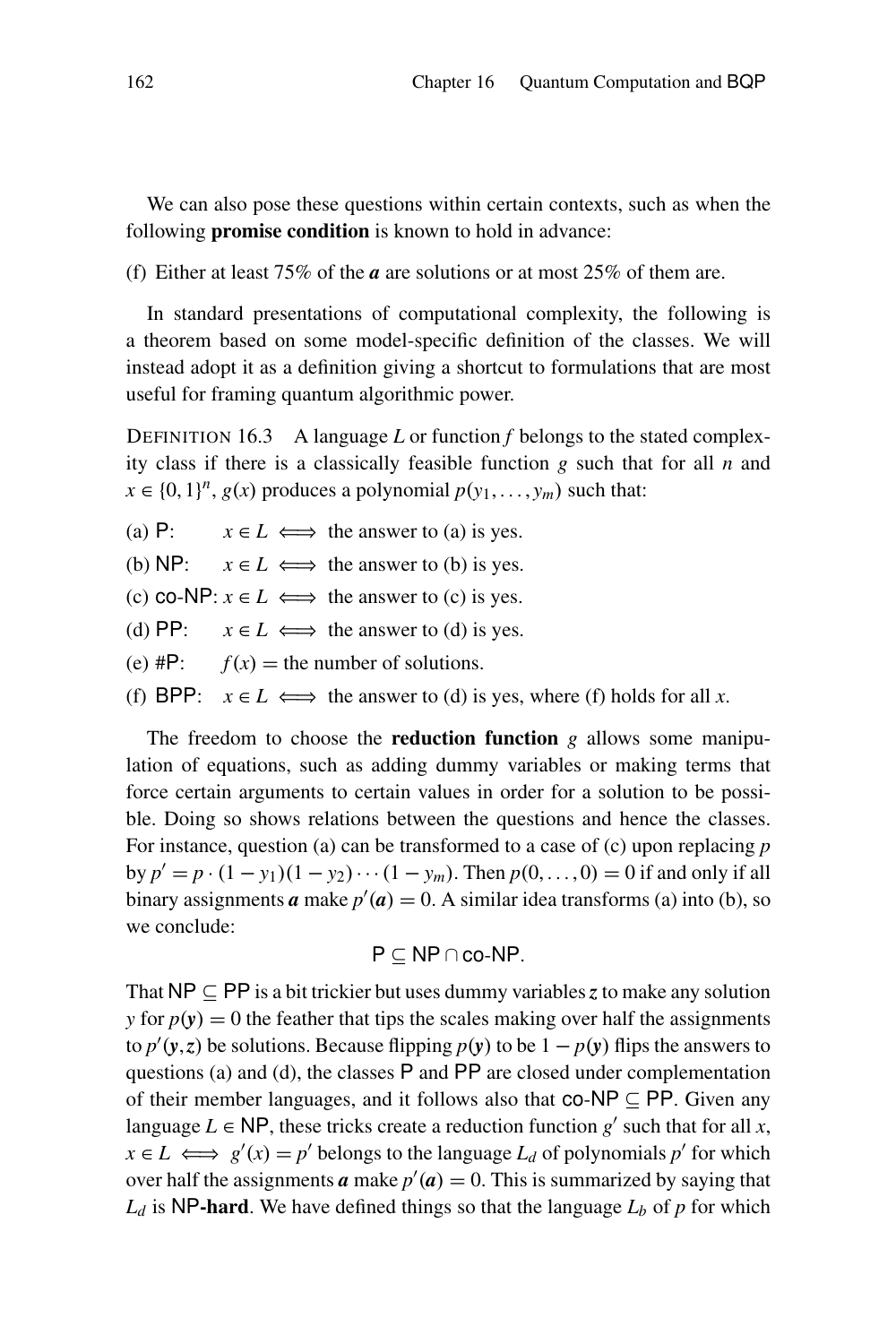there exists a solution is immediately  $NP$ -hard, and because  $L_b$  also belongs to NP, it is NP-complete.<sup>1</sup>

That BPP  $\subseteq$  PP is immediate by relaxing the promise condition (f), and BPP is likewise closed under complement. Because (f) is maintained in the trivial reduction to (d) from (a), we have  $P \subset BPP$ , but the methods used in going from (b) or (c) to (d) do not preserve it, and neither NP nor co-NP is known to be contained in BPP.

Questions about whether there are at least *k* solutions can be tweaked into the form (d) via dummy variables. Binary search on whether there are at least *k* solutions then enables feasibly counting their number, so question (e) (which clearly subsumes the other questions) is roughly equivalent to (d). Technically, one cannot compare PP to #P directly, because the latter is a function class, and getting multiple values of the form (e) might be more powerful than a single question (d). However, asking for the *difference* between the numbers of solutions and nonsolutions stays within the power of (d), a fact we use to conclude  $BQP \subseteq PP$ . For now we note:

```
THEOREM 16.4 BPP \subseteq BQP.
```
The polynomial equations that arise in this development have other uses for analyzing quantum circuits, and we explore them next.

# 16.3 A Circuit Labeling Algorithm

We give an algorithm for labeling a quantum circuit algebraically. The end result is a polynomial equation for which the difference of two numbers of solutions yields the circuit's acceptance probability. We first give a form in which the polynomials have values <sup>+</sup>1 and −1, which correspond to the signs in the sum-over-paths explication we gave for quantum measurement and effects in chapter 7. This uses the value 0 to eliminate impossible paths. Then we show in section 16.5 how to make do without the value −1 and reduce the degrees of the equations drastically.

 $\Box$ 

<sup>1</sup> With respect to a machine-model definition of NP this is a theorem, indeed an offshoot of the fundamental Cook-Levin theorem as explored in this chapter's exercises. We remark also that in all these cases, we can obtain a feasible function  $g''$  that first builds a polynomial  $p(x_1, \ldots, x_n, y_1, \ldots, y_m)$  that depends only on *n*, and then obtains  $p_x = p(y_1, \ldots, y_m)$  by substituting the actual value of each bit  $x_i$  of the given  $x$  for the corresponding formal variable  $x_i$ .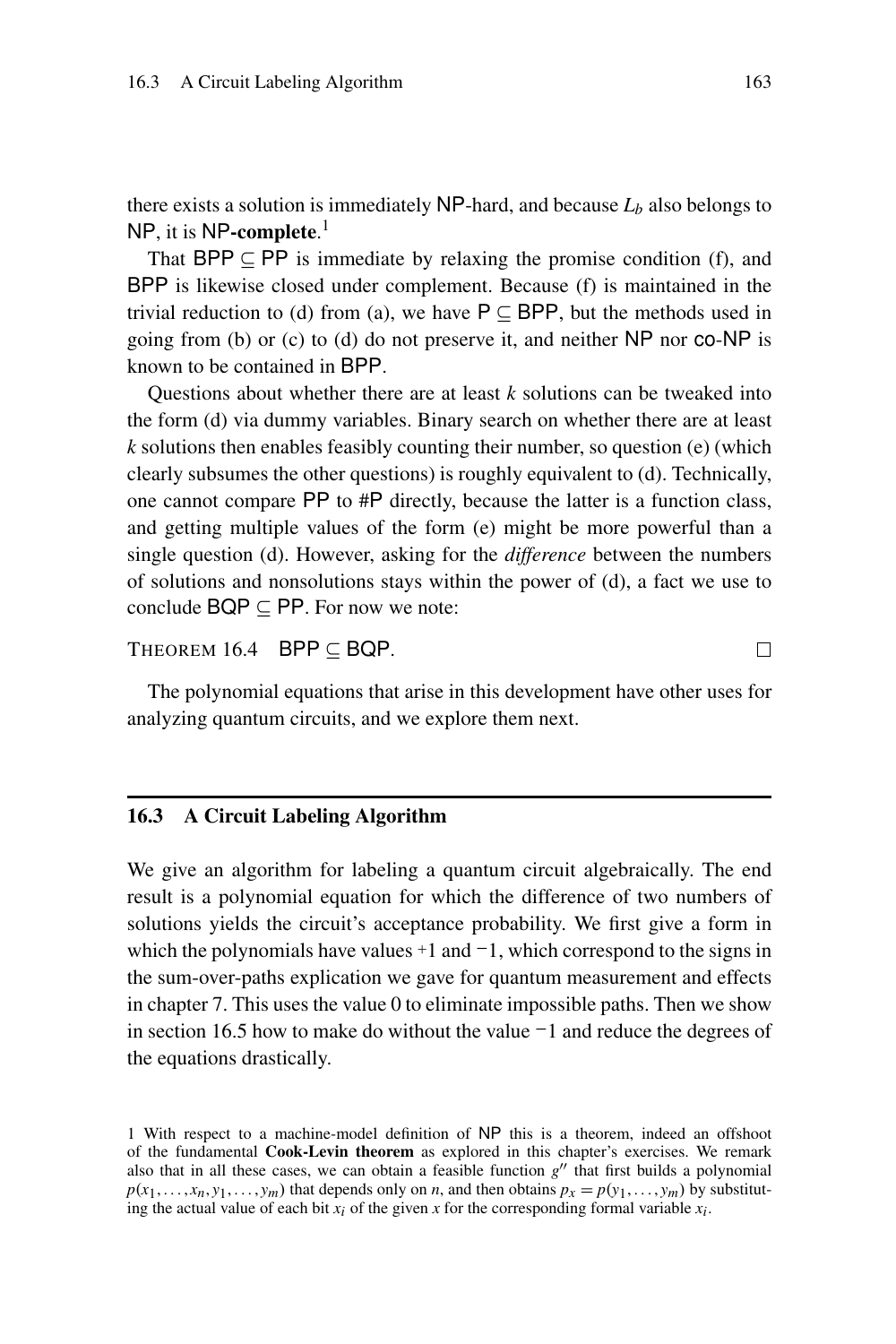The algorithm goes in stages for each new gate working left to right, that is, from what we regard as inputs to outputs. It assumes the wires into a gate have already been labeled, and it labels the gate's outgoing wires, with unaffected qubit wires keeping their labels. By theorem 16.2 we can restrict attention to Hadamard and Toffoli gates, although we include *CNOT* because it is useful to show, and the exercises treat how to extend this for other quantum gates. We let  $u_i, u_j, u_k$  stand for the current labels on the qubits  $i, j$ , and/or  $k$  involved in a gate.

- 1. Label the inputs with variables  $x_1, \ldots, x_n$ . If there are ancilla qubits, then continue labeling them  $x_{n+1}, \ldots, x_m$ , although if they will always be initialized to 0, then one can label them 0 straightaway.
- 2. Label the outputs with variables  $z_1, \ldots, z_n$ , again using more if there are more qubits. From here on we will not need to address ancilla qubits as special and will just say "*n*" for the end index.
- 3. Let *h* be the number of Hadamard gates in the circuit, and allocate variables  $y_1, \ldots, y_h$ .
- 4. Initialize a polynomial *P*, called the *global phase polynomial*, to the constant 1.
- 5. For the next Hadamard gate  $H_i$  on some qubit line *i*, allocate the fresh variable  $y_i$ , multiply *P* by the factor  $(1 - 2u_i y_i)$ , and make  $y_i$  the new label on line *i*.
- 6. For a **CNOT** gate, leave the control label  $u_i$  unchanged, but change  $u_i$  to  $u_i + u_i - 2u_iu_j$ . There is no change to *P*.
- 7. For a Toffoli gate with controls on lines  $i, j$ , leave  $u_i$  and  $u_j$  alone, but change the target  $u_k$  to  $u_k + u_i u_j - 2u_i u_j u_k$ . There is no change to *P*.
- 8. When done with all the gates, for each *i*, create the *measurement constraint*  $e(u_i, z_i)$ , where  $u_i$  is the last label on line *i* and

$$
e(u,z) = 2uz + 1 - u - z.
$$

Note that  $e(0,0) = e(1,1) = 1$ , whereas  $e(1,0) = e(0,1) = 0$ , so these enforce equality of the final labels and the outputs on Boolean outcomes. The final polynomial  $R = R_C$  is the product of *P* and all the measurement constraints.

We may instead consider the measurement constraints to be defined at the beginning as  $e(x_i, z_i)$  for all *i*, and whenever a label  $u_i$  is changed to  $v_i$ , the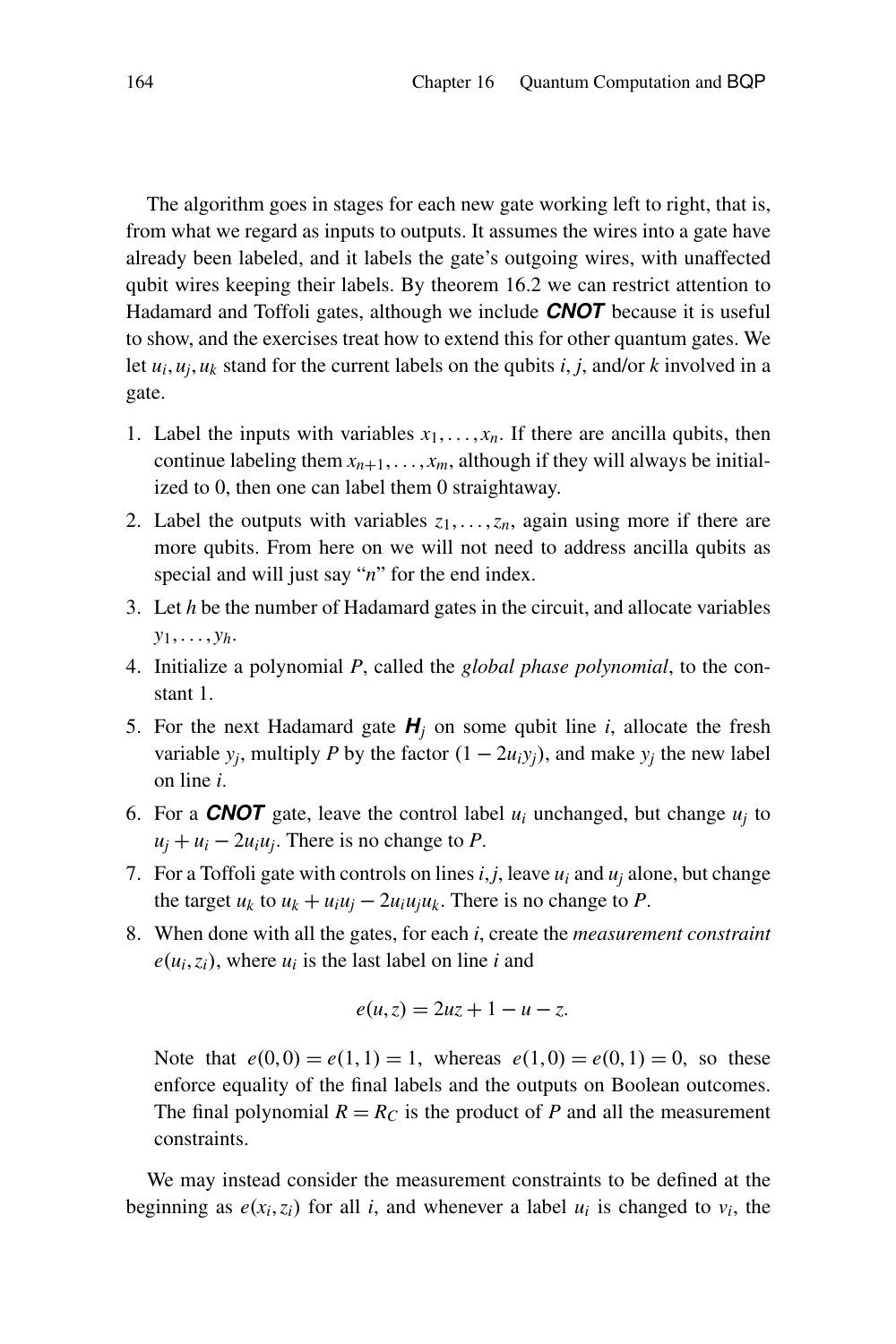constraint  $e(u_i, z_i)$  is changed to  $e(v_i, z_i)$ . Here are two examples of the labeling algorithm. The first puts something in place of the "?" label in the circuit example from section 7.6, which showed entanglement:

*x*<sup>1</sup> *H y* • *z*<sup>1</sup> *x*2 *y* + *x*<sup>2</sup> − 2*yx*<sup>2</sup> *z*2 (16.2) *P* = 1 − 2*x*1*y R* = *P* · *e*(*y*,*z*1)*e*(*y* + *x*<sup>2</sup> − 2*yx*2,*z*2) = (1 − 2*x*1*y*) · (2*yz*<sup>1</sup> + 1 − *y* − *z*1) ·(2(*y* + *x*<sup>2</sup> − 2*yx*2)*z*<sup>2</sup> + 1 − *y* + *x*<sup>2</sup> − 2*yx*<sup>2</sup> − *z*2).

When we substitute the input 00, that is,  $a_1 = 0$  for  $x_1$  and  $a_2 = 0$  for  $x_2$ , this simplifies to  $P = 1$  and  $R = e(y, z_1)e(y, z_2)$ . We can infer from this that the only allowed output states have  $z_1 = z_2$ , which shows the entanglement.

The following larger example is adapted from two sources that treated the output constraints as separate equations:



#### 16.4 Sum-Over-Paths and Polynomial Roots

Now let  $U_1U_2 \cdots U_s$  be the matrix representation of a quantum circuit, that is, as a product of  $N \times N$  matrices, and let  $a, b \in [N]$ . Consider a path

$$
\boldsymbol{U_1}[a,c_1] \boldsymbol{U_2}[c_1,c_2] \cdots \boldsymbol{U_{s-1}}[c_{s-2},c_{s-1}] \boldsymbol{U_s}[c_{s-1},b].
$$

Call the path *positive* if it multiplies out to <sup>+</sup>1, *negative* if it multiplies out to −1, and *zero* if one of the entries is 0, which is the only other possibility for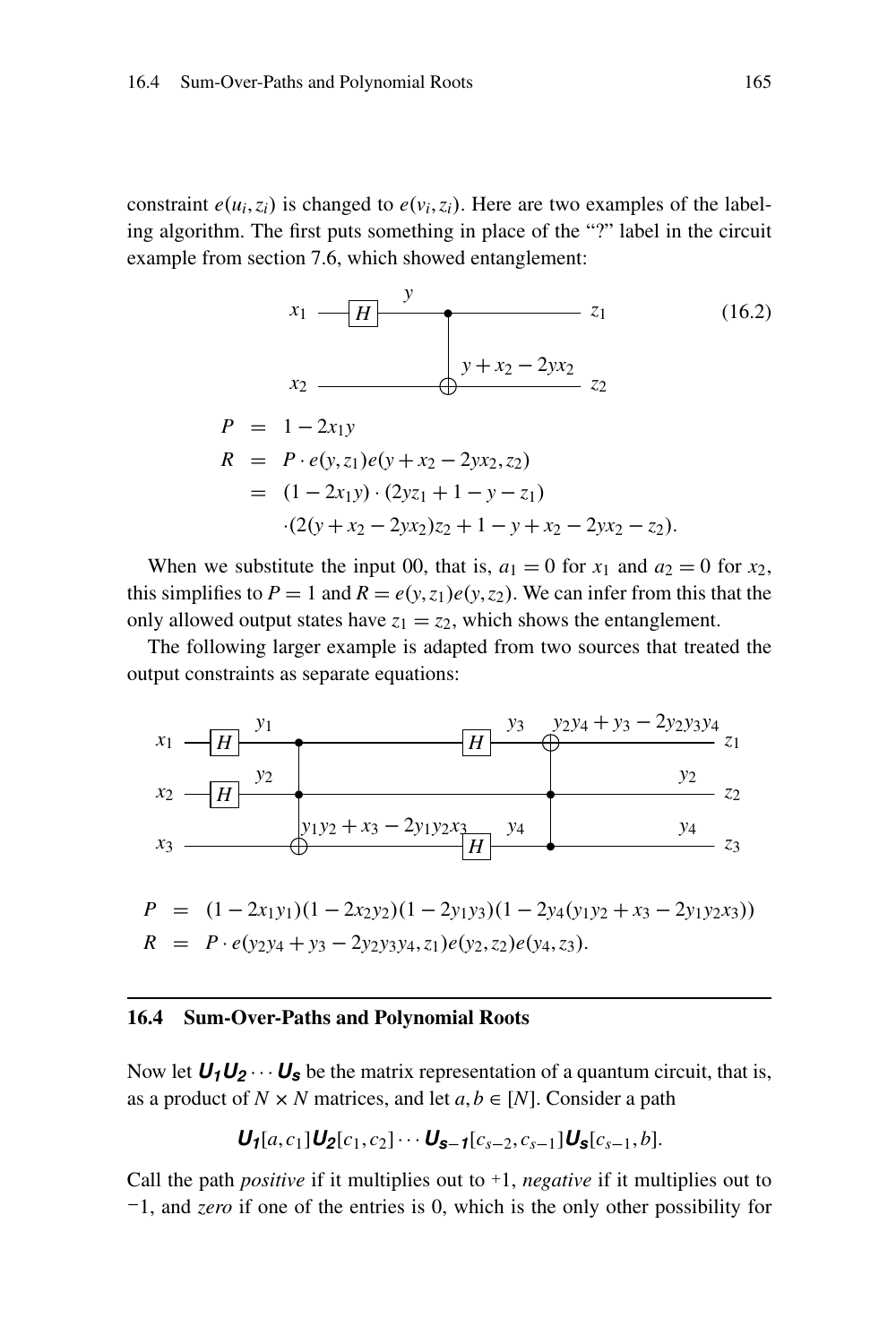circuits of Hadamard, **CNOT**, and Toffoli gates. Let  $p^+(a, b)$  be the number of positive paths from *a* to *b* and  $p^-(a, b)$  the number of negative paths. We will again use the "Phil the mouse" visualization of these paths—recall that the "maze gadgets" for these gates were also depicted in chapter 7. In this section we will conserve these quantities individually, not just their difference  $p^+(a, b) - p^-(a, b)$ , which gives the amplitude of "surviving Phils."

Finally, referencing the polynomial *R*, define  $N_R[+1 \mid a; b]$  to be the number of assignments *y* to  $y_1, \ldots, y_h$  that make  $R(a; y; b) = 1$ . Define  $N_R[-1 \mid a; b]$ similarly for  $R(a; y; b) = -1$ . Here  $R(a; y; b)$  means we are substituting *a* for  $x_1, \ldots, x_n$  and *b* for  $z_1, \ldots, z_n$ .<sup>2</sup>

The following technical lemma connects the sum-over-paths formulation with the numbers of solutions to the equations  $R = 1$  and  $R = -1$ :

LEMMA 16.5 For all circuits *C* on *n* qubits as above, and  $a, b \in \{0, 1\}^n$ ,

$$
p^{+}(a,b) = N_R[+1 | a;b],
$$
  
\n
$$
p^{-}(a,b) = N_R[-1 | a;b].
$$
\n(16.3)

*Proof.* We work inductively as *C* is built gate-by-gate from an initially empty circuit  $C_0$ .  $C_0$  has one positive path from *a* to *a* for each *a*, none from *a* to *b* when  $b \neq a$ , and no negative paths anywhere. The initial polynomial  $R_0$  is

$$
\prod_{i=1}^n e(x_i,z_i)
$$

because there are no *y* variables. Whenever  $a = b$ ,  $R_0(a, b) = 1$ , whereas  $a \neq b$ *b* means  $a_i \neq b_i$  for some *i*, whereupon  $e(a_i, b_i)$  zeros out the product. We technically satisfy  $N_R[+1 \mid a; a] = 1$  for each *a* because there is exactly one  $y \in$  ${0, 1}^0$ , namely, the empty string, whereas  $N_R[-1 \mid a; a] = 0$  because nothing gives a value of <sup>−</sup>1. Thus, the lemma's properties hold for *C*0.

For the induction, let *C*,*P*,*R* satisfy the equalities in the lemma, and suppose we obtain a new circuit *C'* first by adding one Hadamard gate on qubit line *i*. Let *u* denote the label before the gate on that line. Let us fix an input *a* and output *b* except for the value  $b_i$  on that line. That is, we consider the two outputs *b*[ $b_i$  = 0] and *b*[ $b_i$  = 1]. Let  $p_0^+, p_0^-$  stand for the numbers of paths of *C* from *a* to *b*[ $b_i$  = 0] that multiply out to +1 and -1, respectively. Write  $p_1^+, p_1^-$ 

<sup>2</sup> The exercises explore ideas such as if one intends only to measure the first qubit, then one may delete the measurement constraint factors other than  $e(u_1, z_1)$ , or alternatively one may leave outputs other than  $z_1$  unsubstituted and e.g. define  $N_R[-1 \mid a, b_1]$  to be the number of assignments to  $y_1, \ldots, y_h$  and  $z_2, \ldots, z_n$  that yield  $-1$  when  $b_1$  is substituted for  $z_1$  only.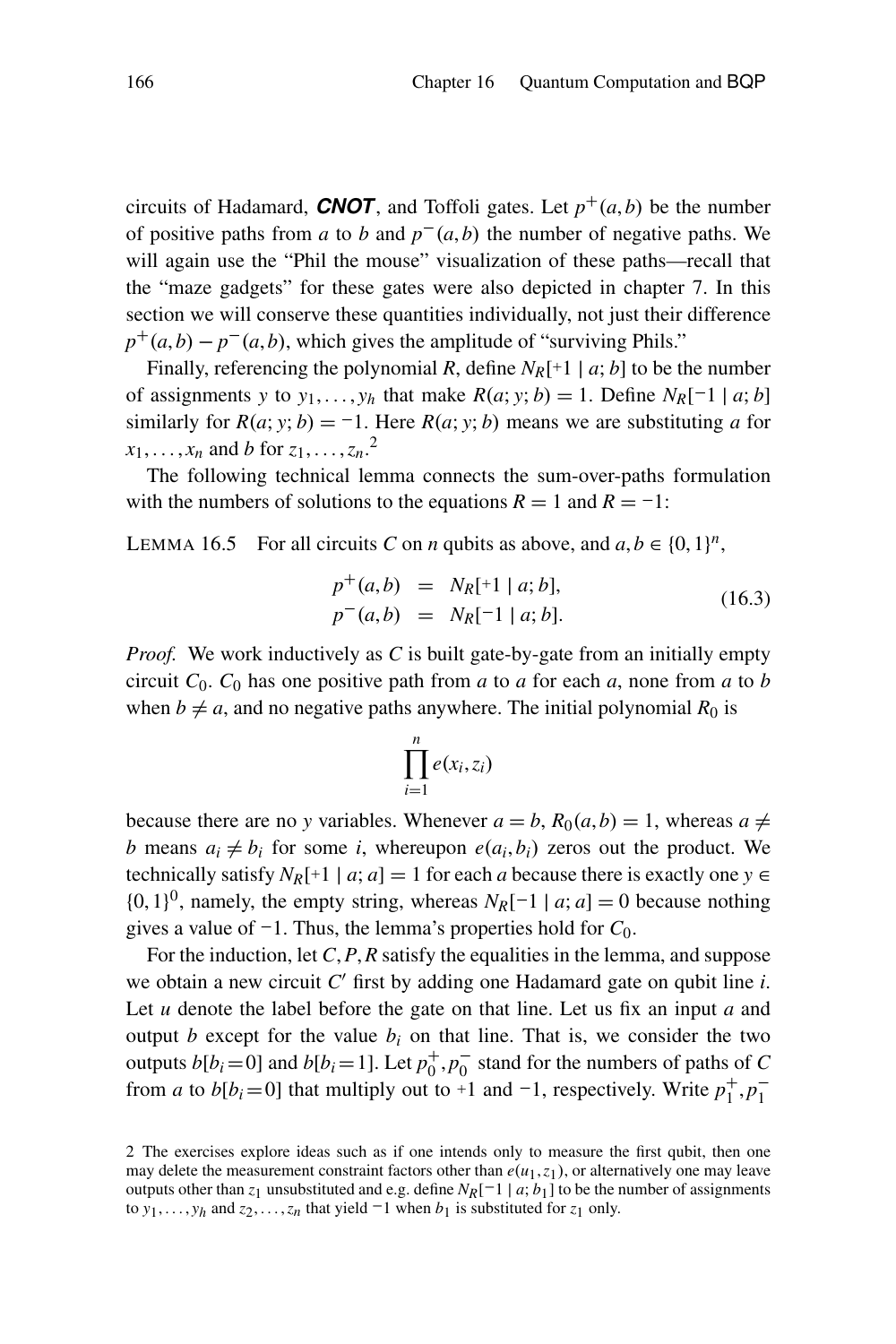similarly for the case  $b_i = 1$ , and let  $q_0^+, q_0^-, q_1^+, q_1^-$  denote the corresponding quantities in the new circuit *C* .

Now we can visualize the maze gadgets for Hadamard gates from chapter 7, which here have a  $-1$  path from  $b[b_i = 1]$  for *C* to the same terminal for *C'* and three positive paths involving the  $b[b_i=0]$  terminals. The maze corridors simply carry the values of the Hadamard matrix applied to line *i*, so we have:

$$
q_0^+ = p_0^+ + p_1^+ \t q_1^+ = p_0^+ + p_1^-
$$
  
\n
$$
q_0^- = p_0^- + p_1^- \t q_1^- = p_0^- + p_1^+.
$$
\n(16.4)

In terms of the new polynomials *P'* and *R'* for *C'*, we have  $P' = P \cdot (1 - 2uy_h)$ , and *R'* replaces  $e(u, z_i)$  with  $e(y_h, z_i)$ . With *a* fixed, let  $S_0$  denote the set of assignments to  $y_1, \ldots, y_{h-1}$  that make  $u = 0$  and make *P* have value +1. Let  $T_0$ similarly stand for  $u = 0$  and *P* having the value  $-1$ , and  $S_1$ ,  $T_1$  likewise for  $u = 1$ . Now let  $S'_0$  instead denote the assignments to  $y_1, \ldots, y_h$  with  $y_h = 0$  that give *P*<sup> $\prime$ </sup> the value +1 and *T*<sup> $\prime$ </sup> those with *y<sub>h</sub>* = 0 that give −1; note that these arise only for  $b_i = 0$ . Finally, let  $S'_1$ ,  $T'_1$  denote the corresponding sets with  $y_h = 1$ . An assignment in  $S'_0$  is free to make *u* have either value because  $y_h = 0$  makes  $P'$  have the same values as *P*, and applying this to the case  $b_i = 0$  takes care of the  $e(y_h, z_i)$  term. The similar observation for  $T'_0$  gives us likewise a 1-to-1 correspondence, and with a slight abuse of notation because  $y_h = 0$  is fixed, we write them as disjoint unions:

$$
S'_0 = S_0 \uplus S_1
$$
  

$$
T'_0 = T_0 \uplus T_1.
$$

Now for the case  $b_i = 1$ , we need  $y_h = 1$ , and this flips the sign of assignments that also make  $u = 1$ . We therefore obtain:

$$
S'_1 = S_0 \uplus T_1
$$
  

$$
T'_1 = T_0 \uplus S_1.
$$

By the properties for *C*, we have  $p_0^+ = ||S_0||$ ,  $p_0^- = ||T_0||$ ,  $p_1^+ = ||S_1||$ , and  $p_1^- = ||T_1||$ . Substituting these into the right-hand sides of (16.4) yields the goal identities for *C* that correspond to (16.3) for *C*.

In the case of a *CNOT* (respectively, Toffoli) gate with target on line *i* and control(s) on line *j* (and *k*), fix any *a*, *b*, and let *b*<sup> $\prime$ </sup> have  $b_i' = b_i \oplus b_j$  (respectively,  $b'_i = b_i \oplus b_j b_k$ ). It is incidental but helpful to note in both cases that the map from *b* to *b'* is its own inverse. The last "maze stage" for  $C'$  shunts paths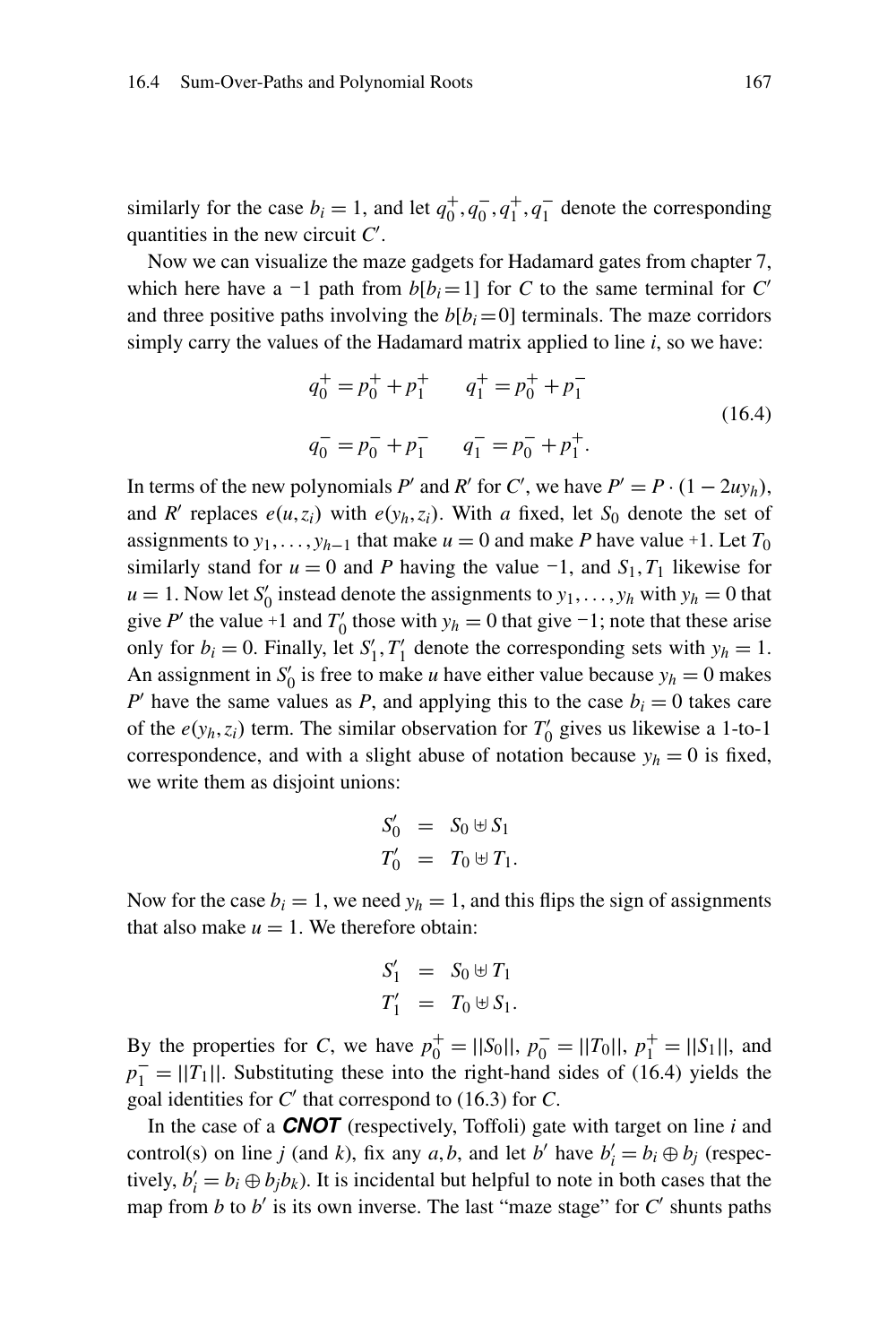of *C* ending at *b* to *b* , with no branching or sign change, and vice versa. Hence, with similar notation to before, we have:

$$
q_{b'}^+ = p_b^+;
$$
  

$$
q_{b'}^- = p_b^-.
$$

By the induction hypothesis,  $p_b^+$  is equal to the number of assignments to  $y_1, \ldots, y_h$  that make *P* have value 1, that is, to  $N_R[+1 \mid a; b]$ . Similarly,  $p_b^- = N_R[-1 \mid a; b]$ . We have  $P' = P$  and no new variable, so the only difference is that  $e(u, z_i)$  in *R* is replaced by  $e(u \oplus v)$  (respectively,  $e(u \oplus vw)$ ) in *R'*, where *u* is the previous label on line *i*, and *v*, *w* are the unchanged labels on the control(s). The changes make

$$
N_R[+1 | a, b] = N_{R'}[+1 | a, b'],
$$
  

$$
N_R[-1 | a, b] = N_{R'}[-1 | a, b'].
$$

Because the left-hand sides are equal to  $p_b^+$  and  $p_b^-$ , respectively, the right-hand sides are equal to  $q_{b'}^+$  and to  $q_{b'}^-$ , as needed to be proved.  $\Box$ 

As is already evident from the circuit examples in section 16.3, the multiplication makes the degree of *P* ramp up as gates are added. The number of terms ramps up even more if the product is multiplied out. We use one more wrinkle to make the terms add rather than multiply.

#### 16.5 The Additive Polynomial Simulation

This is a short section but gives in some sense the tightest classical rendition of nature's quantum computing power. It maps into the additive structure of integers modulo  $k = 2$  rather than the multiplicative structure of  $+1, -1$ . The new wrinkle is that if an equality constraint  $e(u_i, z_i)$  is going to be violated, then let us allocate a fresh variable  $w_i$  and add the term

$$
w_i(1 - e(u_i, z_i)) = w_i(u_i + z_i - 2u_i z_i),
$$

which further becomes simply  $w_i(u_i + z_i)$  under addition modulo 2. Consider now assignments *Z* to all the *x*; *y*; *z* variables that make  $u_i \neq z_i$ . The multiplier of  $w_i$  becomes +1, so the final *R* will have the form  $R' + w_i$ , with  $w_i$  appearing nowhere else in *R*. For every assignment that violates the constraint, one value of  $w_i$  will give 1 and the other will give 0, so they will cancel out with regard to the difference

$$
N_R[0 \mid a; b] - N_R[1 \mid a; b].
$$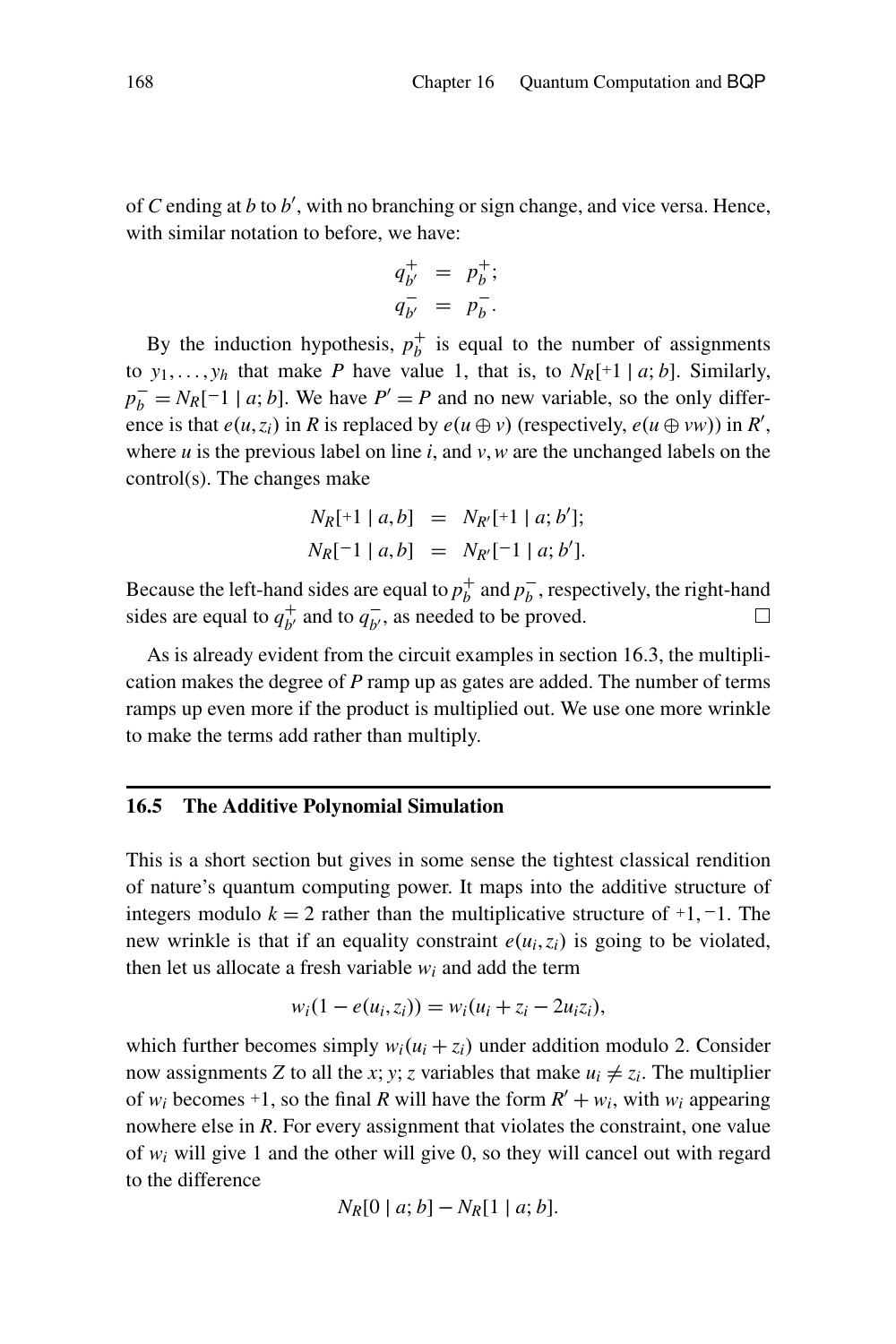Now in place of *P* we initialize an additive phase polynomial *Q* to 0, and the only other changes we need to make to the labeling algorithm are:

- 1. For a Hadamard gate on line  $i$ , with  $u_i$  and  $y_h$  as before, **add** to  $Q$  the term *uiyh*.
- 2. The label change on a **CNOT** gate simplifies to  $u'_i = u_i + u_j$ , with again no change to *Q*.
- 3. For a Toffoli gate with controls on lines *i*,*j* and target on line *k*, the new target label is  $u'_k = u_k + u_i u_j$ .
- 4. At the end,  $R = Q + \sum_{i} w_i (1 e(u_i, z_i)).$

For example, in the simple Hadamard + *CNOT* circuit diagram (16.2) in section 16.3, the label  $y + a_2 - 2ya_2$  becomes simply  $y + a_2$ . The polynomials of the larger circuit diagram in section 16.3 become:

$$
Q = x_1y_1 + x_2y_2 + y_1y_3 + (y_1y_2 + x_3)y_4;
$$
  
\n
$$
R = Q + w_1(y_3 + y_2y_4 + z_1) + w_2(y_2 + z_2) + w_3(y_4 + z_3).
$$

LEMMA 16.6 For all quantum circuits *C* on *n* qubits as above and  $a, b \in$  $\{0,1\}^n$ ,

$$
p^+(a,b) - p^-(a,b) = N_R[0 \mid a;b] - N_R[1 \mid a;b].
$$

*Proof.* The verification details are a direct carryover from the proof of lemma 16.5, except that the presence of the  $w_i$  variables implies equivalence only for the difference  $p^+ - p^-$ , not for the individual + and  $-$  path counts as before.  $\Box$ 

#### 16.6 Bounding BQP

Our upper bound on BQP follows quickly from the characterization of quantum circuits by Hadamard and Toffoli gates in theorem 16.2. We restate the lower bound from theorem 16.4 as well.

### THEOREM 16.7 BPP  $\subseteq$  BQP  $\subseteq$  PP.

*Proof.* Given feasible quantum circuits *C* for a BQP algorithm with *h*-many nondeterministic (i.e., Hadamard) gates, we may assume that on any input  $x \in \{0, 1\}^n$ , *C* starts with  $x0^{m-n}$  and is measured so that the result  $b = 10^{m-1}$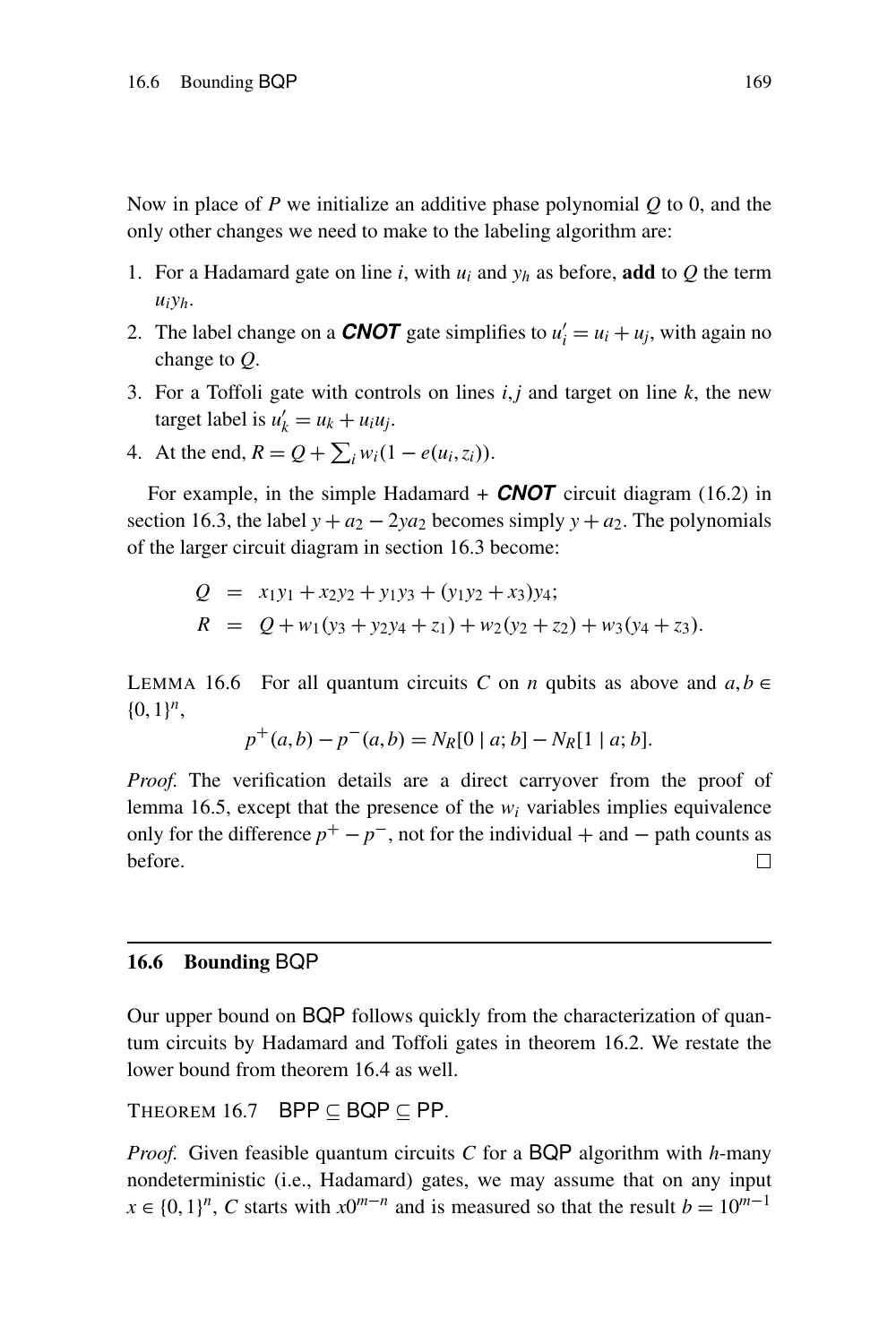gives acceptance. This uses results in chapter 6, especially section 6.3. By lemma 16.5, we quickly obtain a polynomial  $R(x, y; z)$  such that upon substituting  $a = x0^{m-n}$  for *x* and *b* for *z*, the acceptance probability is the square of the difference between  $N_R[+1 \mid a; b]$  and  $N_R[-1 \mid a; b]$ , divided by  $2^h$ . (Or by lemma 16.6, we obtain  $R(w; x; y; z)$  such that the probability is  $(N_R[0])$  $a; b] - N_R[1 \mid a; b]$ <sup>2</sup> divided by  $2^{h+2m}$  where *m* is the number of *w<sub>i</sub>* variables employed.) Computing this difference exactly can be done in PP, and this suffices to distinguish whether the circuit accepts or rejects a given input.  $\Box$ 

Getting the exact difference is actually overkill because a coarse approximation *d* need only separate the case  $d^2/2^h > 2/3$  from  $d^2/2^h < 1/3$ . Note, however, that the approximations must be within some  $(1 + \epsilon)$  factor of *d*, not just within such a factor of  $N_R[+1 \mid a; b]$  and  $N_R[-1 \mid a; b]$  individually. Because *NR*[+1 | *a*; *b*] − *NR*[-1 | *a*; *b*] is divided by  $\sqrt{2h}$ , not by  $2^h$ , the two will always come closer to canceling than a fixed-factor approximation to either can distinguish.

No containment relation is known between BQP and NP. In particular, although counting solutions of polynomials is NP-hard, and although this theorem implies that counting solutions is enough to determine whether a quantum circuit will accept, this does not mean that quantum circuits can solve NP-hard problems. Claims to this effect have been notorious. More notable, however, have been efforts to harness quantum processes to find heuristic solutions in many cases that are perhaps indelibly harder to obtain classically. Hence, there is interest in the possible heuristic solvability of some of the resulting problems in polynomial algebra.

#### 16.7 Problems

16.1. Suppose *f* and *g* are feasible functions and *L* is a language such that for all *x*, *g*(*x*) is a polynomial  $p(y_1, \ldots, y_m)$  such that  $x \in L \iff N_p[1] - N_p[0] \ge$  $f(x)$ . Prove that *L* is in PP.

16.2. Consider a NAND gate *g* with inputs *u* and *v*, and any of its output wires *w*. Write a Boolean formula  $\phi$  in literals  $\pm u, \pm v, \pm w$  that is satisfied by exactly those assignments for which *w* is the correct output of  $NAND(u, v)$ .

**16.3.** Suppose *C* is a classical circuit of NAND gates with inputs  $x_1, \ldots, x_n$  and  $y_1, \ldots, y_m$  and output wire  $w_o$ . Show how to construct a Boolean formula  $\phi_C$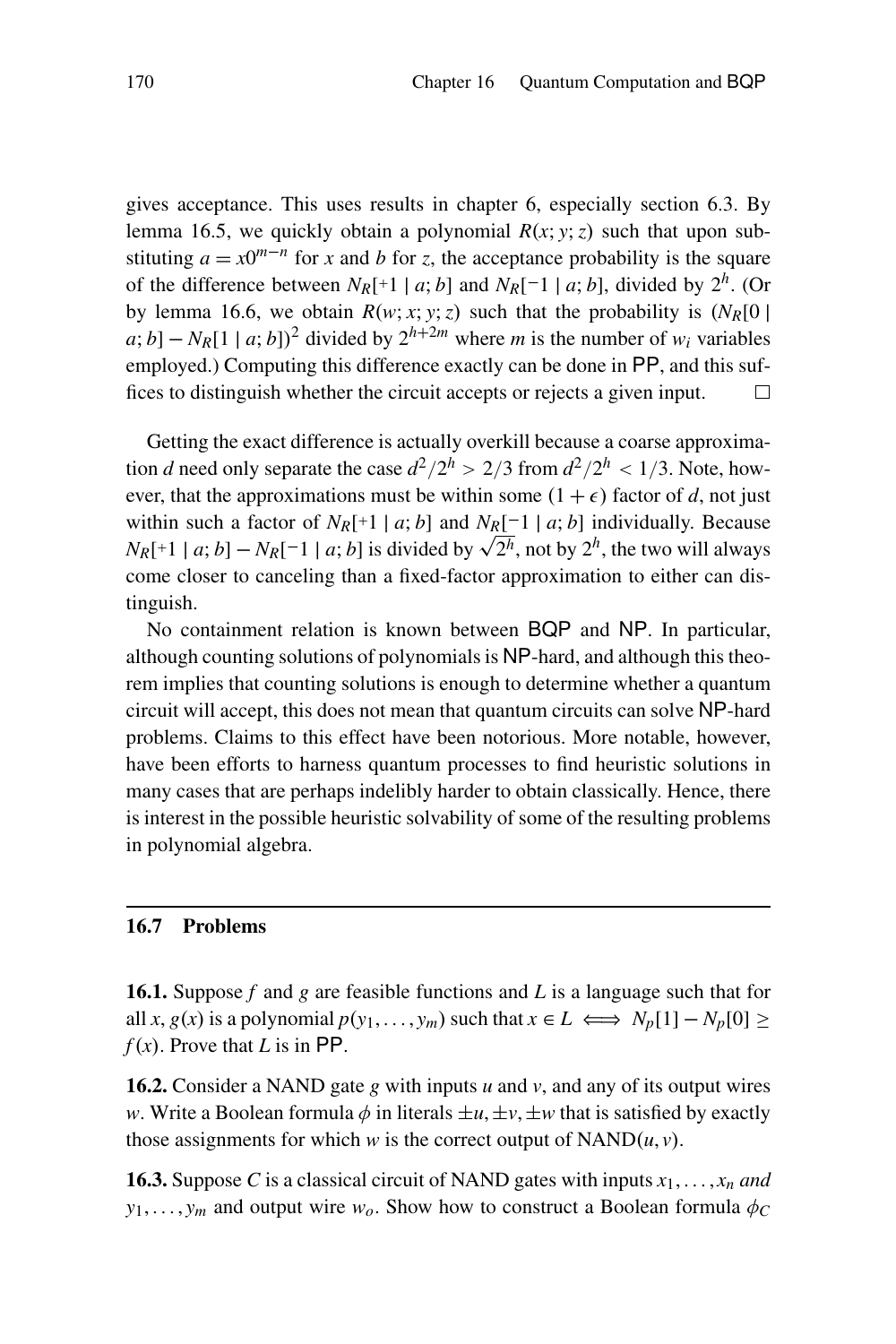that is satisfiable exactly when there exist  $x \in \{0, 1\}^n$  and  $y \in \{0, 1\}^m$  such that  $C(xy)$  outputs 1. How many extra variables do you need in terms of wires in *C*?

16.4. Conclude that for any uniform family of circuits *Cn*, the language *L* defined for all *x* by

$$
x \in L \iff (\exists y) \ C_n(xy) = 1
$$

feasibly reduces to the language SAT of Boolean formulas  $\phi$  that are satisfiable. Note that you can take  $\phi_C$  from problem 16.3 and substitute for the particular bit-values of *x*. This yields the Cook-Levin theorem that SAT is NP-complete.

**16.5.** Show further that  $\phi_C$  and  $\phi$  can be written as conjuncts of *clauses*, where each clause is a single literal (such as  $w_0$  or  $\pm x_i$ ), a disjunction of two positive literals, or a disjunction of three negative literals. This is a form of the problem called 3SAT, which is likewise NP-complete.

**16.6.** Now convert the  $\phi$  in problem 16.2 into a polynomial  $p(u, v, w)$  such that  $p(a_1, a_2, a_3) = 0$  for exactly those assignments  $a_1 a_2 a_3$  that satisfy  $\phi$ . What is its degree? Note that a NAND gate is simulated on binary arguments  $u, v$  by the polynomial  $1 - uv$ , but what's more important than translating the gate is translating the specification that the gate is working correctly.

16.7. Build on the last problem to show a reduction from SAT (or alternately from 3SAT) to the solution-existence problem for polynomials, which is question (b) in section 16.2. Formally, this makes these two problems meet the definition given there of belonging to NP, so that they are NP-*complete*.

16.8. Conclude from all this that if you define NP initially via polynomial-time nondeterministic machines or circuits, then the solution-existence problem is thereby shown to be NP-complete.

16.9. Suppose we add a *NOT* gate to a quantum circuit. Work out the change to labels and the polynomial *P* needed to make the algorithm and verification of lemma 16.5 hold for this gate as well.

16.10. Same as the last exercise, except now we add a *CNOT* gate.

16.11. Suppose we have a kind of gate *W* for which we have an associated change of labels on the qubit lines it affects and update factors for the polynomial *P* (or rather *Q*). Show how to derive the labels and factors for the *CW* (i.e., Controlled-*W*) gate based on this information alone.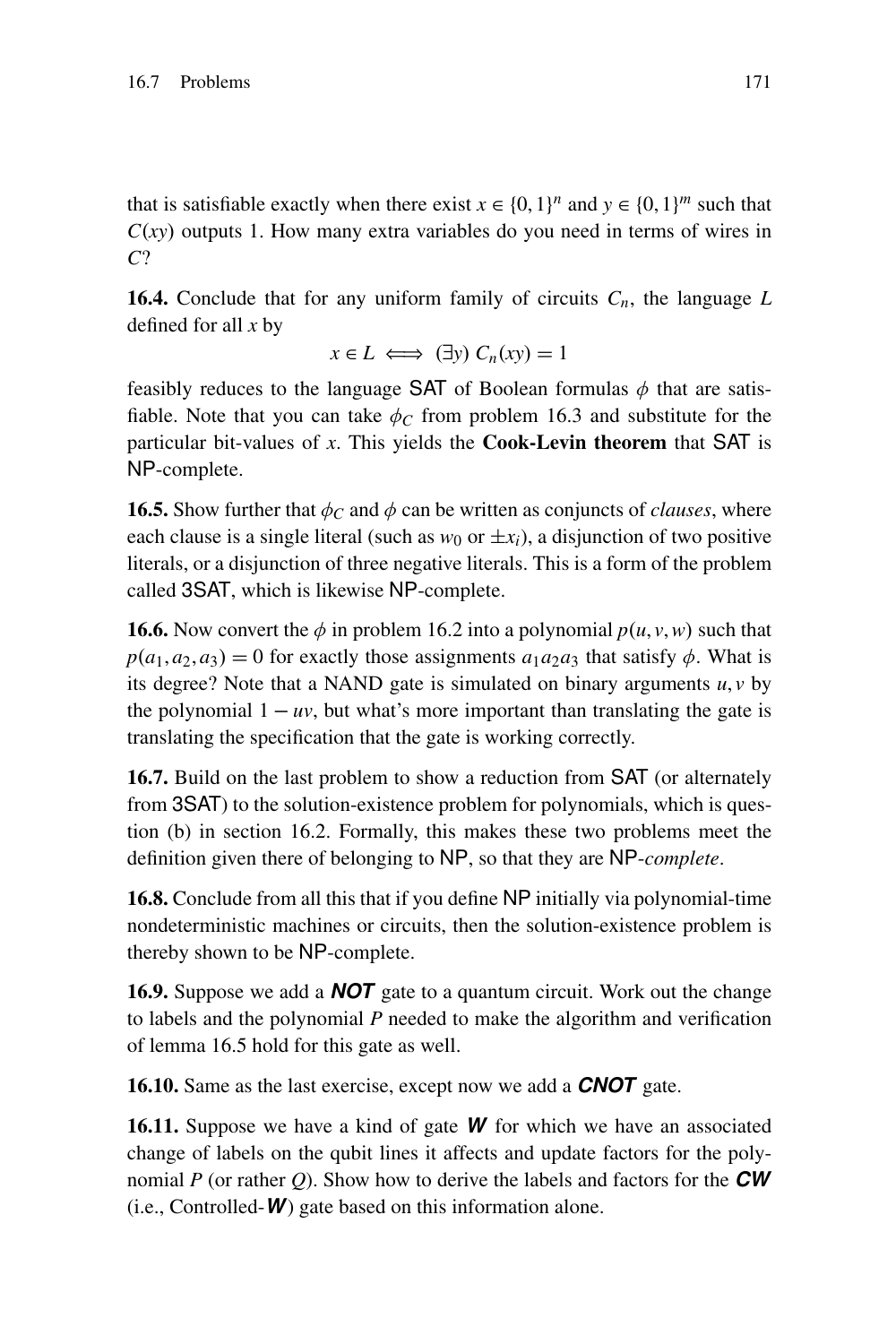16.12. Add a case to the labeling algorithm and to the proof of lemma 16.5 for a *NOT* gate.

16.13. Complete the case of the proof of lemma 16.5 for a *CNOT* gate.

**16.14.** Give the polynomials  $P_C$  and  $Q_C$  for the trivial one-qubit circuit with two Hadamard gates:  $\frac{x}{H}$  *y* 



Show, using  $R_C$  as well, that this circuit is equivalent to the identity for all measurements.

16.15. Now consider again the circuit from section 6.3:



Show that the conclusion of problem 16.14 does *not* hold for the first qubit by showing nonzero amplitude difference for case(s) with  $z_1 \neq x_1$ . This shows that the inclusion of equality constraints in  $R_C$  compared with  $P_C$  or  $Q_C$  matters in the equations. Use  $R_C$  to compute the amplitudes of all outcomes on input  $x = 00$ .

16.16. Suppose we introduce a so-called *CZ* gate, which incidentally is the Grover oracle marking the string 11:

$$
\mathbf{CZ} = \begin{bmatrix} 1 & 0 & 0 & 0 \\ 0 & 1 & 0 & 0 \\ 0 & 0 & 1 & 0 \\ 0 & 0 & 0 & -1 \end{bmatrix}.
$$

What happens for this gate in the labeling algorithm and the proof of lemma 16.5?

**16.17.** Modify the definition of  $R_C$  and/or the proof of theorem 16.7 for the regime where we measure only the value of the first qubit.

16.18. Modify the additive "*Q* version" of the labeling algorithm to allow the phase polynomial to have values 0, 1, 2, 3 in the integers with addition modulo 4, which gives a logarithmic representation of the multiplicative structure of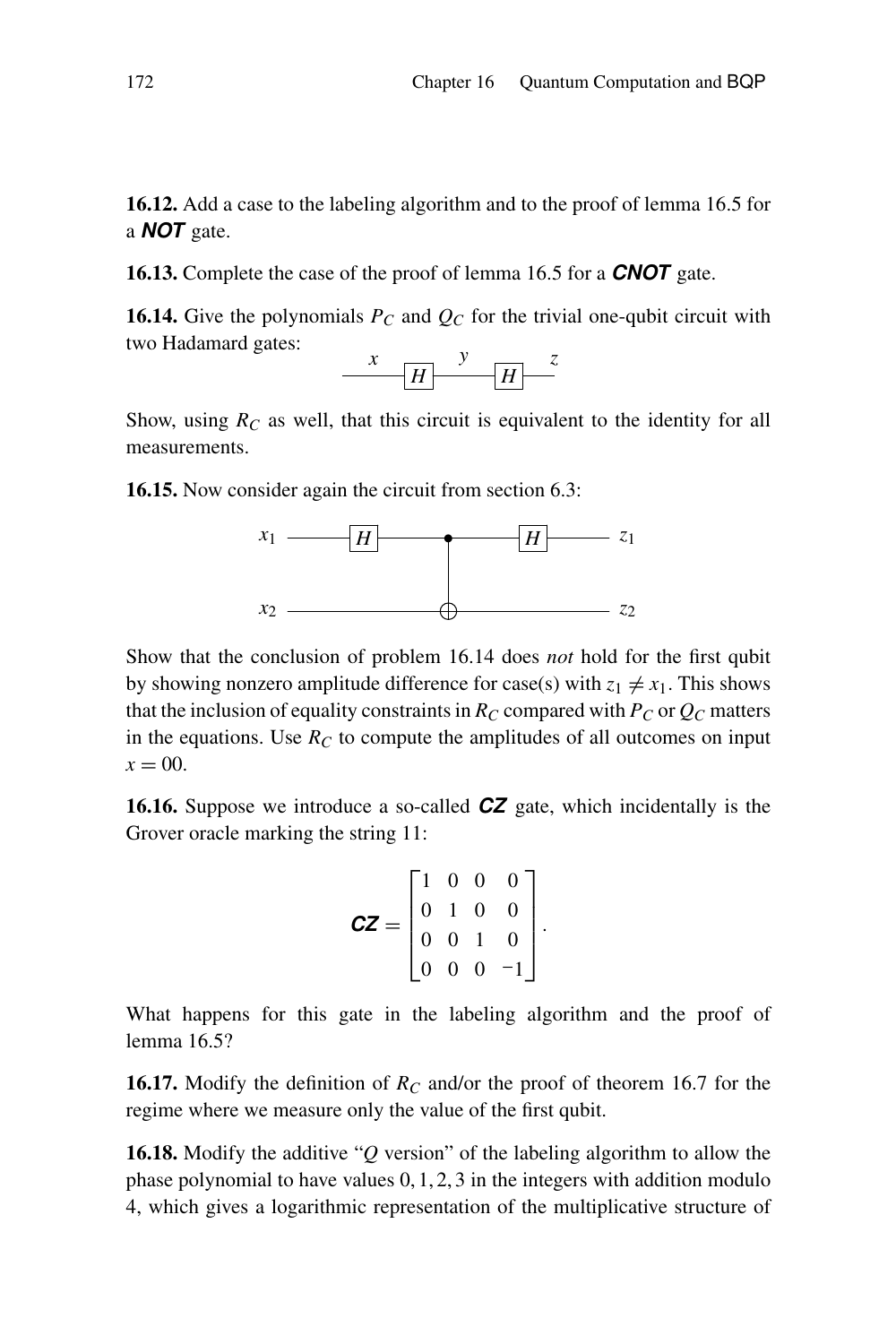the values  $1, i, -1, -i$ . Use this to incorporate into the labeling algorithm the so-called *S*-gate defined by

$$
\mathbf{S} = \begin{bmatrix} 1 & 0 \\ 0 & i \end{bmatrix}.
$$

The analogous version of lemma 16.6 becomes more complicated but retains the essence that the acceptance probability is a simple function of the values  $N_R[k \mid a; b]$  for  $k = 0, 1, 2, 3$ .

16.19. Observe that when there are no Toffoli gates, that is, when only the gates mentioned in the above problems plus Hadamard gates are used, the polynomials *Q* obtained have degree no higher than two. Use the known theorem that solution-counting is in deterministic polynomial time for such polynomials over the integers modulo 4 to conclude the Gottesman-Knill theorem: every so-called *stabilizer circuit* of *H*,*S*,*CZ* gates only (plus *X*,*CNOT*, and some others) of size *s* can be simulated in classical polynomial time  $s^{O(1)}$ .

16.20. Let us extend the additive polynomial simulation to circuits with *T*gates to work over  $\mathbb{Z}_8$  as follows: For a new Hadamard gate on a qubit line with label *u*, allocate the fresh variable  $y_i$  as the new label and add  $4uy_i$  to the phase polynomial *Q*. (The general rule modulo 2<sup>*r*</sup> is to add  $2^{r-1}uy_i$ .) For a *T*-gate, leave the label alone but add *u*<sup>2</sup> to *Q*. State and prove the appropriate version of lemma 16.6 for this representation. (Thus, the "Crescent Phils" and "Gibbous Phils" mentioned in section 7.5 are formally taken care of here.)

16.21. With reference to problem 16.20, analyze the one-qubit commutator circuit formed by  $HTHT^{-1}$ . What are the probabilities of measuring 0 and 1 on input  $e_0$  and  $e_1$ , respectively?

#### 16.8 Summary and Notes

The accepted definition of BQP comes from the appropriately named 1997 article "Quantum Complexity Theory" by Bernstein and Vazirani (1997). Its polynomial-space upper bound was improved to PP by Adleman et al. (1997). The sharper observation that it belongs to a definitionally smaller class (called AWPP) characterized by taking the difference of two #P functions was set down by Fortnow and Rogers (1999). Our proof of this follows Dawson et al. (2004), while the example preceding lemma 16.5 comes also from Gerdt and Severyanov (2006). A different, novel, and informative proof of  $BQP \subset PP$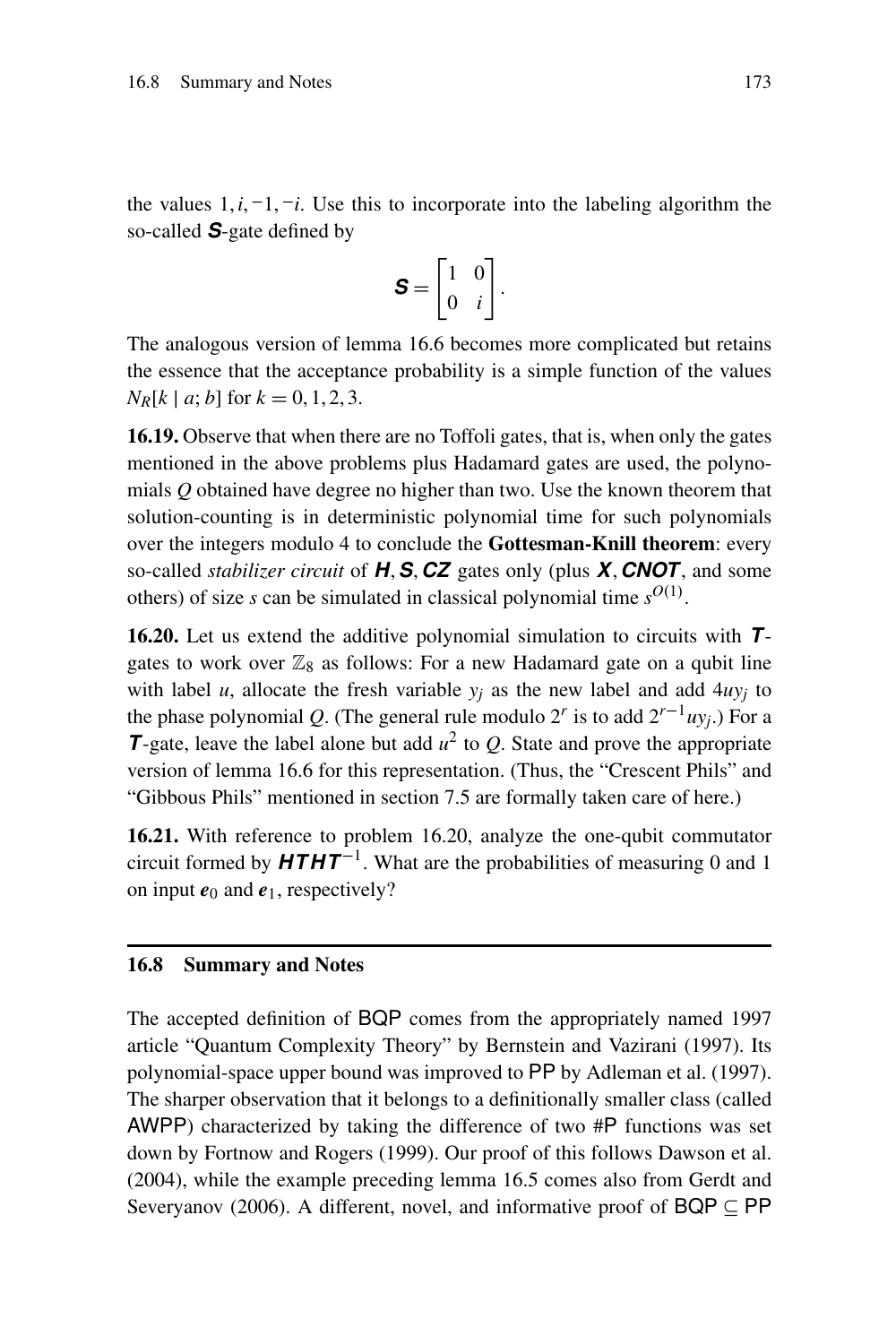via the concept of "post-selection" comes from Aaronson (2005), and this also simplified the proof of known closure properties of PP. For the Solovay-Kitaev theorem we refer to Dawson and Nielsen (2006). The Gottesman-Knill theorem was first set down by Gottesman (1998), and the first of several improvements to the algorithm came from Aaronson and Gottesman (2004). The theorem about counting solutions of quadratic polynomials is joint work of this text's first author (Cai et al., 2010), while the relevance to Gottesman-Knill was noticed by the second author. Much further work of high interest is due to Aaronson (2010) and Aaronson and Arkhipov (2010); see also the recent popular book by Aaronson (2013).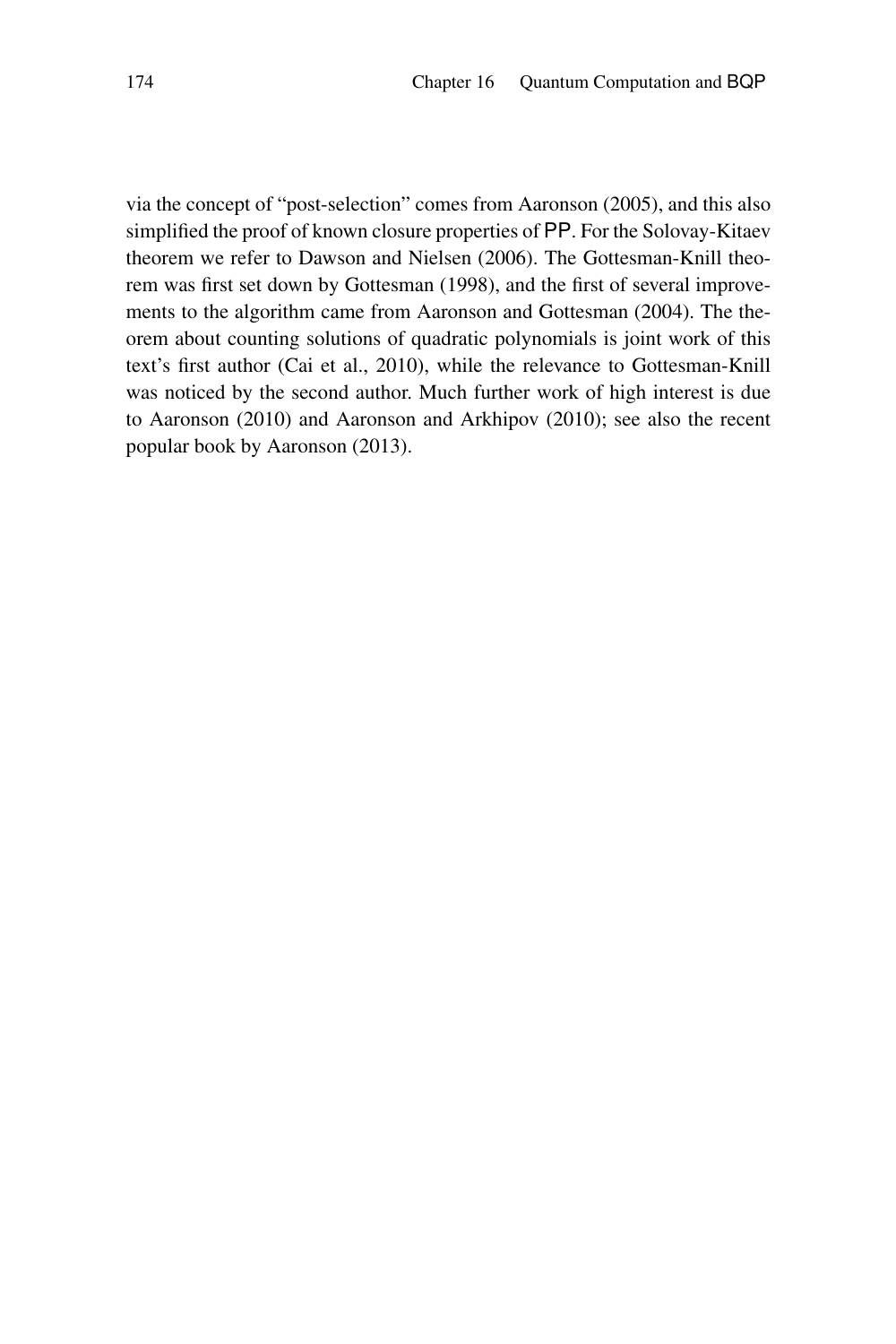# **Beyond**

Our goal has been to get you started understanding some of the basic concepts from quantum algorithms. We hope that you now have a working understanding of them.

One of the takeaways is that the quantum algorithms are not that complicated, nor are they based on mysterious ideas. They are not even necessarily complex, neither in the sense of needing complex numbers nor in having many loops and high running times. We hope that you now see that quantum algorithms in general have a simple structure and that their analysis is quite standard. The proofs that show they work use basic tools from linear algebra and number theory—nothing strange or exotic is required.

## 17.1 Reviewing the Algorithms

For each quantum algorithm, we have shown a respect in which it surpasses a classical algorithm for the same task. This started by counting the number of evaluations of a function *f* given as a black-box parameter of the task. With Deutsch's algorithm, we saved one evaluation of *f* in the worst case by using the ability in the quantum world to apply  $f$  to a linear combination of the basis vectors denoting argument strings. Then with the Deutsch-Jozsa algorithm, we saved more such queries, and with Simon's algorithm, we saved exponentially many even in the expected case. Shor's algorithm surpassed in raw time any known classical algorithm, while Grover search and quantum walk search algorithms confer a definite polynomial savings.

The first question to consider, going beyond these algorithms, is what is the common origin of these savings? What is the quantum core of them? We offer the following candidate for "the" common feature:

> Quantum computation is a great **amplifier** of slight regularities and deviations.

In a Grover search, the initial deviation is as small as possible—it can be just one solution that flips the sign of one component in an exponential-sized start vector. This gives the minimum improvement:  $O(2^{n/2})$  iterations in place of  $\Theta(2^n)$  expected time. In quantum walks, the linear time for spreading (compared with quadratic time for classical walks on undirected graphs) preserves the amplification in the simple Grover setting and focuses the mechanism of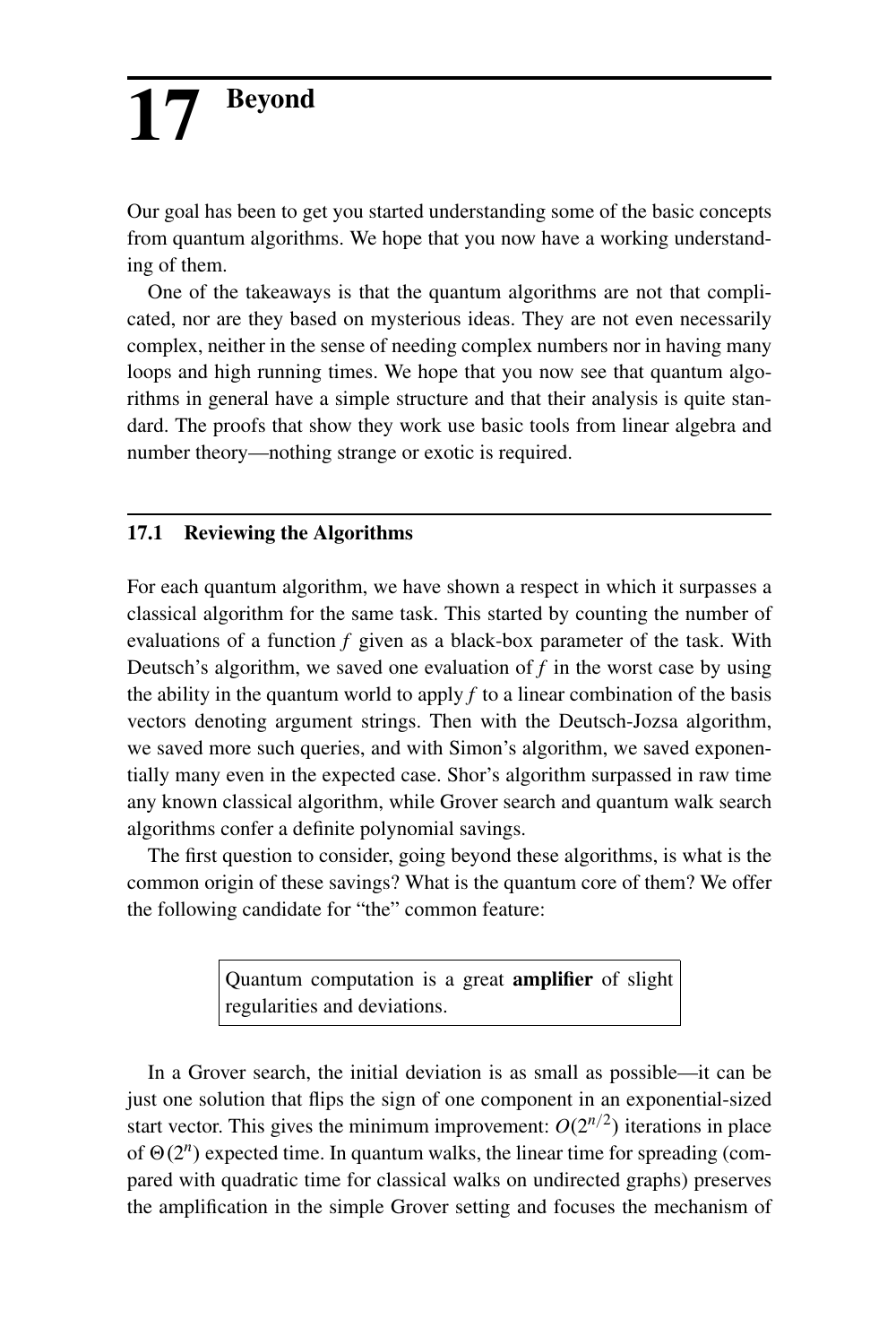amplification for greater savings when the solution set size can be inflated while keeping small time for updates between evaluations of the search function. The greater savings in Shor's algorithm can then be viewed as arising because *periodicity* is a greater regularity than the presence of a solution. It was still far from obvious that a polynomial amount of work would suffice to amplify it, but Simon's algorithm provided a hint. In Simon's algorithm, the reason a linear amount of work suffices with high probability is that 2*n* random choices usually suffice to find a basis of *n* independent binary vectors in *n*-dimensional Hilbert space, even though the set of all binary vectors has exponential size. This goes also for related *hidden subgroup* problems, which we have passed over, except for a mention in problems 10.6–10.8, and which constitute one possible line of further study.

What will it take to find a great *new* kind of quantum algorithm? It may need first thinking up a new kind of amplification.

#### 17.2 Some Further Topics

To sum up the various paths from this point on, all of the following can be amplified for further study without canceling each other out. There is much more to learn from what is already known and much more to learn that is being discovered right now.

• More about algorithms. All of the algorithms we have covered, especially from Simon's algorithm onward, have further developments. For example, some new results by Belovs et al. (2013) and Jeffery et al. (2013) have come from the idea of *nesting* quantum walks in a *quantum* manner, not just classically as with the recursion we sketched for the chess/NAND-tree example in chapter 15. Movement toward regarding quantum routines more as enabling *sampling* from classically difficult distributions is also current.

• More about computational complexity. We have only scratched the surface of complexity classes neighboring BQP whose relationships to each other, let alone to quantum classes, form one of the great mysteries of our age. Besides whether  $BQP \neq BPP$  and whether factoring is in the difference, there are the questions of whether BQP contains the graph isomorphism problem and whether it is contained in any level of the *polynomial hierarchy* above NP.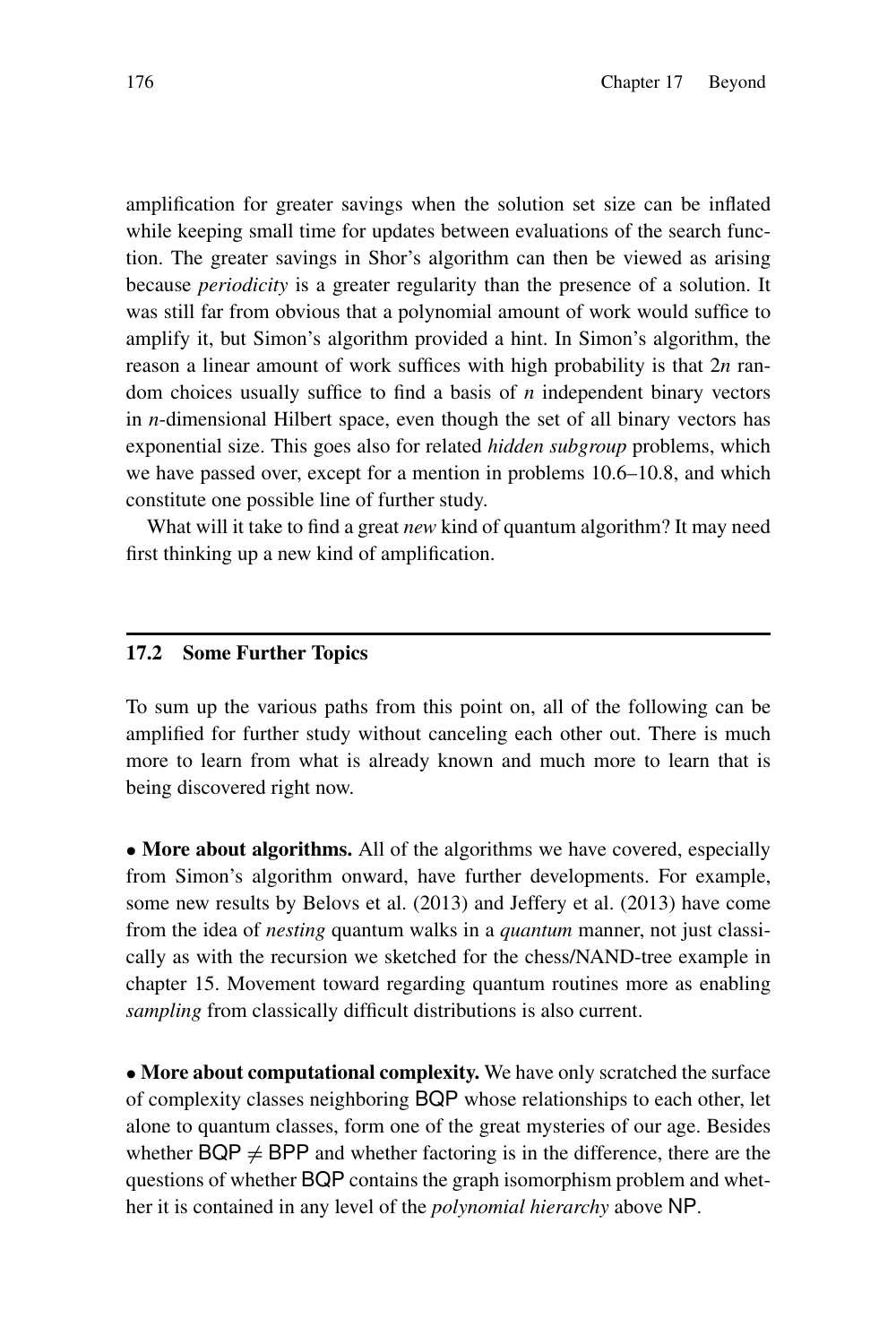• More about quantum physics. There are a plethora of possibilities. Before you go any further, you will need to internalize Dirac's bra-ket-etc. and other physics notation. Then it will help to study evolution according to Schrödinger's equation. This will open the way to other physical models, such as adiabatic quantum computation. A further physical topic is topological quantum computation. With all of these models, there is the question of building physical quantum computers. We hosted a year-long debate on this issue between Gil Kalai and Aram Harrow on the *Gödel's Lost Letter* blog in 2012.

• More about quantum implementations and circuits. There is a huge literature on both these related topics that you can read more about. This will explain and show in greater detail why all the unitary transforms we called feasible indeed are. Other longer, more standard textbooks than ours are places to start. There are many new papers and expositions on the engineering challenges every month. The most important topic not included in this text is the quantum fault-tolerance theorem and its beautiful use of error-correcting codes, as may be found in all the larger texts we have referenced.

• More about quantum information theory, communication, and cryptography. They go together, are included in all of the longer texts, and provide applications here and now. We covered some of the basics in section 8.3 and mentioned Holevo's theorem that transmitting an *n*-qubit quantum state in isolation can confer at most *n* bits of classical information. The idea of quantum cryptography is to build new types of security systems that rely not on the hardness of some computational problem—like classical cryptography does but on the special behavior of quantum systems. Actual usable physical devices have been built and put into service to secure the most sensitive financial transactions.

• More about related mathematical and scientific areas. Shor's algorithm certainly shows how several areas of *number theory* are needed to channel the quantum outputs. Quantum computing may be a coal-mine canary for the prospects of various "theories of everything" in science. Biological processes from DNA upward are already profitably regarded as computational, and one can expect quantum imprints. The title and blurb of the article by Ball (2011) say it all: "Physics of life: The dawn of quantum biology. The key to practical quantum computing and high-efficiency solar cells may lie in the messy green world outside the physics lab."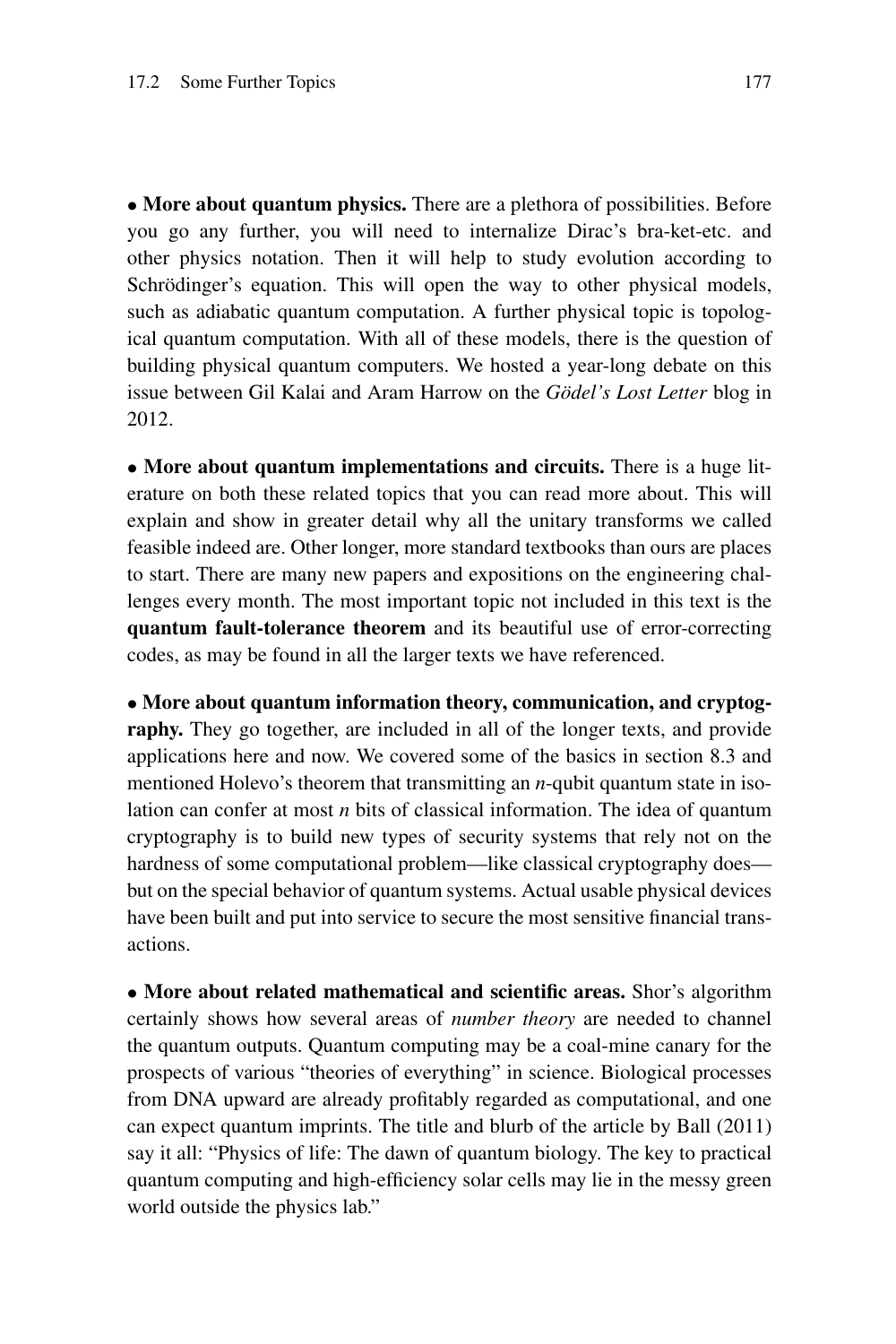Specific to linear algebra, we mention two nifty theorems from the beautiful theory of spectral decompositions:

1. Every self-adjoint matrix  $\boldsymbol{A}$  on  $\mathbb{C}^n$  has an orthonormal basis of eigenvectors  $x_i$  with real eigenvalues  $\lambda_i$ , such that  $e^{iA}$  is well defined (using the same Dirac notation for projectors via outer products that was discussed in section 6.4) by:

$$
e^{i\mathbf{A}}=e^{i\lambda_1}|\mathbf{x}_1\rangle\langle\mathbf{x}_1|+\cdots+e^{i\lambda_n}|\mathbf{x}_n\rangle\langle\mathbf{x}_n|.
$$

2. Every unitary matrix *U* arises as  $U = e^{iA}$  for some self-adjoint *A* that is also unitary, so that each  $\lambda_i$  is a unit complex number identified with an angle.

This opens the way to understanding things like Schrödinger's equation and the role of Planck's constant (called *h* or  $\hbar = \frac{h}{2\pi}$ ) in topics like the **Heisenberg** Uncertainty Principle. These are advanced physics topics, but a nonphysicist can draw on linear algebra and ideas of computations to approach them. For instance, the general solution to Schrödinger's equation in the case of a timeindependent Hamiltonian operator *H* is

$$
\boldsymbol{U}(t)=e^{-i\boldsymbol{H}t/\hbar}.
$$

Here **H** does not stand for Hadamard, but, like Hadamard transforms, the Hamiltonian operators are *self-adjoint*, so we can apply the above to understand the whole right-hand side as a unitary operator for any *t*, which is what the left-hand side says it is. Now you can see ways in which this is like a computation. Then we can even ask questions like how far all this is analogous to the way our additive simulation in section 16.5 works with the logarithms of the quantities in the multiplicative simulation of section 16.4.

There are many more topics beyond this book than we can list. One general phenomenon is that many important concepts in classical computation have been reissued in "quantum" versions. Besides BQP being the quantum version of BPP, there is a quantum analogue QNP of NP and so on for many other complexity classes. There are quantum finite automata, quantum cellular automata, and even quantum formal grammars. Quantum communication complexity and information assurance has evolved into a big field, with both quantum versions of classical protocols and distinctively quantum situations. We end, however, by looking inward at what is distinctively "quantum" about the algorithms we have studied, quantum particularly meaning beyond the known reach of classical computations.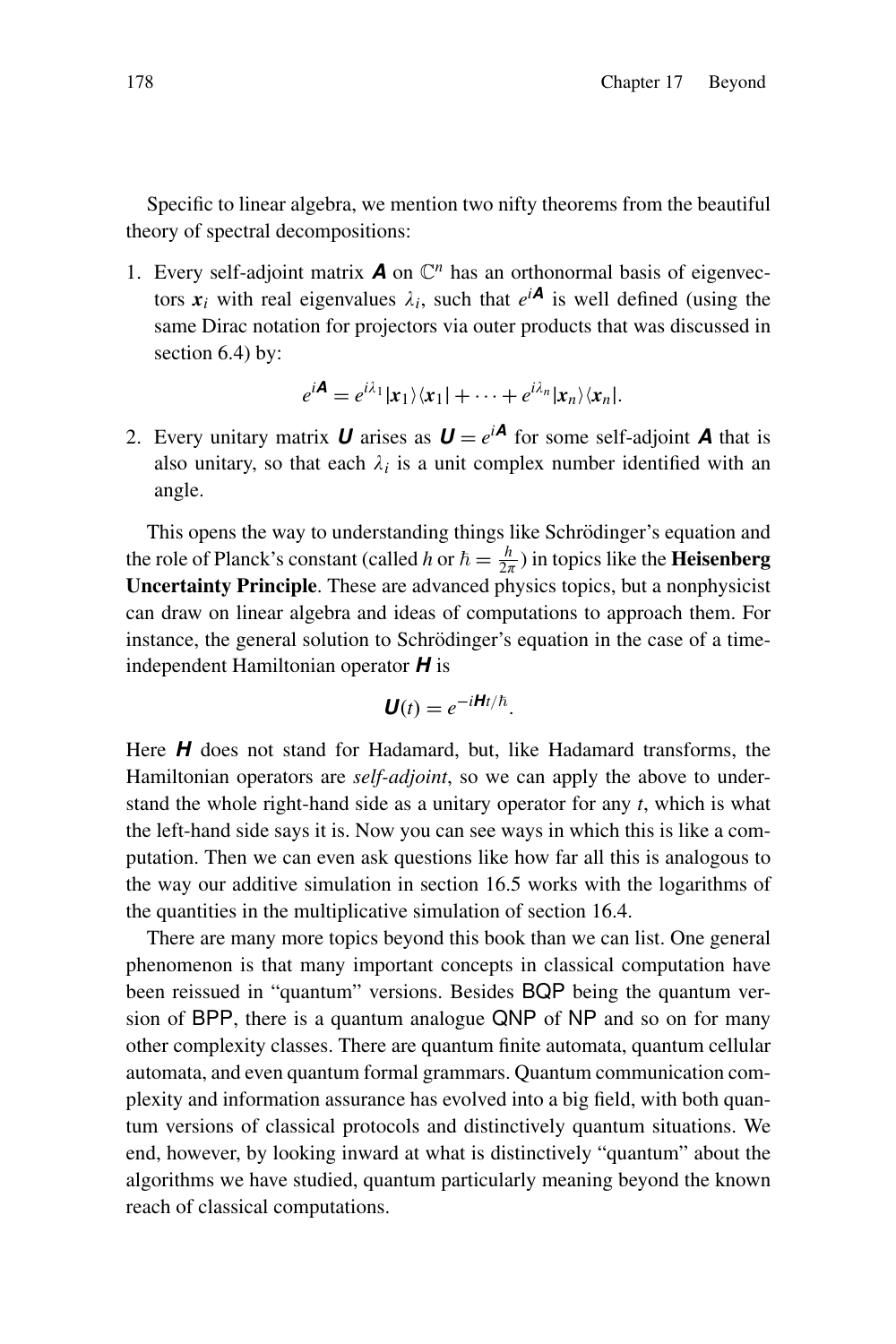## 17.3 The "Quantum" in the Algorithms

We began with the question: can we build a physical quantum computer to confer the promised advantages of quantum algorithms? We have not covered the engineering challenges in this text or the quantum fault-tolerance theorem. That theorem sets concrete rather than asymptotic physical thresholds for making quantum error-correction work, which is a prerequisite for enabling current designs of quantum computers to be engineered. Before we get there, however, we can pose a simpler question based on what we have learned:

Where do the advantages of quantum algorithms come from?

Quantum mechanics gives a new *lever* for algorithms. Archimedes famously said, "Give me a place to stand, and I shall move the Earth"—meaning a place far enough away for a long enough lever. His Greek words did not say, however, where he would find a *base* for the lever. With quantum states, we certainly have exponentially long vectors, but what is the base—where does the power reside? We consider some possible questions and answers:

• Is the power already in the exponentially long notation? *Not in terms of information*—by Holevo's theorem mentioned above, transmitting an *n*-qubit quantum state can confer at most *n* bits of classical information. This is so even if the state is a feasible relational superposition  $s_r = \sum_{x,y: R(x,y)} e_x \otimes e_y$  (suitably normalized). This appears to have information about values related to every *x*, but the state allows extracting only one such entire value via measurement. More precisely, it yields at most  $|x| + |y|$  bits of information. This limit also matters if we try to encode a general *n*-vertex graph with  $\Theta(n^2)$  edges using only  $n$  qubits. We wonder which relations  $R$  other than the graphs of feasible functions may make *sr* feasible to prepare.

• Is it in the ability to generate entanglement? *Not alone.* Although Hadamard and *CNOT* gates can generate lots of entanglement and together with the *S*gate can create all the error-correcting codes needed for the fault-tolerance theorem, nevertheless by the Gottesman-Knill theorem outlined in the exercises of chapter 16, circuits of these gates all have feasible classical simulations. Measures of entanglement, especially for *n*-partite not just binary systems, have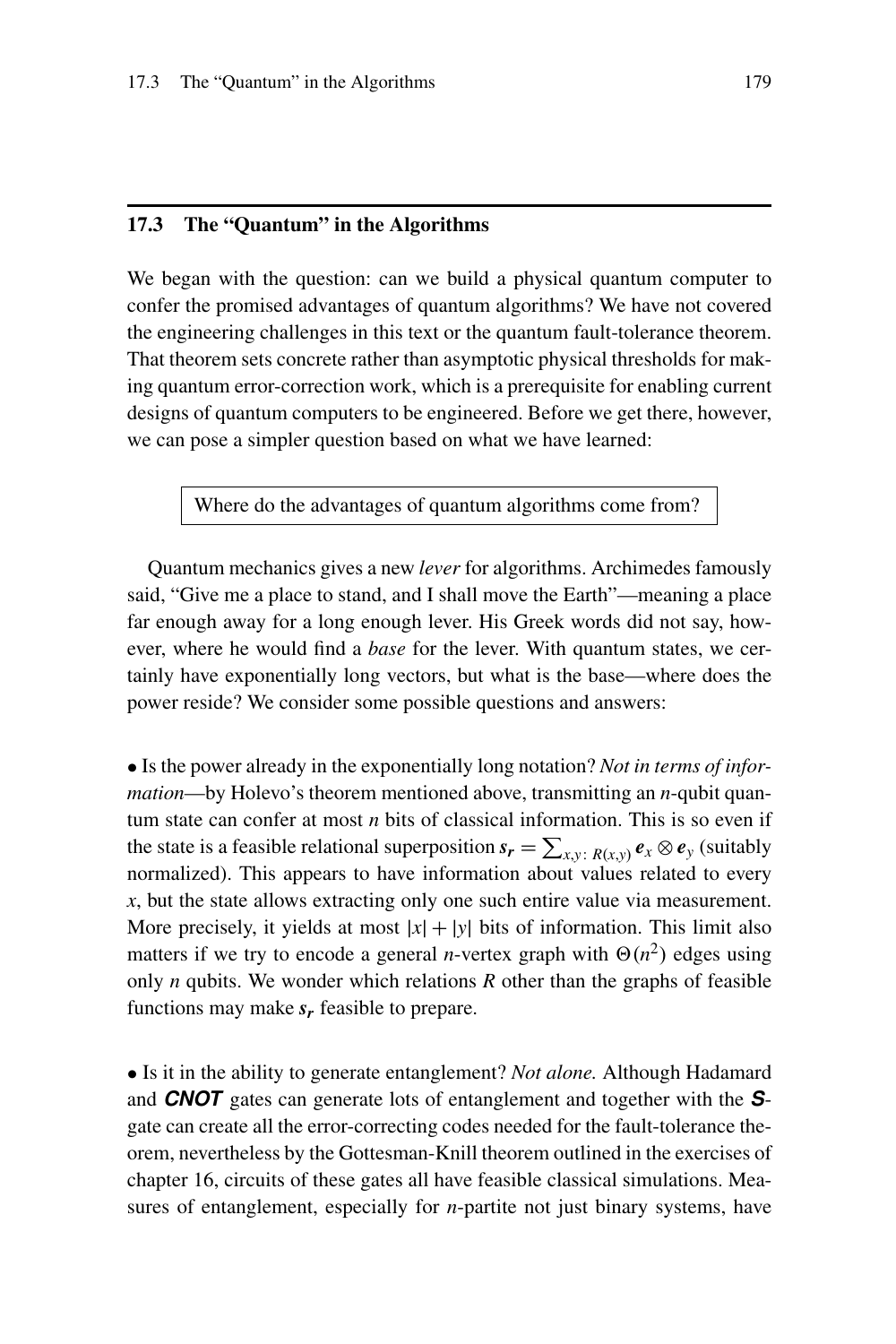no agreed-on standard definition, while some working definitions have high complexity.

• Does it have to do with interference? *Definitely yes, but...* The "but" is that exponential savings from interference presupposes that we have harnessed exponential power somehow in generating the cancellations, which throws us back into points and discussions above. However, simple, nonexponential interference yields many working applications in quantum communication and can be experienced by anyone with two sheets of polarizing material.

• Is it in superpositions such as  $j_n = \frac{1}{\sqrt{n}}$  $\frac{1}{N} \sum_{x \in \{0,1\}^n} e_x$ , which despite its exponential size as a formula, is feasibly obtained by applying the Hadamard transform? At least in part, but... The "but" this time is that working on  $j_n$  is not the same as having true "exponential parallelism." If it were, then we would expect quantum algorithms to be able to solve NP-complete problems by making unstructured (Grover) search run in polynomial time. Not only is there no real evidence for NP  $\subseteq$  BQP, but we have noted that  $\Omega(2^{n/2})$  is a lower bound on the number of queries needed by Grover's algorithm specifically and hence on its running time.

• Is it specific to the quantum Fourier transform? *Oddly there is evidence for "no."* First, we have noted, although not proved, that Shor's algorithm requires only moderately coarse approximations to the QFT, and that these are readily obtained via circuits of other fundamental gates, even Hadamard and Toffoli gates alone. These results do presuppose the ability to carry out the *n*-qubit *Hadamard* transform. Second, because Shor's algorithm does a complete measurement immediately after applying the QFT, the same distribution can be obtained by iteratively measuring each qubit after applying just  $H_2$  and  $R_\theta$  to it, where the rotation angle  $\theta$  depends on the results of previous measurements, for which see Preskill (2004). Thus, for factoring, the QFT can "deconstruct" into simple single-qubit operations and measurements. Third, there is also classical super-polynomial power in Simon's algorithm, although (a) the problem it solves does not have as strong evidence as Shor's of being beyond classical reach, and (b) denying the classical solvers for Simon's problem the ability to use field extensions and linear combinations may give an unfair comparison. The fourth line of evidence against the QFT alone being the fulcrum comes next.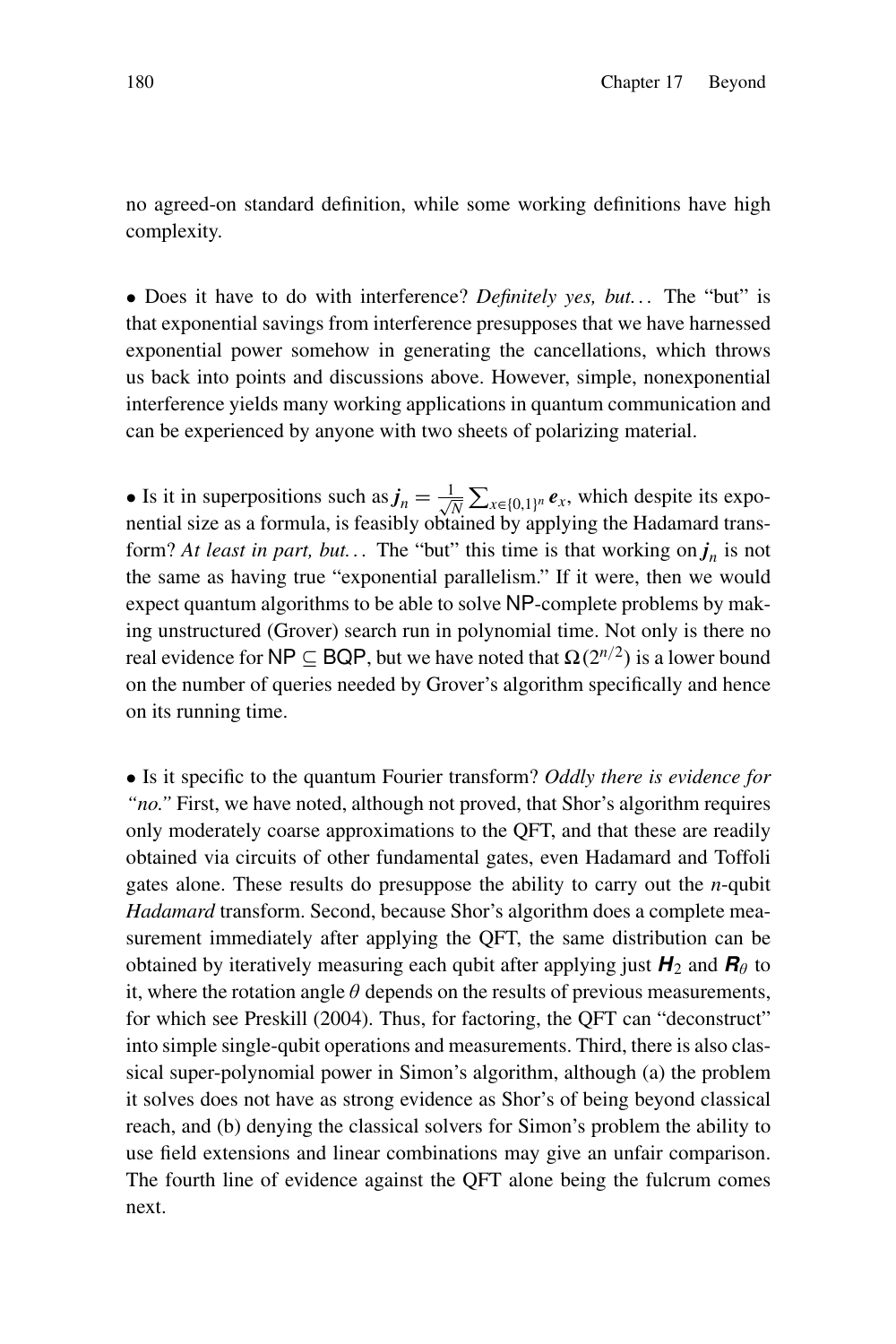• Is it in the functional superpositions? Referencing a famous *Peanuts* cartoon, we are tempted to say, "That's it!" In the cartoon, Charlie Brown is in session at Lucy's psychiatry stand, and she enumerates names of phobias to see which could be troubling him. When she comes to "pantophobia" (the fear of everything), Charlie's exclamation knocks both off their chairs.

There are several senses in which the full QFT matrix  $\boldsymbol{F}_N$  has feasible classical simulations, such as when it is given a product state—any product state, not necessarily one of the standard basis states—as input. These simulations are not known to apply to functional superposition states; if they did, then factoring would be in BPP. See Aharonov et al. (2006), Jozsa (2006), Markov and Shi (2008), van den Nest (2013). The last of these references asserts that the power must reside somewhere in the interface between the quantum and classical components of Shor's algorithm, and the superpositions via the Hadamard transform set up this interface. At least this serves as our apology for not making the super-classical power leap right off the page in chapter 11 and also explains the need to follow the linear algebra and the classical numbertheoretic parts of the argument closely.

• *So where else can it be?* Perhaps Lucy is right—we fear that *everything* needs to be considered together to find the quantum power. The lever may have no single base. Rather, we may need an Archimedean lens by which to focus the ensemble of components we have shown. Perhaps the focus can be an *invariant* from algebraic geometry that is expressible via ideals of polynomials over some ring or field. An algebraic-geometric invariant is the source of what remain the only general super-linear lower bounds on arithmetical circuits for low-degree polynomial functions, which were obtained by Baur and Strassen (1982) following Strassen (1973). We suspect that this algebraic mechanism should have some natural role in metering quantum circuits as well.

If we step back from the deep difficulties of computational complexity theory and stay with subjects in communication and information such as quantum cryptography, then the power is easy to find, combining entanglement and interference and human–computer interaction. Although our emphasis on quantum algorithms has stood apart from these subjects' concerns, we hope the coverage here of quantum computing fundamentals has opened a way into them with increased amplitude. Whatever your path, provided it augments and does not cancel, we wish for it a measure of success.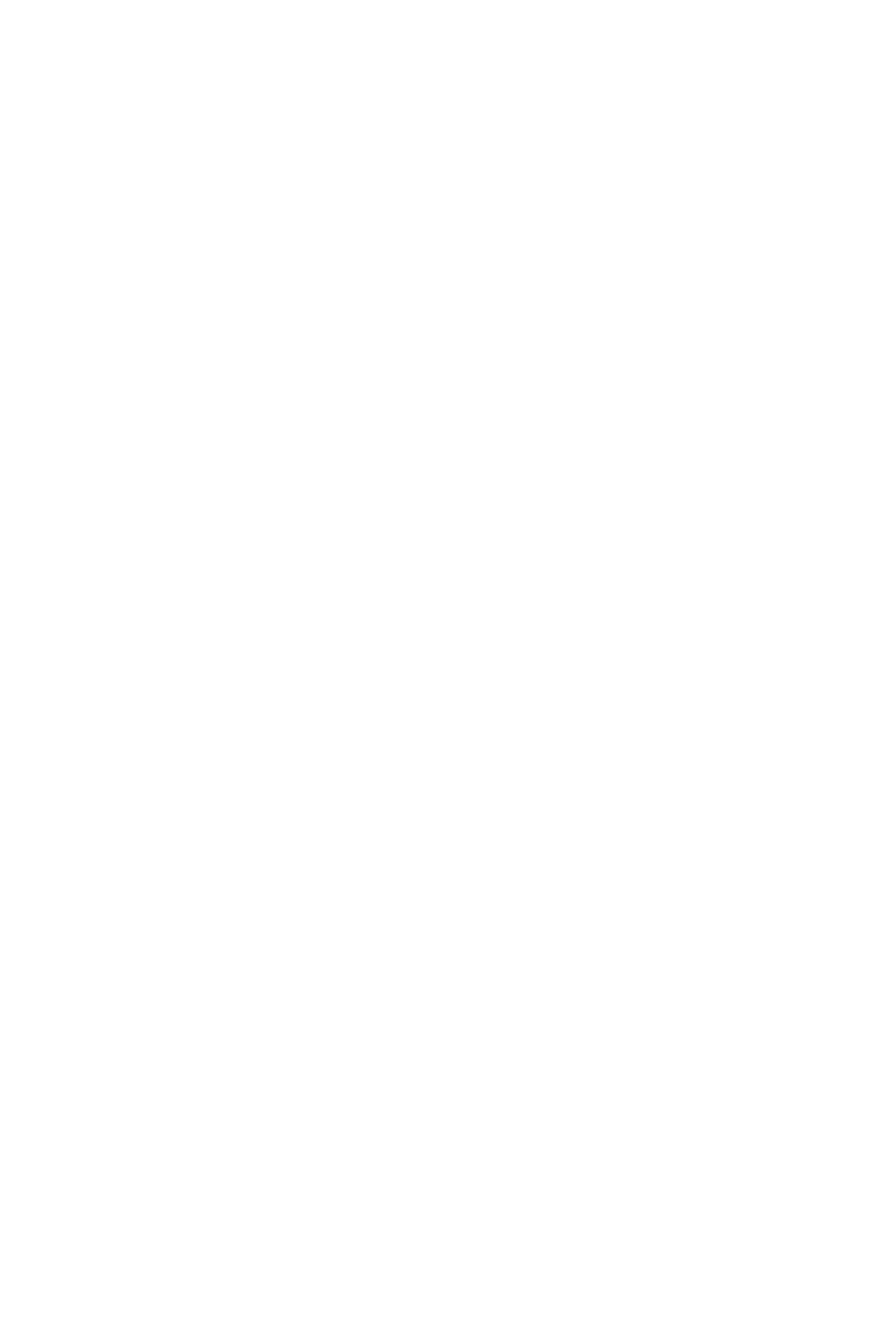# **Bibliography**

Aaronson, S. (2005). Quantum computing, postselection, and probabilistic polynomial-time. *Proc. Royal Society A 461*, 3473–3482.

Aaronson, S. (2010). BQP and the polynomial hierarchy. In *Proceedings, 42nd Annual ACM Symposium on the Theory of Computation*, pp. 141–150.

Aaronson, S. (2013). *Quantum Computing Since Democritus*. Cambridge University Press.

Aaronson, S. and Arkhipov, A. (2010, November). The computational complexity of linear optics. Available at http://arxiv.org/abs/1011.3245.

Aaronson, S. and Gottesman, D. (2004). Improved simulation of stabilizer circuits. *Phys. Rev. A 70*, 052328.

Adleman, L., DeMarrais, J., and Huang, M.-D. (1997). Quantum computability. *SIAM J. Comput. 26(5)*, 1524–1540.

Aharonov, D. (1998). Quantum computation—a review. *Annual Review of Computational Physics VI, World Scientific*, 259–346.

Aharonov, D. (2003, January). A simple proof that Toffoli and Hadamard are quantum universal. Available at http://arxiv.org/pdf/quant-ph/0301040/.

Aharonov, D. (2008). Quantum computation. Available at http://arxiv.org/abs/quantph/9812037.

Aharonov, D., Landau, Z., and Makowsky, J. (2006). The quantum FFT can be classically simulated. Available at http://arxiv.org/abs/quant-ph/0611156.

Allender, E., Loui, M., and Regan, K. (2009a). Ch. 27: Complexity classes. In M. Atallah (Ed.), *CRC Handbook on Algorithms and Theory of Computation: 2nd ed.*, Volume 1: General Concepts and Techniques. Chapman and Hall/CRC Press.

Allender, E., Loui, M., and Regan, K. (2009b). Ch. 28: Reducibility and completeness. In M. Atallah (Ed.), *CRC Handbook on Algorithms and Theory of Computation: 2nd ed.*, Volume 1: General Concepts and Techniques. Chapman and Hall/CRC Press.

Allender, E., Loui, M., and Regan, K. (2009c). Ch. 29: Other complexity classes and measures. In M. Atallah (Ed.), *CRC Handbook on Algorithms and Theory of Computation: 2nd ed.*, Volume 1: General Concepts and Techniques. Chapman and Hall/CRC Press.

Ambainis, A. (2007). Quantum walk algorithm for element distinctness. *SIAM J. Comput. 37*, 210–239.

Ambainis, A., Childs, A., Reichardt, B., Spalek, R., and Zhang, S. (2010). Any and-or formula of size *N* can be evaluated in time  $N^{1/2+o(1)}$  on a quantum computer. *SIAM J. Comput.* 39, 2513–2530.

Bach, E., Miller, G., and Shallit, J. (1984). Sums of divisors, perfect numbers, and factoring. In *Proceedings of the 16th Annual ACM Symposium on Theory of Computing*, pp. 183–190.

Ball, P. (2011). Physics of life: The dawn of quantum biology. *Nature 474*, 272–274.

Barenco, A., Bennett, C., Cleve, R., DiVincenzo, D., Margolus, N., Shor, P., Sleator, T., Smolin, J., and Weinfurter, H. (1995). Elementary gates for quantum computation. *Physical Review Letters 52(5)*, 3457–3467.

Barenco, A., Deutsch, D., Ekert, A., and Jozsa, R. (1995). Conditional quantum dynamics and logic gates. *Physical Review Letters 74(20)*, 4083–4086.

Baur, W. and Strassen, V. (1982). The complexity of partial derivatives. *Theoretical Computer Science 22*, 317–330.

Beals, R., Buhrman, H., Cleve, R., Mosca, M., and de Wolf, R. (2001). Quantum lower bounds by polynomials. *J. ACM 48(4)*, 778–797.

Belovs, A., Childs, A., Jeffery, S., Kothari, R., and Magniez, F. (2013). Time-efficient quantum walks for 3-distinctness. In *Proceedings of the 40th International Colloquium on Automata,*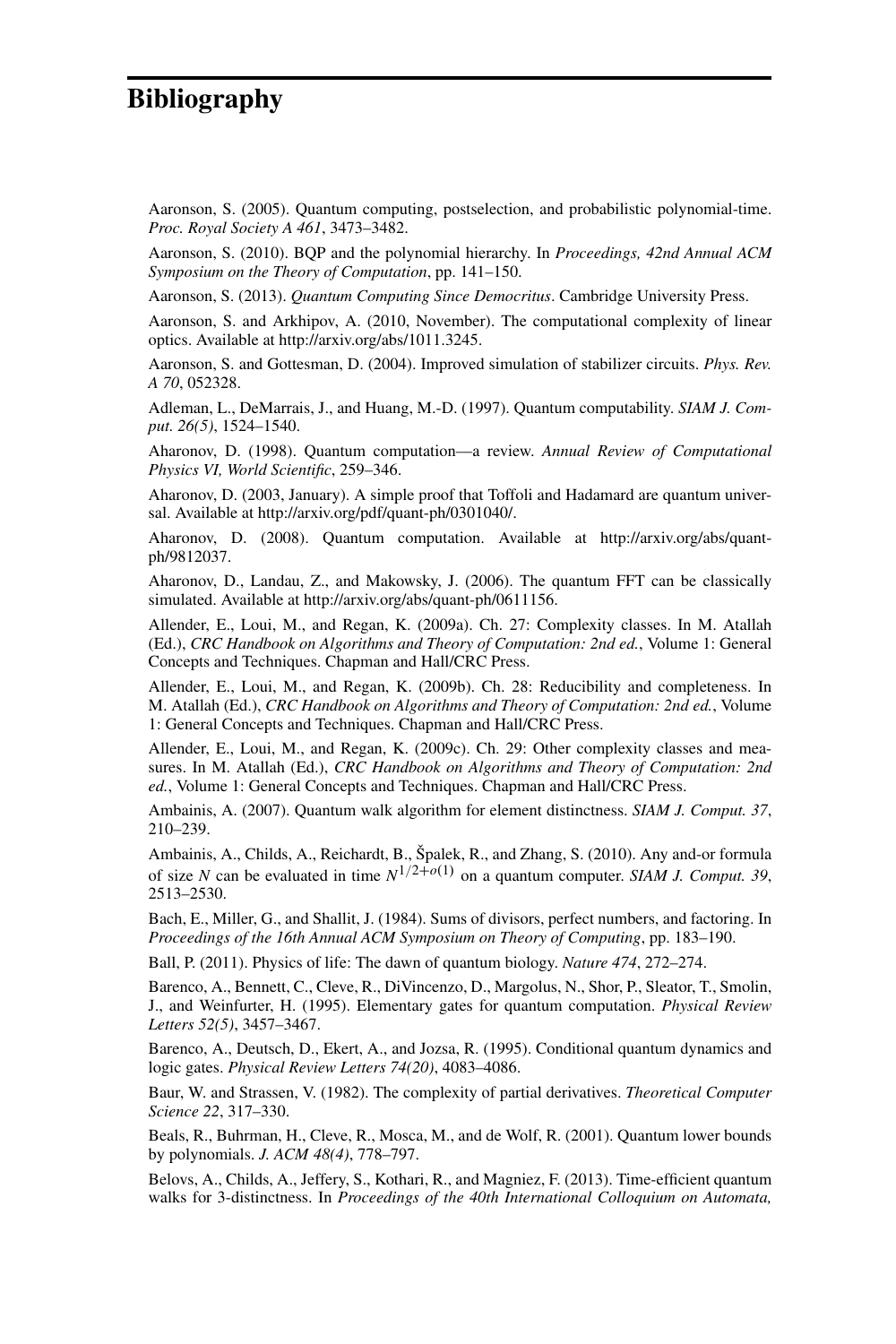*Languages, and Programming (ICALP 2013)*, Volume 7965 of *Lect. Notes Comp. Sci.*, pp. 105–122. Springer-Verlag.

Benioff, P. (1982). Quantum mechanical models of Turing machines that dissipate no energy. *Physical Review Letters 48(23)*, 1581–1585.

Bennett, C. (1973). Logical reversibility of computation. *IBM Journal of Research and Development 6*, 525–532.

Bennett, C. and Wiesner, S. (1992). Communication via one- and two-particle oeprators on Einstein-Podolsky-Rosen states. *Phys. Rev. Lett. 69*, 2881.

Bennett, C. H., Bernstein, E., Brassard, G., and Vazirani, U. (1997). Strengths and weaknesses of quantum computing. *SIAM J. Comput. 26(5)*, 1510–1523.

Bennett, C. H., Brassard, G., CrŽpeau, C., Jozsa, R., Peres, A., and Wootters, W. (1993). Teleporting an unknown quantum state by dual classical and EPR channels. *Physical Review Letters 70*, 1895–1898.

Bernstein, E. and Vazirani, U. (1997). Quantum complexity theory. *SIAM J. Comput. 26(5)*, 1411–1473.

Boneh, D. and Lipton, R. (1996). Algorithms for black box fields and their application to cryptography. In *Proceedings of Crypto'96*, Volume 1109 of *Lect. Notes Comp. Sci.*, pp. 283–297. Springer-Verlag.

Bouwmeester, D., Pan, J.-W., Mattle, K., Eibl, M., Weinfurter, H., and Zeilinger, A. (1997). Experimental quantum teleportation. *Nature 390*, 575–579.

Brassard, G., Høyer, P., Mosca, M., and Tapp, A. (2000, May). Quantum amplitude amplification and estimation. Available at http://arxiv.org/abs/quantph/0005055.

Brassard, G., Høyer, P., and Tapp, A. (1998). Quantum counting. In *Proceedings of the 25th International Colloquium on Automata, Languages, and Programming*, Volume 1443 of *Lect. Notes. Comp. Sci.*, pp. 820–831. Springer-Verlag.

Buhrman, H., Cleve, R., and Wigderson, A. (1998). Quantum vs. classical communication and computation. In *Proceedings, 30th Annual ACM Symposium on the Theory of Computing*, pp. 63–68.

Cai, J.-Y., Chen, X., Lipton, R., and Lu, P. (2010). On tractable exponential sums. In *Proceedings of FAW 2010*, pp. 48–59.

Childs, A. (2013). Quantum walk search. Lecture notes for course CO781/CS867/QIC823. Available at http://www.math.uwaterloo.ca/ amchilds/teaching/w13/l13.pdf.

Childs, A., Cleve, R., Jordan, S., and Yonge-Mallo, D. (2009). Discrete-query quantum algorithm for NAND trees. *Theory of Computing 5*, 119–123. Available at http://arxiv.org/abs/quant-ph/0702160.

Childs, A. and Kothari, R. (2012). Quantum query complexity of minor-closed graph properties. *SIAM J. Comput. 41*, 1426–1450.

Childs, A. and van Dam, W. (2008). Quantum algorithms for algebraic problems. Available at http://arxiv.org/abs/0812.0380.

Coppersmith, D. (1994). An approximate Fourier transform useful in quantum factoring. Technical Report IBM Research Report RC19642, IBM T.J. Watson Research Center. Also http://arxiv.org/abs/quant-ph/0201067.

Dawson, C., Haselgrove, H., Hines, A., Mortimer, D., Nielsen, M., and Osborne, T. (2004). Quantum computing and polynomial equations over the finite field *Z*2. *Quantum Information and Computation 5*, 102–112.

Dawson, C. and Nielsen, M. (2006). The solovay-kitaev algorithm. *Quantum Information and Computation 6*, 81–95. Available at http://arxiv.org/abs/quant-ph/0505030.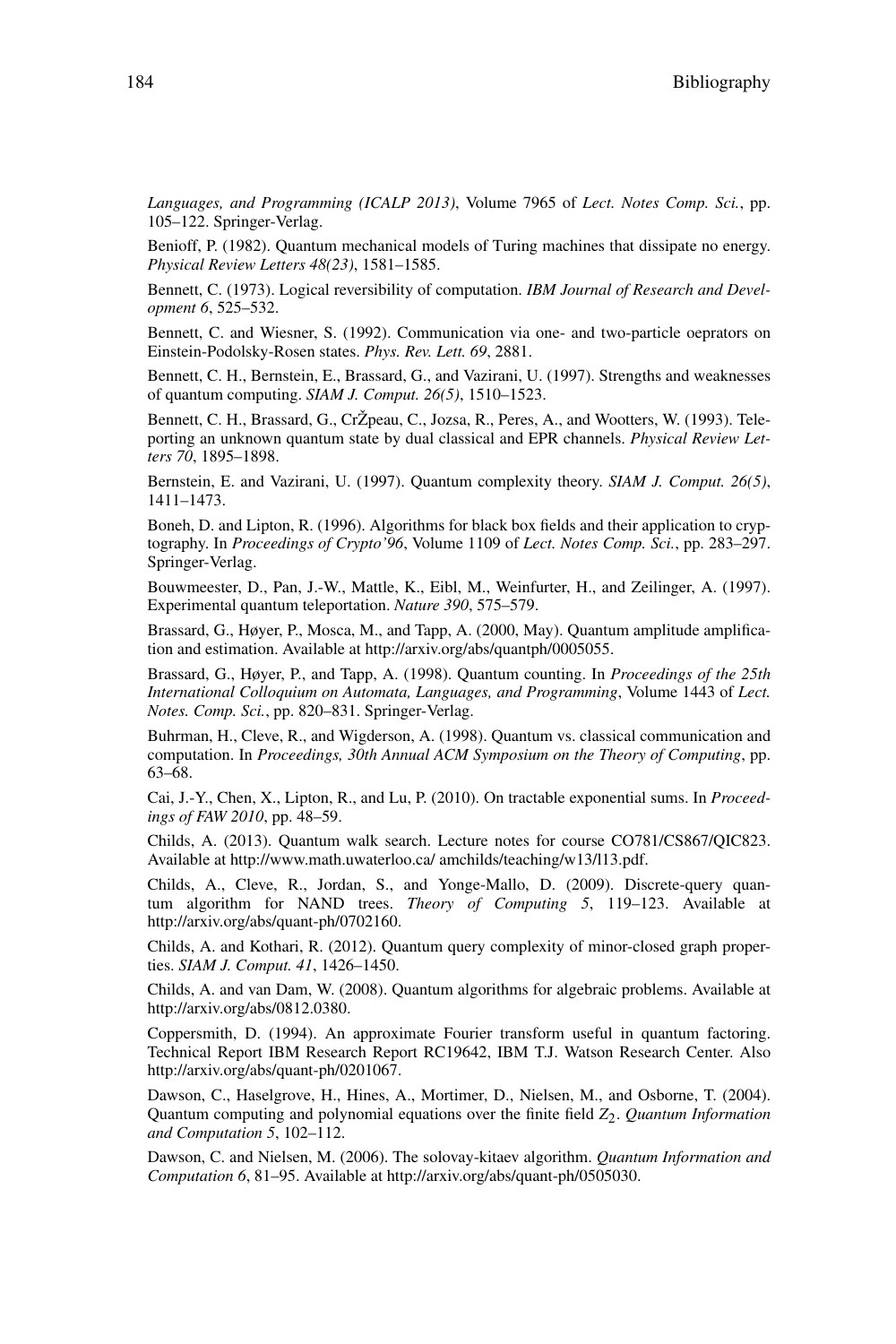Deutsch, D. (1985). Quantum theory, the Church-Turing principle, and the universal quantum computer. In *Proceedings of the Royal Society of London*, Volume 400(1818) of *Series A*, pp. 97–117.

Deutsch, D. (1989). Quantum computational networks. In *Proceedings of the Royal Society of London*, Volume 425(1868) of *Series A*, pp. 73–90.

Deutsch, D. and Jozsa, R. (1992). Rapid solution of problems by quantum computation. In *Proceedings of the Royal Society of London*, Volume 438(1907) of *Series A*, pp. 553–558.

DiVincenzo, D. (1995). Two-bit gates are universal for quantum computation. *Physical Review A 51(2)*, 1015–1022.

Farhi, E., Goldstone, J., and Gutmann, S. (2008). A quantum walk algorithm for the Hamiltonian NAND tree. *Theory of Computing 4*, 169–190. Available at http://arxiv.org/abs/quantph/0702144.

Feynman, R. P. (1982). Simulating physics with computers. *International Journal of Theoretical Physics 21*, 467–488.

Feynman, R. P. (1985, February). Quantum mechanical computers. *Optics News 11*, 11–20.

Fortnow, L. and Rogers, J. (1999). Complexity limitations on quantum computation. *J. Comput. Sys. Sci. 59(2)*, 240–252.

Fredkin, E. and Toffoli, T. (1982). Conservative logic. *International Journal of Theoretical Physics 21*, 219–253.

Gerdt, V. and Severyanov, V. (2006). A software package to construct polynomial sets over *Z*2 for determining the output of quantum computations. *Nuclear Instruments and Methods in Physics Research A 59*, 260–264.

Gottesman, D. (1998). The Heisenberg representation of quantum computers. Available at http://arxiv.org/abs/quant-ph/9807006.

Griffiths, R. and Niu, C.-S. (1996). Semiclassical Fourier transform for quantum computation. *Phys. Rev. Lett. 76*, 3228–3231.

Grover, L. (1996). Fast quantum mechanical algorithm for database search. In *Proceedings of the 28th Annual ACM Symposium on Theory of Computing (STOC '96)*, pp. 212–219.

Grover, L. (1997). Quantum mechanics helps in searching for a needle in a haystack. *Physical Review Letters 79(2)*, 325–328.

Hirvensalo, M. (2010). *Quantum Computing*. Springer-Verlag.

Holevo, A. S. (1973). Some estimates of the information transmitted by quantum communication channels. *Problems of Information Transmission 9*, 77–83.

Homer, S. and Selman, A. (2011). *Computability and Complexity Theory* (2nd ed.). Springer-Verlag.

Jeffery, S., Kothari, R., and Magniez, F. (2013). Nested quantum walks with quantum data structures. In *Proceedings of the 24th ACM-SIAM Symposium on Discrete Algorithms (SODA 2013)*, pp. 1474–1485.

Jozsa, R. (2006). On the simulation of quantum circuits. Available at http://arxiv.org/abs/quantph/0603163.

Kaye, P., Laflamme, R., and Mosca, M. (2007). *An Introduction to Quantum Computing*. Oxford University Press.

Kempe, J. (2003). Quantum random walks—an introductory overview. *Contemporary Physics 44*, 307–327. Available at http://arxiv.org/abs/quant-ph/0303081.

Kepner, J. and Gilbert, J. (2011). *Graph Algorithms in the Language of Linear Algebra*. SIAM.

Kitaev, A. Y., Shen, A., and Vyalyi, M. (2002). *Classical and Quantum Computation*, Volume 47 of *Graduate Studies in Mathematics*. Amer. Math. Soc. Press.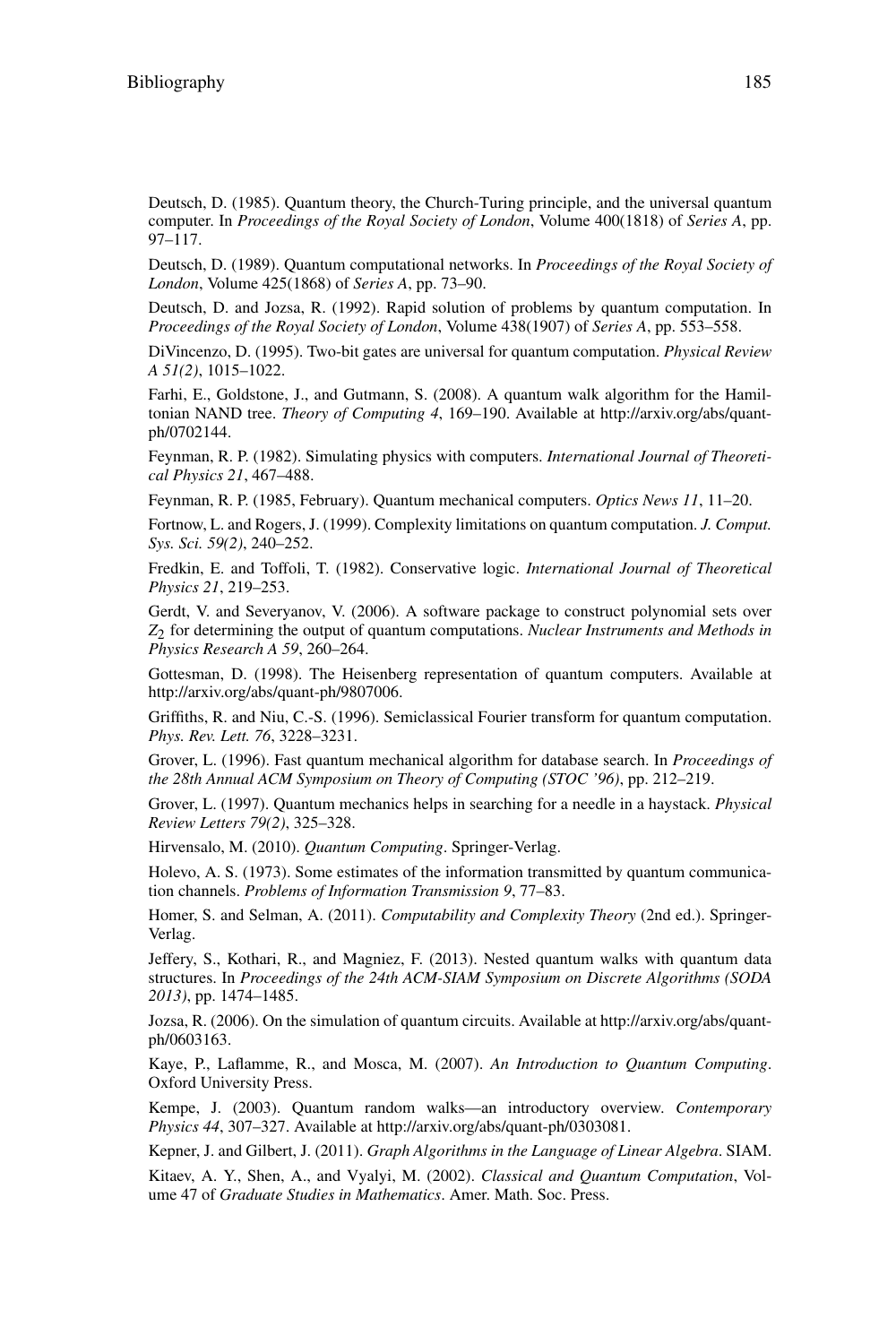Kuttler, K. (2012). *Elementary Linear Algebra*. The Saylor Foundation.

Lecerf, Y. (1963). Machines de Turing réversibles. Comptes Rendues de l'Academie Francaise *des Sciences 257*, 2597–2600.

Lee, T., Magniez, F., and Santha, M. (2013). Improved quantum query algorithms for triangle finding and associativity testing. In *Proceedings of the 24th ACM-SIAM Symposium on Discrete Algorithms*, pp. 1486–1502.

Lenstra, H. (1983). Integer programming with a fixed number of variables. *Mathematics of Operations Research 8*, 538–548.

Lloyd, S. (1995). Almost any quantum logic gate is universal. *Physical Review Letters 75(2)*, 346–349.

Magniez, F., Nayak, A., Roland, J., and Santha, M. (2007). Search via quantum walk. In *Proceedings, 39th Annual ACM Symposium on Theory of Computing*, pp. 575–584.

Magniez, F., Nayak, A., Roland, J., and Santha, M. (2011). Search via quantum walk. *SIAM J. Comput. 40*, 142–164.

Marcikic, I., de Riedmatten, H., Tittel, W., Zbinden, H., and Gisin, N. (2003). Long-distance teleportation of qubits at telecommunications wavelengths. *Nature 421*, 509.

Markov, I. and Shi, Y. (2008). Simulating quantum computation by contracting tensor networks. *SIAM Journal on Computing 38*, 963–981.

Mosca, M. (2009). Quantum algorithms. In R. Meyers (Ed.), *Encyclopedia of Complexity and Systems Science*, pp. 7088–7188. Springer-Verlag. Available at http://arxiv.org/abs/0808.0369.

Nielsen, M. and Chuang, I. L. (2000). *Quantum Computation and Quantum Information*. Cambridge University Press.

Pippenger, N. and Fischer, M. (1979). Relationships among complexity measures. *Journal of the ACM 26*, 361–381.

Portugal, R. (2013). *Quantum Walks and Search Algorithms*. Springer-Verlag.

Preskill, J. (2004). Quantum information and computation: lecture notes for Physics 219. Available at http://www.theory.caltech.edu/∼preskill/ph219/index.html#lecture.

Reichardt, B. (2011a). Faster quantum algorithm for evaluating game trees. In *Proceedings, 2011 ACM-SIAM Symposium on Discrete Algorithms*, pp. 546–559.

Reichardt, B. (2011b). Reflections for quantum query algorithms. In *Proceedings, 2011 ACM-SIAM Symposium on Discrete Algorithms*, pp. 560–569.

Reichardt, B. and Špalek, R. (2008). Span-program-based quantum algorithm for evaluating formulas. In *Proceedings, 40th Annual ACM Symposium on the Theory of Computing*, pp. 103–112.

Reingold, O. (2005). Undirected ST-connectivity in log-space. In *Proceedings, 37th Annual ACM Symposium on Theory of Computing*, pp. 376–385.

Rieffel, E. and Polak, W. (2011). *Quantum Computing: A Gentle Introduction*. MIT Press.

Salart, D., Baas, A., Branciard, C., Gisin, N., and Zbinden, H. (2008). Testing spooky action at a distance. *Nature 454*, 861–864.

Santha, M. (2008). Quantum walk based search algorithms. In *Proceedings, 5th Annual Conference on Theory and Applications of Models of Computation*, Volume 4978 of *Lect. Notes Comp. Sci.*, pp. 31–46. Springer-Verlag.

Savage, J. (1972). Computational work and time on finite machines. *Journal of the ACM 19*, 660–674.

Shi, Y. (2003). Both Toffoli and Controlled-NOT need little help to do universal quantum computation. *Quantum Information and Computation 3*, 84–92.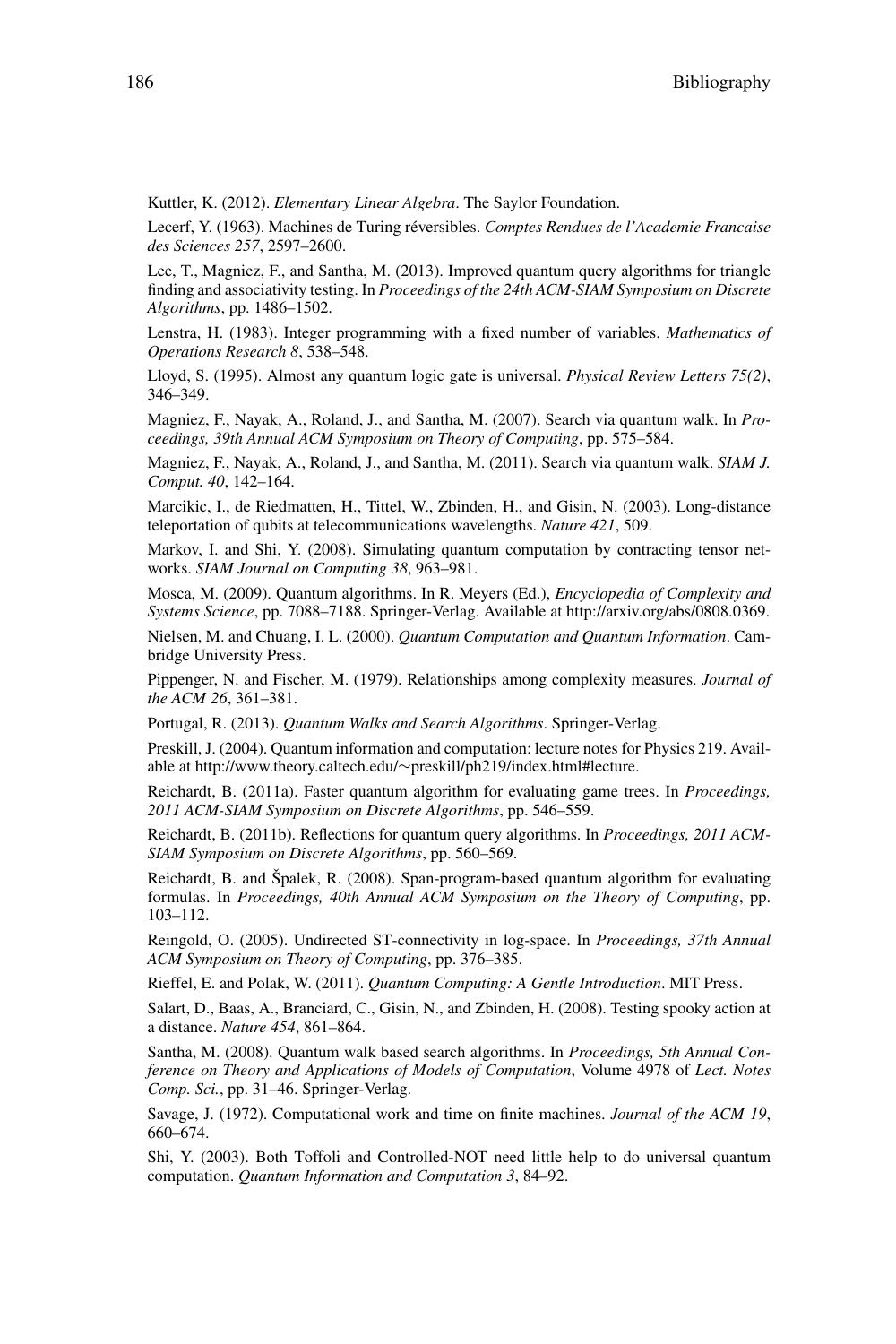Shor, P. (1997). Polynomial-time algorithms for prime factorization and discrete logarithms on a quantum computer. *SIAM J. Comput. 26(5)*, 1484–1509.

Shor, P. W. (1994). Algorithms for quantum computation: Discrete logarithms and factoring. In *Proceedings of the 35th Annual IEEE Symposium on the Foundations of Computer Science*, pp. 124–134.

Simon, D. (1997). On the power of quantum computation. *SIAM J. Comput. 26(5)*, 1474–1483.

Sipser, M. (2012). *Introduction to the Theory of Computation* (3rd ed.). Cengage Learning.

Smolin, J., Smith, G., and Vargo, A. (2013). Oversimplifying quantum factoring. *Nature 499*, 163–165.

Strassen, V. (1973). Berechnung und Programm II. *Acta Informatica 2*, 64–79.

Szegedy, M. (2004). Quantum speed-up of Markov chain based algorithms. In *Proceedings of the 45th IEEE Symposium on Foundations of Computer Science*, pp. 32–41.

Toffoli, T. (1980). Reversible computing. In *Proceedings of the 7th Annual International Colloquium on Automata, Languages, and Programming*, Volume 85 of *Lect. Notes Comp. Sci.*, pp. 634–644. Springer-Verlag.

Turing, A. (1936). On computable numbers, with an application to the Entscheidungsproblem. *Proceedings of the London Mathematical Society 42*, 230–265.

Valiant, L. (1984). Short monotone formulae for the majority function. *Journal of Algorithms 5*, 363–366.

van den Nest, M. (2013). Efficient classical simulations of quantum Fourier transforms and normalizer circuits over Abelian groups. *Quantum Information and Computation 13*, 1007– 1037.

Venegas-Andraca, S. (2012). Quantum walks: a comprehensive review. *Quantum Information Processing 11*, 1015–1116.

Williams, C. (2011). *Explorations in Quantum Computing*. Springer-Verlag.

Williams, V. and Williams, R. (2010). Subcubic equivalences between path, matrix, and triangle problems. In *Proceedings of the 51st Annual IEEE Symposium on Foundations of Computer Science*, pp. 645–654.

Yanofsky, N. and Mannucci, M. (2008). *Quantum Computing for Computer Scientists*. Cambridge University Press.

Yao, A.-C. (1993). Quantum circuit complexity. In *Proceedings of 34th Annual IEEE Symposium on Foundations of Computer Science*, pp. 352–361.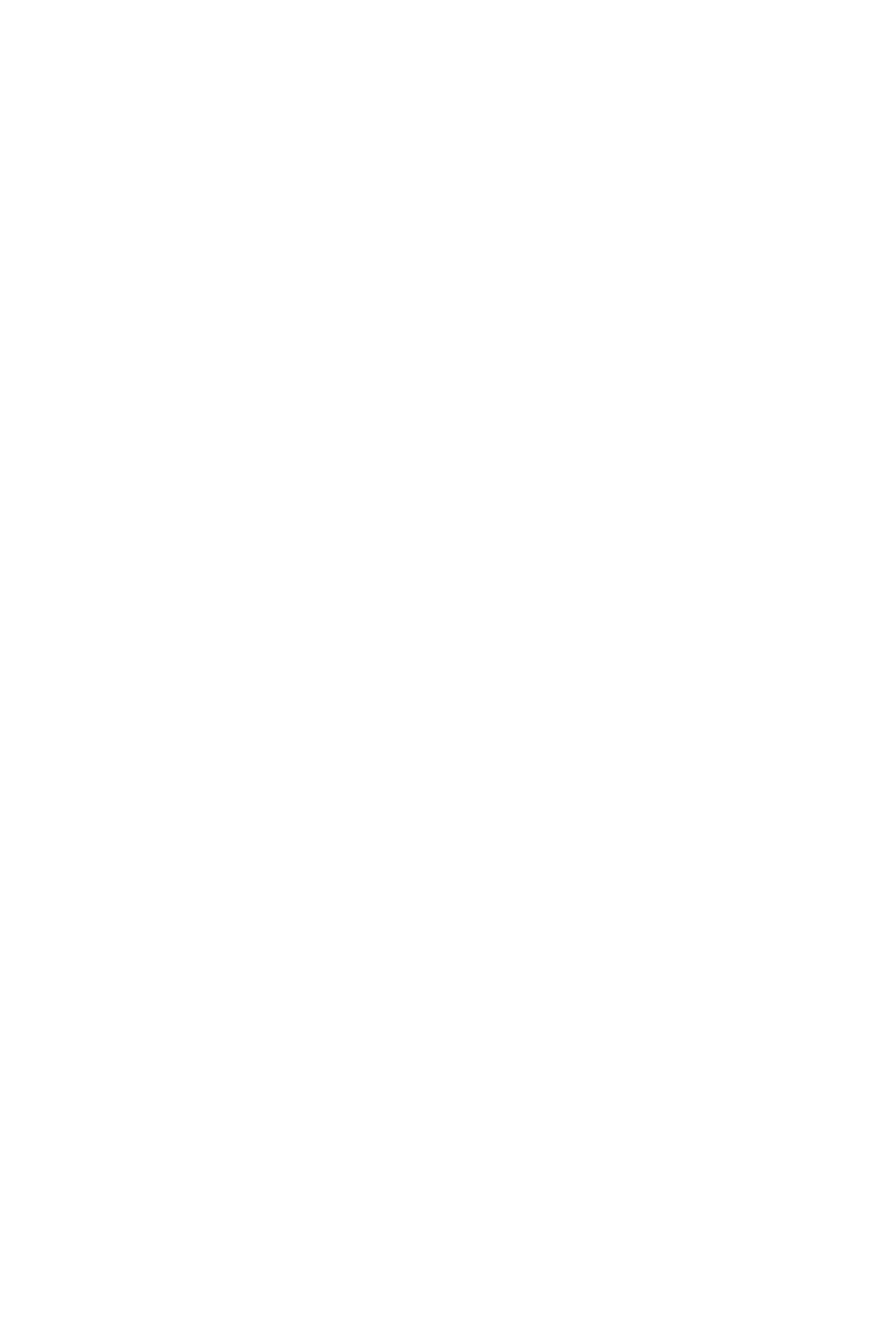## Index

#P (complexity class), 162 3SAT language, 171 adjacency matrix, 20, 70 adjoint (of matrix), 19 "Alice" (communication protocols), 65, 82–86 Ambainis, Andris, 143 amplification, 175, 176 of success probability, 112, 159, 161 amplitude, 3, 23, 64, 133, 136, 143–145, 166 ancilla qubit, 34, 35, 118 AND function, 27 approximate counting, 119–126 algorithm, 122 analysis, 122–126 asymptotic notation, 11–12 balanced matrix, 25 Bell basis, 82 Bell, John, 82 Berra, Yogi, 66 Big-Oh notation, 11 binary number, 9 bipartite graph, 21, 131, 134, 136 bit, 9 "Bob" (communication protocols), 65, 82–86 Boolean circuit, 28 compared to quantum circuit, 70 Boolean function, 27 feasible, 30 majority, 30 reversible form, 34, 43, 54 Boolean inner product, 10, 27, 93 Boolean string, 9 as index, 15, 17, 93 BPP (complexity class), 162, 176 BQP (complexity class), 96, 159–170, 176 contains BPP, 163, 169 defined, 159 is contained in PP, 169 versus NP, 170, 180 canonical numbering of strings, 10 characteristic function, 159 checking cost C (quantum search algorithm), 147 chess (win-finding problem), 156–157 Chinese remainder theorem, 109 *CNOT*, *see* Controlled-NOT co-NP (complexity class), 162 coin flip classical, 129, 132 quantum, 64, 134, 135, 137, 139 coin space, 132, 133, 138, 139, 145, 147

colliding pair (in the element distinctness problem), 143 commutator, 25, 173 complexity classical, 29, 30 quantum, 35–38, 145 complexity class #P, 162 BPP, 162, 176 BQP, 96, 159–170, 176 contains BPP, 163, 169 defined, 159 is contained in PP, 169 versus NP, 170, 180 co-NP, 162 NP, 162, 176 P, 162 PP, 162, 170 relations, 162–163 compute-uncompute trick, 54, 83, 146 continued fractions, 106–107 Controlled-NOT gate (*CNOT*), 60, 164 matrix (*CNOT*), 33, 53, 64, 77 operation, 33, 53, 77 Cook-Levin theorem, 163, 171 proof of, 170–171 copy-uncompute trick, 54–55 *CV* matrix, 60–61, 71–72 cyclic group, 109 cylinder, 48 principal, 48 decomposition of  $2 \times 2$  unitary operation, 25 deferred measurement principle, 59 degree (of vertex in graph), 21 density, *see* reciprocal density Deutsch's algorithm, 77–81, 175 Deutsch, David, 8, 74 Deutsch-Jozsa algorithm, 87, 89–91, 175 diagonal matrix, 44 diffusion (in quantum walk), 136, 138–140 Dirac notation, 56, 127, 146, 177, 178 directed graph, 21, 70, 130 discrete logarithm problem, 110, 113 dot product of Boolean strings, 10, 41 doubly stochastic matrix, 21 dyadically orthogonal vectors, 47 dyadically unitary matrix, 48–49

eigenvalue gap of classical random walk, 152 of quantum walk, 147, 152 Einstein, Albert, 1, 65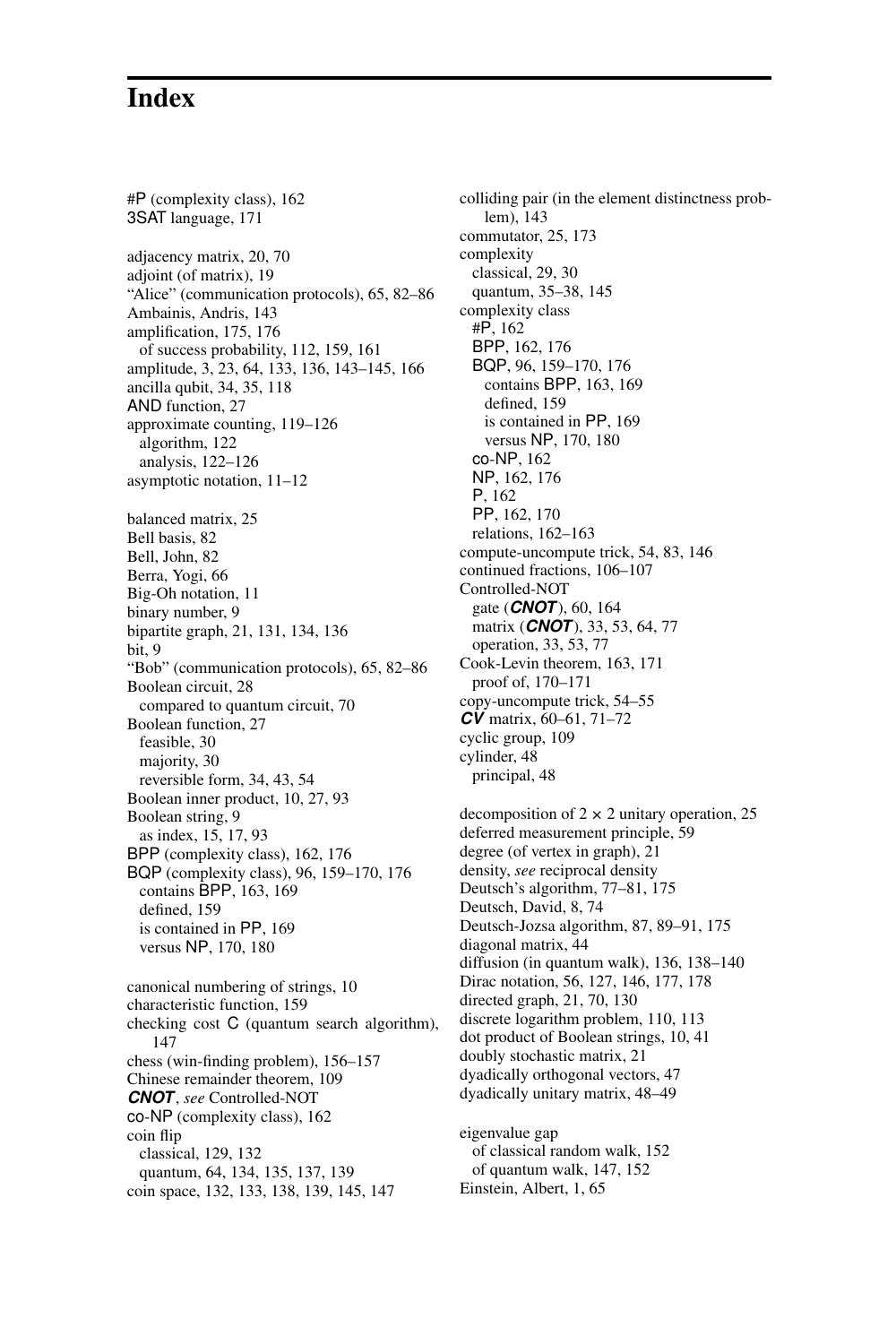element distinctness problem, 143, 153–154, 157–158 entanglement, 17, 65, 70, 179 equation-solving problem, 161–162 Euclid's algorithm, 109 Euclidean space, 4 Euler's criterion, 109, 112 Euler's totient function, 99 Euler-Mascheroni constant, 99 exclusive-or, 10 FACTOR function, 28 factoring problem, 28, 109–112, 176 feasible, 30 quantum computation, 37 Feynman, Richard, 8, 23, 70, 75 real-time simulation of nature, 75 formula evaluation problem, 156–157 Fourier matrix, 42 Fredkin gate, 47 functional superposition, 56, 100, 121, 127, 146, 181 girth (of a graph), 140 good number (Shor's algorithm), 98, 102–106 Gottesman-Knill theorem, 173, 179 graph, 20, 129–130 bipartite, 21, 131, 134, 136 Hamming, 158 Johnson, 144, 153, 154, 158 graph connectivity problem, 130, 141 graph isomorphism problem, 96, 176 graph theory, 20–23 graph triangle problem, 26, 154–155 greatest common divisor, 109 group, 109 cyclic, 109 Grover iteration, 117, 119, 120, 126–127 staggered, 121 Grover oracle, 44, 58, 115, 121, 122, 143–144, 172 feasibility of, 44, 58, 128 Grover search algorithm/paradigm, 117, 119, 143–145, 148, 152, 154, 156–157, 175 by quantum walk, 152–153 with data, 127, 146 Grover's algorithm, 115–119, 175–176, 180 counting version, 119–126 for graph triangle detection, 127 importance and limitations, 128 when exact, 126 with data, 127 Grover, Lov, 115

Hadamard gate, 36, 66, 73, 164 Hadamard matrix, 18, 41, 60, 64 as quantum coin, 135, 136 Hadamard transform, 41, 42, 60, 65, 77, 89, 180 Hamiltonian operator, 178 Hamming graph, 158 Harrow, Aram, 74, 177 Hawking, Stephen, 74 Heisenberg uncertainty principle, 178 hidden subgroup problem, 96, 176 Hilbert space, 4, 16, 63, 160 Hilbert, David, 4, 8 hit vector, 115, 126, 146 hitting time (of classical random walk), 131– 132, 140 Holevo's theorem, 83, 86, 177, 179 *I* matrix, 18 injectivity condition (Shor's algorithm), 97, 100 inner product (real versus complex), 18–19 interference, 66, 69, 83, 137, 180 in quantum walk, 134 Johnson graph, 144, 153, 154, 158 Jozsa, Richard, 92 Kalai, Gil, 74, 177 linear algebra, 15–20, 140 in proofs, 80, 90, 93 solving equations, 93–95 little-oh notation, 11 majority function, 30 matrix, 17 adjacency, 20, 70 balanced, 25 *CNOT*, 33, 53, 64, 77 *CV*, 60–61, 71–72 diagonal, 44 doubly stochastic, 21 dyadically unitary, 48–49 Fourier, 42 Grover oracle, 44 Hadamard, 18, 41, 60, 64 as quantum coin, 135, 136 *I* (identity matrix), 18 outer product, 56 permutation, 18, 34, 43–44, 47, 60 rotation, 25, 60 *S*, 24 self-adjoint, 25, 55, 69, 178 stochastic, 21, 130, 133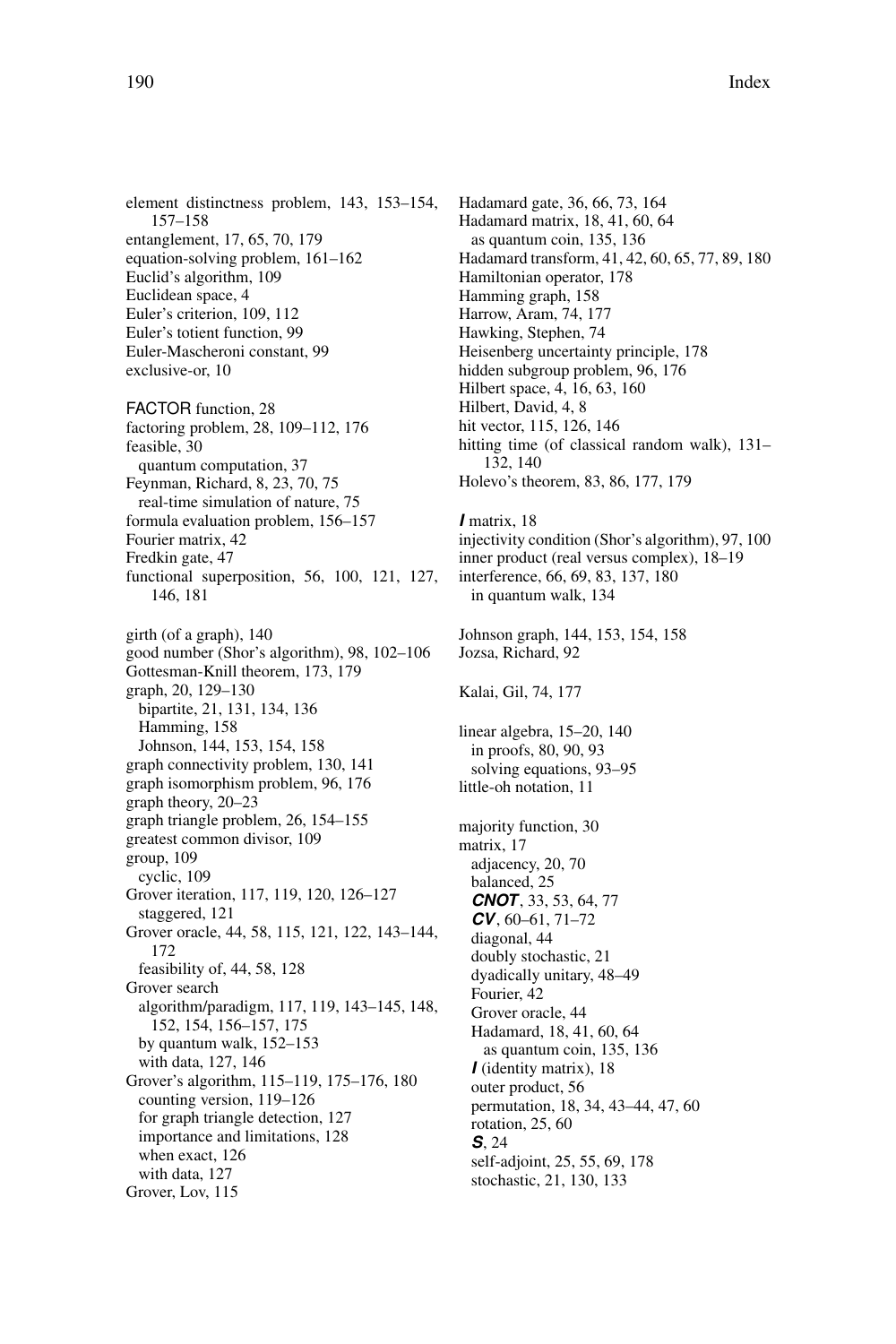swap, 39, 52 symmetric, 21 *T*, 24, 60 *T*α, 24 transpose, 18 unitary, 18–19 *V*, 24, 60 *X*, 18 *Y*, 24 *Z*, 24 matrix associativity problem, 158 matrix multiplication problem, 26, 155 measurement, 3, 5, 58–59, 66, 73 circuit symbol, 83 constraint in circuit labeling algorithm, 164 deferred, 59 miss vector, 116, 126 mixing time (of classical random walk), 131– 132 NAND-tree evaluation, 157 natural numbers, 9 no-cloning theorem, 53–55, 60 non-standard basis, 116 nonassociative triple problem, 158 norm (of vector), 16 NP (complexity class), 162, 176 NP-completeness, 163 NP-hardness, 33, 162 *O*-tilde notation, 12, 120, 122, 144, 153 Omega notation, 11 OR function, 27 order of a number, 109 orthogonal vectors, 18 outer product, 56 P (complexity class), 162 partial trace, 133, 136 partial transform, 59–60, 122, 133 path graph, 134 Pauli matrices, 24, 83 "Peanuts" (cartoon strip), 181 period (of a function), 97, 110 permutation matrix, 18, 34, 43–44, 47, 60 phase estimation, 120, 152 phase polynomial, 164 Planck's constant, 178 polynomial hierarchy, 176 PP (complexity class), 162, 170 PRIME function, 28 product of Hilbert spaces, 17 projection operator, 45, 56 promise condition, 162

quadratic nonresidue, 109, 112 quadratic residue, 109 quantum circuit, 36 additive polynomial simulation, 169 compared to Boolean circuit, 70 feasible, 37 labeling algorithm, 163–164 matrix representation, 36, 37, 39, 165 multiplicative polynomial simulation, 166 stabilizer circuit, 173 quantum coin flip matrix, 134, 135, 139 quantum coin space, 133, 138, 139, 145, 147 quantum communication theory, 177, 178 quantum complexity measures, 145 quantum cryptography, 177 quantum fault-tolerance theorem, 177, 179 quantum Fourier transform, 42, 48, 63, 99–102, 121, 180 decomposition, 42, 47, 49, 61–62, 180 feasibility of, 42, 47, 61–62, 73, 98, 180–181 quantum gate *CNOT*, 33, 60, 164 *CV*, 60–61, 71–72 Fredkin, 47 Hadamard, 18, 36, 66, 73, 164 *I*, 18  $\mathbf{R}_x(\theta)$ , 25 *S*, 24 swap, 39, 52 *T*, 24, 60 *T*α, 24 Toffoli, 40, 43, 56, 71, 73, 164 *V*, 24, 60 *X*, 18 *Y*, 24 *Z*, 24 quantum gate simulation results, 60–61, 71–73, 159–161 quantum information theory, 177 quantum interference, 66, 69, 83 quantum maze formalism, 66–71, 74, 78–80, 83, 85, 90, 134–136 quantum parallel time, 145 quantum query complexity, 145 quantum sampling, 7, 97, 176 quantum search algorithm, generic, 151–152 quantum search parameters (S,U,C,E,D), 147 quantum serial time, 145 quantum state basis state, 3 entangled, 17, 65 mixed state, 3 outcome of quantum walk, 136 pure state, 3